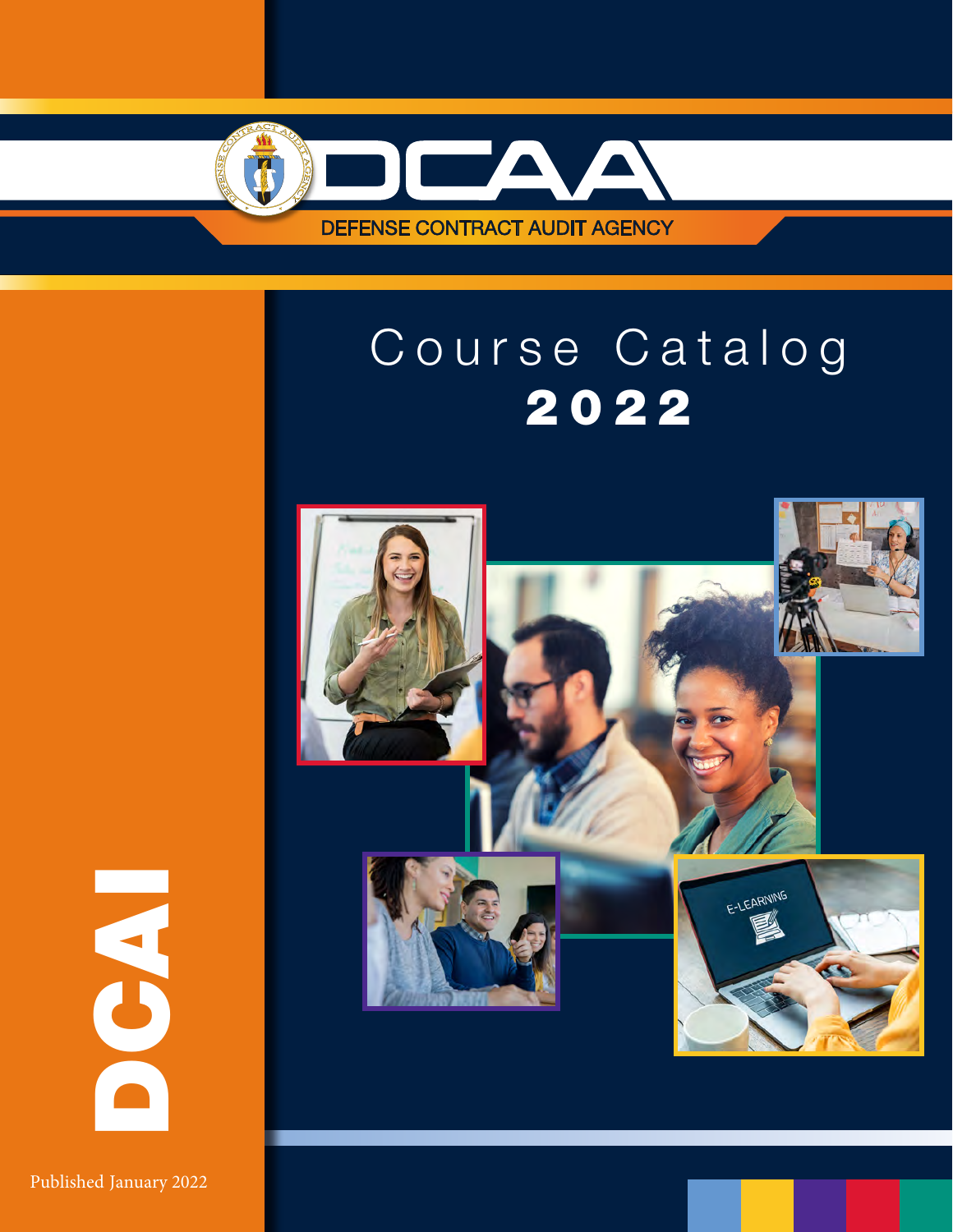This catalog has three sections. The "About DCAI" section provides basic information about the Defense Contract Audit Institute (DCAI). The Courses section provides listings and descriptions of each DCAA course. Non-DCAA courses include a list of recommended non-DCAA training.

### **[About DCAI](#page-2-0)**

### **[Courses](#page-7-0)**

### **[Non-DCAA](#page-3-0) Courses**

**DCAAP 1421.3**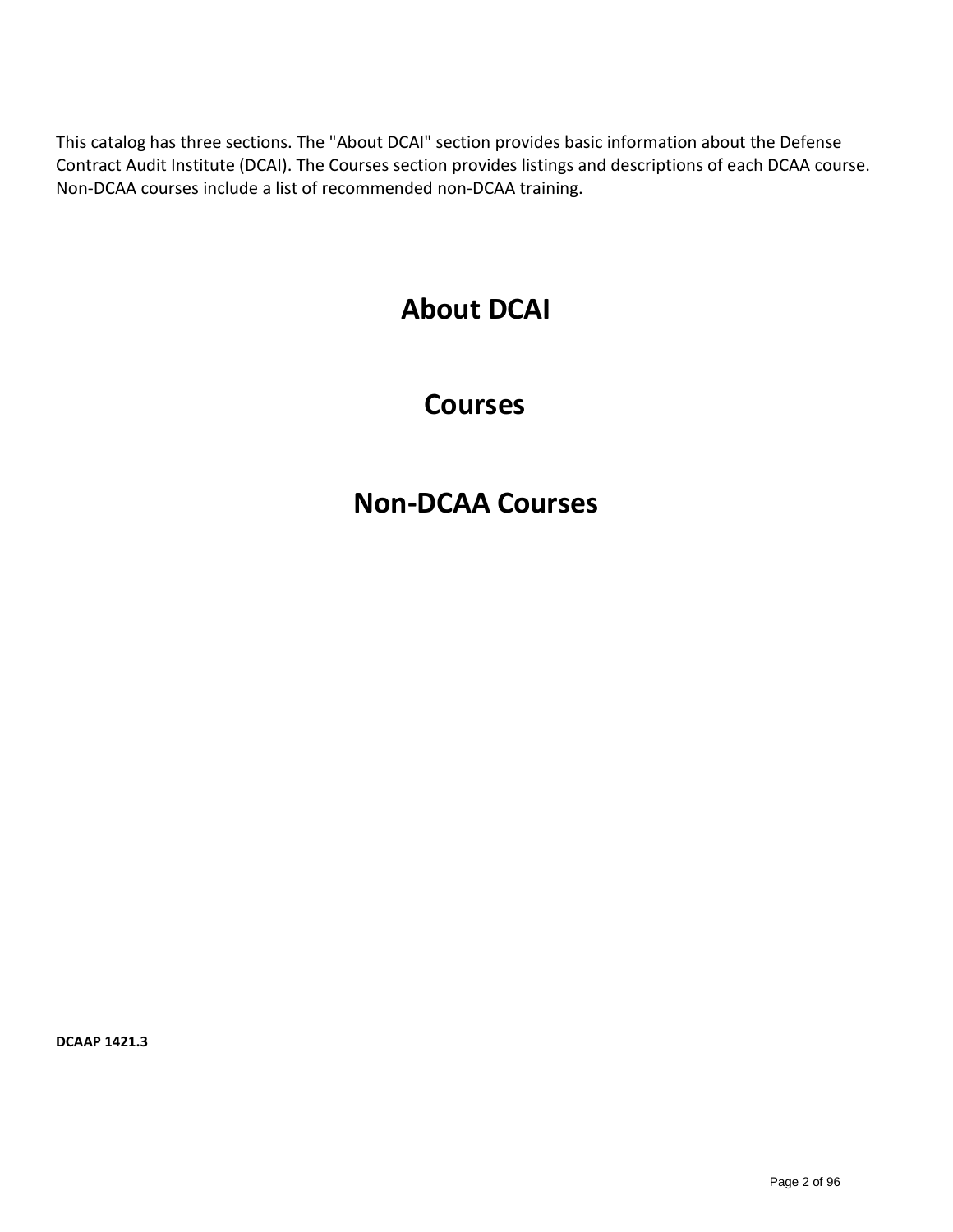## **About DCAI**

<span id="page-2-0"></span>The mission of the Defense Contract Audit Institute (DCAI) is to support the Agency's Strategic Plan by providing the knowledge and skills required to achieve the highest quality audits at each career milestone of every DCAA auditor, from entry to expert.

DCAI develops and delivers training for DCAA personnel from its location in Atlanta, Georgia. DCAI currently offers the following types of training:

e-Learning Courses – Includes interactive self- study courses and integrated multimedia courseware. **Note 1**

Resident Courses – Formal instructor-led courses conducted at DCAI.

Blended Courses -- Training combines methods (self-study, classroom and/or on-line parts) into a single credit event. CPE is only awarded upon completion of all parts.

Virtual – Internet-based courses, instructor-led interactive.

**Note 1:** Access to DCAI e-learning courses, which operate on an internal Learning Management System/SCORM Player, is limited to those with a valid DCAA CAC Card due to cyber-security constraints.



DCAI is registered with the National Association of State Boards of Accountancy (NASBA) as a sponsor of continuing professional education on the National Registry of CPE Sponsors. State boards of accountancy have final authority on the acceptance of individual courses for CPE credit. Complaints regarding registered sponsors may be submitted to the National Registry of CPE Sponsors through its website: [www.learningmarket.org.](http://www.learningmarket.org/)



DCAI is registered with the National Association of State Boards of Accountancy (NASBA) as a Quality Assurance Service (QAS) sponsor of continuing professional education. State boards of accountancy have final authority on **EXAMCE SERVICI** the acceptance of individual courses for CPE credit. Complaints regarding QAS program sponsors may be

submitted to NASBA through its website[: www.learningmarket.org.](http://www.learningmarket.org/)



DCAI is accredited by the Commission of the Council on Occupational Education. Students who register for or complete training courses at DCAI and have a grievance should discuss the issue with the Course Manager, Training Support Branch, Administrative Officer, and Chief Learning Officer. Grievances not settled by DCAI should be forwarded to Council on Occupational Education; 7840 Roswell Road, Building 300, Suite 325; Atlanta, GA 30350; 800.917.2081 or fax 770.396.3790. (COE ID# 270400) Website: [www.council.org.](http://www.council.org/)

Sponsored learning activities are measured by program length, with one 50-minute period equal to one CPE credit. One-half CPE credit increments (equal to 25 minutes) are also permitted however can only be earned after the first full credit in a given learning activity in resident courses. Please note that not all state boards have adopted this rule. Some participants may not be able to use one-half credit increments.

DCAI continually updates course material to ensure that content remains current, accurate and complete in regard to DCAA policy, CAM, FAR, DFARS, CAS, GAGAS, and any other changes promulgated by an authoritative body.

DCAA employees and other DoD employees attend courses free of tuition charges. Employees of other federal agencies may attend resident courses for a tuition rate set annually by DCAA and paid by the sending agency. Tuition refunds to agencies outside of DoD will be made in cases of course cancellation or other circumstances beyond the control of the individual. Tuition refunds will be made to the paying agency, not to the individual in the event that a refund is required. Inquiries or complaints involving these DCAI sponsored training programs should be directed to the Chief Learning Officer, DCAI at:

> 10 Glenlake Parkway South Tower, Suite 200 Atlanta, GA 30328 Phone: (571) 448-2009 E-mail[:DCAI-Registrar@dcaa.mil](mailto:DCAI-Registrar@dcaa.mil)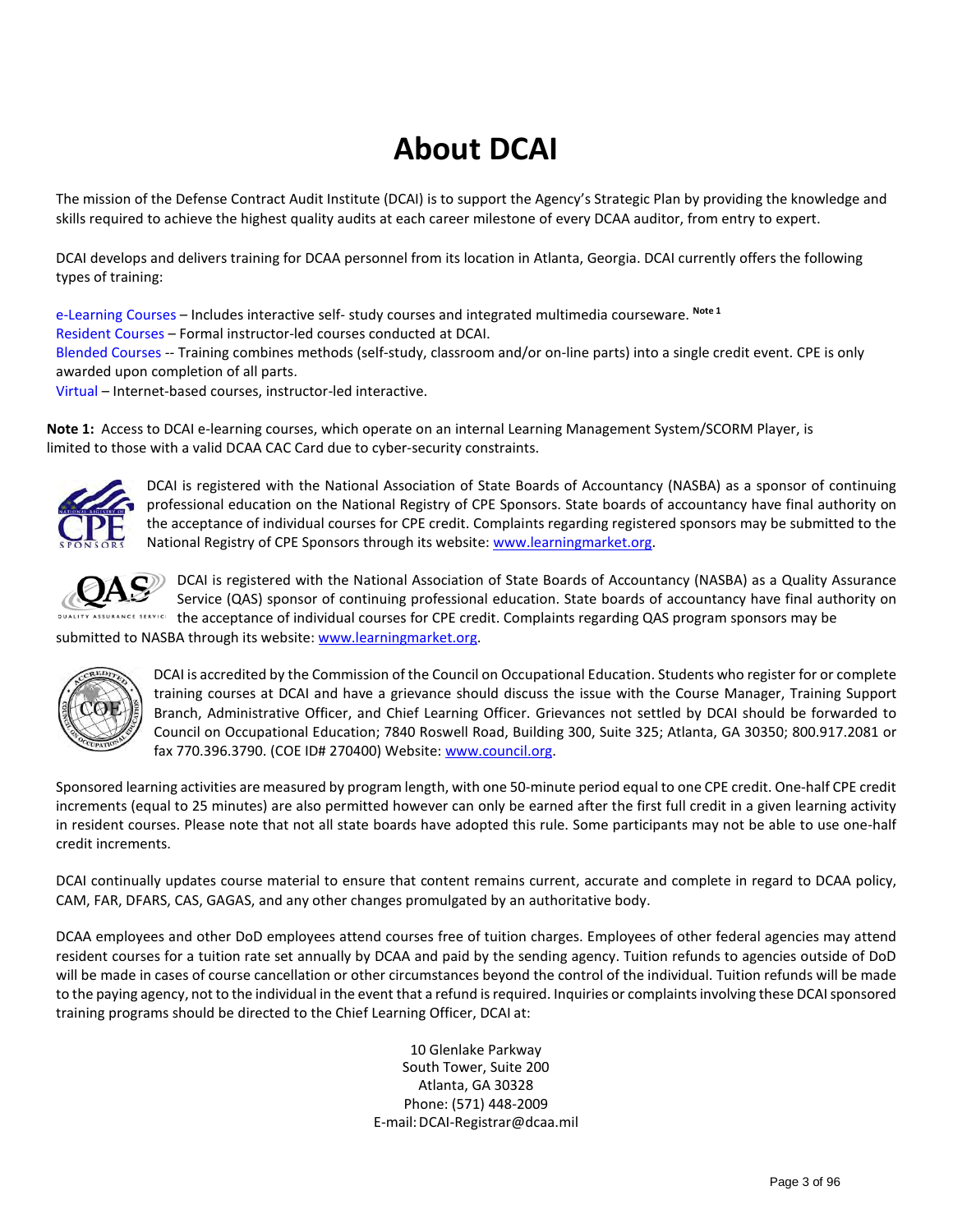## **Non-DCAA Courses**

<span id="page-3-0"></span>DCAI coordinates with other government and non-government agencies for training not generally available to the DCAA regions or that must be centrally managed. This includes training at government facilities that use "shared facility agreements" such as the Office of Personnel Management.

Most non-DCAA education and training courses for supervisors, managers, and executives are coordinated by DCAI. This includes OPM Management Development Centers, OPM Federal Executive Institute, and the Director's Developmental Program in Leadership (DDPL). Training courses offered by the Defense Acquisition University (DAU) are also coordinated by DCAI for registration. Local training courses offered by non-DCAA activities, such as the Graduate School (formerly USDA) and the Government Online Learning Center (GoLearn) are not centrally managed by DCAI. When taking courses not conducted or managed by DCAI, individuals should submit an SF182, Authorization, Agreement, and Certification of Training, through their normal approving authority.

Following is a partial list of non-DCAA courses previously used by DCAA. This list is not all- inclusive of sponsors or courses. Inclusion in this list does not imply Agency or government endorsement of the course, institution, or company providing training. DCAA employees should consult DCAI's Intranet site or contact DCAI or the training sponsor directly for additional information. The courses are listed in general categories, and are available to any employee requiring the training except asnoted.

### **Administrative and General Office Skills**

| <b>Training Sponsor</b>             | <b>Available Courses</b>                                          |
|-------------------------------------|-------------------------------------------------------------------|
| USA Learning (Formerly golearn.gov) | Administrative Assistance Skills                                  |
|                                     | <b>Punctuating with Skill</b>                                     |
|                                     | <b>Writing Effective business Documents</b>                       |
|                                     | Developing Fundamental                                            |
|                                     | <b>Critical Thinking Skills</b>                                   |
|                                     | <b>Basics of Learning</b>                                         |
|                                     | USA Learning also has numerous courses in using desktop computers |
|                                     | (e.g. Windows, MS Word, MS Excel, etc.)                           |
| <b>The Graduate School</b>          | Administrative Officers Seminar                                   |
|                                     | <b>Creative Problem Solving</b>                                   |
|                                     | <b>Office Management</b>                                          |
|                                     | <b>Managing Multiple Priorities</b>                               |
|                                     | <b>Basic Communication Skills</b>                                 |
|                                     | <b>Fundamentals of Writing</b>                                    |
|                                     | Proofreading                                                      |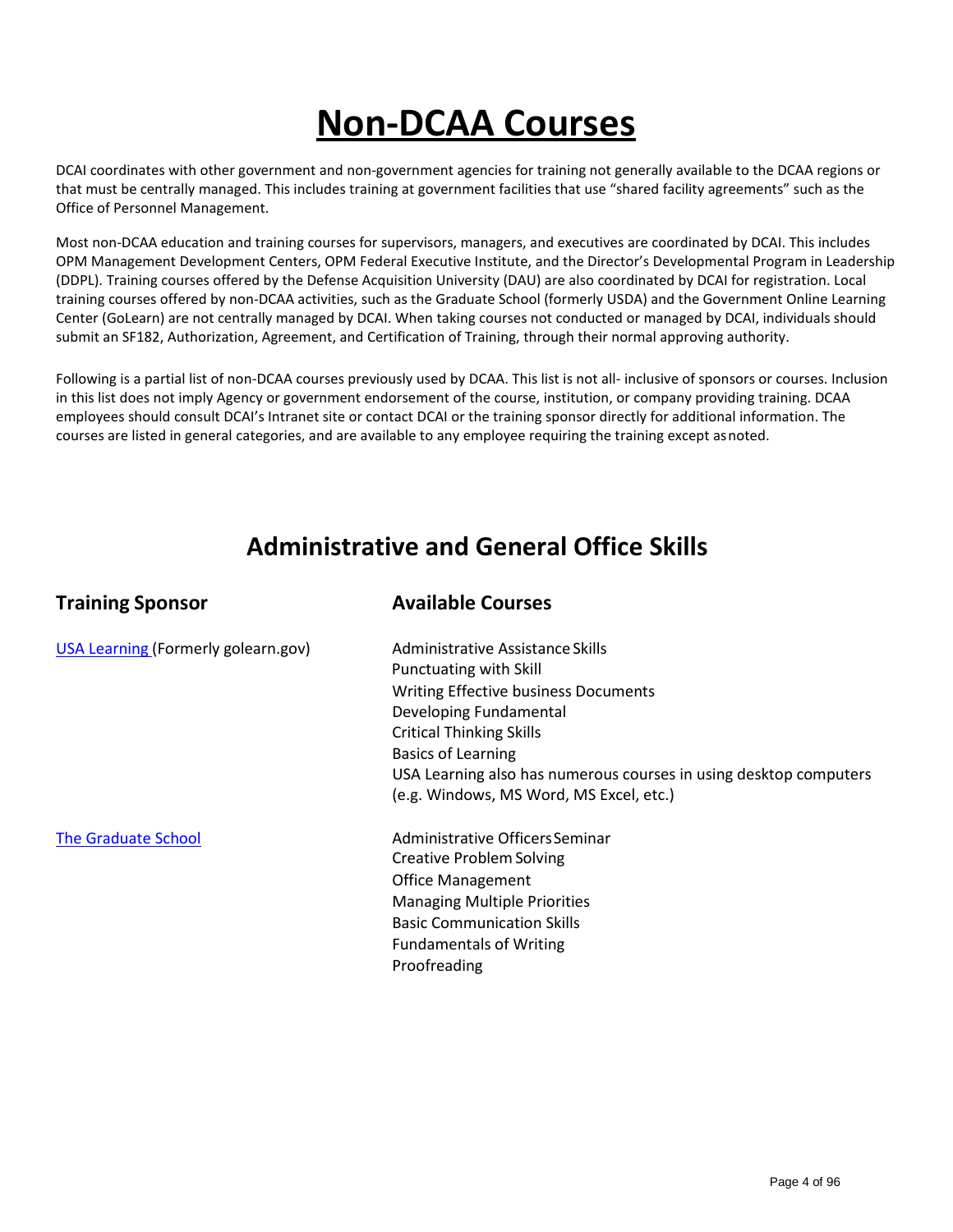### **Auditing**

| <b>Training Sponsor</b>                                                                | <b>Available Courses</b>                                                                                                                                                                                                                                                                                                                                                                                               |
|----------------------------------------------------------------------------------------|------------------------------------------------------------------------------------------------------------------------------------------------------------------------------------------------------------------------------------------------------------------------------------------------------------------------------------------------------------------------------------------------------------------------|
| <b>The Graduate School</b>                                                             | Auditing and general government service courses such as:<br><b>Auditing Computer Networks</b><br>Auditing in a Paperless Environment<br><b>Contract and Procurement Fraud</b><br>Prevention and Detection of Fraud                                                                                                                                                                                                     |
| <b>Defense Acquisition University</b><br>888.284.4906                                  | ACQ 101, Fundamentals of Systems Acquisition Management<br>EVM 101, Fundamentals of Earned Value Management                                                                                                                                                                                                                                                                                                            |
|                                                                                        | <b>Information Technology</b>                                                                                                                                                                                                                                                                                                                                                                                          |
| <b>Training Sponsor</b>                                                                | <b>Available Courses</b>                                                                                                                                                                                                                                                                                                                                                                                               |
| <b>USA Learning</b>                                                                    | USA Learning has an extensive list of IT courses, including the entire<br>SkillSoft IT Library, with courses in networking, security, etc. Many<br>courses for IT certifications are available through USA Learning.                                                                                                                                                                                                   |
| <b>The Graduate School</b>                                                             | <b>Information Technology Online</b><br>Network and Operating Systems<br><b>Online Security</b><br><b>Internet Courses</b>                                                                                                                                                                                                                                                                                             |
| <b>Computer Technology Industry Associations</b><br>(CompTIA)*                         | A+ Certification<br>Security+ Certification<br>Network+ Certification                                                                                                                                                                                                                                                                                                                                                  |
| International Information Systems Security Certification Consortium ((ISC)2)*          | Certified Information Systems Security Professional (CISSP)<br><b>System Security Certified Practitioner (SSCP)</b>                                                                                                                                                                                                                                                                                                    |
| Information System Audit and Control Association (ISACA)*                              | Certified Information Security Manager (CISM)<br>Certified Information Systems Auditor (CISA)                                                                                                                                                                                                                                                                                                                          |
| <b>SANS Institute*</b><br>* For more information contact<br>Mark Frank at 703.767.1720 | <b>GIAC Security Essentials Certification (GSEC)</b><br><b>GIAC Security Leadership Certification (GSLC)</b><br><b>GIAC Security Expert (GSE)</b><br><b>GIAC Information Security Fundamentals (GISF)</b><br><b>GIAC Security Essentials Certification (GSEC)</b><br><b>GIAC Security Leadership Certification (GSLC)</b><br><b>GIAC Security Expert (GSE)</b><br><b>GIAC Information Security Fundamentals (GISF)</b> |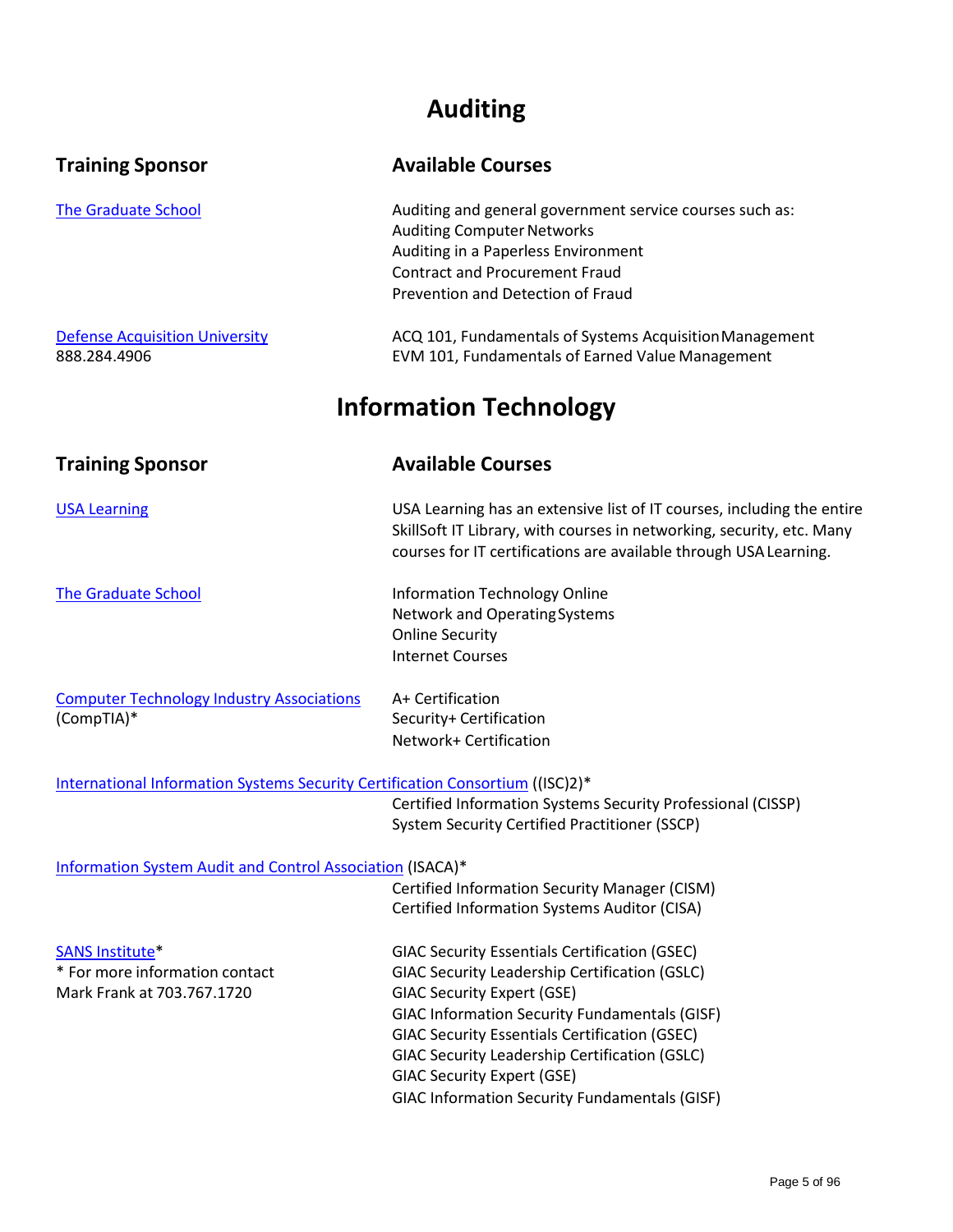### **Executive Education and Leadership Development Programs**

| <b>Training Sponsor</b>                                     | <b>Available Courses</b>                                                                                                                                                                                                                                                                                                                          |
|-------------------------------------------------------------|---------------------------------------------------------------------------------------------------------------------------------------------------------------------------------------------------------------------------------------------------------------------------------------------------------------------------------------------------|
| Defense Senior Leader Development Program                   | This program is a competitive, limited opportunity (GS14/GS15) program<br>designed to develop senior leaders for DoD. Applications are submitted<br>in the summer for entry to the program early in the following calendar<br>year. The two-year program includes attendance at one of the DoD<br>senior professional military education schools. |
| Executive Leader Development Program                        | DoD program which provides exposure to the roles and missions of DoD.<br>DCAA sends one person to this program annually, and applications are<br>solicited in the Spring. Available to GS12 through GS14.                                                                                                                                         |
| Defense Civilian Emerging Leader Program                    | This DoD program is for GS7 through GS12 auditors and human<br>resources staff. Attendance is by application, and is limited each year.<br>Applications are solicited in the Spring.                                                                                                                                                              |
| <b>Center for Creative Leadership</b>                       | Leadership at the Peak                                                                                                                                                                                                                                                                                                                            |
| <b>OPM Management Development Centers</b><br>304.870.8008   | Executive Development Seminar: Leading Change                                                                                                                                                                                                                                                                                                     |
| <b>OPM Federal Executive Institute</b><br>804.980.6200      | Executive Communication Skills: Leading the Process of Change<br>Leadership for a Democratic Society (Limited attendance by Agency<br>nomination only)                                                                                                                                                                                            |
| Darden School of Business University of Virginia            | Executive Education Leadership for Extraordinary Performance                                                                                                                                                                                                                                                                                      |
| <b>Kellogg School of Management Northwestern University</b> | Energizing People for Performance Reinventing Leadership: A<br>Breakthrough Approach                                                                                                                                                                                                                                                              |
| <b>Brookings Institute</b>                                  | Emerging Issues in Public Management Executive Leadership in a<br>Changing Environment Problem Solving and Critical Thinking                                                                                                                                                                                                                      |
|                                                             | <b>Management Training</b>                                                                                                                                                                                                                                                                                                                        |
| <b>Training Sponsor</b>                                     | <b>Available Courses</b>                                                                                                                                                                                                                                                                                                                          |
|                                                             |                                                                                                                                                                                                                                                                                                                                                   |

[OPM Management](http://www.leadership.opm.gov/) Development Centers Seminar for New Managers Management Development Seminar 304.870.8008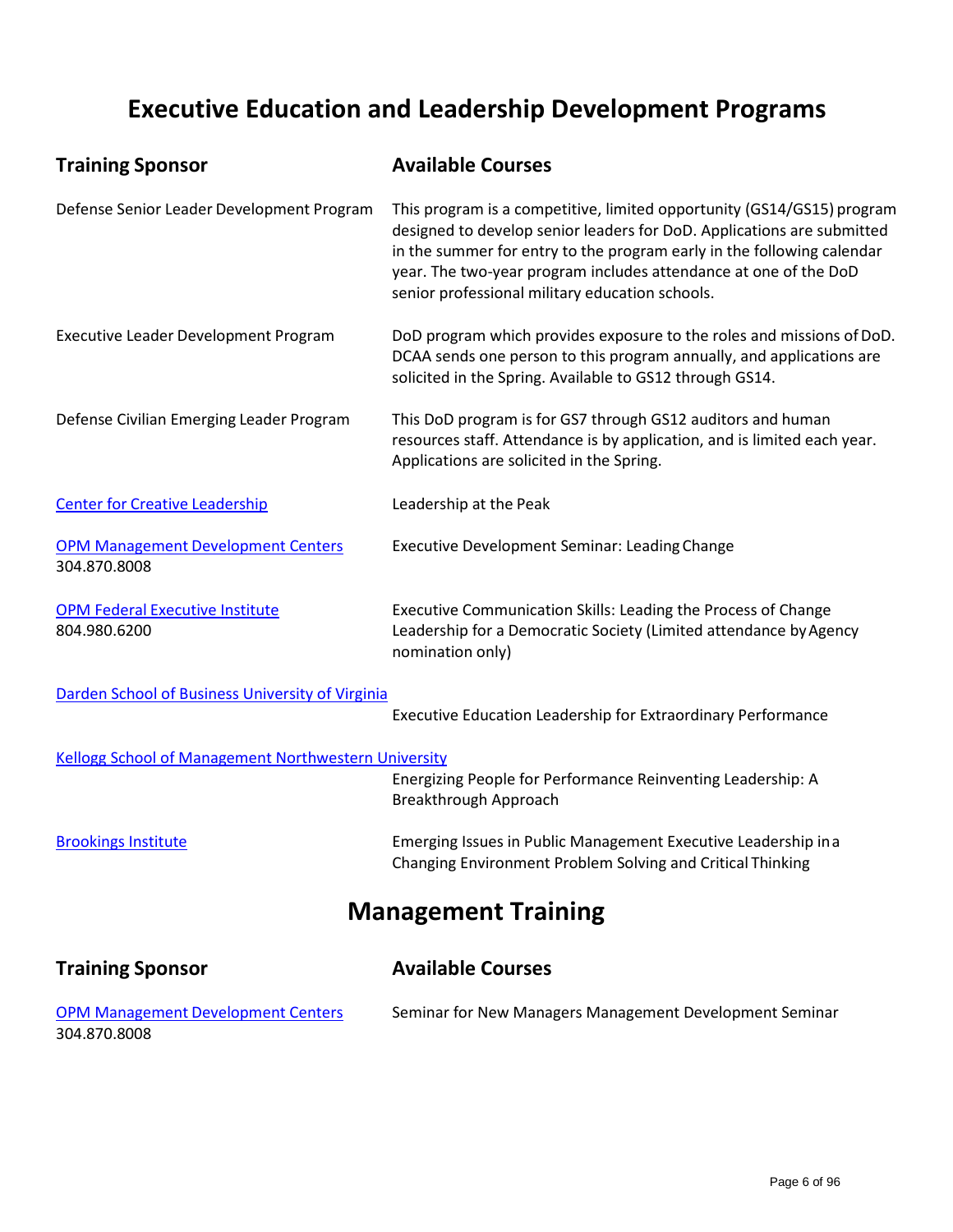### **Other DOD Training**

#### **Training Sponsor Available Courses**

FM LMS [iCompass](https://whs.plateau.com/learning/user/ssoLogin.do) **EXECUTE:** DoD LMS iCompass is the main site for obtaining the DoD FM Certification. The courses developed specifically for the FM certification program should be launched from this site. The site is used to establish the curriculum for the assigned certification level; record and document completion of the requirements; record supervisory approval; and obtain the approval for certification when all requirements are complete.

[FM MyLearn](https://fmonline.ousdc.osd.mil/FMmyLearn/Default.aspx) **EXECUTE:** DoD myLearn is the gateway to professional opportunities. It contains a comprehensive DoD FM Learning catalog, with courses offered by the military departments, defense agencies, other federal sources, and some commercial entities. Employees may use this site to find courses to satisfy competencies for their certification levels. This site will be useful especially for non-511 employees to determine whether past training courses have been aligned with FM competencies.

### **Special Educational Opportunities**

OPM has recently entered into agreements with the University of Maryland University College and Champlain College to provide discounted out-of-state tuition rates to federal employees and their dependents. Additional information about the program and links to register for courses can be [found at http://www.opm.gov/blogs/Director/2015/4/20/A-](http://www.opm.gov/blogs/Director/2015/4/20/A-New-Educational-Alliance/)[New-Educational-Alli](http://www.opm.gov/blogs/Director/2015/4/20/A-New-Educational-Alliance/)ance/.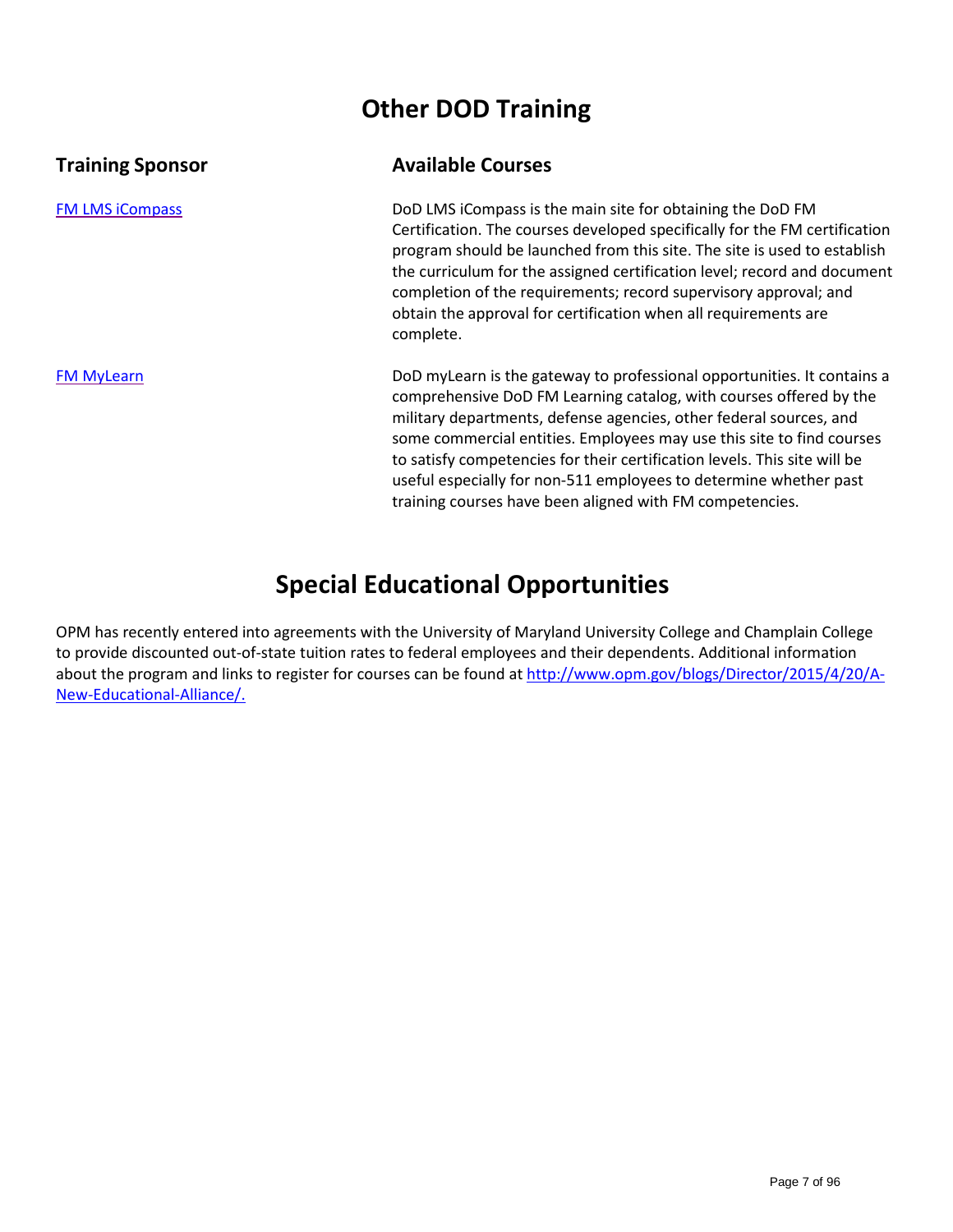### **DCAI Course Listing**

(Click course for full description)

<span id="page-7-1"></span><span id="page-7-0"></span>[AIC100V | Academic Instructor Course](#page-10-0) (Virtual) [AUD100 | New Hire Onboarding Week 1](#page-11-0) (Live) [AUD100V | Virtual New Hire Onboarding Week 1](#page-12-0) (Virtual) [AUD101 | Basic Contract Auditing Skills](#page-13-0) (Live) [AUD101V | Basic Contract Auditing Skills](#page-14-0) (Virtual) [AUD102 | Audit Applications](#page-15-0) (Live) [AUD102V | Audit Applications](#page-16-0) (Virtual) [AUD103E | Effective Grammar and Audit Report Formatting](#page-17-0) (e-learning) [AUD104 | Developing an Effective Audit Report](#page-18-0) (Live) [AUD104V | Developing an Effective Audit Report](#page-19-0) (Virtual) [AUD106E | CaseWare Refresher](#page-20-0) (e-learning) [AUD107E | Permanent Files](#page-21-0) (e-learning) [AUD109V | Data Management, Organization, & Visualization](#page-22-0) (Virtual) [AUD10A | New Hire Onboarding Week 2](#page-23-0) (Live) [AUD10AV | Virtual New Hire Onboarding Week 2](#page-24-0) (Virtual) [AUD110 | Data Analytics Application & Modeling, Part 1](#page-25-0) (Live) [AUD110E | Introduction to Data Analytics](#page-26-0) (e-learning) [AUD110V | Data Analytics Application & Modeling, Part 1](#page-27-0) (Virtual) [AUD111V | Data Analytics Application & Modeling - Parts 2 & 3](#page-28-0) (Virtual) [AUD112E | Materiality in Audits of Incurred Cost](#page-29-0) (e-learning) [AUD113E | Risk-Based Sampling of Incurred Cost Proposals](#page-30-0) (e-learning) [AUD114E | GAGAS 2018](#page-31-0) (e-learning) [AUD115E | Progress Payments](#page-32-0) (e-learning) [AUD126 | Mandatory Annual Audit Requirements](#page-33-0) (Live) [AUD126E | Briefing Contracts](#page-34-0) (e-learning) [AUD126V | Mandatory Annual Audit Requirements](#page-35-0)  (Virtual) [AUD165E | Judgmental Selections](#page-36-0) (e-learning) [AUD190E | Orientation to DCAA](#page-37-0) (e-learning) [AUD191E | Orientation to DCAA Contract Audits](#page-38-0) (e-learning) [AUD193E | FAR Part 31-Specifically Allowable and Unallowable Costs](#page-39-0) (e-learning) [AUD194E | FAR 31 – Allowable Costs with Restrictions \(Non-Employee Related\)](#page-40-0) (e-learning) [AUD195E | FAR 31 – Allowable Costs with Restrictions \(Employee Related\)](#page-41-0) (e-learning) [AUD196E | Handling Contractor Proprietary Data](#page-42-0) (e-learning) [AUD198E | CAS for the New Hire](#page-43-0) (e-learning) [AUD200E | Peer Review Awareness and Application](#page-44-0) (e-learning) [AUD210 | Incurred Cost](#page-45-0) (Live) [AUD210V | Incurred Cost](#page-46-0) (Virtual) [AUD230 | Cost Accounting Standards I](#page-47-0) (Live) [AUD230V | Cost Accounting Standards I](#page-48-0) (Virtual) [AUD235 | Cost Accounting Standards II](#page-49-0) (Live) [AUD235V | Cost Accounting Standards II](#page-50-0) (Virtual) [AUD236E | CAS Administration and Coverage](#page-51-0) (e-learning) [AUD237E | CAS 401, 402, and 405](#page-52-0) (e-learning) [AUD238E | CAS 403, 410, 418, and 420](#page-53-0) (e-learning) [AUD239E | CAS 406 - Cost Accounting Period](#page-54-0) (e-learning) [AUD240E | CASB Disclosure Statements](#page-55-0) (e-learning) [AUD241E | CAS 404 & 409 Capitalization & Depreciation](#page-56-0) (e-learning) [AUD242E | CAS 414 and 417 – Cost of Money](#page-57-0) (e-learning) [AUD243E | CAS 408 and 415](#page-58-0) (e-learning)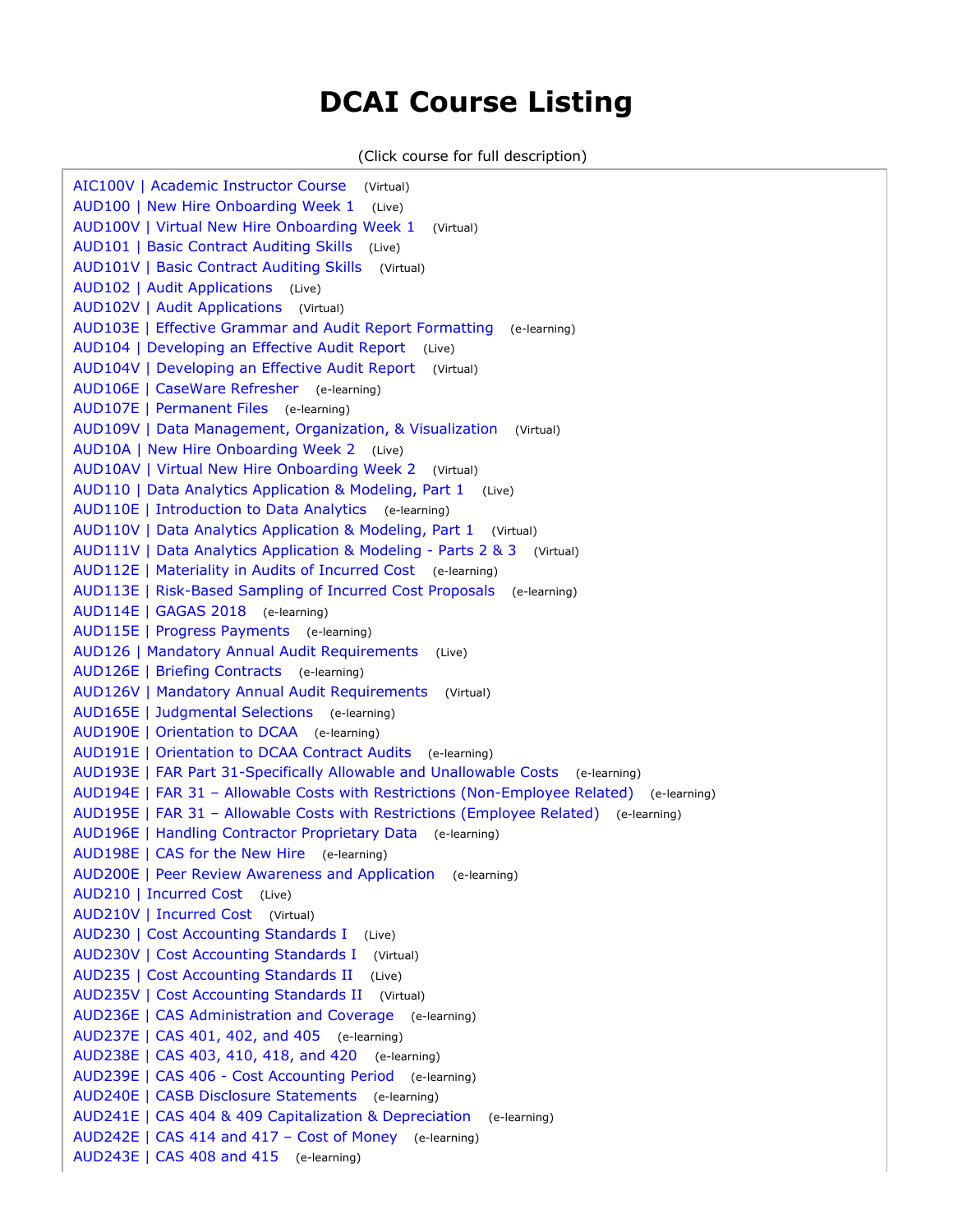[AUD244E | CAS 407 - Standard Costs for Direct Matl. & Labor](#page-59-0) (e-learning) [AUD245E | CAS 416 Accounting for Insurance Costs](#page-60-0) (e-learning) [AUD246E | CAS 411 Accounting for Acquisition Cost of Material](#page-61-0) (e-learning) [AUD247E | CAS 412 and 413](#page-62-0) (e-learning) [AUD250 | Forward Pricing - 21000 Assignments](#page-63-0) (Live) [AUD250V | Forward Pricing - 21000 Assignments](#page-64-0) (Virtual) [AUD251E | Truth in Negotiation Audits](#page-65-0) (e-learning) [AUD255V | Forward Pricing Rate Proposals](#page-66-0) (Virtual) [AUD260 | Statistical Sampling Part 1](#page-67-0) (Live) [AUD261 | Statistical Sampling - Parts 2 & 3](#page-68-0) (Virtual) [AUD270 | Regression Analysis - Part 1](#page-69-0) (Live) [AUD271 | Regression Analysis - Parts 2 & 3](#page-70-0) (Virtual) [AUD275 | Improvement Curves](#page-71-0) (Live) [AUD294E | Business Systems - Accounting](#page-72-0) (e-learning) [AUD321E | Termination Settlement Proposals - General Information](#page-73-0) (e-learning) [AUD322E | Fixed-Price Terminations on the Inventory Basis – SF 1435](#page-74-0) (e-learning) [AUD323E | Fixed-Price Terminations on the Total Cost Basis - SF 1436](#page-75-0) (e-learning) [AUD324E | Audit of Cost-Reimbursement Terminations – SF 1437](#page-76-0) (e-learning) [AUD335 | Cost Impact Proposals](#page-77-0) (Live) [AUD335V | Cost Impact Proposals](#page-78-0) (Virtual) [AUD351 | Truth in Negotiation Compliance Audits](#page-79-0) (Live) [AUD351V | Truth in Negotiation Compliance Audits](#page-80-0) (Virtual) [AUD395 | Accounting Systems Audits](#page-81-0) (Live) [AUD395V | Accounting Systems Audits](#page-82-0) (Virtual) [AUD396 | Estimating Systems Audits](#page-83-0) (Live) [AUD396V | Estimating Systems Audits](#page-84-0) (Virtual) [AUD397 | Material Management and Accounting System Audits](#page-85-0) (Live) [AUD397V | Material Management and Accounting System Audits](#page-86-0) (Virtual) [AUD460 | Statistical Sampling for Supervisors and Managers](#page-87-0) (Live) [AUD470 | Regression Analysis for Supervisors and Managers](#page-88-0) (Live) [CMP100E | Coaching Program Overview](#page-89-0) (e-learning) [CMP110E | Mentoring Program Overview](#page-90-0) (e-learning) [CMP200 | Coaching Essentials](#page-91-0) (Live) [CMP200V | Coaching Essentials](#page-92-0) (Virtual) [CMP210 | Mentoring Essentials](#page-93-0) (Live) [CMP210V | Mentoring Essentials](#page-94-0) (Virtual) [COM102E | Managing Your Manager](#page-95-0) (e-learning) [COM111 | Fundamentals of Oral Presentations](#page-96-0) (Live) [COM120 | Conflict Management Through Difficult Conversations](#page-97-0) (Live) [COM120V | Conflict Management Through Difficult Conversations](#page-98-0) (Virtual) [COM122E | Foundations of Plain Language](#page-99-0) (e-learning) [COM130 | Building Trust](#page-100-0) (Live) [COM130V | Building Trust](#page-101-0) (Virtual) [COM150 | Interpersonal Relations](#page-102-0) (Live) [COM310E | Communicating Effectively](#page-103-0) (e-learning) [COM311 | Staff Briefing Techniques](#page-104-0) (Live) [COM311E | Staff Briefing Techniques](#page-105-0) (e-learning) [COM313 | Professional Business Writing](#page-106-0) (Live) [DIS101V | The DISC Assessment Course](#page-107-0) (Virtual) [LDR100E | What it Takes to Lead](#page-108-0) (e-learning) [LDR101E | Agile Leadership](#page-109-0) (e-learning) [LDR102E | Public Service Motivation](#page-110-0) (e-learning) [LDR104E | DoD Mission and Culture](#page-111-0) (e-learning) [LDR200 | Leading Self and Teams](#page-112-0) (Live) [LDR202 | Operational Planning for Leaders](#page-113-0) (Live)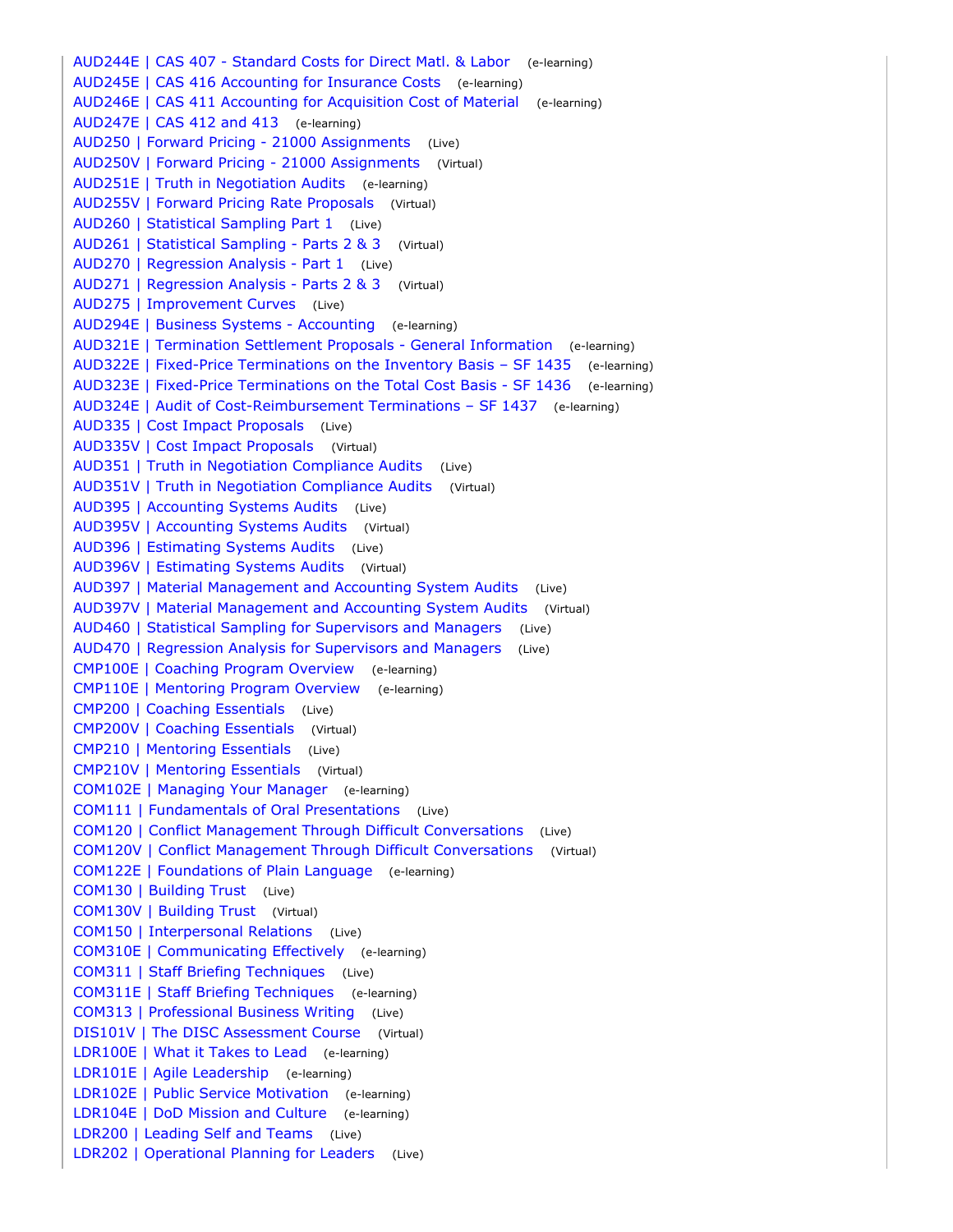[LDR202V | Operational Planning for Leaders](#page-114-0) (Virtual) [LDR205 | Leadership and Team Productivity](#page-115-0) (Live) [LDR205E | Leadership and Team Productivity E-Learning Module](#page-116-0) (e-learning) [LDR205V | Leadership and Team Productivity \(Virtual\)](#page-117-0) (Virtual) [LDR206 | Negotiation and Collaboration for Leaders](#page-118-0) (Live) [LDR206V | Negotiation and Collaboration for Leaders](#page-119-0) (Virtual) [LDR209 | Problem Solving Leadership](#page-120-0) (Live) [LDR209V | Problem Solving Leadership](#page-121-0) (Virtual) [LDR210 | Super-Auditor to Super-Visor](#page-122-0)  (Live) [LDR210V | Super-Auditor to Super-Visor](#page-123-0) (Virtual) [LDR250V | Concepts of Leadership](#page-124-0) (Virtual) [LDR300 | Leading People and Organizations](#page-125-0) (Live) [LDR300V | Leading People and Organizations](#page-126-0) (Virtual) [LDR302 | Emotional Intelligence](#page-127-0) (Live) [LDR302V | Emotional Intelligence](#page-128-0) (Virtual) [LDR309 | Situational Leadership](#page-129-0) (Live) [LDR309V | Situational Leadership](#page-130-0) (Virtual) [LDR316 | Developing Self and Others](#page-131-0) (Live) [LDR316V | Developing Self and Others](#page-132-0) (Virtual) [LDR409 | The Business of Strategy](#page-133-0) (Live) [MGT110V | Time Management](#page-134-0) (Virtual) [MGT160E | Performance Management](#page-135-0) (e-learning) [MGT200 | Supervisor Cornerstone Course](#page-136-0) (Live) [MGT200E | Supervisor Cornerstone](#page-137-0) (e-learning) [MGT200V | Supervisor Cornerstone Course](#page-138-0) (Virtual) [MGT205E | Leading Change](#page-139-0) (e-learning) [MGT220 | Work and Project Management](#page-140-0) (Live) [MGT230 | Customer Service Workshop - A Total Approach to Service](#page-141-0)  (Live) [MGT230V | Customer Service Workshop – From the Customer's Perspective](#page-142-0) (Virtual) [MGT270 | FAQ Cornerstone Course](#page-143-0) (Live) [MGT300 | Managers Cornerstone Course](#page-144-0) (Live) [MGT350 | DMIS/CaseWare Administration for Supervisors](#page-145-0) (Live) [MGT399E | Supervisors Refresher Course](#page-146-0) (e-learning) [MGT401E | Succession Planning: 9-Box Talent Grid](#page-147-0) (e-learning) [MGT416E | Creating a Positive Work Environment](#page-148-0) (e-learning) [OTS100E | ERP Familiarization](#page-149-0) (e-learning) [POL197E | Independence](#page-150-0) (e-learning) [WEB101V | WebEx Efficiency Course](#page-151-0) (Virtual)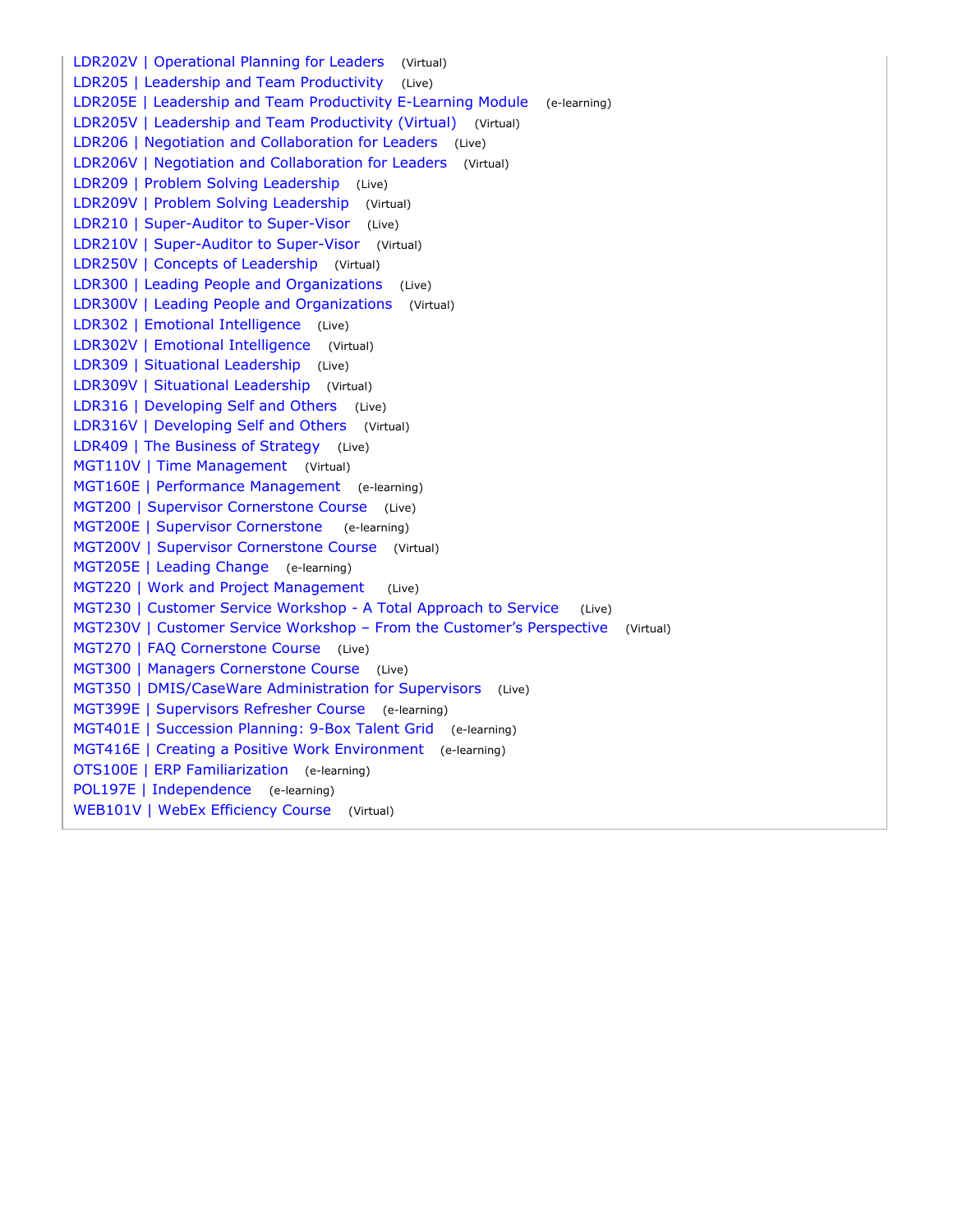<span id="page-10-0"></span>[Back to top](#page-7-1) AIC100V, Academic Instructor Course

| CPE: 23 Hours                  | www.croce.com/croce.com/croce.com/<br><b>Type:</b> Group Internet-Based                                                                                                                                                                                                                                                                                                                                                                                                                                                                                                                                                                                                                                                                                                                                               | <b>Course Level: Basic</b> |
|--------------------------------|-----------------------------------------------------------------------------------------------------------------------------------------------------------------------------------------------------------------------------------------------------------------------------------------------------------------------------------------------------------------------------------------------------------------------------------------------------------------------------------------------------------------------------------------------------------------------------------------------------------------------------------------------------------------------------------------------------------------------------------------------------------------------------------------------------------------------|----------------------------|
| <b>Course Description:</b>     | The purpose of this 5-day class is to provide an overview of the delivery and<br>techniques necessary to prepare new instructors to teach in adult formal training<br>settings. The primary focus is designing and delivering training at the Defense<br>Contract Audit Institute (DCAI). Students will learn the Principles of Adult Learning,<br>Experiential Learning Model, and ADDIE model in accordance with the DoD<br>Handbook on Instructional Systems Development/Systems Approach to Training<br>and Education, and will become familiarized with DCAI policies and standard<br>operating procedures. Major curricular areas focus on objectives, testing best<br>practices, presentation skills, e-learning and classroom management. Students will<br>plan and present lessons to the rest of the class. |                            |
| <b>Prerequisite Course(s):</b> | None                                                                                                                                                                                                                                                                                                                                                                                                                                                                                                                                                                                                                                                                                                                                                                                                                  |                            |
| <b>Other Prerequisites:</b>    | None                                                                                                                                                                                                                                                                                                                                                                                                                                                                                                                                                                                                                                                                                                                                                                                                                  |                            |
| <b>Target Audience:</b>        | DCAI Instructors Only                                                                                                                                                                                                                                                                                                                                                                                                                                                                                                                                                                                                                                                                                                                                                                                                 |                            |

| <b>Subject Matter Area(s)</b>                     | <b>Hours</b>     |
|---------------------------------------------------|------------------|
| <b>GAGAS: Communications &amp; Marketing</b>      | $ 20.0$ Hours    |
| GAGAS: Computer Software & Applications 2.0 Hours |                  |
| <b>GAGAS: Information Technology</b>              | 1.0 Hours        |
| FM: Lead People Competencies (L3)                 | $ 0.0$ Hours $ $ |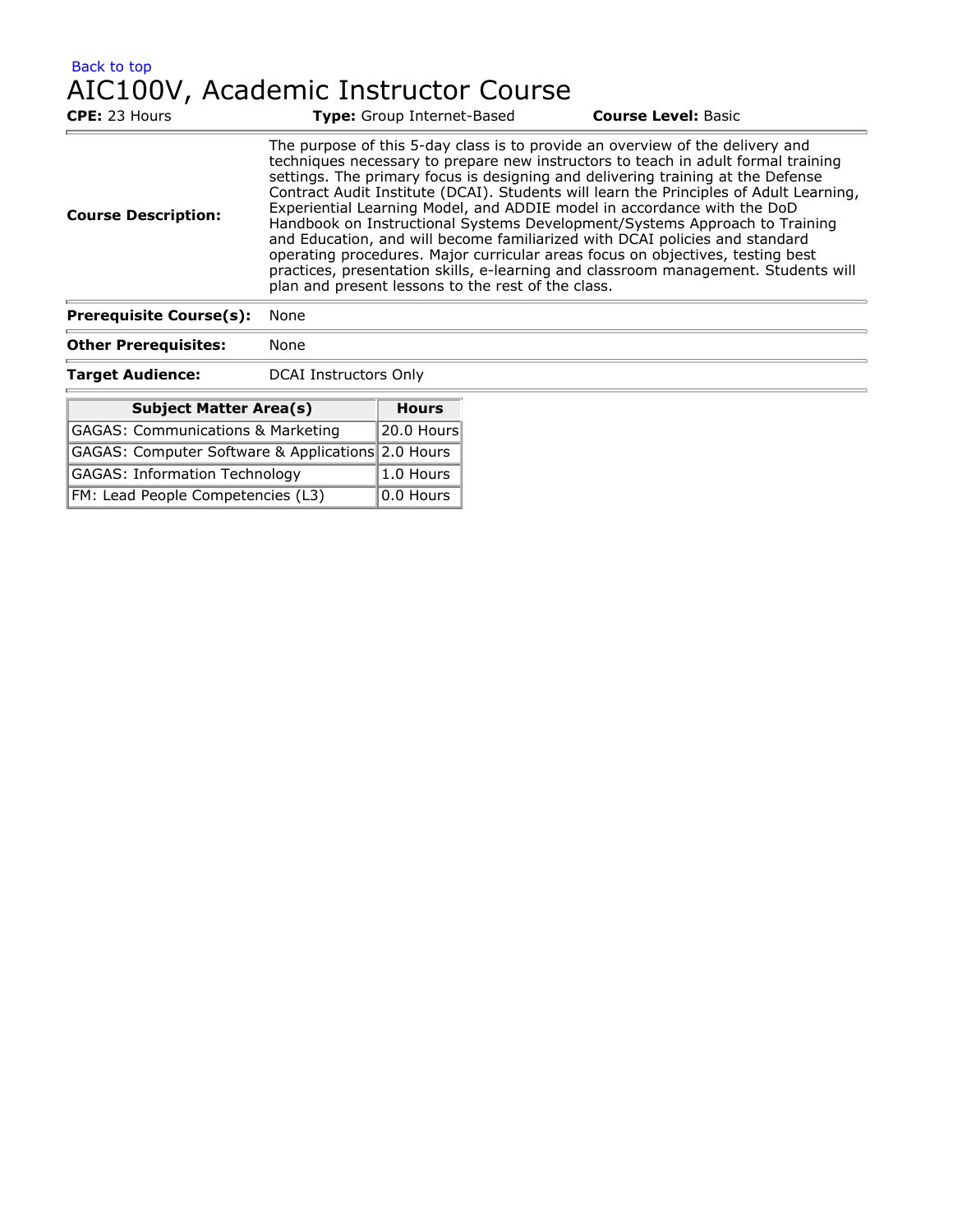<span id="page-11-0"></span>

| Back to top                            |                                                |                                                                                                                                                                                                                                                                                                                                                                                                                                                                                                                                                                                                                                                                                                                                                                                                                                                                                                                                    |  |  |
|----------------------------------------|------------------------------------------------|------------------------------------------------------------------------------------------------------------------------------------------------------------------------------------------------------------------------------------------------------------------------------------------------------------------------------------------------------------------------------------------------------------------------------------------------------------------------------------------------------------------------------------------------------------------------------------------------------------------------------------------------------------------------------------------------------------------------------------------------------------------------------------------------------------------------------------------------------------------------------------------------------------------------------------|--|--|
|                                        | AUD100, New Hire Onboarding Week 1             |                                                                                                                                                                                                                                                                                                                                                                                                                                                                                                                                                                                                                                                                                                                                                                                                                                                                                                                                    |  |  |
| CPE: 3.5 Hours                         | Type: Group-Live                               | <b>Course Level: Basic</b>                                                                                                                                                                                                                                                                                                                                                                                                                                                                                                                                                                                                                                                                                                                                                                                                                                                                                                         |  |  |
| <b>Course Description:</b>             | Onboarding Week 2 for second week information. | The purpose of this course is to introduce the new hire to DCAA, provide<br>administrative resource information, and provide an overview of DCAI, available<br>professional development, timesheet, and union participation. This is Week One of<br>the two-week New Hire Onboarding Course. All new hires will attend this course on<br>their first day of employment with the agency. Students will receive their laptops<br>and CAC cards during this week of New Hire Onboarding. In addition, students will<br>complete all human resource and mandatory online training requirements for<br>receiving government property (i.e. computers). Administrative employees will be<br>dismissed at 11:00am on Friday and auditor employees will not be dismissed until<br>3:50pm Friday. The New Hire Onboarding course will continue for auditor<br>employees the following Monday. See course description for AUD100A - New Hire |  |  |
| <b>Prerequisite Course(s):</b>         | None                                           |                                                                                                                                                                                                                                                                                                                                                                                                                                                                                                                                                                                                                                                                                                                                                                                                                                                                                                                                    |  |  |
| <b>Other Prerequisites:</b>            | None                                           |                                                                                                                                                                                                                                                                                                                                                                                                                                                                                                                                                                                                                                                                                                                                                                                                                                                                                                                                    |  |  |
| <b>Target Audience:</b>                | All DCAA Employees                             |                                                                                                                                                                                                                                                                                                                                                                                                                                                                                                                                                                                                                                                                                                                                                                                                                                                                                                                                    |  |  |
| <b>Subject Matter Area(s)</b>          | <b>Hours</b>                                   |                                                                                                                                                                                                                                                                                                                                                                                                                                                                                                                                                                                                                                                                                                                                                                                                                                                                                                                                    |  |  |
| GAGAS: Auditing-Governmental 3.5 Hours |                                                |                                                                                                                                                                                                                                                                                                                                                                                                                                                                                                                                                                                                                                                                                                                                                                                                                                                                                                                                    |  |  |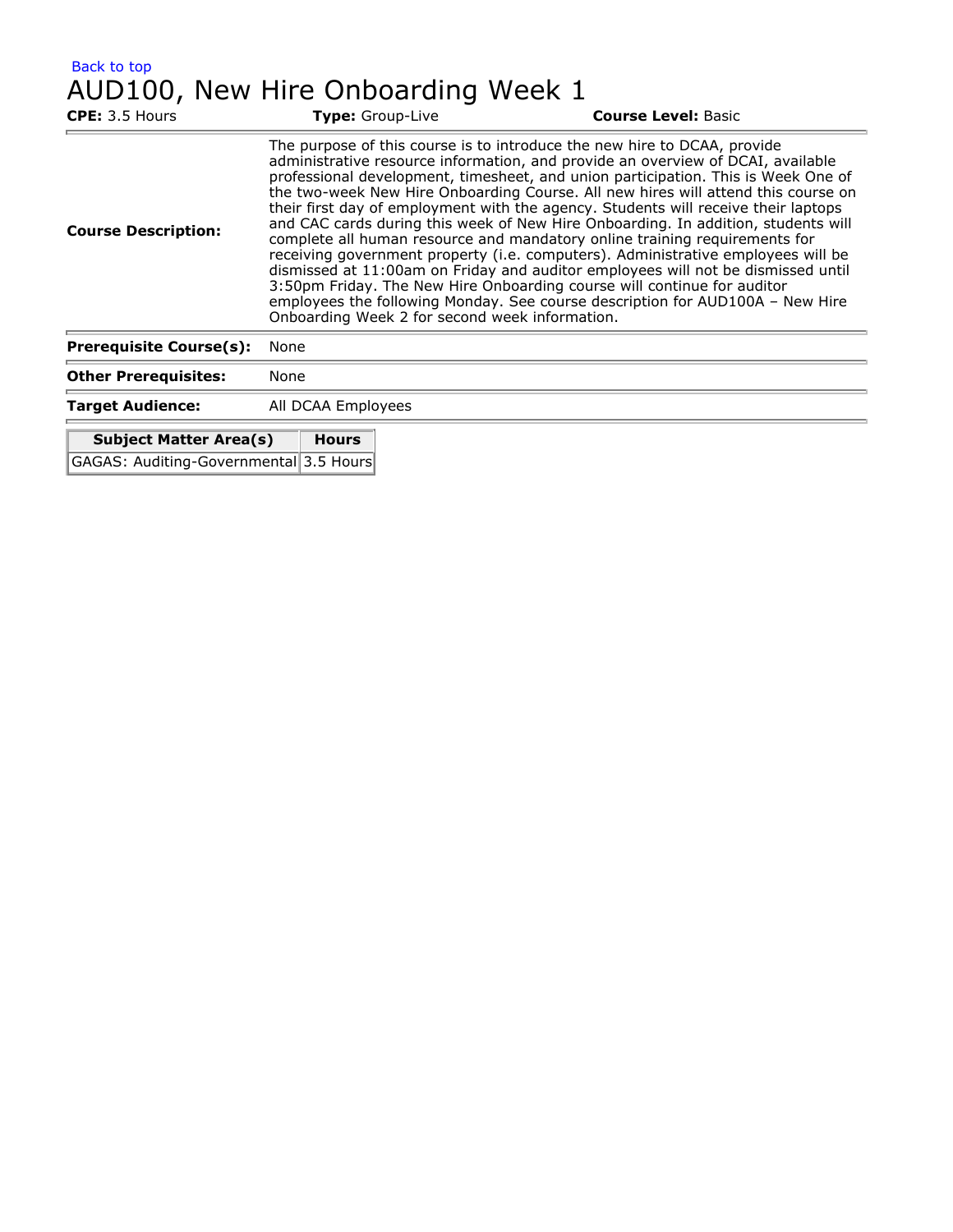<span id="page-12-0"></span>

| Back to top                                                             |                                                                                                                                                                                                                                                                                                                                                                                                                                                                                                                                                                                                                                                                                                                                                                                                                                                                                                                                                                                     |  |  |  |
|-------------------------------------------------------------------------|-------------------------------------------------------------------------------------------------------------------------------------------------------------------------------------------------------------------------------------------------------------------------------------------------------------------------------------------------------------------------------------------------------------------------------------------------------------------------------------------------------------------------------------------------------------------------------------------------------------------------------------------------------------------------------------------------------------------------------------------------------------------------------------------------------------------------------------------------------------------------------------------------------------------------------------------------------------------------------------|--|--|--|
|                                                                         | AUD100V, Virtual New Hire Onboarding Week 1                                                                                                                                                                                                                                                                                                                                                                                                                                                                                                                                                                                                                                                                                                                                                                                                                                                                                                                                         |  |  |  |
| CPE: 3.5 Hours                                                          | <b>Type:</b> Group-Internet Based<br><b>Course Level: Basic</b>                                                                                                                                                                                                                                                                                                                                                                                                                                                                                                                                                                                                                                                                                                                                                                                                                                                                                                                     |  |  |  |
| <b>Course Description:</b>                                              | The purpose of this course is to introduce the new hire to DCAA, provide<br>administrative resource information, and provide an overview of DCAI, available<br>professional development, timesheet, and union participation. This is Week One of<br>the two-week New Hire Onboarding Course. All new hires will attend this course on<br>their first day of employment with the agency. Students will receive their laptops<br>and CAC cards during this week of New Hire Onboarding. In addition, students will<br>complete all human resource and mandatory online training requirements for<br>receiving government property (i.e. computers). Administrative employees will be<br>dismissed at 11:00am on Friday and auditor employees will not be dismissed until<br>3:50pm Friday. The New Hire Onboarding course will continue for auditor<br>employees the following Monday. See course description for AUD10A - New Hire<br>Onboarding Week 2 for second week information. |  |  |  |
| <b>Prerequisite Course(s):</b>                                          | None                                                                                                                                                                                                                                                                                                                                                                                                                                                                                                                                                                                                                                                                                                                                                                                                                                                                                                                                                                                |  |  |  |
| <b>Other Prerequisites:</b>                                             | None                                                                                                                                                                                                                                                                                                                                                                                                                                                                                                                                                                                                                                                                                                                                                                                                                                                                                                                                                                                |  |  |  |
| <b>Target Audience:</b>                                                 | All DCAA Employees                                                                                                                                                                                                                                                                                                                                                                                                                                                                                                                                                                                                                                                                                                                                                                                                                                                                                                                                                                  |  |  |  |
| <b>Subject Matter Area(s)</b><br>GAGAS: Auditing-Governmental 3.5 Hours | <b>Hours</b>                                                                                                                                                                                                                                                                                                                                                                                                                                                                                                                                                                                                                                                                                                                                                                                                                                                                                                                                                                        |  |  |  |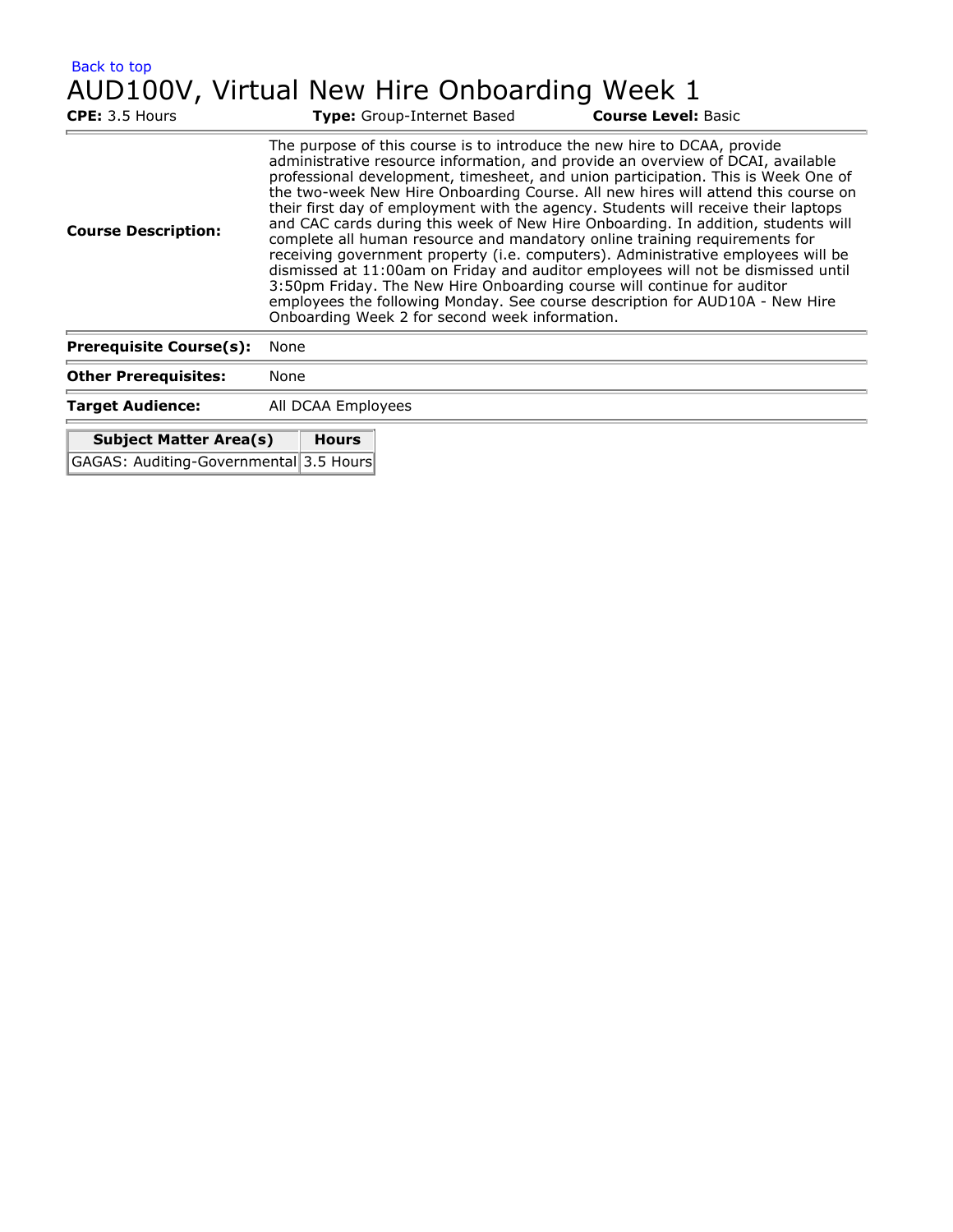<span id="page-13-0"></span>

| Back to top                            |  |  |
|----------------------------------------|--|--|
| AUD101, Basic Contract Auditing Skills |  |  |

| <b>CPE: 69.5 Hours</b>              |                                                                                                                                                                                                                                                                                                                                                                                                                                                                                                                                                                                                                                                                                                                                                                                                                                                                                                                                                                                                                                                                                                                                                                                                                                                                                                                                                                                                                                                 | Type: Group Live | <b>Course Level: Basic</b> |
|-------------------------------------|-------------------------------------------------------------------------------------------------------------------------------------------------------------------------------------------------------------------------------------------------------------------------------------------------------------------------------------------------------------------------------------------------------------------------------------------------------------------------------------------------------------------------------------------------------------------------------------------------------------------------------------------------------------------------------------------------------------------------------------------------------------------------------------------------------------------------------------------------------------------------------------------------------------------------------------------------------------------------------------------------------------------------------------------------------------------------------------------------------------------------------------------------------------------------------------------------------------------------------------------------------------------------------------------------------------------------------------------------------------------------------------------------------------------------------------------------|------------------|----------------------------|
| <b>Course Description:</b>          | The purpose of the Basic Contract Audit Skills (BCAS) course is to prepare new hire<br>auditors to perform basic audit tasks which are fundamental to contract auditing.<br>BCAS is the second course a new hire will take in the New Hire Continuum of<br>courses (New Hire Onboarding, Basic Contract Audit Skills, Audit Applications, and<br>focused training events). It is a 2-week training course of basic concepts,<br>techniques, and procedures of DCAA contract auditing. BCAS introduces the new<br>hire auditors to Generally Accepted Government Auditing Standards (GAGAS),<br>provides insight and promotes awareness of audit criteria requirements,<br>concentrates on the need for effective communication with our stakeholders, and<br>walks the new hires through the audit process beginning with the rules of<br>engagement through issuance of the final audit report. The BCAS course teaches<br>the new hire auditors the essence of critical thinking and auditor skepticism by<br>engaging them in hands-on application exercises (many of which are group<br>exercises, while others are individual research and writing exercises). The<br>applications they learn in this class readily prepare them for the next class in the<br>New Hire Continuum, Audit Applications. The Agency expects new auditors to<br>attend this course approximately 6-8 weeks after completion of AUD100A-New Hire<br>Onboarding. |                  |                            |
| <b>Prerequisite Course(s):</b>      | 9201, New Employee Ethics<br>AUD100A, Onboarding Week 2<br>AUD196E, Handling Contractor Proprietary Data<br>COM122E, Foundations of Plain Language<br>EEO101, No FEAR Act<br>ITA101, Insider Threat Awareness<br>MTAPAR, Annual Privacy Act Refresher<br>MTNEPA, New Employee Privacy Act<br>POL197E, Independence<br>SEC101, Security Orientation<br>SKS01, Microsoft Excel 2016 Essentials - Creating Editing and Saving Workbooks<br>SKS02, Microsoft Excel 2016 Essentials: Formatting Data<br>SKS03, Microsoft Excel 2016 Essentials: Formulas and Functions<br>UDC101, Unauthorized Disclosure of Classified Information for DoD and Industry                                                                                                                                                                                                                                                                                                                                                                                                                                                                                                                                                                                                                                                                                                                                                                                             |                  |                            |
| <b>Other Prerequisites:</b>         | None                                                                                                                                                                                                                                                                                                                                                                                                                                                                                                                                                                                                                                                                                                                                                                                                                                                                                                                                                                                                                                                                                                                                                                                                                                                                                                                                                                                                                                            |                  |                            |
| <b>Target Audience:</b>             | All DCAA Employees                                                                                                                                                                                                                                                                                                                                                                                                                                                                                                                                                                                                                                                                                                                                                                                                                                                                                                                                                                                                                                                                                                                                                                                                                                                                                                                                                                                                                              |                  |                            |
| <b>Subject Matter Area(s)</b>       |                                                                                                                                                                                                                                                                                                                                                                                                                                                                                                                                                                                                                                                                                                                                                                                                                                                                                                                                                                                                                                                                                                                                                                                                                                                                                                                                                                                                                                                 | <b>Hours</b>     |                            |
| <b>GAGAS: Auditing-Governmental</b> |                                                                                                                                                                                                                                                                                                                                                                                                                                                                                                                                                                                                                                                                                                                                                                                                                                                                                                                                                                                                                                                                                                                                                                                                                                                                                                                                                                                                                                                 | 69.5 Hours       |                            |

| IGAGAS: AUUIUIIIY-GOVEHIIIIEIItäI                    | $\sim$ וואח כ $\sim$ |
|------------------------------------------------------|----------------------|
| DAWIA: Basic Contract Auditing Skills (L1) 0.0 Hours |                      |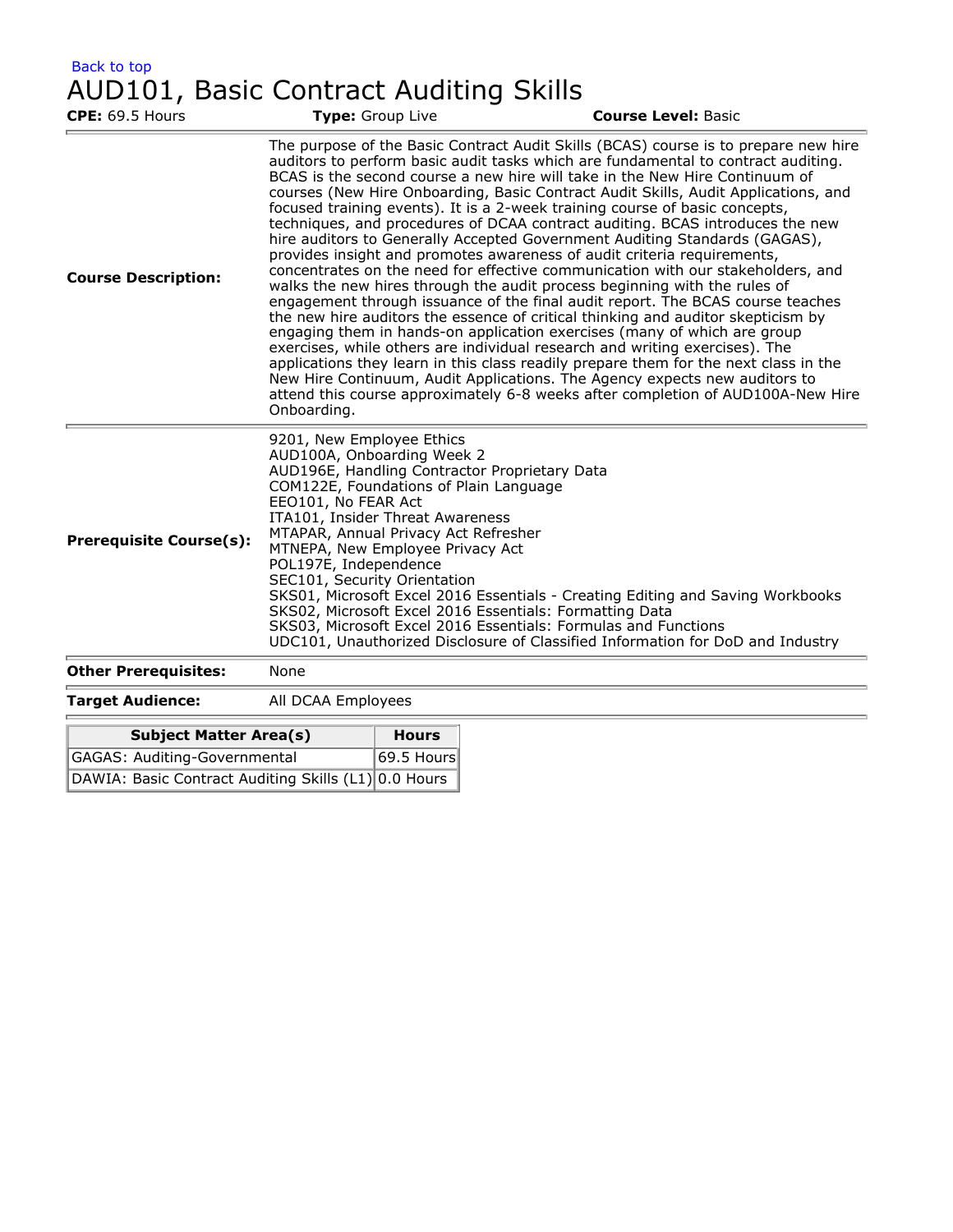<span id="page-14-0"></span>

| Back to top                             |  |  |
|-----------------------------------------|--|--|
| AUD101V, Basic Contract Auditing Skills |  |  |

| <b>CPE: 69.5 Hours</b>                               |                                                                                                                                                                                                                                                                                                                                                                                                                                                                                                                                                                                                                                                             |                                                                                                                                                                                                                                                                                                                                                                                                                                                                                                                                                                                                                                                                                                                                                                                                                                                                                                                                                                                                                                                                                                                                                                                                                                                                                                                                                                                                                                                                |  | <b>Course Level: Basic</b> |
|------------------------------------------------------|-------------------------------------------------------------------------------------------------------------------------------------------------------------------------------------------------------------------------------------------------------------------------------------------------------------------------------------------------------------------------------------------------------------------------------------------------------------------------------------------------------------------------------------------------------------------------------------------------------------------------------------------------------------|----------------------------------------------------------------------------------------------------------------------------------------------------------------------------------------------------------------------------------------------------------------------------------------------------------------------------------------------------------------------------------------------------------------------------------------------------------------------------------------------------------------------------------------------------------------------------------------------------------------------------------------------------------------------------------------------------------------------------------------------------------------------------------------------------------------------------------------------------------------------------------------------------------------------------------------------------------------------------------------------------------------------------------------------------------------------------------------------------------------------------------------------------------------------------------------------------------------------------------------------------------------------------------------------------------------------------------------------------------------------------------------------------------------------------------------------------------------|--|----------------------------|
| <b>Course Description:</b>                           | Onboarding.                                                                                                                                                                                                                                                                                                                                                                                                                                                                                                                                                                                                                                                 | Type: Group Internet-Based<br>The purpose of the Basic Contract Audit Skills (BCAS) course is to prepare new hire<br>auditors to perform basic audit tasks which are fundamental to contract auditing.<br>BCAS is the second course a new hire will take in the New Hire Continuum of<br>courses (New Hire Onboarding, Basic Contract Audit Skills, Audit Applications, and<br>focused training events). It is a 2-week training course of basic concepts,<br>techniques, and procedures of DCAA contract auditing. BCAS introduces the new<br>hire auditors to Generally Accepted Government Auditing Standards (GAGAS),<br>provides insight and promotes awareness of audit criteria requirements,<br>concentrates on the need for effective communication with our stakeholders, and<br>walks the new hires through the audit process beginning with the rules of<br>engagement through issuance of the final audit report. The BCAS course teaches<br>the new hire auditors the essence of critical thinking and auditor skepticism by<br>engaging them in hands-on application exercises (many of which are group<br>exercises, while others are individual research and writing exercises). The<br>applications they learn in this class readily prepare them for the next class in the<br>New Hire Continuum, Audit Applications. The Agency expects new auditors to<br>attend this course approximately 6-8 weeks after completion of AUD100A-New Hire |  |                            |
| <b>Prerequisite Course(s):</b>                       | 9201, New Employee Ethics<br>AUD10A, New Hire Onboarding Week 2<br>AUD196E, Handling Contractor Proprietary Data<br>COM122E, Foundations of Plain Language<br>EEO101, No FEAR Act<br>ITA101, Insider Threat Awareness<br>MTAPAR, Annual Privacy Act Refresher<br>MTNEPA, New Employee Privacy Act<br>POL197E, Independence<br>SEC101, Security Orientation<br>SKS01, Microsoft Excel 2016 Essentials - Creating Editing and Saving Workbooks<br>SKS02, Microsoft Excel 2016 Essentials: Formatting Data<br>SKS03, Microsoft Excel 2016 Essentials: Formulas and Functions<br>UDC101, Unauthorized Disclosure of Classified Information for DoD and Industry |                                                                                                                                                                                                                                                                                                                                                                                                                                                                                                                                                                                                                                                                                                                                                                                                                                                                                                                                                                                                                                                                                                                                                                                                                                                                                                                                                                                                                                                                |  |                            |
| <b>Other Prerequisites:</b>                          | None                                                                                                                                                                                                                                                                                                                                                                                                                                                                                                                                                                                                                                                        |                                                                                                                                                                                                                                                                                                                                                                                                                                                                                                                                                                                                                                                                                                                                                                                                                                                                                                                                                                                                                                                                                                                                                                                                                                                                                                                                                                                                                                                                |  |                            |
| <b>Target Audience:</b>                              | All DCAA Employees                                                                                                                                                                                                                                                                                                                                                                                                                                                                                                                                                                                                                                          |                                                                                                                                                                                                                                                                                                                                                                                                                                                                                                                                                                                                                                                                                                                                                                                                                                                                                                                                                                                                                                                                                                                                                                                                                                                                                                                                                                                                                                                                |  |                            |
| <b>Subject Matter Area(s)</b>                        |                                                                                                                                                                                                                                                                                                                                                                                                                                                                                                                                                                                                                                                             | <b>Hours</b>                                                                                                                                                                                                                                                                                                                                                                                                                                                                                                                                                                                                                                                                                                                                                                                                                                                                                                                                                                                                                                                                                                                                                                                                                                                                                                                                                                                                                                                   |  |                            |
| <b>GAGAS: Auditing-Governmental</b>                  |                                                                                                                                                                                                                                                                                                                                                                                                                                                                                                                                                                                                                                                             | 69.5 Hours                                                                                                                                                                                                                                                                                                                                                                                                                                                                                                                                                                                                                                                                                                                                                                                                                                                                                                                                                                                                                                                                                                                                                                                                                                                                                                                                                                                                                                                     |  |                            |
| DAWIA: Basic Contract Auditing Skills (L1) 0.0 Hours |                                                                                                                                                                                                                                                                                                                                                                                                                                                                                                                                                                                                                                                             |                                                                                                                                                                                                                                                                                                                                                                                                                                                                                                                                                                                                                                                                                                                                                                                                                                                                                                                                                                                                                                                                                                                                                                                                                                                                                                                                                                                                                                                                |  |                            |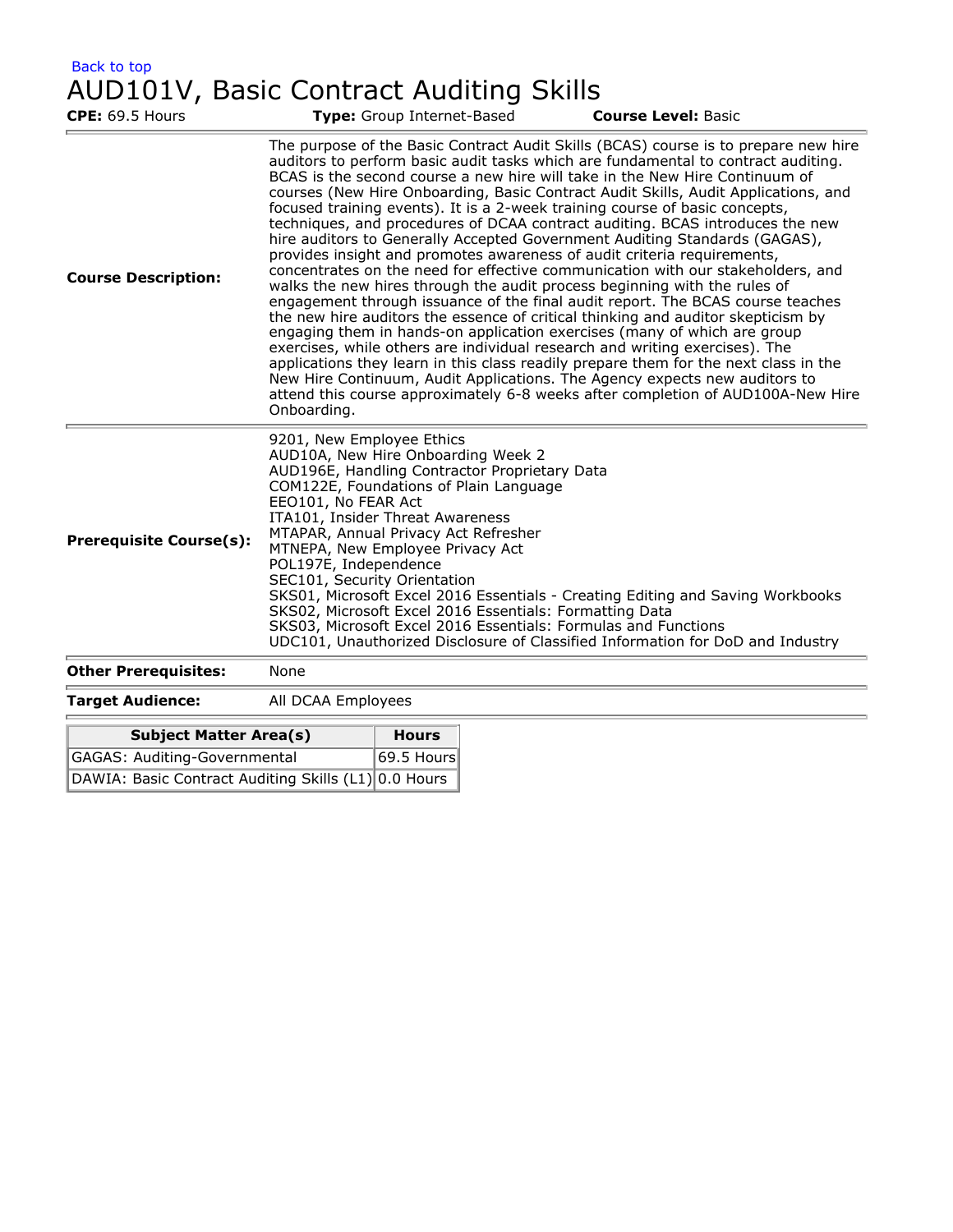### <span id="page-15-0"></span>AUD102, Audit Applications

| <b>CPE:</b> 69.5 Hours                                                   | Type: Group-Live                                                                                                                                                                                                                                                                                                                                                                                                                                                                                                                                                                                                                                                                                                                                                                                                                                      | <b>Course Level: Basic</b> |  |  |
|--------------------------------------------------------------------------|-------------------------------------------------------------------------------------------------------------------------------------------------------------------------------------------------------------------------------------------------------------------------------------------------------------------------------------------------------------------------------------------------------------------------------------------------------------------------------------------------------------------------------------------------------------------------------------------------------------------------------------------------------------------------------------------------------------------------------------------------------------------------------------------------------------------------------------------------------|----------------------------|--|--|
| <b>Course Description:</b>                                               | The purpose of this course is to provide the new hire auditor the skills to apply<br>basic audit methods to plan and conduct an incurred cost audit and a forward<br>pricing audit. This course is the third course an auditor will take in the New Hire<br>Continuum of courses (New Hire Onboarding, Basic Contract Audit Skills, Audit<br>Applications, and focused training events). It is a 2-week contract auditing course<br>which prepares the auditor to apply basic audit methods to plan and conduct an<br>incurred cost audit and a forward pricing audit. Class discussions, practical<br>exercises, and case studies are used to highlight problem areas and evaluate<br>alternative courses of action. The Agency expects new auditors to attend this<br>course approximately 60 days after completion of Basic Contract Audit Skills. |                            |  |  |
| <b>Prerequisite Course(s):</b>                                           | AUD101, Basic Contract Auditing Skills<br>AUD112E, Materiality in Audits of Incurred Cost<br>AUD113E, Risk-Based Sampling of Incurred Cost Proposals                                                                                                                                                                                                                                                                                                                                                                                                                                                                                                                                                                                                                                                                                                  |                            |  |  |
| <b>Other Prerequisites:</b>                                              | None                                                                                                                                                                                                                                                                                                                                                                                                                                                                                                                                                                                                                                                                                                                                                                                                                                                  |                            |  |  |
| <b>Target Audience:</b>                                                  | New Hire Auditors                                                                                                                                                                                                                                                                                                                                                                                                                                                                                                                                                                                                                                                                                                                                                                                                                                     |                            |  |  |
| <b>Subject Matter Area(s)</b><br>GAGAS: Auditing-Governmental 69.5 Hours | <b>Hours</b>                                                                                                                                                                                                                                                                                                                                                                                                                                                                                                                                                                                                                                                                                                                                                                                                                                          |                            |  |  |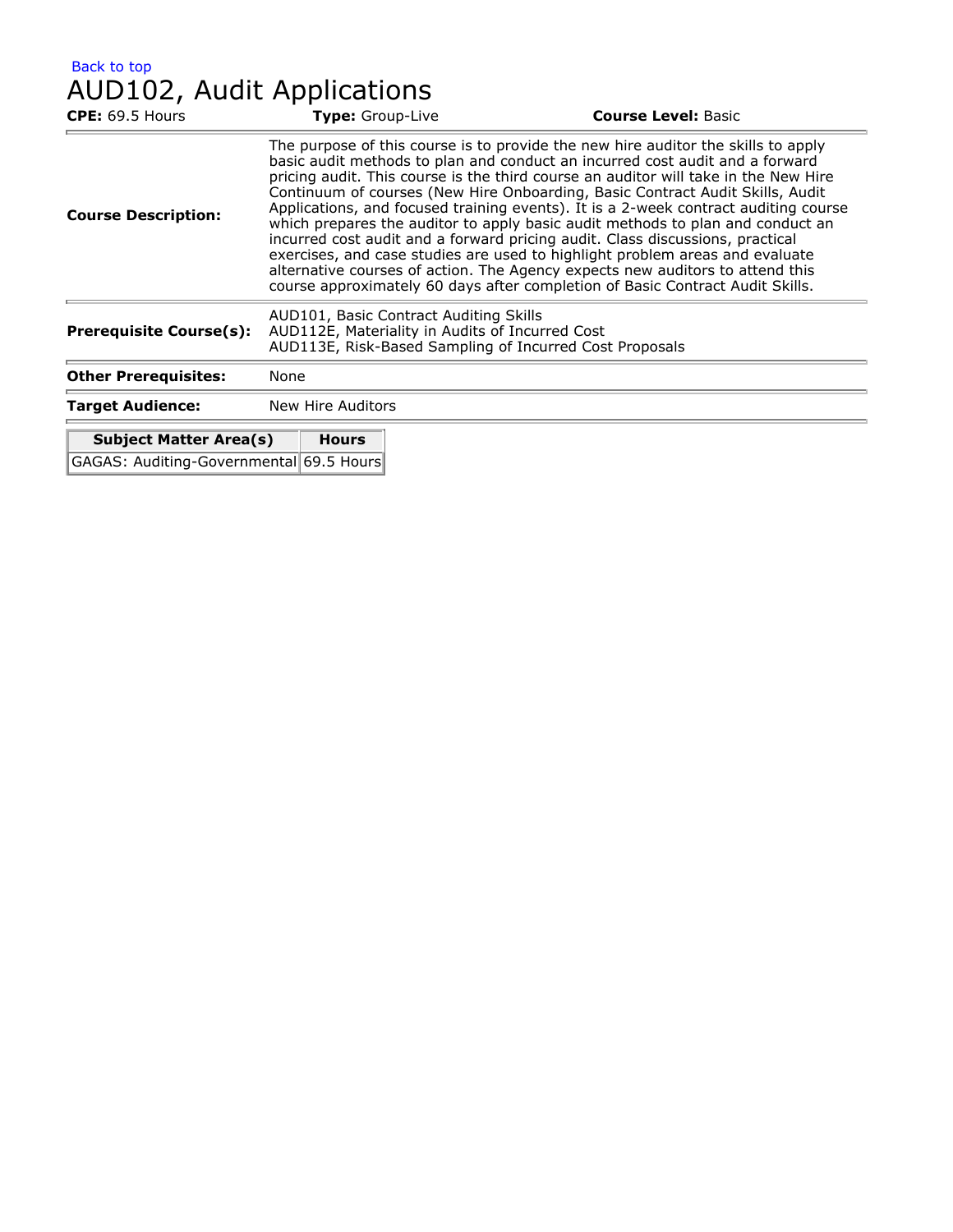## <span id="page-16-0"></span>AUD102V, Audit Applications

GAGAS: Auditing-Governmental 69.5 Hours DAWIA: Audit Applications (L1) 0.0 Hours

| <b>CPE:</b> 69.5 Hours         | Type: Group-Internet Based                                                                                                                           | <b>Course Level: Basic</b>                                                                                                                                                                                                                                                                                                                                                                                                                                                                                                                                                                                                                                                                                                                                                                                                                            |  |  |
|--------------------------------|------------------------------------------------------------------------------------------------------------------------------------------------------|-------------------------------------------------------------------------------------------------------------------------------------------------------------------------------------------------------------------------------------------------------------------------------------------------------------------------------------------------------------------------------------------------------------------------------------------------------------------------------------------------------------------------------------------------------------------------------------------------------------------------------------------------------------------------------------------------------------------------------------------------------------------------------------------------------------------------------------------------------|--|--|
| <b>Course Description:</b>     |                                                                                                                                                      | The purpose of this course is to provide the new hire auditor the skills to apply<br>basic audit methods to plan and conduct an incurred cost audit and a forward<br>pricing audit. This course is the third course an auditor will take in the New Hire<br>Continuum of courses (New Hire Onboarding, Basic Contract Audit Skills, Audit<br>Applications, and focused training events). It is a 2-week contract auditing course<br>which prepares the auditor to apply basic audit methods to plan and conduct an<br>incurred cost audit and a forward pricing audit. Class discussions, practical<br>exercises, and case studies are used to highlight problem areas and evaluate<br>alternative courses of action. The Agency expects new auditors to attend this<br>course approximately 60 days after completion of Basic Contract Audit Skills. |  |  |
| <b>Prerequisite Course(s):</b> | AUD101, Basic Contract Auditing Skills<br>AUD112E, Materiality in Audits of Incurred Cost<br>AUD113E, Risk-Based Sampling of Incurred Cost Proposals |                                                                                                                                                                                                                                                                                                                                                                                                                                                                                                                                                                                                                                                                                                                                                                                                                                                       |  |  |
| <b>Other Prerequisites:</b>    | None                                                                                                                                                 |                                                                                                                                                                                                                                                                                                                                                                                                                                                                                                                                                                                                                                                                                                                                                                                                                                                       |  |  |
| <b>Target Audience:</b>        | New Hire Auditors                                                                                                                                    |                                                                                                                                                                                                                                                                                                                                                                                                                                                                                                                                                                                                                                                                                                                                                                                                                                                       |  |  |
| <b>Subject Matter Area(s)</b>  | <b>Hours</b>                                                                                                                                         |                                                                                                                                                                                                                                                                                                                                                                                                                                                                                                                                                                                                                                                                                                                                                                                                                                                       |  |  |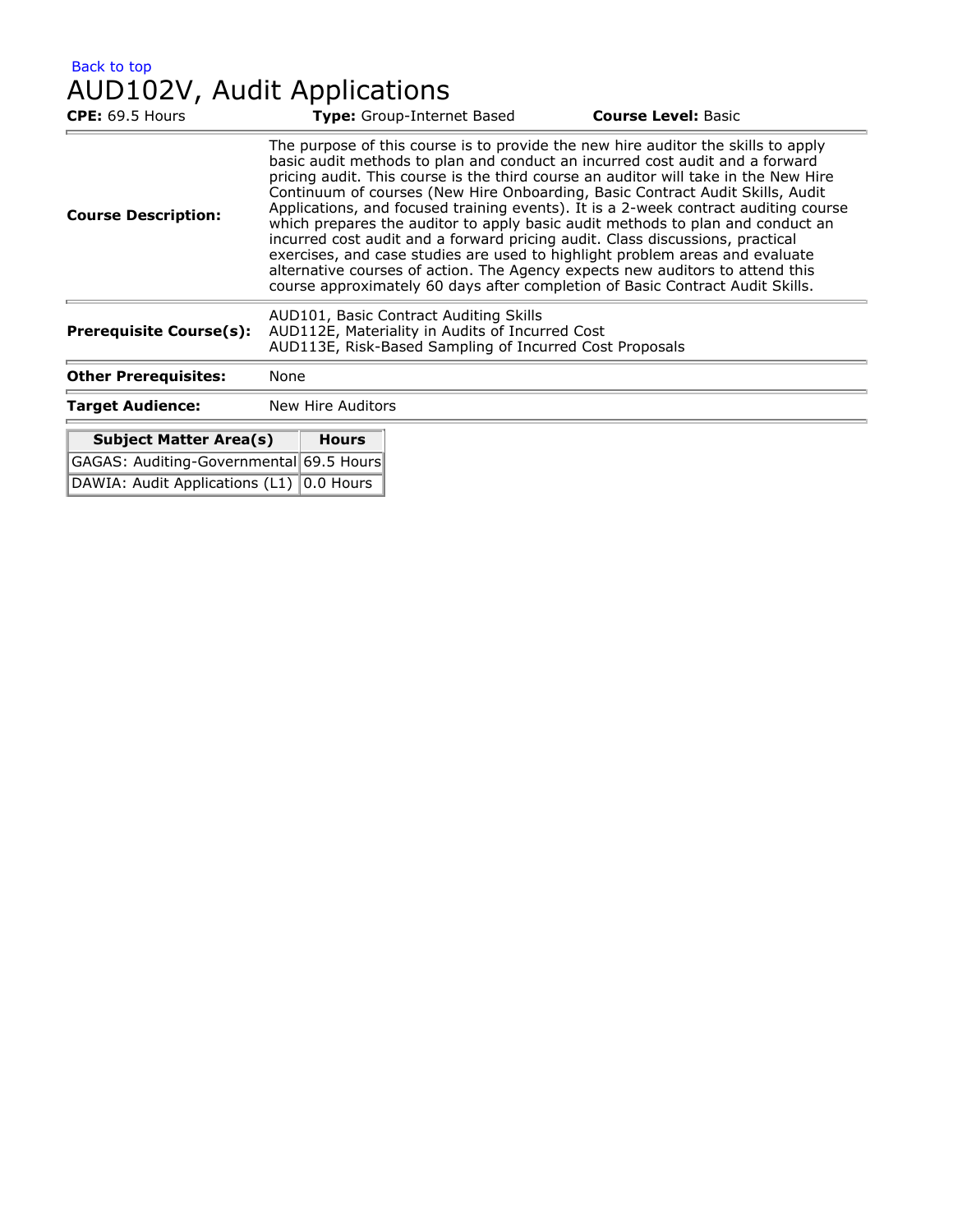## <span id="page-17-0"></span>AUD103E, Effective Grammar and Audit Report Formatting

| <b>CPE:</b> 2 Hours                                                          | <b>Type:</b> Interactive Self-Study                                                                                                                                                                                   | <b>Course Level: Basic</b> |  |  |  |
|------------------------------------------------------------------------------|-----------------------------------------------------------------------------------------------------------------------------------------------------------------------------------------------------------------------|----------------------------|--|--|--|
| <b>Course Description:</b>                                                   | The Effective Grammar and Audit Report Formatting course provides examples of<br>practical applications in punctuation use, sentence structure, paragraph structure<br>and DCAA's audit report formatting procedures. |                            |  |  |  |
| <b>Prerequisite Course(s):</b>                                               | None                                                                                                                                                                                                                  |                            |  |  |  |
| <b>Other Prerequisites:</b>                                                  |                                                                                                                                                                                                                       |                            |  |  |  |
| <b>Target Audience:</b>                                                      | All DCAA employees                                                                                                                                                                                                    |                            |  |  |  |
| <b>Subject Matter Area(s)</b><br>GAGAS: Communications & Marketing 2.0 Hours | <b>Hours</b>                                                                                                                                                                                                          |                            |  |  |  |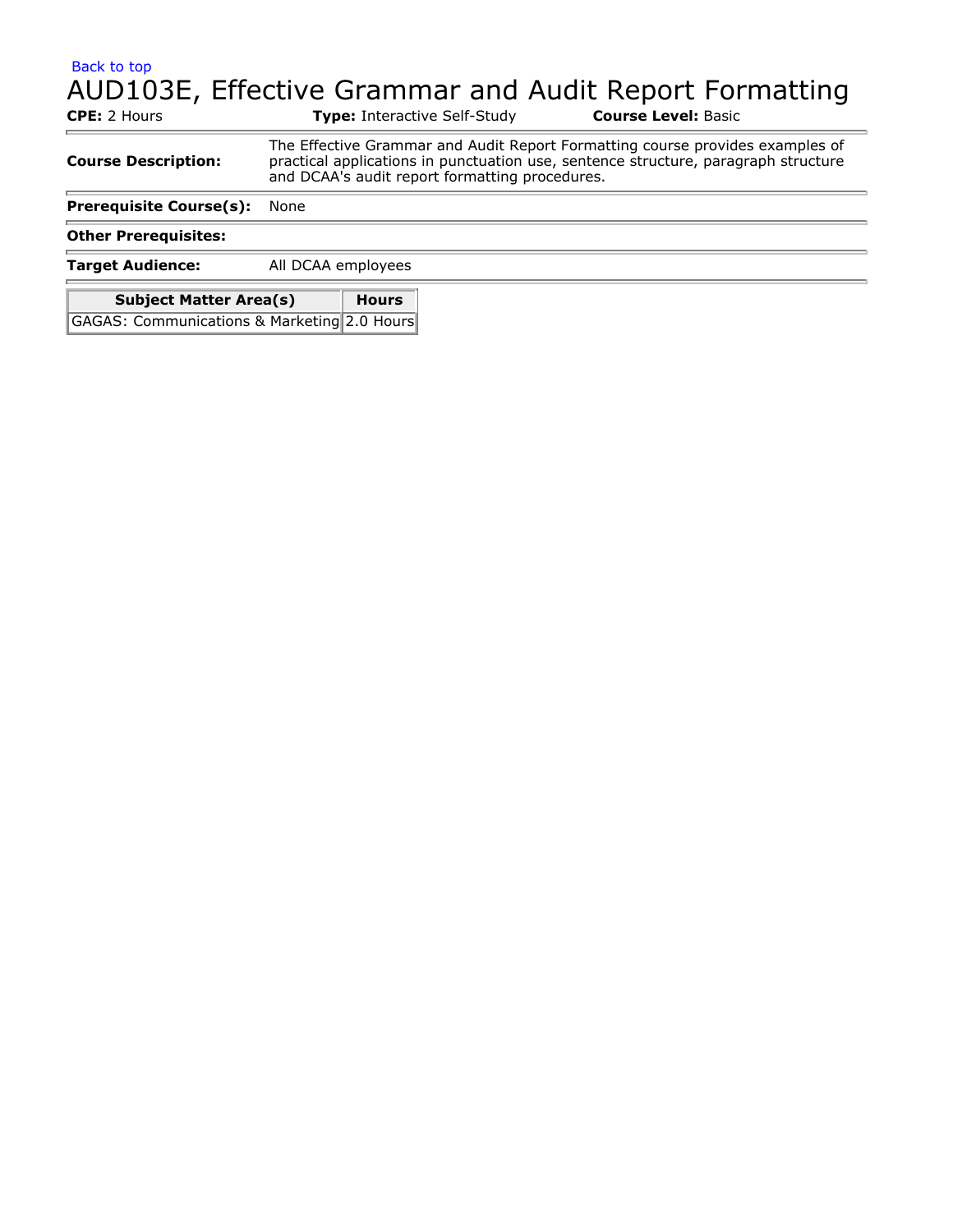<span id="page-18-0"></span>[Back to top](#page-7-1) AUD104, Developing an Effective Audit Report

| CPE: 32 Hours                  | Type: Group-Live                                             | <b>Course Level: Basic</b>                                                                                                                                                                                                                                                                                                                                                                                                                                                                                                                                                                                                                                                                                                                                                                                                                                                                                                                                         |  |
|--------------------------------|--------------------------------------------------------------|--------------------------------------------------------------------------------------------------------------------------------------------------------------------------------------------------------------------------------------------------------------------------------------------------------------------------------------------------------------------------------------------------------------------------------------------------------------------------------------------------------------------------------------------------------------------------------------------------------------------------------------------------------------------------------------------------------------------------------------------------------------------------------------------------------------------------------------------------------------------------------------------------------------------------------------------------------------------|--|
| <b>Course Description:</b>     | for practicing the techniques learned throughout the course. | The purpose of this course is to provide students with the tools to develop a clear<br>and concise audit report that supports the audit opinion and allows the contracting<br>officer to understand the findings and make an informed decision. Effectively<br>communicating audit findings in an efficient manner is a critical skill for auditors at<br>all levels and high-quality audit reports are an essential communication tool. By<br>participating in this course, auditors at all levels will learn the components of an<br>effective audit report and how to organize reports that meet professional<br>standards, elicit management action, and communicate crucial messages to peers,<br>supervisors, contracting officers, the contractor, executives and policy-level<br>readers. Developing an Effective Audit Report is a hands-on course that focuses on<br>the organization and structure of audit reports, and includes case study activities |  |
| <b>Prerequisite Course(s):</b> | AUD103E, Effective Grammar and Audit Report Formatting       |                                                                                                                                                                                                                                                                                                                                                                                                                                                                                                                                                                                                                                                                                                                                                                                                                                                                                                                                                                    |  |
| <b>Other Prerequisites:</b>    | None                                                         |                                                                                                                                                                                                                                                                                                                                                                                                                                                                                                                                                                                                                                                                                                                                                                                                                                                                                                                                                                    |  |
| <b>Target Audience:</b>        | All DCAA employees                                           |                                                                                                                                                                                                                                                                                                                                                                                                                                                                                                                                                                                                                                                                                                                                                                                                                                                                                                                                                                    |  |

| <b>Subject Matter Area(s)</b>                     | <b>Hours</b>       |
|---------------------------------------------------|--------------------|
| <b>GAGAS: Auditing-Governmental</b>               | $ 28.0$ Hours      |
| <b>GAGAS: Communications &amp; Marketing</b>      | $\sqrt{4.0}$ Hours |
| DAWIA: Alternate Track Requirement (L2) 0.0 Hours |                    |
| DAWIA: Audit Elective (L2)                        | 0.0 Hours          |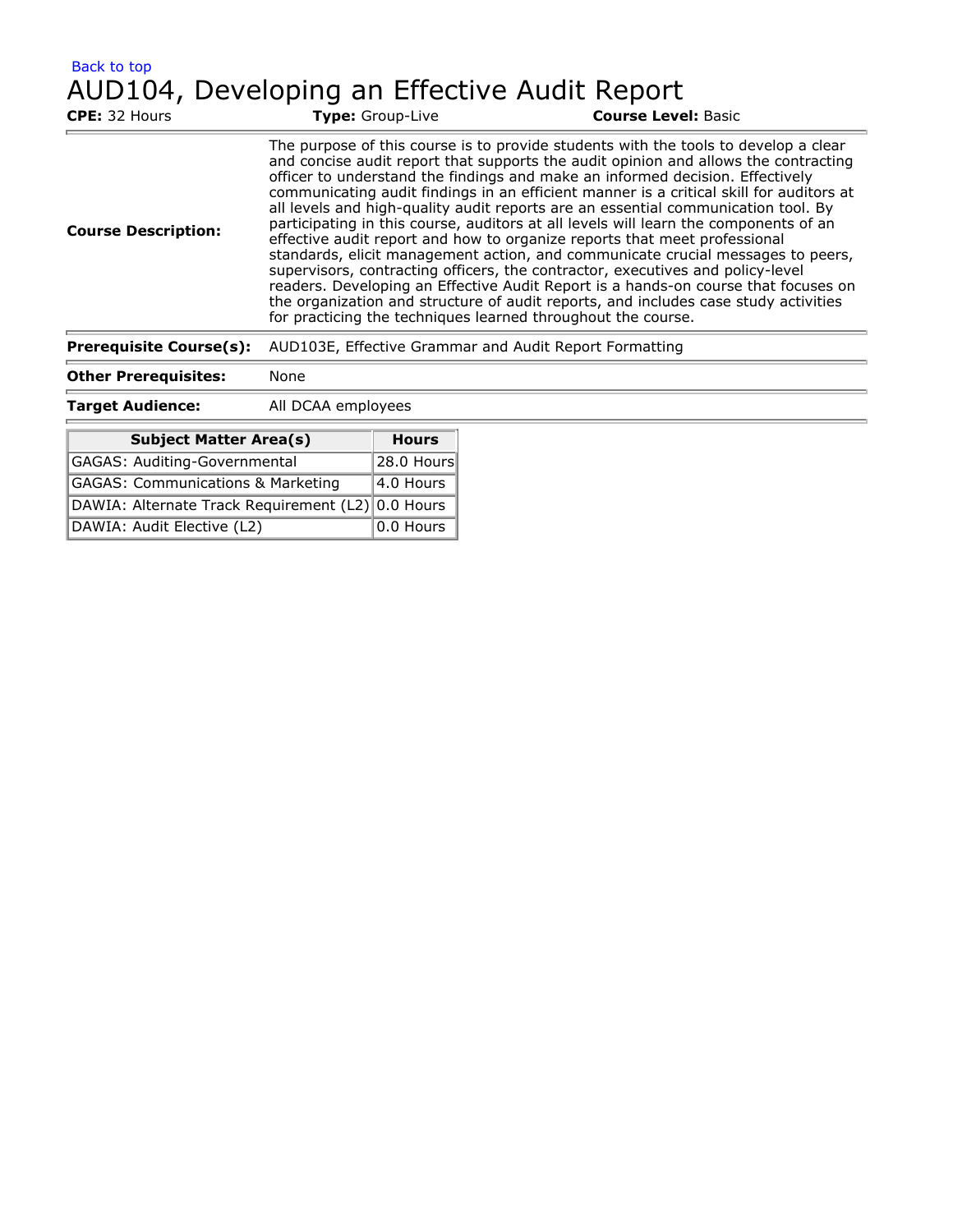<span id="page-19-0"></span>[Back to top](#page-7-1) AUD104V, Developing an Effective Audit Report

| CPE: 32 Hours                  | Type: Group - Internet Based                           | <b>Course Level: Basic</b>                                                                                                                                                                                                                                                                                                                                                                                                                                                                                                                                                                                                                                                                                                                                                                                                                                                                                                                                                                                                         |  |
|--------------------------------|--------------------------------------------------------|------------------------------------------------------------------------------------------------------------------------------------------------------------------------------------------------------------------------------------------------------------------------------------------------------------------------------------------------------------------------------------------------------------------------------------------------------------------------------------------------------------------------------------------------------------------------------------------------------------------------------------------------------------------------------------------------------------------------------------------------------------------------------------------------------------------------------------------------------------------------------------------------------------------------------------------------------------------------------------------------------------------------------------|--|
| <b>Course Description:</b>     |                                                        | The purpose of this course is to provide students with the tools to develop a clear<br>and concise audit report that supports the audit opinion and allows the contracting<br>officer to understand the findings and make an informed decision. Effectively<br>communicating audit findings in an efficient manner is a critical skill for auditors at<br>all levels and high-quality audit reports are an essential communication tool. By<br>participating in this course, auditors at all levels will learn the components of an<br>effective audit report and how to organize reports that meet professional<br>standards, elicit management action, and communicate crucial messages to peers,<br>supervisors, contracting officers, the contractor, executives and policy-level<br>readers. Developing an Effective Audit Report is a hands-on course that focuses on<br>the organization and structure of audit reports, and includes case study activities<br>for practicing the techniques learned throughout the course. |  |
| <b>Prerequisite Course(s):</b> | AUD103E, Effective Grammar and Audit Report Formatting |                                                                                                                                                                                                                                                                                                                                                                                                                                                                                                                                                                                                                                                                                                                                                                                                                                                                                                                                                                                                                                    |  |
| <b>Other Prerequisites:</b>    | None                                                   |                                                                                                                                                                                                                                                                                                                                                                                                                                                                                                                                                                                                                                                                                                                                                                                                                                                                                                                                                                                                                                    |  |
| <b>Target Audience:</b>        | All DCAA Employees                                     |                                                                                                                                                                                                                                                                                                                                                                                                                                                                                                                                                                                                                                                                                                                                                                                                                                                                                                                                                                                                                                    |  |
|                                |                                                        |                                                                                                                                                                                                                                                                                                                                                                                                                                                                                                                                                                                                                                                                                                                                                                                                                                                                                                                                                                                                                                    |  |

| <b>Subject Matter Area(s)</b>                     | <b>Hours</b>  |
|---------------------------------------------------|---------------|
| GAGAS: Auditing-Governmental                      | $ 28.0$ Hours |
| <b>GAGAS: Communications &amp; Marketing</b>      | $4.0$ Hours   |
| DAWIA: Alternate Track Requirement (L2) 0.0 Hours |               |
| DAWIA: Audit Elective (L2)                        | $ 0.0$ Hours  |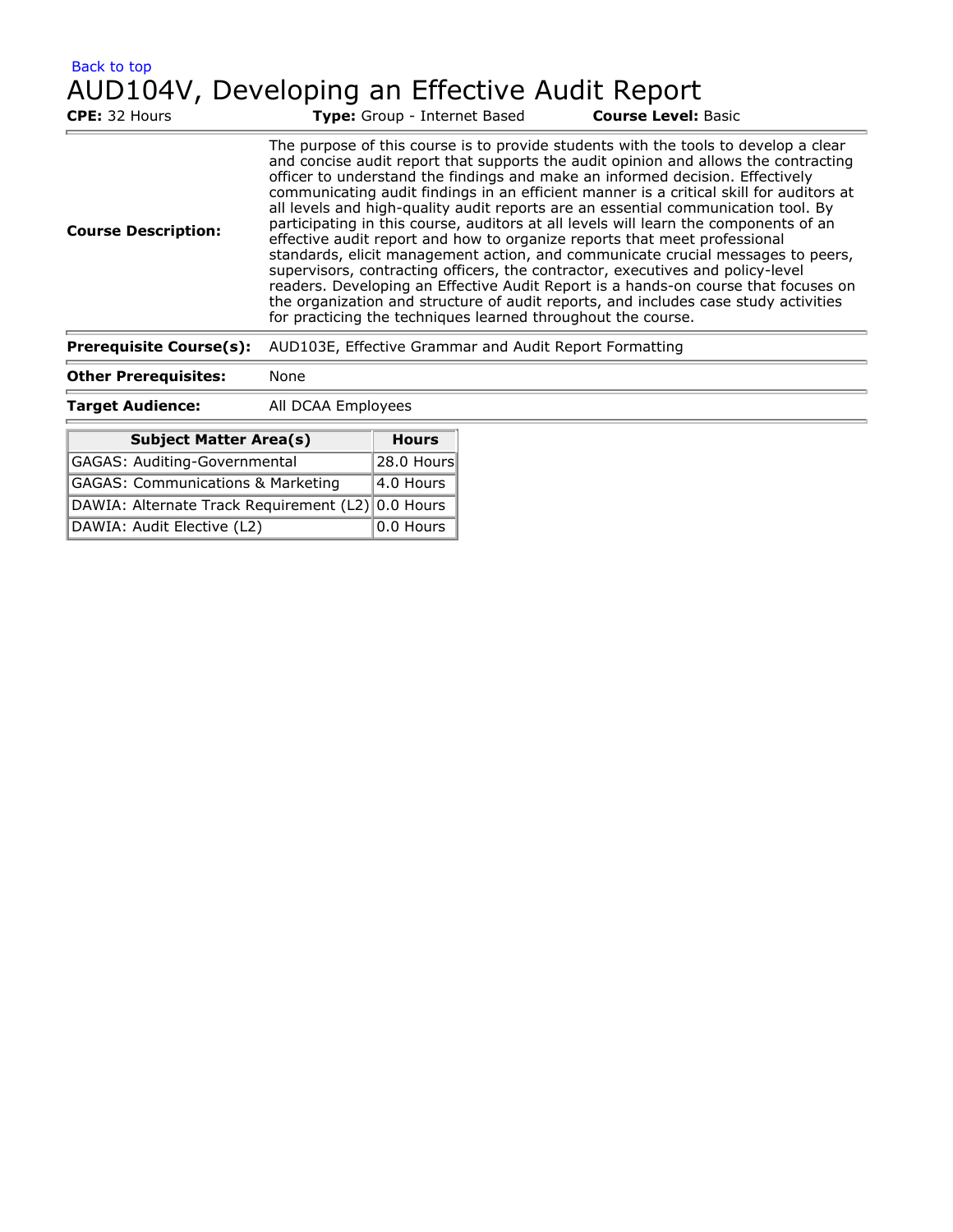## <span id="page-20-0"></span>AUD106E, CaseWare Refresher

| $CPE: 1.5$ Hours                       | <b>Type:</b> Interactive Self-Study                                                                            | <b>Course Level: Basic</b> |  |  |
|----------------------------------------|----------------------------------------------------------------------------------------------------------------|----------------------------|--|--|
| <b>Course Description:</b>             | The course is to provide information on common CaseWare issues to improve user<br>performance.                 |                            |  |  |
| <b>Prerequisite Course(s):</b>         | None                                                                                                           |                            |  |  |
| <b>Other Prerequisites:</b>            | None                                                                                                           |                            |  |  |
| <b>Target Audience:</b>                | Mandatory course for GS-15 and below in the GS-511 series<br>Voluntary course for Administrative support staff |                            |  |  |
| <b>Subject Matter Area(s)</b>          | <b>Hours</b>                                                                                                   |                            |  |  |
| GAGAS: Auditing-Governmental 1.5 Hours |                                                                                                                |                            |  |  |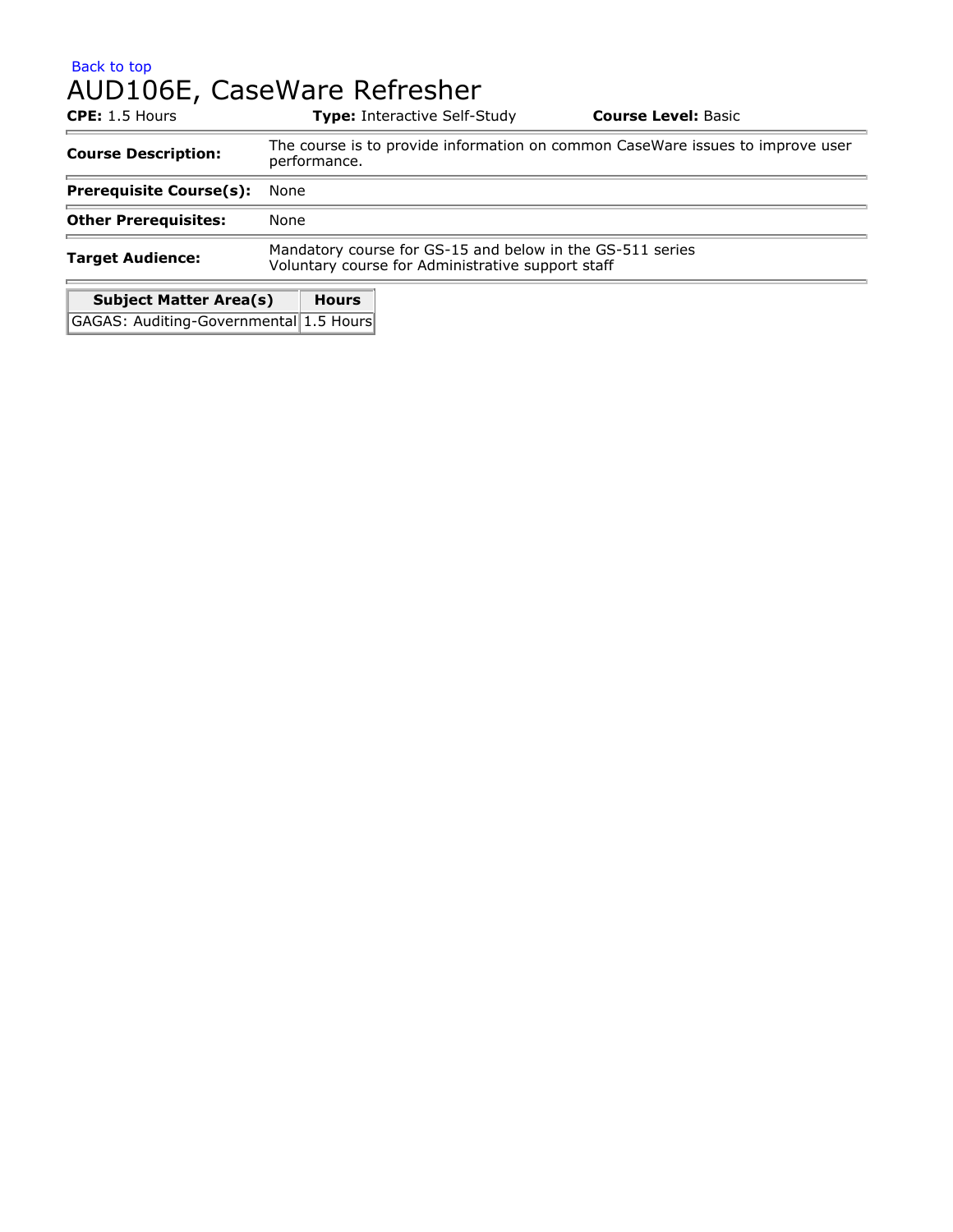#### <span id="page-21-0"></span>[Back to top](#page-7-1) AUD107E, Permanent Files

| <b>CPE:</b> 4 Hours                    | <b>Type: Interactive Self-Study</b>                                                                                                                                                                                                                                                                                 | <b>Course Level: Basic</b> |  |  |  |
|----------------------------------------|---------------------------------------------------------------------------------------------------------------------------------------------------------------------------------------------------------------------------------------------------------------------------------------------------------------------|----------------------------|--|--|--|
| <b>Course Description:</b>             | The purpose of this course is to recognize the methods and procedures used to<br>develop and maintain a well-documented and organized electronic Permanent File<br>(ECPF) System. The course discusses the purpose and uses for the permanent file,<br>and methods for maintaining and updating the permanent file. |                            |  |  |  |
| <b>Prerequisite Course(s):</b>         | None                                                                                                                                                                                                                                                                                                                |                            |  |  |  |
| <b>Other Prerequisites:</b>            | None                                                                                                                                                                                                                                                                                                                |                            |  |  |  |
| <b>Target Audience:</b>                | All DCAA Employees                                                                                                                                                                                                                                                                                                  |                            |  |  |  |
| <b>Subject Matter Area(s)</b>          | <b>Hours</b>                                                                                                                                                                                                                                                                                                        |                            |  |  |  |
| GAGAS: Auditing-Governmental 4.0 Hours |                                                                                                                                                                                                                                                                                                                     |                            |  |  |  |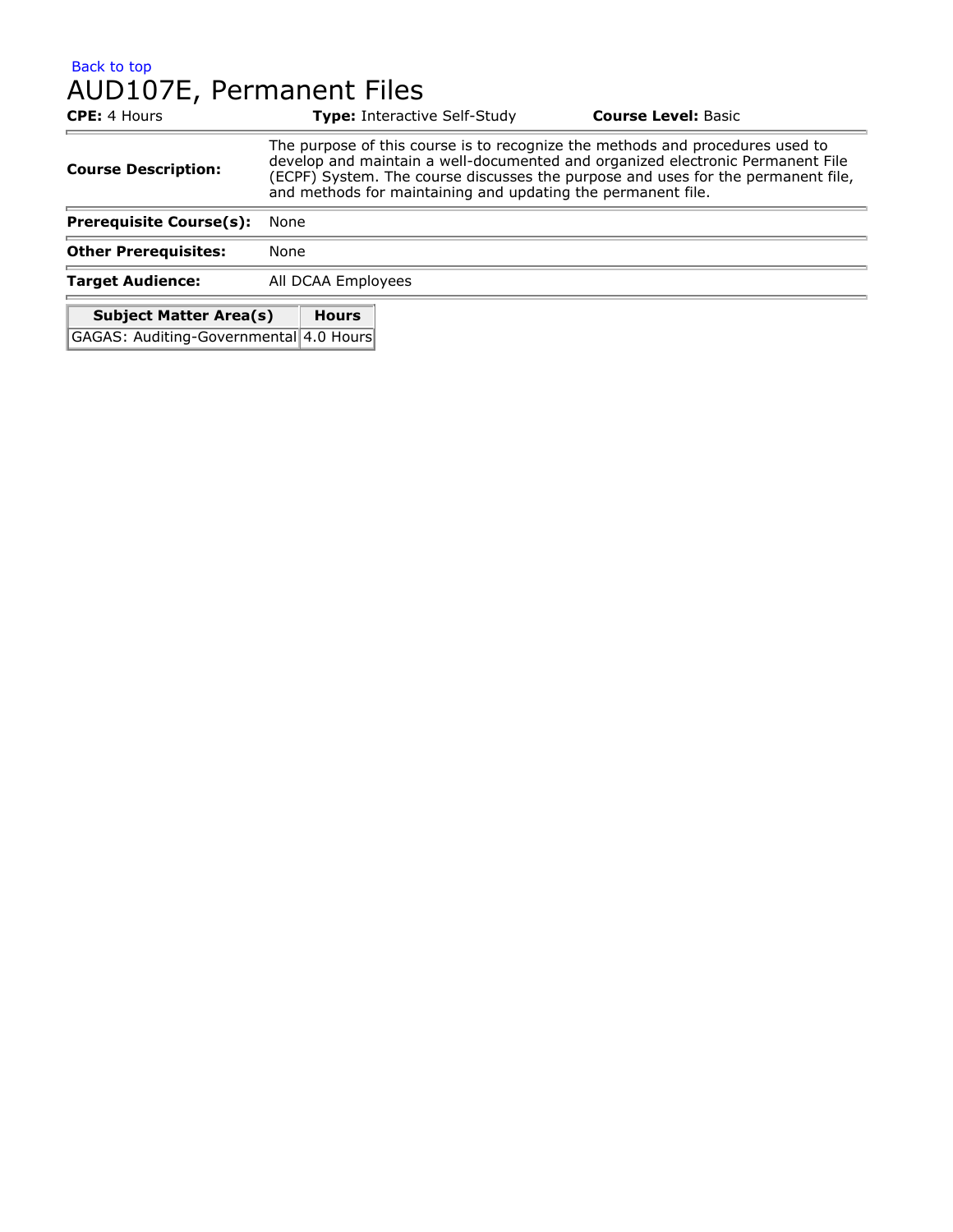<span id="page-22-0"></span>[Back to top](#page-7-1) AUD109V, Data Management, Organization, & Visualization

| CPE: 32 Hours                        |                                                                                                                                                                                                                                                                                                                                                                                                                                                                                                  | Type: Group-Internet Based                               | <b>Course Level: Intermediate</b>                                                                                                                                                                                                                                                                                                                                                                                                                                                                                                                                                                                                                                                |
|--------------------------------------|--------------------------------------------------------------------------------------------------------------------------------------------------------------------------------------------------------------------------------------------------------------------------------------------------------------------------------------------------------------------------------------------------------------------------------------------------------------------------------------------------|----------------------------------------------------------|----------------------------------------------------------------------------------------------------------------------------------------------------------------------------------------------------------------------------------------------------------------------------------------------------------------------------------------------------------------------------------------------------------------------------------------------------------------------------------------------------------------------------------------------------------------------------------------------------------------------------------------------------------------------------------|
| <b>Course Description:</b>           | here.                                                                                                                                                                                                                                                                                                                                                                                                                                                                                            | weeks, please enroll in a different instance of AUD109V. | This is the prerequisite course for AUD110V, and enrollment in this class will also<br>enroll the student in the associated instances of the AUD110V/111 courses (see link<br>for dates of follow-on classes) approximately 30 days after completion of this<br>course. Attendance at the subsequent AUD110V/111 courses is mandatory for all<br>0511-series students; non-audit students will be excused from the AUD110V/111<br>courses. Please notify the course manager if you are non-audit and do not need the<br>AUD110V class. If you cannot make BOTH the AUD109V and associated AUD110V<br>The schedule for the corresponding AUD110V and AUD111V classes can be found |
|                                      | This course will give the student the skills needed to manage, organize, and<br>visualize data using Excel, Power Pivot, Power Query, and Power BI. It will enhance<br>data management skills to improve productivity and the usefulness of work output.<br>This is a one week (36 hour) virtual classroom session utilizing teleconferencing<br>and online meeting software allowing the student to interact with the instructor and<br>other students while remaining at his/her post of duty. |                                                          |                                                                                                                                                                                                                                                                                                                                                                                                                                                                                                                                                                                                                                                                                  |
| <b>Prerequisite Course(s):</b>       | None                                                                                                                                                                                                                                                                                                                                                                                                                                                                                             |                                                          |                                                                                                                                                                                                                                                                                                                                                                                                                                                                                                                                                                                                                                                                                  |
| <b>Other Prerequisites:</b>          | None                                                                                                                                                                                                                                                                                                                                                                                                                                                                                             |                                                          |                                                                                                                                                                                                                                                                                                                                                                                                                                                                                                                                                                                                                                                                                  |
| <b>Target Audience:</b>              | All DCAA Employees                                                                                                                                                                                                                                                                                                                                                                                                                                                                               |                                                          |                                                                                                                                                                                                                                                                                                                                                                                                                                                                                                                                                                                                                                                                                  |
| <b>Subject Matter Area(s)</b>        | <b>Hours</b>                                                                                                                                                                                                                                                                                                                                                                                                                                                                                     |                                                          |                                                                                                                                                                                                                                                                                                                                                                                                                                                                                                                                                                                                                                                                                  |
| <b>GAGAS: Statistics</b>             | 32.0 Hours                                                                                                                                                                                                                                                                                                                                                                                                                                                                                       |                                                          |                                                                                                                                                                                                                                                                                                                                                                                                                                                                                                                                                                                                                                                                                  |
| DAWIA: Audit Elective (L2) 0.0 Hours |                                                                                                                                                                                                                                                                                                                                                                                                                                                                                                  |                                                          |                                                                                                                                                                                                                                                                                                                                                                                                                                                                                                                                                                                                                                                                                  |
| DAWIA: Audit Elective (L3) 0.0 Hours |                                                                                                                                                                                                                                                                                                                                                                                                                                                                                                  |                                                          |                                                                                                                                                                                                                                                                                                                                                                                                                                                                                                                                                                                                                                                                                  |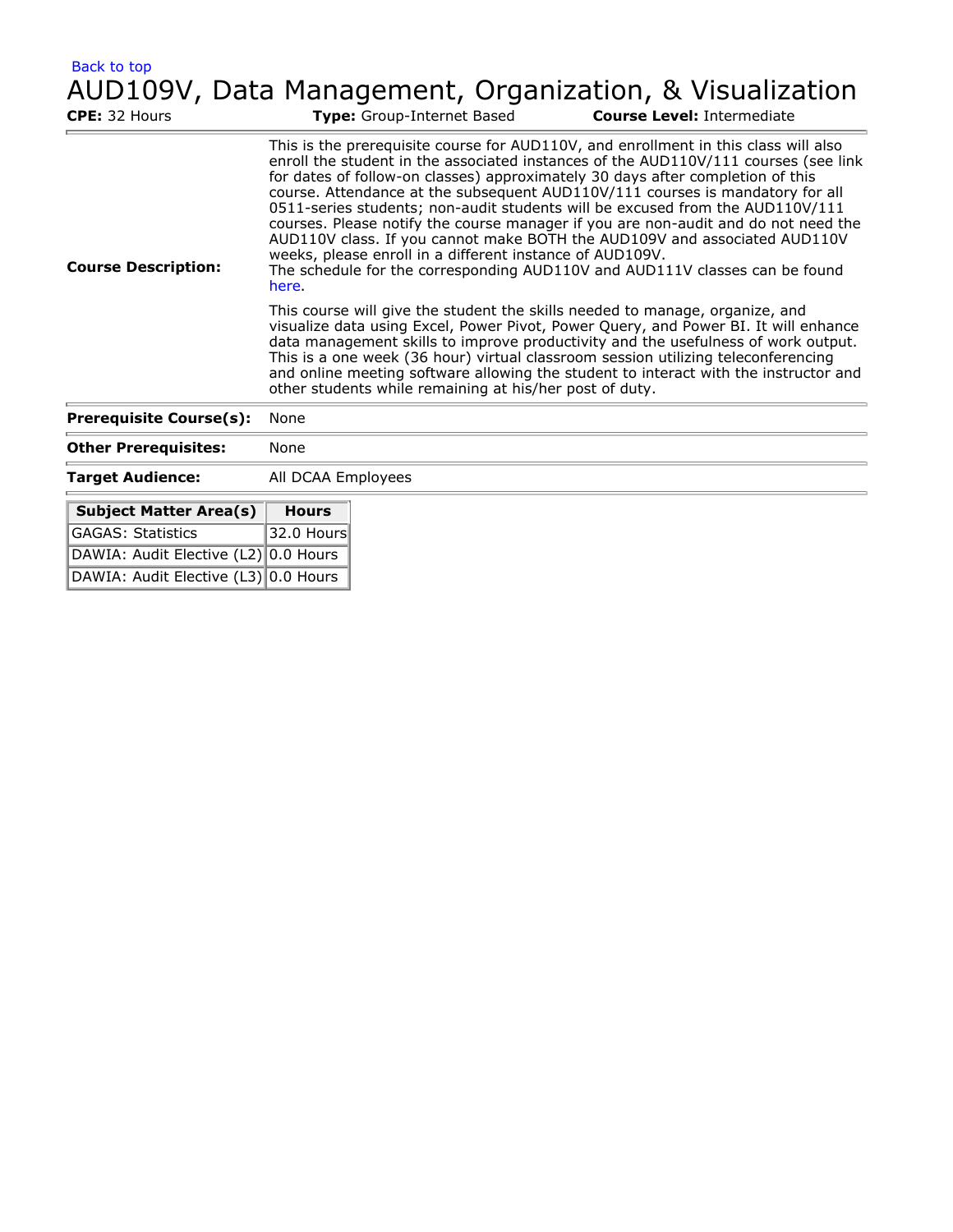<span id="page-23-0"></span>

| Back to top                        |                    |                  |  |                                                                                                                                                                                                                                                                                                                                                                                                                                                                                                                                                                                                                                                                                                                                                                            |
|------------------------------------|--------------------|------------------|--|----------------------------------------------------------------------------------------------------------------------------------------------------------------------------------------------------------------------------------------------------------------------------------------------------------------------------------------------------------------------------------------------------------------------------------------------------------------------------------------------------------------------------------------------------------------------------------------------------------------------------------------------------------------------------------------------------------------------------------------------------------------------------|
| AUD10A, New Hire Onboarding Week 2 |                    |                  |  |                                                                                                                                                                                                                                                                                                                                                                                                                                                                                                                                                                                                                                                                                                                                                                            |
| CPE: 32 Hours                      |                    | Type: Group-Live |  | <b>Course Level: Basic</b>                                                                                                                                                                                                                                                                                                                                                                                                                                                                                                                                                                                                                                                                                                                                                 |
| <b>Course Description:</b>         |                    |                  |  | The purpose of this course is to introduce the new hire to DCAA contract audit<br>process and deliver a basic understanding of contract auditing and the acquisition<br>process. This is Week Two of the two-week New Hire Onboarding Course. This<br>portion of the New Hire Onboarding Course contains audit specific content. It will<br>include a comprehensive introduction to the government contracting process. The<br>course is designed to provide students with a detailed description of the life<br>cycle/phases of the government contract and governing requirements supporting<br>DCAA audits. Descriptive information spanning topics from audit process phases,<br>audit research requirements to contract briefs and audit close-out will be discussed. |
| <b>Prerequisite Course(s):</b>     | None               |                  |  |                                                                                                                                                                                                                                                                                                                                                                                                                                                                                                                                                                                                                                                                                                                                                                            |
| <b>Other Prerequisites:</b>        | None               |                  |  |                                                                                                                                                                                                                                                                                                                                                                                                                                                                                                                                                                                                                                                                                                                                                                            |
| <b>Target Audience:</b>            | All DCAA Employees |                  |  |                                                                                                                                                                                                                                                                                                                                                                                                                                                                                                                                                                                                                                                                                                                                                                            |
| <b>Subject Matter Area(s)</b>      |                    | <b>Hours</b>     |  |                                                                                                                                                                                                                                                                                                                                                                                                                                                                                                                                                                                                                                                                                                                                                                            |
| GAGAS: Auditing-Governmental       |                    | 32.0 Hours       |  |                                                                                                                                                                                                                                                                                                                                                                                                                                                                                                                                                                                                                                                                                                                                                                            |

DAWIA: Onboarding Week 2 (L1) 0.0 Hours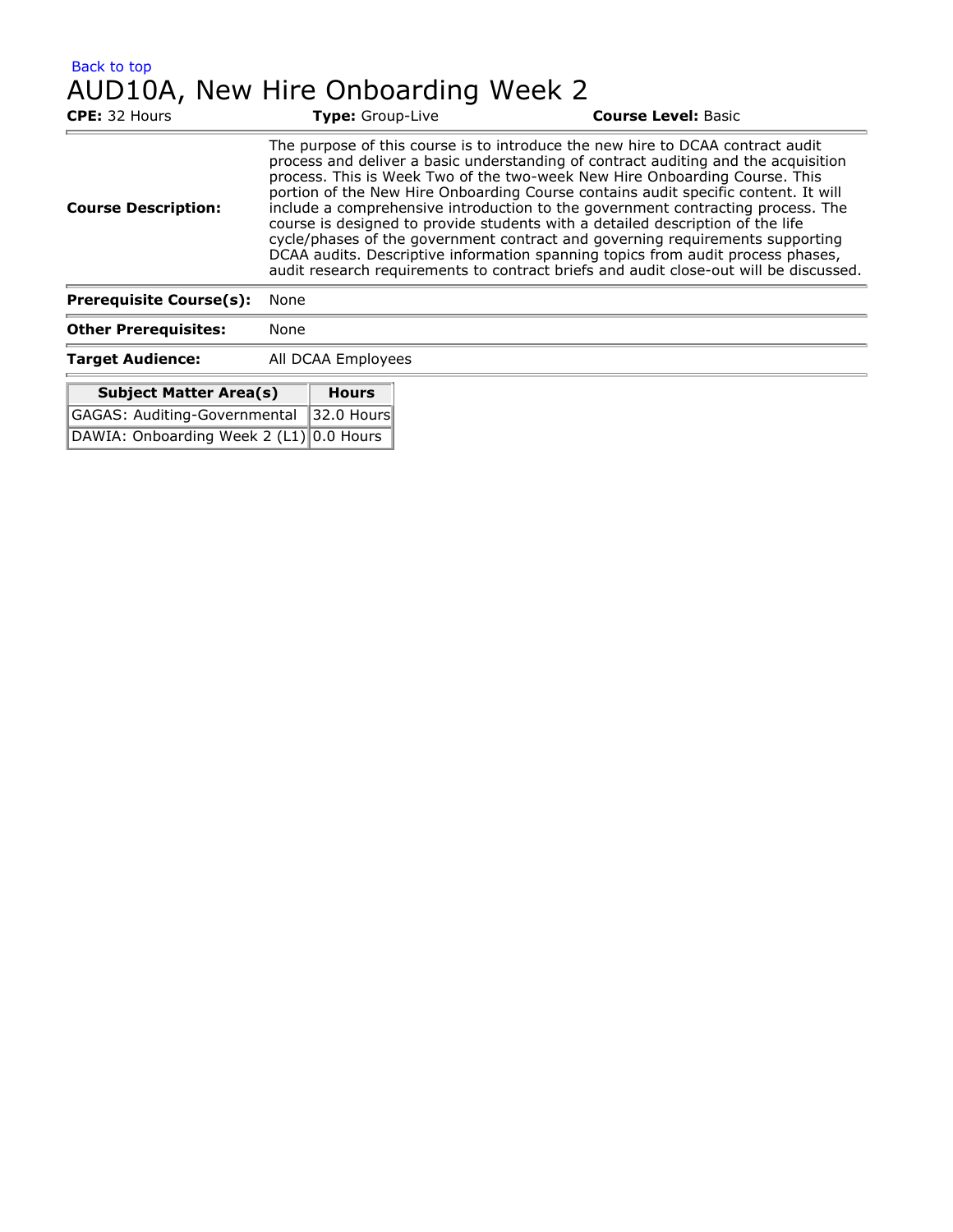<span id="page-24-0"></span>

| Back to top                | AUD10AV, Virtual New Hire Onboarding Week 2                                                                                                                  |                                                                                                                                                                                                                                                             |
|----------------------------|--------------------------------------------------------------------------------------------------------------------------------------------------------------|-------------------------------------------------------------------------------------------------------------------------------------------------------------------------------------------------------------------------------------------------------------|
| <b>CPE:</b> 35.5 Hours     | Type: Group-Internet Based                                                                                                                                   | <b>Course Level: Basic</b>                                                                                                                                                                                                                                  |
| <b>Course Description:</b> | The purpose of this course is to introduce the new hire to DCAA contract audit<br>process. This is Week Two of the two-week New Hire Onboarding Course. This | process and deliver a basic understanding of contract auditing and the acquisition<br>portion of the New Hire Onboarding Course contains audit specific content. It will<br>include a comprehensive introduction to the government contracting process. The |

cycle/phases of the government contract and governing requirements supporting DCAA audits. Descriptive information spanning topics from audit process phases, audit research requirements to contract briefs and audit close-out will be discussed. **Prerequisite Course(s):** None

course is designed to provide students with a detailed description of the life

| <b>Other Prerequisites:</b> | None |
|-----------------------------|------|
|                             |      |

**Target Audience:** All DCAA Employees

t.

| <b>Subject Matter Area(s)</b>           | <b>Hours</b> |
|-----------------------------------------|--------------|
| GAGAS: Auditing-Governmental 35.5 Hours |              |
| DAWIA: Onboarding Week 2 (L1) 0.0 Hours |              |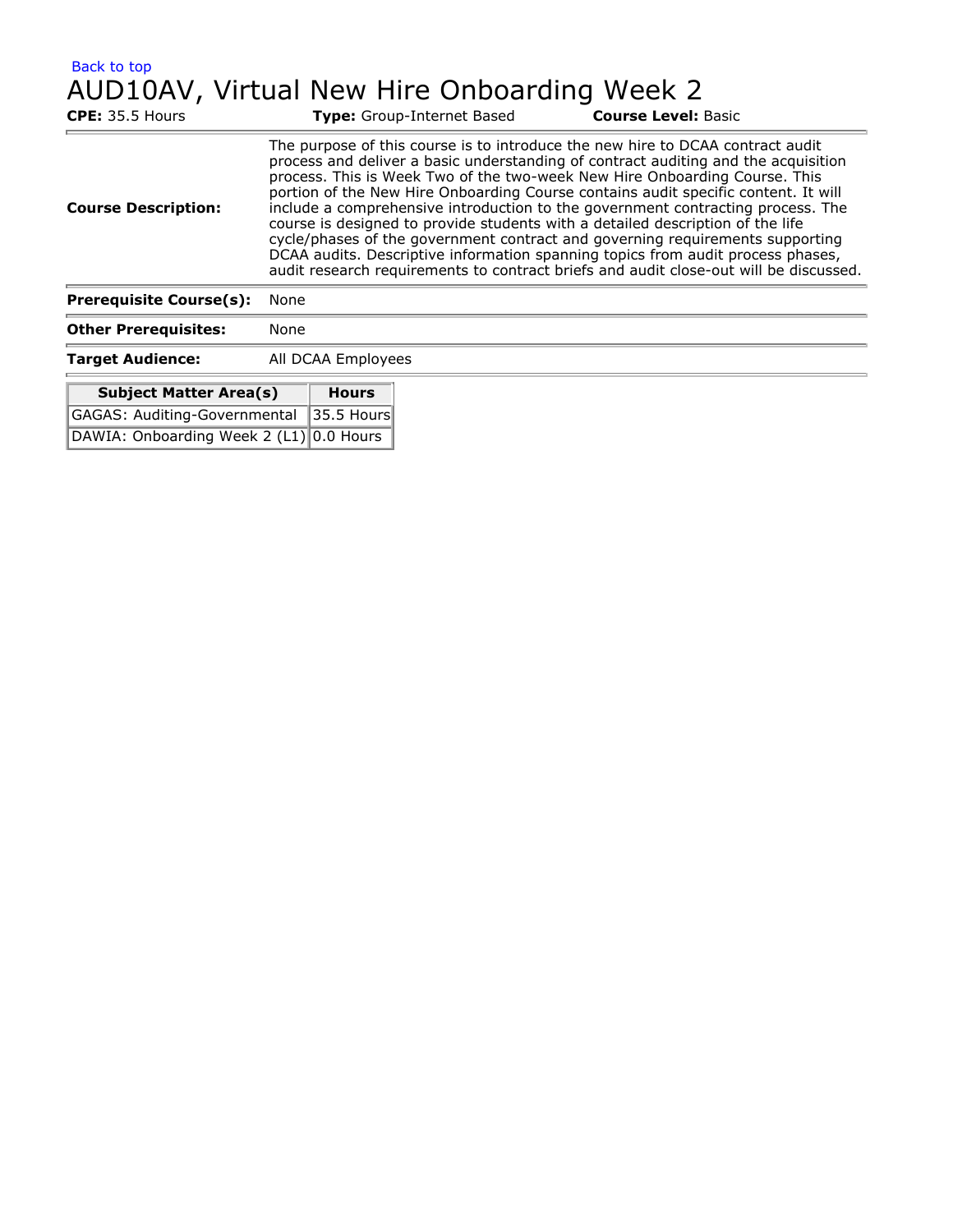<span id="page-25-0"></span>

| <b>Back to top</b>                            |                                                                                                                                                                                                                                                                                                                                                                                                                                                                                                                                                                                                                                                                                                                                                                                                                                                                                                                                                                                                                                                                                                                                                                                                                                                                                                                                                                                                                                                                                                                                                                                                                                                                                                                                                                                                                                                                                                                                                                                                                    |  |  |  |  |  |
|-----------------------------------------------|--------------------------------------------------------------------------------------------------------------------------------------------------------------------------------------------------------------------------------------------------------------------------------------------------------------------------------------------------------------------------------------------------------------------------------------------------------------------------------------------------------------------------------------------------------------------------------------------------------------------------------------------------------------------------------------------------------------------------------------------------------------------------------------------------------------------------------------------------------------------------------------------------------------------------------------------------------------------------------------------------------------------------------------------------------------------------------------------------------------------------------------------------------------------------------------------------------------------------------------------------------------------------------------------------------------------------------------------------------------------------------------------------------------------------------------------------------------------------------------------------------------------------------------------------------------------------------------------------------------------------------------------------------------------------------------------------------------------------------------------------------------------------------------------------------------------------------------------------------------------------------------------------------------------------------------------------------------------------------------------------------------------|--|--|--|--|--|
|                                               | AUD110, Data Analytics Application & Modeling, Part 1                                                                                                                                                                                                                                                                                                                                                                                                                                                                                                                                                                                                                                                                                                                                                                                                                                                                                                                                                                                                                                                                                                                                                                                                                                                                                                                                                                                                                                                                                                                                                                                                                                                                                                                                                                                                                                                                                                                                                              |  |  |  |  |  |
| CPE: 0 Hours                                  | <b>Course Level: Intermediate</b><br>Type: Group-Live                                                                                                                                                                                                                                                                                                                                                                                                                                                                                                                                                                                                                                                                                                                                                                                                                                                                                                                                                                                                                                                                                                                                                                                                                                                                                                                                                                                                                                                                                                                                                                                                                                                                                                                                                                                                                                                                                                                                                              |  |  |  |  |  |
| <b>Course Description:</b>                    | This course focuses on the application of data analytics. It combines live classroom<br>instruction and virtual classroom instruction with performing a real-life data<br>analytics application, as follows: Part 1 Classroom Session (36 Duty Hours) - A five<br>day live classroom format designed to provide auditors with the knowledge and<br>skills necessary to apply Data Analytics as part of effective and efficient DCAA<br>audits. Part 2 Distance Learning Session (8 Duty Hours) - A one day virtual<br>distance learning session scheduled approximately 30 days after Part 1. It utilizes<br>teleconferencing and online meeting software allowing the student to interact with<br>the instructor and other students while remaining at his/her post of duty. This<br>session requires the student to have completed a plan for the data analytics<br>application (Step 1 of the Framework) and the appropriate data available for use.<br>The student will receive constructive feedback from the other students and the<br>instructor to consider in finalizing the application. Part 3 Field Application (8 Duty<br>Hours) - The student's supervisor will monitor performance, review the data<br>analytics application, and certify (within 120 days of Part 1 completion) that the<br>application was completed by the student and complied with Agency policy. DCAI<br>will provide an automated certification process. Course credit requires satisfactory<br>completion of all three parts. Failure to attend the scheduled Part 2 session negates<br>the Part 1 completion. Course credit is awarded only upon the supervisor's<br>certification of the data analytics application completion. Supervisor certification<br>must occur within 120 days of Part 1 completion or CPE will not be awarded.<br>GS-13s and above who take this course are not required to complete an<br>application, however they are required to attend Part 2 and participate by adding<br>input as needed. |  |  |  |  |  |
| <b>Prerequisite Course(s):</b>                | AUD109, Data Management, Organization, & Visualization<br>AUD110E, Introduction to Data Analytics                                                                                                                                                                                                                                                                                                                                                                                                                                                                                                                                                                                                                                                                                                                                                                                                                                                                                                                                                                                                                                                                                                                                                                                                                                                                                                                                                                                                                                                                                                                                                                                                                                                                                                                                                                                                                                                                                                                  |  |  |  |  |  |
| <b>Other Prerequisites:</b>                   | AUD109V is an acceptable substitute for AUD109.                                                                                                                                                                                                                                                                                                                                                                                                                                                                                                                                                                                                                                                                                                                                                                                                                                                                                                                                                                                                                                                                                                                                                                                                                                                                                                                                                                                                                                                                                                                                                                                                                                                                                                                                                                                                                                                                                                                                                                    |  |  |  |  |  |
| <b>Target Audience:</b><br>All DCAA Employees |                                                                                                                                                                                                                                                                                                                                                                                                                                                                                                                                                                                                                                                                                                                                                                                                                                                                                                                                                                                                                                                                                                                                                                                                                                                                                                                                                                                                                                                                                                                                                                                                                                                                                                                                                                                                                                                                                                                                                                                                                    |  |  |  |  |  |
|                                               | <b>Hours</b><br><b>Subject Matter Area(s)</b>                                                                                                                                                                                                                                                                                                                                                                                                                                                                                                                                                                                                                                                                                                                                                                                                                                                                                                                                                                                                                                                                                                                                                                                                                                                                                                                                                                                                                                                                                                                                                                                                                                                                                                                                                                                                                                                                                                                                                                      |  |  |  |  |  |
| GAGAS: Auditing-Governmental 0.0 Hours        |                                                                                                                                                                                                                                                                                                                                                                                                                                                                                                                                                                                                                                                                                                                                                                                                                                                                                                                                                                                                                                                                                                                                                                                                                                                                                                                                                                                                                                                                                                                                                                                                                                                                                                                                                                                                                                                                                                                                                                                                                    |  |  |  |  |  |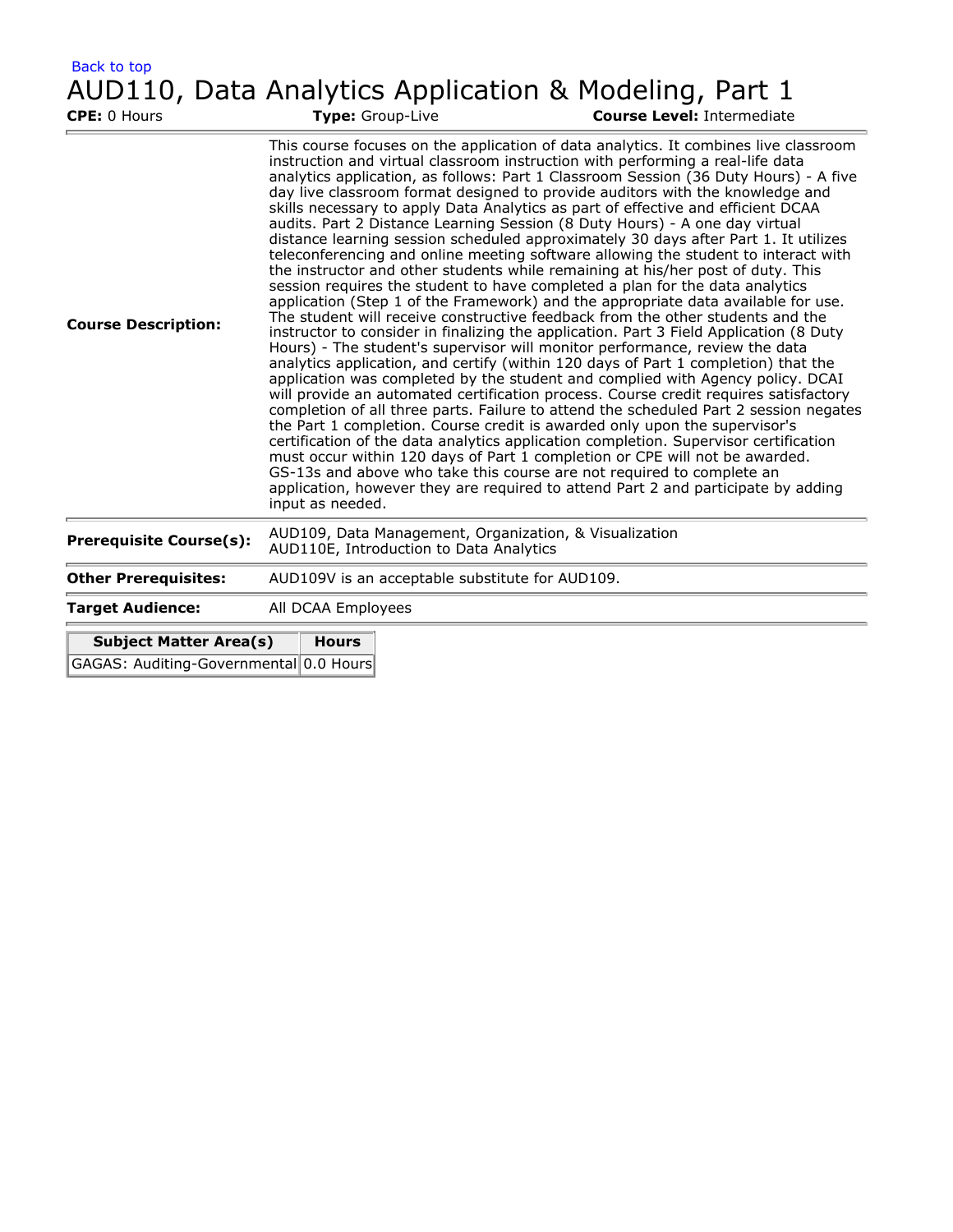#### <span id="page-26-0"></span>[Back to top](#page-7-1) AUD110E, Introduction to Data Analytics

| $CPE: 1.5$ Hours                              |                                                                                                                                                                                                                                                                                                                                                                                                                                                 | <b>Type:</b> Interactive Self-Study | <b>Course Level: Basic</b> |  |  |
|-----------------------------------------------|-------------------------------------------------------------------------------------------------------------------------------------------------------------------------------------------------------------------------------------------------------------------------------------------------------------------------------------------------------------------------------------------------------------------------------------------------|-------------------------------------|----------------------------|--|--|
| <b>Course Description:</b>                    | This course is a prerequisite to AUD110 and must be completed at least 2 weeks<br>before attending the AUD110 live course. This course focuses on the basic theory<br>and application of data analytics in DCAA audits in accordance with the Data<br>Analytics Guidebook. The course provides examples of data analytics as Risk<br>Assessment, Tests of Details and Substantive Analytical Procedures, using the Data<br>Analytics Framework. |                                     |                            |  |  |
| <b>Prerequisite Course(s):</b>                | None                                                                                                                                                                                                                                                                                                                                                                                                                                            |                                     |                            |  |  |
| <b>Other Prerequisites:</b>                   | None                                                                                                                                                                                                                                                                                                                                                                                                                                            |                                     |                            |  |  |
| <b>Target Audience:</b><br>All DCAA Employees |                                                                                                                                                                                                                                                                                                                                                                                                                                                 |                                     |                            |  |  |
| <b>Subject Matter Area(s)</b>                 | <b>Hours</b>                                                                                                                                                                                                                                                                                                                                                                                                                                    |                                     |                            |  |  |

GAGAS: Auditing-Governmental 1.5 Hours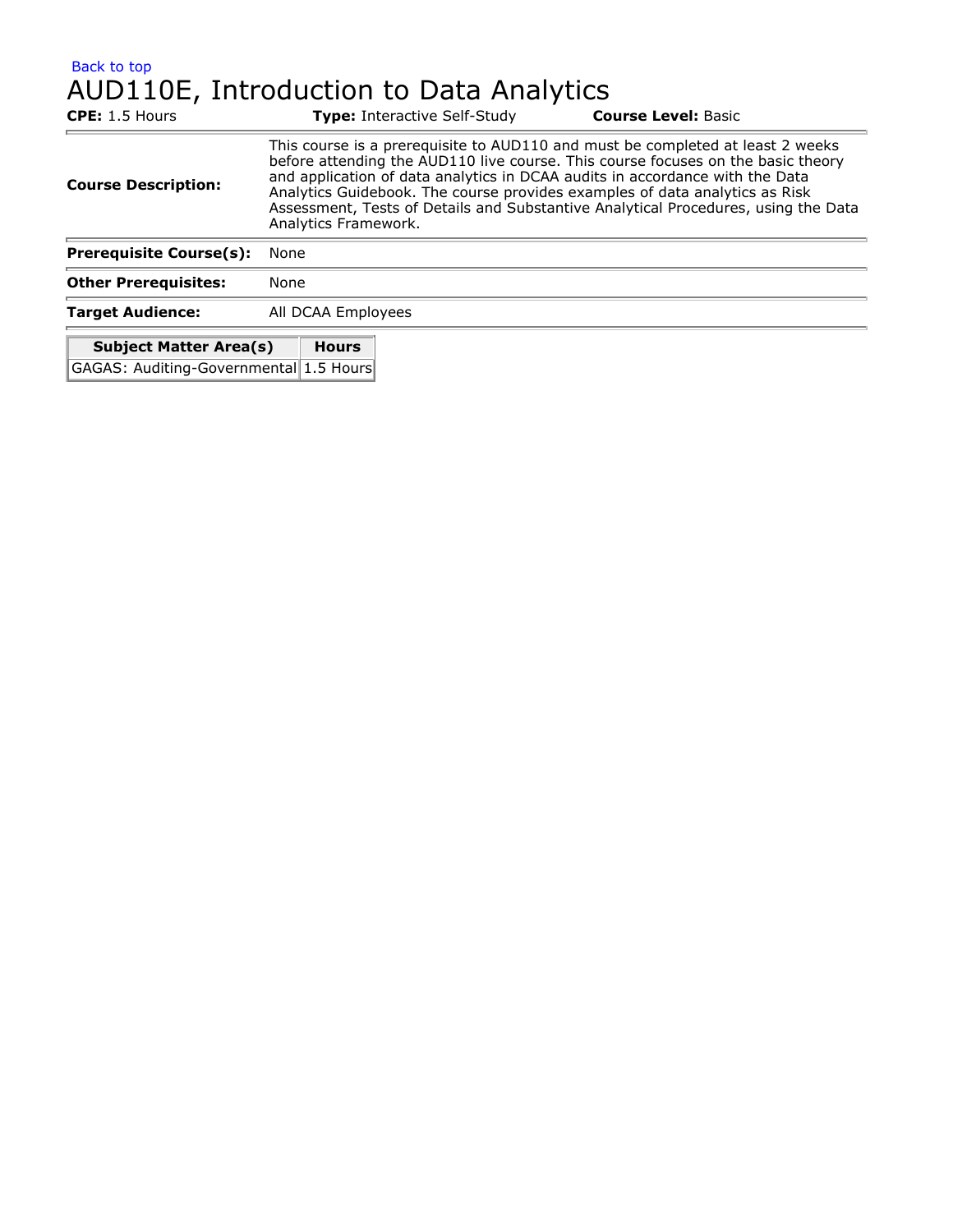<span id="page-27-0"></span>

| <b>Back to top</b><br>CPE: 0 Hours     | AUD110V, Data Analytics Application & Modeling, Part 1<br><b>Course Level: Intermediate</b><br>Type: Group-Internet Based                                                                                                                                                                                                                                                                                                                                                                                                                                                                                                                                                                                                                                                                                                                                                                                                                                                                                                                                                                                                                                                                                                                                                                                                                                                                                                                                                                                                                                                                                                                                                                                                                                                                                                        |  |  |  |
|----------------------------------------|----------------------------------------------------------------------------------------------------------------------------------------------------------------------------------------------------------------------------------------------------------------------------------------------------------------------------------------------------------------------------------------------------------------------------------------------------------------------------------------------------------------------------------------------------------------------------------------------------------------------------------------------------------------------------------------------------------------------------------------------------------------------------------------------------------------------------------------------------------------------------------------------------------------------------------------------------------------------------------------------------------------------------------------------------------------------------------------------------------------------------------------------------------------------------------------------------------------------------------------------------------------------------------------------------------------------------------------------------------------------------------------------------------------------------------------------------------------------------------------------------------------------------------------------------------------------------------------------------------------------------------------------------------------------------------------------------------------------------------------------------------------------------------------------------------------------------------|--|--|--|
| <b>Course Description:</b>             | This course focuses on the application of data analytics. It combines live classroom<br>instruction and virtual classroom instruction with performing a real-life data<br>analytics application, as follows: Part 1 Classroom Session (36 Duty Hours) - A five<br>day live classroom format designed to provide auditors with the knowledge and<br>skills necessary to apply Data Analytics as part of effective and efficient DCAA<br>audits. Part 2 Distance Learning Session (8 Duty Hours) - A one day virtual<br>distance learning session scheduled approximately 30 days after Part 1. It utilizes<br>teleconferencing and online meeting software allowing the student to interact with<br>the instructor and other students while remaining at his/her post of duty. This<br>session requires the student to have completed a plan for the data analytics<br>application (Step 1 of the Framework) and the appropriate data available for use.<br>The student will receive constructive feedback from the other students and the<br>instructor to consider in finalizing the application. Part 3 Field Application (8 Duty<br>Hours) - The student's supervisor will monitor performance, review the data<br>analytics application, and certify (within 120 days of Part 1 completion) that the<br>application was completed by the student and complied with Agency policy. DCAI<br>will provide an automated certification process. Course credit requires satisfactory<br>completion of all three parts. Failure to attend the scheduled Part 2 session negates<br>the Part 1 completion. Course credit is awarded only upon the supervisor's<br>certification of the data analytics application completion. Supervisor certification<br>must occur within 120 days of Part 1 completion or CPE will not be awarded. |  |  |  |
| <b>Prerequisite Course(s):</b>         | AUD109, Data Management, Organization, & Visualization<br>AUD110E, Introduction to Data Analytics                                                                                                                                                                                                                                                                                                                                                                                                                                                                                                                                                                                                                                                                                                                                                                                                                                                                                                                                                                                                                                                                                                                                                                                                                                                                                                                                                                                                                                                                                                                                                                                                                                                                                                                                |  |  |  |
| <b>Other Prerequisites:</b>            | AUD109V is an acceptable substitute for AUD109.                                                                                                                                                                                                                                                                                                                                                                                                                                                                                                                                                                                                                                                                                                                                                                                                                                                                                                                                                                                                                                                                                                                                                                                                                                                                                                                                                                                                                                                                                                                                                                                                                                                                                                                                                                                  |  |  |  |
| <b>Target Audience:</b>                | All DCAA Employees                                                                                                                                                                                                                                                                                                                                                                                                                                                                                                                                                                                                                                                                                                                                                                                                                                                                                                                                                                                                                                                                                                                                                                                                                                                                                                                                                                                                                                                                                                                                                                                                                                                                                                                                                                                                               |  |  |  |
| <b>Subject Matter Area(s)</b>          | <b>Hours</b>                                                                                                                                                                                                                                                                                                                                                                                                                                                                                                                                                                                                                                                                                                                                                                                                                                                                                                                                                                                                                                                                                                                                                                                                                                                                                                                                                                                                                                                                                                                                                                                                                                                                                                                                                                                                                     |  |  |  |
| GAGAS: Auditing-Governmental 0.0 Hours |                                                                                                                                                                                                                                                                                                                                                                                                                                                                                                                                                                                                                                                                                                                                                                                                                                                                                                                                                                                                                                                                                                                                                                                                                                                                                                                                                                                                                                                                                                                                                                                                                                                                                                                                                                                                                                  |  |  |  |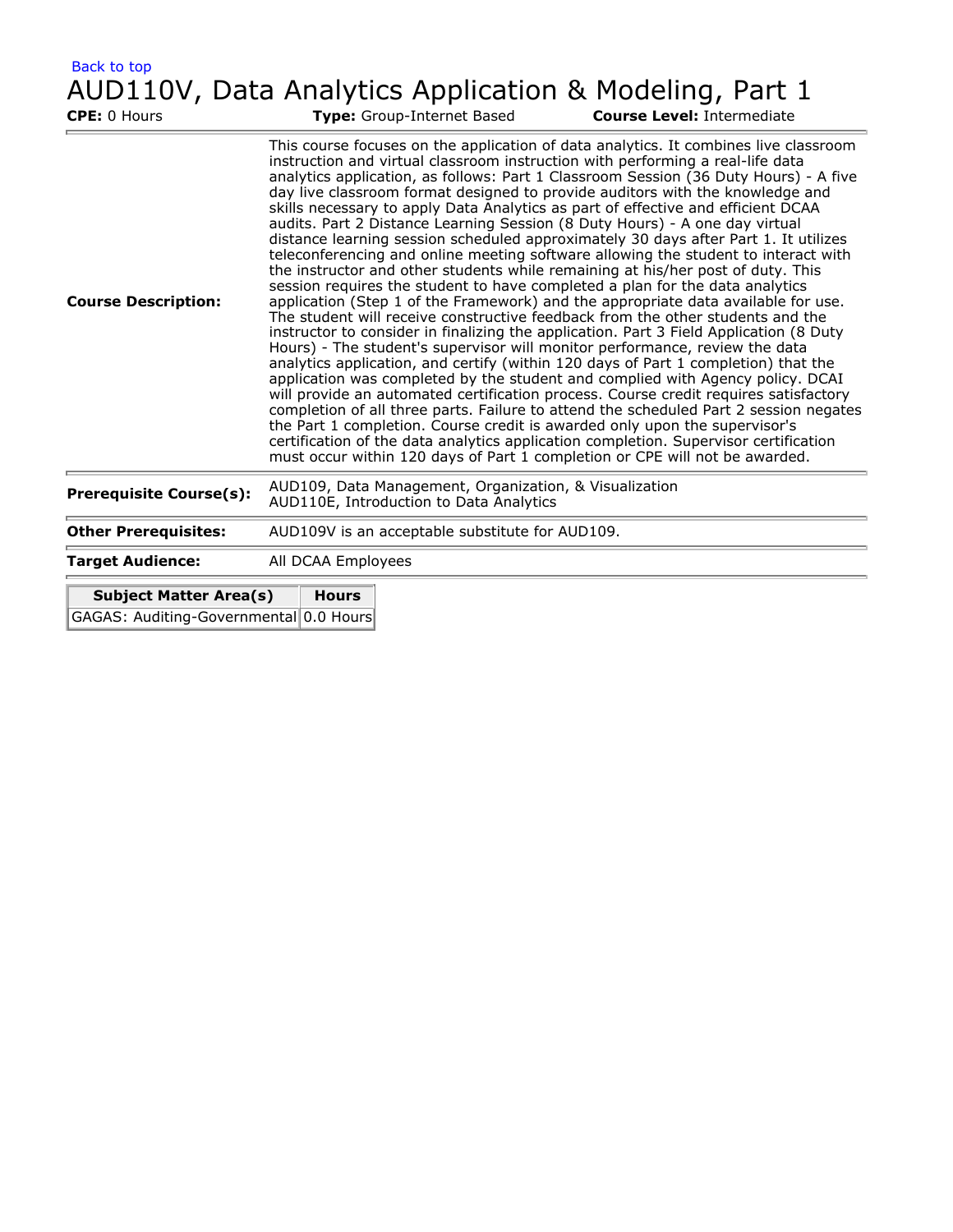### <span id="page-28-0"></span>AUD111V, Data Analytics Application & Modeling - Parts 2 & 3

| CPE: 39 Hours                           | Type: Group-Internet Based                                                                                                                                                                                                                                                                                                                                                                                                                                                                                                                                                                                                                                                                                                                                                                                                                                          | <b>Course Level: Intermediate</b> |  |  |  |
|-----------------------------------------|---------------------------------------------------------------------------------------------------------------------------------------------------------------------------------------------------------------------------------------------------------------------------------------------------------------------------------------------------------------------------------------------------------------------------------------------------------------------------------------------------------------------------------------------------------------------------------------------------------------------------------------------------------------------------------------------------------------------------------------------------------------------------------------------------------------------------------------------------------------------|-----------------------------------|--|--|--|
|                                         | This course focuses on the application of data analytics. It combines live classroom<br>instruction and virtual classroom instruction with performing a real-life data<br>analytics application, as follows:<br>Part 2 Distance Learning Session (8 Duty Hours) - A one day virtual distance<br>learning session scheduled approximately 30 days after Part 1. It utilizes<br>teleconferencing and online meeting software allowing the student to interact with<br>the instructor and other students while remaining at his/her post of duty. This<br>session requires the student to have completed a plan for the data analytics<br>application (Step 1 of the Framework) and the appropriate data available for use.<br>The student will receive constructive feedback from the other students and the<br>instructor to consider in finalizing the application. |                                   |  |  |  |
| <b>Course Description:</b>              | Part 3 Field Application (8 Duty Hours) - The student's supervisor will monitor<br>performance, review the data analytics application, and certify (within 120 days of<br>Part 1 completion) that the application was completed by the student and complied<br>with Agency policy. DCAI will provide an automated certification process.                                                                                                                                                                                                                                                                                                                                                                                                                                                                                                                            |                                   |  |  |  |
|                                         | Course credit requires satisfactory completion of all three parts. Failure to attend<br>the scheduled Part 2 session negates the Part 1 completion. Course credit is<br>awarded only upon the supervisor's certification of the data analytics application<br>completion. Supervisor certification must occur within 120 days of Part 1<br>completion or CPE will not be awarded.<br>GS-13s and above who take this course are not required to complete an<br>application, however they are required to attend Part 2 and participate by adding<br>input as needed.                                                                                                                                                                                                                                                                                                 |                                   |  |  |  |
| <b>Prerequisite Course(s):</b>          | AUD110, Data Analytics Application & Modeling - Part 1                                                                                                                                                                                                                                                                                                                                                                                                                                                                                                                                                                                                                                                                                                                                                                                                              |                                   |  |  |  |
| <b>Other Prerequisites:</b>             | AUD110V is an acceptable substitute for AUD110.                                                                                                                                                                                                                                                                                                                                                                                                                                                                                                                                                                                                                                                                                                                                                                                                                     |                                   |  |  |  |
| <b>Target Audience:</b>                 | All DCAA Employees                                                                                                                                                                                                                                                                                                                                                                                                                                                                                                                                                                                                                                                                                                                                                                                                                                                  |                                   |  |  |  |
| <b>Subject Matter Area(s)</b>           | <b>Hours</b>                                                                                                                                                                                                                                                                                                                                                                                                                                                                                                                                                                                                                                                                                                                                                                                                                                                        |                                   |  |  |  |
| GAGAS: Auditing-Governmental 39.0 Hours |                                                                                                                                                                                                                                                                                                                                                                                                                                                                                                                                                                                                                                                                                                                                                                                                                                                                     |                                   |  |  |  |

| GAGAS: Auditing-Governmental 39.0 Hours |                           |
|-----------------------------------------|---------------------------|
| FM: Decision Support (L2)               | $\vert$ 0.0 Hours $\vert$ |
| DAWIA: Audit Elective (L2)              | $\vert$ 0.0 Hours $\vert$ |
| DAWIA: Audit Elective (L3)              | $\vert$ 0.0 Hours $\vert$ |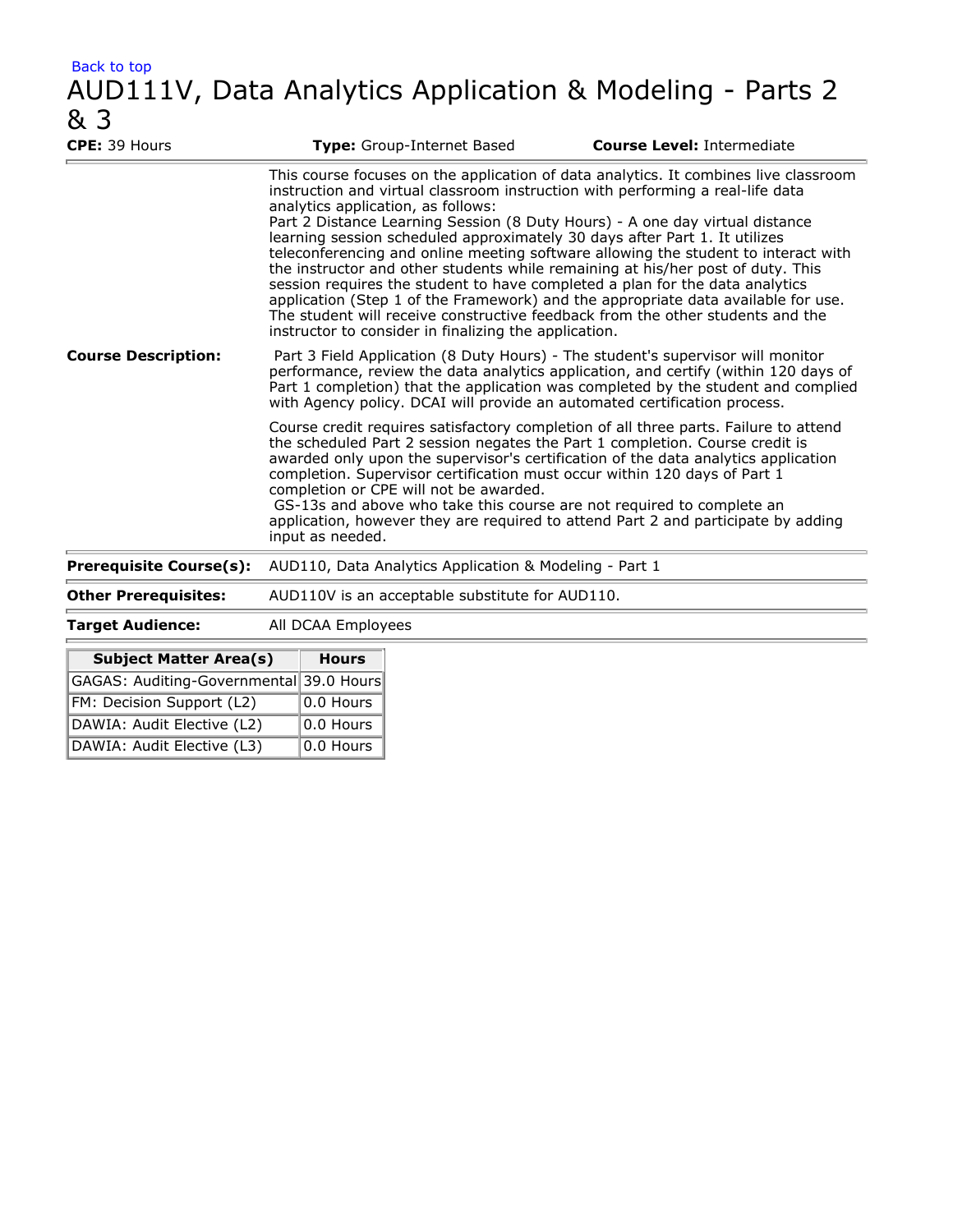#### <span id="page-29-0"></span>[Back to top](#page-7-1) AUD112E, Materiality in Audits of Incurred Cost

| <b>CPE:</b> 2 Hours                    | <b>Type:</b> Interactive Self-Study                                                                                                                                                                                                                                                                                   | <b>Course Level: Basic</b> |  |  |  |
|----------------------------------------|-----------------------------------------------------------------------------------------------------------------------------------------------------------------------------------------------------------------------------------------------------------------------------------------------------------------------|----------------------------|--|--|--|
| <b>Course Description:</b>             | This course covers the DCAA policy and guidance related to Materiality in Incurred<br>Cost Audits that DCAA has implemented via MRD 19-PAS-003 and CAM 6-107. This<br>course is based on auditing standards and the January 2019 version of the<br>Department of Defense (DoD) Professional Practice Guide, Chapter 2 |                            |  |  |  |
| <b>Prerequisite Course(s):</b>         | None                                                                                                                                                                                                                                                                                                                  |                            |  |  |  |
| <b>Other Prerequisites:</b>            | None                                                                                                                                                                                                                                                                                                                  |                            |  |  |  |
| <b>Target Audience:</b>                | All Auditors                                                                                                                                                                                                                                                                                                          |                            |  |  |  |
| <b>Subject Matter Area(s)</b>          | <b>Hours</b>                                                                                                                                                                                                                                                                                                          |                            |  |  |  |
| GAGAS: Auditing-Governmental 2.0 Hours |                                                                                                                                                                                                                                                                                                                       |                            |  |  |  |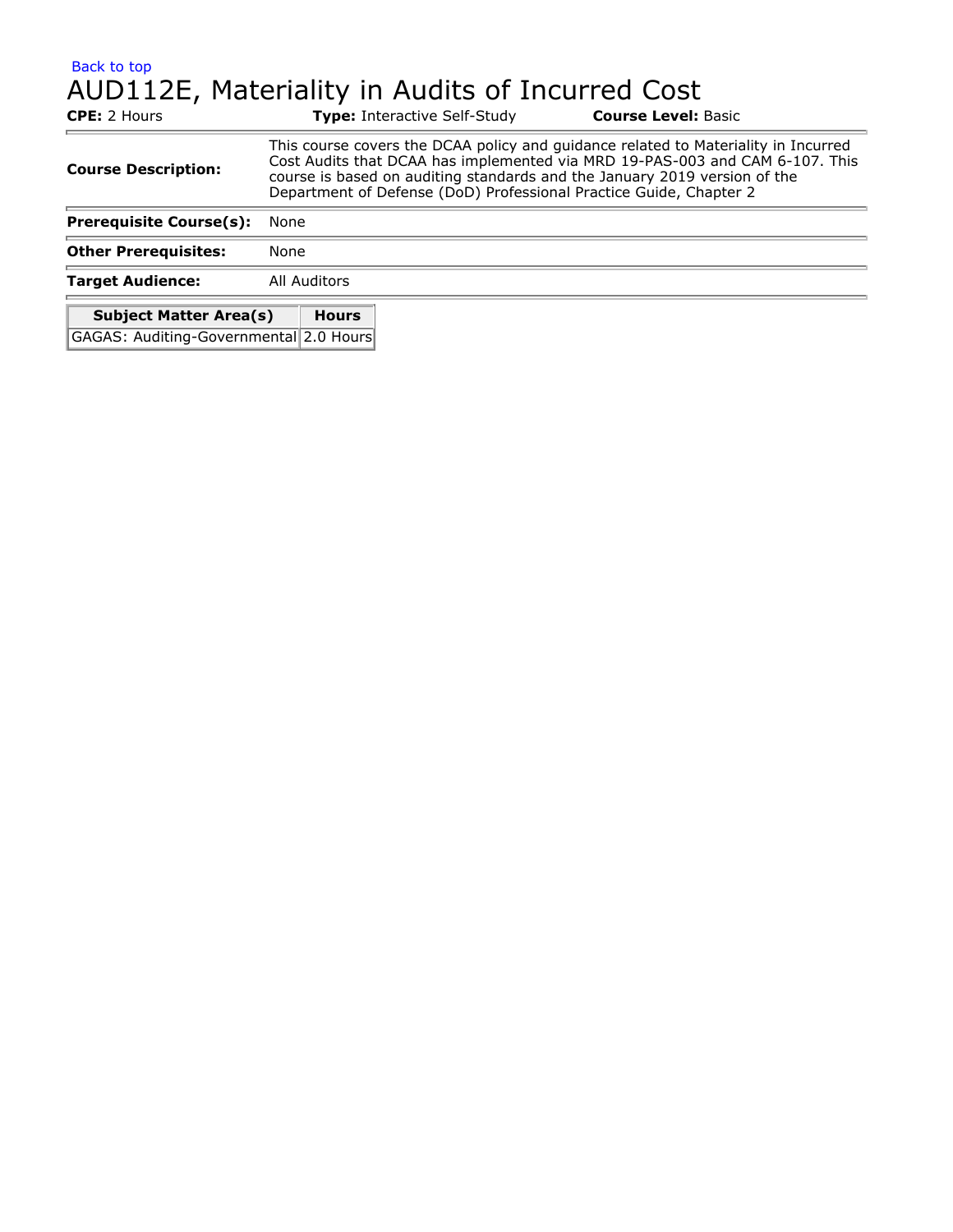### <span id="page-30-0"></span>AUD113E, Risk-Based Sampling of Incurred Cost Proposals

| $CPE: 1.5$ Hours                       | <b>Type:</b> Interactive Self-Study                                                                                                       | <b>Course Level: Basic</b> |  |  |  |  |
|----------------------------------------|-------------------------------------------------------------------------------------------------------------------------------------------|----------------------------|--|--|--|--|
| <b>Course Description:</b>             | This course provides the DCAA policy and guidance related to Risk-Based Sampling<br>of Incurred Cost Proposals as described in CAM 6-104. |                            |  |  |  |  |
| <b>Prerequisite Course(s):</b>         | None                                                                                                                                      |                            |  |  |  |  |
| <b>Other Prerequisites:</b>            | None                                                                                                                                      |                            |  |  |  |  |
| <b>Target Audience:</b>                | All DCAA Auditors                                                                                                                         |                            |  |  |  |  |
| <b>Subject Matter Area(s)</b>          | <b>Hours</b>                                                                                                                              |                            |  |  |  |  |
| GAGAS: Auditing-Governmental 1.5 Hours |                                                                                                                                           |                            |  |  |  |  |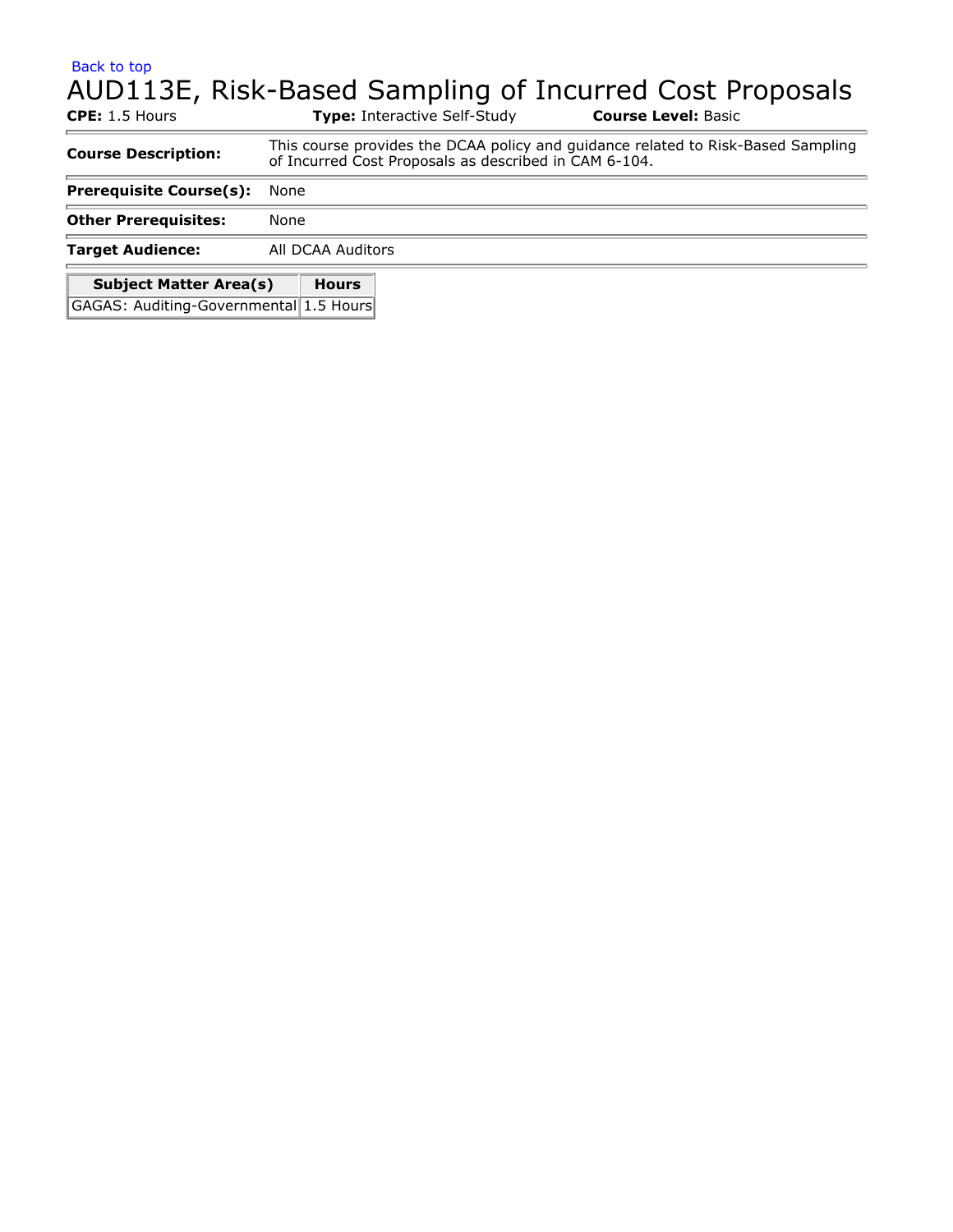#### <span id="page-31-0"></span>[Back to top](#page-7-1) AUD114E, GAGAS 2018

| CPE: 2.5 Hours                           |                                                                                                                                                                                                                                                                                                                                                                                                           |              | <b>Type: Interactive Self-Study</b> | <b>Course Level: Basic</b> |  |
|------------------------------------------|-----------------------------------------------------------------------------------------------------------------------------------------------------------------------------------------------------------------------------------------------------------------------------------------------------------------------------------------------------------------------------------------------------------|--------------|-------------------------------------|----------------------------|--|
| <b>Course Description:</b>               | This course will provide auditors with a fundamental knowledge of Generally<br>Accepted Government Auditing Standards (GAGAS) 2018 and their applicability to<br>DCAA. The course focuses on the requirements and quidance in GAGAS Chapters 1<br>through 5 (which are applicable to all types of engagements performed by DCAA)<br>and GAGAS Chapter 7 (which is applicable to attestation engagements). |              |                                     |                            |  |
| <b>Prerequisite Course(s):</b>           | None                                                                                                                                                                                                                                                                                                                                                                                                      |              |                                     |                            |  |
| <b>Other Prerequisites:</b><br>None      |                                                                                                                                                                                                                                                                                                                                                                                                           |              |                                     |                            |  |
| <b>Target Audience:</b>                  | All DCAA Employees                                                                                                                                                                                                                                                                                                                                                                                        |              |                                     |                            |  |
| <b>Subject Matter Area(s)</b>            |                                                                                                                                                                                                                                                                                                                                                                                                           | <b>Hours</b> |                                     |                            |  |
| GAGAS: Accounting-Governmental 2.5 Hours |                                                                                                                                                                                                                                                                                                                                                                                                           |              |                                     |                            |  |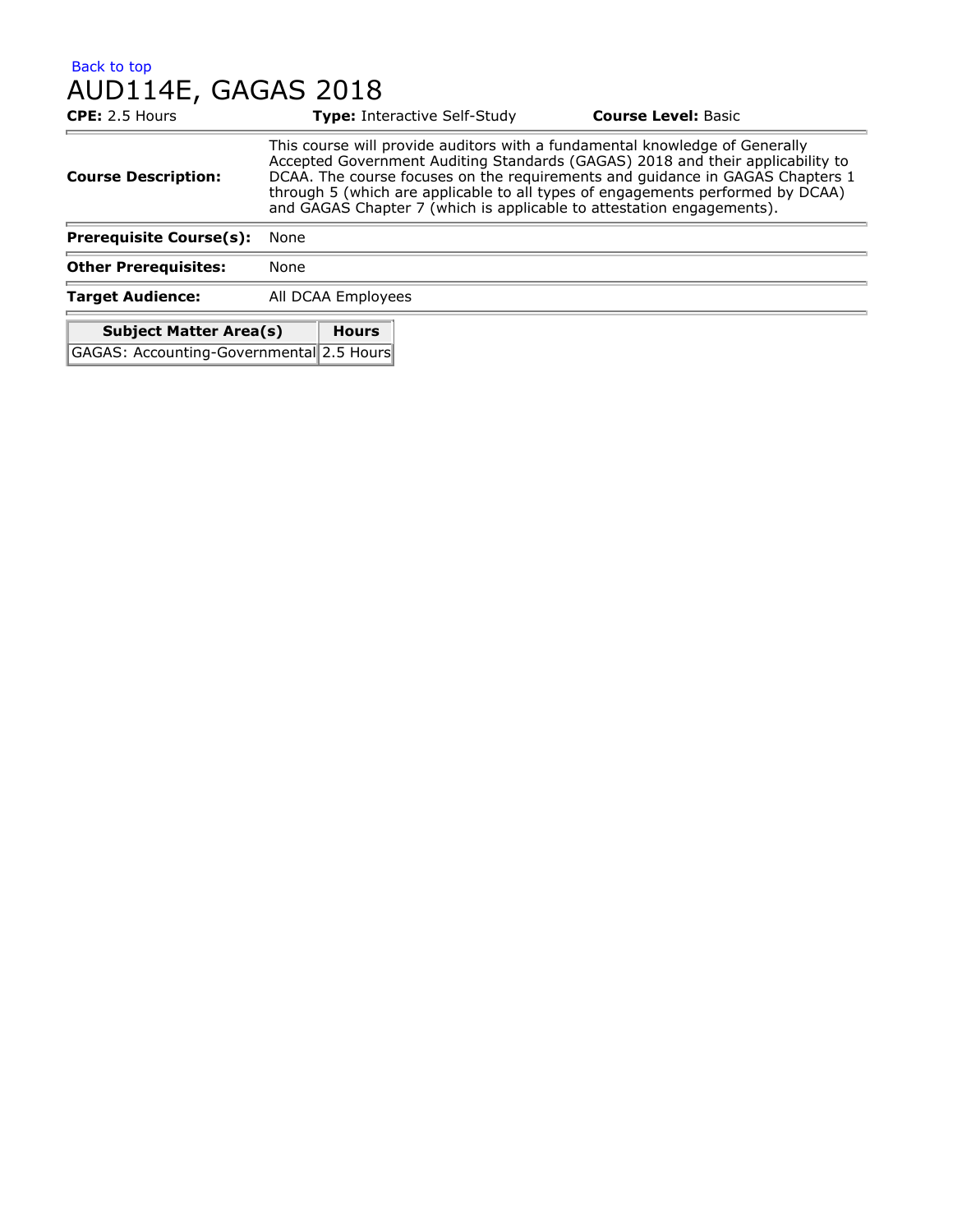## <span id="page-32-0"></span>AUD115E, Progress Payments

| <b>CPE:</b> 4 Hours            |                    | <b>Type: Interactive Self-Study</b>                                                                      | <b>Course Level: Basic</b> |  |  |  |
|--------------------------------|--------------------|----------------------------------------------------------------------------------------------------------|----------------------------|--|--|--|
| <b>Course Description:</b>     |                    | Provide the knowledge and the skills for auditors to understand the basis of<br>Progress Payment Audits. |                            |  |  |  |
| <b>Prerequisite Course(s):</b> | None               |                                                                                                          |                            |  |  |  |
| <b>Other Prerequisites:</b>    | None               |                                                                                                          |                            |  |  |  |
| <b>Target Audience:</b>        | All DCAA Employees |                                                                                                          |                            |  |  |  |
| <b>Subject Matter Area(s)</b>  | <b>Hours</b>       |                                                                                                          |                            |  |  |  |
| <b>GAGAS: Auditing</b>         | 4.0 Hours          |                                                                                                          |                            |  |  |  |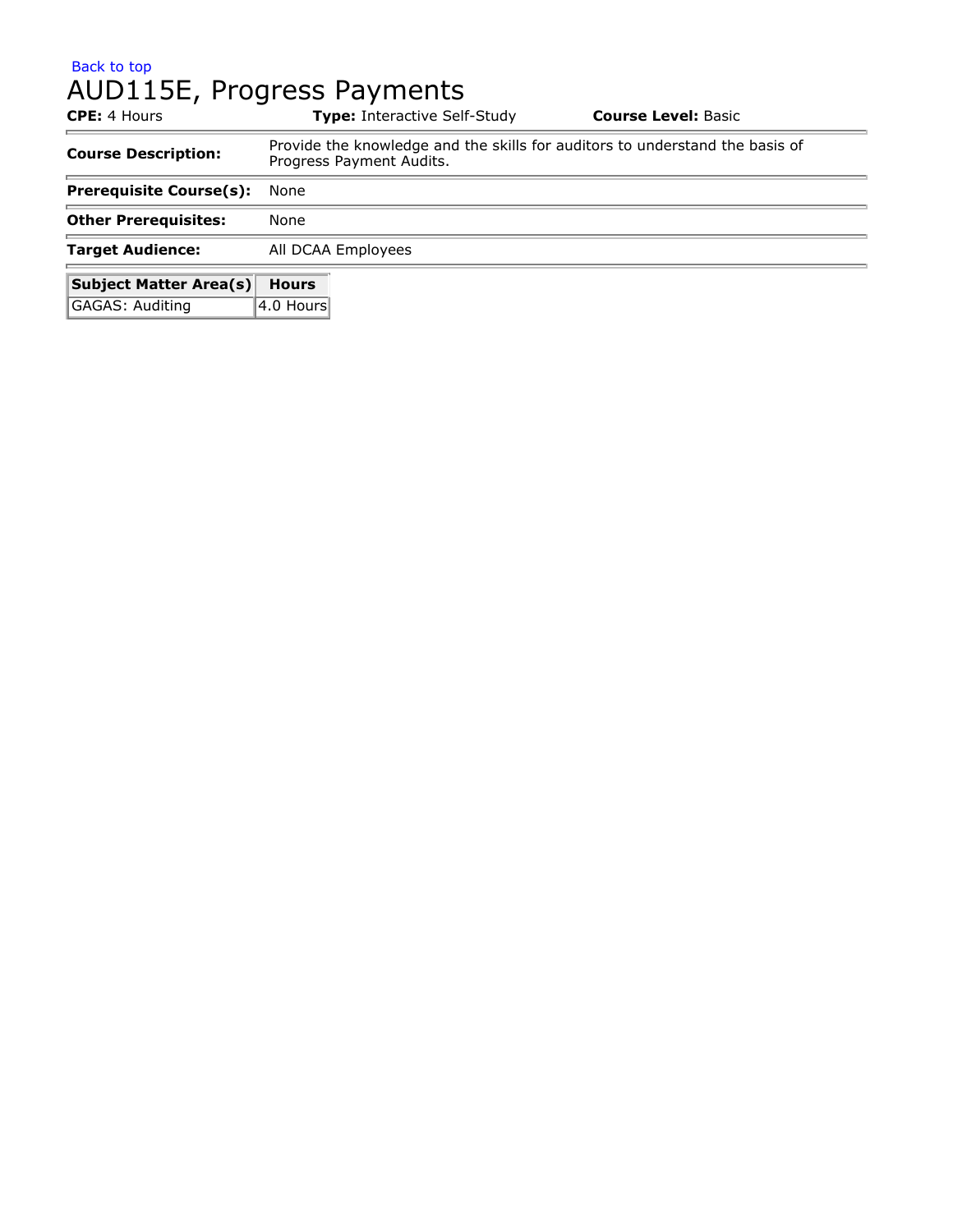### <span id="page-33-0"></span>[Back to top](#page-7-1) AUD126, Mandatory Annual Audit Requirements

| <b>CPE: 32 Hours</b>           | <b>Type:</b> Group-Live                                                                                                                                                                                                                                                                                                                                                                                              | <b>Course Level: Basic</b> |
|--------------------------------|----------------------------------------------------------------------------------------------------------------------------------------------------------------------------------------------------------------------------------------------------------------------------------------------------------------------------------------------------------------------------------------------------------------------|----------------------------|
| <b>Course Description:</b>     | The purpose of this course is to provide auditors with the fundamentals and audit<br>objectives of the MAARs through the use of practical exercises. It is a four and a<br>half day course which includes exercises to assist an auditor in completing audit<br>procedures to perform MAARs, including MAAR 6 and 13. In addition, it<br>demonstrates relationship between MAARs and Incurred Cost and other audits. |                            |
| <b>Prerequisite Course(s):</b> | None                                                                                                                                                                                                                                                                                                                                                                                                                 |                            |
| <b>Other Prerequisites:</b>    | None                                                                                                                                                                                                                                                                                                                                                                                                                 |                            |
| <b>Target Audience:</b>        | All DCAA Employees                                                                                                                                                                                                                                                                                                                                                                                                   |                            |
|                                |                                                                                                                                                                                                                                                                                                                                                                                                                      |                            |

| <b>Subject Matter Area(s)</b>                        | <b>Hours</b>      |
|------------------------------------------------------|-------------------|
| GAGAS: Auditing-Governmental                         | 32.0 Hours        |
| DAWIA: Audit Elective Alternate Track (L2) 0.0 Hours |                   |
| DAWIA: Audit Elective Alternate Track (L3) 0.0 Hours |                   |
| DAWIA: Audit Elective (L2)                           | 0.0 Hours         |
| DAWIA: Audit Elective (L3)                           | $\vert$ 0.0 Hours |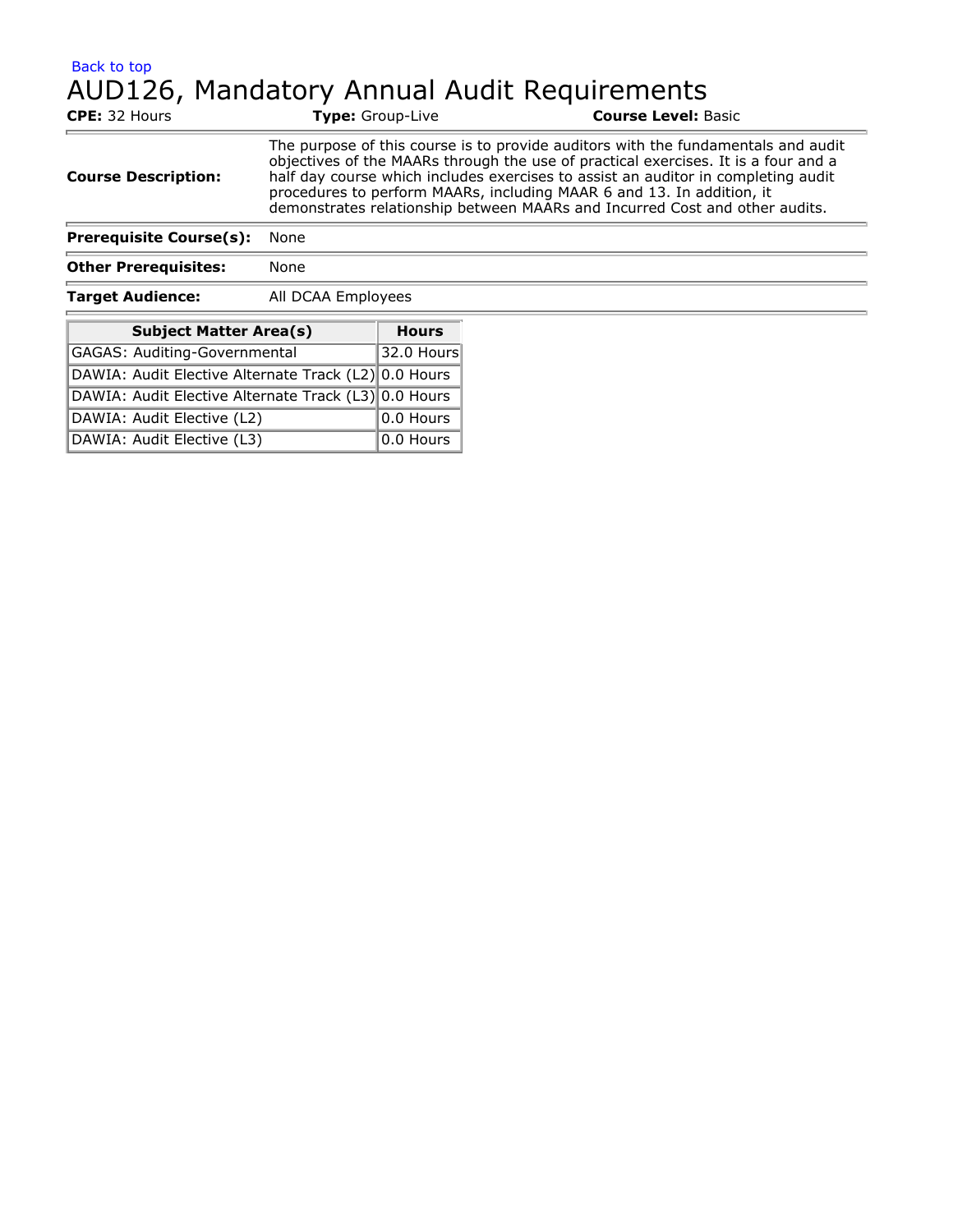<span id="page-34-0"></span>

| AUD126E, Briefing Contracts                   |                                                                                                                                                                                                                                                                   |                            |  |  |  |
|-----------------------------------------------|-------------------------------------------------------------------------------------------------------------------------------------------------------------------------------------------------------------------------------------------------------------------|----------------------------|--|--|--|
| <b>CPE: 2 Hours</b>                           | <b>Type: Interactive Self-Study</b>                                                                                                                                                                                                                               | <b>Course Level: Basic</b> |  |  |  |
|                                               | The purpose of this course is to provide auditors with the basic skills necessary to<br>brief routine government contracts in the contract audit environment. The student<br>will learn to apply the basic skills required to brief routine government contracts. |                            |  |  |  |
| <b>Course Description:</b>                    | The student will be able to:                                                                                                                                                                                                                                      |                            |  |  |  |
|                                               | 1. Recognize the sections of a contract Award document, SF 26<br>2. Explain the fundamentals of a contract brief<br>3. Prepare a contract brief                                                                                                                   |                            |  |  |  |
| <b>Prerequisite Course(s):</b>                | None                                                                                                                                                                                                                                                              |                            |  |  |  |
| <b>Other Prerequisites:</b>                   | None                                                                                                                                                                                                                                                              |                            |  |  |  |
| <b>Target Audience:</b>                       | All DCAA Employees                                                                                                                                                                                                                                                |                            |  |  |  |
| <b>Subject Matter Area(s)</b><br><b>Hours</b> |                                                                                                                                                                                                                                                                   |                            |  |  |  |

GAGAS: Auditing-Governmental 2.0 Hours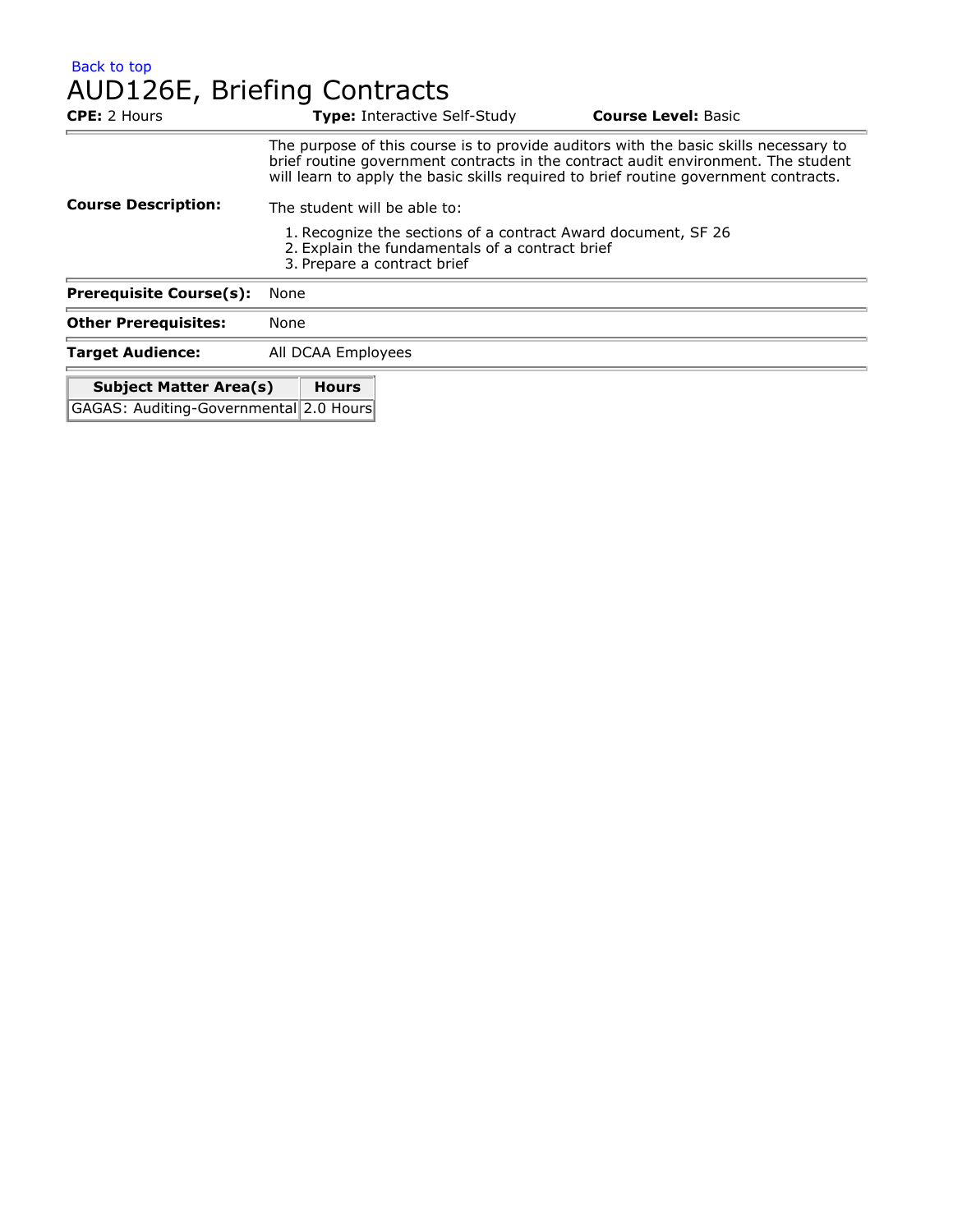#### <span id="page-35-0"></span>[Back to top](#page-7-1) AUD126V, Mandatory Annual Audit Requirements

| <b>CPE:</b> 32 Hours           | <b>Type:</b> Group-Internet Based                                                                                                                                                                                                                                                                                                                                                                          | <b>Course Level: Basic</b> |  |
|--------------------------------|------------------------------------------------------------------------------------------------------------------------------------------------------------------------------------------------------------------------------------------------------------------------------------------------------------------------------------------------------------------------------------------------------------|----------------------------|--|
| <b>Course Description:</b>     | The purpose of this course is to provide auditors with the fundamentals and audit<br>objectives of the MAARs through the use of practical exercises. It is a five day<br>course which includes exercises to assist an auditor in completing audit procedures<br>to perform MAARs, including MAAR 6 and 13. In addition, it demonstrates the<br>relationship between MAARs, Incurred Cost and other audits. |                            |  |
| <b>Prerequisite Course(s):</b> | None                                                                                                                                                                                                                                                                                                                                                                                                       |                            |  |
| <b>Other Prerequisites:</b>    | None                                                                                                                                                                                                                                                                                                                                                                                                       |                            |  |
| <b>Target Audience:</b>        | All DCAA Employees                                                                                                                                                                                                                                                                                                                                                                                         |                            |  |

| <b>Subject Matter Area(s)</b>                        | <b>Hours</b> |
|------------------------------------------------------|--------------|
| GAGAS: Auditing-Governmental                         | 32.0 Hours   |
| DAWIA: Audit Elective Alternate Track (L2) 0.0 Hours |              |
| DAWIA: Audit Elective Alternate Track (L3) 0.0 Hours |              |
| DAWIA: Audit Elective (L2)                           | 0.0 Hours    |
| DAWIA: Audit Elective (L3)                           | 0.0 Hours    |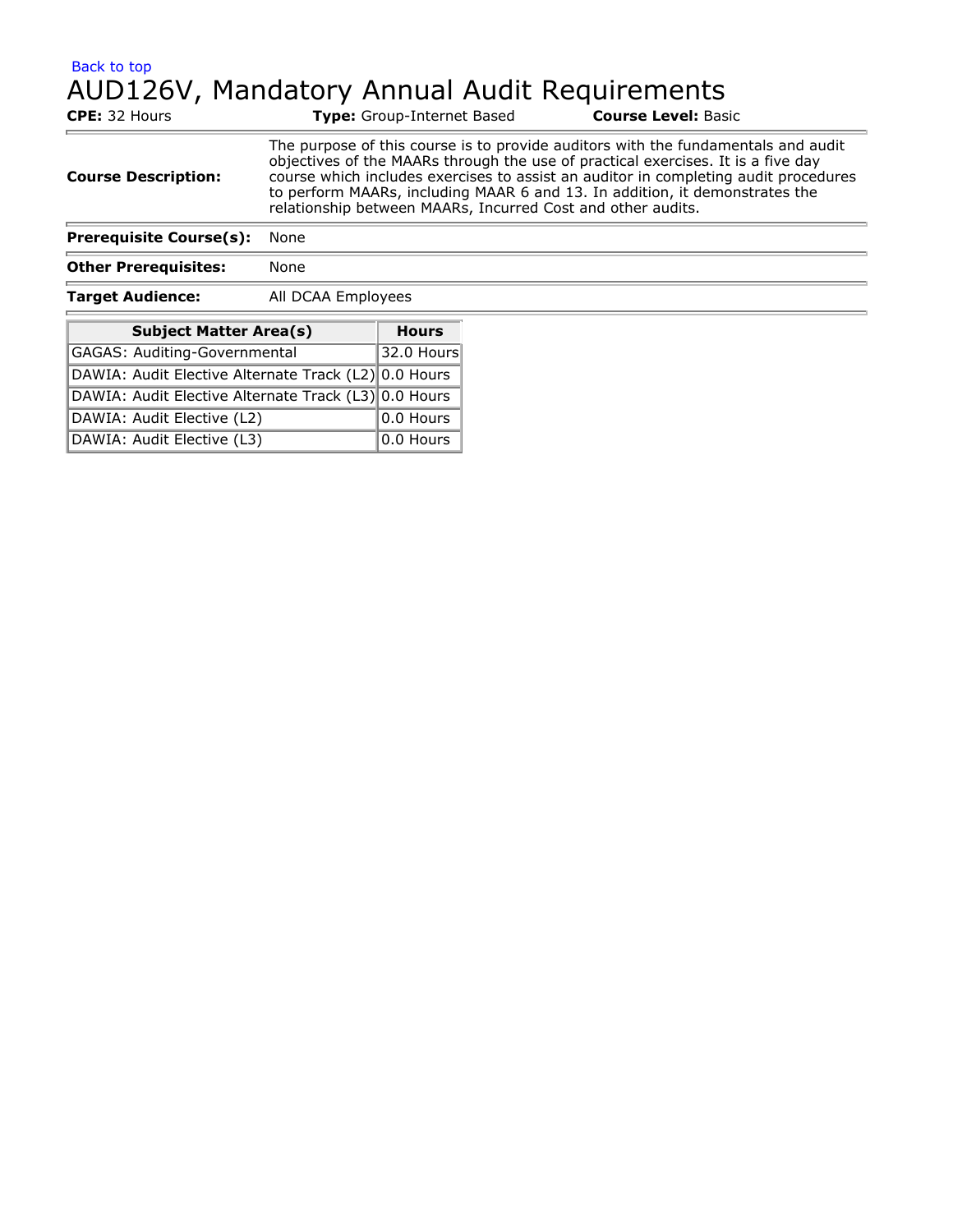[Back to top](#page-7-0) AUD165E, Judgmental Selections

| <b>CPE:</b> 1 Hours                      |       | Type: Interactive Self-Study                                                                                                   |                                                         | <b>Course Level: Basic</b>                                                                                                                                                                                                                                                                                                                                                                                                                                                                                                                                                                                                                                                                                                                 |
|------------------------------------------|-------|--------------------------------------------------------------------------------------------------------------------------------|---------------------------------------------------------|--------------------------------------------------------------------------------------------------------------------------------------------------------------------------------------------------------------------------------------------------------------------------------------------------------------------------------------------------------------------------------------------------------------------------------------------------------------------------------------------------------------------------------------------------------------------------------------------------------------------------------------------------------------------------------------------------------------------------------------------|
| <b>Course Description:</b>               | plans | learning objectives include:<br>judgmental selections<br>of the audit subject matter<br>selections<br>originally approved plan | 5. Describe factors that influence the testing approach | This workshop covers working paper documentation requirements for judgmental<br>testing selections in compliance with auditing standards and Agency guidance. The<br>1. Identify Agency guidance and applicable auditing standards related to<br>2. Distinguish between sampling and non-sampling audit procedures<br>3. Identify who should be involved in the design and evaluation of audit testing<br>4. Identify appropriate steps to perform before designing a testing plan for testing<br>6. Identify the components of a well-documented judgmental selection plan<br>7. Identify requirements for evaluating the results of testing on judgmental<br>8. Describe documentation requirements when a testing plan changes from the |
| <b>Prerequisite Course(s):</b>           | None  |                                                                                                                                |                                                         |                                                                                                                                                                                                                                                                                                                                                                                                                                                                                                                                                                                                                                                                                                                                            |
| <b>Other Prerequisites:</b>              | None  |                                                                                                                                |                                                         |                                                                                                                                                                                                                                                                                                                                                                                                                                                                                                                                                                                                                                                                                                                                            |
| <b>Target Audience:</b>                  |       | All DCAA Employees                                                                                                             |                                                         |                                                                                                                                                                                                                                                                                                                                                                                                                                                                                                                                                                                                                                                                                                                                            |
| <b>Subject Matter Area(s)</b>            |       | <b>Hours</b>                                                                                                                   |                                                         |                                                                                                                                                                                                                                                                                                                                                                                                                                                                                                                                                                                                                                                                                                                                            |
| GAGAS: Accounting-Governmental 1.0 Hours |       |                                                                                                                                |                                                         |                                                                                                                                                                                                                                                                                                                                                                                                                                                                                                                                                                                                                                                                                                                                            |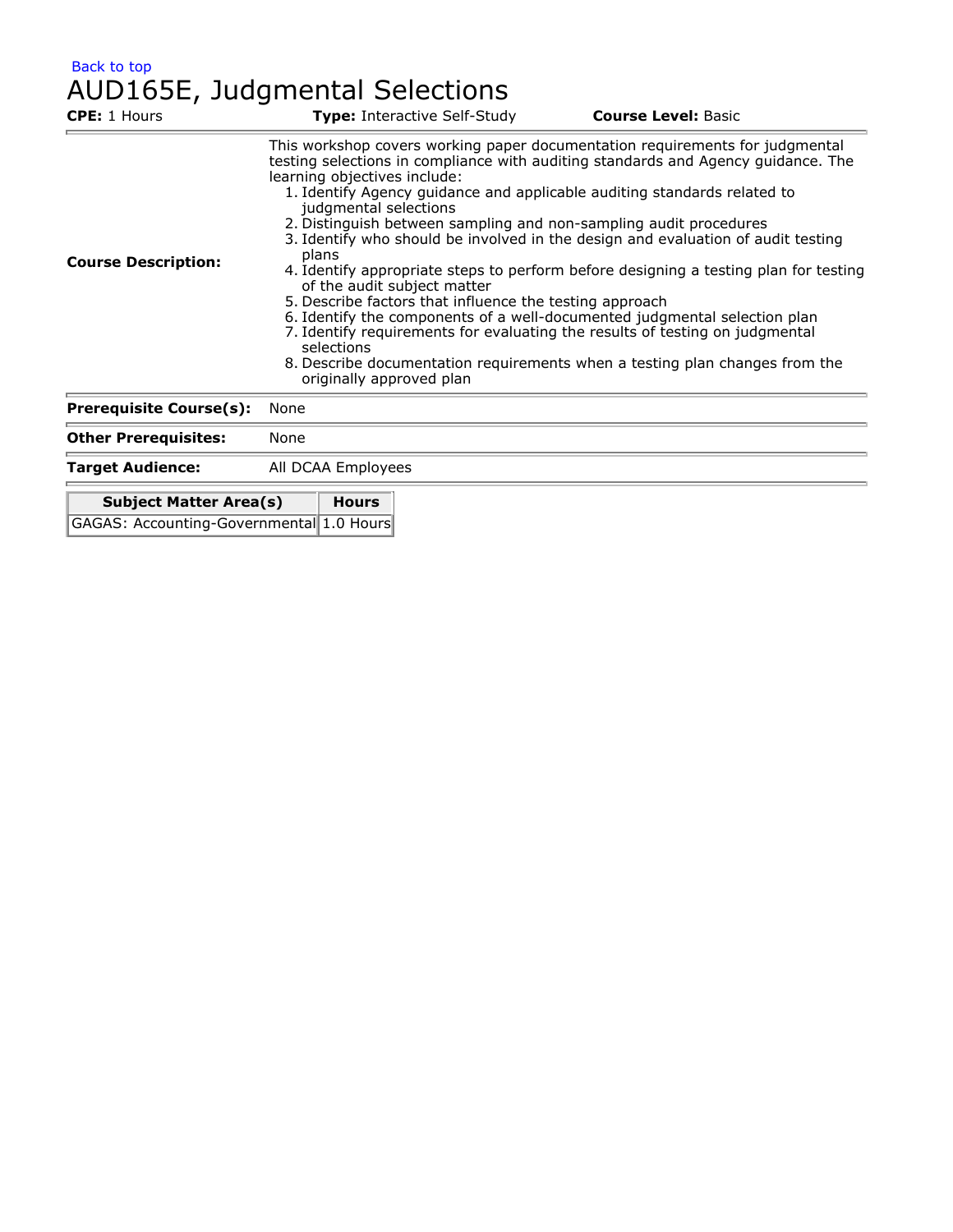#### [Back to top](#page-7-0) AUD190E, Orientation to DCAA

| <b>CPE:</b> 1 Hours                    |                                                                                                                                                                                                                                                                                                                                                                                                  | <b>Type: Interactive Self-Study</b> | <b>Course Level: Basic</b> |
|----------------------------------------|--------------------------------------------------------------------------------------------------------------------------------------------------------------------------------------------------------------------------------------------------------------------------------------------------------------------------------------------------------------------------------------------------|-------------------------------------|----------------------------|
| <b>Course Description:</b>             | The purpose of this course is to provide new auditors with an overview of DCAA<br>and DCAA's role in the federal procurement process. Upon completion, the student<br>will be able to 1. describe DCAA's purpose, organization, and information resources,<br>2. describe and locate topics in DCAA's Contract Audit Manual; and 3. describe<br>DCAA's role in the Federal procurement community |                                     |                            |
| <b>Prerequisite Course(s):</b>         | None                                                                                                                                                                                                                                                                                                                                                                                             |                                     |                            |
| <b>Other Prerequisites:</b>            | None                                                                                                                                                                                                                                                                                                                                                                                             |                                     |                            |
| <b>Target Audience:</b>                | All DCAA Employees                                                                                                                                                                                                                                                                                                                                                                               |                                     |                            |
| <b>Subject Matter Area(s)</b>          | <b>Hours</b>                                                                                                                                                                                                                                                                                                                                                                                     |                                     |                            |
| GAGAS: Specialized Knowledge 1.0 Hours |                                                                                                                                                                                                                                                                                                                                                                                                  |                                     |                            |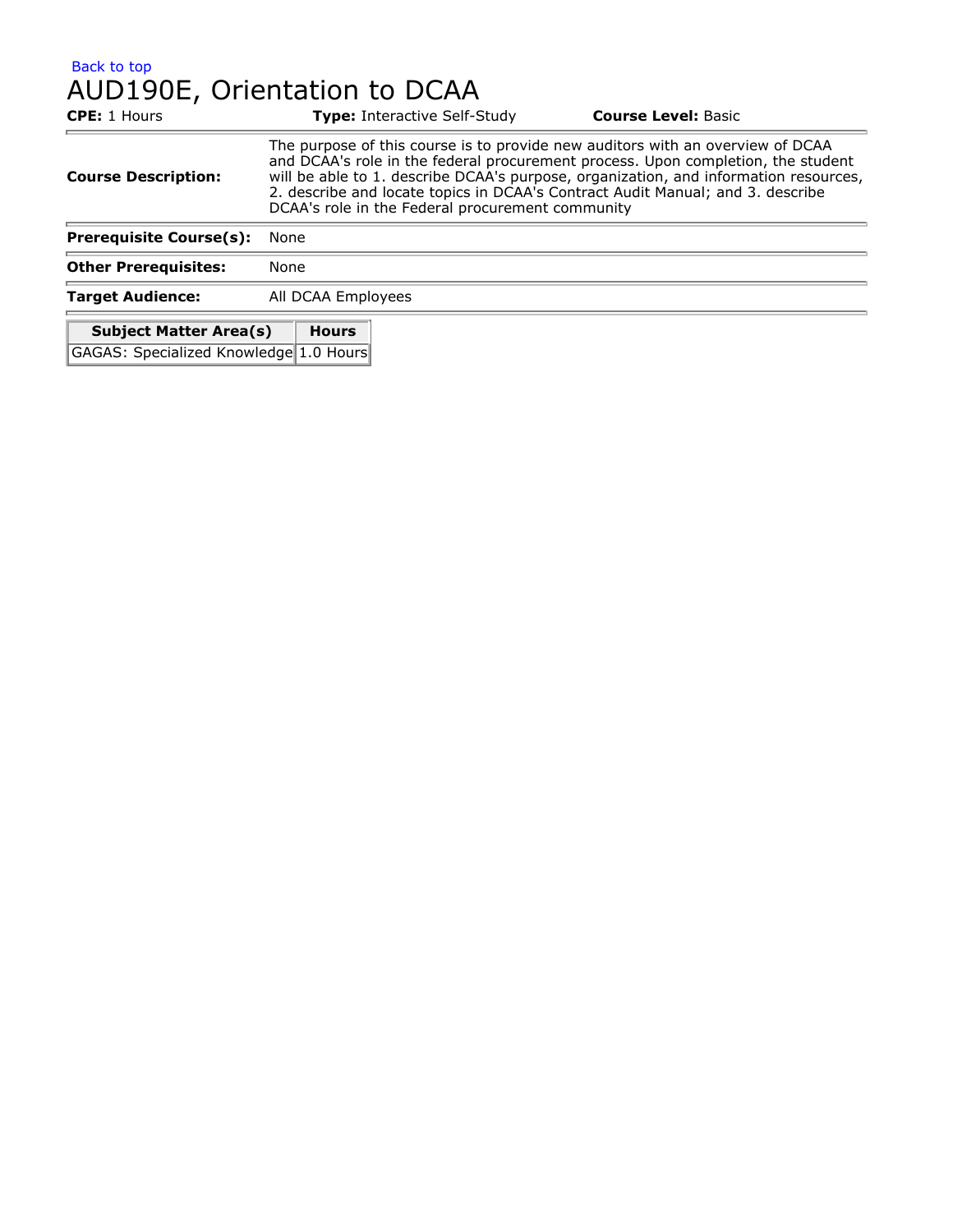# AUD191E, Orientation to DCAA Contract Audits

| <b>CPE:</b> 1 Hours                               |                                                                                                                                                                                                                        | <b>Type:</b> Interactive Self-Study |  | <b>Course Level: Basic</b> |
|---------------------------------------------------|------------------------------------------------------------------------------------------------------------------------------------------------------------------------------------------------------------------------|-------------------------------------|--|----------------------------|
| <b>Course Description:</b>                        | The Orientation to DCAA AUD191E Orientation to Contract Audits course is<br>designed to introduce new auditors to government contracting audits, and the<br>federal procurement laws and regulations that govern them. |                                     |  |                            |
| <b>Prerequisite Course(s):</b>                    |                                                                                                                                                                                                                        | AUD190E, Orientation to DCAA        |  |                            |
| <b>Other Prerequisites:</b>                       | None                                                                                                                                                                                                                   |                                     |  |                            |
| <b>Target Audience:</b>                           | All DCAA Employees                                                                                                                                                                                                     |                                     |  |                            |
| <b>Subject Matter Area(s)</b>                     |                                                                                                                                                                                                                        | <b>Hours</b>                        |  |                            |
| GAGAS: Specialized Knowledge                      |                                                                                                                                                                                                                        | 1.0 Hours                           |  |                            |
| DAWIA: Alternate Track Requirement (L1) 0.0 Hours |                                                                                                                                                                                                                        |                                     |  |                            |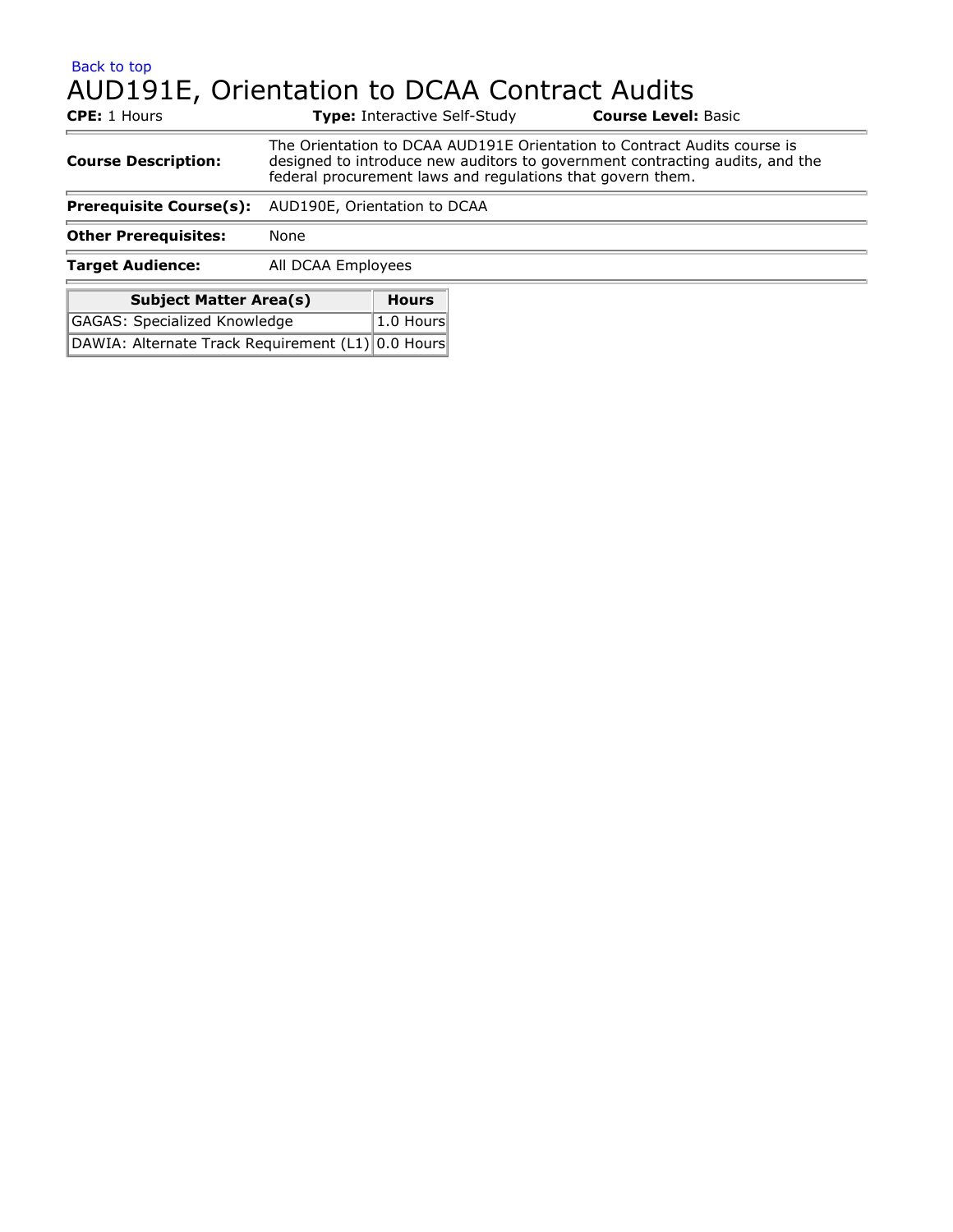### [Back to top](#page-7-0) AUD193E, FAR Part 31-Specifically Allowable and Unallowable Costs

| <b>CPE:</b> 2 Hours                     |                                                                                                                                                                                                                                                                                                                                                                                                                                                                                                                                        | <b>Type: Interactive Self-Study</b> |  | <b>Course Level: Basic</b> |
|-----------------------------------------|----------------------------------------------------------------------------------------------------------------------------------------------------------------------------------------------------------------------------------------------------------------------------------------------------------------------------------------------------------------------------------------------------------------------------------------------------------------------------------------------------------------------------------------|-------------------------------------|--|----------------------------|
| <b>Course Description:</b>              | The purpose of this course is to provide students with information about<br>allowability, allocability, reasonableness, total cost and the types of contracts<br>covered under FAR PART 31.2. AUD 193E-FAR Part 31 - Specifically Allowable and<br>Unallowable Costs is based on the current FAR and is updated as changes occur.<br>Since FAR periodically changes, some contracts you audit may not be subject to<br>the rules covered in this course. You must determine which FAR version covers the<br>contract you are auditing. |                                     |  |                            |
| <b>Prerequisite Course(s):</b>          | None                                                                                                                                                                                                                                                                                                                                                                                                                                                                                                                                   |                                     |  |                            |
| <b>Other Prerequisites:</b>             | None                                                                                                                                                                                                                                                                                                                                                                                                                                                                                                                                   |                                     |  |                            |
| <b>Target Audience:</b>                 | All DCAA Employees                                                                                                                                                                                                                                                                                                                                                                                                                                                                                                                     |                                     |  |                            |
| <b>Subject Matter Area(s)</b>           |                                                                                                                                                                                                                                                                                                                                                                                                                                                                                                                                        | <b>Hours</b>                        |  |                            |
| <b>GAGAS: Auditing-Governmental</b>     |                                                                                                                                                                                                                                                                                                                                                                                                                                                                                                                                        | 2.0 Hours                           |  |                            |
| DAWIA: Alternate Track Requirement (L1) |                                                                                                                                                                                                                                                                                                                                                                                                                                                                                                                                        | 0.0 Hours                           |  |                            |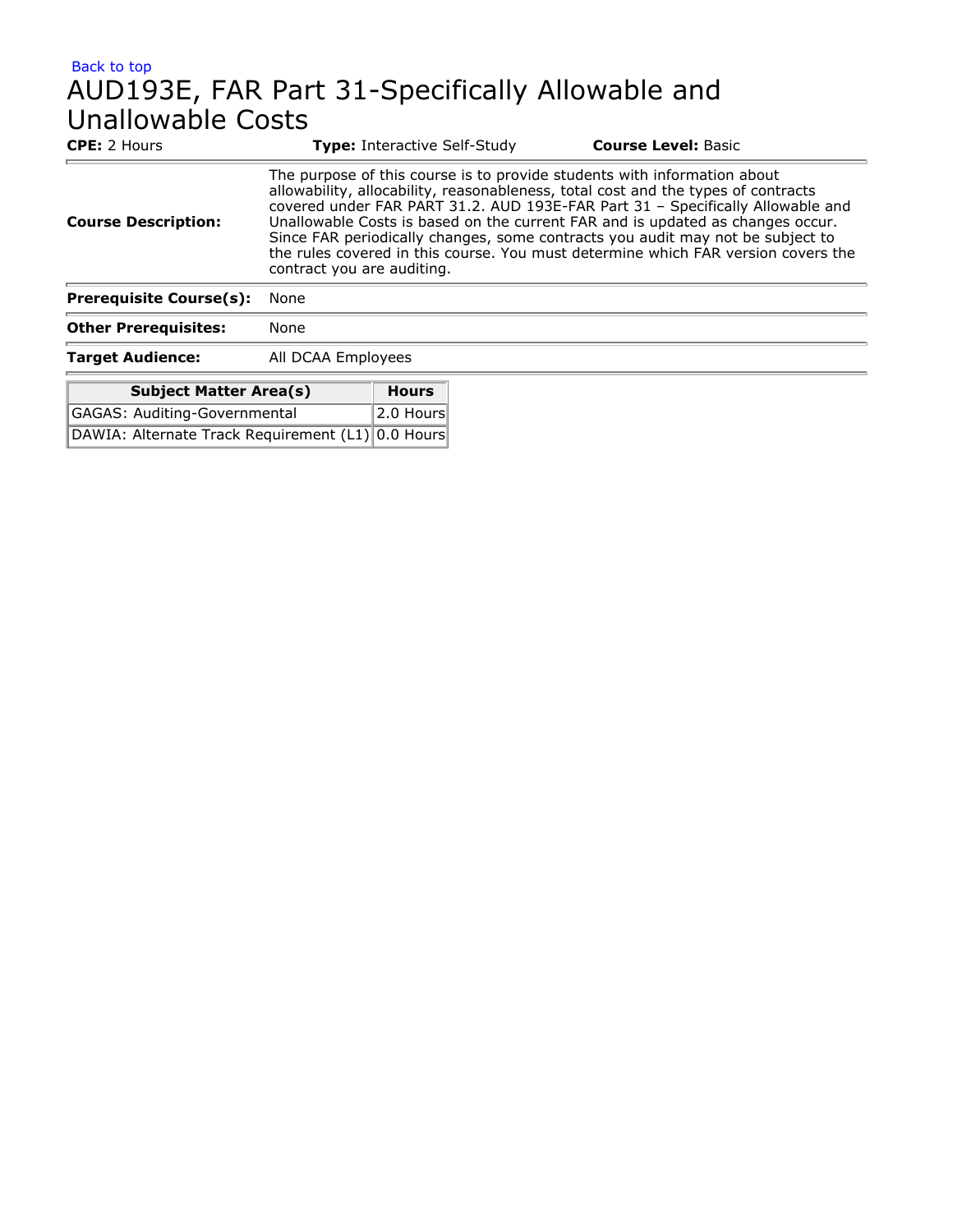### [Back to top](#page-7-0) AUD194E, FAR 31 – Allowable Costs with Restrictions (Non-Employee Related)

| <b>CPE:</b> 3 Hours            | <b>Type:</b> Interactive Self-Study                                                                                                                                                                                                                                                                                                                                                                                                                                                                                                                                                                                                                                                                                                                                                                                                                                                                                                                                                       | <b>Course Level: Basic</b> |
|--------------------------------|-------------------------------------------------------------------------------------------------------------------------------------------------------------------------------------------------------------------------------------------------------------------------------------------------------------------------------------------------------------------------------------------------------------------------------------------------------------------------------------------------------------------------------------------------------------------------------------------------------------------------------------------------------------------------------------------------------------------------------------------------------------------------------------------------------------------------------------------------------------------------------------------------------------------------------------------------------------------------------------------|----------------------------|
| <b>Course Description:</b>     | The purpose of this course is to provide auditors with information on allowable and<br>unallowable cost related to public relations, professional services, insurance and<br>facilities. You will learn to about selected cost principles in FAR 31.205. In this<br>course, you will learn which costs are allowable with restrictions that apply to<br>nonemployee related costs and when those costs are allowable and unallowable.<br>You will also learn how to apply the applicable cost principles in audits of<br>commercial activities. Specific costs covered in the course are public relations,<br>advertising, lobbying, political activity, consultant, professional activity, insurance,<br>legal, cost of money, depreciation, gains and losses related to the sale of buildings<br>and equipment, idle facilities, plant reconversion, special tooling and equipment,<br>business combinations rental, IR&D, B&P, M&PE, patent, selling, economic<br>planning, and taxes. |                            |
| <b>Prerequisite Course(s):</b> | None                                                                                                                                                                                                                                                                                                                                                                                                                                                                                                                                                                                                                                                                                                                                                                                                                                                                                                                                                                                      |                            |
| <b>Other Prerequisites:</b>    | None                                                                                                                                                                                                                                                                                                                                                                                                                                                                                                                                                                                                                                                                                                                                                                                                                                                                                                                                                                                      |                            |
| <b>Target Audience:</b>        | All DCAA Employees                                                                                                                                                                                                                                                                                                                                                                                                                                                                                                                                                                                                                                                                                                                                                                                                                                                                                                                                                                        |                            |

| <b>Subject Matter Area(s)</b>                     | <b>Hours</b> |
|---------------------------------------------------|--------------|
| GAGAS: Auditing-Governmental                      | $3.0$ Hours  |
| DAWIA: Alternate Track Requirement (L1) 0.0 Hours |              |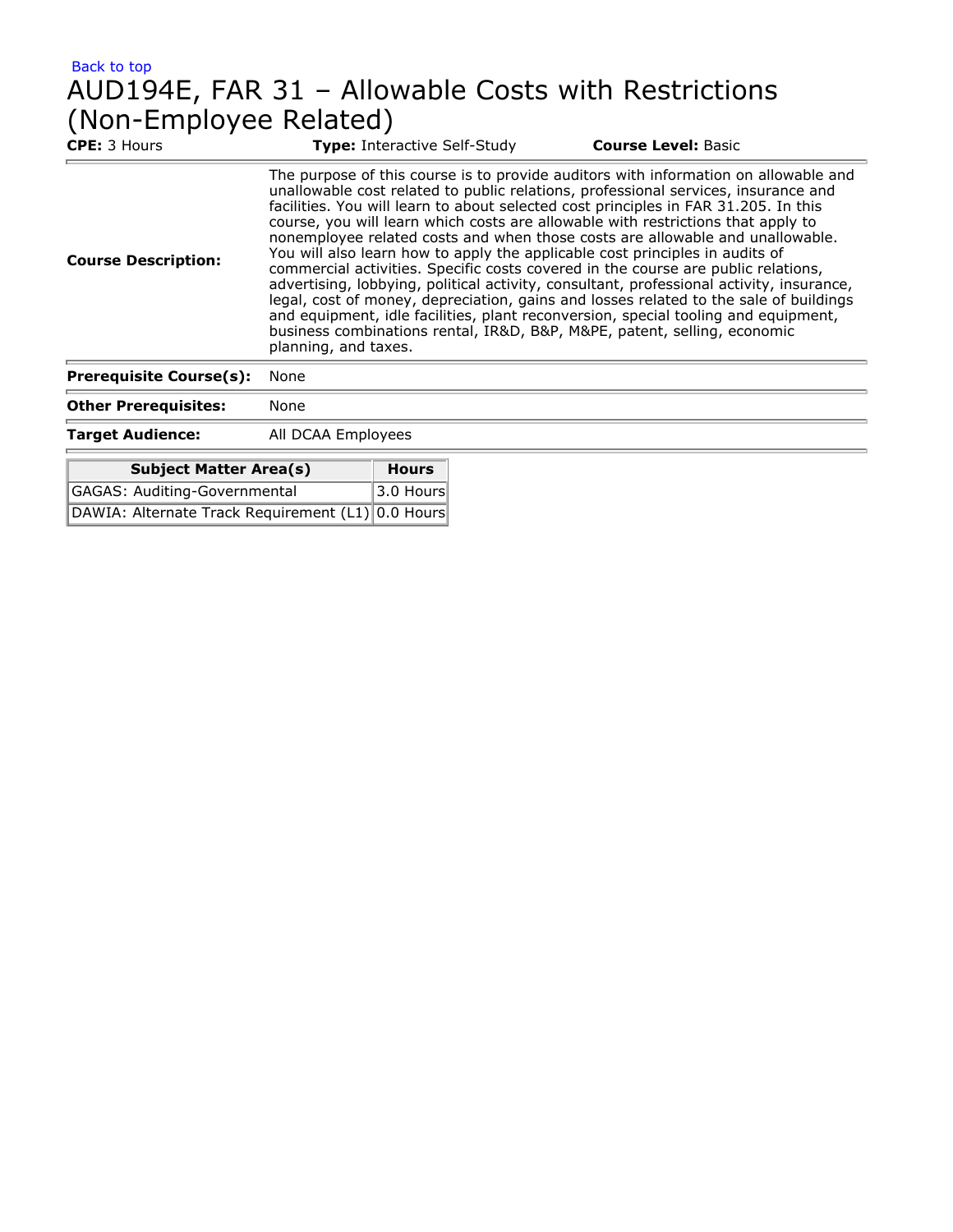### [Back to top](#page-7-0) AUD195E, FAR 31 – Allowable Costs with Restrictions (Employee Related)

| <b>CPE: 3 Hours</b>                     |                    | <b>Type:</b> Interactive Self-Study | <b>Course Level: Basic</b>                                                                                                                                                                                                                                                                                                                                                                                                                                                                                                                                                                                                                                                                                                                                                             |
|-----------------------------------------|--------------------|-------------------------------------|----------------------------------------------------------------------------------------------------------------------------------------------------------------------------------------------------------------------------------------------------------------------------------------------------------------------------------------------------------------------------------------------------------------------------------------------------------------------------------------------------------------------------------------------------------------------------------------------------------------------------------------------------------------------------------------------------------------------------------------------------------------------------------------|
| <b>Course Description:</b>              | costs.             |                                     | The purpose of this course is to provide auditors with information on allowable and<br>unallowable cost related to compensation, pensions, and relocation costs. You will<br>learn about selected cost principles in FAR 31.205. In this course, you will learn<br>which costs are allowable with restrictions that apply to employee related costs and<br>when those costs are allowable and unallowable. You will also learn how to apply<br>the applicable cost principles in audits of commercial activities. Specific costs<br>covered in the course are compensation, including bonuses, severance pay, back<br>pay, and executive compensation; post-retirement benefits; stock options and<br>deferred compensation; special compensation; pensions; and travel and relocation |
| <b>Prerequisite Course(s):</b>          | None               |                                     |                                                                                                                                                                                                                                                                                                                                                                                                                                                                                                                                                                                                                                                                                                                                                                                        |
| <b>Other Prerequisites:</b>             | None               |                                     |                                                                                                                                                                                                                                                                                                                                                                                                                                                                                                                                                                                                                                                                                                                                                                                        |
| <b>Target Audience:</b>                 | All DCAA Employees |                                     |                                                                                                                                                                                                                                                                                                                                                                                                                                                                                                                                                                                                                                                                                                                                                                                        |
| <b>Subject Matter Area(s)</b>           |                    | <b>Hours</b>                        |                                                                                                                                                                                                                                                                                                                                                                                                                                                                                                                                                                                                                                                                                                                                                                                        |
| GAGAS: Auditing-Governmental            |                    | 3.0 Hours                           |                                                                                                                                                                                                                                                                                                                                                                                                                                                                                                                                                                                                                                                                                                                                                                                        |
| DAWIA: Alternate Track Requirement (L1) |                    | 0.0 Hours                           |                                                                                                                                                                                                                                                                                                                                                                                                                                                                                                                                                                                                                                                                                                                                                                                        |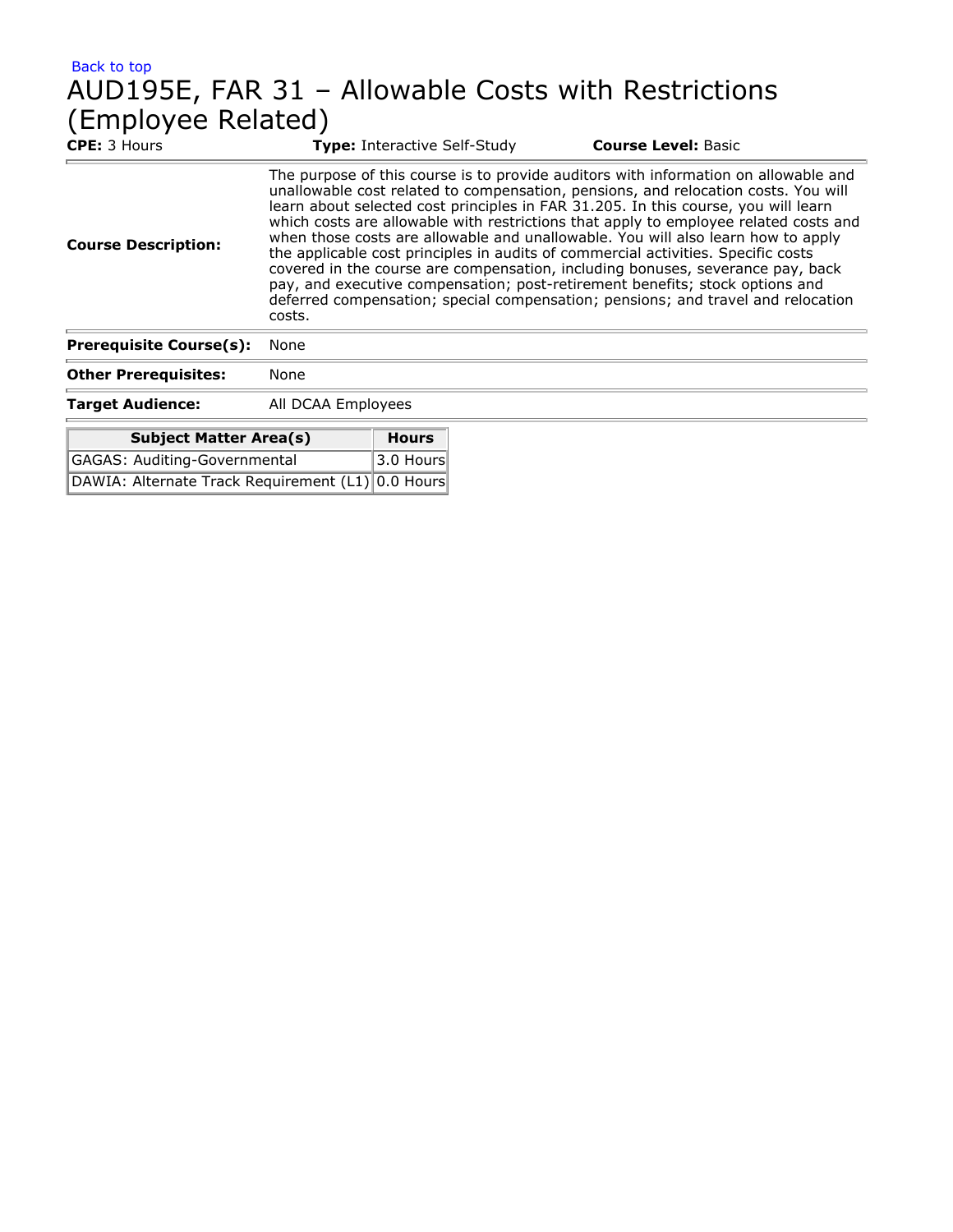# AUD196E, Handling Contractor Proprietary Data

| <b>CPE:</b> 1 Hours            | <b>Type:</b> Interactive Self-Study                                                                                                                                                                                                                                                                                                                                                                                          | <b>Course Level: Basic</b>                                                                                                                                                                                                                                       |  |
|--------------------------------|------------------------------------------------------------------------------------------------------------------------------------------------------------------------------------------------------------------------------------------------------------------------------------------------------------------------------------------------------------------------------------------------------------------------------|------------------------------------------------------------------------------------------------------------------------------------------------------------------------------------------------------------------------------------------------------------------|--|
| <b>Course Description:</b>     | The purpose of this course is to describe DCAA employee responsibilities for<br>handling, safeguarding, and following appropriate reporting procedures related to<br>protect contractor proprietary data. The protection of contractor information is of<br>vital importance to DCAA and the contractors. A public release of this information<br>about contractor proprietary data and proper handling of that information. | contractor proprietary data. As DCAA employees, we are held by criminal statute to<br>could seriously harm the contractor. Moreover, such a release could interfere with<br>DCAA's ability to perform its mission. This course will provide you with information |  |
| <b>Prerequisite Course(s):</b> | None                                                                                                                                                                                                                                                                                                                                                                                                                         |                                                                                                                                                                                                                                                                  |  |
| <b>Other Prerequisites:</b>    | None                                                                                                                                                                                                                                                                                                                                                                                                                         |                                                                                                                                                                                                                                                                  |  |
| <b>Target Audience:</b>        | Mandatory for all DCAA Employees                                                                                                                                                                                                                                                                                                                                                                                             |                                                                                                                                                                                                                                                                  |  |
| <b>Subject Matter Area(s)</b>  | <b>Hours</b>                                                                                                                                                                                                                                                                                                                                                                                                                 |                                                                                                                                                                                                                                                                  |  |
| <b>GAGAS: Business Law</b>     | 1.0 Hours                                                                                                                                                                                                                                                                                                                                                                                                                    |                                                                                                                                                                                                                                                                  |  |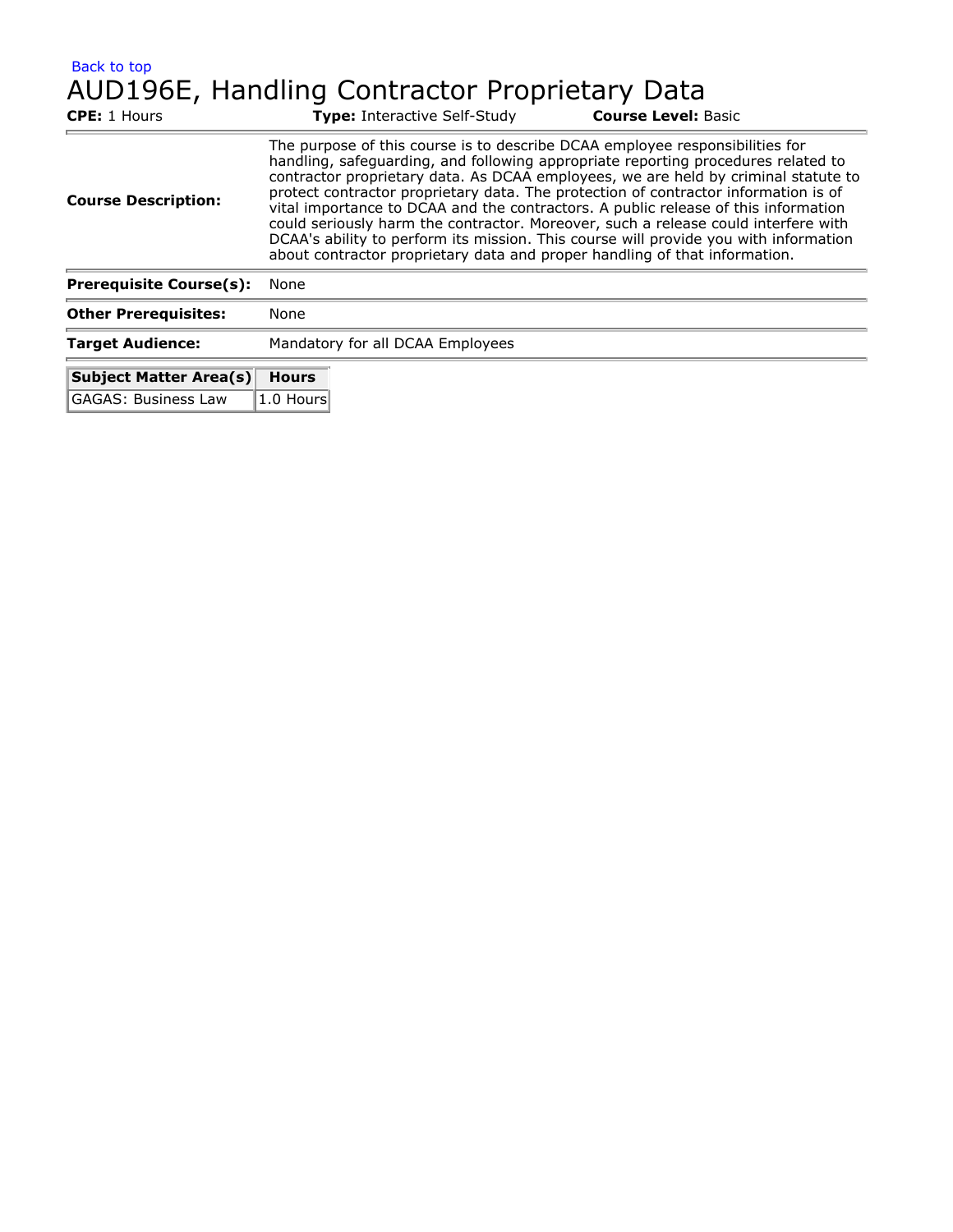### [Back to top](#page-7-0) AUD198E, CAS for the New Hire

| <b>CPE:</b> 1.5 Hours                  |                                                                                                                                                                                                                                                                                                                                                                                         | <b>Type:</b> Interactive Self-Study | <b>Course Level: Basic</b> |
|----------------------------------------|-----------------------------------------------------------------------------------------------------------------------------------------------------------------------------------------------------------------------------------------------------------------------------------------------------------------------------------------------------------------------------------------|-------------------------------------|----------------------------|
| <b>Course Description:</b>             | This course provides students with a high level overview of the Cost Accounting<br>Standards (CAS) and Cost Accounting Standards Board (CASB) rules and<br>regulations. Topics included in the course are as follows: History of the CASB and<br>CAS, location of CASB rules and CAS, relationship of CAS, FAR, and GAAP, basic<br>CAS applicability, and functions of CAS 401 and 402. |                                     |                            |
| <b>Prerequisite Course(s):</b>         | None                                                                                                                                                                                                                                                                                                                                                                                    |                                     |                            |
| <b>Other Prerequisites:</b>            | None                                                                                                                                                                                                                                                                                                                                                                                    |                                     |                            |
| <b>Target Audience:</b>                | All DCAA Employees                                                                                                                                                                                                                                                                                                                                                                      |                                     |                            |
| <b>Subject Matter Area(s)</b>          | <b>Hours</b>                                                                                                                                                                                                                                                                                                                                                                            |                                     |                            |
| GAGAS: Auditing-Governmental 1.5 Hours |                                                                                                                                                                                                                                                                                                                                                                                         |                                     |                            |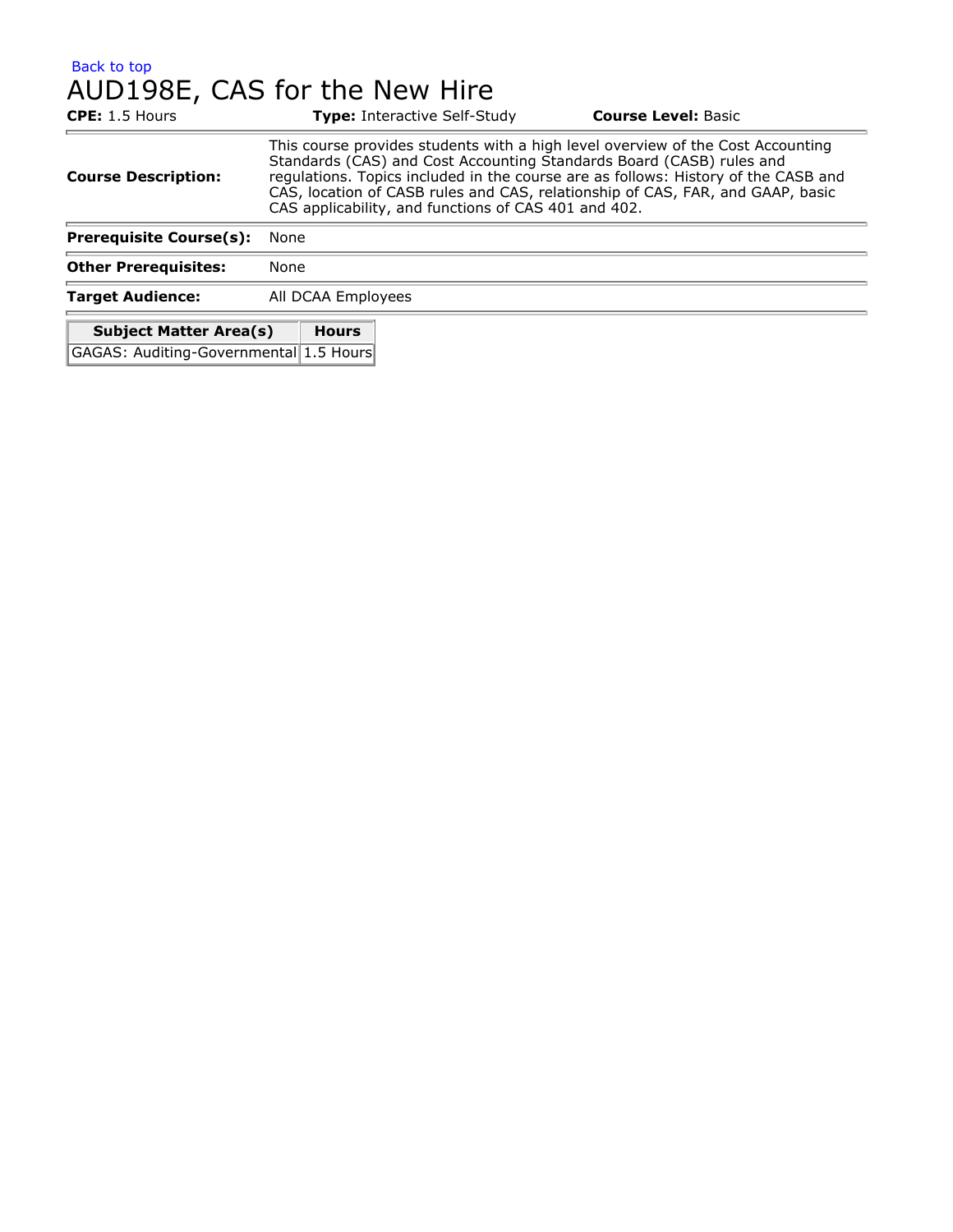### [Back to top](#page-7-0) AUD200E, Peer Review Awareness and Application

| CPE: 7 Hours                   | Type: Interactive Self-Study                                                                                                                                                                                                                                                                                                                                                                                                                                                                                                                                                                                                                                                                                                                                                                                                                                                                                                                                                                                                                                                                                                                                                                                                                                                                                                              |              | <b>Course Level: Intermediate</b>                                                                                                                                         |
|--------------------------------|-------------------------------------------------------------------------------------------------------------------------------------------------------------------------------------------------------------------------------------------------------------------------------------------------------------------------------------------------------------------------------------------------------------------------------------------------------------------------------------------------------------------------------------------------------------------------------------------------------------------------------------------------------------------------------------------------------------------------------------------------------------------------------------------------------------------------------------------------------------------------------------------------------------------------------------------------------------------------------------------------------------------------------------------------------------------------------------------------------------------------------------------------------------------------------------------------------------------------------------------------------------------------------------------------------------------------------------------|--------------|---------------------------------------------------------------------------------------------------------------------------------------------------------------------------|
|                                | The course includes the following lessons:                                                                                                                                                                                                                                                                                                                                                                                                                                                                                                                                                                                                                                                                                                                                                                                                                                                                                                                                                                                                                                                                                                                                                                                                                                                                                                |              | This course covers the results of the recent 2019 peer review findings and provides<br>a refresher on auditing in accordance with auditing standards and agency guidance. |
| <b>Course Description:</b>     | 1. Introduction and Auditing Standards: Introduce the peer review results, the<br>overarching auditing standards, and discuss supervision and professional<br>judgments in audits.<br>2. Audit Planning: Discuss the requirements for audit planning including<br>scenario-based examples of planning for contract terms and fraud risk.<br>3. Fieldwork/Evidence: Discuss the requirements for performing audit fieldwork and<br>obtaining sufficient, appropriate audit evidence. This unit includes scenario-based<br>examples of evidence for: reliability of contractor provided information, cost<br>reasonableness, compliance with contract terms, and performing audit procedures<br>to support audit conclusions.<br>4. Documenting: Discuss the requirements for documenting the audit work<br>including scenario-based examples of documenting procedures planned and<br>procedures performed.<br>5. Reporting: Discuss the requirements for audit reporting. This unit includes<br>scenario-based examples for reporting scope limitations, reporting FAR/CAS<br>noncompliances and documenting the materiality of those noncompliances,<br>distributing the audit report, ensuring findings are reported consistently within<br>exhibits and report notes, and 11090 system deficiency reporting impact on other<br>audits. |              |                                                                                                                                                                           |
| <b>Prerequisite Course(s):</b> | None                                                                                                                                                                                                                                                                                                                                                                                                                                                                                                                                                                                                                                                                                                                                                                                                                                                                                                                                                                                                                                                                                                                                                                                                                                                                                                                                      |              |                                                                                                                                                                           |
| <b>Other Prerequisites:</b>    | None                                                                                                                                                                                                                                                                                                                                                                                                                                                                                                                                                                                                                                                                                                                                                                                                                                                                                                                                                                                                                                                                                                                                                                                                                                                                                                                                      |              |                                                                                                                                                                           |
| <b>Target Audience:</b>        | All auditors                                                                                                                                                                                                                                                                                                                                                                                                                                                                                                                                                                                                                                                                                                                                                                                                                                                                                                                                                                                                                                                                                                                                                                                                                                                                                                                              |              |                                                                                                                                                                           |
|                                | <b>Subject Matter Area(s)</b>                                                                                                                                                                                                                                                                                                                                                                                                                                                                                                                                                                                                                                                                                                                                                                                                                                                                                                                                                                                                                                                                                                                                                                                                                                                                                                             | <b>Hours</b> |                                                                                                                                                                           |
| <b>GAGAS: Auditing</b>         |                                                                                                                                                                                                                                                                                                                                                                                                                                                                                                                                                                                                                                                                                                                                                                                                                                                                                                                                                                                                                                                                                                                                                                                                                                                                                                                                           | 7.0 Hours    |                                                                                                                                                                           |
|                                | FM: Concepts, Policies Principles of Primary Track (L2) 0.0 Hours                                                                                                                                                                                                                                                                                                                                                                                                                                                                                                                                                                                                                                                                                                                                                                                                                                                                                                                                                                                                                                                                                                                                                                                                                                                                         |              |                                                                                                                                                                           |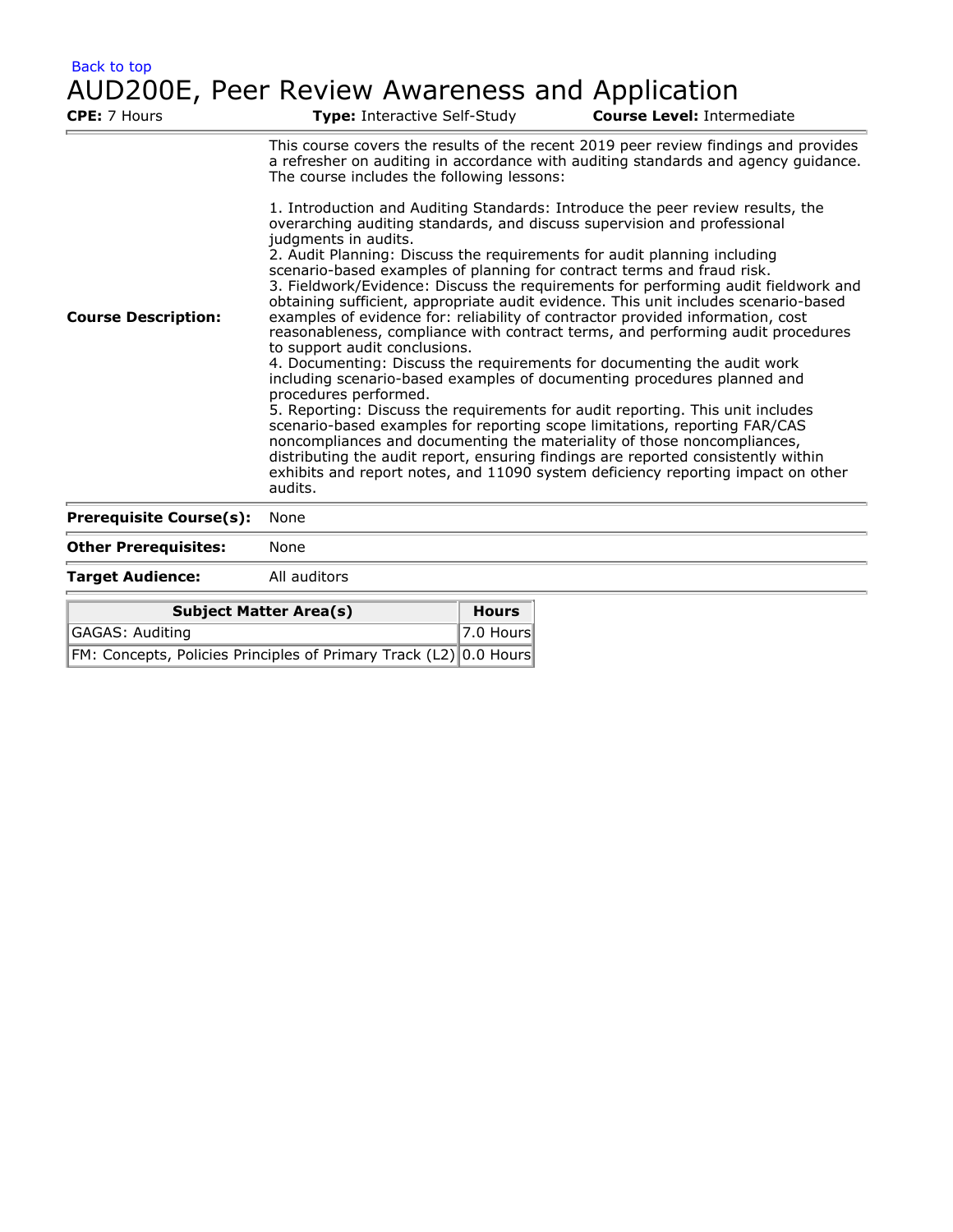[Back to top](#page-7-0) AUD210, Incurred Cost **CPE:** 32 Hours **Type:** Group-Live **Course Level:** Intermediate **Course Description:** This course is focused on the incurred cost audit. The course covers: The overarching concepts related to performing an incurred cost assignment The risk assessment when planning an incurred cost audit The detailed working paper sections of an incurred cost audit Specific areas of costs Reporting the results **Prerequisite Course(s):** AUD102, Audit Applications AUD112E, Materiality in Audits of Incurred Cost **Other Prerequisites:** A Minimum of 1 Year of DCAA Experience

**Target Audience:** All DCAA Employees

| <b>Subject Matter Area(s)</b>                        | <b>Hours</b>     |
|------------------------------------------------------|------------------|
| GAGAS: Auditing                                      | 32.0 Hours       |
| DAWIA: Audit Elective Alternate Track (L2) 0.0 Hours |                  |
| DAWIA: Audit Elective (L2)                           | $ 0.0$ Hours $ $ |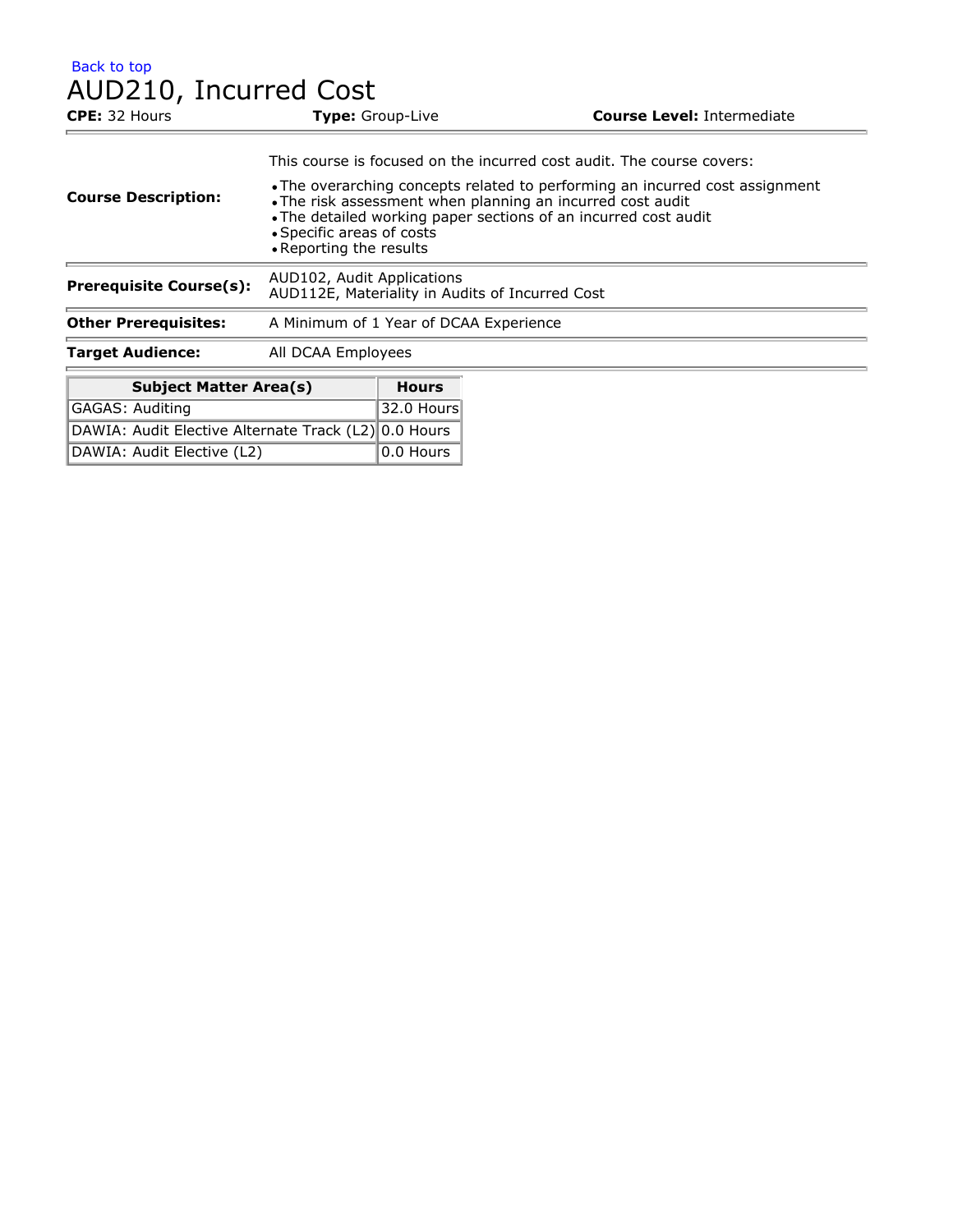### AUD210V, Incurred Cost

| <b>CPE:</b> 32 Hours           | <b>Type:</b> Group-Internet Based                                                                                                                                                                                                                                     | <b>Course Level: Intermediate</b> |  |
|--------------------------------|-----------------------------------------------------------------------------------------------------------------------------------------------------------------------------------------------------------------------------------------------------------------------|-----------------------------------|--|
|                                | This course is focused on the incurred cost audit. The course covers:                                                                                                                                                                                                 |                                   |  |
| <b>Course Description:</b>     | • The overarching concepts related to performing an incurred cost assignment<br>. The risk assessment when planning an incurred cost audit<br>• The detailed working paper sections of an incurred cost audit<br>• Specific areas of costs<br>• Reporting the results |                                   |  |
| <b>Prerequisite Course(s):</b> | AUD102, Audit Applications<br>AUD112E, Materiality in Audits of Incurred Cost                                                                                                                                                                                         |                                   |  |
| <b>Other Prerequisites:</b>    | A Minimum of 1 Year of DCAA Experience                                                                                                                                                                                                                                |                                   |  |
| <b>Target Audience:</b>        | All DCAA Employees                                                                                                                                                                                                                                                    |                                   |  |
|                                |                                                                                                                                                                                                                                                                       |                                   |  |

| <b>Subject Matter Area(s)</b>                        | <b>Hours</b>              |
|------------------------------------------------------|---------------------------|
| GAGAS: Auditing                                      | $32.0$ Hours              |
| DAWIA: Audit Elective Alternate Track (L2) 0.0 Hours |                           |
| DAWIA: Audit Elective (L2)                           | $\vert$ 0.0 Hours $\vert$ |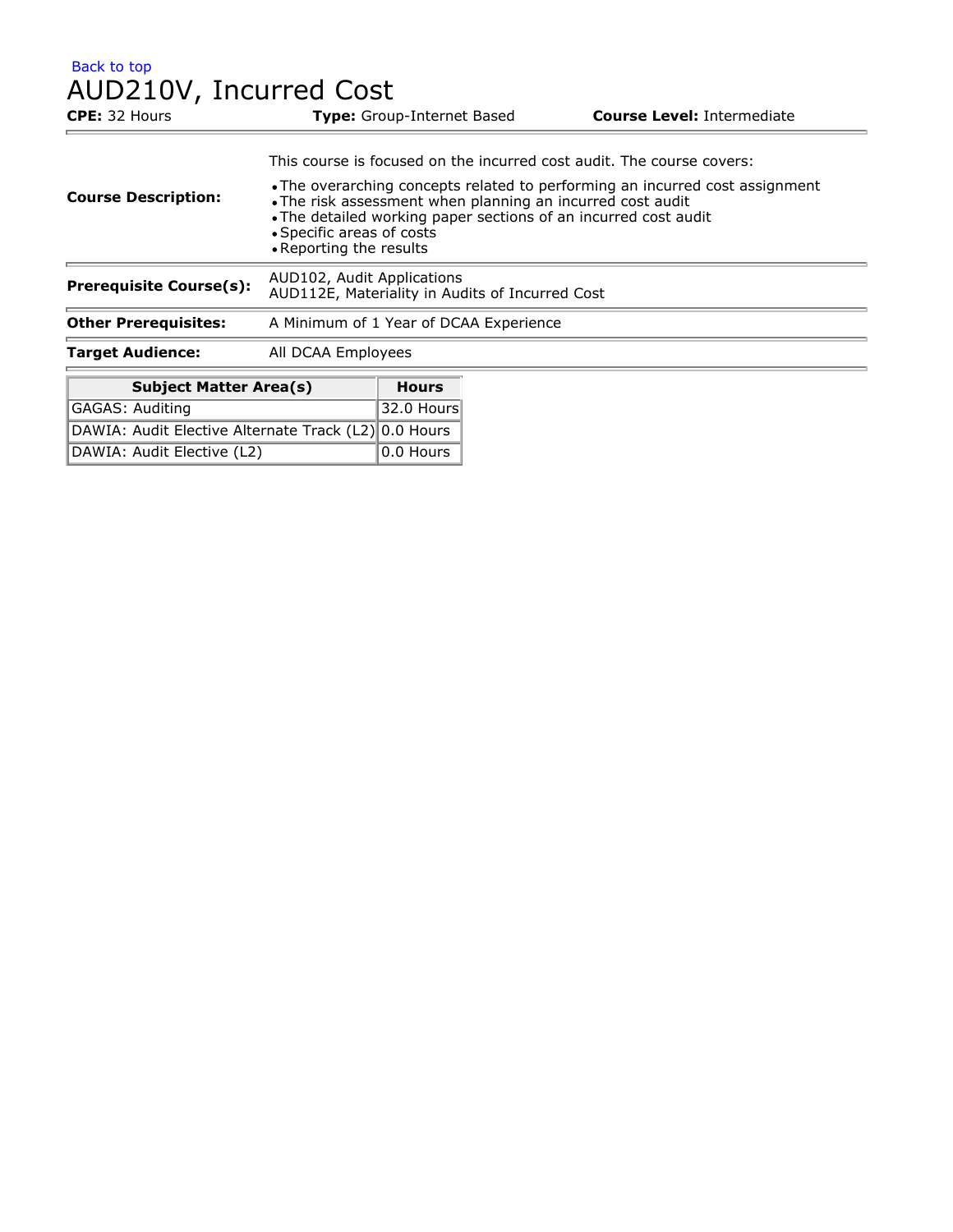## [Back to top](#page-7-0) AUD230, Cost Accounting Standards I

| CPE: 32 Hours                  | Type: Group-Live                                                                                                                                                                                                                                                                                                                                                                                                                                                          |              | <b>Course Level: Intermediate</b> |  |
|--------------------------------|---------------------------------------------------------------------------------------------------------------------------------------------------------------------------------------------------------------------------------------------------------------------------------------------------------------------------------------------------------------------------------------------------------------------------------------------------------------------------|--------------|-----------------------------------|--|
| <b>Course Description:</b>     | This course is designed to provide the field auditor the ability to apply the Cost<br>Accounting Standards Board (CASB) rules, regulations, and selected standards. The<br>course will address fundamental standards (401, 402, 405, 406) and allocation<br>standards (403, 410, 418, and 420). Additionally, the course will address<br>CAS-coverage, direct and indirect cost allocation, cost accounting practice changes,<br>disclosure statements, and cost impacts. |              |                                   |  |
| <b>Prerequisite Course(s):</b> | AUD102, Audit Applications<br>AUD198E, CAS for the New Hire<br>AUD236E, CAS Administration and Coverage                                                                                                                                                                                                                                                                                                                                                                   |              |                                   |  |
| <b>Other Prerequisites:</b>    | A minimum of one year of DCAA auditing experience; generally GS-9 and above.                                                                                                                                                                                                                                                                                                                                                                                              |              |                                   |  |
| <b>Target Audience:</b>        | All DCAA Employees                                                                                                                                                                                                                                                                                                                                                                                                                                                        |              |                                   |  |
|                                | <b>Subject Matter Area(s)</b>                                                                                                                                                                                                                                                                                                                                                                                                                                             | <b>Hours</b> |                                   |  |
| $GAGAS:$ Auditing-Governmental |                                                                                                                                                                                                                                                                                                                                                                                                                                                                           | $32.0$ Houre |                                   |  |

| GAGAS: Auditing-Governmental                                   | $ 32.0$ Hours |
|----------------------------------------------------------------|---------------|
| DAWIA: Cost Acct Standards/Statistical Sampling (L2) 0.0 Hours |               |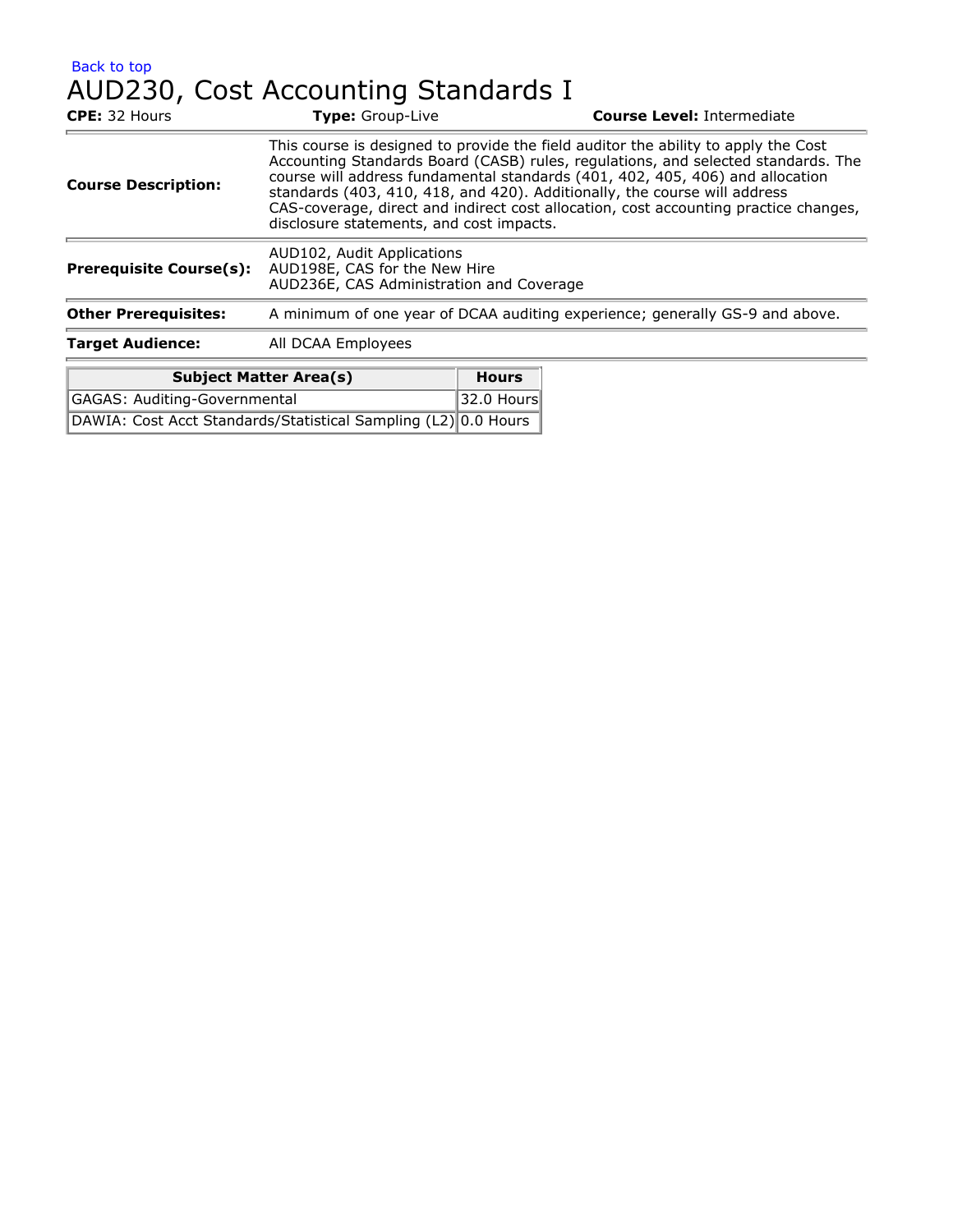[Back to top](#page-7-0) AUD230V, Cost Accounting Standards I

| CPE: 32 Hours                  | <b>Type:</b> Group Internet-Based                                                                                                                                                                                                                                                                                                                                                                                                                                         |              | <b>Course Level: Intermediate</b> |  |
|--------------------------------|---------------------------------------------------------------------------------------------------------------------------------------------------------------------------------------------------------------------------------------------------------------------------------------------------------------------------------------------------------------------------------------------------------------------------------------------------------------------------|--------------|-----------------------------------|--|
| <b>Course Description:</b>     | This course is designed to provide the field auditor the ability to apply the Cost<br>Accounting Standards Board (CASB) rules, regulations, and selected standards. The<br>course will address fundamental standards (401, 402, 405, 406) and allocation<br>standards (403, 410, 418, and 420). Additionally, the course will address<br>CAS-coverage, direct and indirect cost allocation, cost accounting practice changes,<br>disclosure statements, and cost impacts. |              |                                   |  |
| <b>Prerequisite Course(s):</b> | AUD102, Audit Applications<br>AUD198E, CAS for the New Hire<br>AUD236E, CAS Administration and Coverage                                                                                                                                                                                                                                                                                                                                                                   |              |                                   |  |
| <b>Other Prerequisites:</b>    | A minimum of one year of DCAA auditing experience; generally GS-9 and above.                                                                                                                                                                                                                                                                                                                                                                                              |              |                                   |  |
| <b>Target Audience:</b>        | All DCAA Employees                                                                                                                                                                                                                                                                                                                                                                                                                                                        |              |                                   |  |
|                                | <b>Subject Matter Area(s)</b>                                                                                                                                                                                                                                                                                                                                                                                                                                             | <b>Hours</b> |                                   |  |
| GAGAS: Auditing-Governmental   |                                                                                                                                                                                                                                                                                                                                                                                                                                                                           | 32.0 Hours   |                                   |  |

| <b>GAGAS: Auditing-Governmental</b>                            | 32.0 Hours   |
|----------------------------------------------------------------|--------------|
| DAWIA: Cost Acct Standards/Statistical Sampling (L2) 0.0 Hours |              |
| DAWIA: Cost Acct Standards (L3)                                | $ 0.0$ Hours |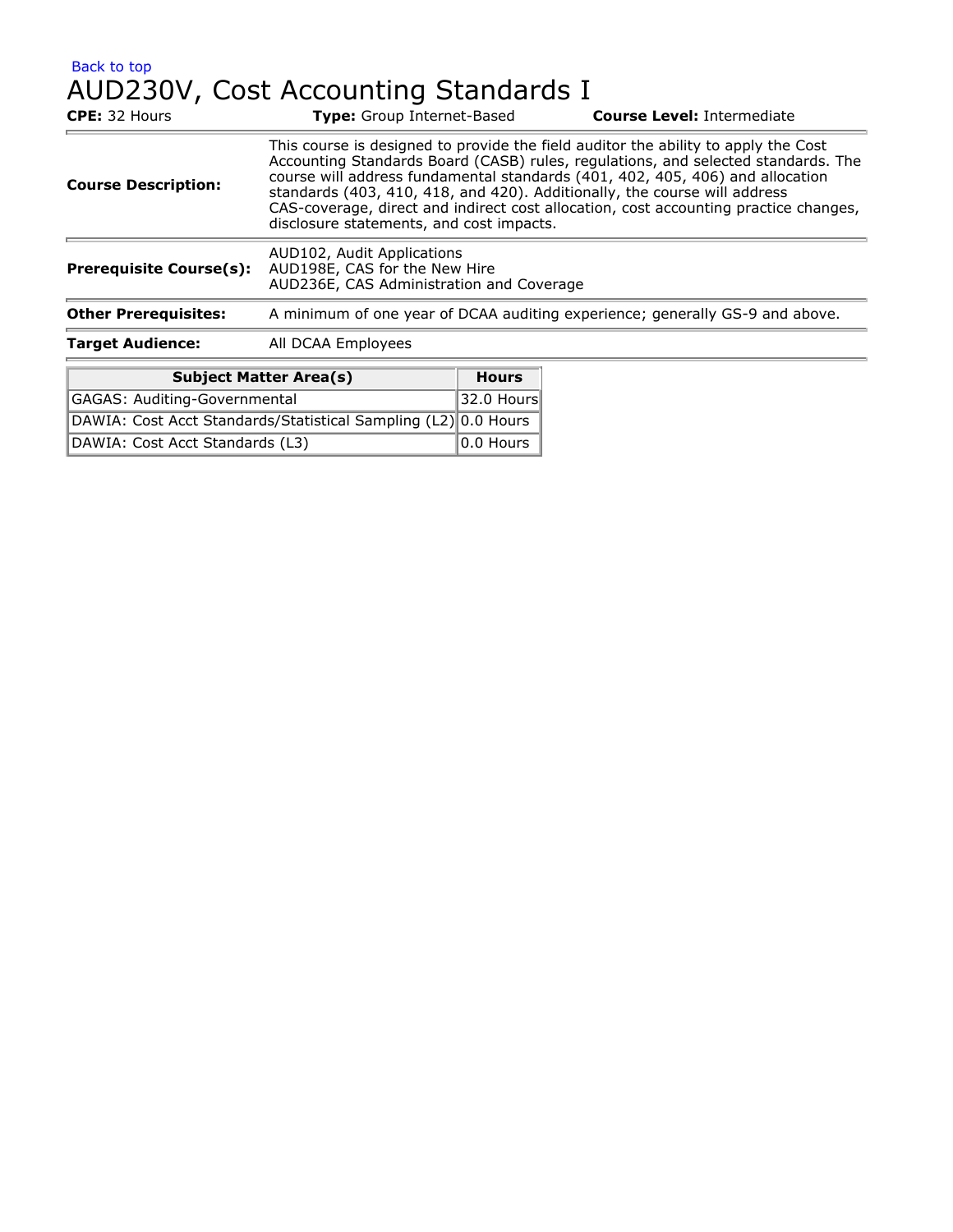| Back to top |                                      |  |
|-------------|--------------------------------------|--|
|             | AUD235, Cost Accounting Standards II |  |

| <b>Type:</b> Group Live | <b>Course Level: Intermediate</b>                                                                                                                                                                                                                                                                                                                                                                                                                                                                                                                                                                                                                                                                                                                                                                                                                                                                                                                                                                                                                                                                                                                                                                        |
|-------------------------|----------------------------------------------------------------------------------------------------------------------------------------------------------------------------------------------------------------------------------------------------------------------------------------------------------------------------------------------------------------------------------------------------------------------------------------------------------------------------------------------------------------------------------------------------------------------------------------------------------------------------------------------------------------------------------------------------------------------------------------------------------------------------------------------------------------------------------------------------------------------------------------------------------------------------------------------------------------------------------------------------------------------------------------------------------------------------------------------------------------------------------------------------------------------------------------------------------|
| (CASB DS-1).            | This course is designed to provide the auditor with the ability to apply the Cost<br>Accounting Standards Board (CASB) rules, regulations, and standards criteria in<br>assessing compliance with disclosed practices. The class will provide a brief recap<br>of the cost allocation standards (CAS 403, 410, 418, and 420), and further<br>in-depth analysis of Cost Accounting Standards beyond CAS 401, 402, 405, and<br>406 (covered in CAS I). An emphasis is made on capitalization and depreciation<br>(CAS 404 and 409); compensation (CAS 408 and 415); material (CAS 411); cost of<br>money (CAS 414 and 417); and insurance (CAS 416) allocations within 48 CFR Part<br>9904. The class will also cover material regarding contractor disclosure statements<br>Exercises will primarily test actual practices against criteria in the Cost Accounting<br>Standards. The course will conclude with a case study using a revised mock<br>disclosure statement. Students will review the mock disclosure statement and<br>classify administrative and cost accounting practice changes then examine the cost<br>accounting practice changes for compliance in accordance with 48 CFR Part 9904. |
|                         |                                                                                                                                                                                                                                                                                                                                                                                                                                                                                                                                                                                                                                                                                                                                                                                                                                                                                                                                                                                                                                                                                                                                                                                                          |
|                         |                                                                                                                                                                                                                                                                                                                                                                                                                                                                                                                                                                                                                                                                                                                                                                                                                                                                                                                                                                                                                                                                                                                                                                                                          |
|                         | DCAA Employees with two years experience, preferably at a major contractor.                                                                                                                                                                                                                                                                                                                                                                                                                                                                                                                                                                                                                                                                                                                                                                                                                                                                                                                                                                                                                                                                                                                              |
|                         | AUD230, Cost Accounting Standards<br>AUD240E, CASB Disclosure Statements                                                                                                                                                                                                                                                                                                                                                                                                                                                                                                                                                                                                                                                                                                                                                                                                                                                                                                                                                                                                                                                                                                                                 |

| <b>Subject Matter Area(s)</b>           | <b>Hours</b> |
|-----------------------------------------|--------------|
| GAGAS: Auditing-Governmental 32.0 Hours |              |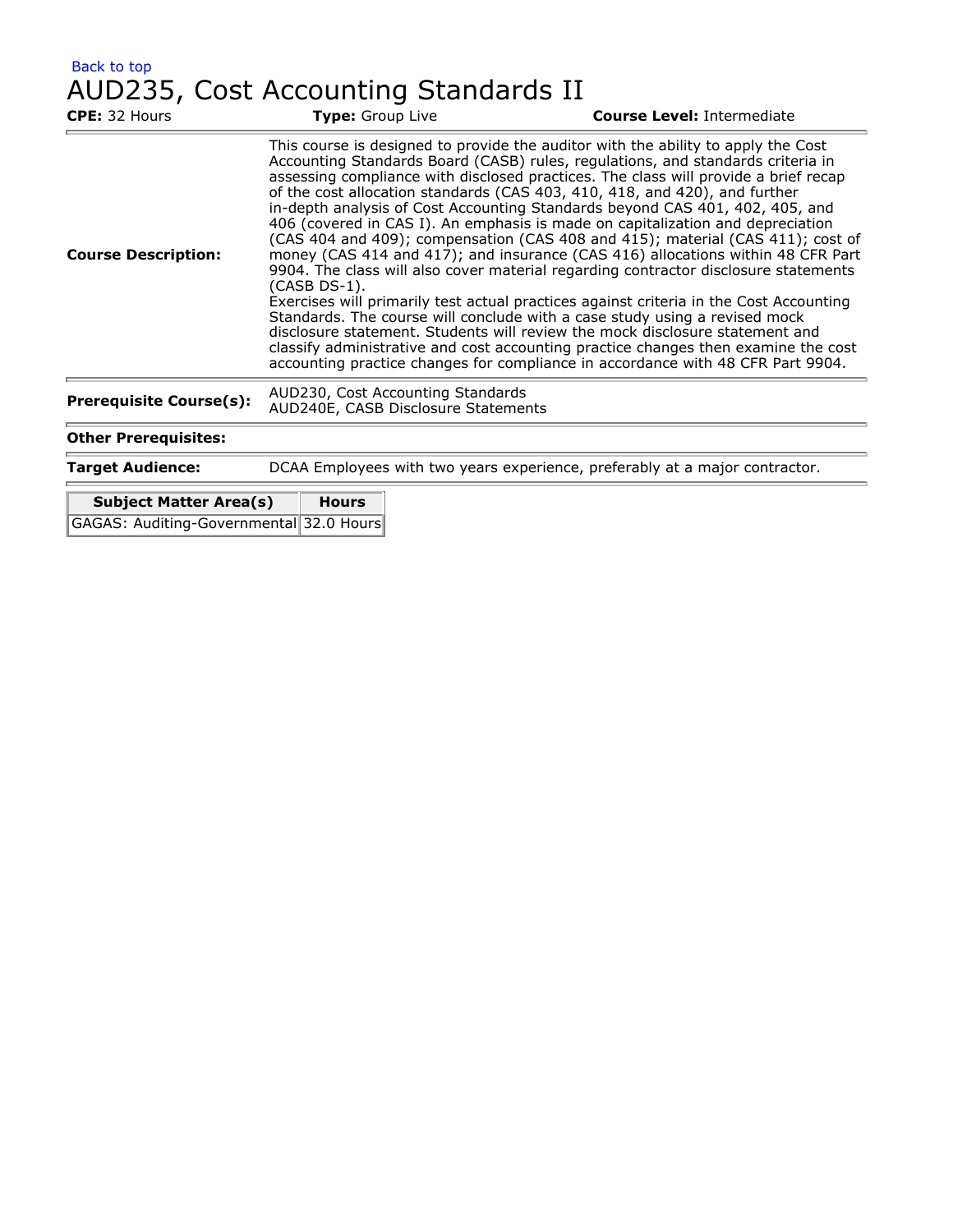| Back to top |                                       |  |
|-------------|---------------------------------------|--|
|             | AUD235V, Cost Accounting Standards II |  |

| <b>CPE:</b> 32 Hours                                                     | Type: Group Internet Based                                                                                                                                                                                                                                                                                                                                                                                                                                                                                                                                                                                                                                                                                                                                                                                                                                                                                                                                                                                                                                                                                                                                                                                               | <b>Course Level: Intermediate</b> |  |
|--------------------------------------------------------------------------|--------------------------------------------------------------------------------------------------------------------------------------------------------------------------------------------------------------------------------------------------------------------------------------------------------------------------------------------------------------------------------------------------------------------------------------------------------------------------------------------------------------------------------------------------------------------------------------------------------------------------------------------------------------------------------------------------------------------------------------------------------------------------------------------------------------------------------------------------------------------------------------------------------------------------------------------------------------------------------------------------------------------------------------------------------------------------------------------------------------------------------------------------------------------------------------------------------------------------|-----------------------------------|--|
| <b>Course Description:</b>                                               | This course is designed to provide the auditor with the ability to apply the Cost<br>Accounting Standards Board (CASB) rules, regulations, and standards criteria in<br>assessing compliance with disclosed practices. The class will provide a brief recap<br>of the cost allocation standards (CAS 403, 410, 418, and 420), and further<br>in-depth analysis of Cost Accounting Standards beyond CAS 401, 402, 405, and<br>406 (covered in CAS I). An emphasis is made on capitalization and depreciation<br>(CAS 404 and 409); compensation (CAS 408 and 415); material (CAS 411); cost of<br>money (CAS 414 and 417); and insurance (CAS 416) allocations within 48 CFR Part<br>9904. The class will also cover material regarding contractor disclosure statements<br>(CASB DS-1).<br>Exercises will primarily test actual practices against criteria in the Cost Accounting<br>Standards. The course will conclude with a case study using a revised mock<br>disclosure statement. Students will review the mock disclosure statement and<br>classify administrative and cost accounting practice changes then examine the cost<br>accounting practice changes for compliance in accordance with 48 CFR Part 9904. |                                   |  |
| <b>Prerequisite Course(s):</b>                                           | AUD230, Cost Accounting Standards<br>AUD240E, CASB Disclosure Statements                                                                                                                                                                                                                                                                                                                                                                                                                                                                                                                                                                                                                                                                                                                                                                                                                                                                                                                                                                                                                                                                                                                                                 |                                   |  |
| <b>Other Prerequisites:</b>                                              | None                                                                                                                                                                                                                                                                                                                                                                                                                                                                                                                                                                                                                                                                                                                                                                                                                                                                                                                                                                                                                                                                                                                                                                                                                     |                                   |  |
| <b>Target Audience:</b>                                                  | DCAA Employees with two years experience, preferably at a major contractor.                                                                                                                                                                                                                                                                                                                                                                                                                                                                                                                                                                                                                                                                                                                                                                                                                                                                                                                                                                                                                                                                                                                                              |                                   |  |
| <b>Subject Matter Area(s)</b><br>GAGAS: Auditing-Governmental 32.0 Hours | <b>Hours</b>                                                                                                                                                                                                                                                                                                                                                                                                                                                                                                                                                                                                                                                                                                                                                                                                                                                                                                                                                                                                                                                                                                                                                                                                             |                                   |  |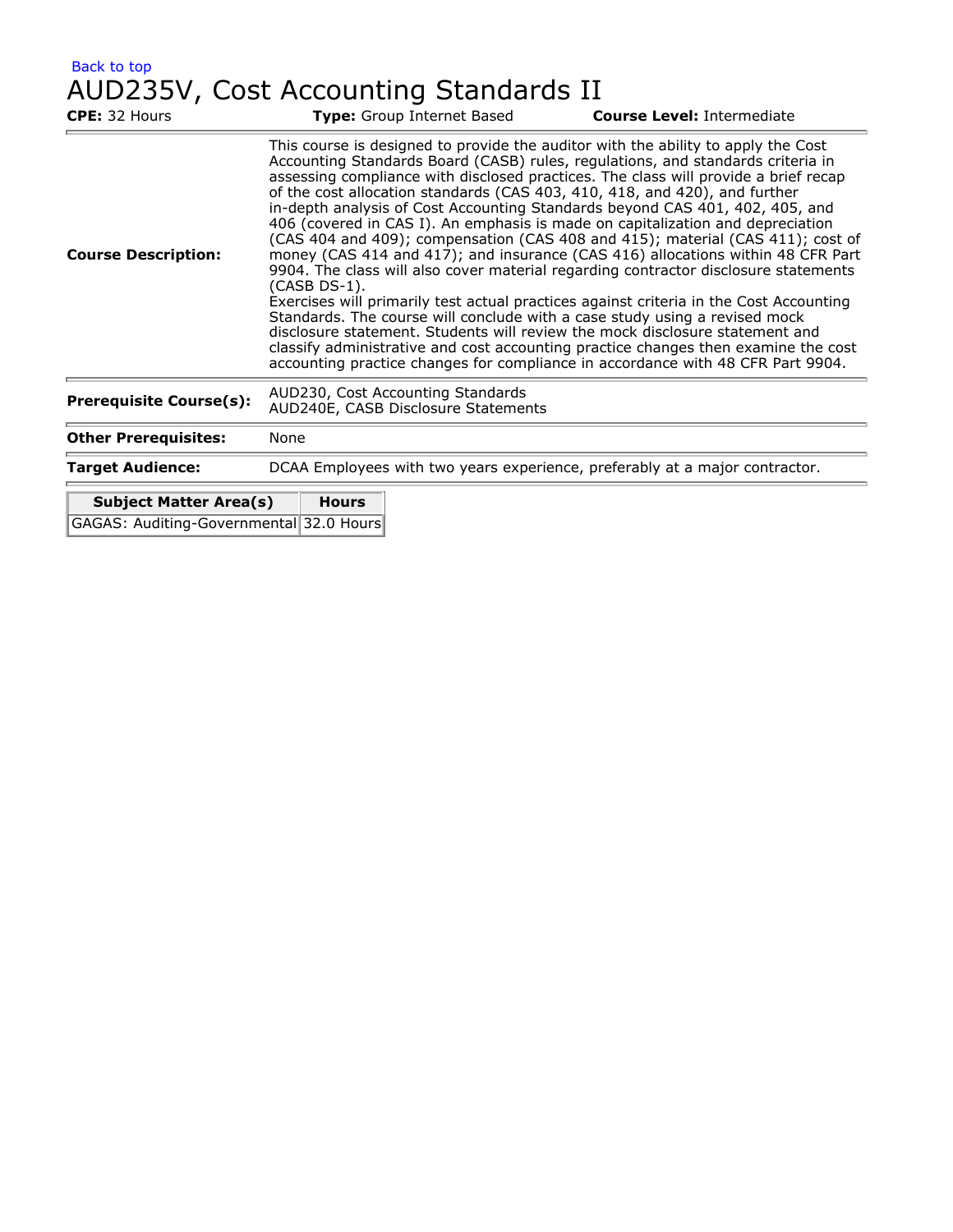[Back to top](#page-7-0) AUD236E, CAS Administration and Coverage

| <b>CPE:</b> 3.5 Hours          |                                                                                                                                                                                                                                                                                                                                                                                                                                                                            | <b>Type:</b> Interactive Self-Study | <b>Course Level: Basic</b> |
|--------------------------------|----------------------------------------------------------------------------------------------------------------------------------------------------------------------------------------------------------------------------------------------------------------------------------------------------------------------------------------------------------------------------------------------------------------------------------------------------------------------------|-------------------------------------|----------------------------|
| <b>Course Description:</b>     | You will learn to recognize the provisions for administration of CAS and the general<br>requirements for CAS coverage. CAS administration topics include: Basic CAS<br>definitions; comparisons of CAS with FAR and GAAP; format of the standards; and<br>contractor's responsibilities under Public Law 100-679. CAS coverage topics<br>include: primary CAS exemption criteria, dollar thresholds for full and modified<br>coverage; and effective and applicable dates. |                                     |                            |
| <b>Prerequisite Course(s):</b> | None                                                                                                                                                                                                                                                                                                                                                                                                                                                                       |                                     |                            |
| <b>Other Prerequisites:</b>    | None                                                                                                                                                                                                                                                                                                                                                                                                                                                                       |                                     |                            |
| <b>Target Audience:</b>        | All DCAA Employees                                                                                                                                                                                                                                                                                                                                                                                                                                                         |                                     |                            |
| <b>Subject Matter Area(s)</b>  | <b>Hours</b>                                                                                                                                                                                                                                                                                                                                                                                                                                                               |                                     |                            |

GAGAS: Auditing-Governmental 3.5 Hours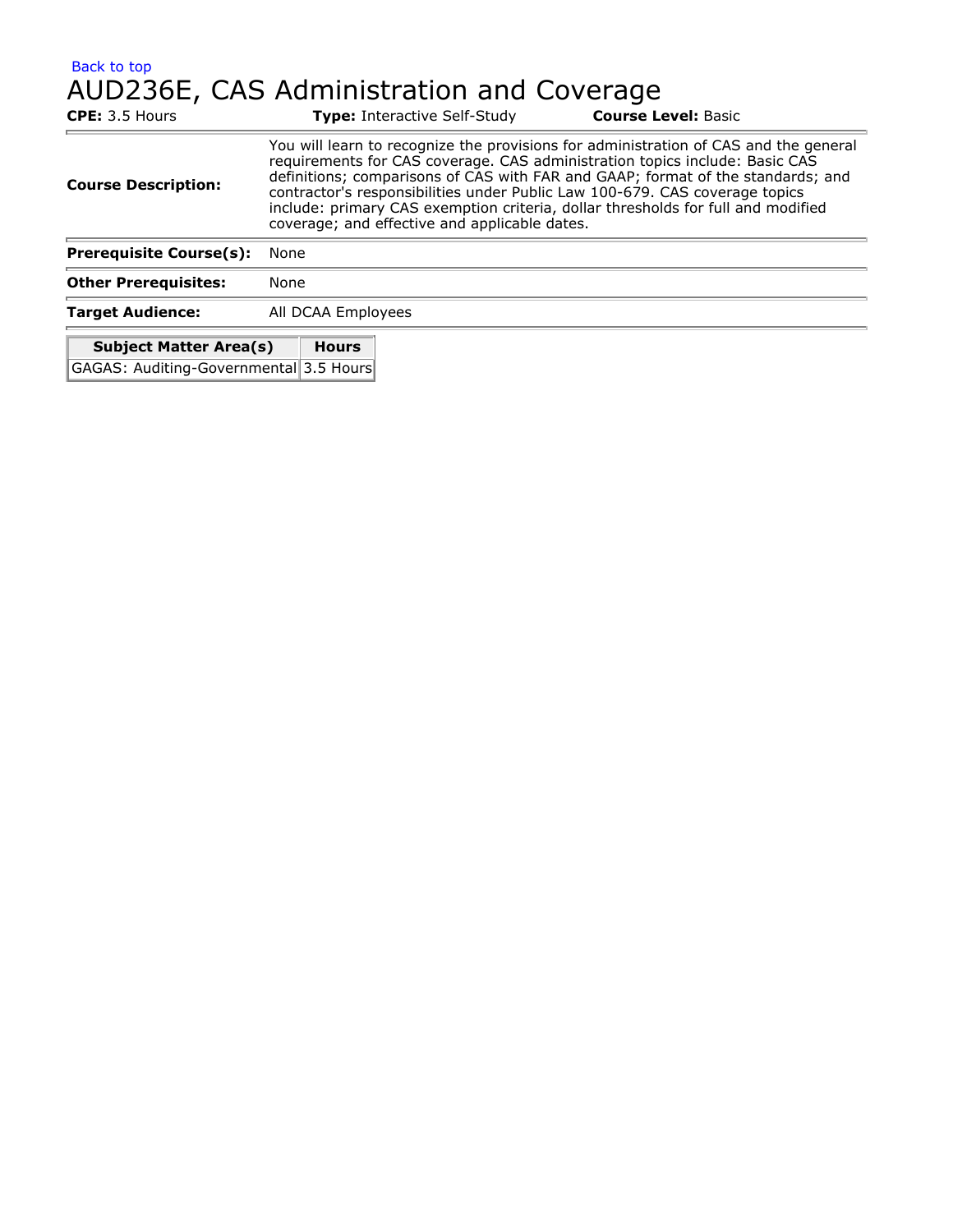#### [Back to top](#page-7-0) AUD237E, CAS 401, 402, and 405

| <b>CPE:</b> 3 Hours                    |                                                                                                                                                                                                                                                                                                                                                                                                                                                                                                                                                           | <b>Type: Interactive Self-Study</b> | <b>Course Level: Basic</b> |
|----------------------------------------|-----------------------------------------------------------------------------------------------------------------------------------------------------------------------------------------------------------------------------------------------------------------------------------------------------------------------------------------------------------------------------------------------------------------------------------------------------------------------------------------------------------------------------------------------------------|-------------------------------------|----------------------------|
| <b>Course Description:</b>             | You will learn to identify the fundamental requirements of<br>• CAS 401 - Consistency in Estimating, Accumulating, and Reporting Costs.<br>• CAS 402 - Consistency in Allocating Costs Incurred for the Same Purpose.<br>• CAS 405 - Accounting for Unallowable Costs.<br>This course provides information necessary to determine whether a contractor's<br>policies, procedures, and practices are in compliance with these standards.<br>Exercises, examples, and review questions are used to help reinforce the key<br>points throughout each lesson. |                                     |                            |
| <b>Prerequisite Course(s):</b>         | AUD198E, CAS for the New Hire                                                                                                                                                                                                                                                                                                                                                                                                                                                                                                                             |                                     |                            |
| <b>Other Prerequisites:</b>            | None                                                                                                                                                                                                                                                                                                                                                                                                                                                                                                                                                      |                                     |                            |
| <b>Target Audience:</b>                | All DCAA employees                                                                                                                                                                                                                                                                                                                                                                                                                                                                                                                                        |                                     |                            |
| <b>Subject Matter Area(s)</b>          | <b>Hours</b>                                                                                                                                                                                                                                                                                                                                                                                                                                                                                                                                              |                                     |                            |
| GAGAS: Auditing-Governmental 3.0 Hours |                                                                                                                                                                                                                                                                                                                                                                                                                                                                                                                                                           |                                     |                            |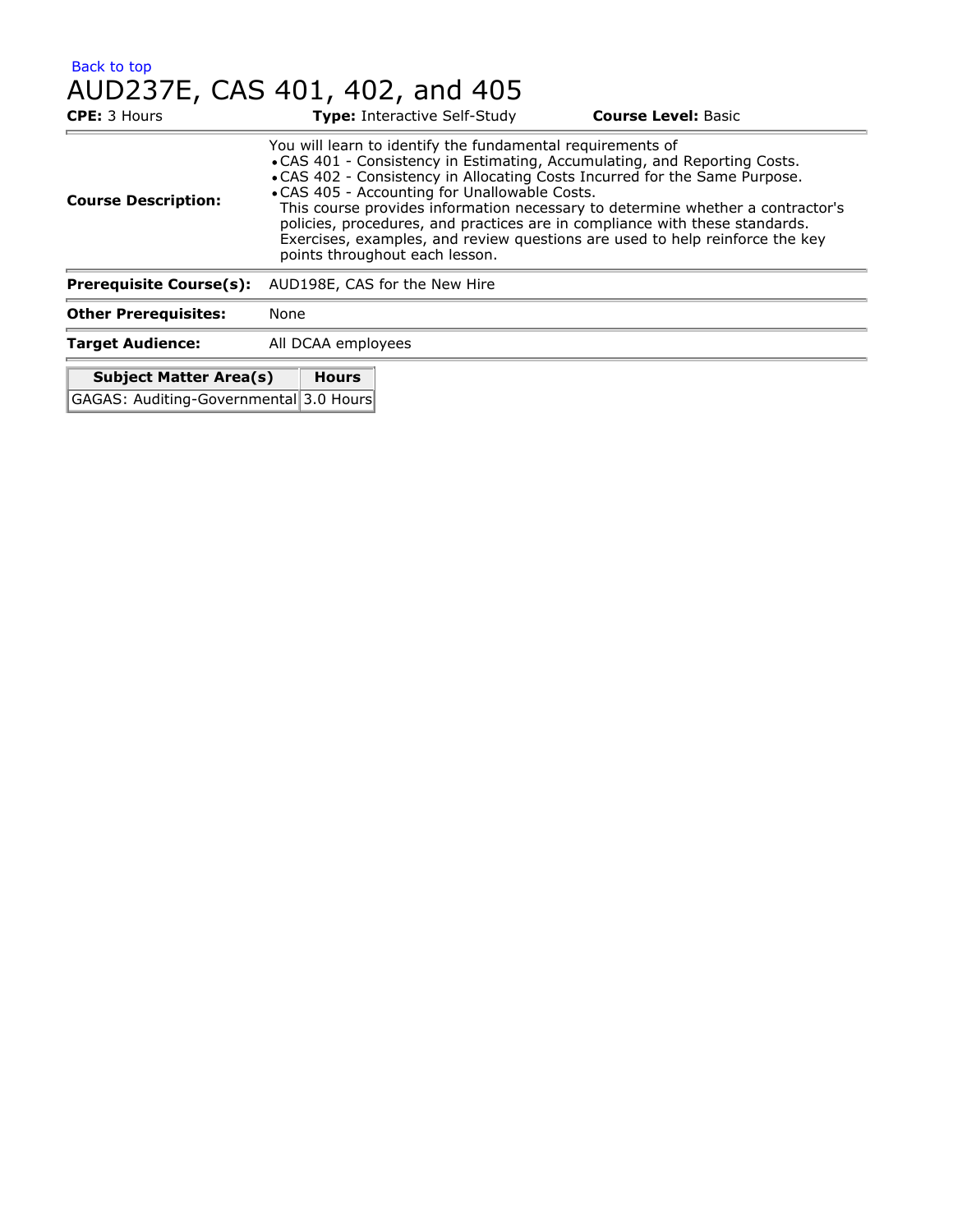| Back to top                         |  |  |  |
|-------------------------------------|--|--|--|
| AUD238E, CAS 403, 410, 418, and 420 |  |  |  |

| <b>CPE:</b> 6 Hours                                                     | <b>Type: Interactive Self-Study</b>                                                                                                                                                                                                                                                                                                                                                                                                                                                                                                                                                                                                                                | <b>Course Level: Basic</b> |  |
|-------------------------------------------------------------------------|--------------------------------------------------------------------------------------------------------------------------------------------------------------------------------------------------------------------------------------------------------------------------------------------------------------------------------------------------------------------------------------------------------------------------------------------------------------------------------------------------------------------------------------------------------------------------------------------------------------------------------------------------------------------|----------------------------|--|
| <b>Course Description:</b>                                              | You will learn to identify the fundamental requirements of: CAS 403 - Allocation of<br>Home Office Expenses to Segments. CAS 410 - Allocation of Business Unit General<br>and Administrative Expenses to Final Cost Objectives. CAS 418 - Allocation of Direct<br>and Indirect Costs. CAS 420 - Accounting for Independent Research and<br>Development and Bid and Proposal Costs. This course provides information<br>necessary to determine whether a contractor's policies, procedures, and practices<br>are in compliance with these standards. Exercises, examples, and review questions<br>are used to help reinforce the key points throughout each lesson. |                            |  |
| <b>Prerequisite Course(s):</b>                                          | AUD198E, CAS for the New Hire                                                                                                                                                                                                                                                                                                                                                                                                                                                                                                                                                                                                                                      |                            |  |
| <b>Other Prerequisites:</b>                                             | None                                                                                                                                                                                                                                                                                                                                                                                                                                                                                                                                                                                                                                                               |                            |  |
| <b>Target Audience:</b>                                                 | All DCAA Employees                                                                                                                                                                                                                                                                                                                                                                                                                                                                                                                                                                                                                                                 |                            |  |
| <b>Subject Matter Area(s)</b><br>GAGAS: Auditing-Governmental 6.0 Hours | <b>Hours</b>                                                                                                                                                                                                                                                                                                                                                                                                                                                                                                                                                                                                                                                       |                            |  |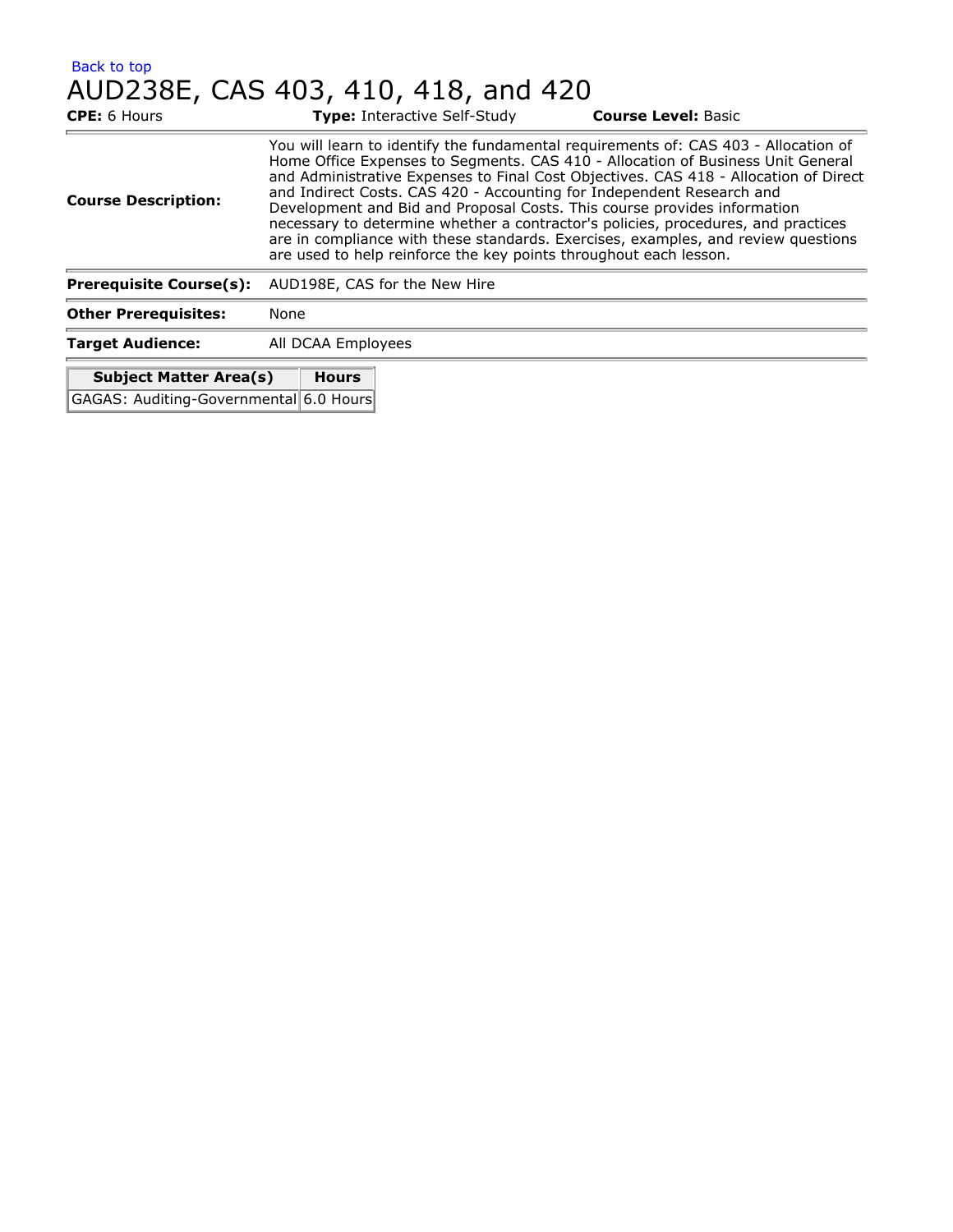## AUD239E, CAS 406 - Cost Accounting Period

| <b>CPE:</b> 3 Hours            | <b>Type:</b> Interactive Self-Study                                                                                                                                                                                                                                                                                                                                          | <b>Course Level: Basic</b> |  |
|--------------------------------|------------------------------------------------------------------------------------------------------------------------------------------------------------------------------------------------------------------------------------------------------------------------------------------------------------------------------------------------------------------------------|----------------------------|--|
| <b>Course Description:</b>     | You will learn to identify the fundamental requirements of CAS 406, Cost<br>Accounting Period. This course provides information necessary to determine<br>whether a contractor's policies, procedures, and practices are in compliance with<br>this standard. Exercises, examples, and review questions are used to help reinforce<br>the key points throughout each lesson. |                            |  |
| <b>Prerequisite Course(s):</b> | AUD198E, CAS for the New Hire                                                                                                                                                                                                                                                                                                                                                |                            |  |
| <b>Other Prerequisites:</b>    | None                                                                                                                                                                                                                                                                                                                                                                         |                            |  |
| <b>Target Audience:</b>        | All DCAA Employees                                                                                                                                                                                                                                                                                                                                                           |                            |  |
| Subject Matter Area(c)         | Houre                                                                                                                                                                                                                                                                                                                                                                        |                            |  |

| <b>Subject Matter Area(s)</b>            | Hours                     |
|------------------------------------------|---------------------------|
| GAGAS: Accounting-Governmental 3.0 Hours |                           |
| FM: Audit Readiness (L1)                 | $\vert$ 0.0 Hours $\vert$ |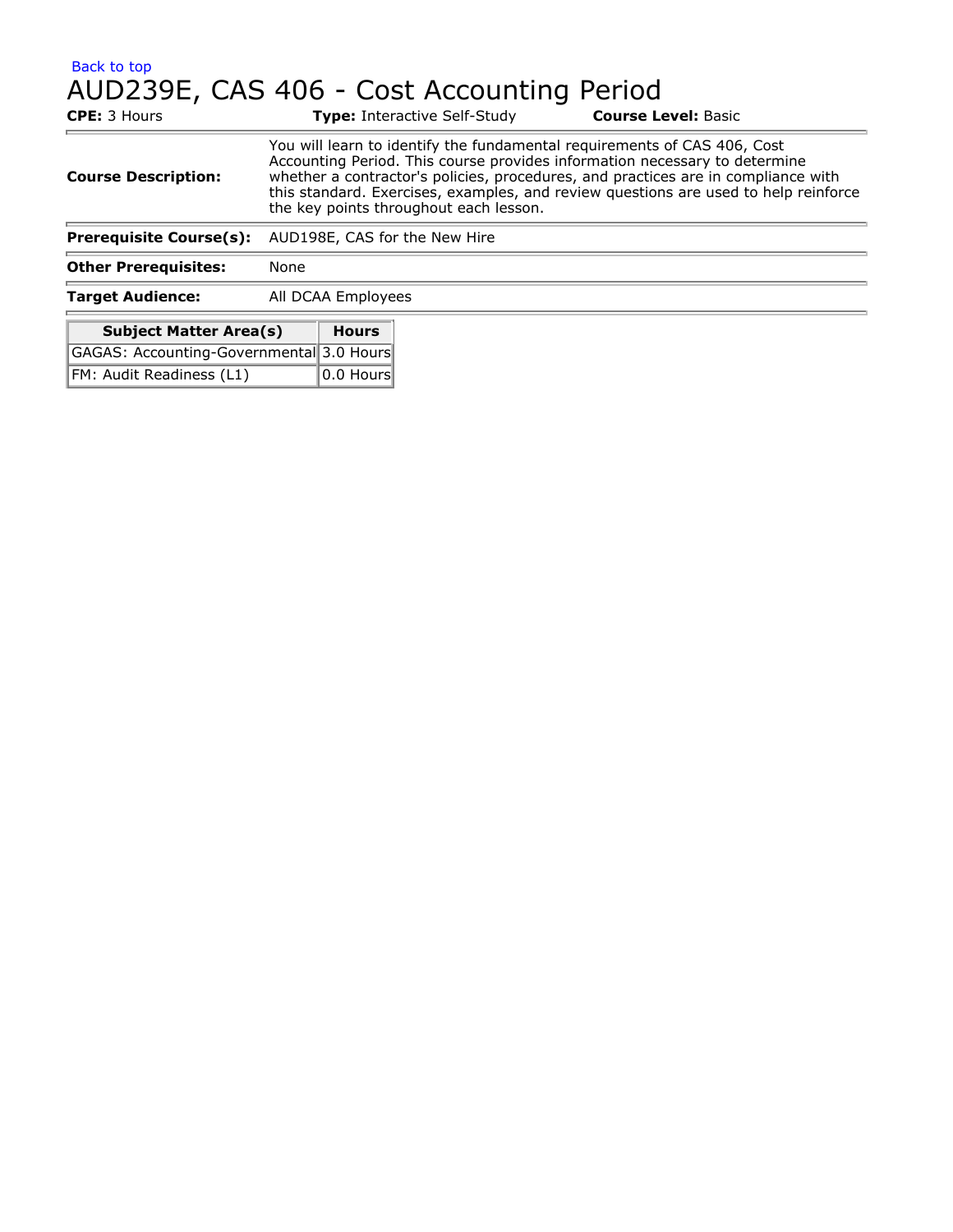### [Back to top](#page-7-0) AUD240E, CASB Disclosure Statements

| CPE: 4.5 Hours                         |                                                                                                                                                                                                                                                                                                                          | <b>Type: Interactive Self-Study</b> | <b>Course Level: Basic</b> |
|----------------------------------------|--------------------------------------------------------------------------------------------------------------------------------------------------------------------------------------------------------------------------------------------------------------------------------------------------------------------------|-------------------------------------|----------------------------|
| <b>Course Description:</b>             | This course provides a basic foundation for working with Cost Accounting Standards<br>Board (CASB) Disclosure Statement, Form CASB DS-1 (REV 2/96). The CASB DS-1<br>is designed for commercial organizations. The course does not cover the CASB<br>Disclosure Statement, Form CASB DS-2, for educational institutions. |                                     |                            |
| <b>Prerequisite Course(s):</b>         | AUD102, Audit Applications<br>AUD198E, CAS for the New Hire                                                                                                                                                                                                                                                              |                                     |                            |
| <b>Other Prerequisites:</b>            | None                                                                                                                                                                                                                                                                                                                     |                                     |                            |
| <b>Target Audience:</b>                | All DCAA Employees                                                                                                                                                                                                                                                                                                       |                                     |                            |
| <b>Subject Matter Area(s)</b>          | <b>Hours</b>                                                                                                                                                                                                                                                                                                             |                                     |                            |
| GAGAS: Auditing-Governmental 4.5 Hours |                                                                                                                                                                                                                                                                                                                          |                                     |                            |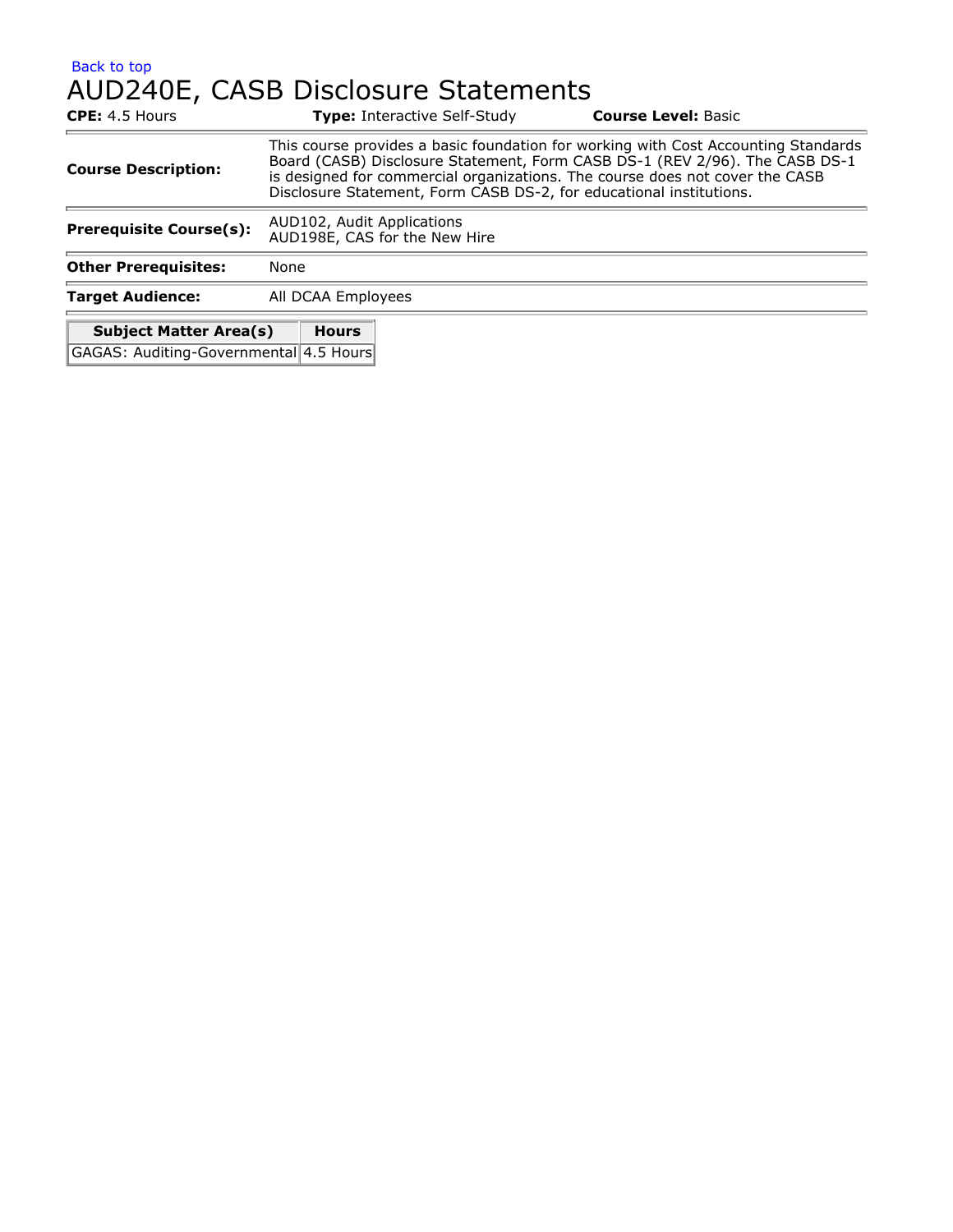# AUD241E, CAS 404 & 409 Capitalization & Depreciation

| <b>CPE:</b> 4 Hours                                                     | <b>Type: Interactive Self-Study</b>                                                                                                                                                                                                                                                                                                                                                                                                                                                                       | <b>Course Level: Basic</b> |  |
|-------------------------------------------------------------------------|-----------------------------------------------------------------------------------------------------------------------------------------------------------------------------------------------------------------------------------------------------------------------------------------------------------------------------------------------------------------------------------------------------------------------------------------------------------------------------------------------------------|----------------------------|--|
| <b>Course Description:</b>                                              | You will learn to identify the criteria contained in the following Cost Accounting<br>Standards (CAS):<br>• CAS 404 - Capitalization of Tangible Assets.<br>• CAS 409 - Depreciation of Tangible Capital Assets.<br>This course provides information to determine whether a contractor's policies,<br>procedures, and cost accounting practices are in compliance with these standards.<br>Exercises, examples, and review questions are used to help reinforce the key<br>points throughout each lesson. |                            |  |
| <b>Prerequisite Course(s):</b>                                          | None                                                                                                                                                                                                                                                                                                                                                                                                                                                                                                      |                            |  |
| <b>Other Prerequisites:</b>                                             | None                                                                                                                                                                                                                                                                                                                                                                                                                                                                                                      |                            |  |
| <b>Target Audience:</b>                                                 | All DCAA Employees                                                                                                                                                                                                                                                                                                                                                                                                                                                                                        |                            |  |
| <b>Subject Matter Area(s)</b><br>GAGAS: Auditing-Governmental 4.0 Hours | <b>Hours</b>                                                                                                                                                                                                                                                                                                                                                                                                                                                                                              |                            |  |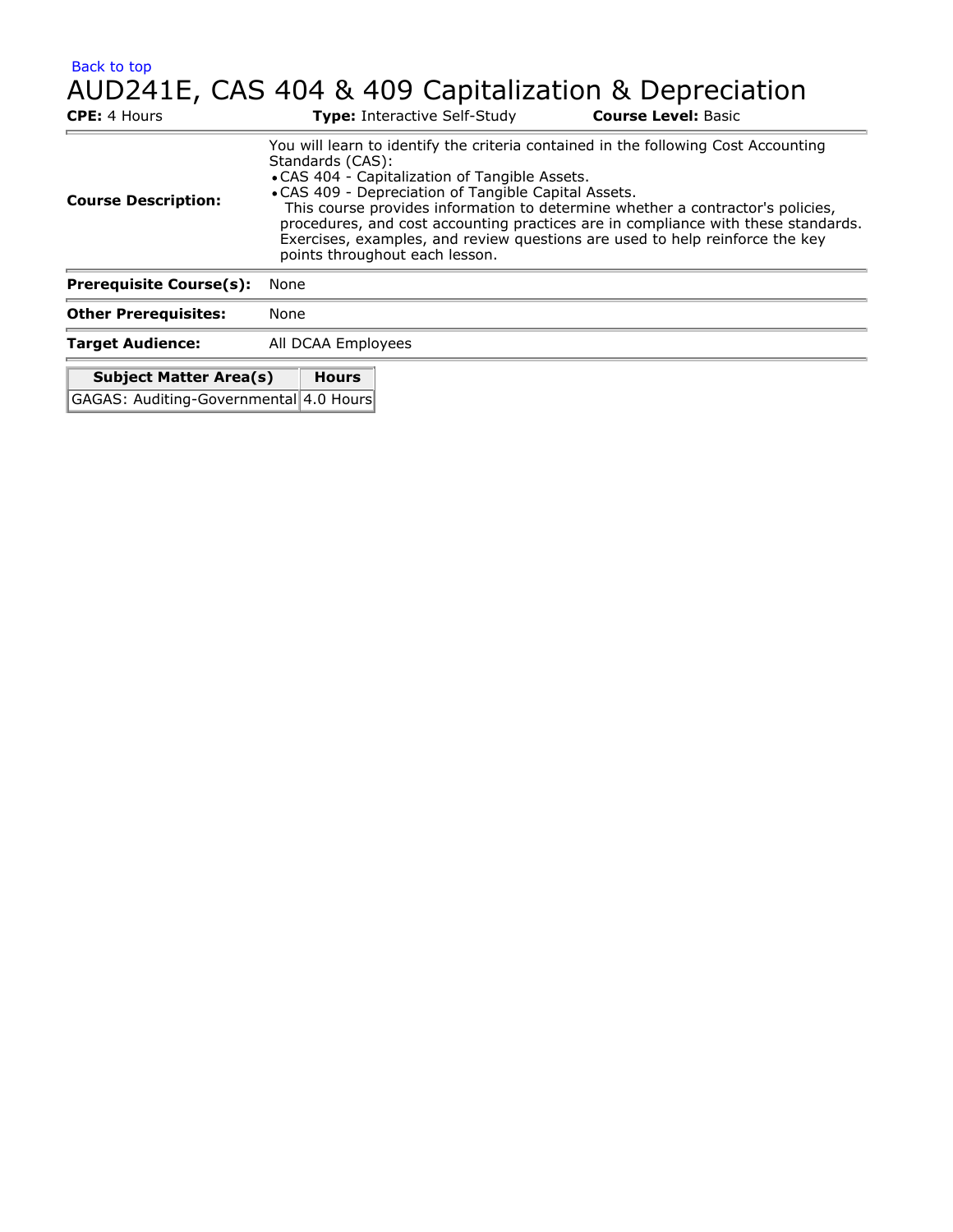## [Back to top](#page-7-0) AUD242E, CAS 414 and 417 – Cost of Money

| <b>CPE:</b> 4 Hours                      | <b>Type: Interactive Self-Study</b>                                                                                                                                                                                                                                                                                                 |  | <b>Course Level: Basic</b> |
|------------------------------------------|-------------------------------------------------------------------------------------------------------------------------------------------------------------------------------------------------------------------------------------------------------------------------------------------------------------------------------------|--|----------------------------|
| <b>Course Description:</b>               | This course provides information necessary to determine whether a contractor's<br>policies, procedures and practices are in compliance with these CAS 414 - Cost of<br>Money as an Element of the Cost of Facilities Capital Cost and CAS 417 - Cost of<br>Money as an Element of the Cost of Capital of Assets Under Construction. |  |                            |
| <b>Prerequisite Course(s):</b>           | AUD198E, CAS for the New Hire                                                                                                                                                                                                                                                                                                       |  |                            |
| <b>Other Prerequisites:</b>              | None                                                                                                                                                                                                                                                                                                                                |  |                            |
| <b>Target Audience:</b>                  | All DCAA Employees                                                                                                                                                                                                                                                                                                                  |  |                            |
| <b>Subject Matter Area(s)</b>            | <b>Hours</b>                                                                                                                                                                                                                                                                                                                        |  |                            |
| GAGAS: Accounting-Governmental 4.0 Hours |                                                                                                                                                                                                                                                                                                                                     |  |                            |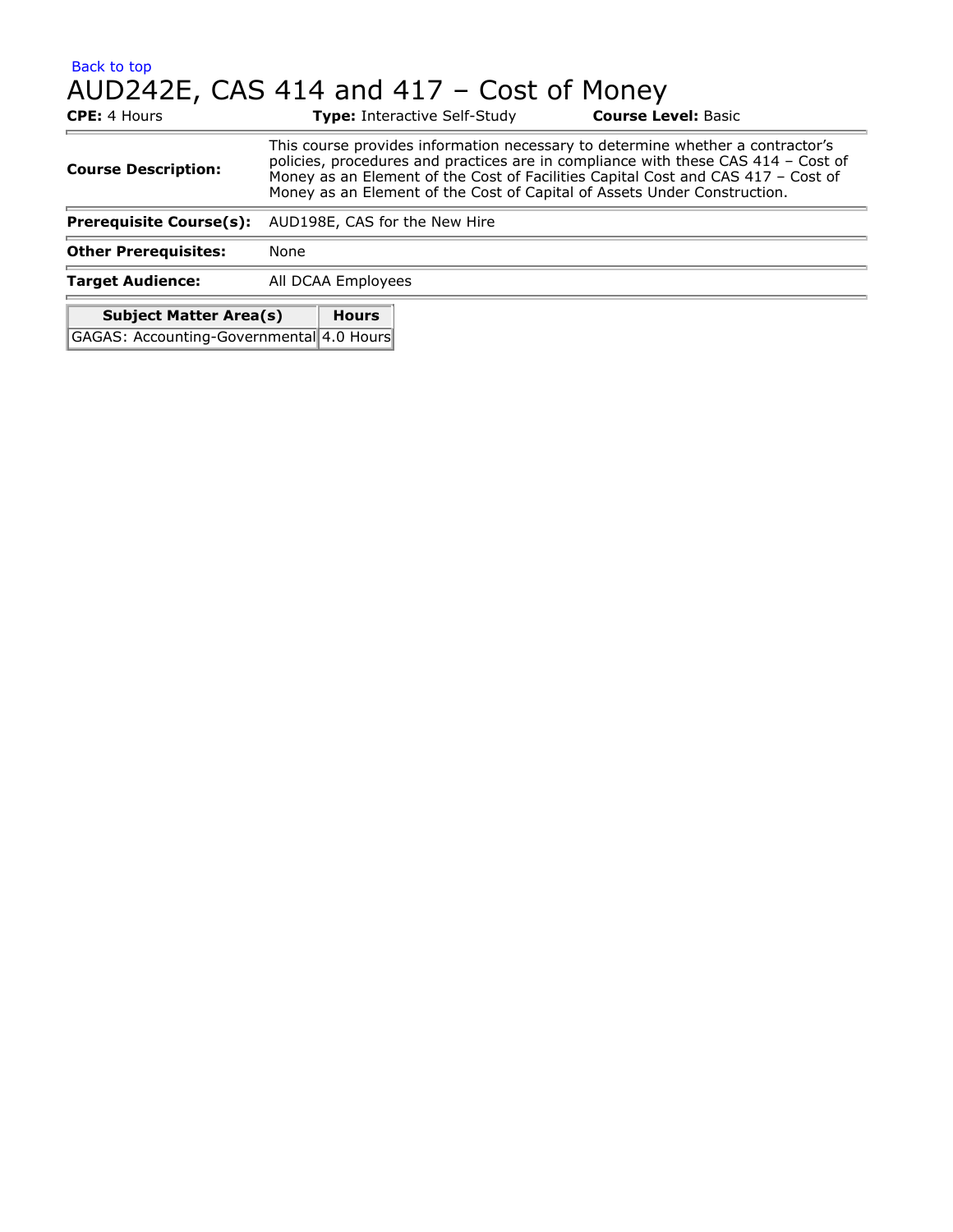## AUD243E, CAS 408 and 415

| <b>CPE: 3 Hours</b>            | <b>Type: Interactive Self-Study</b>                                                                                                                                                                                                                                                                                                                                                                                                                                                                             | <b>Course Level: Basic</b> |
|--------------------------------|-----------------------------------------------------------------------------------------------------------------------------------------------------------------------------------------------------------------------------------------------------------------------------------------------------------------------------------------------------------------------------------------------------------------------------------------------------------------------------------------------------------------|----------------------------|
| <b>Course Description:</b>     | This course is designed to provide auditors with the skills to identify the<br>fundamental requirements of CAS 408, Accounting for Compensated Personal<br>Absence, and CAS 415, Accounting for Deferred Compensation Costs. This course<br>provides information necessary to determine whether a contractor's policies,<br>procedures, and practices are in compliance with these standards. Exercises,<br>examples, and review questions are used to help reinforce the key points<br>throughout each lesson. |                            |
| <b>Prerequisite Course(s):</b> | None                                                                                                                                                                                                                                                                                                                                                                                                                                                                                                            |                            |
| <b>Other Prerequisites:</b>    | None                                                                                                                                                                                                                                                                                                                                                                                                                                                                                                            |                            |
| <b>Target Audience:</b>        | All DCAA Employees                                                                                                                                                                                                                                                                                                                                                                                                                                                                                              |                            |
|                                |                                                                                                                                                                                                                                                                                                                                                                                                                                                                                                                 |                            |

| <b>Subject Matter Area(s)</b>          | <b>Hours</b> |  |
|----------------------------------------|--------------|--|
| GAGAS: Auditing-Governmental 3.0 Hours |              |  |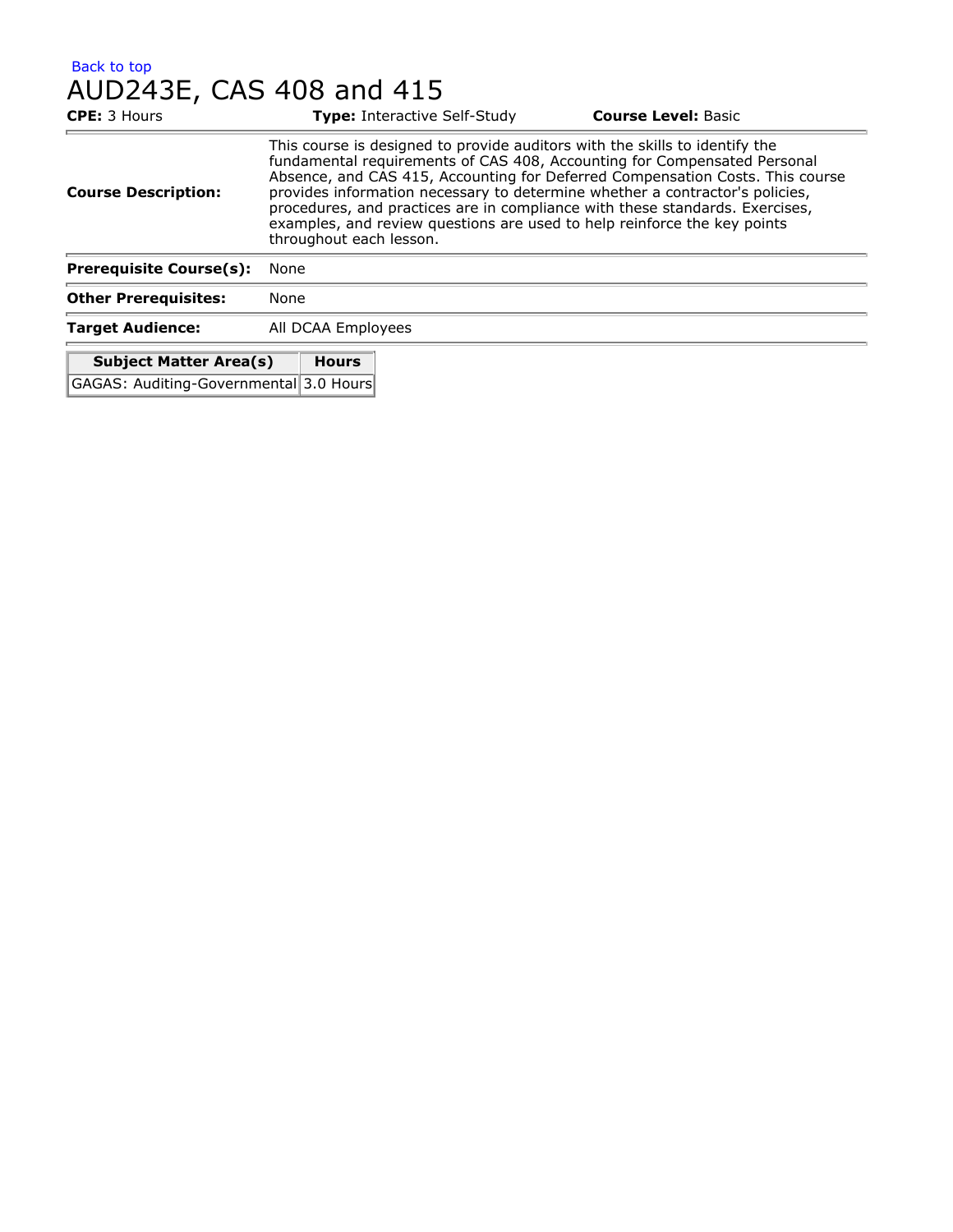### [Back to top](#page-7-0) AUD244E, CAS 407 - Standard Costs for Direct Matl. & Labor **CPE:** 2 Hours **Type:** Interactive Self-Study **Course Level:** Basic You will learn to identify the criteria of CAS 407, Use of Standard Costs for Direct

| <b>Target Audience:</b>        | All DCAA Employees                                                                                                                                                                                                                                                                                                                                                                                                             |
|--------------------------------|--------------------------------------------------------------------------------------------------------------------------------------------------------------------------------------------------------------------------------------------------------------------------------------------------------------------------------------------------------------------------------------------------------------------------------|
| <b>Other Prerequisites:</b>    | None                                                                                                                                                                                                                                                                                                                                                                                                                           |
| <b>Prerequisite Course(s):</b> | None                                                                                                                                                                                                                                                                                                                                                                                                                           |
| <b>Course Description:</b>     | $100$ mill reditting to redition and the children of $0.1$ to $100$ , $0.9$ or or ordinately cooled to the birder.<br>Material and Direct Labor. This course provides information necessary to determine<br>whether a contractor's policies, procedures, and practices are in compliance with<br>this standard. Exercises, examples, and review questions are used to help reinforce<br>the key points throughout each lesson. |

| <b>Subject Matter Area(s)</b>          | <b>Hours</b> |
|----------------------------------------|--------------|
| GAGAS: Auditing-Governmental 2.0 Hours |              |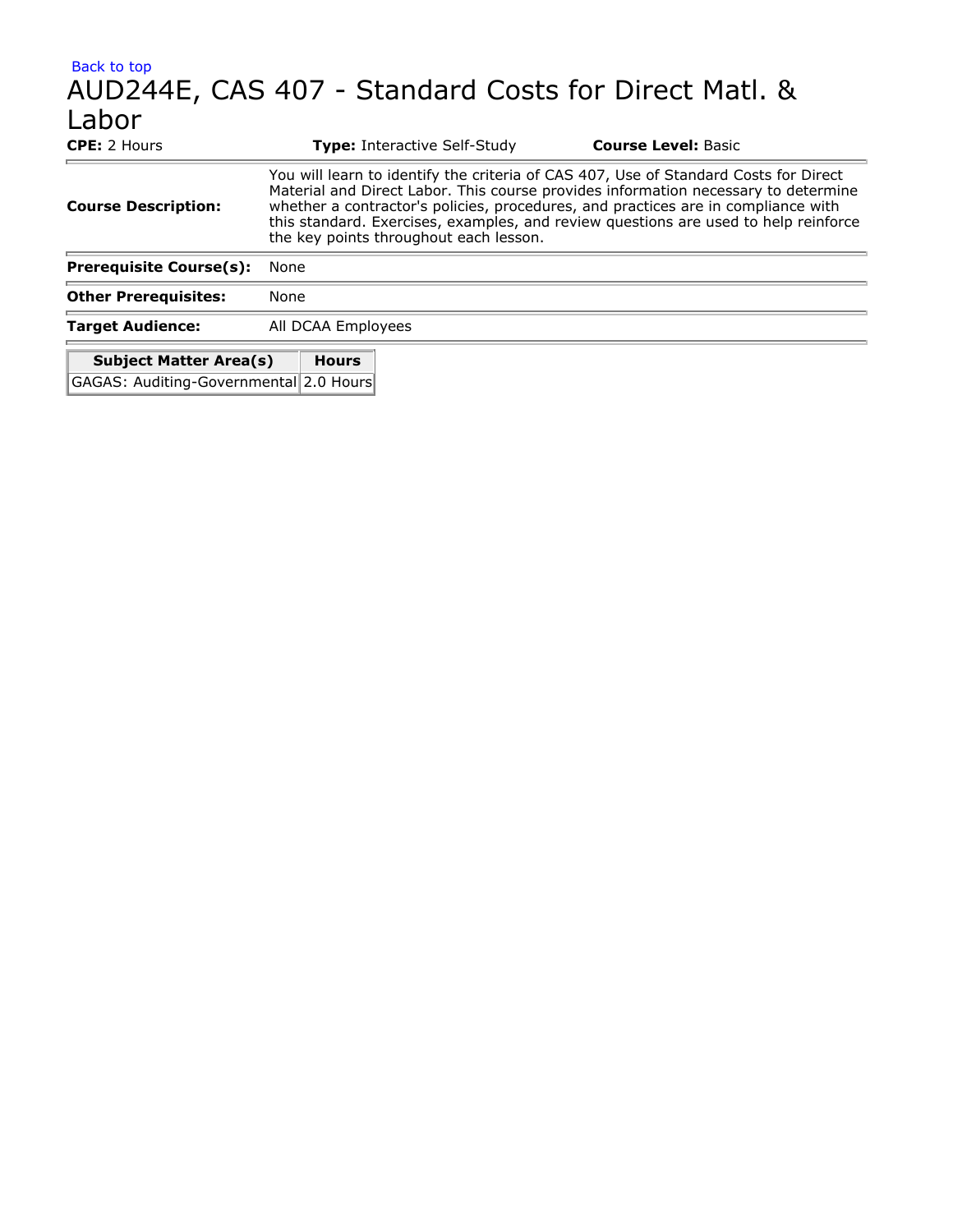### [Back to top](#page-7-0) AUD245E, CAS 416 Accounting for Insurance Costs

| CPE: 2 Hours                                                            | <b>Type: Interactive Self-Study</b>                                                                                                                                                                                                                                                                                                                                                             | <b>Course Level: Basic</b> |  |
|-------------------------------------------------------------------------|-------------------------------------------------------------------------------------------------------------------------------------------------------------------------------------------------------------------------------------------------------------------------------------------------------------------------------------------------------------------------------------------------|----------------------------|--|
| <b>Course Description:</b>                                              | You will learn to identify the criteria contained in CAS 416 - Accounting for<br>Insurance Costs. This course provides information necessary to determine whether<br>a contractor's policies, procedures, and cost accounting practices are in compliance<br>with this standard. Exercises, examples, and review questions are used to help<br>reinforce the key points throughout each lesson. |                            |  |
| <b>Prerequisite Course(s):</b>                                          | None                                                                                                                                                                                                                                                                                                                                                                                            |                            |  |
| <b>Other Prerequisites:</b>                                             | None                                                                                                                                                                                                                                                                                                                                                                                            |                            |  |
| <b>Target Audience:</b>                                                 | All DCAA Employees                                                                                                                                                                                                                                                                                                                                                                              |                            |  |
| <b>Subject Matter Area(s)</b><br>GAGAS: Auditing-Governmental 2.0 Hours | <b>Hours</b>                                                                                                                                                                                                                                                                                                                                                                                    |                            |  |
|                                                                         |                                                                                                                                                                                                                                                                                                                                                                                                 |                            |  |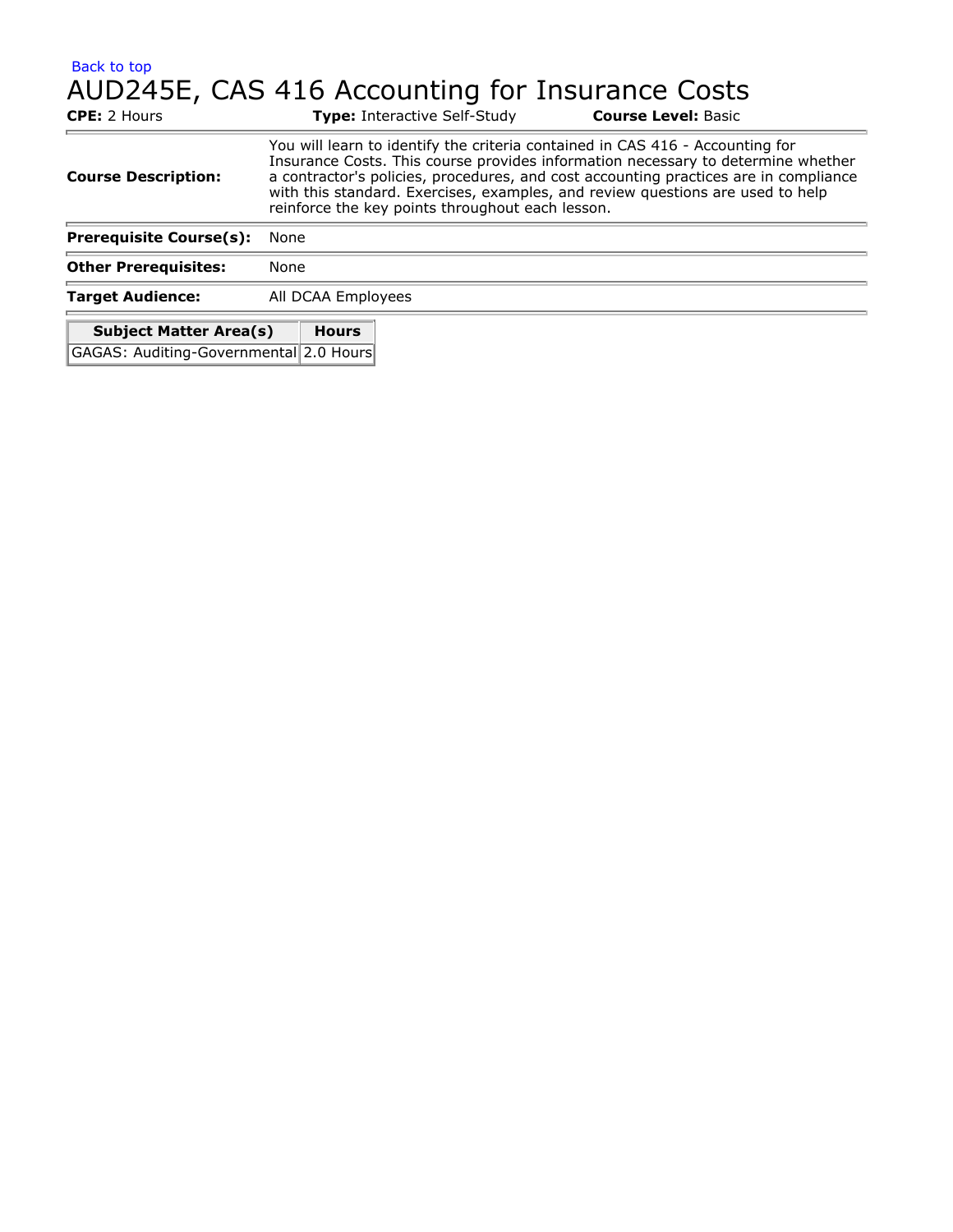### [Back to top](#page-7-0) AUD246E, CAS 411 Accounting for Acquisition Cost of Material **CPE:** 2.5 Hours **Type:** Interactive Self-Study **Course Level:** Basic

**Subject Matter Area(s) Hours** GAGAS: Accounting-Governmental 2.5 Hours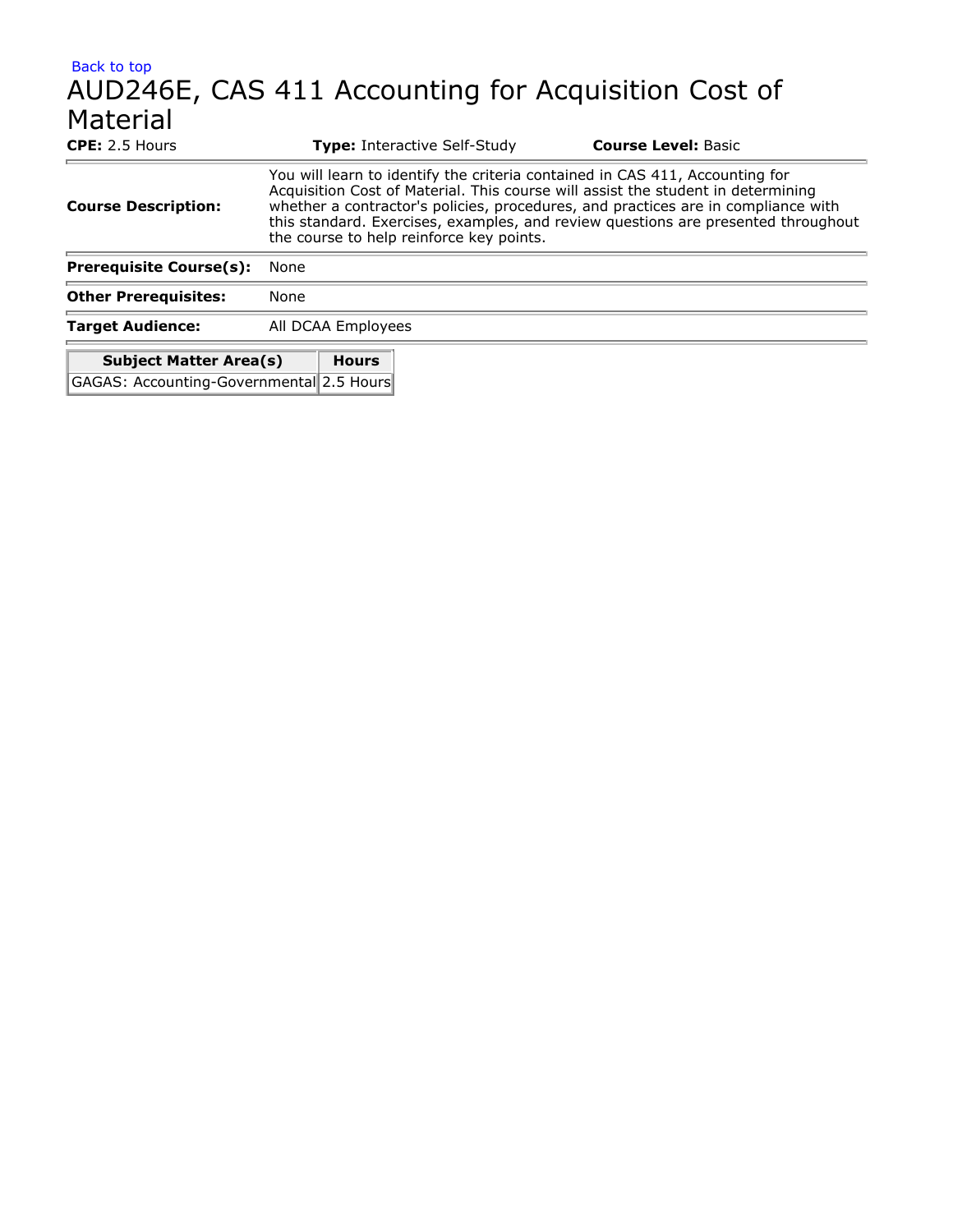#### [Back to top](#page-7-0) AUD247E, CAS 412 and 413

| $CPE: 6.5$ Hours                         |              |                                                                                                                                                                                                                                                                                                                                                                                                                                                      | <b>Type:</b> Interactive Self-Study | <b>Course Level: Intermediate</b> |  |
|------------------------------------------|--------------|------------------------------------------------------------------------------------------------------------------------------------------------------------------------------------------------------------------------------------------------------------------------------------------------------------------------------------------------------------------------------------------------------------------------------------------------------|-------------------------------------|-----------------------------------|--|
| <b>Course Description:</b>               |              | You will learn to identify the criteria contained in CAS 412, Composition and<br>Measurement of Pension Costs, and CAS 413, Adjustment and Allocation of Pension<br>Cost. This course will assist the student in determining whether a contractor's<br>policies, procedures, and practices are in compliance with these standards.<br>Exercises, examples, and review questions are presented throughout the course to<br>help reinforce key points. |                                     |                                   |  |
| <b>Prerequisite Course(s):</b>           | None         |                                                                                                                                                                                                                                                                                                                                                                                                                                                      |                                     |                                   |  |
| <b>Other Prerequisites:</b>              | None         |                                                                                                                                                                                                                                                                                                                                                                                                                                                      |                                     |                                   |  |
| <b>Target Audience:</b>                  | All auditors |                                                                                                                                                                                                                                                                                                                                                                                                                                                      |                                     |                                   |  |
| <b>Subject Matter Area(s)</b>            |              | <b>Hours</b>                                                                                                                                                                                                                                                                                                                                                                                                                                         |                                     |                                   |  |
| GAGAS: Accounting-Governmental 6.5 Hours |              |                                                                                                                                                                                                                                                                                                                                                                                                                                                      |                                     |                                   |  |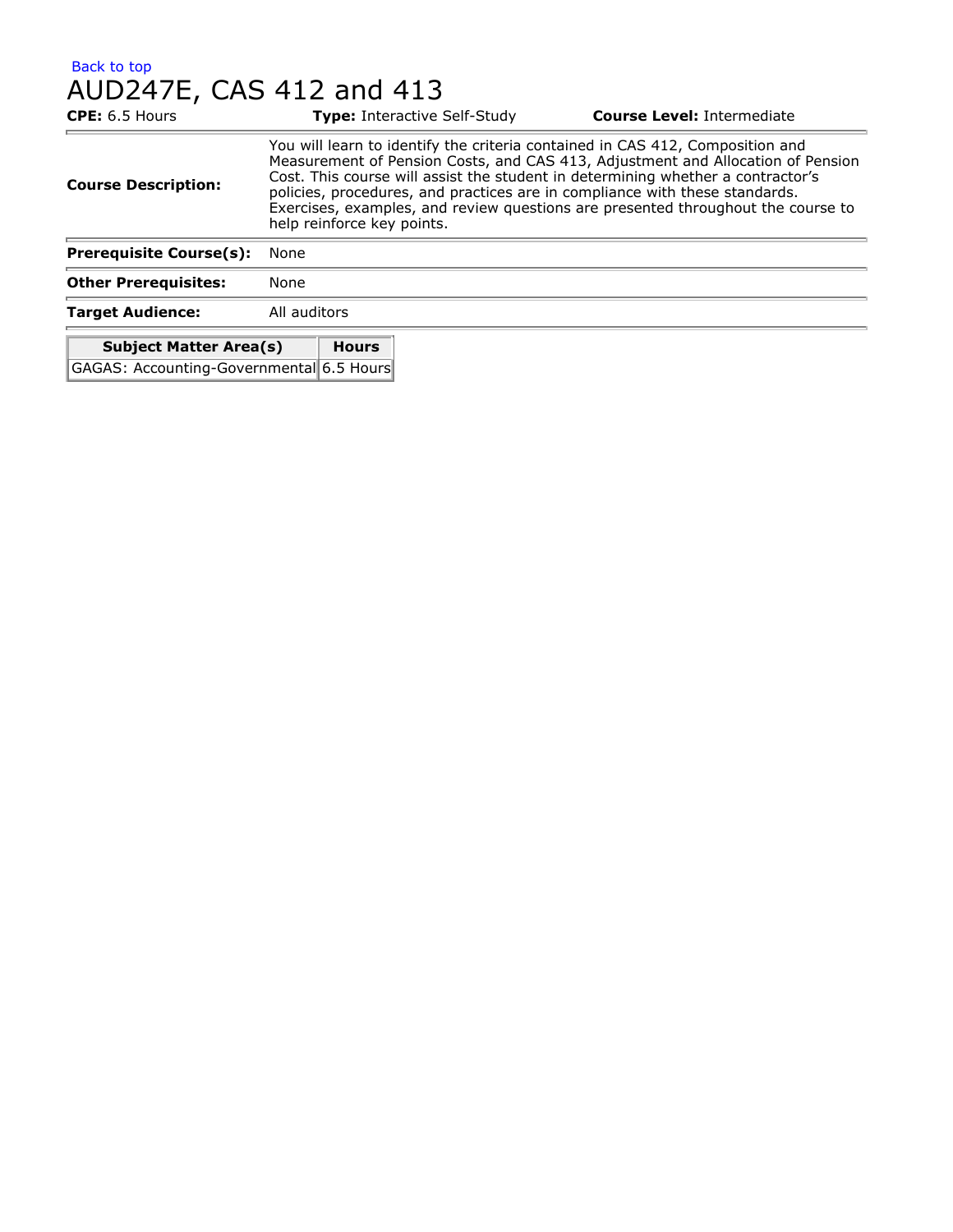# AUD250, Forward Pricing - 21000 Assignments

| <b>CPE:</b> 32 Hours                    |      | <b>Type:</b> Group-Live |                                        | <b>Course Level: Intermediate</b>                                                                                                                                                                                                                                                                                                                                                                                                                                                                                                                                                                                                                                                                              |  |
|-----------------------------------------|------|-------------------------|----------------------------------------|----------------------------------------------------------------------------------------------------------------------------------------------------------------------------------------------------------------------------------------------------------------------------------------------------------------------------------------------------------------------------------------------------------------------------------------------------------------------------------------------------------------------------------------------------------------------------------------------------------------------------------------------------------------------------------------------------------------|--|
| <b>Course Description:</b>              |      |                         |                                        | This is a course designed to cover the following topics related to forward pricing<br>proposal audits: (1) communication with contracting officers and contractors, (2)<br>planning considerations completed during the risk assessment, (3) select topics<br>related to auditing direct labor and direct materials, (4) issues to consider when<br>auditing indirect rates as part of a 21000 audit, (5) details on auditing subcontracts<br>including contractor requirements and audit tests performed, and (6) audit opinions<br>and the effect reservations have on audit opinions. Overall, this course helps to<br>clarify Agency expectations in various sections of a forward pricing proposal audit. |  |
| <b>Prerequisite Course(s):</b>          | None |                         |                                        |                                                                                                                                                                                                                                                                                                                                                                                                                                                                                                                                                                                                                                                                                                                |  |
| <b>Other Prerequisites:</b>             |      |                         | A minimum of 1 year of DCAA experience |                                                                                                                                                                                                                                                                                                                                                                                                                                                                                                                                                                                                                                                                                                                |  |
| <b>Target Audience:</b>                 |      | All DCAA Employees      |                                        |                                                                                                                                                                                                                                                                                                                                                                                                                                                                                                                                                                                                                                                                                                                |  |
| <b>Subject Matter Area(s)</b>           |      | <b>Hours</b>            |                                        |                                                                                                                                                                                                                                                                                                                                                                                                                                                                                                                                                                                                                                                                                                                |  |
| GAGAS: Auditing-Governmental 32.0 Hours |      |                         |                                        |                                                                                                                                                                                                                                                                                                                                                                                                                                                                                                                                                                                                                                                                                                                |  |
| DAWIA: Audit Elective (L2)              |      | 0.0 Hours               |                                        |                                                                                                                                                                                                                                                                                                                                                                                                                                                                                                                                                                                                                                                                                                                |  |
| DAWIA: Audit Elective (L3)              |      | 0.0 Hours               |                                        |                                                                                                                                                                                                                                                                                                                                                                                                                                                                                                                                                                                                                                                                                                                |  |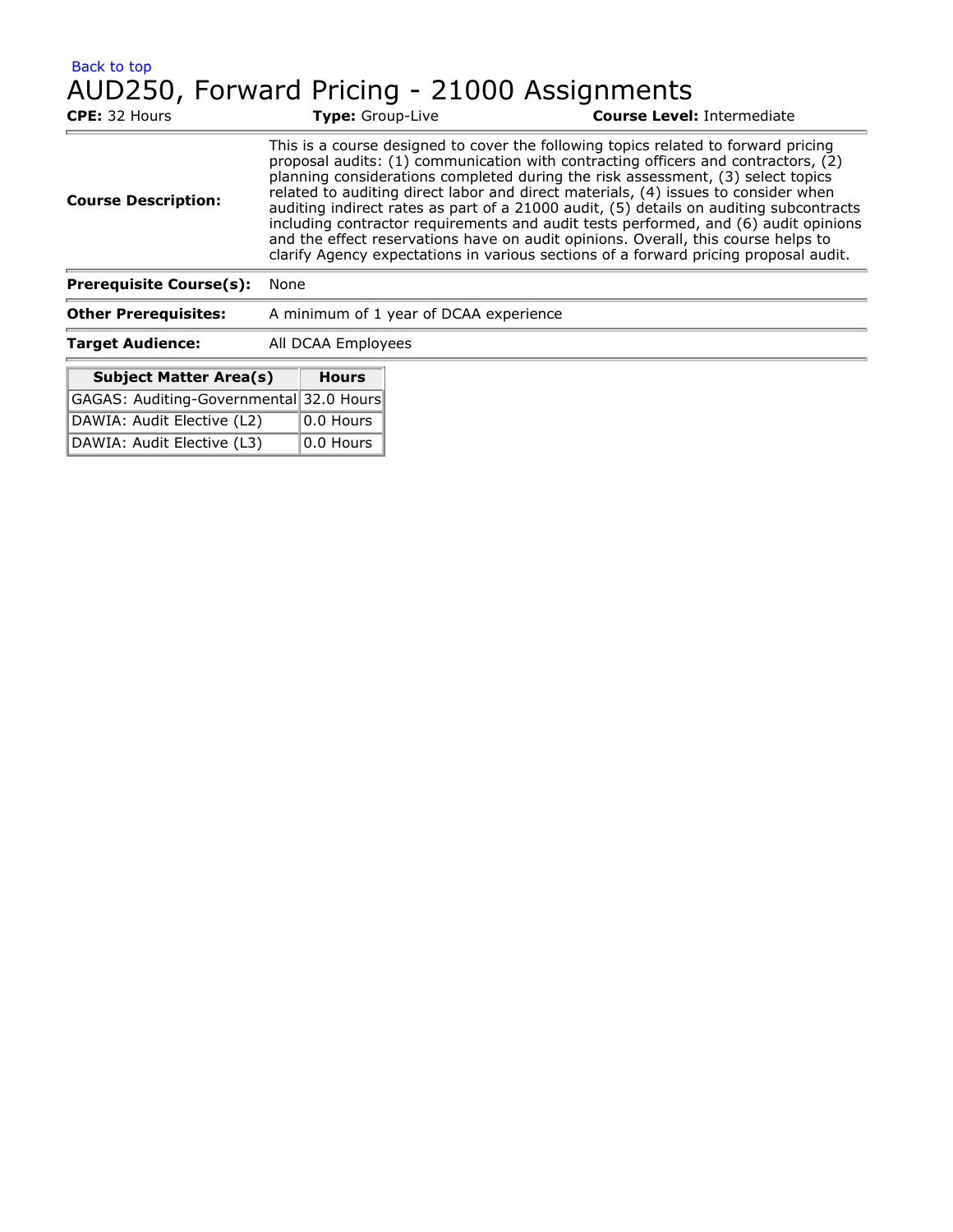# AUD250V, Forward Pricing - 21000 Assignments

| <b>CPE:</b> 32 Hours                    |      |                    | <b>Type:</b> Group-Internet Based      | <b>Course Level: Intermediate</b>                                                                                                                                                                                                                                                                                                                                                                                                                                                                                                                                                                                                                                                                              |
|-----------------------------------------|------|--------------------|----------------------------------------|----------------------------------------------------------------------------------------------------------------------------------------------------------------------------------------------------------------------------------------------------------------------------------------------------------------------------------------------------------------------------------------------------------------------------------------------------------------------------------------------------------------------------------------------------------------------------------------------------------------------------------------------------------------------------------------------------------------|
| <b>Course Description:</b>              |      |                    |                                        | This is a course designed to cover the following topics related to forward pricing<br>proposal audits: (1) communication with contracting officers and contractors, (2)<br>planning considerations completed during the risk assessment, (3) select topics<br>related to auditing direct labor and direct materials, (4) issues to consider when<br>auditing indirect rates as part of a 21000 audit, (5) details on auditing subcontracts<br>including contractor requirements and audit tests performed, and (6) audit opinions<br>and the effect reservations have on audit opinions. Overall, this course helps to<br>clarify Agency expectations in various sections of a forward pricing proposal audit. |
| <b>Prerequisite Course(s):</b>          | None |                    |                                        |                                                                                                                                                                                                                                                                                                                                                                                                                                                                                                                                                                                                                                                                                                                |
| <b>Other Prerequisites:</b>             |      |                    | A minimum of 1 year of DCAA experience |                                                                                                                                                                                                                                                                                                                                                                                                                                                                                                                                                                                                                                                                                                                |
| <b>Target Audience:</b>                 |      | All DCAA Employees |                                        |                                                                                                                                                                                                                                                                                                                                                                                                                                                                                                                                                                                                                                                                                                                |
| <b>Subject Matter Area(s)</b>           |      | <b>Hours</b>       |                                        |                                                                                                                                                                                                                                                                                                                                                                                                                                                                                                                                                                                                                                                                                                                |
| GAGAS: Auditing-Governmental 32.0 Hours |      |                    |                                        |                                                                                                                                                                                                                                                                                                                                                                                                                                                                                                                                                                                                                                                                                                                |
| DAWIA: Audit Elective (L2)              |      | 0.0 Hours          |                                        |                                                                                                                                                                                                                                                                                                                                                                                                                                                                                                                                                                                                                                                                                                                |
| DAWIA: Audit Elective (L3)              |      | 0.0 Hours          |                                        |                                                                                                                                                                                                                                                                                                                                                                                                                                                                                                                                                                                                                                                                                                                |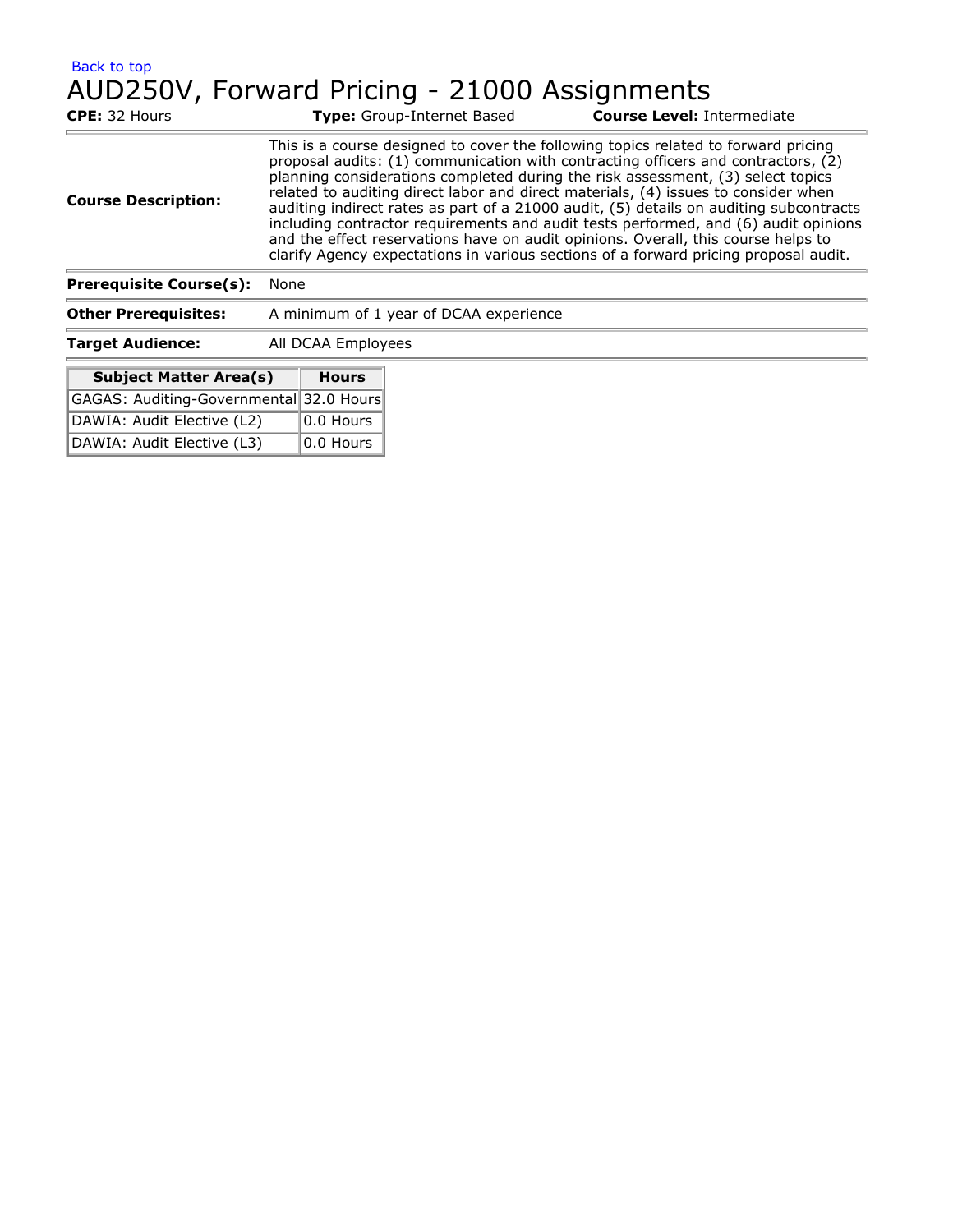### [Back to top](#page-7-0) AUD251E, Truth in Negotiation Audits

| <b>CPE:</b> 2 Hours                    |                            | <b>Type:</b> Interactive Self-Study                                                                                                                                                                         | <b>Course Level: Intermediate</b> |  |  |
|----------------------------------------|----------------------------|-------------------------------------------------------------------------------------------------------------------------------------------------------------------------------------------------------------|-----------------------------------|--|--|
| <b>Course Description:</b>             |                            | This course is designed to provide auditors with a foundation necessary to plan and<br>perform Truth in Negotiations Compliance audits (42000 activity code) in<br>accordance with current Agency guidance. |                                   |  |  |
| <b>Prerequisite Course(s):</b>         | AUD102, Audit Applications |                                                                                                                                                                                                             |                                   |  |  |
| <b>Other Prerequisites:</b>            |                            | • Two years of DCAA audit experience recommended.<br>• Forward pricing audit experience recommended.                                                                                                        |                                   |  |  |
| <b>Target Audience:</b>                | All DCAA Employees         |                                                                                                                                                                                                             |                                   |  |  |
| <b>Subject Matter Area(s)</b>          | <b>Hours</b>               |                                                                                                                                                                                                             |                                   |  |  |
| GAGAS: Auditing-Governmental 2.0 Hours |                            |                                                                                                                                                                                                             |                                   |  |  |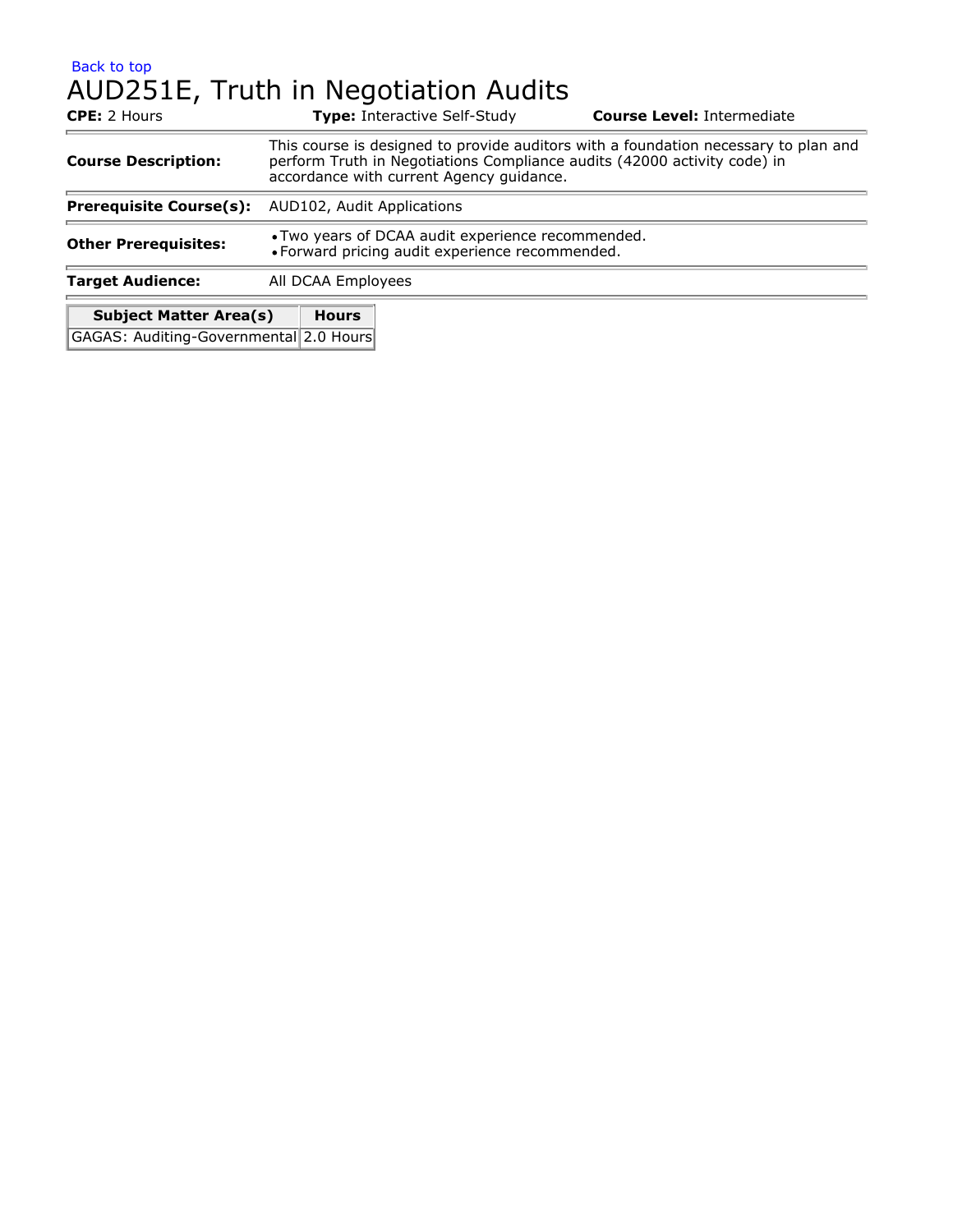| Back to top                             |  |  |  |
|-----------------------------------------|--|--|--|
| AUD255V, Forward Pricing Rate Proposals |  |  |  |

DAWIA: Audit Elective (L3) 0.0 Hours

| CPE: 32 Hours                           |                                                                                                                                                                                                                                                                                                                                                                                                                                                                                                                                                                                                                                                                                                                                                                                                                                                                                         |                    | <b>Type:</b> Group Internet Based | <b>Course Level: Intermediate</b> |
|-----------------------------------------|-----------------------------------------------------------------------------------------------------------------------------------------------------------------------------------------------------------------------------------------------------------------------------------------------------------------------------------------------------------------------------------------------------------------------------------------------------------------------------------------------------------------------------------------------------------------------------------------------------------------------------------------------------------------------------------------------------------------------------------------------------------------------------------------------------------------------------------------------------------------------------------------|--------------------|-----------------------------------|-----------------------------------|
| <b>Course Description:</b>              | The course will begin with an introduction to the FPRA process and an overview of<br>the current environment and background. Auditors will learn how to plan for<br>pre-submission work as well as how to coordinate with DCMA on the Cost<br>Monitoring Plan. The course will provide guidance and exercises to prepare the<br>auditor to evaluate proposed direct labor rates and indirect rates for compliance<br>with FAR and CAS (if applicable). The course will also present quidance and<br>exercises to enable the auditor to effectively evaluate proposed corporate,<br>intermediate home office, and shared services allocations from other divisions. The<br>course will conclude with guidance and exercises for evaluating contractor<br>proposals for adequacy in accordance with the DFARS criteria and reporting audit<br>results to meet the needs of the requester. |                    |                                   |                                   |
| <b>Prerequisite Course(s):</b>          | None                                                                                                                                                                                                                                                                                                                                                                                                                                                                                                                                                                                                                                                                                                                                                                                                                                                                                    |                    |                                   |                                   |
| <b>Other Prerequisites:</b>             | None                                                                                                                                                                                                                                                                                                                                                                                                                                                                                                                                                                                                                                                                                                                                                                                                                                                                                    |                    |                                   |                                   |
| <b>Target Audience:</b>                 |                                                                                                                                                                                                                                                                                                                                                                                                                                                                                                                                                                                                                                                                                                                                                                                                                                                                                         | All DCAA Employees |                                   |                                   |
| <b>Subject Matter Area(s)</b>           |                                                                                                                                                                                                                                                                                                                                                                                                                                                                                                                                                                                                                                                                                                                                                                                                                                                                                         | <b>Hours</b>       |                                   |                                   |
| GAGAS: Auditing-Governmental 32.0 Hours |                                                                                                                                                                                                                                                                                                                                                                                                                                                                                                                                                                                                                                                                                                                                                                                                                                                                                         |                    |                                   |                                   |
| DAWIA: Audit Elective (L2)              |                                                                                                                                                                                                                                                                                                                                                                                                                                                                                                                                                                                                                                                                                                                                                                                                                                                                                         | 0.0 Hours          |                                   |                                   |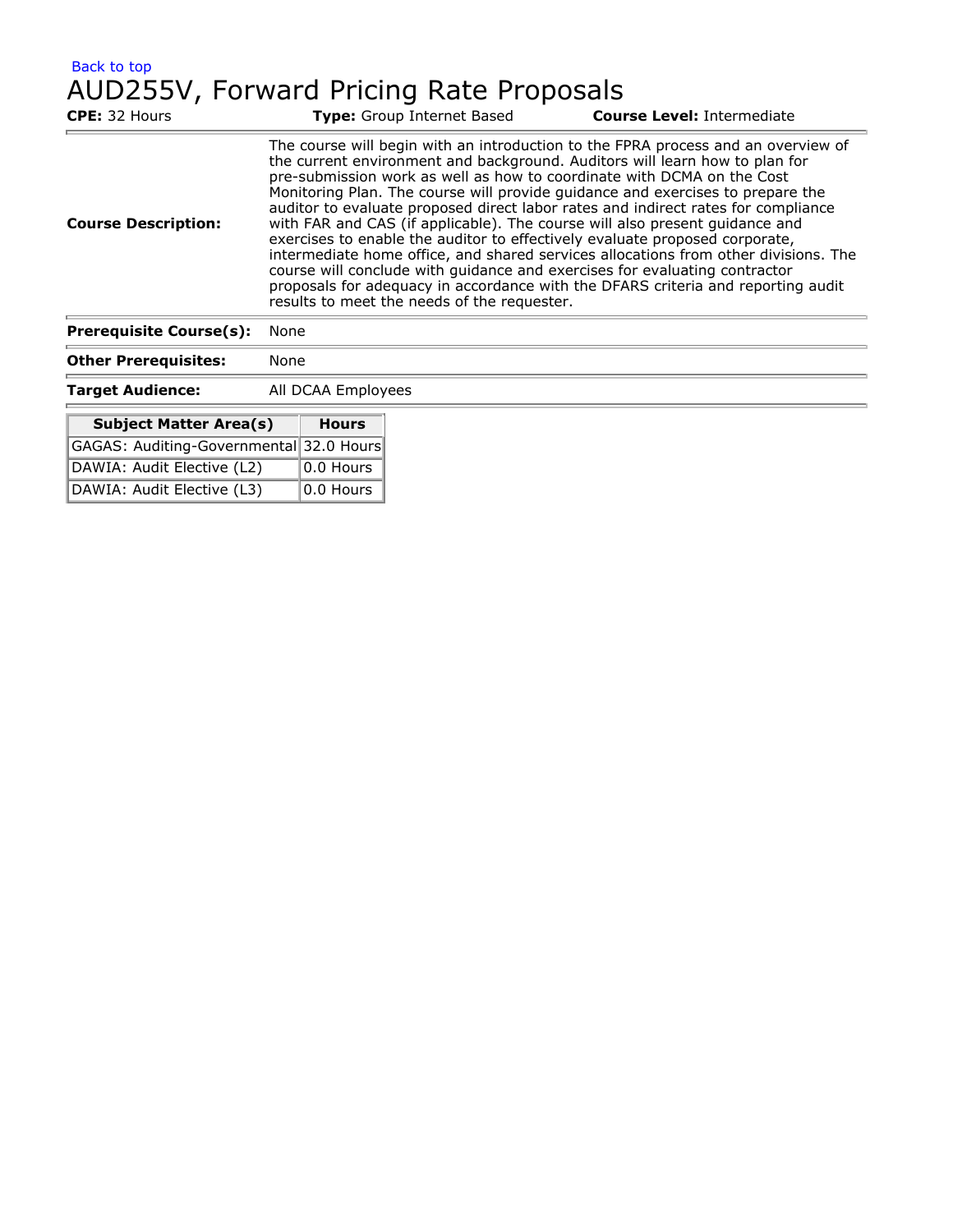| Back to top |                                     |  |
|-------------|-------------------------------------|--|
|             | AUD260, Statistical Sampling Part 1 |  |

| CPE: 0 Hours                           | Type: Group-Live                                                                                                                                                                                                                                                                                                                                                                                                                                                                                                                                                                                                                                                       | <b>Course Level: Basic</b>                                                                                                                                                                                                                                                                                                                                                                                                                                                                                                                                                                              |  |  |  |
|----------------------------------------|------------------------------------------------------------------------------------------------------------------------------------------------------------------------------------------------------------------------------------------------------------------------------------------------------------------------------------------------------------------------------------------------------------------------------------------------------------------------------------------------------------------------------------------------------------------------------------------------------------------------------------------------------------------------|---------------------------------------------------------------------------------------------------------------------------------------------------------------------------------------------------------------------------------------------------------------------------------------------------------------------------------------------------------------------------------------------------------------------------------------------------------------------------------------------------------------------------------------------------------------------------------------------------------|--|--|--|
|                                        | follows:<br>data input and results interpretation and evaluation.                                                                                                                                                                                                                                                                                                                                                                                                                                                                                                                                                                                                      | This 4.5 day course focuses on the application of statistical sampling computer<br>assisted audit techniques. In addition, this course focuses on the fundamental<br>statistical sampling principles and hands-on use of EZ-Quant's Statistical Sampling<br>Module for data input and results evaluation. It blends live classroom instruction<br>and virtual classroom instruction with performing a real-life statistical sample as<br>Part 1 Classroom Session (36 Duty Hours) - A four and a half day live course<br>focusing on the fundamentals of a statistical sample using EZ-Quant's Modules, |  |  |  |
| <b>Course Description:</b>             | Part 2 Distance Learning Session (6 Duty Hours) - A one day virtual classroom<br>session scheduled approximately 30 days after Part 1. It utilizes teleconferencing<br>and online meeting software allowing the student to interact with the instructor and<br>other students while remaining at his/her post of duty. This session requires the<br>student to have a real-life sampling application to use as a class case problem --<br>focusing on planning and, if applicable, evaluation of the real-life application. The<br>student will receive constructive feedback from the other students and the<br>instructor to consider in finalizing the application. |                                                                                                                                                                                                                                                                                                                                                                                                                                                                                                                                                                                                         |  |  |  |
|                                        |                                                                                                                                                                                                                                                                                                                                                                                                                                                                                                                                                                                                                                                                        | Part 3 Field Application (8 Duty Hours) - The student's supervisor will monitor<br>performance, review the application, and certify (within 120 days of Part 1<br>completion) that the application was completed by the student and complied with<br>Agency policy. DCAI will provide an automated certification process.                                                                                                                                                                                                                                                                               |  |  |  |
| <b>Prerequisite Course(s):</b>         | AUD102, Audit Applications                                                                                                                                                                                                                                                                                                                                                                                                                                                                                                                                                                                                                                             |                                                                                                                                                                                                                                                                                                                                                                                                                                                                                                                                                                                                         |  |  |  |
| <b>Other Prerequisites:</b>            | A minimum of 1 year of DCAA Experience                                                                                                                                                                                                                                                                                                                                                                                                                                                                                                                                                                                                                                 |                                                                                                                                                                                                                                                                                                                                                                                                                                                                                                                                                                                                         |  |  |  |
| <b>Target Audience:</b>                | <b>DCAA</b> auditors                                                                                                                                                                                                                                                                                                                                                                                                                                                                                                                                                                                                                                                   |                                                                                                                                                                                                                                                                                                                                                                                                                                                                                                                                                                                                         |  |  |  |
| <b>Subject Matter Area(s)</b>          | <b>Hours</b>                                                                                                                                                                                                                                                                                                                                                                                                                                                                                                                                                                                                                                                           |                                                                                                                                                                                                                                                                                                                                                                                                                                                                                                                                                                                                         |  |  |  |
| GAGAS: Auditing-Governmental 0.0 Hours |                                                                                                                                                                                                                                                                                                                                                                                                                                                                                                                                                                                                                                                                        |                                                                                                                                                                                                                                                                                                                                                                                                                                                                                                                                                                                                         |  |  |  |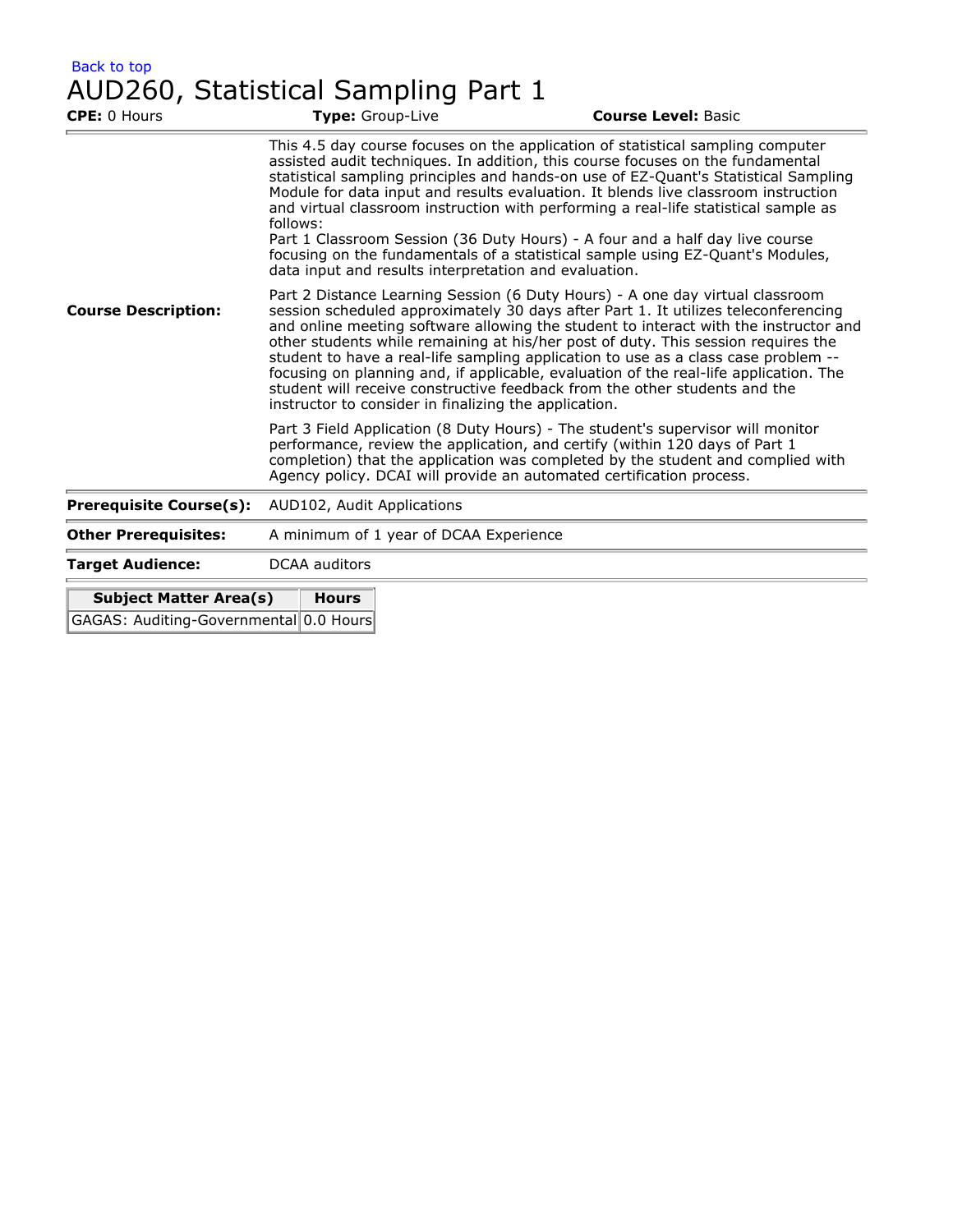### AUD261, Statistical Sampling - Parts 2 & 3

| <b>CPE: 36.5 Hours</b>         | Type: Group-Internet Based                                                                                                                                                                                                                                                                                                                                                                                                                                                                                                                                                                                                                                                                                                                                                                                                                                                                                                                                                                                                                          |              | <b>Course Level: Basic</b> |  |  |
|--------------------------------|-----------------------------------------------------------------------------------------------------------------------------------------------------------------------------------------------------------------------------------------------------------------------------------------------------------------------------------------------------------------------------------------------------------------------------------------------------------------------------------------------------------------------------------------------------------------------------------------------------------------------------------------------------------------------------------------------------------------------------------------------------------------------------------------------------------------------------------------------------------------------------------------------------------------------------------------------------------------------------------------------------------------------------------------------------|--------------|----------------------------|--|--|
| <b>Course Description:</b>     | This is a 6 hour virtual (online meeting) classroom session scheduled approximately<br>30 days after Statistical Sampling Part 1 (live course). This session utilizes<br>teleconferencing and online meeting software allowing the students to interact with<br>the instructor and other students while remaining at his/her post of duty. This<br>session requires the student to have a real-life statistical sampling application to<br>use as a class case problem - - focusing on the planning, and if applicable,<br>evaluation of the real-life application. The student will receive constructive<br>feedback from the other students and the instructor to consider in finalizing the<br>sampling application.<br>Part 3 Field Application (8 Duty Hours). The student's supervisor will monitor<br>performance, review the application, and certify (within 120 days of Part 1<br>completion) that the application was completed by the student and complied with<br>Agency policy. DCAI will provide an automated certification process. |              |                            |  |  |
| <b>Prerequisite Course(s):</b> | AUD260, Statistical Sampling Part 1                                                                                                                                                                                                                                                                                                                                                                                                                                                                                                                                                                                                                                                                                                                                                                                                                                                                                                                                                                                                                 |              |                            |  |  |
| <b>Other Prerequisites:</b>    | For Part 2, as a minimum, the student should complete the assignment's risk<br>analysis and planning steps.                                                                                                                                                                                                                                                                                                                                                                                                                                                                                                                                                                                                                                                                                                                                                                                                                                                                                                                                         |              |                            |  |  |
| <b>Target Audience:</b>        | <b>DCAA</b> auditors                                                                                                                                                                                                                                                                                                                                                                                                                                                                                                                                                                                                                                                                                                                                                                                                                                                                                                                                                                                                                                |              |                            |  |  |
|                                | <b>Subject Matter Area(s)</b>                                                                                                                                                                                                                                                                                                                                                                                                                                                                                                                                                                                                                                                                                                                                                                                                                                                                                                                                                                                                                       | <b>Hours</b> |                            |  |  |
| GAGAS: Auditing-Governmental   |                                                                                                                                                                                                                                                                                                                                                                                                                                                                                                                                                                                                                                                                                                                                                                                                                                                                                                                                                                                                                                                     | 36.5 Hours   |                            |  |  |

| .<br>the contract of the contract of the contract of the contract of the contract of the contract of the contract of |  |
|----------------------------------------------------------------------------------------------------------------------|--|
| DAWIA: Cost Acct Standards/Statistical Sampling (L2) 0.0 Hours                                                       |  |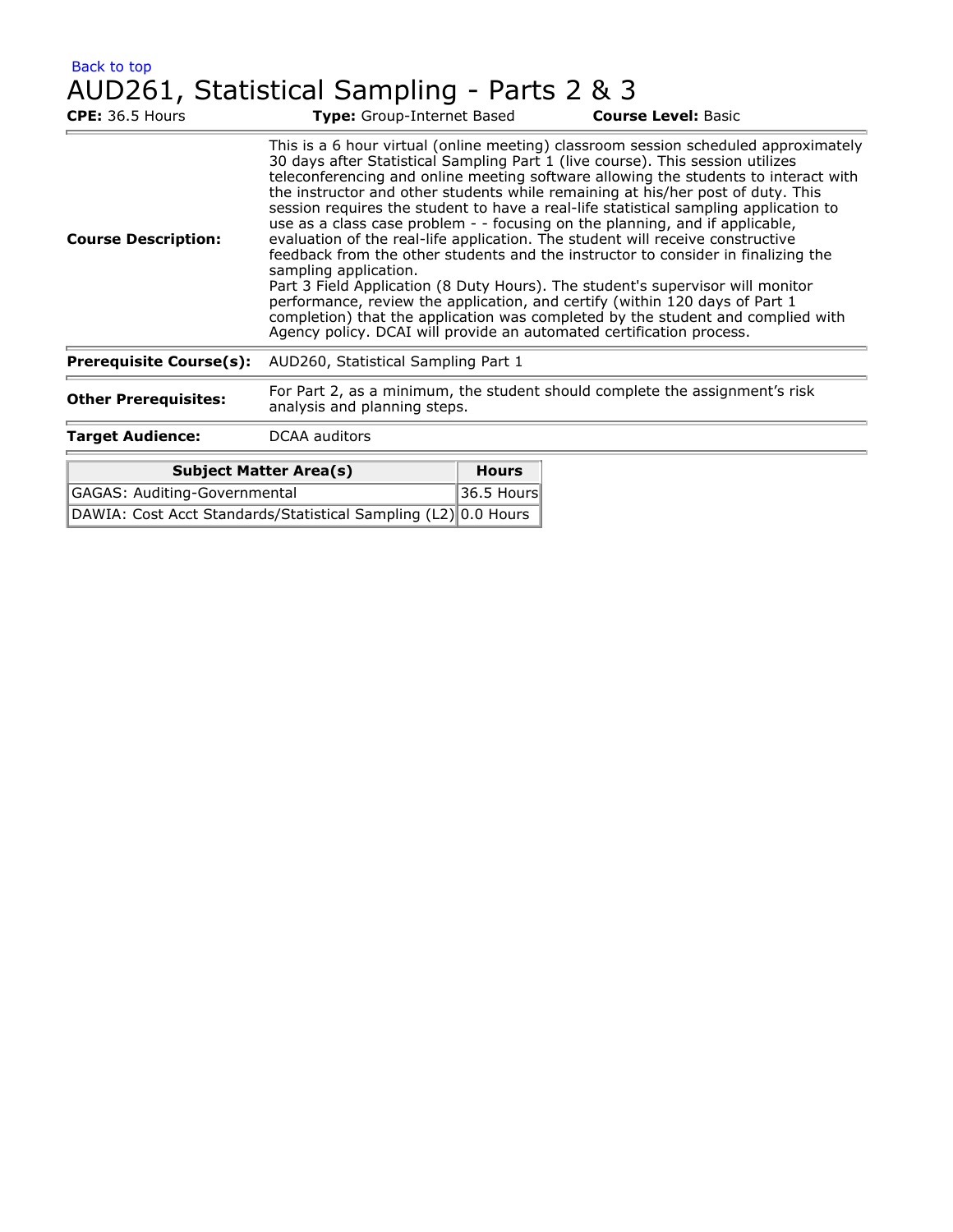| <b>Back to top</b> |                                      |  |
|--------------------|--------------------------------------|--|
|                    | AUD270, Regression Analysis - Part 1 |  |

| <b>CPE: 0 Hours</b>            | Type: Group-Live                                                                                                                             | <b>Course Level: Intermediate</b>                                                                                                                                                                                                                                                                                                                                                                                                                                                                                                                                                                                                                                                                                                                                                                                                                                                                                                                                                                                                                                                                                                                                                                                                                                                                                                                                                                                                                                          |
|--------------------------------|----------------------------------------------------------------------------------------------------------------------------------------------|----------------------------------------------------------------------------------------------------------------------------------------------------------------------------------------------------------------------------------------------------------------------------------------------------------------------------------------------------------------------------------------------------------------------------------------------------------------------------------------------------------------------------------------------------------------------------------------------------------------------------------------------------------------------------------------------------------------------------------------------------------------------------------------------------------------------------------------------------------------------------------------------------------------------------------------------------------------------------------------------------------------------------------------------------------------------------------------------------------------------------------------------------------------------------------------------------------------------------------------------------------------------------------------------------------------------------------------------------------------------------------------------------------------------------------------------------------------------------|
| <b>Course Description:</b>     | performing a real-life regression analysis application.<br>input and evaluation of results.<br>the student in compliance with Agency policy. | This course focuses on the application of simple linear regression and multiple<br>regression computer assisted audit techniques using EZ-Quant's Regression<br>Analysis program. Students will be able to apply regression analysis techniques in<br>conducting forward pricing, incurred cost, CAS, provisional billing rates, and other<br>assignments. The class blends live and virtual classroom instruction with<br>Part 1 Classroom Session (36 Duty Hours) - a four and a half day live course<br>focusing on fundamentals of regression analysis using EZ-Quant's modules, data<br>Part 2 Group Internet Session (6 Duty Hours) - a one day virtual classroom<br>distance learning session scheduled approximately 30 days after Part 1. It is<br>conducted via online meeting software, allowing the student to interact with the<br>instructor and other students while remaining at his/her post of duty. This session<br>requires the student to have a real-life regression application to use as a class case<br>problem, focusing on planning and, if applicable, evaluation of the real-life<br>application. The student will receive constructive feedback from the other students<br>and the instructor to consider in finalizing the application. Part 3 Field Application -<br>is completed when the student's supervisor monitors and reviews the performance<br>of the regression application, and certifies that the application was completed by |
| <b>Prerequisite Course(s):</b> | AUD102, Audit Applications                                                                                                                   |                                                                                                                                                                                                                                                                                                                                                                                                                                                                                                                                                                                                                                                                                                                                                                                                                                                                                                                                                                                                                                                                                                                                                                                                                                                                                                                                                                                                                                                                            |
| <b>Other Prerequisites:</b>    | A Minimum of 1 Year of DCAA Experience                                                                                                       |                                                                                                                                                                                                                                                                                                                                                                                                                                                                                                                                                                                                                                                                                                                                                                                                                                                                                                                                                                                                                                                                                                                                                                                                                                                                                                                                                                                                                                                                            |
| <b>Target Audience:</b>        | All DCAA Employees                                                                                                                           |                                                                                                                                                                                                                                                                                                                                                                                                                                                                                                                                                                                                                                                                                                                                                                                                                                                                                                                                                                                                                                                                                                                                                                                                                                                                                                                                                                                                                                                                            |
|                                |                                                                                                                                              |                                                                                                                                                                                                                                                                                                                                                                                                                                                                                                                                                                                                                                                                                                                                                                                                                                                                                                                                                                                                                                                                                                                                                                                                                                                                                                                                                                                                                                                                            |

| <b>Subject Matter Area(s)</b>          | <b>Hours</b>              |
|----------------------------------------|---------------------------|
| GAGAS: Auditing-Governmental 0.0 Hours |                           |
| DAWIA: Audit Elective (L2)             | $\vert$ 0.0 Hours $\vert$ |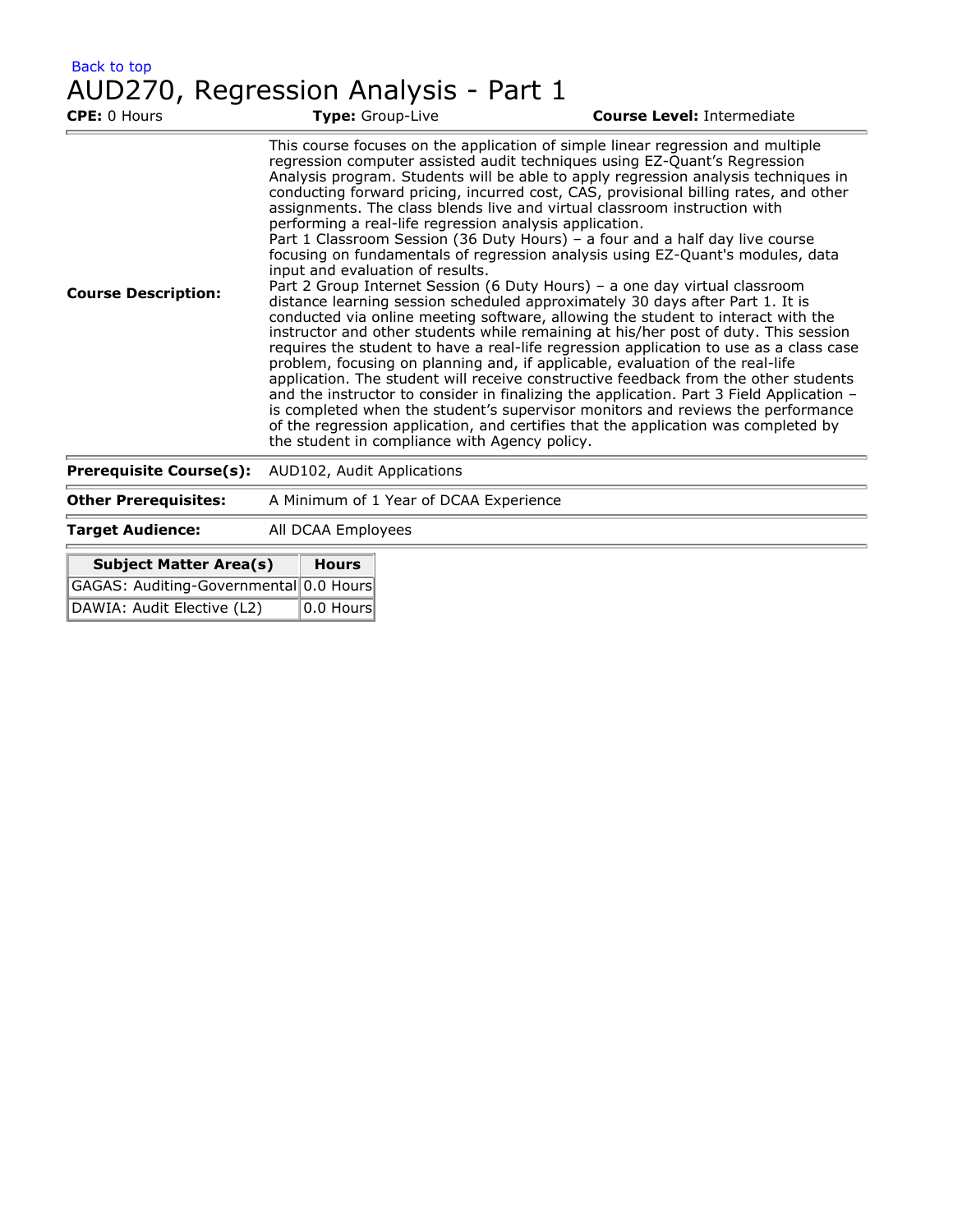| <b>Back to top</b> |                                                      |
|--------------------|------------------------------------------------------|
|                    | AUD <sub>771</sub> Regression Analysis - Parts 2 & 3 |

|                                         | AUD271, Regression Analysis - Parts 2 & 3                                                                                                                                                                                                                                                                                                                                                                                                                                                                                                                                                                                                                                                                                                                                                                                                                                                                                                                                                                                                                                                                                                                                                                                                                                                                                                                       |  |  |
|-----------------------------------------|-----------------------------------------------------------------------------------------------------------------------------------------------------------------------------------------------------------------------------------------------------------------------------------------------------------------------------------------------------------------------------------------------------------------------------------------------------------------------------------------------------------------------------------------------------------------------------------------------------------------------------------------------------------------------------------------------------------------------------------------------------------------------------------------------------------------------------------------------------------------------------------------------------------------------------------------------------------------------------------------------------------------------------------------------------------------------------------------------------------------------------------------------------------------------------------------------------------------------------------------------------------------------------------------------------------------------------------------------------------------|--|--|
| <b>CPE: 36.5 Hours</b>                  | Type: Group-Internet Based<br><b>Course Level: Intermediate</b>                                                                                                                                                                                                                                                                                                                                                                                                                                                                                                                                                                                                                                                                                                                                                                                                                                                                                                                                                                                                                                                                                                                                                                                                                                                                                                 |  |  |
| <b>Course Description:</b>              | This course is the application portion and continuation of the live course AUD270 -<br>Regression Analysis - Part 1. Parts 2 and 3 include performing a real-life regression<br>analysis, as follows:<br>Part 2 Group Internet Session (6 Duty Hours) – a one day virtual classroom<br>distance learning session scheduled approximately 30 days after Part 1. It is<br>conducted via online meeting software, allowing the student to interact with the<br>instructor and other students while remaining at his/her post of duty. This session<br>requires the student to have a real-life regression application to use as a class case<br>problem, focusing on planning and, if applicable, evaluation of the real-life<br>application. The student will receive constructive feedback from the other students<br>and the instructor to consider in finalizing the application.<br>Part 3 Field Application - is completed when the student's supervisor monitors and<br>reviews the performance of the regression application, and certifies that the<br>application was completed by the student in compliance with Agency policy. Please<br>note that credit will be given for Part 1 (AUD270) and Parts 2 and 3 (AUD271) in<br>the total of 36.5 hours only if the field application is completed and certified within<br>120 days of Part 1 completion. |  |  |
| <b>Prerequisite Course(s):</b>          | AUD270, Regression Analysis - Part 1                                                                                                                                                                                                                                                                                                                                                                                                                                                                                                                                                                                                                                                                                                                                                                                                                                                                                                                                                                                                                                                                                                                                                                                                                                                                                                                            |  |  |
| <b>Other Prerequisites:</b>             | For Part 2, as a minimum, the student should complete the assignment's risk<br>analysis and planning steps.                                                                                                                                                                                                                                                                                                                                                                                                                                                                                                                                                                                                                                                                                                                                                                                                                                                                                                                                                                                                                                                                                                                                                                                                                                                     |  |  |
| <b>Target Audience:</b>                 | All DCAA Employees                                                                                                                                                                                                                                                                                                                                                                                                                                                                                                                                                                                                                                                                                                                                                                                                                                                                                                                                                                                                                                                                                                                                                                                                                                                                                                                                              |  |  |
| <b>Subject Matter Area(s)</b>           | <b>Hours</b>                                                                                                                                                                                                                                                                                                                                                                                                                                                                                                                                                                                                                                                                                                                                                                                                                                                                                                                                                                                                                                                                                                                                                                                                                                                                                                                                                    |  |  |
| GAGAS: Auditing-Governmental 36.5 Hours |                                                                                                                                                                                                                                                                                                                                                                                                                                                                                                                                                                                                                                                                                                                                                                                                                                                                                                                                                                                                                                                                                                                                                                                                                                                                                                                                                                 |  |  |

DAWIA: Audit Elective (L2) 0.0 Hours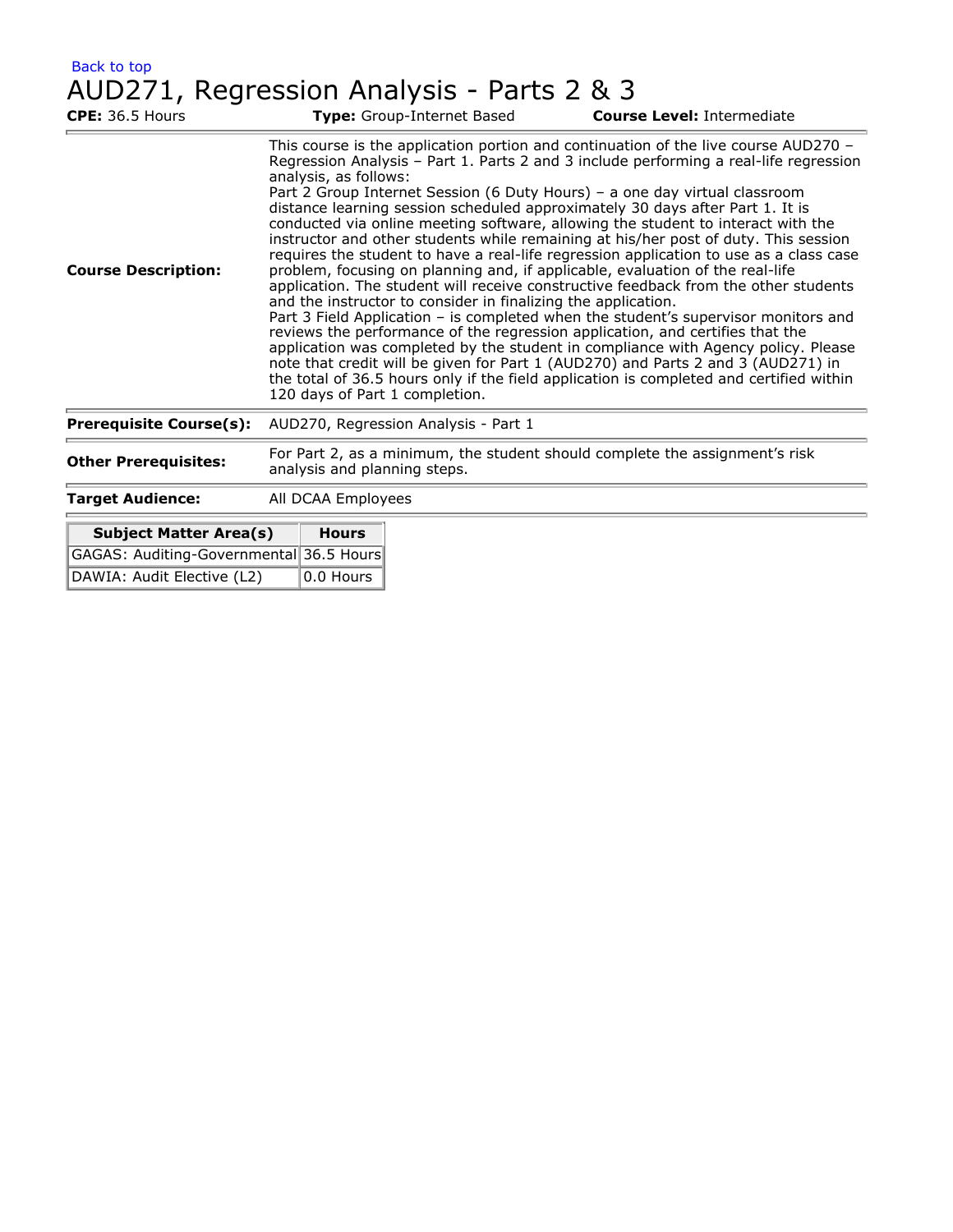#### [Back to top](#page-7-0) AUD275, Improvement Curves

| <b>CPE: 24.5 Hours</b>         | Type: Group-Live                                                                                                                                                                                                                                                                                                                                                       | <b>Course Level: Intermediate</b> |  |
|--------------------------------|------------------------------------------------------------------------------------------------------------------------------------------------------------------------------------------------------------------------------------------------------------------------------------------------------------------------------------------------------------------------|-----------------------------------|--|
| <b>Course Description:</b>     | The course will focus on identifying situations and applying improvement curve<br>techniques as an audit tool to evaluate cost/hours associated with repetitive tasks<br>performed by contractors in producing supplies and/or services. The course will<br>discuss improvement curve theory, data requirements, potential applications, and<br>evaluation of results. |                                   |  |
| <b>Prerequisite Course(s):</b> | AUD102, Audit Applications                                                                                                                                                                                                                                                                                                                                             |                                   |  |
| <b>Other Prerequisites:</b>    | A minimum of one year of DCAA auditing experience; generally GS-9 and above.                                                                                                                                                                                                                                                                                           |                                   |  |
| <b>Target Audience:</b>        | All DCAA Employees                                                                                                                                                                                                                                                                                                                                                     |                                   |  |
| <b>Subject Matter Area(s)</b>  | <b>Hours</b>                                                                                                                                                                                                                                                                                                                                                           |                                   |  |

| Subject Matter Area(s)                  | <b>Hours</b>                |
|-----------------------------------------|-----------------------------|
| GAGAS: Auditing-Governmental 24.5 Hours |                             |
| DAWIA: Audit Elective (L2)              | $\boxed{0.0 \text{ Hours}}$ |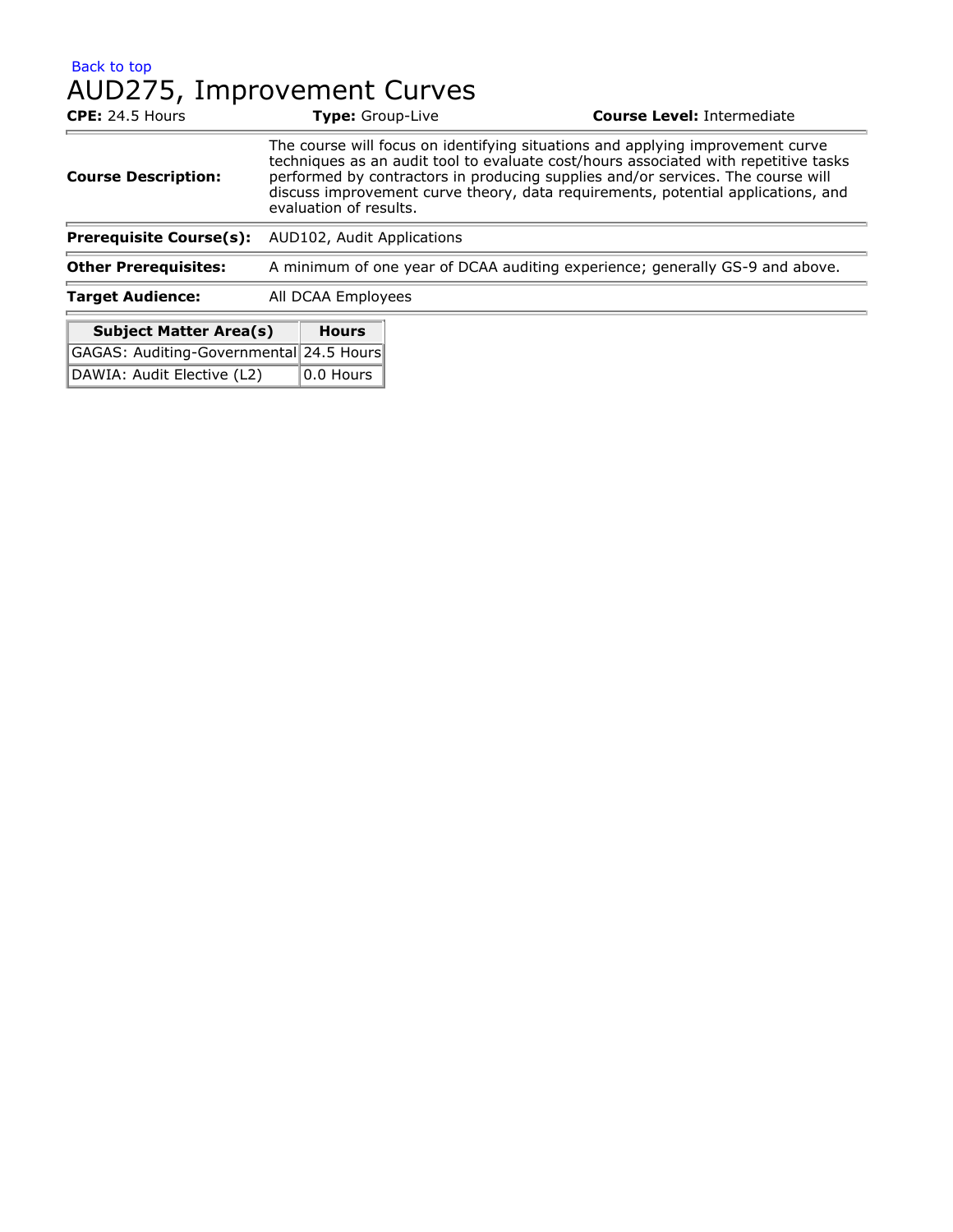#### [Back to top](#page-7-0) AUD294E, Business Systems - Accounting

| CPE: 1.5 Hours                         | <b>Type: Interactive Self-Study</b>                                                                                                                                                                                                                                                                                              | <b>Course Level: Intermediate</b> |  |
|----------------------------------------|----------------------------------------------------------------------------------------------------------------------------------------------------------------------------------------------------------------------------------------------------------------------------------------------------------------------------------|-----------------------------------|--|
| <b>Course Description:</b>             | The course is designed for students to obtain fundamental knowledge pertaining to<br>an adequate accounting system as defined within DFARS 252.242-7006(c) -<br>System Criteria. The course will focus on terminology, accounting system<br>applicability, audit finding determination, and the 18 criteria prescribed in DFARS. |                                   |  |
| <b>Prerequisite Course(s):</b>         | None                                                                                                                                                                                                                                                                                                                             |                                   |  |
| <b>Other Prerequisites:</b>            | None                                                                                                                                                                                                                                                                                                                             |                                   |  |
| <b>Target Audience:</b>                | All DCAA Employees                                                                                                                                                                                                                                                                                                               |                                   |  |
| <b>Subject Matter Area(s)</b>          | <b>Hours</b>                                                                                                                                                                                                                                                                                                                     |                                   |  |
| GAGAS: Auditing-Governmental 1.5 Hours |                                                                                                                                                                                                                                                                                                                                  |                                   |  |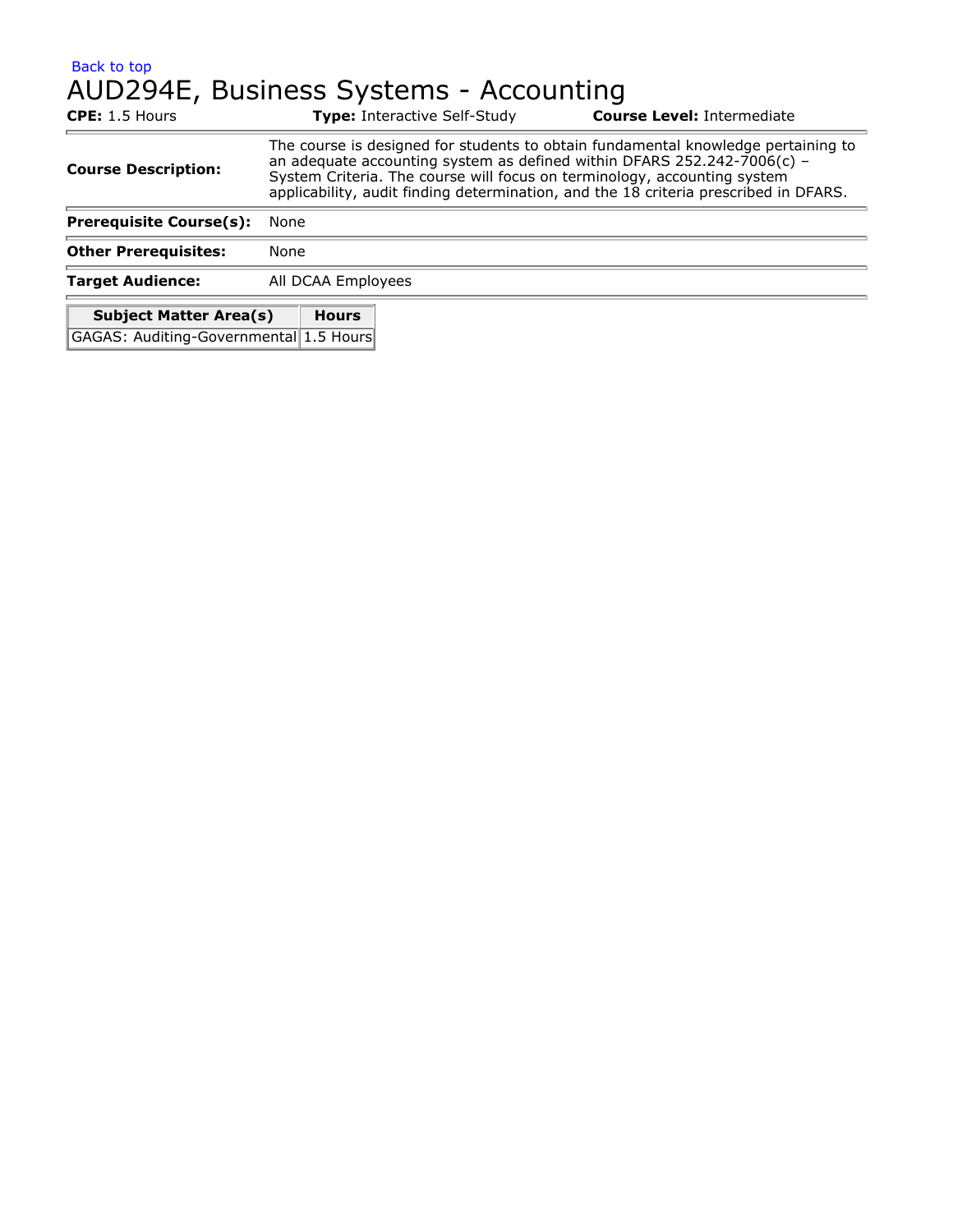# [Back to top](#page-7-0) AUD321E, Termination Settlement Proposals - General Information **CPE:** 5 Hours **Type:** Interactive Self-Study **Course Level:** Basic **Course Description:** The course is to provide an overview of the different types of Termination

| <b>Subject Matter Area(s)</b>  | <b>Hours</b>                                             |
|--------------------------------|----------------------------------------------------------|
| <b>Target Audience:</b>        | Optional course for GS-15 and below in the GS-511 series |
| <b>Other Prerequisites:</b>    | None                                                     |
| <b>Prerequisite Course(s):</b> | None                                                     |
| Course Description.            | Settlement Proposals.                                    |

GAGAS: Auditing-Governmental 5.0 Hours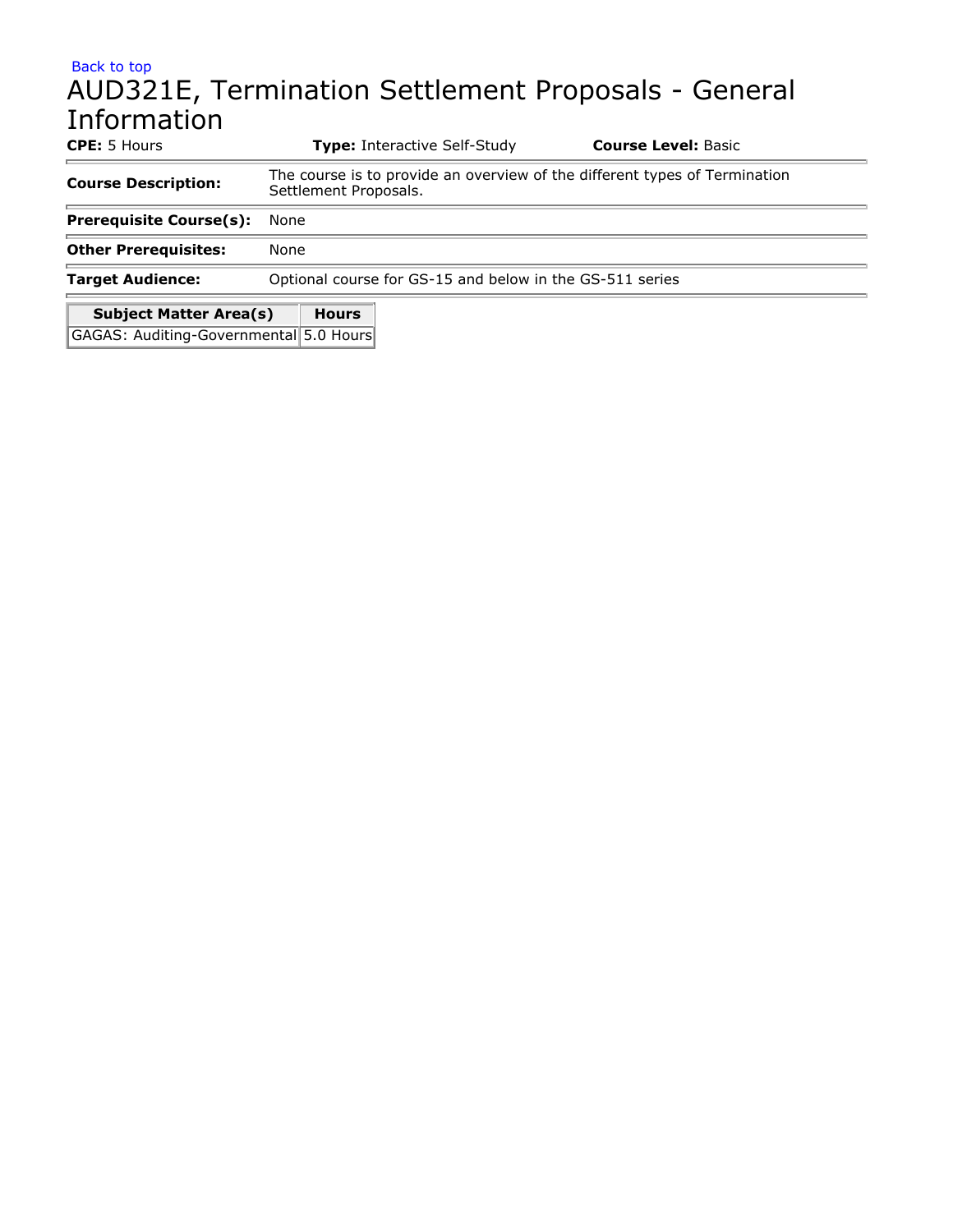### [Back to top](#page-7-0) AUD322E, Fixed-Price Terminations on the Inventory Basis – SF 1435 **CPE:** 2 Hours **Type:** Interactive Self-Study **Course Level:** Basic

| <b>Course Description:</b>     | The course is to provide information on auditing Fixed-Price Terminations on the<br>Inventory Basis using the SF 1435. |  |  |
|--------------------------------|------------------------------------------------------------------------------------------------------------------------|--|--|
| <b>Prerequisite Course(s):</b> | AUD321E, Termination Settlement Proposals - General Information                                                        |  |  |
| <b>Other Prerequisites:</b>    | None                                                                                                                   |  |  |
| <b>Target Audience:</b>        | Optional course for GS-15 and below in the GS-511 series                                                               |  |  |
| <b>Subject Matter Area(s)</b>  | <b>Hours</b>                                                                                                           |  |  |

GAGAS: Auditing-Governmental 2.0 Hours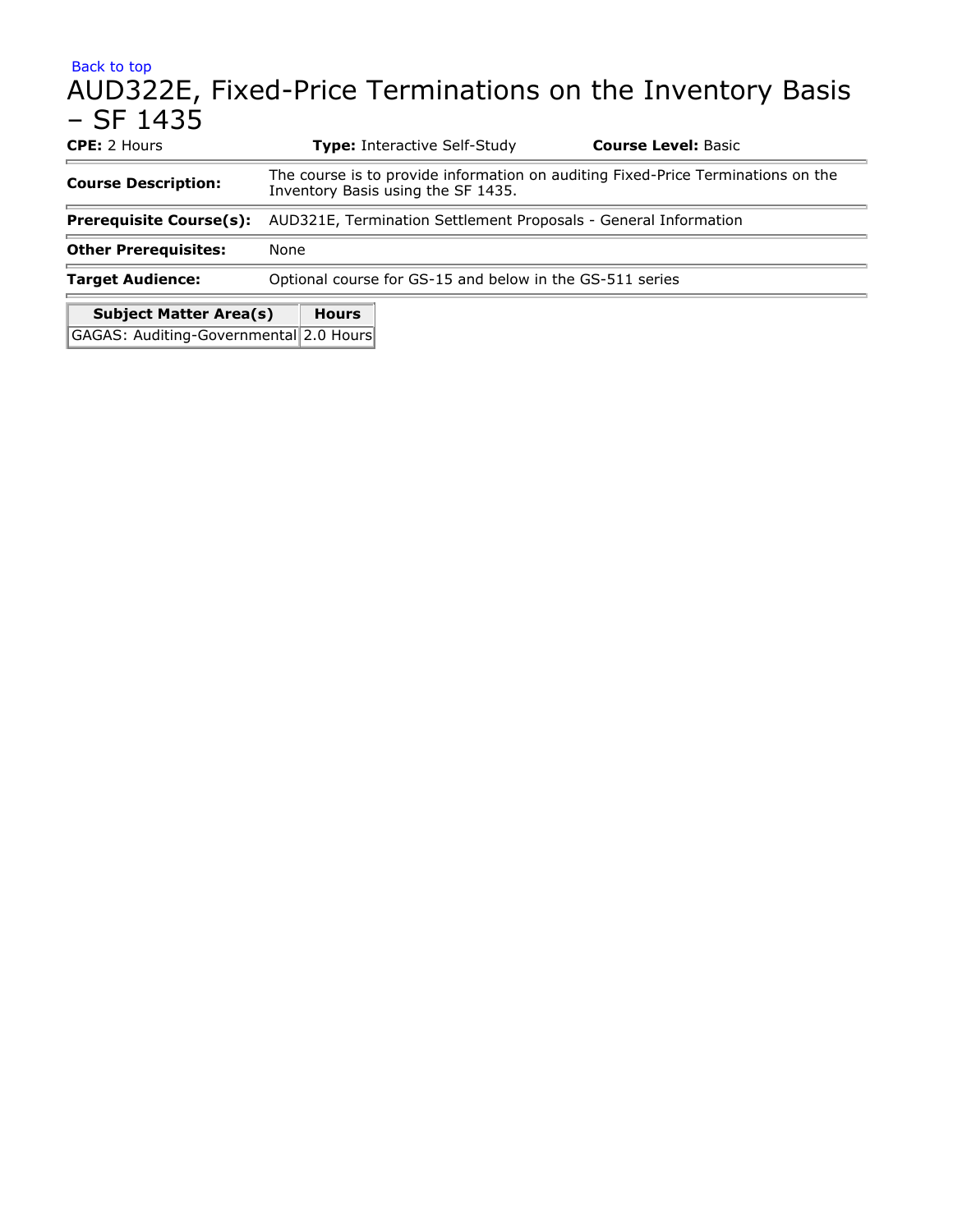### [Back to top](#page-7-0) AUD323E, Fixed-Price Terminations on the Total Cost Basis - SF 1436 **CPE:** 2 Hours **Type:** Interactive Self-Study **Course Level:** Basic **Course Description:** The course is to provide information on auditing Fixed-Price Terminations on the Course is to provide information on auditing Fixed-Price Terminations on the Total Cost Basis using the SF 1436. **Prerequisite Course(s):** AUD321E, Termination Settlement Proposals - General Information

**Other Prerequisites:** None

**Target Audience:** Optional course for GS-15 and below in the GS-511 series

| <b>Subject Matter Area(s)</b>          | <b>Hours</b> |  |
|----------------------------------------|--------------|--|
| GAGAS: Auditing-Governmental 2.0 Hours |              |  |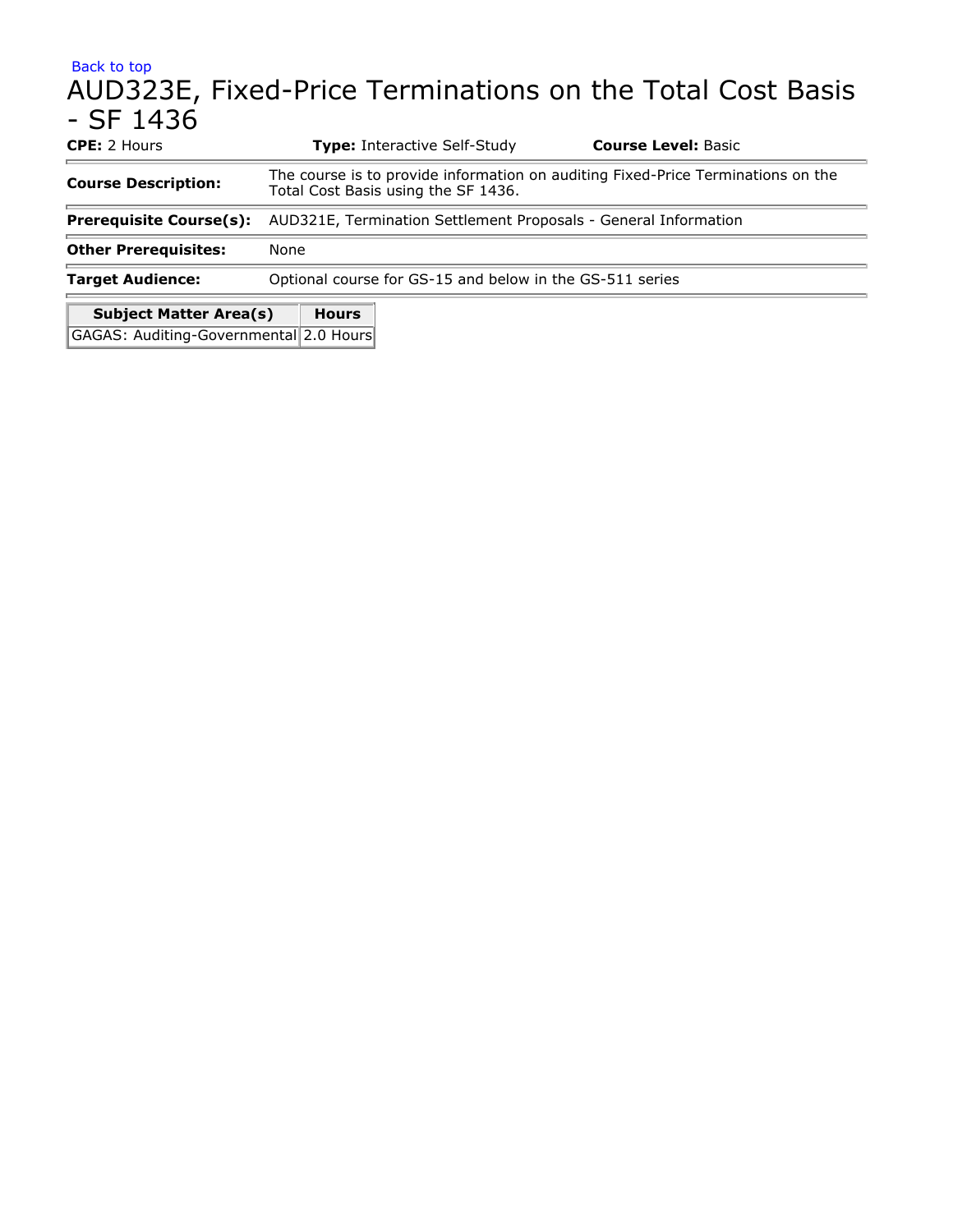## [Back to top](#page-7-0) AUD324E, Audit of Cost-Reimbursement Terminations – SF 1437 **CPE:** 2 Hours **Type:** Interactive Self-Study **Course Level:** Basic **Course Description:** The course is to provide information on auditing Cost-Reimbursement Terminations using the SF 1437. **Prerequisite Course(s):** AUD321E, Termination Settlement Proposals - General Information **Other Prerequisites:** None **Target Audience:** Optional course for GS-15 and below in the GS-511 series **Subject Matter Area(s) Hours**

GAGAS: Auditing-Governmental 2.0 Hours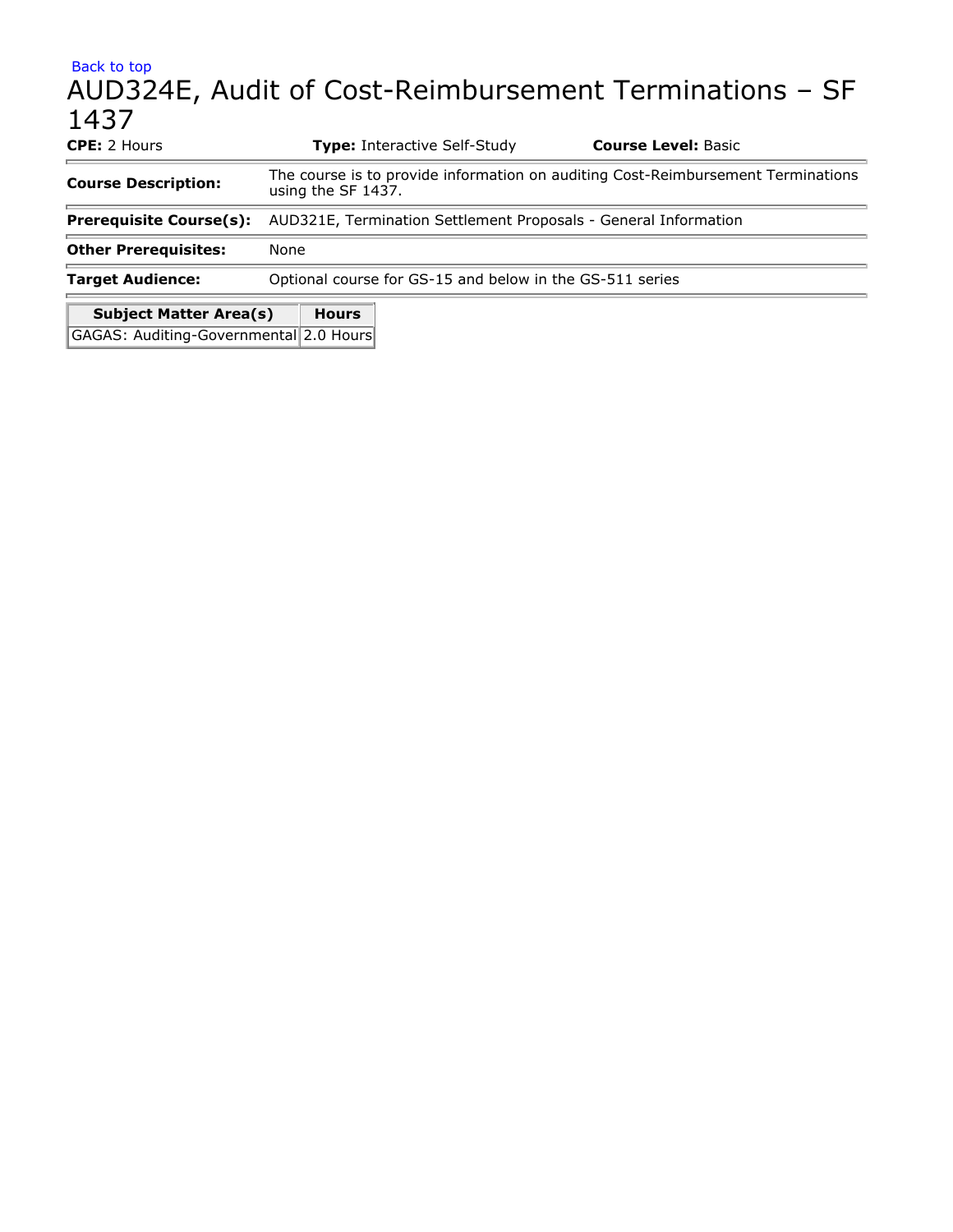### [Back to top](#page-7-0) AUD335, Cost Impact Proposals

| CPE: 20 Hours                  | Type: Group-Live                                                                                                                                                                                                                                                                                                                                      | <b>Course Level: Intermediate</b> |  |
|--------------------------------|-------------------------------------------------------------------------------------------------------------------------------------------------------------------------------------------------------------------------------------------------------------------------------------------------------------------------------------------------------|-----------------------------------|--|
| <b>Course Description:</b>     | This 3 day course addresses the audit evaluation of cost impact proposals (DMIS<br>Code 19500) resulting from changes in cost accounting practice or CAS<br>noncompliances. Upon completion, the student will be able to evaluate a general<br>dollar magnitude or detailed cost impact proposal using applicable regulations and<br>Agency guidance. |                                   |  |
| <b>Prerequisite Course(s):</b> | AUD230, Cost Accounting Standards I                                                                                                                                                                                                                                                                                                                   |                                   |  |
| <b>Other Prerequisites:</b>    | A minimum of 2 years of DCAA auditing experience.                                                                                                                                                                                                                                                                                                     |                                   |  |
| <b>Target Audience:</b>        | All DCAA Auditors                                                                                                                                                                                                                                                                                                                                     |                                   |  |
| <b>Subject Matter Area(s)</b>  | <b>Hours</b>                                                                                                                                                                                                                                                                                                                                          |                                   |  |

| Subject Matter Area(s)                  | <b>HOU</b> rs    |
|-----------------------------------------|------------------|
| GAGAS: Auditing-Governmental 20.0 Hours |                  |
| DAWIA: Audit Elective (L2)              | $ 0.0$ Hours $ $ |
| DAWIA: Audit Elective (L3)              | $ 0.0$ Hours $ $ |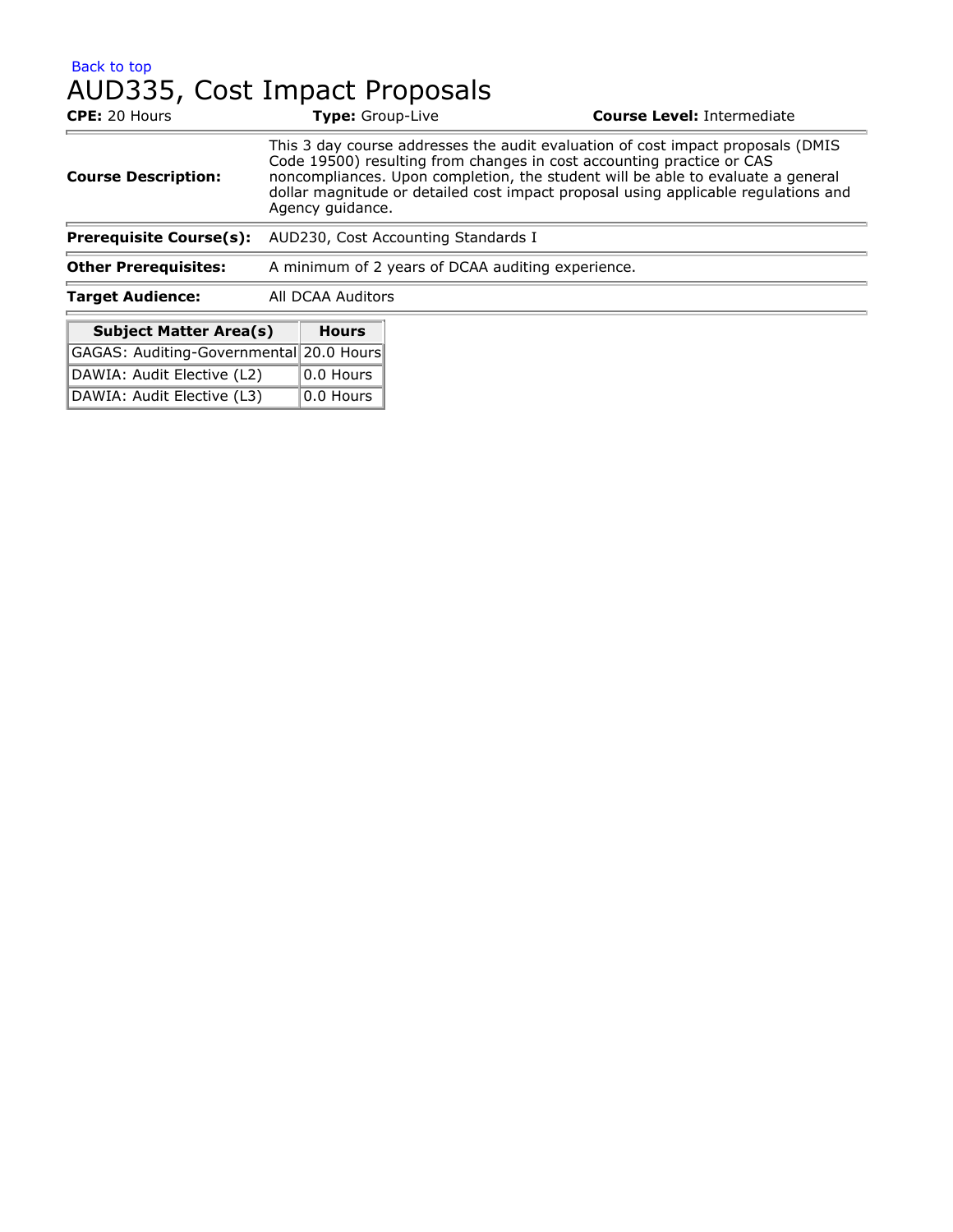### [Back to top](#page-7-0) AUD335V, Cost Impact Proposals

| <b>CPE: 20 Hours</b>           |                                                                                                                                                                                                                                                                                                                                                       | <b>Type:</b> Group Internet Based | <b>Course Level: Intermediate</b> |  |
|--------------------------------|-------------------------------------------------------------------------------------------------------------------------------------------------------------------------------------------------------------------------------------------------------------------------------------------------------------------------------------------------------|-----------------------------------|-----------------------------------|--|
| <b>Course Description:</b>     | This 3 day course addresses the audit evaluation of cost impact proposals (DMIS<br>Code 19500) resulting from changes in cost accounting practice or CAS<br>noncompliances. Upon completion, the student will be able to evaluate a general<br>dollar magnitude or detailed cost impact proposal using applicable regulations and<br>Agency guidance. |                                   |                                   |  |
| <b>Prerequisite Course(s):</b> | AUD230, Cost Accounting Standards I                                                                                                                                                                                                                                                                                                                   |                                   |                                   |  |
| <b>Other Prerequisites:</b>    | A minimum of 2 years of DCAA auditing experience.                                                                                                                                                                                                                                                                                                     |                                   |                                   |  |
| <b>Target Audience:</b>        | All DCAA Employees                                                                                                                                                                                                                                                                                                                                    |                                   |                                   |  |
| <b>Subject Matter Area(s)</b>  | <b>Hours</b>                                                                                                                                                                                                                                                                                                                                          |                                   |                                   |  |

| Subject Matter Area(s)                  | <b>HOU</b> rs    |
|-----------------------------------------|------------------|
| GAGAS: Auditing-Governmental 20.0 Hours |                  |
| DAWIA: Audit Elective (L2)              | $ 0.0$ Hours $ $ |
| DAWIA: Audit Elective (L3)              | $ 0.0$ Hours $ $ |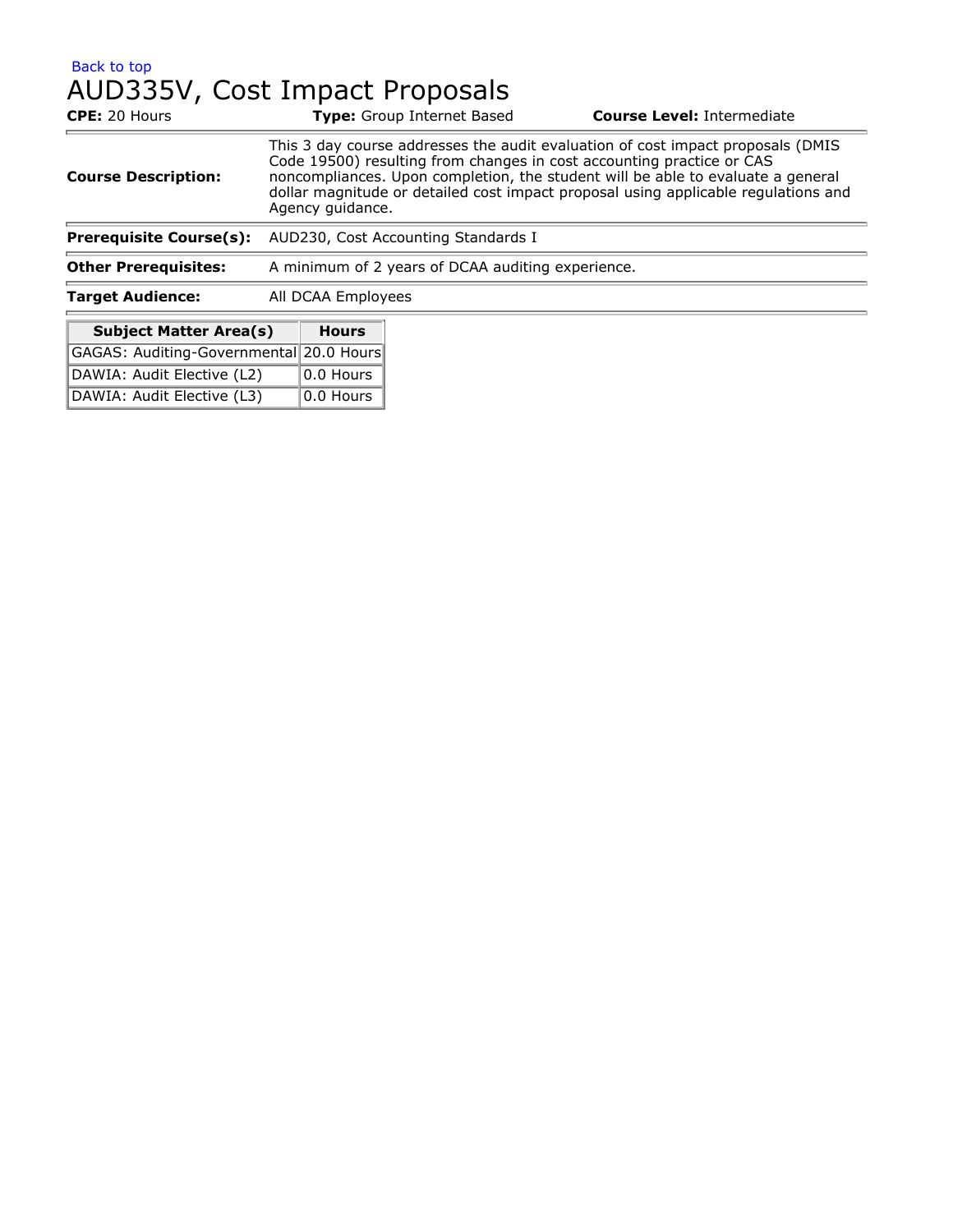### [Back to top](#page-7-0) AUD351, Truth in Negotiation Compliance Audits

| <b>CPE:</b> 32 Hours                    | Type: Group-Live                                                                                                                                                                                                                                                                                                                                                                                                 | <b>Course Level: Intermediate</b> |  |  |
|-----------------------------------------|------------------------------------------------------------------------------------------------------------------------------------------------------------------------------------------------------------------------------------------------------------------------------------------------------------------------------------------------------------------------------------------------------------------|-----------------------------------|--|--|
| <b>Course Description:</b>              | The course is designed to cover the following topics related to TIN compliance<br>audits: (1) TIN Overview & Communication; (2) Audit Planning; (3) Direct Labor;<br>(4) Direct Materials; (5) Subcontracts; (6) Interorganizational Transfers & Other<br>Direct Costs; (7) Indirect Rates; (8) Offsets; and (9) Reporting. This course<br>provides information and techniques to perform TIN compliance audits. |                                   |  |  |
| <b>Prerequisite Course(s):</b>          | AUD102, Audit Applications<br>AUD251E, Truth in Negotiation Audits                                                                                                                                                                                                                                                                                                                                               |                                   |  |  |
| <b>Other Prerequisites:</b>             | Completion of AUD250 is recommended, not required. Review the current 42000<br>audit program, TIN Guidebook, and CAM 14-100. Read the requirements of 10 US<br>Code 2306(a).                                                                                                                                                                                                                                     |                                   |  |  |
|                                         | AUD355E is an acceptable prerequisite in lieu of AUD251E.                                                                                                                                                                                                                                                                                                                                                        |                                   |  |  |
| <b>Target Audience:</b>                 | All DCAA Employees                                                                                                                                                                                                                                                                                                                                                                                               |                                   |  |  |
| <b>Subject Matter Area(s)</b>           | <b>Hours</b>                                                                                                                                                                                                                                                                                                                                                                                                     |                                   |  |  |
| GAGAS: Auditing-Governmental 32.0 Hours |                                                                                                                                                                                                                                                                                                                                                                                                                  |                                   |  |  |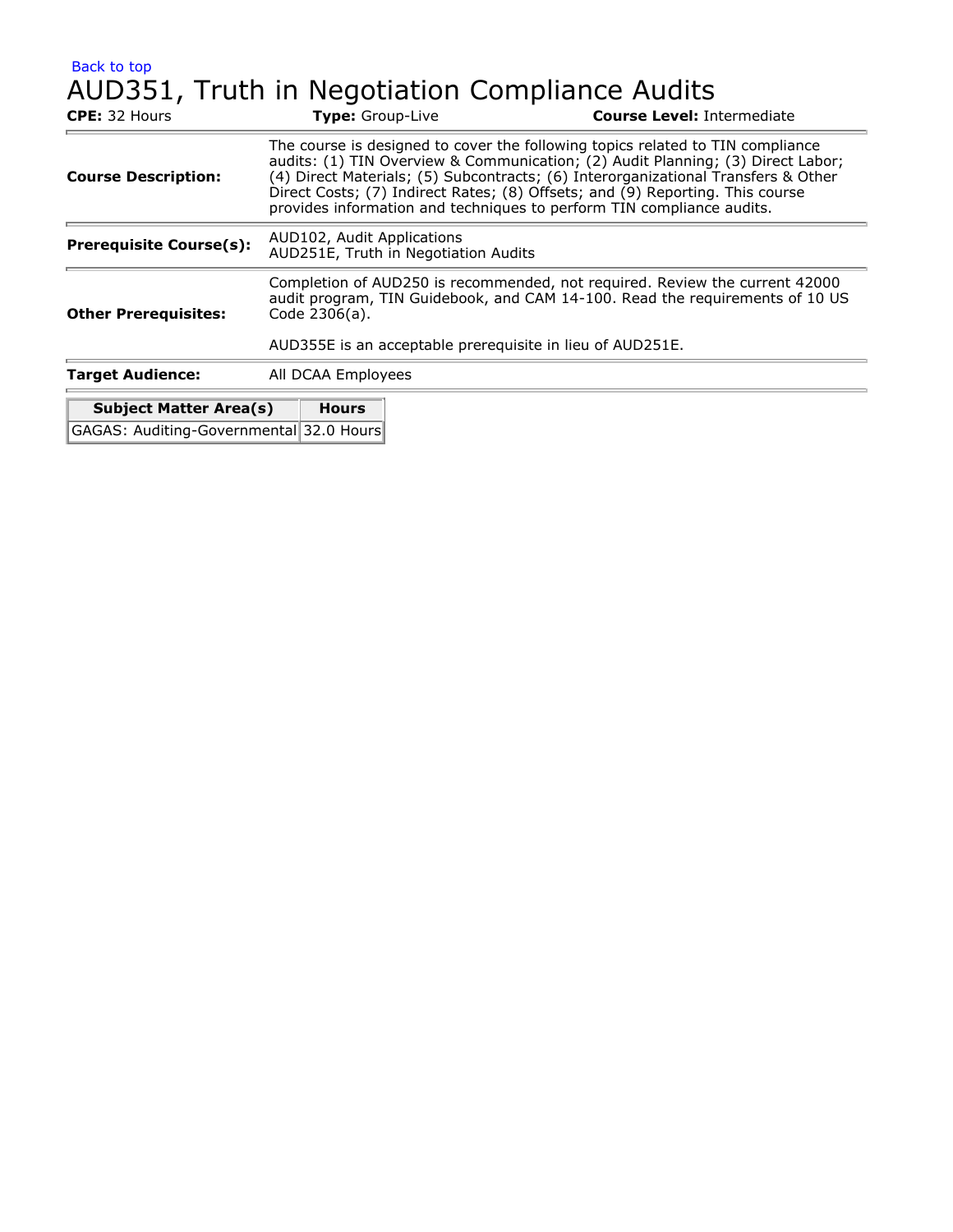# AUD351V, Truth in Negotiation Compliance Audits

| <b>CPE:</b> 32 Hours                    |                                                                                                                                                                                                                                                                                                                                                                                                                  | <b>Type:</b> Group-Internet Based | <b>Course Level: Intermediate</b> |  |
|-----------------------------------------|------------------------------------------------------------------------------------------------------------------------------------------------------------------------------------------------------------------------------------------------------------------------------------------------------------------------------------------------------------------------------------------------------------------|-----------------------------------|-----------------------------------|--|
| <b>Course Description:</b>              | The course is designed to cover the following topics related to TIN compliance<br>audits: (1) TIN Overview & Communication; (2) Audit Planning; (3) Direct Labor;<br>(4) Direct Materials; (5) Subcontracts; (6) Interorganizational Transfers & Other<br>Direct Costs; (7) Indirect Rates; (8) Offsets; and (9) Reporting. This course<br>provides information and techniques to perform TIN compliance audits. |                                   |                                   |  |
| <b>Prerequisite Course(s):</b>          | AUD102, Audit Applications<br>AUD251E, Truth in Negotiation Audits                                                                                                                                                                                                                                                                                                                                               |                                   |                                   |  |
| <b>Other Prerequisites:</b>             | Completion of AUD250 is recommended, not required. Review the current 42000<br>audit program, TIN Guidebook, and CAM 14-100. Read the requirements of 10 US<br>Code 2306(a).                                                                                                                                                                                                                                     |                                   |                                   |  |
|                                         | AUD355E is an acceptable prerequisite in lieu of AUD251E.                                                                                                                                                                                                                                                                                                                                                        |                                   |                                   |  |
| <b>Target Audience:</b>                 | All DCAA Employees                                                                                                                                                                                                                                                                                                                                                                                               |                                   |                                   |  |
| <b>Subject Matter Area(s)</b>           | <b>Hours</b>                                                                                                                                                                                                                                                                                                                                                                                                     |                                   |                                   |  |
| GAGAS: Auditing-Governmental 32.0 Hours |                                                                                                                                                                                                                                                                                                                                                                                                                  |                                   |                                   |  |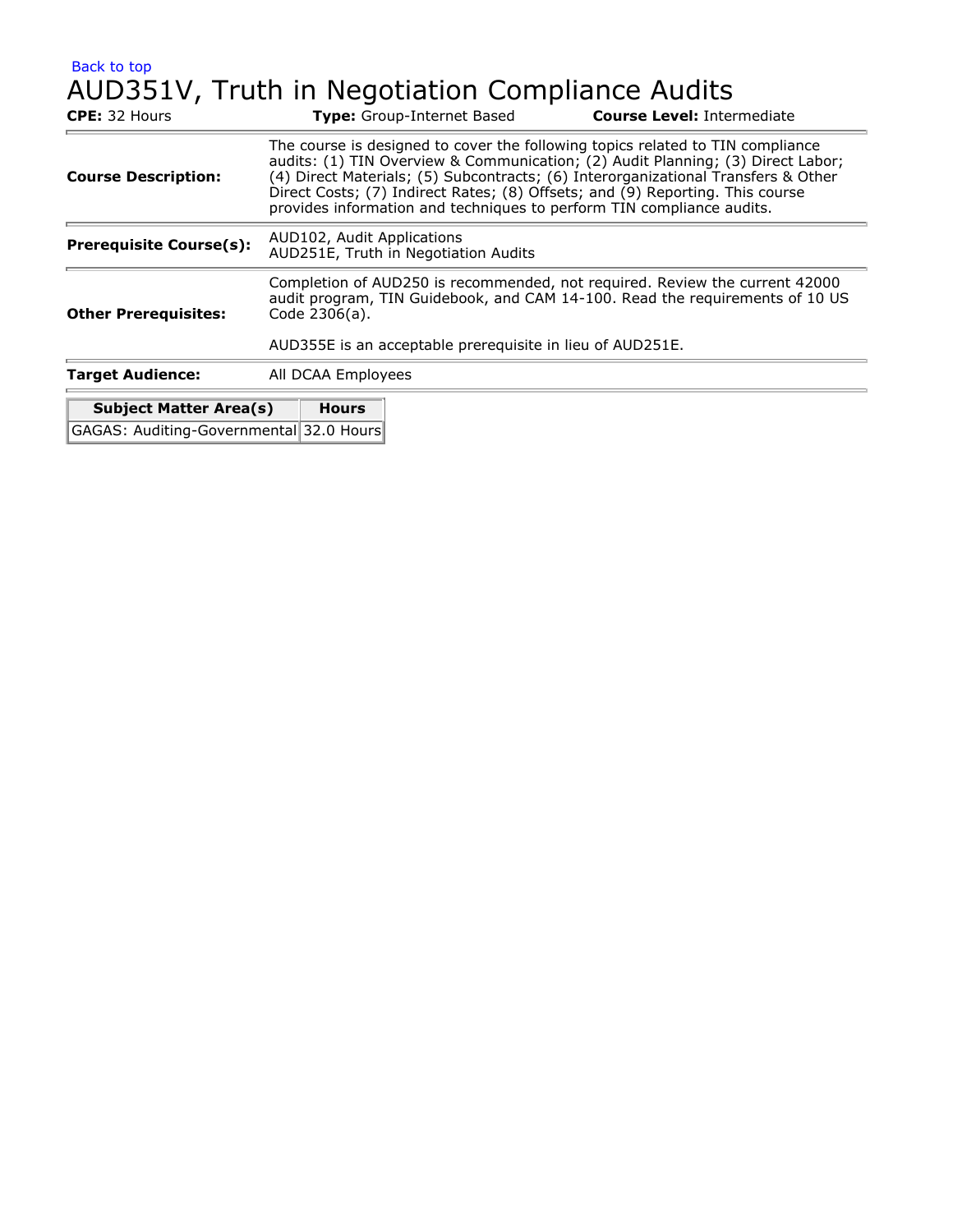[Back to top](#page-7-0) AUD395, Accounting Systems Audits

| <b>CPE:</b> 32 Hours                    | Type: Group-Live                                                                                                                                                                                                                                                                                                                                                                                                                                                 | <b>Course Level: Advanced</b> |  |
|-----------------------------------------|------------------------------------------------------------------------------------------------------------------------------------------------------------------------------------------------------------------------------------------------------------------------------------------------------------------------------------------------------------------------------------------------------------------------------------------------------------------|-------------------------------|--|
| <b>Course Description:</b>              | The course is designed to cover the following topics related to DFARS Accounting<br>System compliance audits: Introduction & Communication; Audit Planning and<br>Risk; IT Controls, Control Environment, General Accounting, Labor Accounting;<br>Direct Contract Cost Accounting; Indirect Cost Accounting, Billing System, and<br>Reporting. This course provides information and techniques to test accounting<br>system compliance with DFARS 252.242-7006. |                               |  |
| <b>Prerequisite Course(s):</b>          | AUD102, Audit Applications                                                                                                                                                                                                                                                                                                                                                                                                                                       |                               |  |
| <b>Other Prerequisites:</b>             | Recommended for those who have accounting system audit (11070) assigned for<br>the coming year at a large contractor and are involved in auditing, planning,<br>supporting, advising, reporting, and/or reviewing such audit Review the current<br>11070 audit program and CAM chapter 5-300. Read the Accounting System<br>Administration requirements of DFARS 252.242-7006.                                                                                   |                               |  |
| <b>Target Audience:</b>                 | All DCAA Employees                                                                                                                                                                                                                                                                                                                                                                                                                                               |                               |  |
| <b>Subject Matter Area(s)</b>           | <b>Hours</b>                                                                                                                                                                                                                                                                                                                                                                                                                                                     |                               |  |
| GAGAS: Auditing-Governmental 32.0 Hours |                                                                                                                                                                                                                                                                                                                                                                                                                                                                  |                               |  |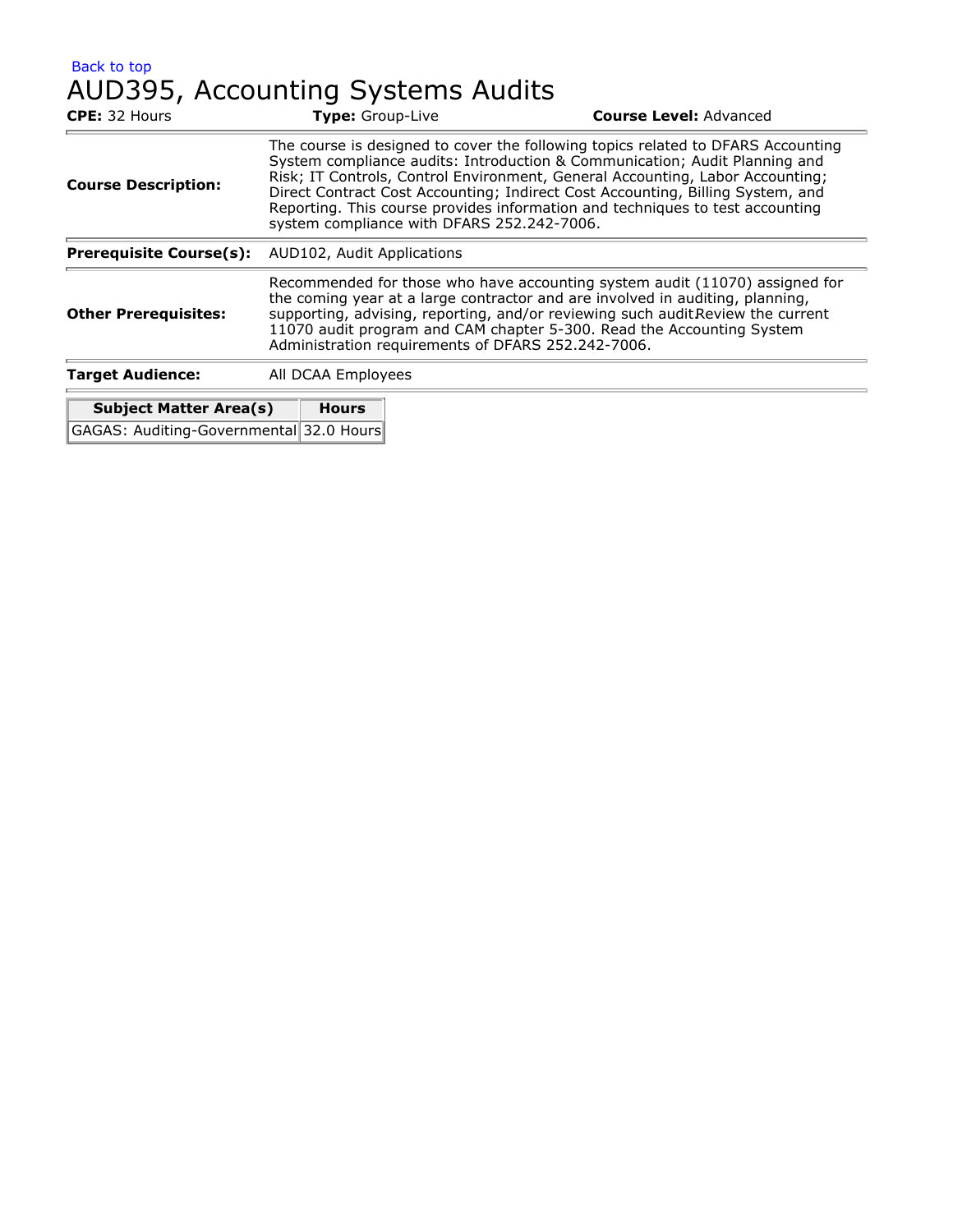[Back to top](#page-7-0) AUD395V, Accounting Systems Audits

| The course is designed to cover the following topics related to DFARS Accounting<br>System compliance audits: Introduction & Communication; Audit Planning and<br>Risk; IT Controls, Control Environment, General Accounting, Labor Accounting;<br>Direct Contract Cost Accounting; Indirect Cost Accounting, Billing System, and<br>Reporting. This course provides information and techniques to test accounting<br>system compliance with DFARS 252.242-7006. |  |  |
|------------------------------------------------------------------------------------------------------------------------------------------------------------------------------------------------------------------------------------------------------------------------------------------------------------------------------------------------------------------------------------------------------------------------------------------------------------------|--|--|
| AUD102, Audit Applications                                                                                                                                                                                                                                                                                                                                                                                                                                       |  |  |
| Recommended for those who have accounting system audit (11070) assigned for<br>the coming year at a large contractor and are involved in auditing, planning,<br>supporting, advising, reporting, and/or reviewing such audit.<br>Review the current 11070 audit program and CAM chapter 5-300. Read the<br>Accounting System Administration requirements of DFARS 252.242-7006.                                                                                  |  |  |
| All DCAA Employees                                                                                                                                                                                                                                                                                                                                                                                                                                               |  |  |
|                                                                                                                                                                                                                                                                                                                                                                                                                                                                  |  |  |

| GAGAS: Auditing-Governmental 32.0 Hours |  |
|-----------------------------------------|--|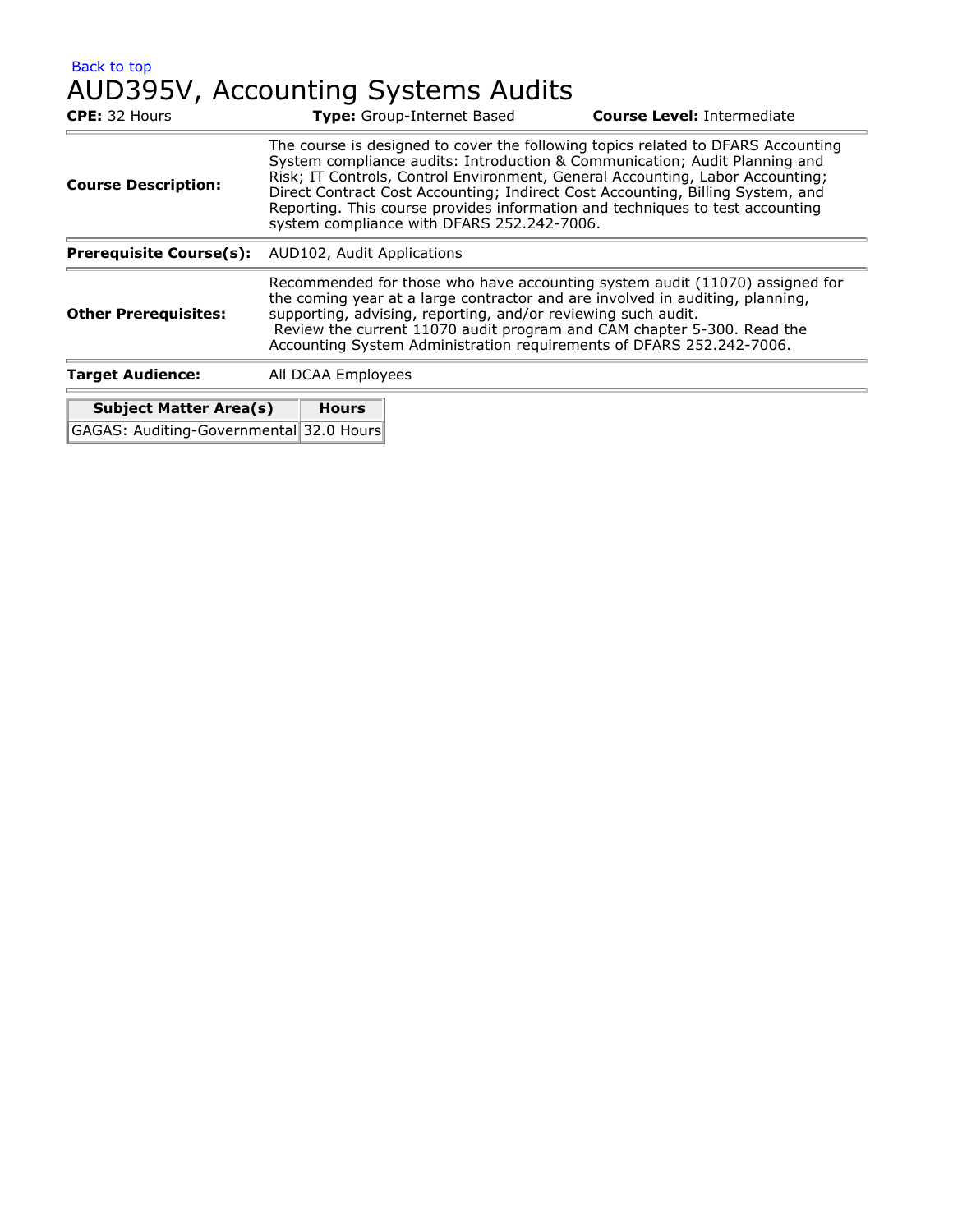# AUD396, Estimating Systems Audits

| CPE: 32 Hours                  | Type: Group-Live                                                                                                                                                                                                                                                                                                                                                                                                                                                                            | <b>Course Level: Intermediate</b> |  |
|--------------------------------|---------------------------------------------------------------------------------------------------------------------------------------------------------------------------------------------------------------------------------------------------------------------------------------------------------------------------------------------------------------------------------------------------------------------------------------------------------------------------------------------|-----------------------------------|--|
| <b>Course Description:</b>     | The course is designed to cover the following topics related to estimating system<br>audits: (1) Overview of DFARS 252.215-7002 Cost Estimating System<br>Requirements clause and applicability; (2) Planning and Risk Assessment process;<br>(3) General Expectations for Compliance with DFARS requirements; (4) Discussion<br>on common contractor estimating techniques by major cost element including<br>CER/parametric estimating and proposal updates; and (5) Reportable findings. |                                   |  |
| <b>Prerequisite Course(s):</b> | AUD102, Audit Applications                                                                                                                                                                                                                                                                                                                                                                                                                                                                  |                                   |  |
| <b>Other Prerequisites:</b>    | Recommended for those who have an estimating system audit (24010) assigned<br>for the coming year at a large contractor and are involved in the auditing, planning,<br>supporting, advising, reporting, and/or reviewing of the audit.<br>1. Review the current 24010 audit program and CAM chapter 5-500.<br>2. Read the Cost Estimating System requirements at DFARS 252.215-7002.                                                                                                        |                                   |  |
| <b>Target Audience:</b>        | All DCAA Employees                                                                                                                                                                                                                                                                                                                                                                                                                                                                          |                                   |  |
|                                | .                                                                                                                                                                                                                                                                                                                                                                                                                                                                                           |                                   |  |

| <b>Subject Matter Area(s)</b>           | <b>Hours</b> |
|-----------------------------------------|--------------|
| GAGAS: Auditing-Governmental 32.0 Hours |              |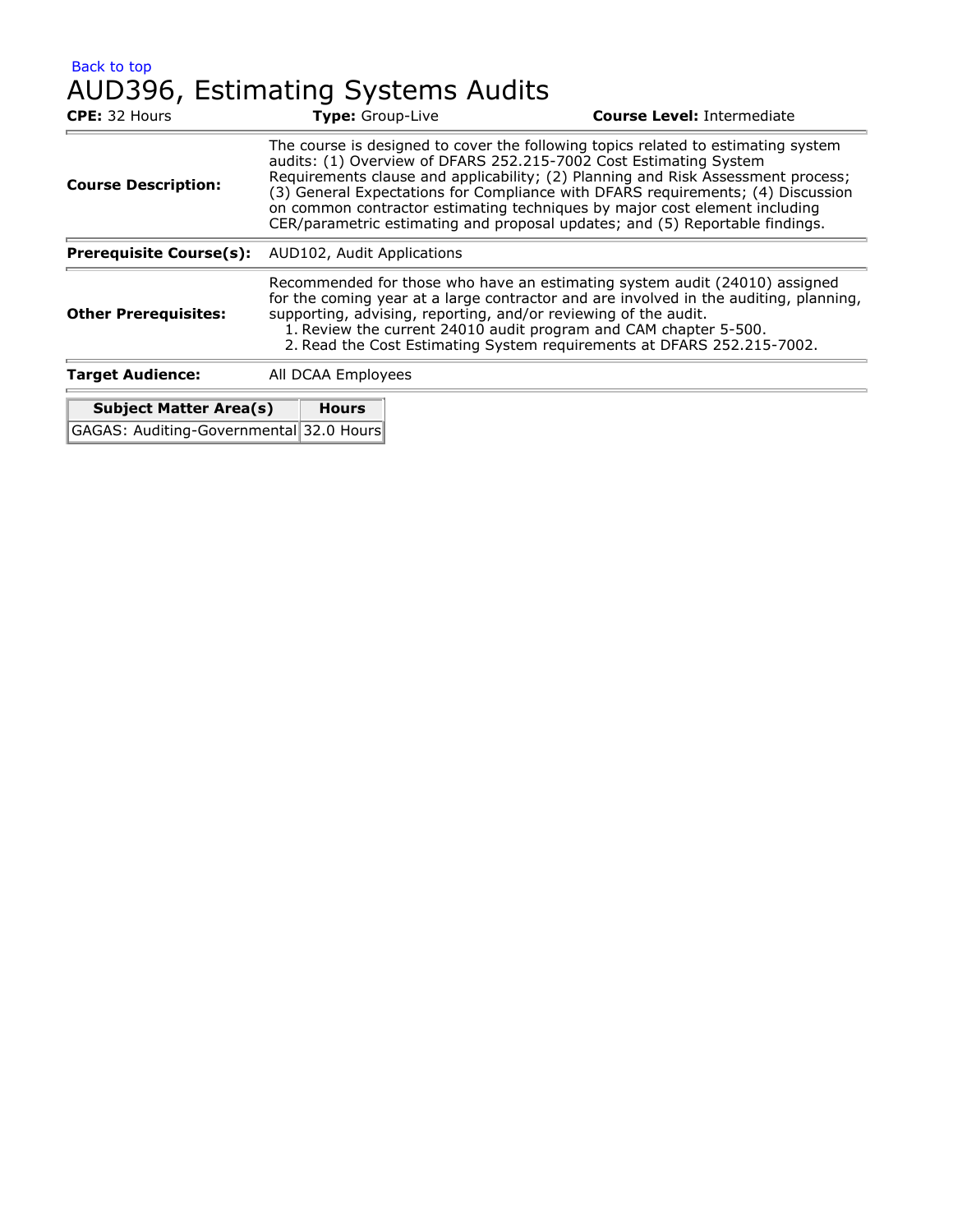[Back to top](#page-7-0) AUD396V, Estimating Systems Audits

| <b>CPE: 32 Hours</b>           | Type: Group-Internet Based                                                                                                                                                                                                                                                                                                                                                                                                                                                                  | <b>Course Level: Intermediate</b> |  |
|--------------------------------|---------------------------------------------------------------------------------------------------------------------------------------------------------------------------------------------------------------------------------------------------------------------------------------------------------------------------------------------------------------------------------------------------------------------------------------------------------------------------------------------|-----------------------------------|--|
| <b>Course Description:</b>     | The course is designed to cover the following topics related to estimating system<br>audits: (1) Overview of DFARS 252.215-7002 Cost Estimating System<br>Requirements clause and applicability; (2) Planning and Risk Assessment process;<br>(3) General Expectations for Compliance with DFARS requirements; (4) Discussion<br>on common contractor estimating techniques by major cost element including<br>CER/parametric estimating and proposal updates; and (5) Reportable findings. |                                   |  |
| <b>Prerequisite Course(s):</b> | AUD102, Audit Applications                                                                                                                                                                                                                                                                                                                                                                                                                                                                  |                                   |  |
| <b>Other Prerequisites:</b>    | Recommended for those who have an estimating system audit (24010) assigned<br>for the coming year at a large contractor and are involved in the auditing, planning,<br>supporting, advising, reporting, and/or reviewing of the audit.<br>1. Review the current 24010 audit program and CAM chapter 5-500.<br>2. Read the Cost Estimating System requirements at DFARS 252.215-7002.                                                                                                        |                                   |  |
| <b>Target Audience:</b>        | All DCAA Employees                                                                                                                                                                                                                                                                                                                                                                                                                                                                          |                                   |  |
|                                |                                                                                                                                                                                                                                                                                                                                                                                                                                                                                             |                                   |  |

| <b>Subject Matter Area(s)</b>           | <b>Hours</b> |
|-----------------------------------------|--------------|
| GAGAS: Auditing-Governmental 32.0 Hours |              |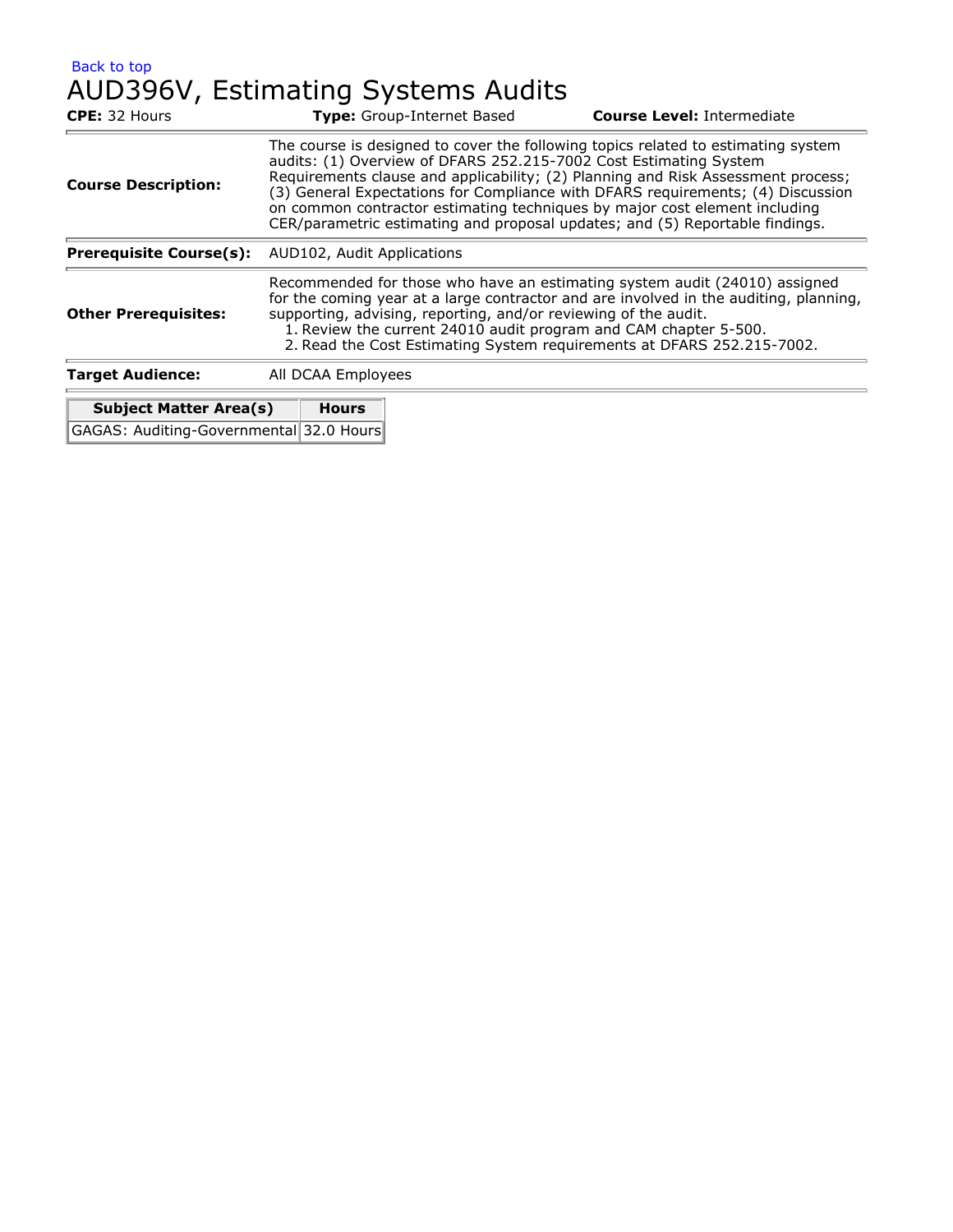### [Back to top](#page-7-0) AUD397, Material Management and Accounting System Audits **CPE:** 32 Hours **Type:** Group-Live **Course Level:** Intermediate This course is designed to provide auditors with a foundation necessary to plan and

| <b>Course Description:</b>              | perform MMAS audits in accordance with current Agency guidance (12500 activity<br>code). The course covers: (1) MMAS Overview; (2) Planning and Control<br>Environment; (3) Bill of Material Accuracy; (4) Master Production Schedule<br>Accuracy; (5) Inventory Accuracy and Commingled Inventory; (6) Material<br>Transfers and Costing; (7) Material Allocations; and (8) MMAS Reporting and MMAS<br>compliance with DFARS 252.242-7004. |  |  |
|-----------------------------------------|---------------------------------------------------------------------------------------------------------------------------------------------------------------------------------------------------------------------------------------------------------------------------------------------------------------------------------------------------------------------------------------------------------------------------------------------|--|--|
| <b>Prerequisite Course(s):</b>          | None                                                                                                                                                                                                                                                                                                                                                                                                                                        |  |  |
| <b>Other Prerequisites:</b>             | Read the current 12500 audit program and CAM chapter 5.400 Review the Material<br>Management and Accounting System requirements in DFARS 252.242-7004.                                                                                                                                                                                                                                                                                      |  |  |
| <b>Target Audience:</b>                 | All DCAA Employees                                                                                                                                                                                                                                                                                                                                                                                                                          |  |  |
| <b>Subject Matter Area(s)</b>           | <b>Hours</b>                                                                                                                                                                                                                                                                                                                                                                                                                                |  |  |
| GAGAS: Auditing-Governmental 32.0 Hours |                                                                                                                                                                                                                                                                                                                                                                                                                                             |  |  |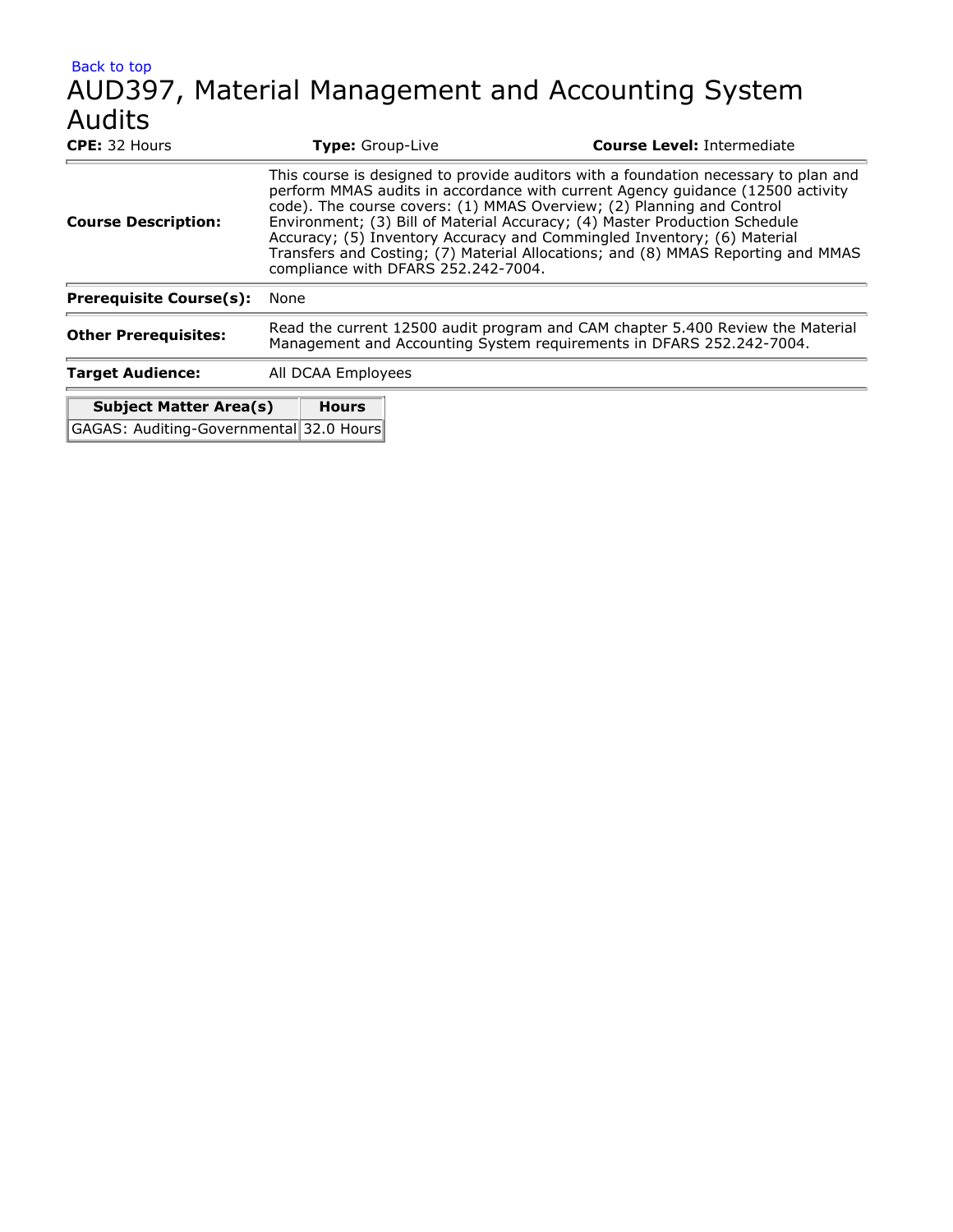### [Back to top](#page-7-0) AUD397V, Material Management and Accounting System Audits **CPE:** 32 Hours **Type:** Group-Internet Based **Course Level:** Intermediate

| <b>CPE:</b> 32 Hours                    | <b>Type:</b> Group-Internet Based                                                                                                                      |  | <b>Course Level: Intermediate</b>                                                                                                                                                                                                                                                                                                                                                                                  |
|-----------------------------------------|--------------------------------------------------------------------------------------------------------------------------------------------------------|--|--------------------------------------------------------------------------------------------------------------------------------------------------------------------------------------------------------------------------------------------------------------------------------------------------------------------------------------------------------------------------------------------------------------------|
| <b>Course Description:</b>              | code). The course covers: (1) MMAS Overview; (2) Planning and Control<br>compliance with DFARS 252.242-7004.                                           |  | This course is designed to provide auditors with a foundation necessary to plan and<br>perform MMAS audits in accordance with current Agency guidance (12500 activity<br>Environment; (3) Bill of Material Accuracy; (4) Master Production Schedule<br>Accuracy; (5) Inventory Accuracy and Commingled Inventory; (6) Material<br>Transfers and Costing; (7) Material Allocations; and (8) MMAS Reporting and MMAS |
| <b>Prerequisite Course(s):</b>          | None                                                                                                                                                   |  |                                                                                                                                                                                                                                                                                                                                                                                                                    |
| <b>Other Prerequisites:</b>             | Read the current 12500 audit program and CAM chapter 5.400 Review the Material<br>Management and Accounting System requirements in DFARS 252.242-7004. |  |                                                                                                                                                                                                                                                                                                                                                                                                                    |
| <b>Target Audience:</b>                 | All DCAA Employees                                                                                                                                     |  |                                                                                                                                                                                                                                                                                                                                                                                                                    |
| <b>Subject Matter Area(s)</b>           | <b>Hours</b>                                                                                                                                           |  |                                                                                                                                                                                                                                                                                                                                                                                                                    |
| GAGAS: Auditing-Governmental 32.0 Hours |                                                                                                                                                        |  |                                                                                                                                                                                                                                                                                                                                                                                                                    |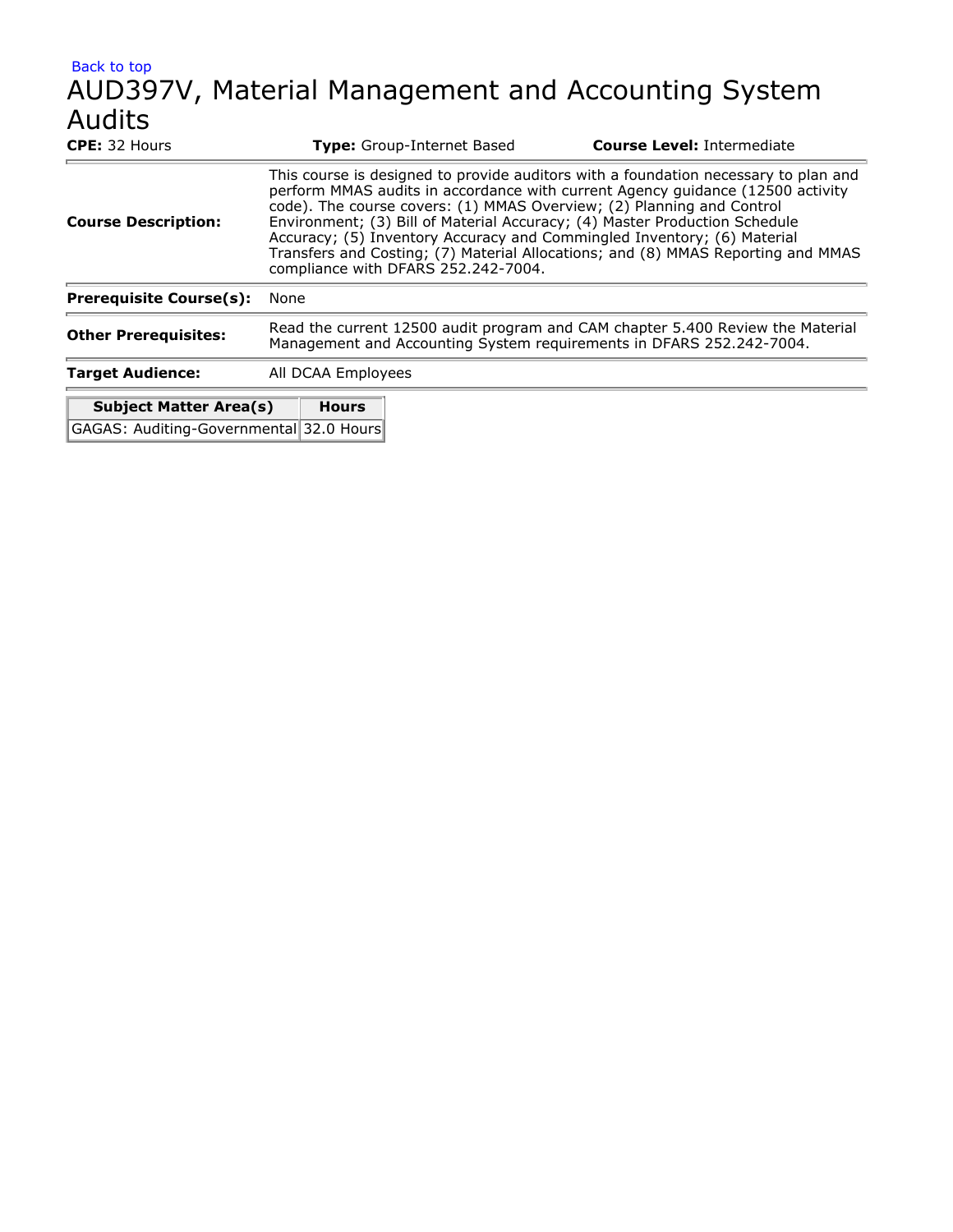# AUD460, Statistical Sampling for Supervisors and Managers

| CPE: 32 Hours                                                            | Type: Group-Live                                                         | <b>Course Level: Basic</b>                                                                                                                                                                                                                                                                                                                                                                                                  |  |
|--------------------------------------------------------------------------|--------------------------------------------------------------------------|-----------------------------------------------------------------------------------------------------------------------------------------------------------------------------------------------------------------------------------------------------------------------------------------------------------------------------------------------------------------------------------------------------------------------------|--|
| <b>Course Description:</b>                                               |                                                                          | This 4.5 day course is designed to provide supervisors and managers with the skills<br>necessary to lead their auditors in the effective and efficient performance of a<br>statistical sample application in the contract audit environment. This course focuses<br>on the fundamental statistical sampling principles and hands-on use of EZ-Quant's<br>Statistical Sampling Module for data input and results evaluation. |  |
| <b>Prerequisite Course(s):</b>                                           | None                                                                     |                                                                                                                                                                                                                                                                                                                                                                                                                             |  |
| <b>Other Prerequisites:</b>                                              | None                                                                     |                                                                                                                                                                                                                                                                                                                                                                                                                             |  |
| <b>Target Audience:</b>                                                  | All GS-13 and above, including supervisory and non-supervisory positions |                                                                                                                                                                                                                                                                                                                                                                                                                             |  |
| <b>Subject Matter Area(s)</b><br>GAGAS: Auditing-Governmental 32.0 Hours | <b>Hours</b>                                                             |                                                                                                                                                                                                                                                                                                                                                                                                                             |  |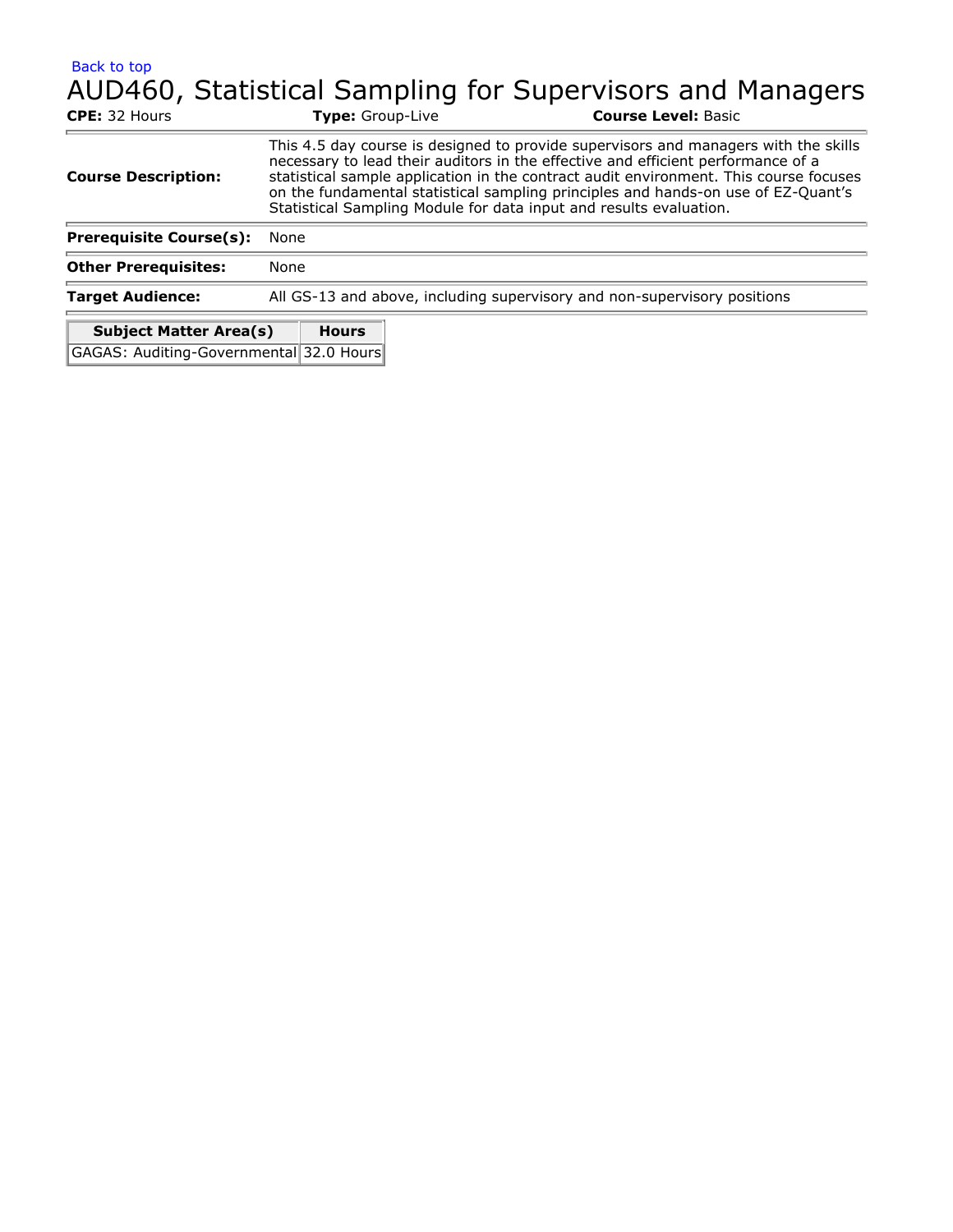AUD470, Regression Analysis for Supervisors and Managers

| CPE: 32 Hours                  | Type: Group-Live               |                                                                                                                                                                                                                                                                                                                                                                                                                                                                                                                                                                                                                                                                                                                                                                             | <b>Course Level: Intermediate</b> |
|--------------------------------|--------------------------------|-----------------------------------------------------------------------------------------------------------------------------------------------------------------------------------------------------------------------------------------------------------------------------------------------------------------------------------------------------------------------------------------------------------------------------------------------------------------------------------------------------------------------------------------------------------------------------------------------------------------------------------------------------------------------------------------------------------------------------------------------------------------------------|-----------------------------------|
| <b>Course Description:</b>     |                                | This course is designed to provide supervisors and managers with the skills<br>necessary to lead their auditors in the effective and efficient performance of a<br>statistical sample application in the contract audit environment. This course focuses<br>on the application of simple linear regression and multiple regression computer<br>assisted audit techniques using EZ-Quant's Modules. Students will be able to apply<br>regression techniques in evaluating contractor forecasted and incurred indirect rate<br>submissions. They will be able to identify common problems which occur in the field<br>when regression analysis techniques are applied, understand the basic concepts of<br>regression analysis and proper application of regression analysis. |                                   |
| <b>Prerequisite Course(s):</b> | None                           |                                                                                                                                                                                                                                                                                                                                                                                                                                                                                                                                                                                                                                                                                                                                                                             |                                   |
| <b>Other Prerequisites:</b>    | None                           |                                                                                                                                                                                                                                                                                                                                                                                                                                                                                                                                                                                                                                                                                                                                                                             |                                   |
| <b>Target Audience:</b>        | DCAA Employees GS-13 and Above |                                                                                                                                                                                                                                                                                                                                                                                                                                                                                                                                                                                                                                                                                                                                                                             |                                   |
| <b>Subject Matter Area(s)</b>  | <b>Hours</b>                   |                                                                                                                                                                                                                                                                                                                                                                                                                                                                                                                                                                                                                                                                                                                                                                             |                                   |

GAGAS: Auditing-Governmental 32.0 Hours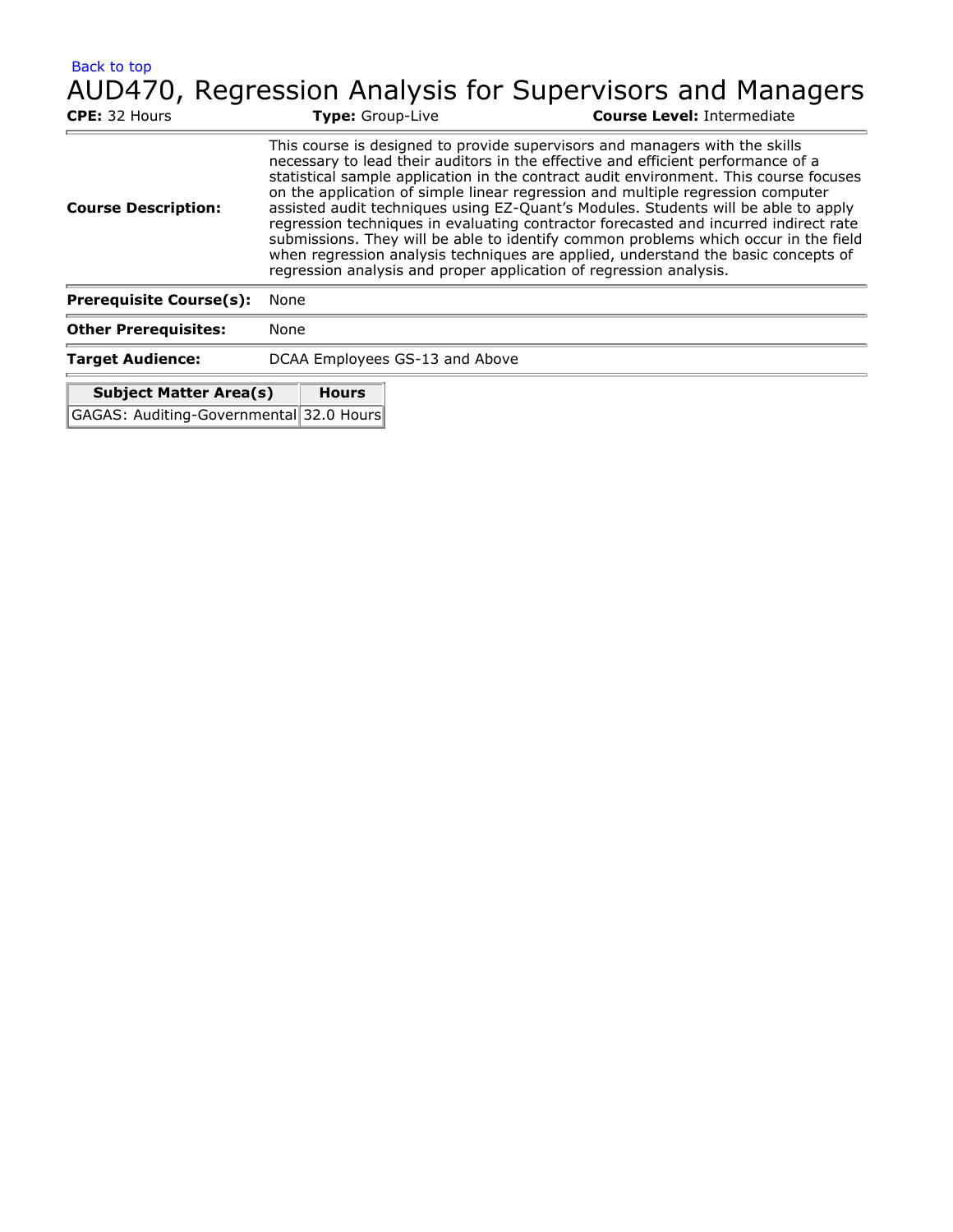[Back to top](#page-7-0) CMP100E, Coaching Program Overview

| <b>CPE: 1 Hours</b>            |                    | <b>Type: Interactive Self-Study</b>                     | <b>Course Level: Basic</b>                                                                                                                                                                                                                                                                                                                                                                                                                                                                                                                                                                                                                                                           |
|--------------------------------|--------------------|---------------------------------------------------------|--------------------------------------------------------------------------------------------------------------------------------------------------------------------------------------------------------------------------------------------------------------------------------------------------------------------------------------------------------------------------------------------------------------------------------------------------------------------------------------------------------------------------------------------------------------------------------------------------------------------------------------------------------------------------------------|
| <b>Course Description:</b>     |                    | with the program. CMP100E replaces CMP100, 101 and 102. | The Coaching Program has been approved for all employees. Employees hired since<br>September 1, 2014, as well as employees moving into new positions, will be<br>assigned a coach by their first-line supervisor (after coordination with the second<br>line supervisor). See DCAAI 1430.5 for more information. Other employees may<br>request a coach and supervisors may suggest coaching as coaching situations arise.<br>This course is designed to introduce supervisors, coaches, and coachees to the<br>DCAA Coaching Program. This learning activity will cover the benefits of the<br>program, stakeholder roles and responsibilities, and administrative tasks associated |
| <b>Prerequisite Course(s):</b> | None               |                                                         |                                                                                                                                                                                                                                                                                                                                                                                                                                                                                                                                                                                                                                                                                      |
| <b>Other Prerequisites:</b>    | None               |                                                         |                                                                                                                                                                                                                                                                                                                                                                                                                                                                                                                                                                                                                                                                                      |
| <b>Target Audience:</b>        | All DCAA employees |                                                         |                                                                                                                                                                                                                                                                                                                                                                                                                                                                                                                                                                                                                                                                                      |
| <b>Subject Matter Area(s)</b>  | <b>Hours</b>       |                                                         |                                                                                                                                                                                                                                                                                                                                                                                                                                                                                                                                                                                                                                                                                      |

GAGAS: Personal Development 1.0 Hours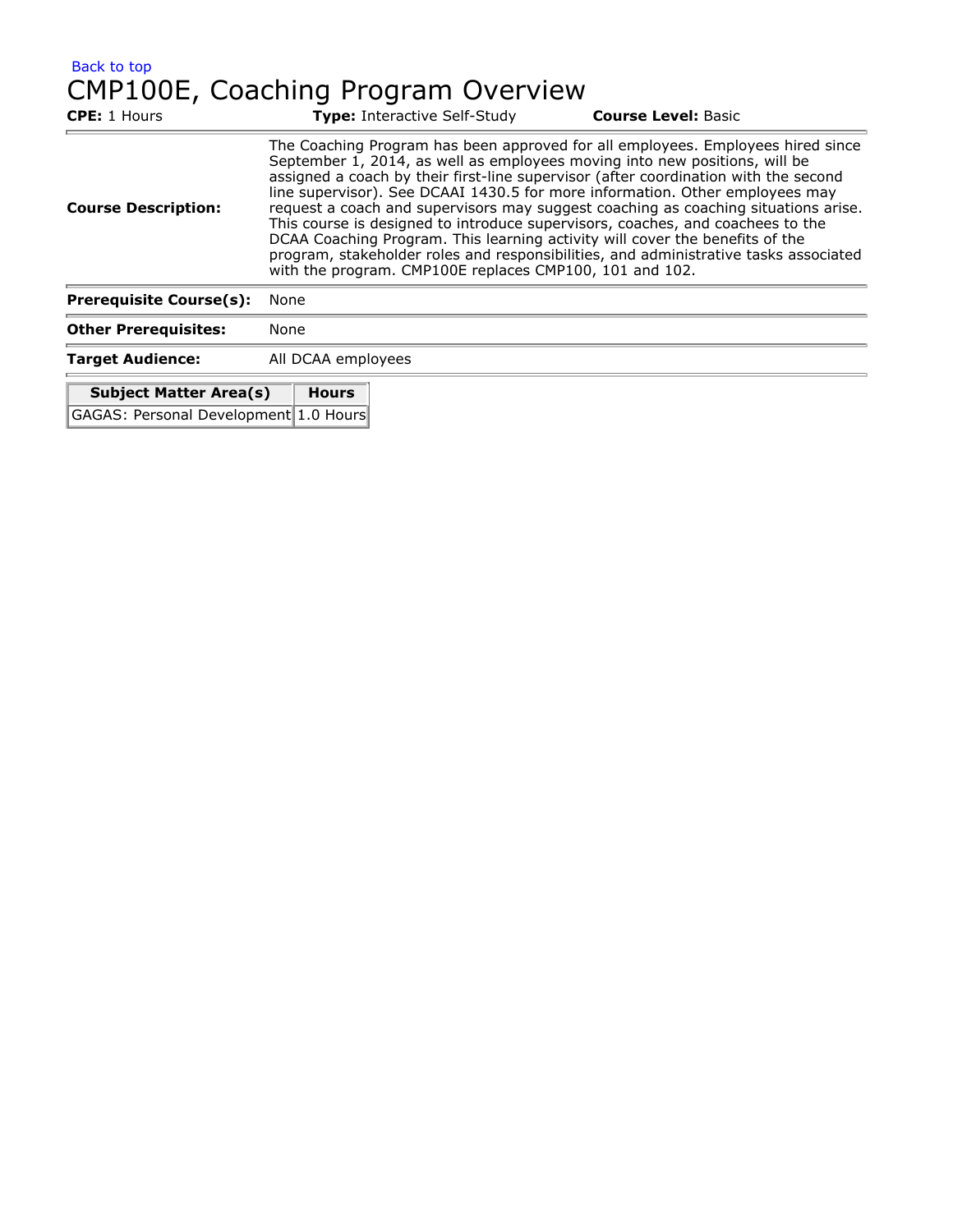#### [Back to top](#page-7-0) CMP110E, Mentoring Program Overview

| <b>CPE:</b> 0 Hours                   |                                                                                                                                                                                                                                                  | <b>Type:</b> Interactive Self-Study | <b>Course Level: Basic</b> |
|---------------------------------------|--------------------------------------------------------------------------------------------------------------------------------------------------------------------------------------------------------------------------------------------------|-------------------------------------|----------------------------|
| <b>Course Description:</b>            | This course is designed to introduce DCAA employees to the Mentoring Program.<br>This learning activity will cover the benefits of the program, stakeholder roles and<br>responsibilities, and administrative tasks associated with the program. |                                     |                            |
| <b>Prerequisite Course(s):</b>        | None                                                                                                                                                                                                                                             |                                     |                            |
| <b>Other Prerequisites:</b>           | Read DCAAI 1430.4                                                                                                                                                                                                                                |                                     |                            |
| <b>Target Audience:</b>               | All DCAA Employees                                                                                                                                                                                                                               |                                     |                            |
| <b>Subject Matter Area(s)</b>         | <b>Hours</b>                                                                                                                                                                                                                                     |                                     |                            |
| GAGAS: Personal Development 0.0 Hours |                                                                                                                                                                                                                                                  |                                     |                            |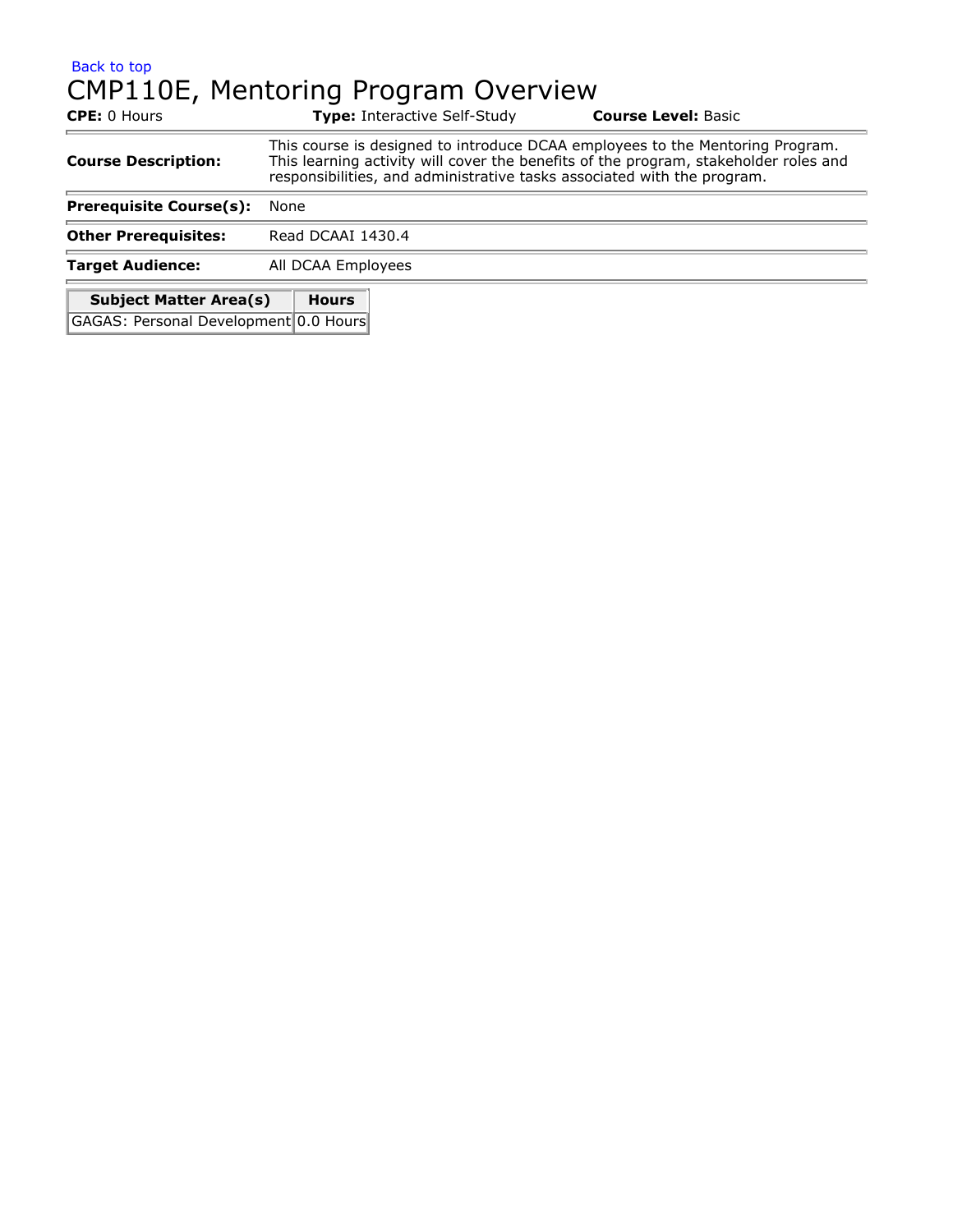# CMP200, Coaching Essentials

| <b>CPE: 21 Hours</b>           | Type: Group-Live                                                                                                                                                                                                                                                                                                                                                                                         | <b>Course Level: Intermediate</b> |  |
|--------------------------------|----------------------------------------------------------------------------------------------------------------------------------------------------------------------------------------------------------------------------------------------------------------------------------------------------------------------------------------------------------------------------------------------------------|-----------------------------------|--|
| <b>Course Description:</b>     | The 3-day course was designed using principles of adult learning. Instructional<br>strategies such as small group activities, case study reviews, and role-play actively<br>engage participants in the learning process. Topics for the training include Coaching<br>Learning Theories, Building Trust, Emotional Intelligence, Critical Thinking, Active<br>Listening, and Transformational Leadership. |                                   |  |
| <b>Prerequisite Course(s):</b> | CMP100E, Coaching Program Overview                                                                                                                                                                                                                                                                                                                                                                       |                                   |  |
| <b>Other Prerequisites:</b>    | Participants must take the DISC assessment 1 week prior to start date of the course.<br>Read DCAA Instruction 1430.5; Participate in a Coaching Q&A Skype Meeting<br>(contact Program Manager to register).                                                                                                                                                                                              |                                   |  |
| <b>Target Audience:</b>        | All DCAA Employees                                                                                                                                                                                                                                                                                                                                                                                       |                                   |  |

| <b>Subject Matter Area(s)</b>                         | <b>Hours</b>          |
|-------------------------------------------------------|-----------------------|
| <b>GAGAS: Personal Development</b>                    | $ 6.0 \text{ Hours} $ |
| GAGAS: Business Management and Organization 4.0 Hours |                       |
| <b>GAGAS: Communications &amp; Marketing</b>          | $6.0$ Hours           |
| GAGAS: Personnel/HR                                   | 5.0 Hours             |
| FM: Lead Projects/Teams Competencies (L2)             | $ 0.0 \text{ Hours} $ |
| FM: Lead Self Competencies (L1)                       | $ 0.0$ Hours          |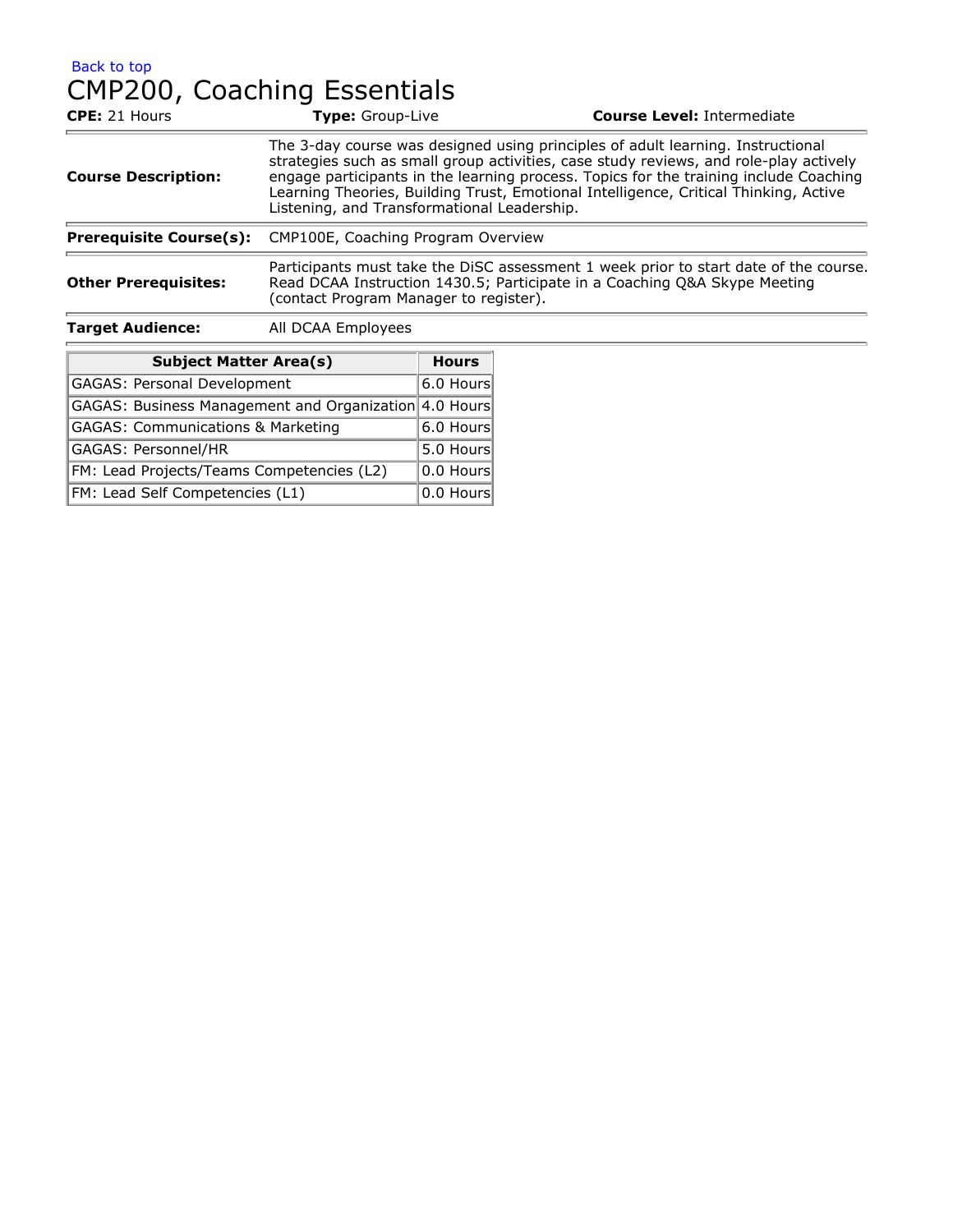[Back to top](#page-7-0) CMP200V, Coaching Essentials

| CPE: 21 Hours                  | <b>Type:</b> Group-Internet Based                                                                                                                                                                                                                                                                                                                                                                         | <b>Course Level: Intermediate</b> |
|--------------------------------|-----------------------------------------------------------------------------------------------------------------------------------------------------------------------------------------------------------------------------------------------------------------------------------------------------------------------------------------------------------------------------------------------------------|-----------------------------------|
| <b>Course Description:</b>     | The 5- day course was designed using principles of adult learning. Instructional<br>strategies such as small group activities, case study reviews, and role-play actively<br>engage participants in the learning process. Topics for the training include Coaching<br>Learning Theories, Building Trust, Emotional Intelligence, Critical Thinking, Active<br>Listening, and Transformational Leadership. |                                   |
| <b>Prerequisite Course(s):</b> | CMP100E, Coaching Program Overview                                                                                                                                                                                                                                                                                                                                                                        |                                   |
| <b>Other Prerequisites:</b>    | Read DCAA Instruction 1430.5; Participate in a Coaching Q&A Skype Meeting<br>(contact Program Manager to register).<br>Participants must take DISC assessment 1 week prior to start date of the course.<br>Course Schedule: Monday 1030-1130; Tuesday- Friday 1030-1300 and 1400-1630                                                                                                                     |                                   |
| <b>Target Audience:</b>        | All DCAA Employees                                                                                                                                                                                                                                                                                                                                                                                        |                                   |

# **Subject Matter Area(s) Hours**

| GAGAS: Business Management and Organization 4.0 Hours |                       |
|-------------------------------------------------------|-----------------------|
| GAGAS: Personal Development                           | $ 9.0$ Hours          |
| GAGAS: Personnel/HR                                   | $ 8.0 \text{ Hours} $ |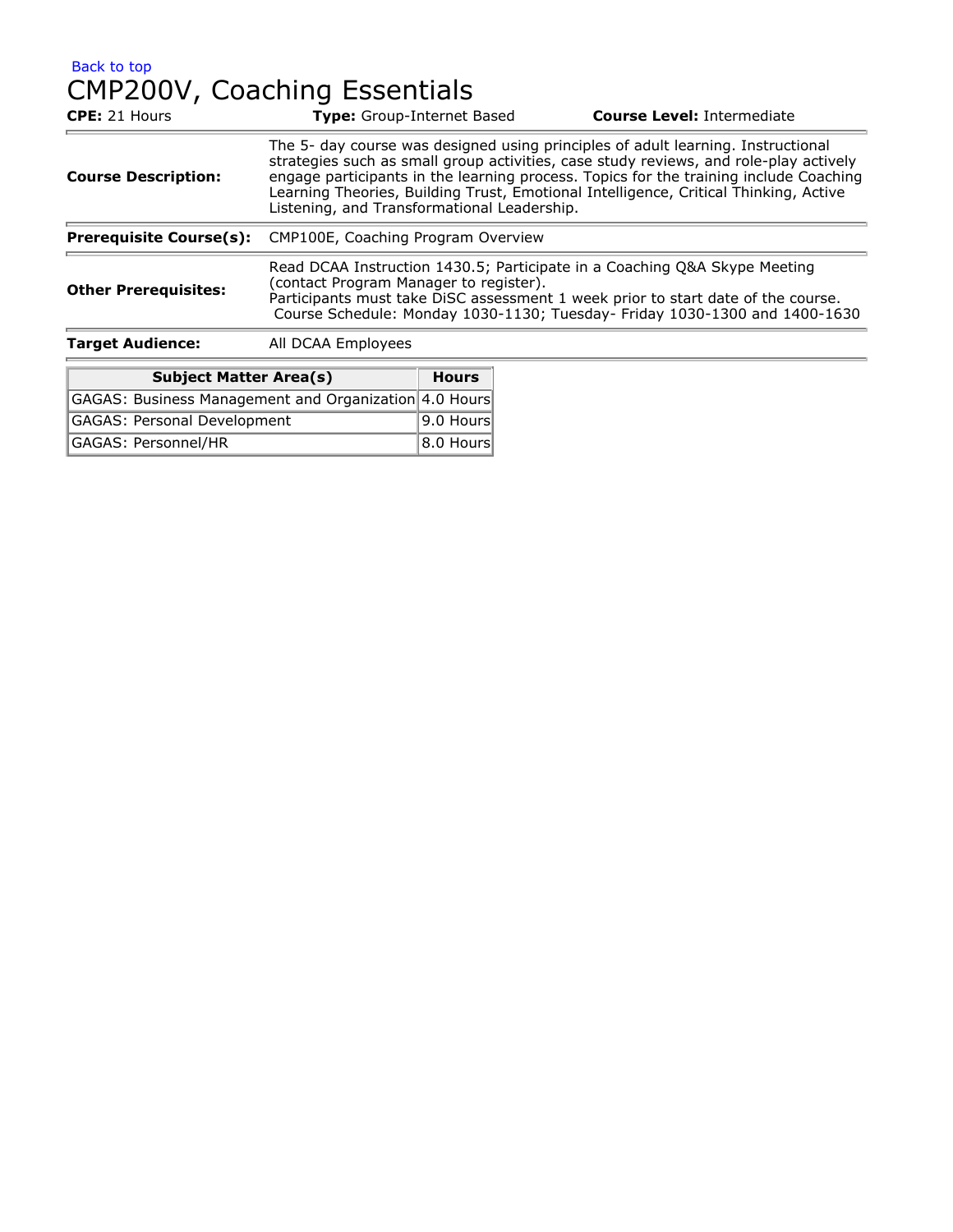# CMP210, Mentoring Essentials

| <b>CPE: 14 Hours</b>           | Type: Group Live                                                                                                                                                                                                                                                                                                                                                                                                                                                                           | <b>Course Level: Intermediate</b>                                                                                                                                     |
|--------------------------------|--------------------------------------------------------------------------------------------------------------------------------------------------------------------------------------------------------------------------------------------------------------------------------------------------------------------------------------------------------------------------------------------------------------------------------------------------------------------------------------------|-----------------------------------------------------------------------------------------------------------------------------------------------------------------------|
| <b>Course Description:</b>     | The 2- day course was designed using principles of adult learning. Instructional<br>strategies such as small group activities, case study reviews, and role-play actively<br>engage participants in the learning process. Topics for the training include: Building<br>strong mentoring relationships, Clarifying roles and responsibilities, Understanding<br>the 5 keys to mentoring success, Building mentoring agreements and plans,<br>Reviewing commitment, and sustaining momentum. |                                                                                                                                                                       |
| <b>Prerequisite Course(s):</b> | CMP100E, Coaching Program Overview                                                                                                                                                                                                                                                                                                                                                                                                                                                         |                                                                                                                                                                       |
| <b>Other Prerequisites:</b>    | recording (contact Program Manager for a link to the recording)                                                                                                                                                                                                                                                                                                                                                                                                                            | Participants must take DISC assessment at least 1 week prior to start date of the<br>course. Read DCAA Instruction 1430.4; Participate in Program Orientation or view |
| <b>Target Audience:</b>        | All DCAA Employees                                                                                                                                                                                                                                                                                                                                                                                                                                                                         |                                                                                                                                                                       |

| <b>Subject Matter Area(s)</b>                         | <b>Hours</b> |
|-------------------------------------------------------|--------------|
| GAGAS: Business Management and Organization 2.0 Hours |              |
| <b>GAGAS: Communications &amp; Marketing</b>          | 4.0 Hours    |
| <b>GAGAS: Personal Development</b>                    | 5.0 Hours    |
| GAGAS: Personnel/HR                                   | 3.0 Hours    |
| FM: Lead Projects/Teams Competencies (L2)             | $ 0.0$ Hours |
| FM: Lead Self Competencies (L1)                       | 0.0 Hours    |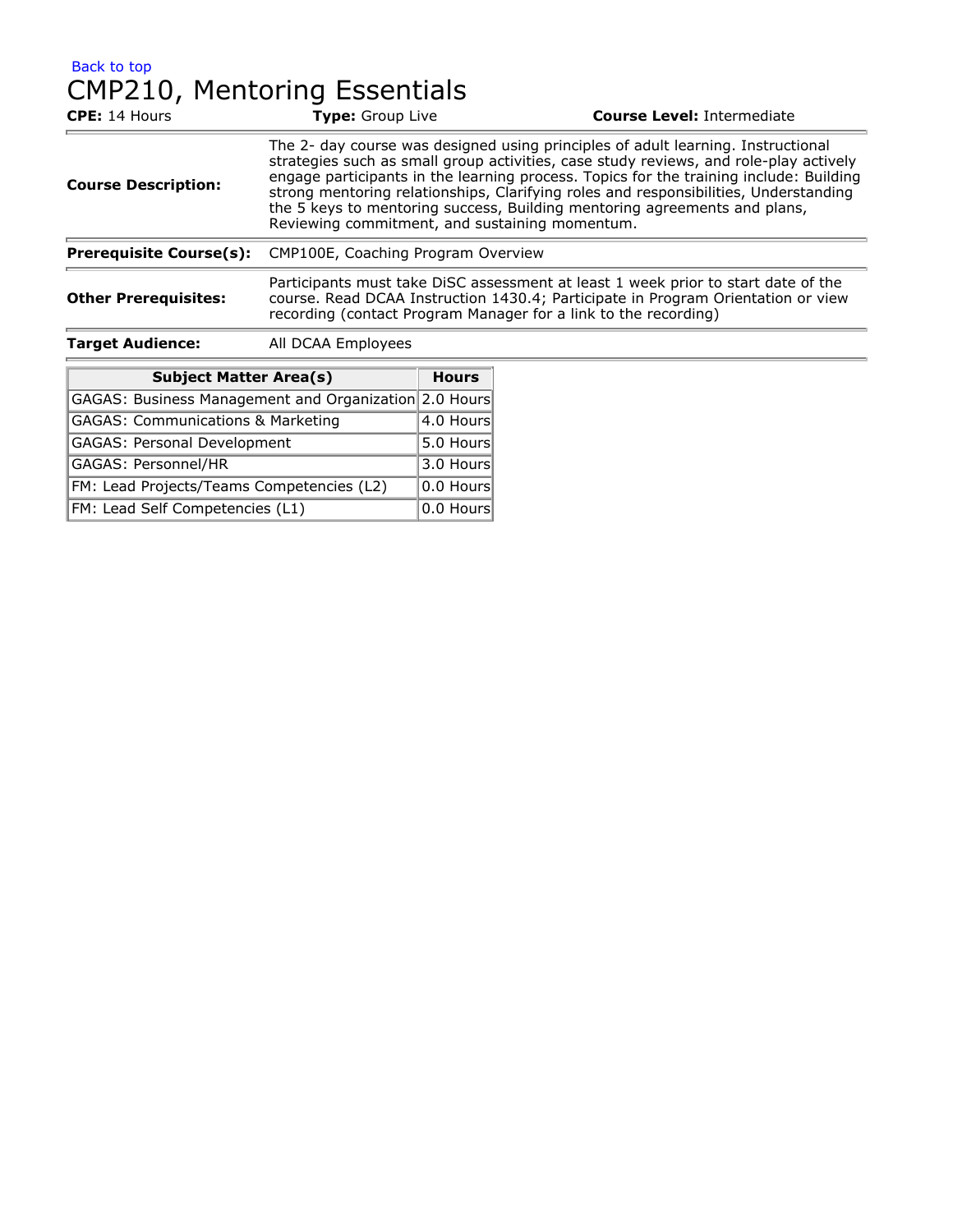[Back to top](#page-7-0) CMP210V, Mentoring Essentials

| CPE: 14 Hours                  | Type: Group-Internet Based                                                                                                                  | <b>Course Level: Intermediate</b>                                                                                                                                                                                                                                                                                                                                                                                                                                                          |  |  |
|--------------------------------|---------------------------------------------------------------------------------------------------------------------------------------------|--------------------------------------------------------------------------------------------------------------------------------------------------------------------------------------------------------------------------------------------------------------------------------------------------------------------------------------------------------------------------------------------------------------------------------------------------------------------------------------------|--|--|
| <b>Course Description:</b>     |                                                                                                                                             | The 4- day course was designed using principles of adult learning. Instructional<br>strategies such as small group activities, case study reviews, and role-play actively<br>engage participants in the learning process. Topics for the training include: Building<br>strong mentoring relationships, Clarifying roles and responsibilities, Understanding<br>the 5 keys to mentoring success, Building mentoring agreements and plans,<br>Reviewing commitment, and sustaining momentum. |  |  |
| <b>Prerequisite Course(s):</b> | CMP110E, Mentoring Program Overview                                                                                                         |                                                                                                                                                                                                                                                                                                                                                                                                                                                                                            |  |  |
| <b>Other Prerequisites:</b>    | Read DCAA Instruction 1430.4; Participate in Program Orientation or view<br>recording (contact Program Manager for a link to the recording) |                                                                                                                                                                                                                                                                                                                                                                                                                                                                                            |  |  |
|                                | Participants must take DISC assessment at least 1 week prior to start date of the<br>course.                                                |                                                                                                                                                                                                                                                                                                                                                                                                                                                                                            |  |  |
| <b>Target Audience:</b>        | All DCAA Employees                                                                                                                          |                                                                                                                                                                                                                                                                                                                                                                                                                                                                                            |  |  |

| <b>Subject Matter Area(s)</b>                         | <b>Hours</b> |
|-------------------------------------------------------|--------------|
| GAGAS: Business Management and Organization 2.0 Hours |              |
| <b>GAGAS: Communications &amp; Marketing</b>          | 4.0 Hours    |
| GAGAS: Personal Development                           | 5.0 Hours    |
| GAGAS: Personnel/HR                                   | 3.0 Hours    |
| FM: Lead Projects/Teams Competencies (L2)             | 0.0 Hours    |
| FM: Lead Self Competencies (L1)                       | 0.0 Hours    |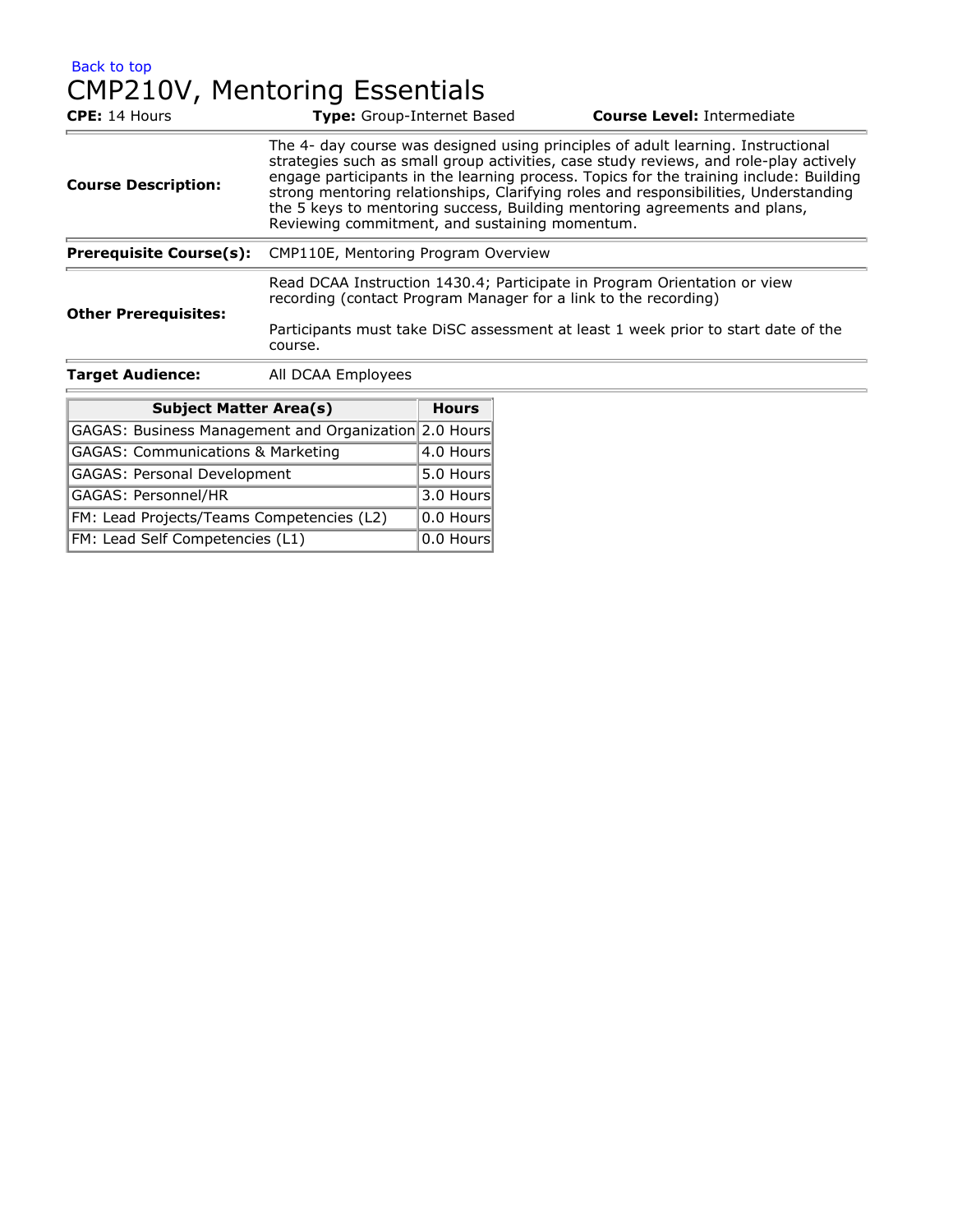[Back to top](#page-7-0) COM102E, Managing Your Manager

| <b>CPE:</b> 2 Hours                                                          | <b>Type: Interactive Self-Study</b>                                                                                                                                                                                                                                                                                                                                                                                                      | <b>Course Level: Basic</b> |  |
|------------------------------------------------------------------------------|------------------------------------------------------------------------------------------------------------------------------------------------------------------------------------------------------------------------------------------------------------------------------------------------------------------------------------------------------------------------------------------------------------------------------------------|----------------------------|--|
| <b>Course Description:</b>                                                   | This course provides employees with tips as to how they can improve<br>communication with their manager including; how to better understand their<br>manager's expectations; how to practice proactive career management; how to<br>deal with difficult manager behaviors; and how to clearly and concisely write<br>accomplishments that accurately describe performance and its impact on work unit<br>and organizational-level goals. |                            |  |
| <b>Prerequisite Course(s):</b>                                               | None                                                                                                                                                                                                                                                                                                                                                                                                                                     |                            |  |
| <b>Other Prerequisites:</b>                                                  | None                                                                                                                                                                                                                                                                                                                                                                                                                                     |                            |  |
| <b>Target Audience:</b>                                                      | All DCAA employees                                                                                                                                                                                                                                                                                                                                                                                                                       |                            |  |
| <b>Subject Matter Area(s)</b><br>CACAS: Communications & Marketing 1.0 Hours | <b>Hours</b>                                                                                                                                                                                                                                                                                                                                                                                                                             |                            |  |

| GAGAS: Communications & Marketing 1.0 Hours |                           |
|---------------------------------------------|---------------------------|
| GAGAS: Personnel/HR                         | $ 1.0$ Hours              |
| FM: Lead Self Competencies (L1)             | $\vert$ 0.0 Hours $\vert$ |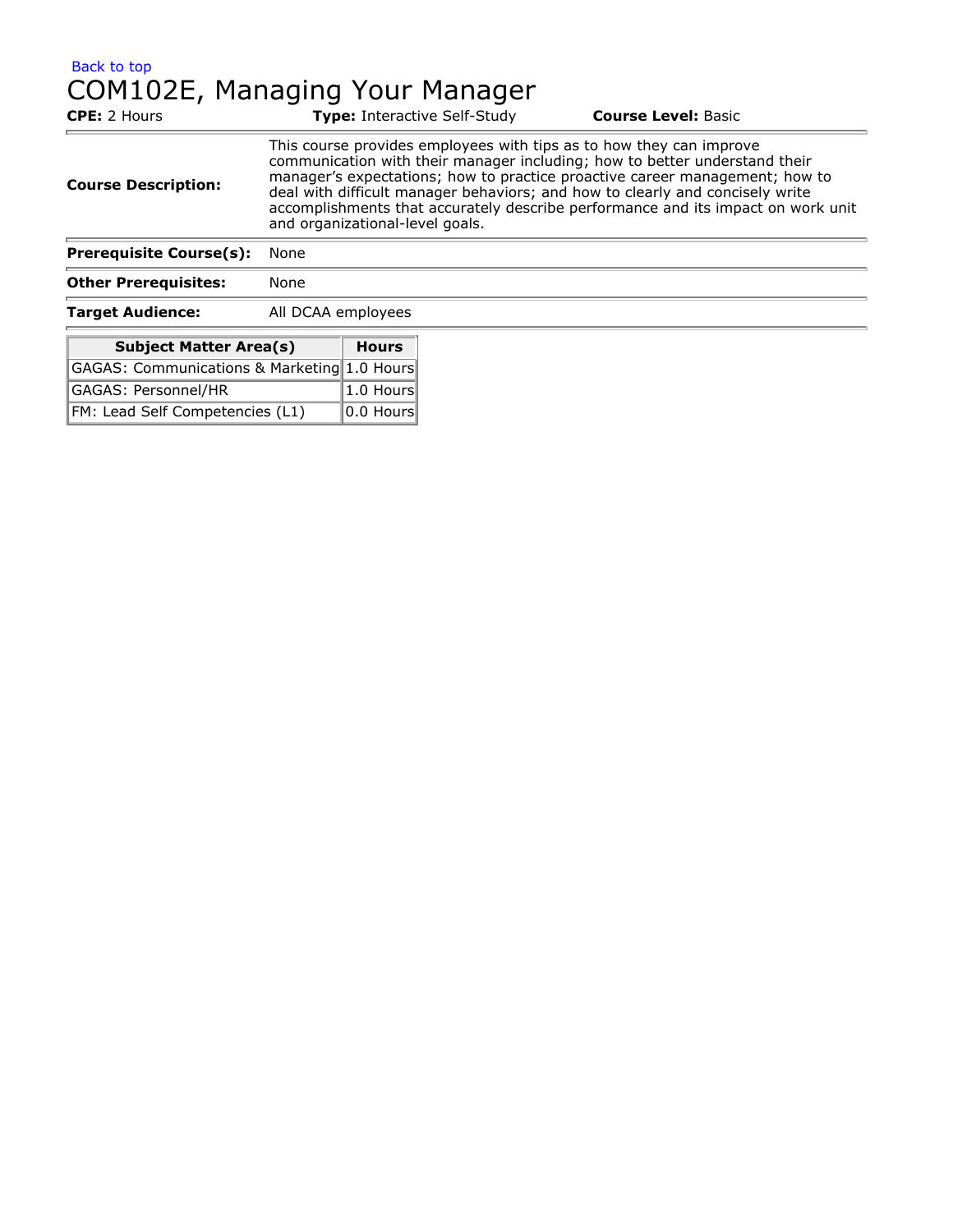# [Back to top](#page-7-0) COM111, Fundamentals of Oral Presentations

| <b>CPE: 34 Hours</b>                   | <b>Type:</b> Group-Live                                                                                                                                                                                                                                                                                                                |  | <b>Course Level: Basic</b> |
|----------------------------------------|----------------------------------------------------------------------------------------------------------------------------------------------------------------------------------------------------------------------------------------------------------------------------------------------------------------------------------------|--|----------------------------|
| <b>Course Description:</b>             | Provides the skills necessary to develop and present effective and persuasive<br>information and decision briefings/presentations to contracting officers, contractor<br>personnel, and Agency personnel on a variety of subject matters using a<br>problem-solving model that incorporates identifying the problem, course of action. |  |                            |
| <b>Prerequisite Course(s):</b>         | None                                                                                                                                                                                                                                                                                                                                   |  |                            |
| <b>Other Prerequisites:</b>            | None                                                                                                                                                                                                                                                                                                                                   |  |                            |
| <b>Target Audience:</b>                | All DCAA Employees                                                                                                                                                                                                                                                                                                                     |  |                            |
| <b>Subject Matter Area(s)</b>          | <b>Hours</b>                                                                                                                                                                                                                                                                                                                           |  |                            |
| GAGAS: Personal Development 34.0 Hours |                                                                                                                                                                                                                                                                                                                                        |  |                            |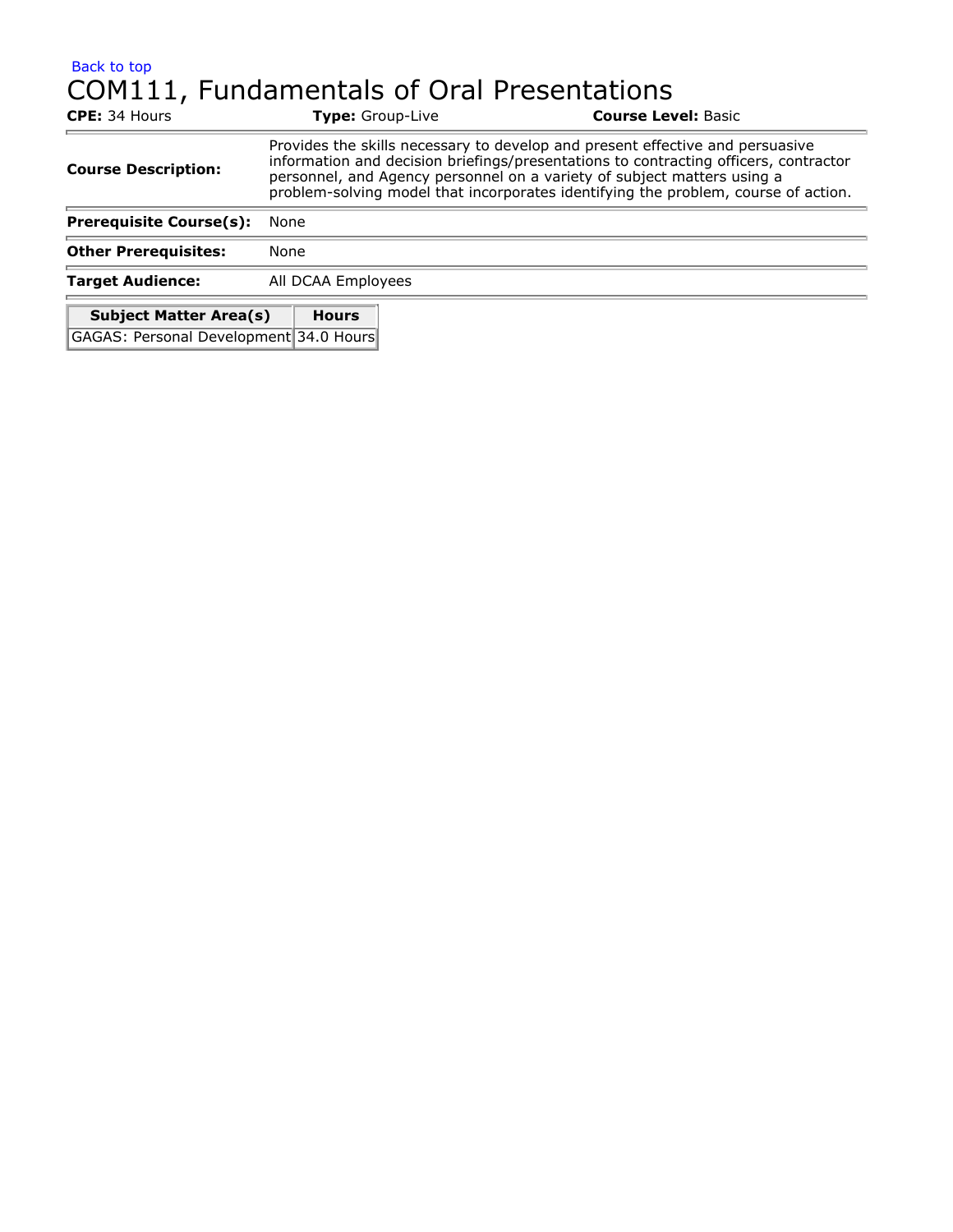# [Back to top](#page-7-0) COM120, Conflict Management Through Difficult Conversations<br>
CPE: 14 Hours

| <b>CPE:</b> 14 Hours           | Type: Group-Live           | <b>Course Level: Basic</b>                                                                                                                                                                                                                                                                                                                                                                                                                                                                                                                                                                                                                                                                                                                                                                                                                                                                                                                                                                                                                                                                                                                                                                                                                                                                                                                                                                                                                                                               |
|--------------------------------|----------------------------|------------------------------------------------------------------------------------------------------------------------------------------------------------------------------------------------------------------------------------------------------------------------------------------------------------------------------------------------------------------------------------------------------------------------------------------------------------------------------------------------------------------------------------------------------------------------------------------------------------------------------------------------------------------------------------------------------------------------------------------------------------------------------------------------------------------------------------------------------------------------------------------------------------------------------------------------------------------------------------------------------------------------------------------------------------------------------------------------------------------------------------------------------------------------------------------------------------------------------------------------------------------------------------------------------------------------------------------------------------------------------------------------------------------------------------------------------------------------------------------|
| <b>Course Description:</b>     | Transactions with Clients. | This course cultivates the necessary skills to manage conflict. Conflict occurs in any<br>workplace. The negative consequences include dysfunctional team work, decreased<br>employee satisfaction, and increased employee turnover. Every day we navigate an<br>office full of competing interests, clashing personalities, limited time and resources,<br>and fragile egos. Conflict management is the process of controlling the negative<br>characteristics of conflict while increasing the positive characteristics of conflict in<br>order to improve performance in groups and individuals, including improving<br>personal transactions with clients, and professional conduct in an organizational<br>setting to improve project management outcomes. Research proves that training in<br>conflict resolution skills can result in improved teamwork, productivity, and<br>employee satisfaction. Strategies to address a disruptive employee, a particularly<br>difficult conflict situation, are addressed. Preparing for and engaging in a difficult<br>conversation; managing your emotions; developing a resolution together; and<br>knowing when to walk away are also covered. Competencies: Problem Solving,<br>Influencing/Negotiating, Interpersonal Skills, Leveraging Diversity & Team Building.<br>Management Services / Regulatory Ethics - Technical - Performance Management:<br>Project Management, Integrity and Objectivity; Professional Conduct; Business |
| <b>Prerequisite Course(s):</b> | None                       |                                                                                                                                                                                                                                                                                                                                                                                                                                                                                                                                                                                                                                                                                                                                                                                                                                                                                                                                                                                                                                                                                                                                                                                                                                                                                                                                                                                                                                                                                          |
| <b>Other Prerequisites:</b>    | None                       |                                                                                                                                                                                                                                                                                                                                                                                                                                                                                                                                                                                                                                                                                                                                                                                                                                                                                                                                                                                                                                                                                                                                                                                                                                                                                                                                                                                                                                                                                          |

**Target Audience:** All DCAA Employees

 $\blacksquare$ 

| <b>Subject Matter Area(s)</b>        | <b>Hours</b> |
|--------------------------------------|--------------|
| GAGAS: Management Services 7.0 Hours |              |
| GAGAS: Regulatory Ethics             | $ 7.0$ Hours |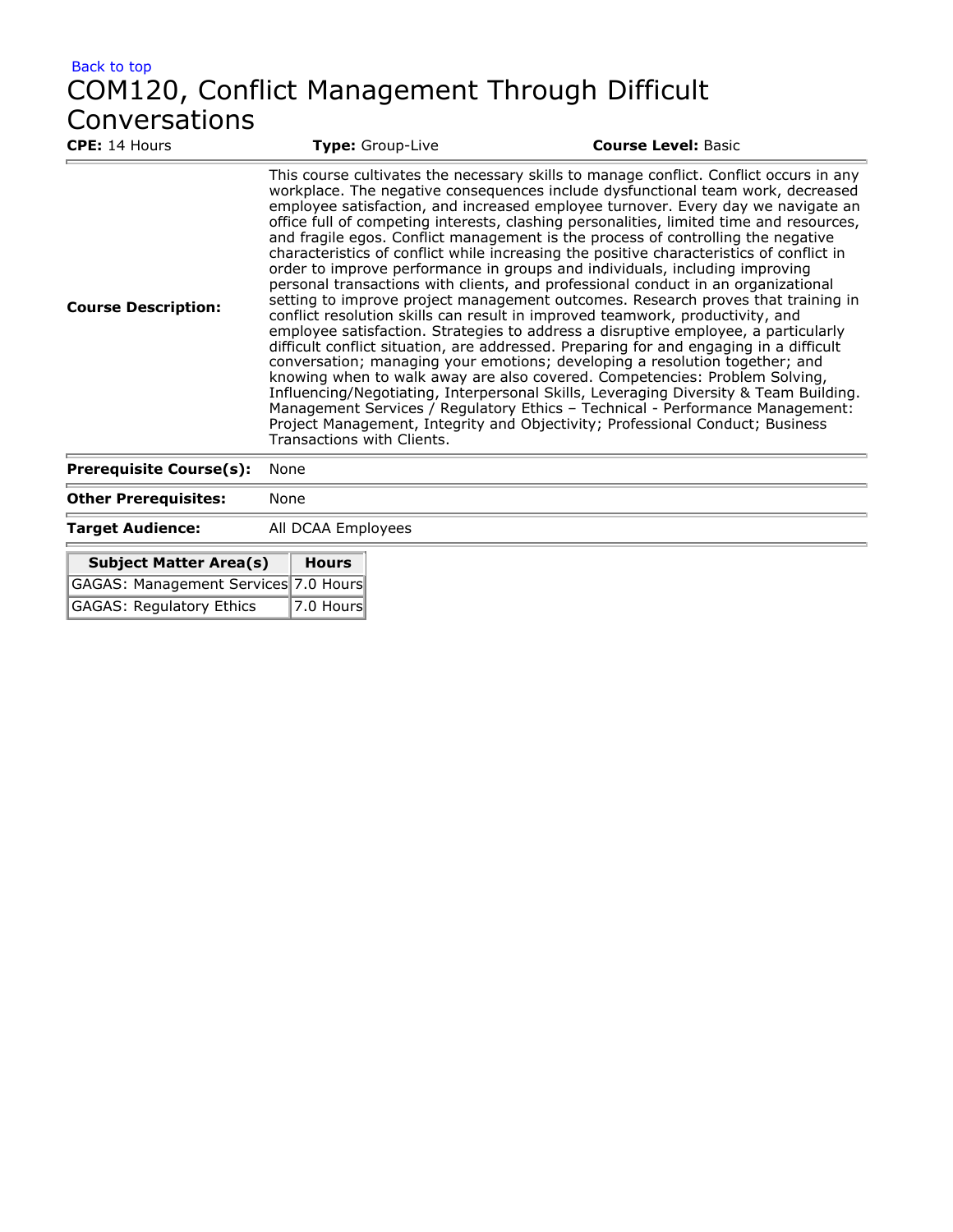# [Back to top](#page-7-0) COM120V, Conflict Management Through Difficult Conversations<br>
CPE: 14 Hours

| <b>CPE:</b> 14 Hours           | Type: Group-Live           | <b>Course Level: Basic</b>                                                                                                                                                                                                                                                                                                                                                                                                                                                                                                                                                                                                                                                                                                                                                                                                                                                                                                                                                                                                                                                                                                                                                                                                                                                                                                                                                                                                                                                               |
|--------------------------------|----------------------------|------------------------------------------------------------------------------------------------------------------------------------------------------------------------------------------------------------------------------------------------------------------------------------------------------------------------------------------------------------------------------------------------------------------------------------------------------------------------------------------------------------------------------------------------------------------------------------------------------------------------------------------------------------------------------------------------------------------------------------------------------------------------------------------------------------------------------------------------------------------------------------------------------------------------------------------------------------------------------------------------------------------------------------------------------------------------------------------------------------------------------------------------------------------------------------------------------------------------------------------------------------------------------------------------------------------------------------------------------------------------------------------------------------------------------------------------------------------------------------------|
| <b>Course Description:</b>     | Transactions with Clients. | This course cultivates the necessary skills to manage conflict. Conflict occurs in any<br>workplace. The negative consequences include dysfunctional team work, decreased<br>employee satisfaction, and increased employee turnover. Every day we navigate an<br>office full of competing interests, clashing personalities, limited time and resources,<br>and fragile egos. Conflict management is the process of controlling the negative<br>characteristics of conflict while increasing the positive characteristics of conflict in<br>order to improve performance in groups and individuals, including improving<br>personal transactions with clients, and professional conduct in an organizational<br>setting to improve project management outcomes. Research proves that training in<br>conflict resolution skills can result in improved teamwork, productivity, and<br>employee satisfaction. Strategies to address a disruptive employee, a particularly<br>difficult conflict situation, are addressed. Preparing for and engaging in a difficult<br>conversation; managing your emotions; developing a resolution together; and<br>knowing when to walk away are also covered. Competencies: Problem Solving,<br>Influencing/Negotiating, Interpersonal Skills, Leveraging Diversity & Team Building.<br>Management Services / Regulatory Ethics - Technical - Performance Management:<br>Project Management, Integrity and Objectivity; Professional Conduct; Business |
| <b>Prerequisite Course(s):</b> | None                       |                                                                                                                                                                                                                                                                                                                                                                                                                                                                                                                                                                                                                                                                                                                                                                                                                                                                                                                                                                                                                                                                                                                                                                                                                                                                                                                                                                                                                                                                                          |
| <b>Other Prerequisites:</b>    | None                       |                                                                                                                                                                                                                                                                                                                                                                                                                                                                                                                                                                                                                                                                                                                                                                                                                                                                                                                                                                                                                                                                                                                                                                                                                                                                                                                                                                                                                                                                                          |

**Target Audience:** All DCAA Employees

| <b>Subject Matter Area(s)</b>        | <b>Hours</b> |
|--------------------------------------|--------------|
| GAGAS: Management Services 7.0 Hours |              |
| GAGAS: Regulatory Ethics             | $ 7.0$ Hours |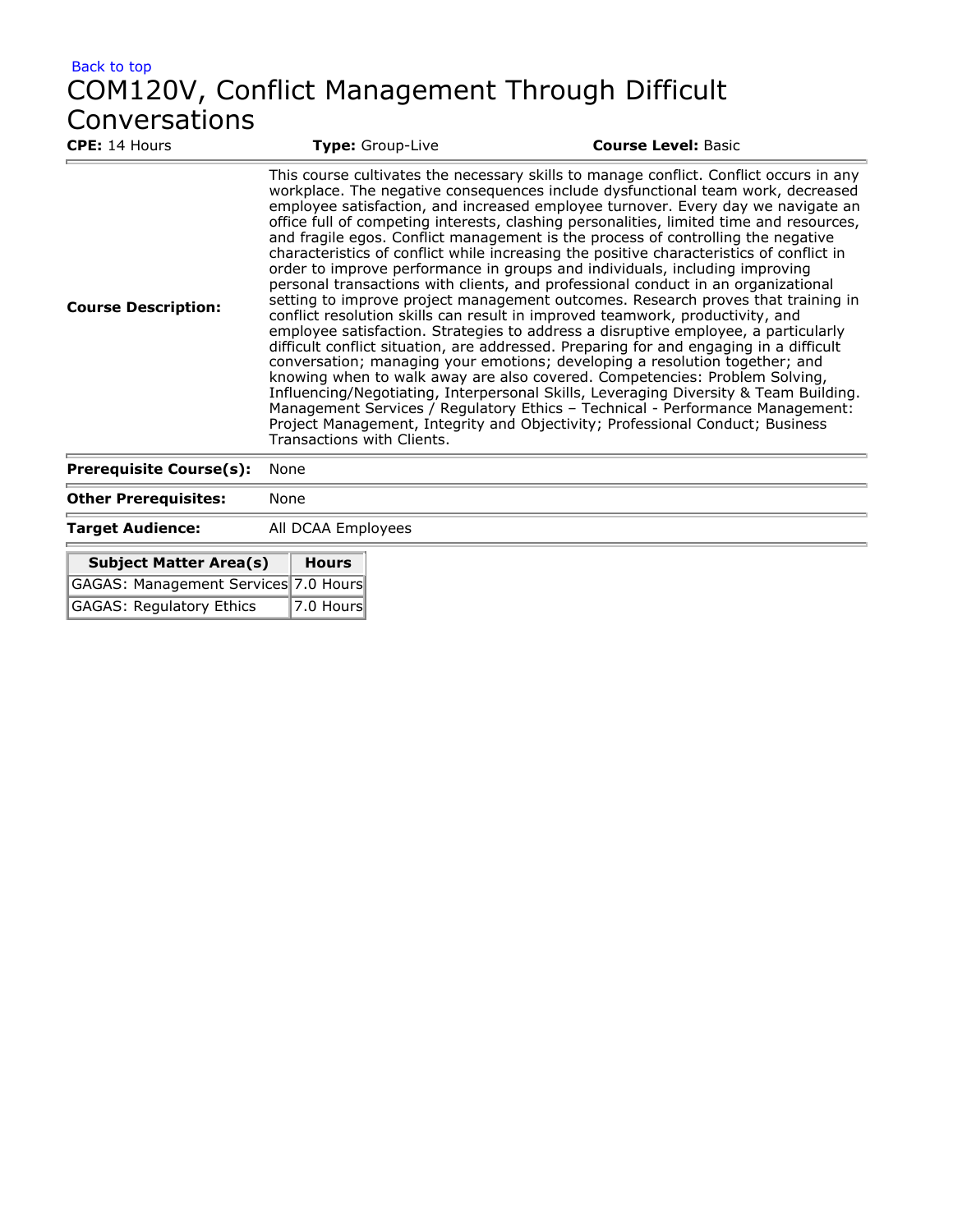#### [Back to top](#page-7-0) COM122E, Foundations of Plain Language

| <b>CPE: 0 Hours</b>                   | <b>Type: Interactive Self-Study</b>                                                                                                                                                                                                                                                          | <b>Course Level: Basic</b> |  |
|---------------------------------------|----------------------------------------------------------------------------------------------------------------------------------------------------------------------------------------------------------------------------------------------------------------------------------------------|----------------------------|--|
| <b>Course Description:</b>            | The course is a thirty minute Foundations of Plain Language, which meets the<br>requirements and initial implementation of Public Law 111-74, "Plain Writing Act of<br>2010," (the Act) in the Department of Defense (DoD)" and the DoD Plain Language<br>Implementation Plan, DoDI 5025.13. |                            |  |
| <b>Prerequisite Course(s):</b>        | None                                                                                                                                                                                                                                                                                         |                            |  |
| <b>Other Prerequisites:</b>           | None                                                                                                                                                                                                                                                                                         |                            |  |
| <b>Target Audience:</b>               | All DCAA employees                                                                                                                                                                                                                                                                           |                            |  |
| <b>Subject Matter Area(s)</b>         | <b>Hours</b>                                                                                                                                                                                                                                                                                 |                            |  |
| GAGAS: Personal Development 0.0 Hours |                                                                                                                                                                                                                                                                                              |                            |  |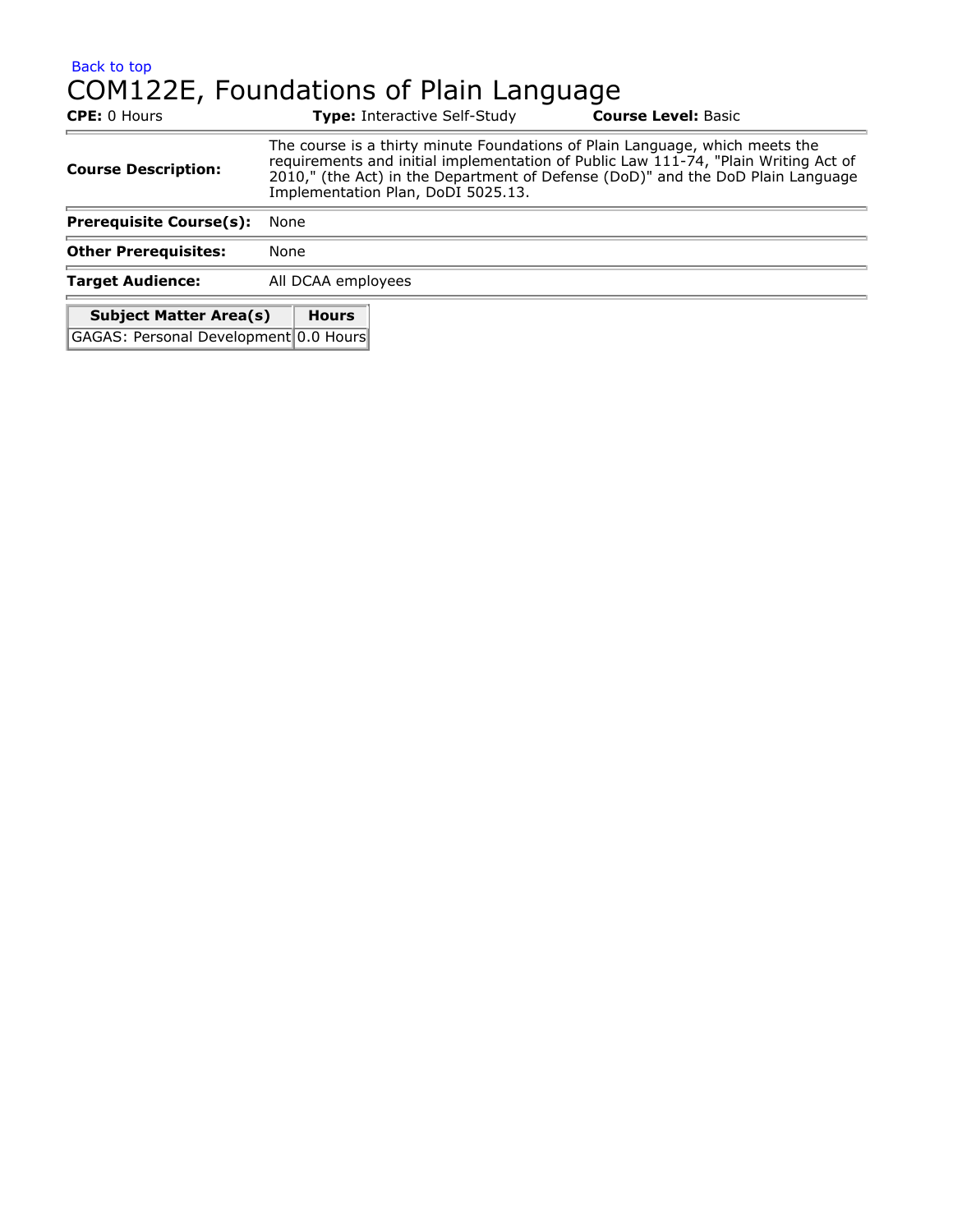| <b>CPE:</b> 14 Hours                  | Type: Group-Live                                                                                                                                                                                                                                                                                                                                                                                                                                                                                                                                                                                                                                                                                                                                                                                                                                                                                                                                                                                                                                                                                                                                                                                      | <b>Course Level: Basic</b> |  |
|---------------------------------------|-------------------------------------------------------------------------------------------------------------------------------------------------------------------------------------------------------------------------------------------------------------------------------------------------------------------------------------------------------------------------------------------------------------------------------------------------------------------------------------------------------------------------------------------------------------------------------------------------------------------------------------------------------------------------------------------------------------------------------------------------------------------------------------------------------------------------------------------------------------------------------------------------------------------------------------------------------------------------------------------------------------------------------------------------------------------------------------------------------------------------------------------------------------------------------------------------------|----------------------------|--|
| <b>Course Description:</b>            | Trust is the basis for almost everything we do. It's the foundation on which our laws<br>and contracts are built. It's also the input that makes it possible for leaders to<br>create the conditions for employees to fully realize their own capacity and power.<br>So how do you build up stores of this essential leadership capital? By focusing on<br>the three core drivers of trust: authenticity, logic, and empathy. People tend to<br>trust you when they think they are interacting with the real you (authenticity),<br>when they have faith in your judgment and competence (logic), and when they<br>believe that you care about them (empathy). When trust is lost, it can almost<br>always be traced back to a breakdown in one of these three drivers. This course<br>cultivates the necessary skills to develop the three core drivers of trust. Note: this<br>course should be taken in conjunction with Conflict Management Through Difficult<br>Conversations (COM 120). The Competencies categories for this are: Lead Self<br>Competencies: Integrity/Honesty (3 hrs.), Interpersonal Skills (4 hrs.); Lead<br>Projects/Teams Competencies: Influencing/Negotiations (7 hrs.). |                            |  |
| <b>Prerequisite Course(s):</b>        | None                                                                                                                                                                                                                                                                                                                                                                                                                                                                                                                                                                                                                                                                                                                                                                                                                                                                                                                                                                                                                                                                                                                                                                                                  |                            |  |
| <b>Other Prerequisites:</b>           | None                                                                                                                                                                                                                                                                                                                                                                                                                                                                                                                                                                                                                                                                                                                                                                                                                                                                                                                                                                                                                                                                                                                                                                                                  |                            |  |
| <b>Target Audience:</b>               | All DCAA Employees                                                                                                                                                                                                                                                                                                                                                                                                                                                                                                                                                                                                                                                                                                                                                                                                                                                                                                                                                                                                                                                                                                                                                                                    |                            |  |
| <b>Subject Matter Area(s)</b>         | <b>Hours</b>                                                                                                                                                                                                                                                                                                                                                                                                                                                                                                                                                                                                                                                                                                                                                                                                                                                                                                                                                                                                                                                                                                                                                                                          |                            |  |
| GAGAS: Management Services 14.0 Hours |                                                                                                                                                                                                                                                                                                                                                                                                                                                                                                                                                                                                                                                                                                                                                                                                                                                                                                                                                                                                                                                                                                                                                                                                       |                            |  |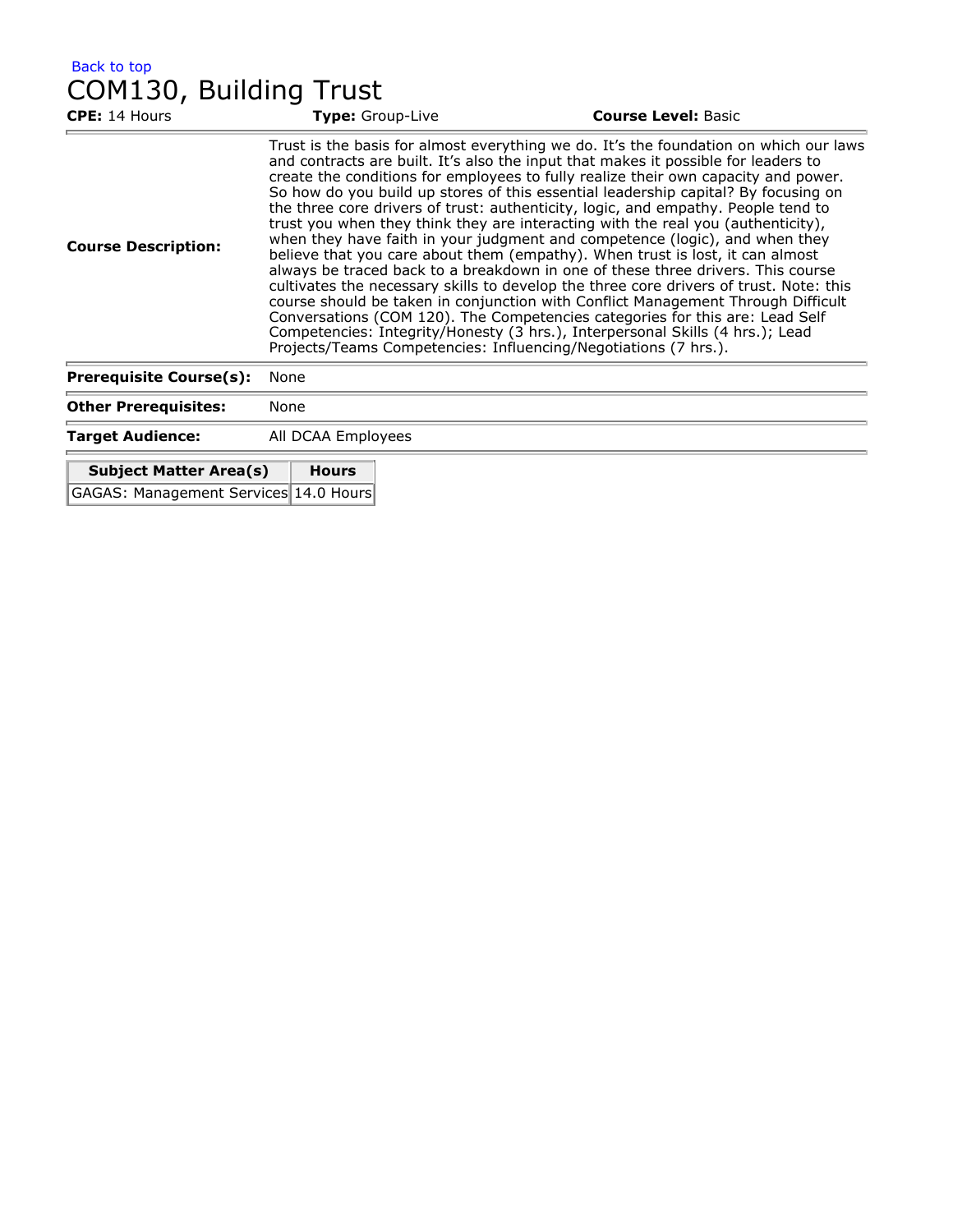| Back to top             |  |
|-------------------------|--|
| COM130V, Building Trust |  |

| Trust is the basis for almost everything we do. It's the foundation on which our laws<br>and contracts are built. It's also the input that makes it possible for leaders to<br>create the conditions for employees to fully realize their own capacity and power.<br>So how do you build up stores of this essential leadership capital? By focusing on<br>the three core drivers of trust: authenticity, logic, and empathy. People tend to<br>trust you when they think they are interacting with the real you (authenticity),<br>when they have faith in your judgment and competence (logic), and when they<br><b>Course Description:</b><br>believe that you care about them (empathy). When trust is lost, it can almost<br>always be traced back to a breakdown in one of these three drivers. This course<br>cultivates the necessary skills to develop the three core drivers of trust. Note: this<br>course should be taken in conjunction with Conflict Management Through Difficult<br>Conversations (COM 120V). The Competencies categories for this are: Lead Self<br>Competencies: Integrity/Honesty (3 hrs.), Interpersonal Skills (4 hrs.); Lead<br>Projects/Teams Competencies: Influencing/Negotiations (7 hrs.).<br><b>Prerequisite Course(s):</b><br>None | <b>CPE: 14 Hours</b> | Type: Group - Internet Based | <b>Course Level: Basic</b> |
|--------------------------------------------------------------------------------------------------------------------------------------------------------------------------------------------------------------------------------------------------------------------------------------------------------------------------------------------------------------------------------------------------------------------------------------------------------------------------------------------------------------------------------------------------------------------------------------------------------------------------------------------------------------------------------------------------------------------------------------------------------------------------------------------------------------------------------------------------------------------------------------------------------------------------------------------------------------------------------------------------------------------------------------------------------------------------------------------------------------------------------------------------------------------------------------------------------------------------------------------------------------------------------|----------------------|------------------------------|----------------------------|
|                                                                                                                                                                                                                                                                                                                                                                                                                                                                                                                                                                                                                                                                                                                                                                                                                                                                                                                                                                                                                                                                                                                                                                                                                                                                                |                      |                              |                            |
|                                                                                                                                                                                                                                                                                                                                                                                                                                                                                                                                                                                                                                                                                                                                                                                                                                                                                                                                                                                                                                                                                                                                                                                                                                                                                |                      |                              |                            |

| <b>Other Prerequisites:</b>                         | None |              |
|-----------------------------------------------------|------|--------------|
| <b>Target Audience:</b><br>All DCAA Employees       |      |              |
| <b>Subject Matter Area(s)</b>                       |      | <b>Hours</b> |
| GAGAS: Management Services                          |      | 14.0 Hours   |
| FM: Lead Projects/Teams Competencies (L2) 0.0 Hours |      |              |
| FM: Lead Self Competencies (L1)                     |      | 10.0 Hours   |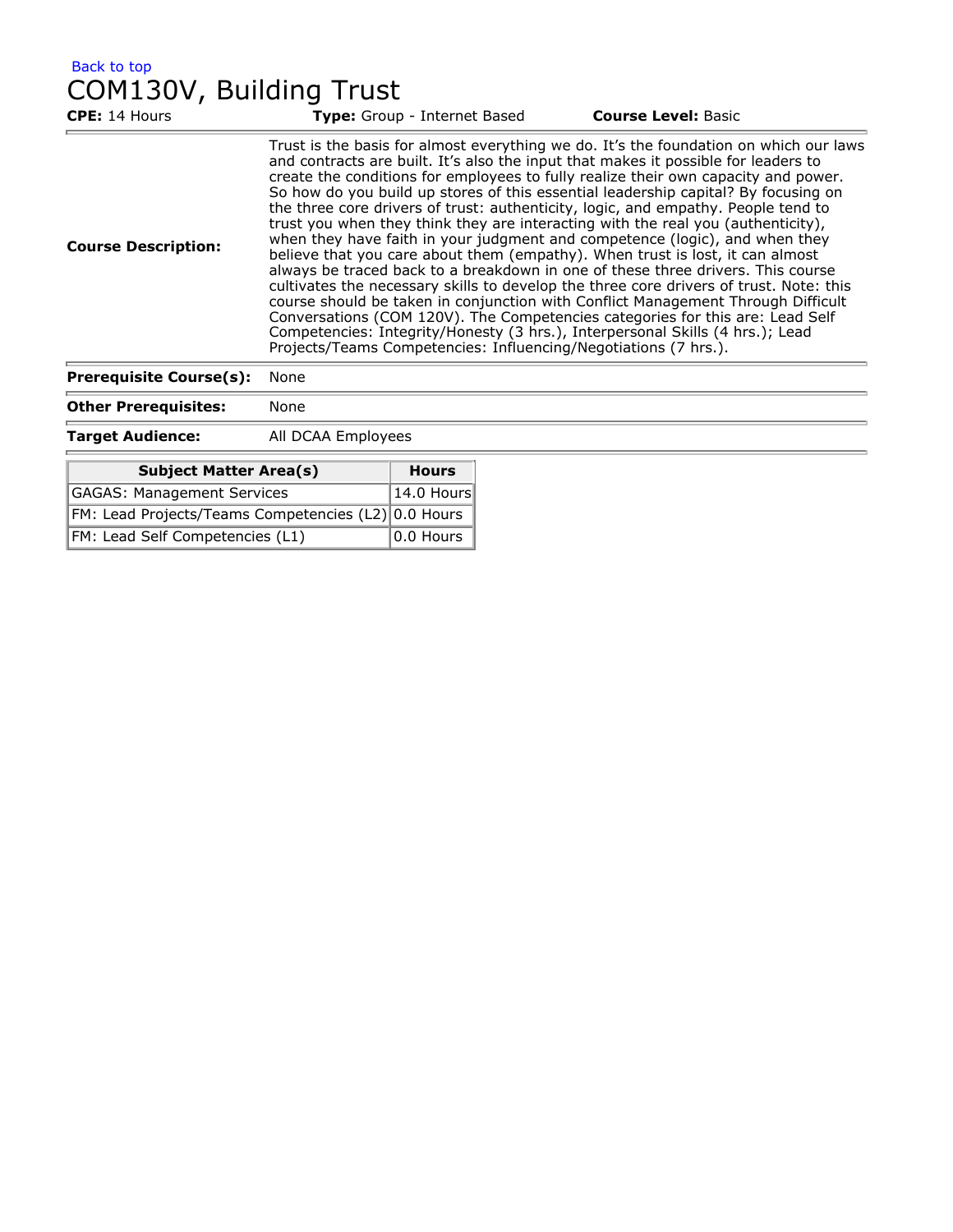## [Back to top](#page-7-0) COM150, Interpersonal Relations

| <b>CPE: 34 Hours</b>                         |                                                                                                                                                                                                                                                                                                                                                                                                    | <b>Type:</b> Group-Live | <b>Course Level: Basic</b> |
|----------------------------------------------|----------------------------------------------------------------------------------------------------------------------------------------------------------------------------------------------------------------------------------------------------------------------------------------------------------------------------------------------------------------------------------------------------|-------------------------|----------------------------|
| <b>Course Description:</b>                   | This course develops communication tools and techniques that facilitate improved<br>interactions with individuals and groups both on and off the job. This course is<br>designed to provide students with: (1) an increased awareness of the role of<br>communication, (2) the importance of context, (3) an understanding of the<br>communication process, and (4) improved interpersonal skills. |                         |                            |
| <b>Prerequisite Course(s):</b>               | None                                                                                                                                                                                                                                                                                                                                                                                               |                         |                            |
| <b>Other Prerequisites:</b>                  | None                                                                                                                                                                                                                                                                                                                                                                                               |                         |                            |
| <b>Target Audience:</b>                      | All DCAA employees                                                                                                                                                                                                                                                                                                                                                                                 |                         |                            |
| <b>Subject Matter Area(s)</b>                |                                                                                                                                                                                                                                                                                                                                                                                                    | <b>Hours</b>            |                            |
| GAGAS: Communications & Marketing 34.0 Hours |                                                                                                                                                                                                                                                                                                                                                                                                    |                         |                            |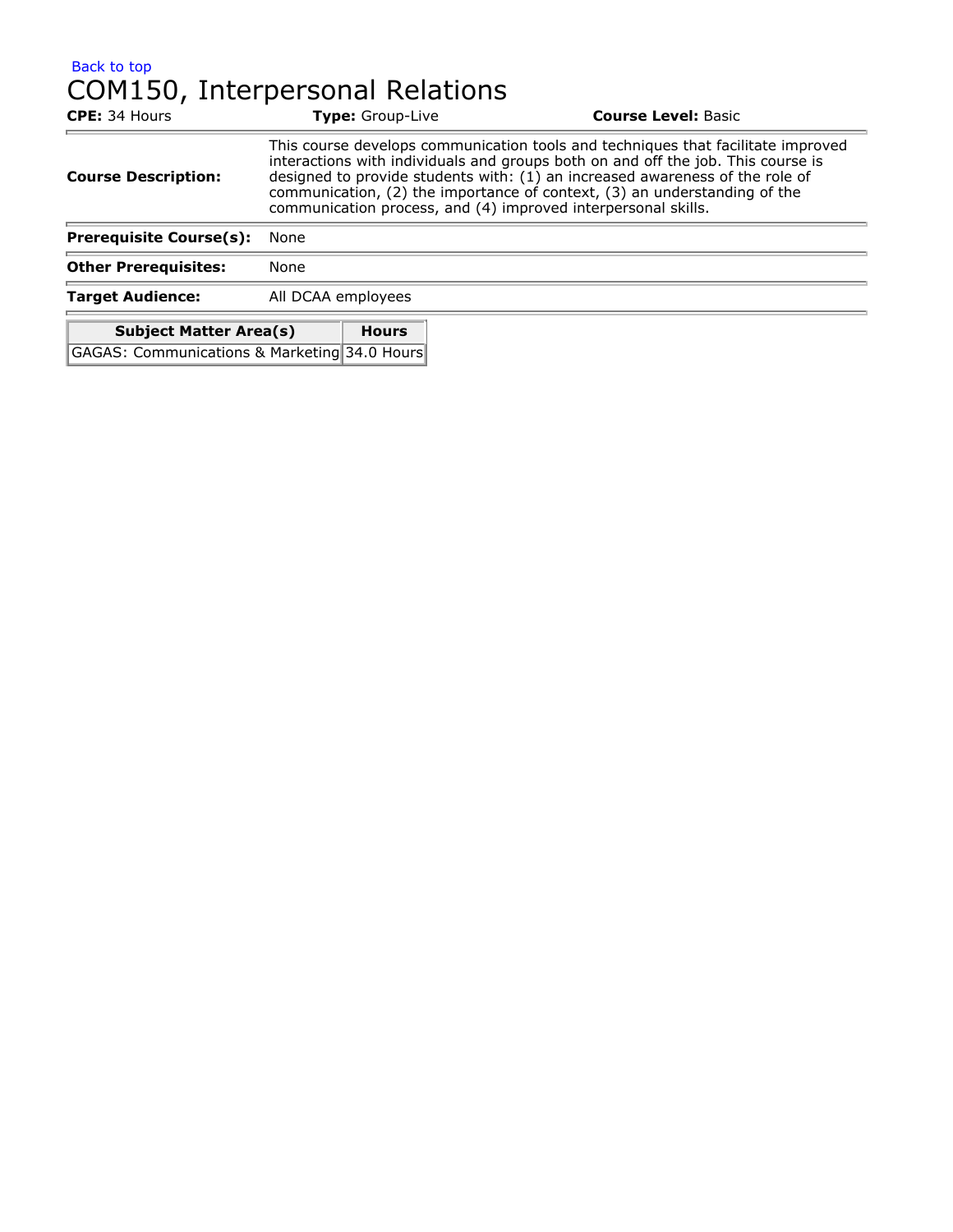# [Back to top](#page-7-0) COM310E, Communicating Effectively

| <b>CPE: 4 Hours</b>            | <b>Type:</b> Interactive Self-Study                                                                                                                                                                                                                                                                                                                                                                                                                                                                                                                                                                                                                                                                                                                                                             | <b>Course Level: Basic</b> |  |
|--------------------------------|-------------------------------------------------------------------------------------------------------------------------------------------------------------------------------------------------------------------------------------------------------------------------------------------------------------------------------------------------------------------------------------------------------------------------------------------------------------------------------------------------------------------------------------------------------------------------------------------------------------------------------------------------------------------------------------------------------------------------------------------------------------------------------------------------|----------------------------|--|
| <b>Course Description:</b>     | Organizational leaders must express themselves clearly and concisely in oral,<br>written, and digital communications. They must believe in two-way communication,<br>share as much information as possible, value constructive input, and actively seek<br>and give feedback. 1. Transform upper level quidance into a message that is clear,<br>concise, and, most of all, understood by their employees so that they are engaged<br>in the mission. 2. Know their individual roles and tasks. 3. Are able to make<br>informed decisions. 4. Become advocates who are committed to the organization.<br>The course Lesson are: 1. Patterns of Communication, 2. Influential<br>Communication 3. Feedback and "I" Messages 4. Briefing Techniques 5. Effective<br>Writing 6. Practical Exercise |                            |  |
| <b>Prerequisite Course(s):</b> | None                                                                                                                                                                                                                                                                                                                                                                                                                                                                                                                                                                                                                                                                                                                                                                                            |                            |  |
| <b>Other Prerequisites:</b>    | None                                                                                                                                                                                                                                                                                                                                                                                                                                                                                                                                                                                                                                                                                                                                                                                            |                            |  |
| <b>Target Audience:</b>        | All DCAA Employees                                                                                                                                                                                                                                                                                                                                                                                                                                                                                                                                                                                                                                                                                                                                                                              |                            |  |

| <b>Subject Matter Area(s)</b>               | <b>Hours</b>              |
|---------------------------------------------|---------------------------|
| GAGAS: Communications & Marketing 2.0 Hours |                           |
| GAGAS: Regulatory Ethics                    | $ 2.0$ Hours              |
| FM: Lead Self Competencies (L1)             | $\vert$ 0.0 Hours $\vert$ |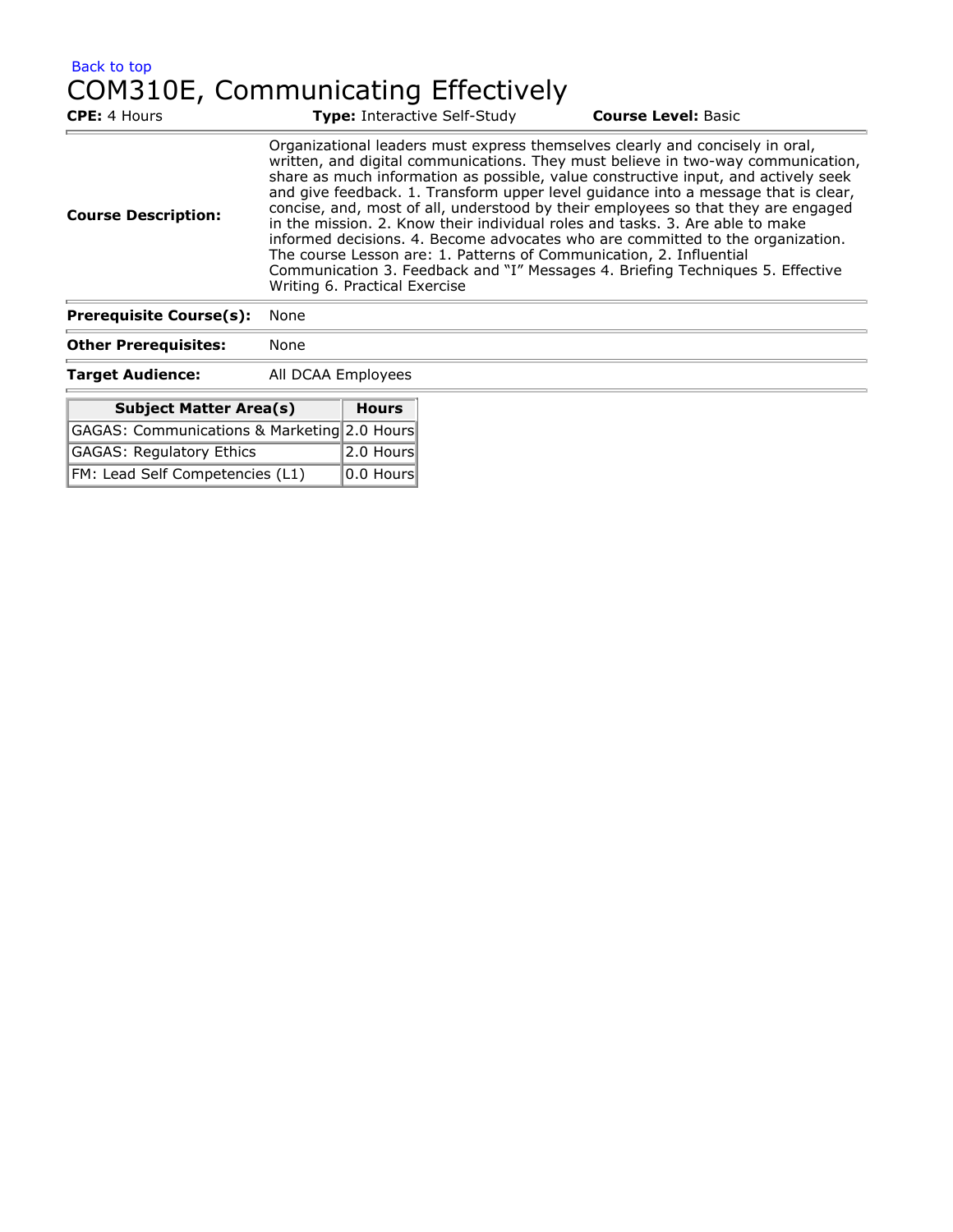#### [Back to top](#page-7-0) COM311, Staff Briefing Techniques

| <b>CPE:</b> 0 Hours                           | Type: Group-Live                                                                                                                                                                                                                                                                                                                                                                                                                                                                                                                                                                                                                                     | <b>Course Level: Basic</b> |  |
|-----------------------------------------------|------------------------------------------------------------------------------------------------------------------------------------------------------------------------------------------------------------------------------------------------------------------------------------------------------------------------------------------------------------------------------------------------------------------------------------------------------------------------------------------------------------------------------------------------------------------------------------------------------------------------------------------------------|----------------------------|--|
| <b>Course Description:</b>                    | Briefings are not confined to our Audit world of Contract Briefings. We ourselves<br>give Briefings all the time when we deliver information or ask for decisions. Some<br>of our Briefings are formal and some informal. Learning how to get to the heart of<br>a matter and bringing the bottom line up front will be the focus of this class. The<br>students will choose from a pool of topics provided, research those topics and<br>prepare a briefing on each of the 4 chosen types of briefings. Each Brief delivery<br>will receive a written Peer/Instructor feedback sheet based on criteria listed on the<br>Briefing feedback template. |                            |  |
| <b>Prerequisite Course(s):</b>                | COM111, Briefing Techniques                                                                                                                                                                                                                                                                                                                                                                                                                                                                                                                                                                                                                          |                            |  |
| <b>Other Prerequisites:</b>                   | None                                                                                                                                                                                                                                                                                                                                                                                                                                                                                                                                                                                                                                                 |                            |  |
| <b>Target Audience:</b>                       | All DCAA Employees (all pay grades and occupational series)                                                                                                                                                                                                                                                                                                                                                                                                                                                                                                                                                                                          |                            |  |
| <b>Subject Matter Area(s)</b><br><b>Hours</b> |                                                                                                                                                                                                                                                                                                                                                                                                                                                                                                                                                                                                                                                      |                            |  |
| GAGAS: Personal Development 0.0 Hours         |                                                                                                                                                                                                                                                                                                                                                                                                                                                                                                                                                                                                                                                      |                            |  |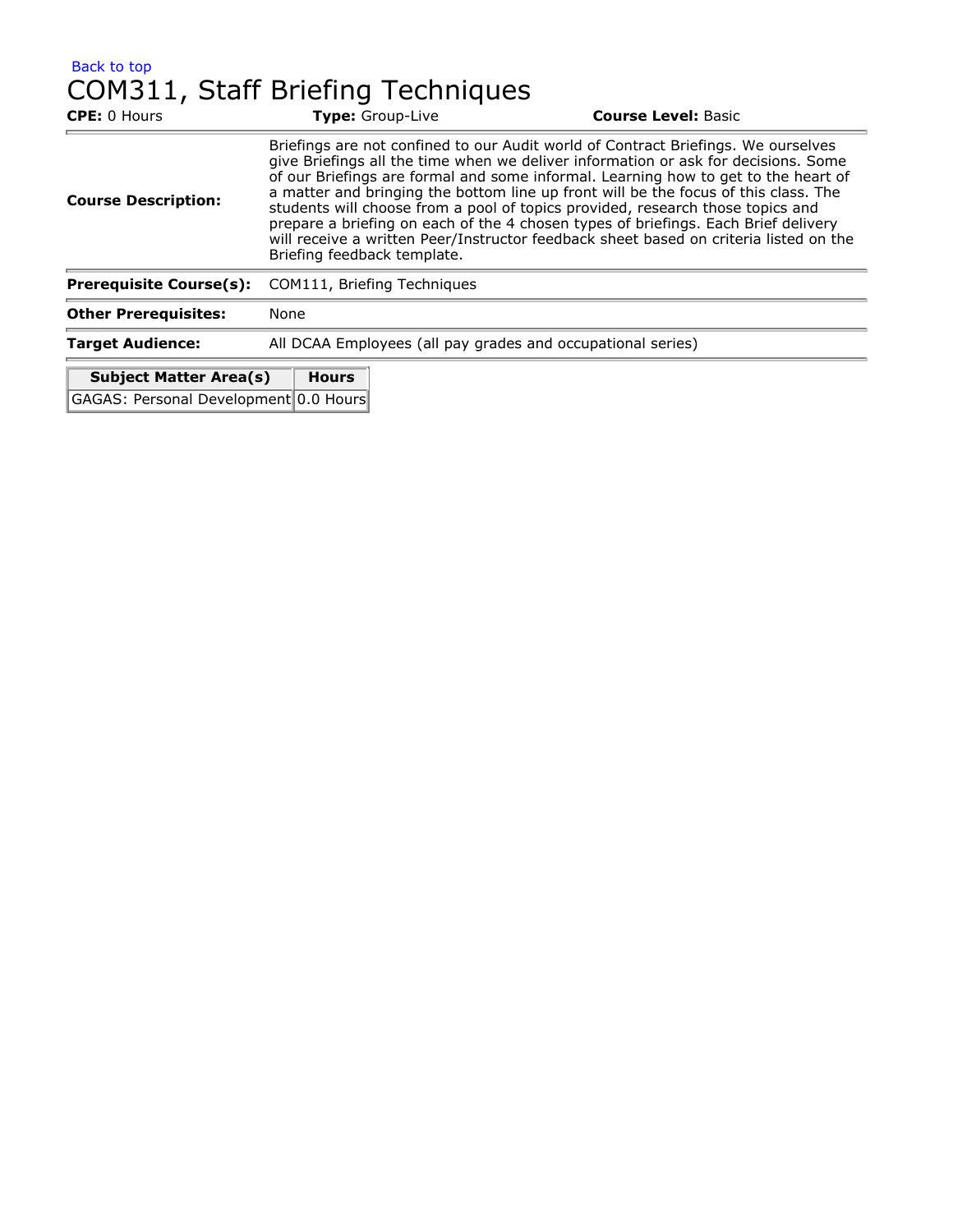### [Back to top](#page-7-0) COM311E, Staff Briefing Techniques

| <b>CPE:</b> 1 Hours                           | <b>Type:</b> Interactive Self-Study                                                                                                                                                                                                                                                                                 | <b>Course Level: Basic</b> |  |  |
|-----------------------------------------------|---------------------------------------------------------------------------------------------------------------------------------------------------------------------------------------------------------------------------------------------------------------------------------------------------------------------|----------------------------|--|--|
| <b>Course Description:</b>                    | The purpose of this class is to provide an overview of the delivery and techniques<br>necessary to:<br>• Plan a clear and impactful briefing<br>• Prepare different types of focused briefings<br>• Execute the basic elements of the speech communication process<br>• Assess the process of delivering a briefing |                            |  |  |
| <b>Prerequisite Course(s):</b>                | None                                                                                                                                                                                                                                                                                                                |                            |  |  |
| <b>Other Prerequisites:</b>                   | None                                                                                                                                                                                                                                                                                                                |                            |  |  |
| <b>Target Audience:</b>                       | All DCAA Employees                                                                                                                                                                                                                                                                                                  |                            |  |  |
| <b>Subject Matter Area(s)</b><br><b>Hours</b> |                                                                                                                                                                                                                                                                                                                     |                            |  |  |
| GAGAS: Communications & Marketing 1.0 Hours   |                                                                                                                                                                                                                                                                                                                     |                            |  |  |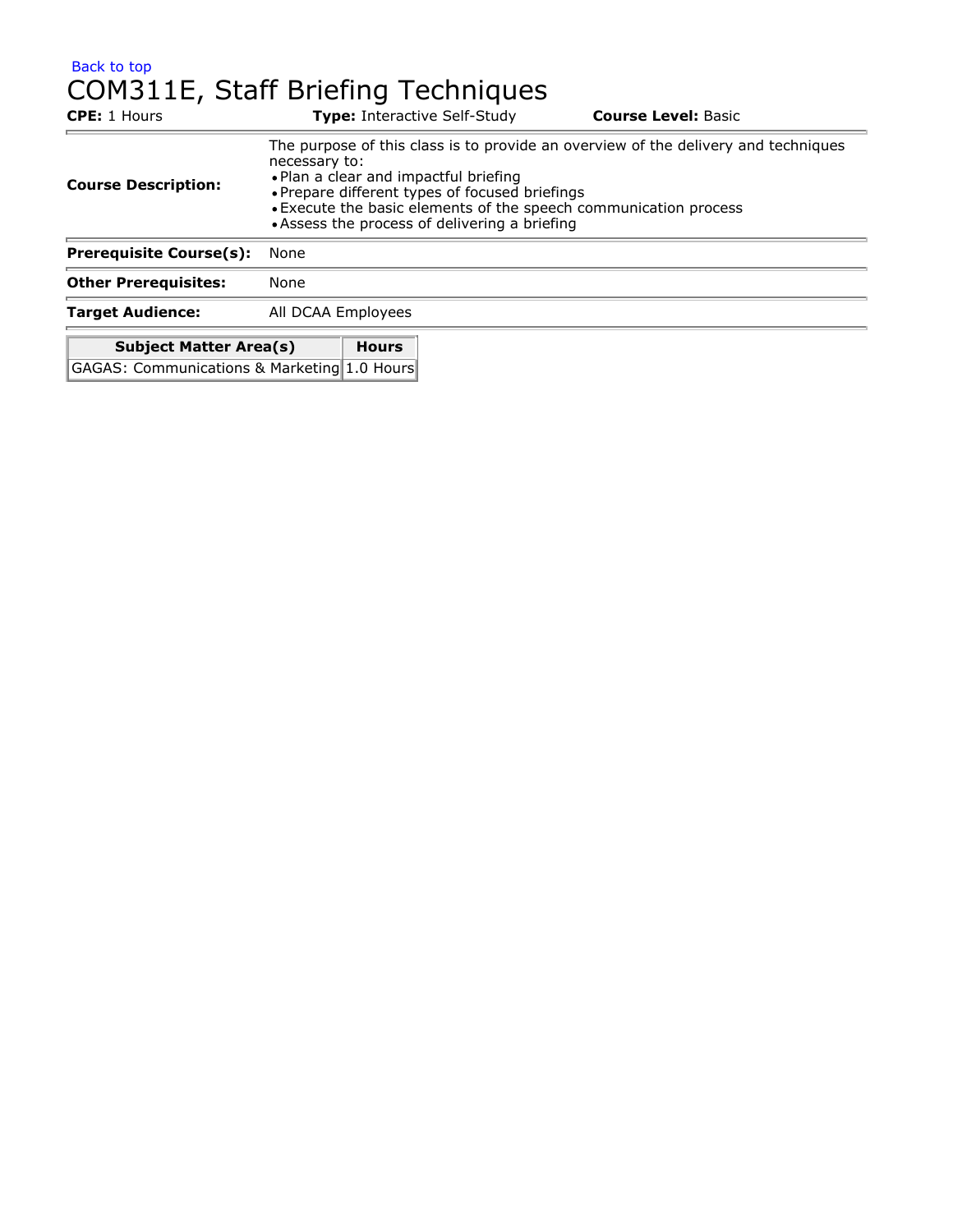#### [Back to top](#page-7-0) COM313, Professional Business Writing

| <b>CPE: 23 Hours</b>           | Type: Group-Live                                                                                                                                                                                                                                                                                                                                                                                                                                                                                                                                                                    | <b>Course Level: Intermediate</b> |  |
|--------------------------------|-------------------------------------------------------------------------------------------------------------------------------------------------------------------------------------------------------------------------------------------------------------------------------------------------------------------------------------------------------------------------------------------------------------------------------------------------------------------------------------------------------------------------------------------------------------------------------------|-----------------------------------|--|
| <b>Course Description:</b>     | Learn how to improve your writing organization, logic, and style to get your point<br>across eloquently and quickly. You will delve into the details of the writing process<br>and learn how to identify an audience, choose the best structure, and revise and<br>edit early drafts of your work. It focuses on effective business writing for emails,<br>letters, memos, performance appraisals, short reports and more. For any<br>communication to be successful, the audience must not only get the message, but<br>must interpret the message in the way the sender intended. |                                   |  |
| <b>Prerequisite Course(s):</b> | None                                                                                                                                                                                                                                                                                                                                                                                                                                                                                                                                                                                |                                   |  |
| <b>Other Prerequisites:</b>    | None                                                                                                                                                                                                                                                                                                                                                                                                                                                                                                                                                                                |                                   |  |
| <b>Target Audience:</b>        | DCAA All Occupational Series                                                                                                                                                                                                                                                                                                                                                                                                                                                                                                                                                        |                                   |  |

| <b>Subject Matter Area(s)</b>                       | <b>Hours</b>              |
|-----------------------------------------------------|---------------------------|
| <b>GAGAS: Personal Development</b>                  | 23.0 Hours                |
| FM: Lead People Competencies (L3)                   | $\vert$ 0.0 Hours $\vert$ |
| FM: Lead Projects/Teams Competencies (L2) 0.0 Hours |                           |
| FM: Lead Self Competencies (L1)                     | $ 0.0$ Hours $ $          |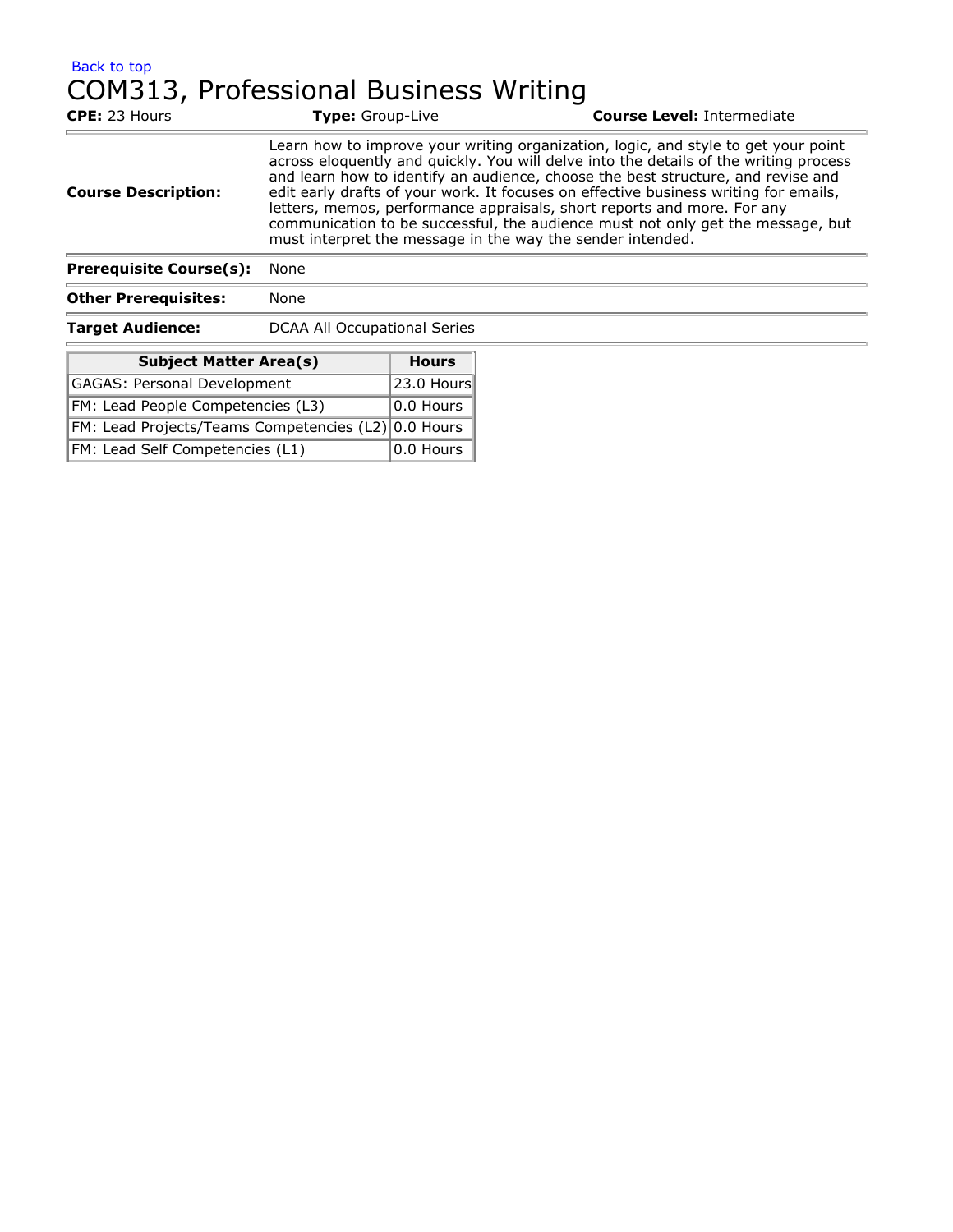### [Back to top](#page-7-0) DIS101V, The DISC Assessment Course

| <b>CPE:</b> 4 Hours                |                                                                                                                                                                                                                                                                                                                                                                                                                                                                                                                                                                                                                                                                                                                                                                            | Type: Group-Internet Based | <b>Course Level: Basic</b> |
|------------------------------------|----------------------------------------------------------------------------------------------------------------------------------------------------------------------------------------------------------------------------------------------------------------------------------------------------------------------------------------------------------------------------------------------------------------------------------------------------------------------------------------------------------------------------------------------------------------------------------------------------------------------------------------------------------------------------------------------------------------------------------------------------------------------------|----------------------------|----------------------------|
| <b>Course Description:</b>         | This 5-hour virtual course allows each participant to take the DISC Assessment, the<br>hallmark of the course, during class. This is a personal assessment tool used by<br>many agencies, businesses, and organizations to help improve teamwork,<br>communication, and productivity in the workplace. DISC centers on four different<br>behavioral styles which are Dominance (D), Influence (I), Steadiness (S), and<br>Compliance/Conscientious (C). Additionally, this course focuses on several<br>motivators that influence our behavior. Explanation of this assessment is the bulk<br>of the class. This course is an extension of several existing DCAI Courses, but is<br>designed to reach those who may have missed taking the DISC Assessment in the<br>past. |                            |                            |
| <b>Prerequisite Course(s):</b>     | None                                                                                                                                                                                                                                                                                                                                                                                                                                                                                                                                                                                                                                                                                                                                                                       |                            |                            |
| <b>Other Prerequisites:</b>        | None                                                                                                                                                                                                                                                                                                                                                                                                                                                                                                                                                                                                                                                                                                                                                                       |                            |                            |
| <b>Target Audience:</b>            |                                                                                                                                                                                                                                                                                                                                                                                                                                                                                                                                                                                                                                                                                                                                                                            | All DCAA Employees         |                            |
| Subject Matter Area(s)             | <b>Hours</b>                                                                                                                                                                                                                                                                                                                                                                                                                                                                                                                                                                                                                                                                                                                                                               |                            |                            |
| GAGAS: Regulatory Ethics 2.0 Hours |                                                                                                                                                                                                                                                                                                                                                                                                                                                                                                                                                                                                                                                                                                                                                                            |                            |                            |
| GAGAS: Behavioral Ethics 2.0 Hours |                                                                                                                                                                                                                                                                                                                                                                                                                                                                                                                                                                                                                                                                                                                                                                            |                            |                            |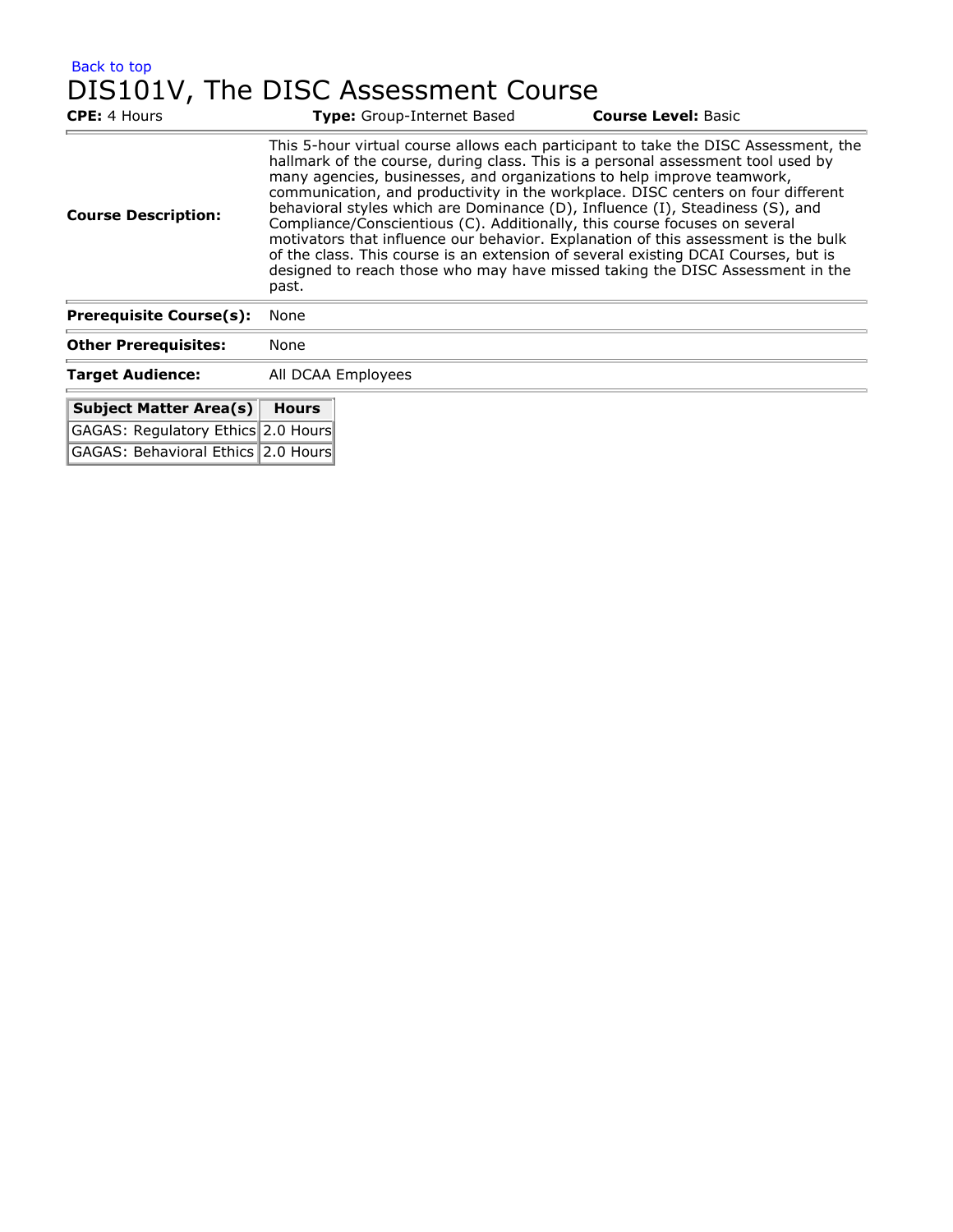## [Back to top](#page-7-0) LDR100E, What it Takes to Lead

| <b>CPE:</b> 1 Hours            | <b>Type: Interactive Self-Study</b>                                                                                                                                                                                                                                                                                                                                                                                                                                                                   | <b>Course Level: Basic</b> |  |
|--------------------------------|-------------------------------------------------------------------------------------------------------------------------------------------------------------------------------------------------------------------------------------------------------------------------------------------------------------------------------------------------------------------------------------------------------------------------------------------------------------------------------------------------------|----------------------------|--|
| <b>Course Description:</b>     | This E-Learning course is designed to help non-supervisors (leaders-to-be) get<br>ready for new leadership challenges and responsibilities. This course will explore<br>the key attributes that leaders are expected to demonstrate in their roles and<br>explain why leadership is more than leading. Individuals will be introduced to the<br>importance of goal setting, how to adapt to changing situations, identifying and<br>analyzing problems, and how to motivate and develop subordinates. |                            |  |
| <b>Prerequisite Course(s):</b> | None                                                                                                                                                                                                                                                                                                                                                                                                                                                                                                  |                            |  |
| <b>Other Prerequisites:</b>    |                                                                                                                                                                                                                                                                                                                                                                                                                                                                                                       |                            |  |
| <b>Target Audience:</b>        | New hires; DCAA employees                                                                                                                                                                                                                                                                                                                                                                                                                                                                             |                            |  |
| <b>Subject Matter Area(s)</b>  | <b>Hours</b>                                                                                                                                                                                                                                                                                                                                                                                                                                                                                          |                            |  |

GAGAS: Personal Development 1.0 Hours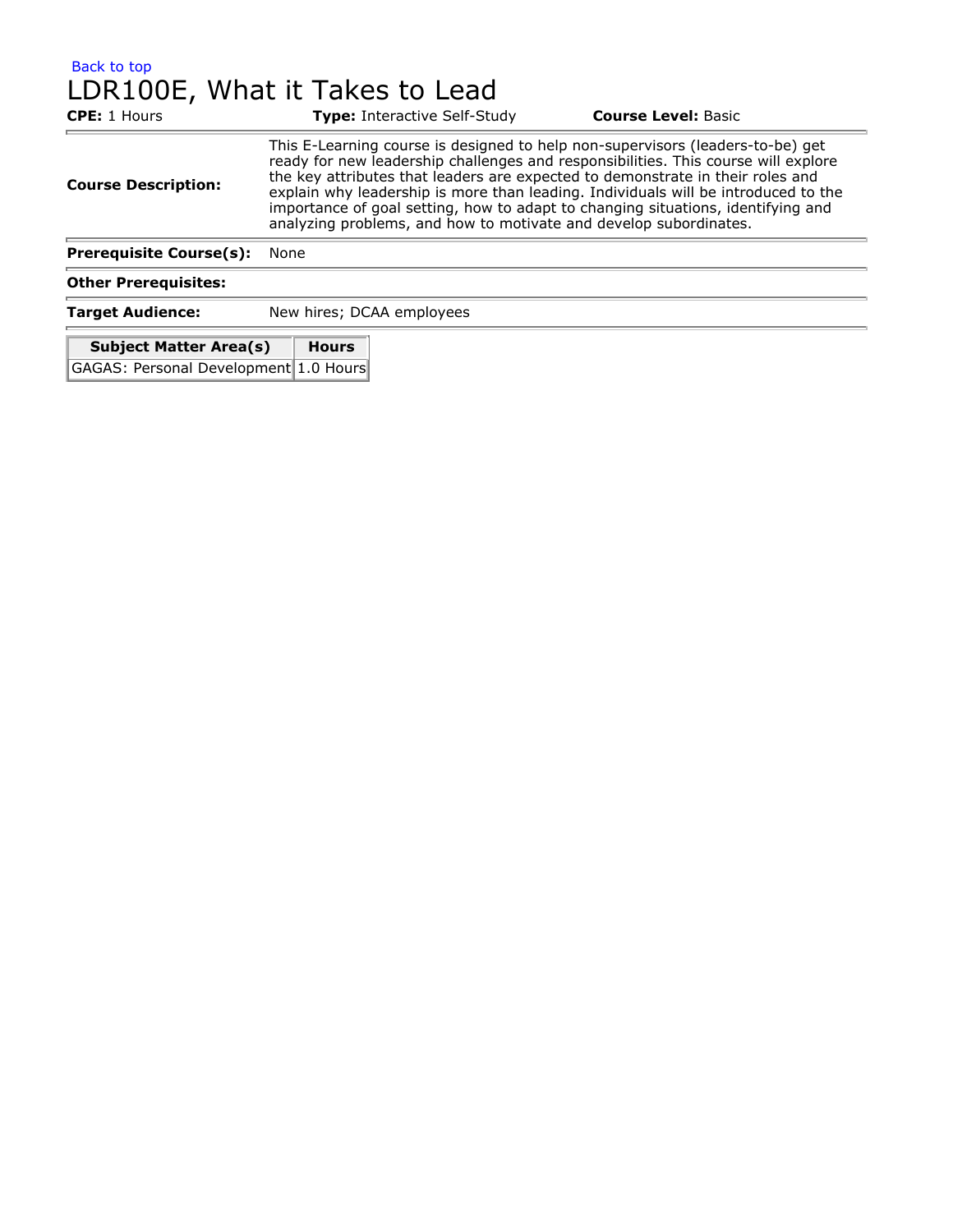#### [Back to top](#page-7-0) LDR101E, Agile Leadership

| <b>CPE:</b> 1 Hours            | <b>Type: Interactive Self-Study</b>                                                                                                                                                                                                                                                                                                                                                                                                                                                                                                         | <b>Course Level: Basic</b> |
|--------------------------------|---------------------------------------------------------------------------------------------------------------------------------------------------------------------------------------------------------------------------------------------------------------------------------------------------------------------------------------------------------------------------------------------------------------------------------------------------------------------------------------------------------------------------------------------|----------------------------|
| <b>Course Description:</b>     | This E-Learning course introduces non-supervisors to the leadership qualities of<br>adaptability and agility. This course will address the need for leaders to get out of<br>their comfort zone as a way of adapting to change and being flexible under the<br>influence of rapidly changing external conditions. Lessons will address the need for<br>self-awareness, openness to new ideas, adaptation to situations, evaluating<br>alternative perspectives and the ability to anticipate and respond to rapidly<br>changing strategies. |                            |
| <b>Prerequisite Course(s):</b> | None                                                                                                                                                                                                                                                                                                                                                                                                                                                                                                                                        |                            |
| <b>Other Prerequisites:</b>    |                                                                                                                                                                                                                                                                                                                                                                                                                                                                                                                                             |                            |
| <b>Target Audience:</b>        | New hires; DCAA employees                                                                                                                                                                                                                                                                                                                                                                                                                                                                                                                   |                            |

| <b>Subject Matter Area(s)</b>         | <b>Hours</b> |
|---------------------------------------|--------------|
| GAGAS: Personal Development 1.0 Hours |              |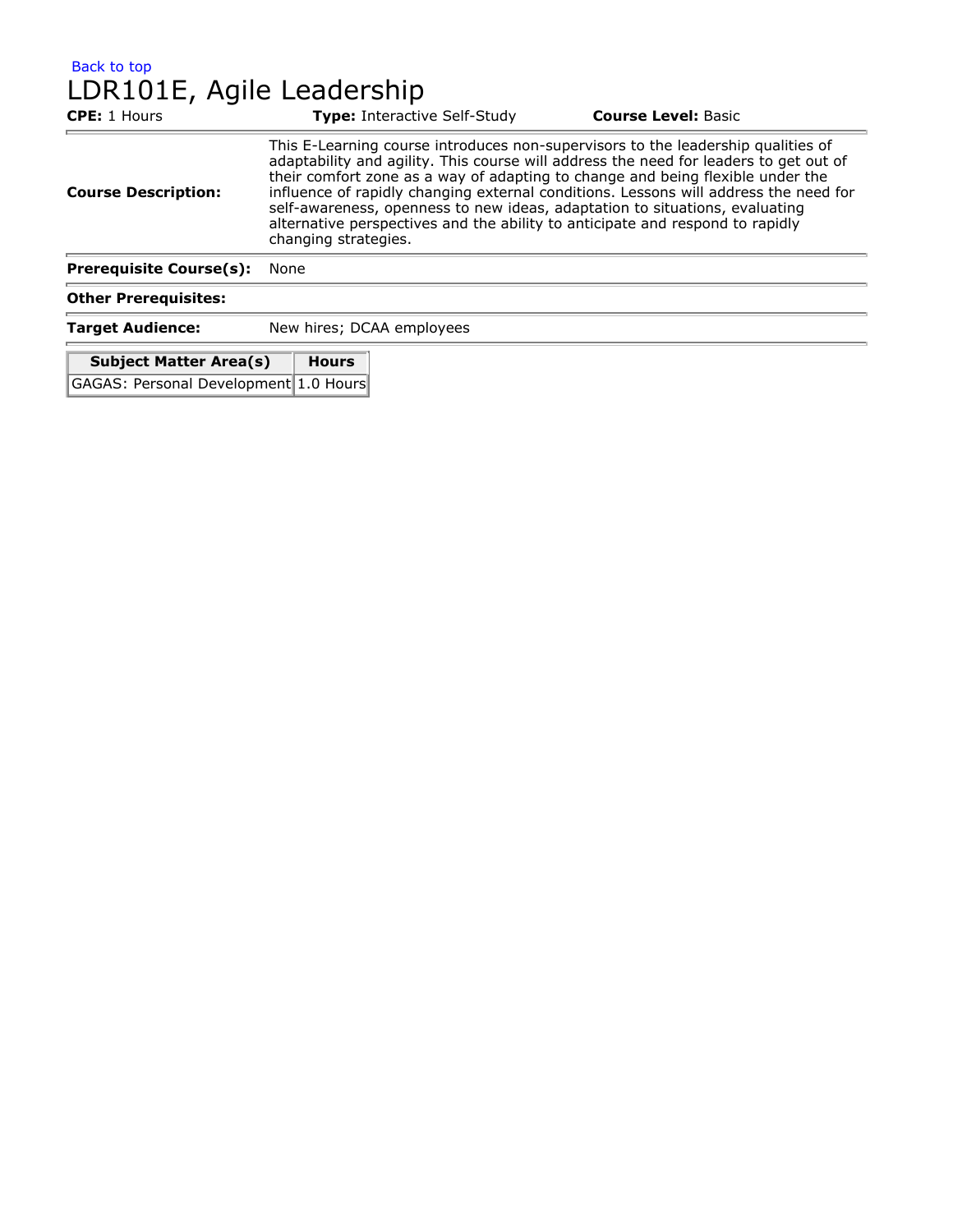## [Back to top](#page-7-0) LDR102E, Public Service Motivation

| CPE: 0.5 Hours                 | <b>Type: Interactive Self-Study</b>                                                                                                                                                                                                                                                                                                                                                                                                                                                                                                                                                                      | <b>Course Level: Basic</b> |  |
|--------------------------------|----------------------------------------------------------------------------------------------------------------------------------------------------------------------------------------------------------------------------------------------------------------------------------------------------------------------------------------------------------------------------------------------------------------------------------------------------------------------------------------------------------------------------------------------------------------------------------------------------------|----------------------------|--|
| <b>Course Description:</b>     | This E-Learning course introduces non-supervisors to the attributes of public<br>service. It will explain why individuals have a desire to serve the public and link<br>their personal actions with the overall public interest. Topics will address how to<br>harness the positive effects of public service motivation to enhance employee and<br>organizational performance, the attraction to public policy making, commitment to<br>the public interest, and the strategies leaders should adopt to incorporate public<br>service values across all levels of the organization's management system. |                            |  |
| <b>Prerequisite Course(s):</b> | None                                                                                                                                                                                                                                                                                                                                                                                                                                                                                                                                                                                                     |                            |  |
| <b>Other Prerequisites:</b>    | None                                                                                                                                                                                                                                                                                                                                                                                                                                                                                                                                                                                                     |                            |  |
| <b>Target Audience:</b>        | All DCAA Employees                                                                                                                                                                                                                                                                                                                                                                                                                                                                                                                                                                                       |                            |  |
| <b>Subject Matter Area(s)</b>  | <b>Hours</b>                                                                                                                                                                                                                                                                                                                                                                                                                                                                                                                                                                                             |                            |  |

GAGAS: Behavioral Ethics 0.5 Hours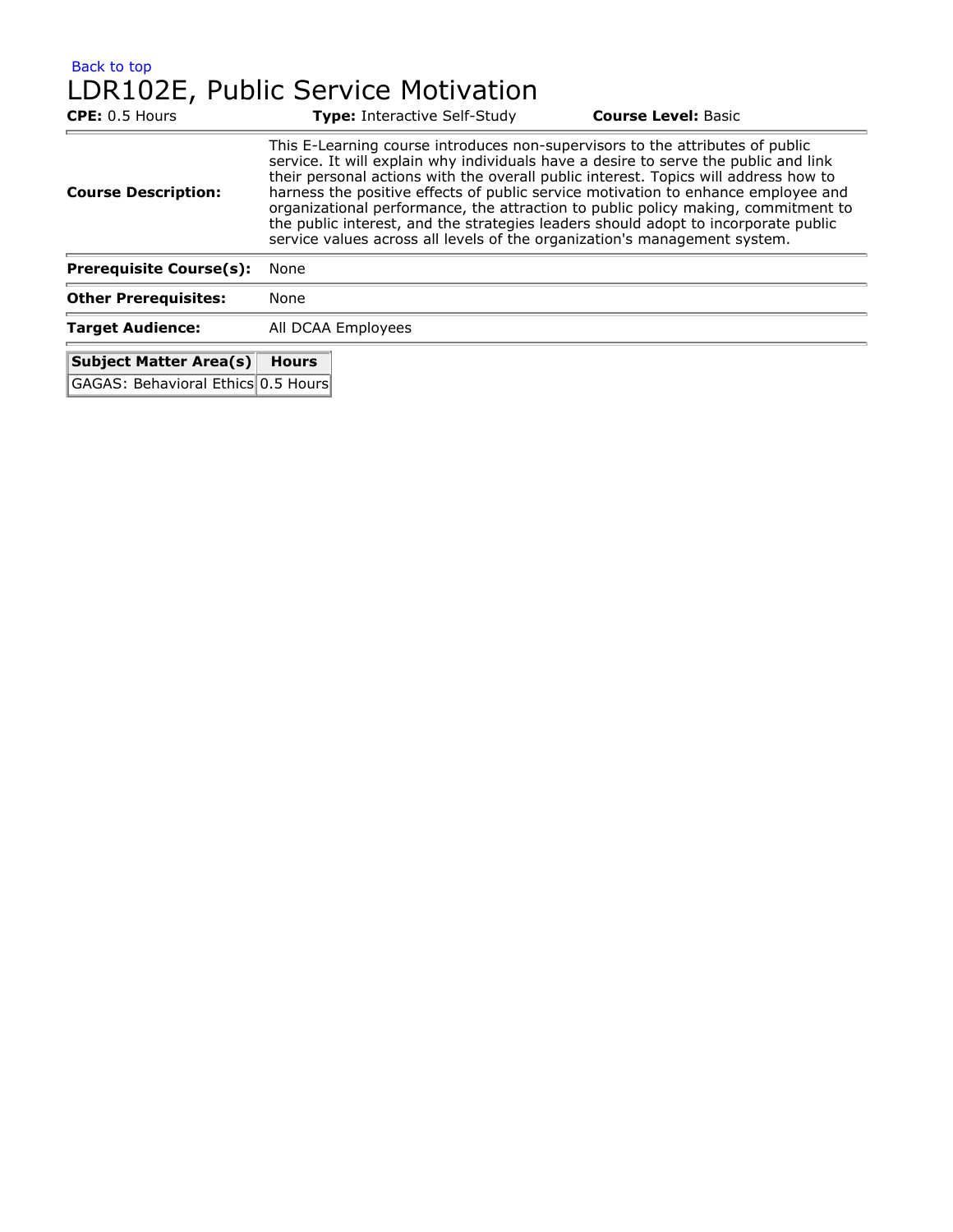## [Back to top](#page-7-0) LDR104E, DoD Mission and Culture

| <b>CPE: 0 Hours</b>            |                                                                                                                                                                                                                                                                                                                                                                                                                                               | <b>Type: Interactive Self-Study</b> | <b>Course Level: Basic</b> |
|--------------------------------|-----------------------------------------------------------------------------------------------------------------------------------------------------------------------------------------------------------------------------------------------------------------------------------------------------------------------------------------------------------------------------------------------------------------------------------------------|-------------------------------------|----------------------------|
| <b>Course Description:</b>     | Students will gain a comprehension of the Defense Department's mission and the<br>roles, missions and command structure of the Military Services and Defense<br>Agencies. Student will be able to identify similarities and differences in Service<br>mission and culture. Student will be able to identify members of the Total Force<br>and articulate an understanding of how the Services work together to accomplish<br>the DoD mission. |                                     |                            |
| <b>Prerequisite Course(s):</b> | None                                                                                                                                                                                                                                                                                                                                                                                                                                          |                                     |                            |
| <b>Other Prerequisites:</b>    | None                                                                                                                                                                                                                                                                                                                                                                                                                                          |                                     |                            |
| <b>Target Audience:</b>        | All DCAA Employees                                                                                                                                                                                                                                                                                                                                                                                                                            |                                     |                            |
| <b>Subject Matter Area(s)</b>  | <b>Hours</b><br>$\sim$ $\sim$ $\sim$                                                                                                                                                                                                                                                                                                                                                                                                          |                                     |                            |

GAGAS: Personal Development 0.0 Hours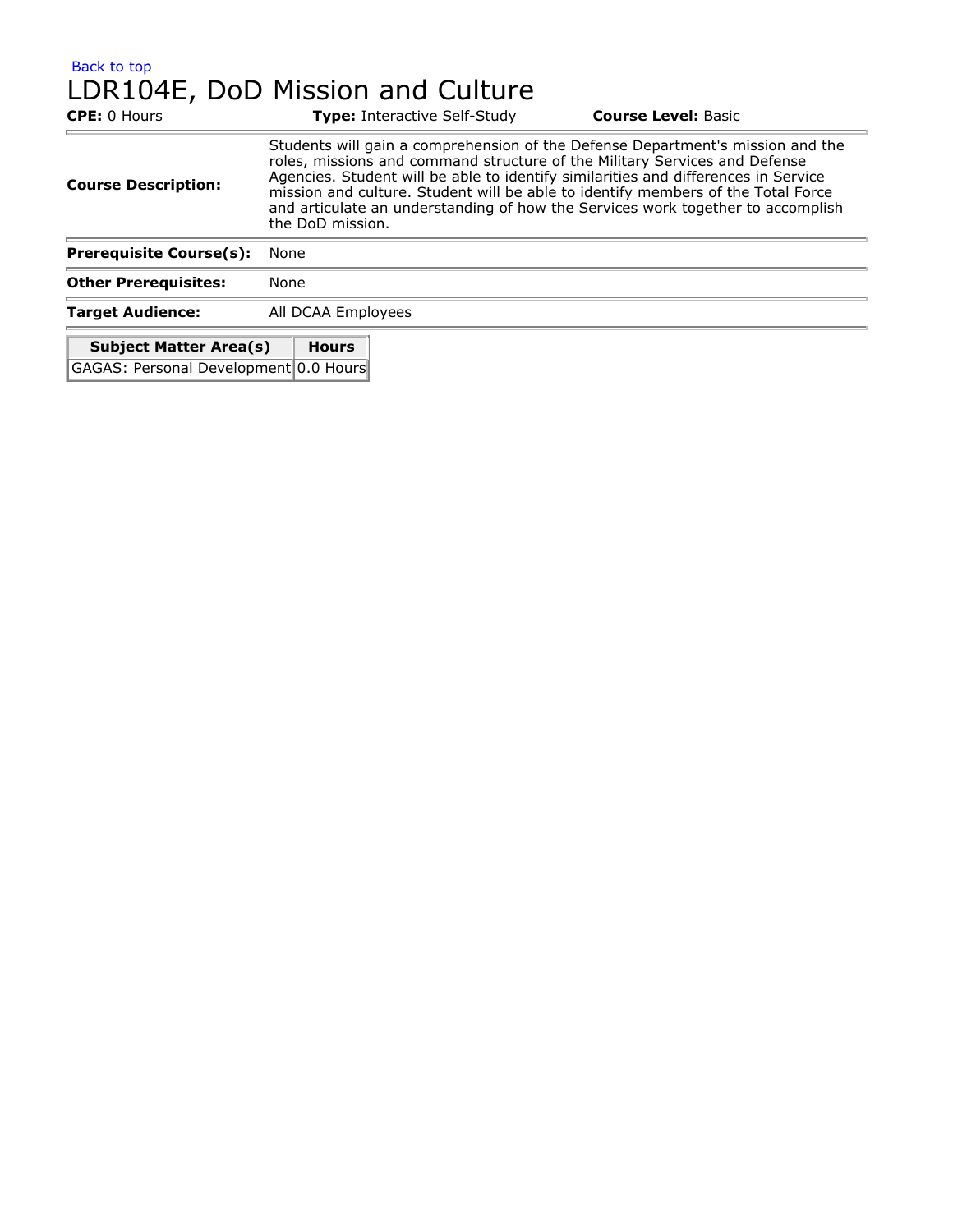| Back to top                    |  |  |
|--------------------------------|--|--|
| LDR200, Leading Self and Teams |  |  |

| CPE: 32 Hours                          | Type: Group Live                                                                                                                                                                                                                                                                                                                                                                                                                                                                                                                                                                                                                 | <b>Course Level: Basic</b> |  |
|----------------------------------------|----------------------------------------------------------------------------------------------------------------------------------------------------------------------------------------------------------------------------------------------------------------------------------------------------------------------------------------------------------------------------------------------------------------------------------------------------------------------------------------------------------------------------------------------------------------------------------------------------------------------------------|----------------------------|--|
| <b>Course Description:</b>             | This course is designed for non-supervisors that have not been in a leadership<br>position. The terminal learning objectives address leadership competencies at the<br>Lead Self and Lead Teams/Projects level in accordance with the DoD Civilian<br>Leadership Development Continuum and Framework. Attendees will learn the basic<br>concepts, techniques, and procedures of leadership, employee motivation,<br>communication, problem solving, team building, creating a positive work<br>environment, personal development and related tasks in being properly prepared<br>to function as a dependable member of the team. |                            |  |
| <b>Prerequisite Course(s):</b>         | None                                                                                                                                                                                                                                                                                                                                                                                                                                                                                                                                                                                                                             |                            |  |
| <b>Other Prerequisites:</b>            | None                                                                                                                                                                                                                                                                                                                                                                                                                                                                                                                                                                                                                             |                            |  |
| <b>Target Audience:</b>                | All DCAA non-supervisory employees                                                                                                                                                                                                                                                                                                                                                                                                                                                                                                                                                                                               |                            |  |
| <b>Subject Matter Area(s)</b>          | <b>Hours</b>                                                                                                                                                                                                                                                                                                                                                                                                                                                                                                                                                                                                                     |                            |  |
| GAGAS: Personal Development 32.0 Hours |                                                                                                                                                                                                                                                                                                                                                                                                                                                                                                                                                                                                                                  |                            |  |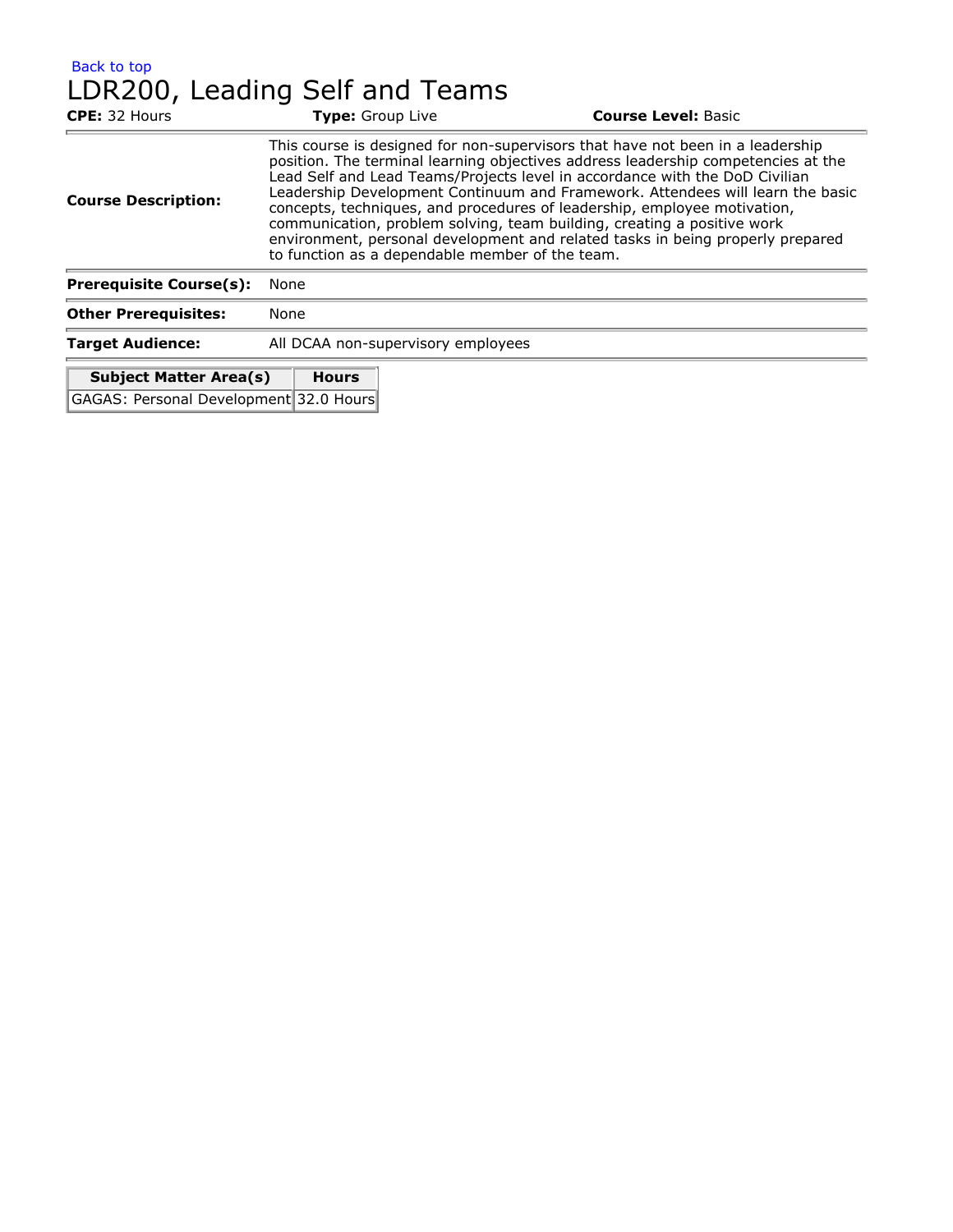[Back to top](#page-7-0) LDR202, Operational Planning for Leaders

| <b>CPE:</b> 15 Hours           | <b>Type:</b> Group Live                                | <b>Course Level: Basic</b>                                                                                                                                                                                                                                                                                                                                                                                                                                                                                |
|--------------------------------|--------------------------------------------------------|-----------------------------------------------------------------------------------------------------------------------------------------------------------------------------------------------------------------------------------------------------------------------------------------------------------------------------------------------------------------------------------------------------------------------------------------------------------------------------------------------------------|
| <b>Course Description:</b>     | and the process for monitoring progress), as required. | Develops the fundamental concepts of operational planning to drive day-by-day<br>and month-by-month results and performance as the means to build Agency<br>capabilities. Learners will understand their role in the planning activities,<br>comprehend linking operational plans to the Agency's Strategic Plan, and integrate<br>the operational plan contents (objectives, activities to be delivered, tasks, quality<br>standards, desired outcomes, resource requirements, implementation timelines, |
| <b>Prerequisite Course(s):</b> | None                                                   |                                                                                                                                                                                                                                                                                                                                                                                                                                                                                                           |
| <b>Other Prerequisites:</b>    | None                                                   |                                                                                                                                                                                                                                                                                                                                                                                                                                                                                                           |
| <b>Target Audience:</b>        | All DCAA employees                                     |                                                                                                                                                                                                                                                                                                                                                                                                                                                                                                           |
|                                | $ -$                                                   |                                                                                                                                                                                                                                                                                                                                                                                                                                                                                                           |

| <b>Subject Matter Area(s)</b>          | <b>Hours</b> |
|----------------------------------------|--------------|
| GAGAS: Personal Development 15.0 Hours |              |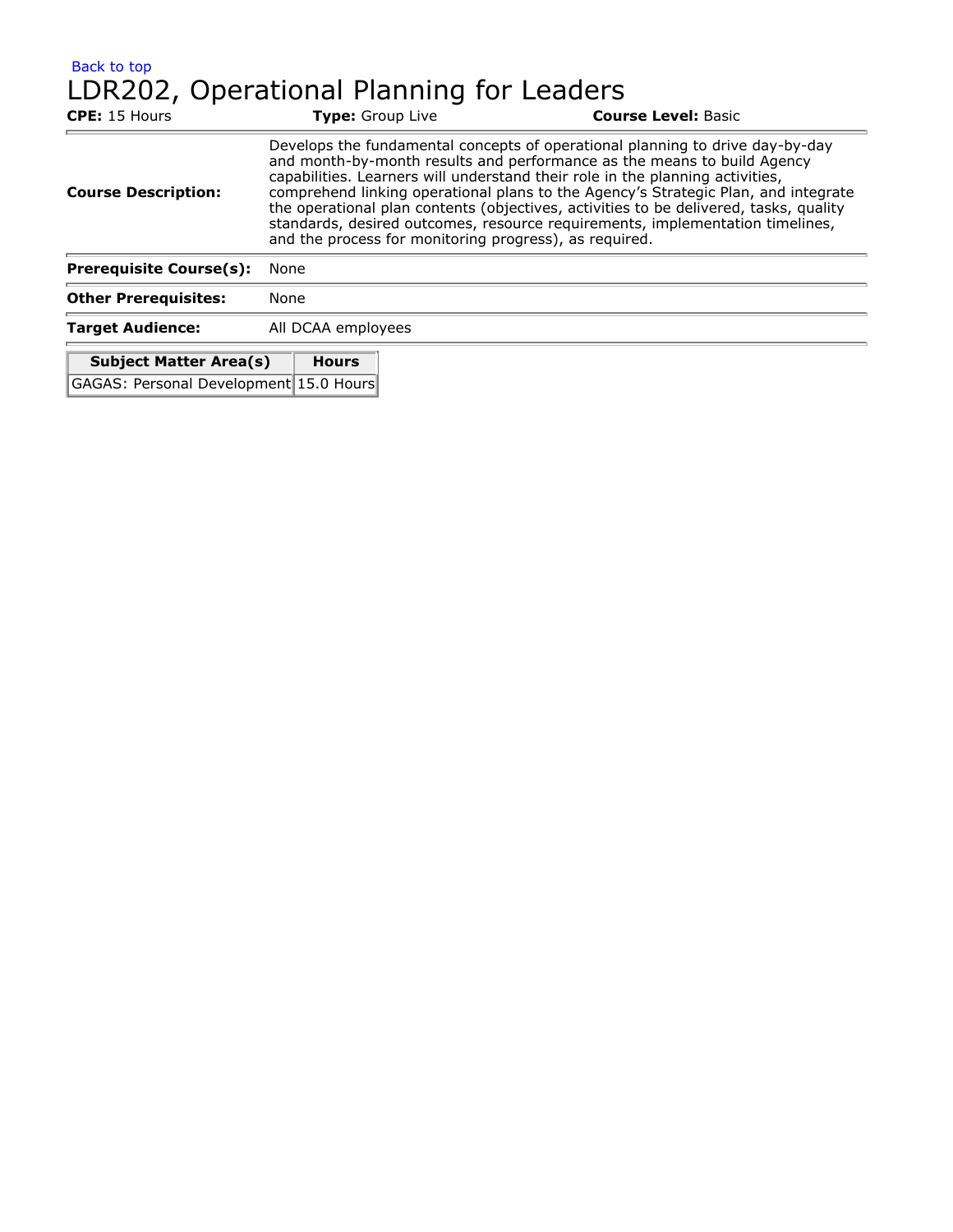[Back to top](#page-7-0)

LDR202V, Operational Planning for Leaders

| <b>CPE:</b> 8 Hours            | <b>Type:</b> Group-Internet Based                                                                                                                                                                                                                                                                                                                                                                                                                                                                                                                                                                                                                        | <b>Course Level: Basic</b> |
|--------------------------------|----------------------------------------------------------------------------------------------------------------------------------------------------------------------------------------------------------------------------------------------------------------------------------------------------------------------------------------------------------------------------------------------------------------------------------------------------------------------------------------------------------------------------------------------------------------------------------------------------------------------------------------------------------|----------------------------|
| <b>Course Description:</b>     | Welcome to Operational Planning for Leaders: This course is a condensed virtual<br>version of LDR202 resident course. It is designed to develop the fundamental<br>concepts of operational planning that drive day-to-day and month-by-month results<br>and performance as the means to build DCAA's capabilities. Learners will<br>understand their role in the planning activities; comprehend linking operational<br>plans to the DCAA's Strategic Plan, and to integrate the operational plan contents<br>to the organization's objectives. This is an all virtual class which consist of pre class<br>reading and 4 two hours live virtual classes. |                            |
| <b>Prerequisite Course(s):</b> | None                                                                                                                                                                                                                                                                                                                                                                                                                                                                                                                                                                                                                                                     |                            |
| <b>Other Prerequisites:</b>    | None                                                                                                                                                                                                                                                                                                                                                                                                                                                                                                                                                                                                                                                     |                            |
|                                |                                                                                                                                                                                                                                                                                                                                                                                                                                                                                                                                                                                                                                                          |                            |

**Target Audience:** All DCAA Employees

| <b>Subject Matter Area(s)</b>                       | <b>Hours</b> |
|-----------------------------------------------------|--------------|
| GAGAS: Personal Development                         | $ 4.0$ Hours |
| GAGAS: Production                                   | $ 2.0$ Hours |
| GAGAS: Management Services                          | 2.0 Hours    |
| FM: Lead People Competencies (L3)                   | $ 0.0$ Hours |
| FM: Lead Projects/Teams Competencies (L2) 0.0 Hours |              |
| FM: Lead Self Competencies (L1)                     | $ 0.0$ Hours |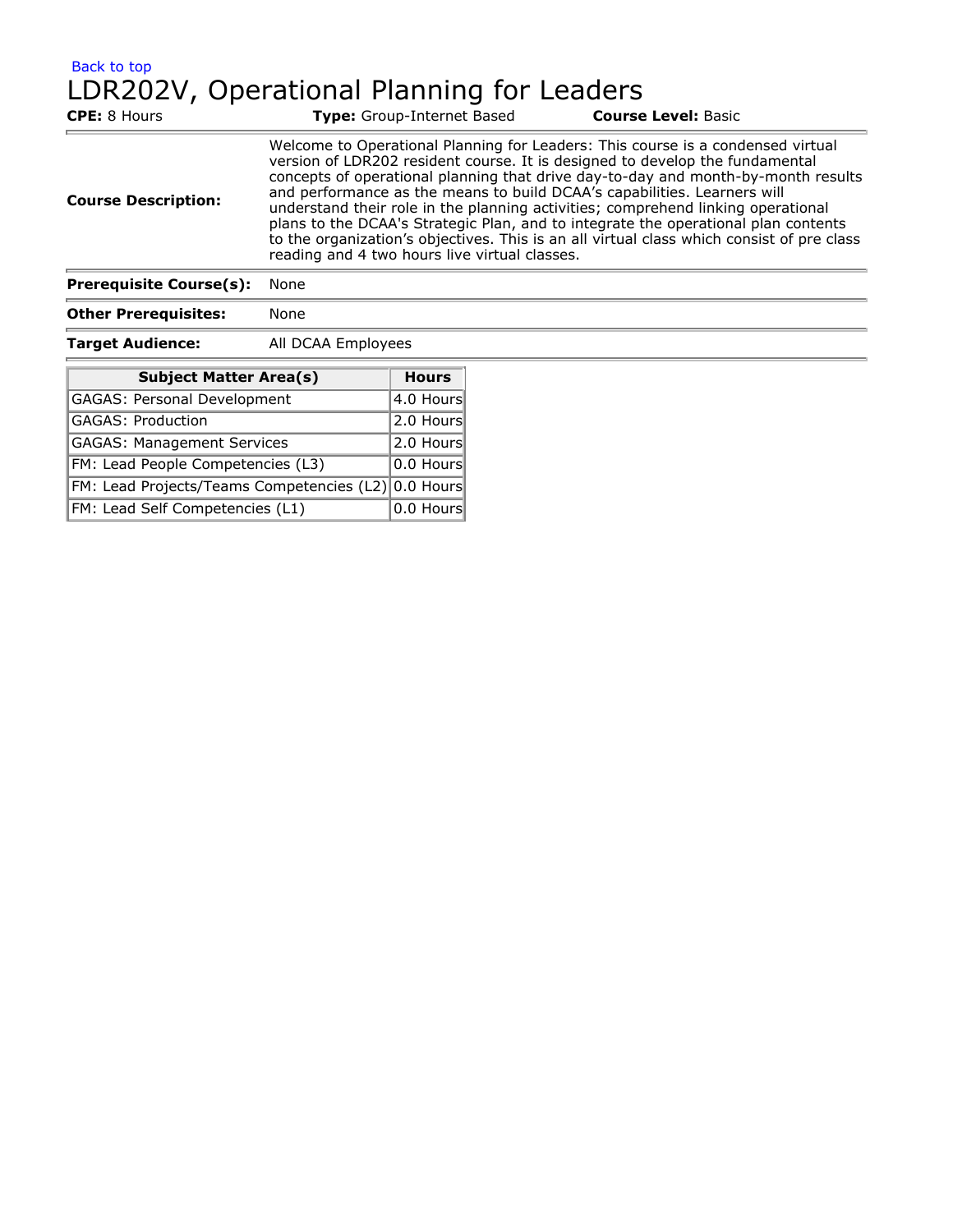### [Back to top](#page-7-0) LDR205, Leadership and Team Productivity

| <b>CPE: 13 Hours</b>           | <b>Type:</b> Group Live                                     | <b>Course Level: Intermediate</b>                                                                                                                                                                                                                                                                                                                                                                                                                                                                            |
|--------------------------------|-------------------------------------------------------------|--------------------------------------------------------------------------------------------------------------------------------------------------------------------------------------------------------------------------------------------------------------------------------------------------------------------------------------------------------------------------------------------------------------------------------------------------------------------------------------------------------------|
| <b>Course Description:</b>     | and 2 days of live training)                                | Leadership and Team Productivity Workshop: Provides leaders an understanding of<br>the importance of building authentic relationships and displaying the elements of a<br>cohesive team (trust, commitment, integrity, ethics, etc.). Learners learn how to<br>establish goals and create roles and responsibilities to optimize and motivate<br>performance. Examines effective leadership messaging and how to become an<br>effective team member. (Blended learning course combining 8 e-learning modules |
| <b>Prerequisite Course(s):</b> | LDR205E, Leadership and Team Productivity E-Learning Module |                                                                                                                                                                                                                                                                                                                                                                                                                                                                                                              |
| <b>Other Prerequisites:</b>    | None                                                        |                                                                                                                                                                                                                                                                                                                                                                                                                                                                                                              |
| <b>Target Audience:</b>        | All DCAA employees                                          |                                                                                                                                                                                                                                                                                                                                                                                                                                                                                                              |
|                                |                                                             |                                                                                                                                                                                                                                                                                                                                                                                                                                                                                                              |

| <b>Subject Matter Area(s)</b>                       | <b>Hours</b>     |
|-----------------------------------------------------|------------------|
| GAGAS: Personal Development                         | 13.0 Hours       |
| FM: Lead People Competencies (L3)                   | $ 0.0$ Hours $ $ |
| FM: Lead Projects/Teams Competencies (L2) 0.0 Hours |                  |
| FM: Lead Self Competencies (L1)                     | 10.0 Hours 1     |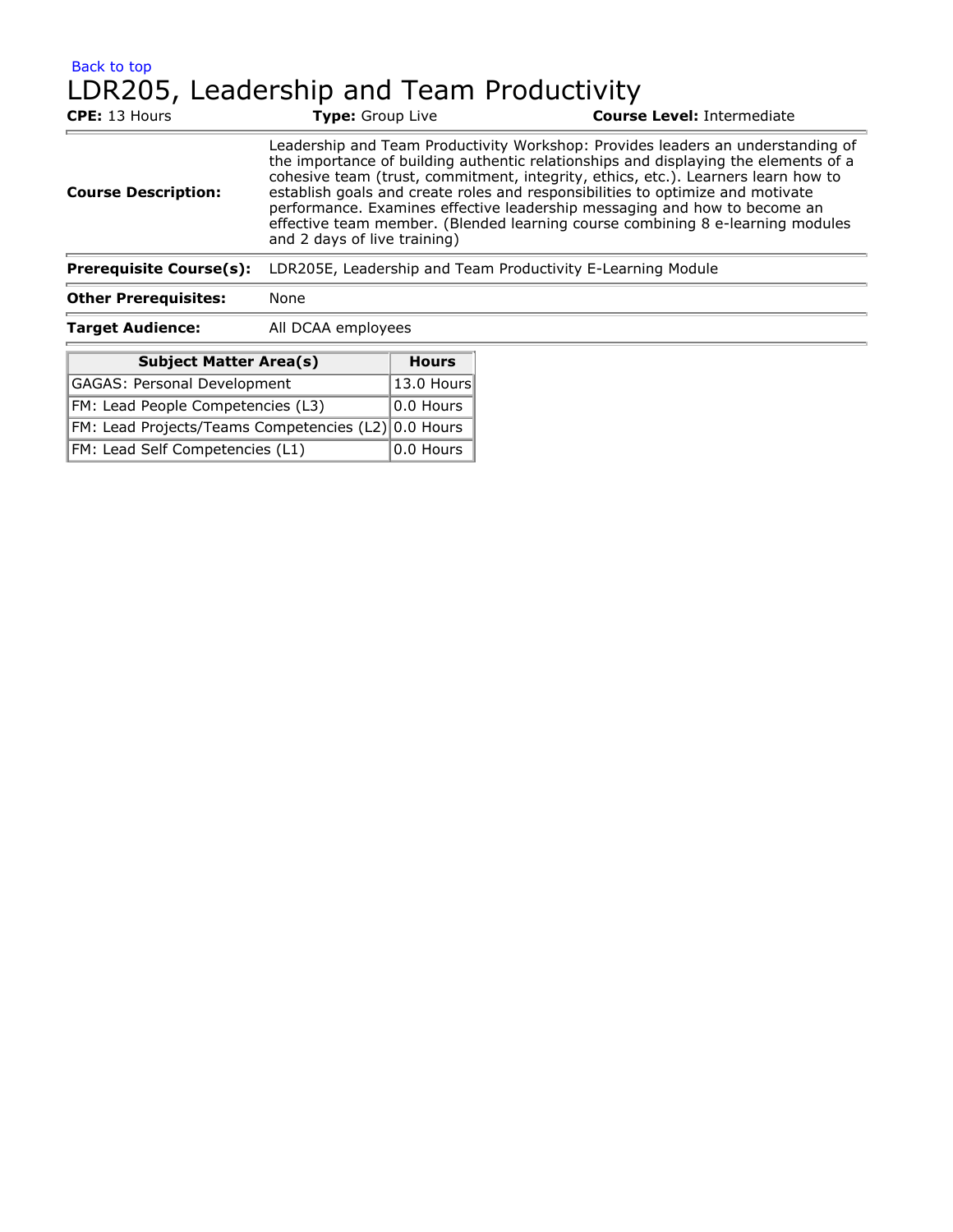| Back to top                    |                                                                                                                                                                                                                                                                                                                                                                                                                                                                                       |                            |  |
|--------------------------------|---------------------------------------------------------------------------------------------------------------------------------------------------------------------------------------------------------------------------------------------------------------------------------------------------------------------------------------------------------------------------------------------------------------------------------------------------------------------------------------|----------------------------|--|
|                                | LDR205E, Leadership and Team Productivity E-Learning                                                                                                                                                                                                                                                                                                                                                                                                                                  |                            |  |
| Module                         |                                                                                                                                                                                                                                                                                                                                                                                                                                                                                       |                            |  |
| <b>CPE:</b> 0 Hours            | Type: Interactive Self Study                                                                                                                                                                                                                                                                                                                                                                                                                                                          | <b>Course Level: Basic</b> |  |
| <b>Course Description:</b>     | <b>IMPORTANT!</b><br>You MUST use the Chrome browser to view this course.<br>You can install Chrome in the Software Center on your computer or via a<br>Help Desk request.<br>These modules are the e-learning portion of the Leadership and Team Productivity<br>Workshop: This course provides leaders with an understanding of the importance of                                                                                                                                   |                            |  |
|                                | building authentic relationships and displaying the elements of a cohesive team<br>(trust, commitment, integrity, ethics, etc.). Learners study how to establish goals<br>and create roles and responsibilities to optimize and motivate performance.<br>Students will examines effective leadership messaging and how to become an<br>effective team member. This course combines 8 e-learning modules and two days<br>of live training culminating in a dynamic practical exercise. |                            |  |
| <b>Prerequisite Course(s):</b> | None                                                                                                                                                                                                                                                                                                                                                                                                                                                                                  |                            |  |
| <b>Other Prerequisites:</b>    | None                                                                                                                                                                                                                                                                                                                                                                                                                                                                                  |                            |  |
| <b>Target Audience:</b>        | All DCAA Employees                                                                                                                                                                                                                                                                                                                                                                                                                                                                    |                            |  |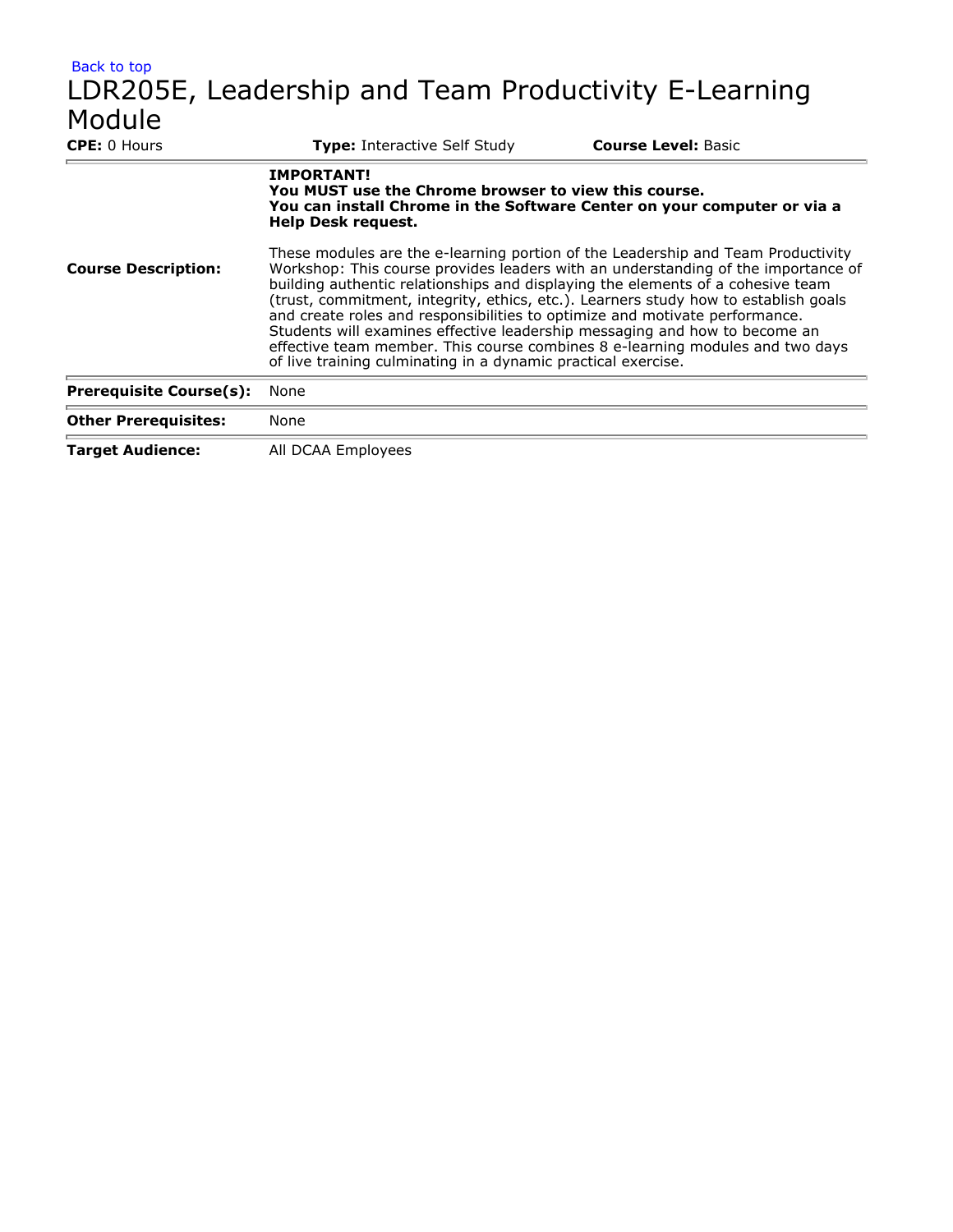[Back to top](#page-7-0)

# LDR205V, Leadership and Team Productivity (Virtual)

| <b>CPE:</b> 6 Hours            | <b>Type:</b> Group-Internet Based                                                                                                                                                                                                                                                                                                                                                                                                                                                                                                                                                              | <b>Course Level: Intermediate</b> |
|--------------------------------|------------------------------------------------------------------------------------------------------------------------------------------------------------------------------------------------------------------------------------------------------------------------------------------------------------------------------------------------------------------------------------------------------------------------------------------------------------------------------------------------------------------------------------------------------------------------------------------------|-----------------------------------|
| <b>Course Description:</b>     | Leadership and Team Productivity (Virtual) provides leaders with an understanding<br>of the importance of building authentic relationships and displaying the elements of<br>a cohesive team (trust, commitment, integrity, ethics, etc.). Students learn how to<br>establish goals and create roles and responsibilities to optimize and motivate<br>performance. The course examines effective leadership messaging and how to<br>become an effective team member. This virtual class consists of three 2-hour<br>sessions presented over three days for a total of 6 hours of instructions. |                                   |
| <b>Prerequisite Course(s):</b> | LDR205E, Leadership and Team Productivity E-Learning Module                                                                                                                                                                                                                                                                                                                                                                                                                                                                                                                                    |                                   |
| <b>Other Prerequisites:</b>    | None                                                                                                                                                                                                                                                                                                                                                                                                                                                                                                                                                                                           |                                   |
| <b>Target Audience:</b>        | All DCAA Employees                                                                                                                                                                                                                                                                                                                                                                                                                                                                                                                                                                             |                                   |
|                                |                                                                                                                                                                                                                                                                                                                                                                                                                                                                                                                                                                                                |                                   |

| <b>Subject Matter Area(s)</b>                       | Hours                     |
|-----------------------------------------------------|---------------------------|
| <b>GAGAS: Personal Development</b>                  | $ 6.0$ Hours              |
| FM: Lead Projects/Teams Competencies (L2) 0.0 Hours |                           |
| FM: Lead Self Competencies (L1)                     | $\vert$ 0.0 Hours $\vert$ |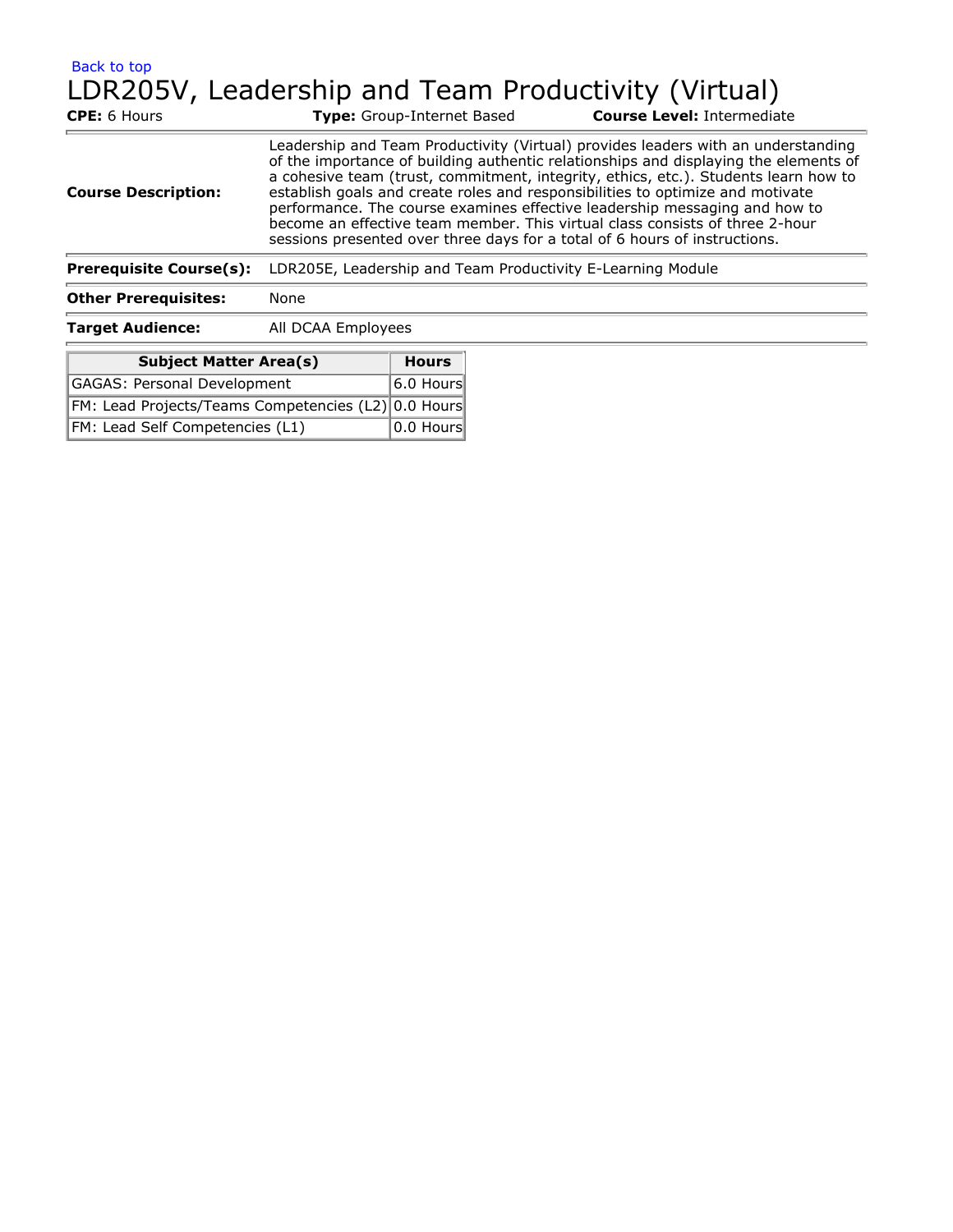| <b>Back to top</b><br>CPE: 23 Hours | Type: Group-Live | LDR206, Negotiation and Collaboration for Leaders<br><b>Course Level: Intermediate</b>                                                                                                                                                                                                                                                                                                                                                                                                                                                                                                                                                                                                                                                                                                                                                                                                                                                                                                                                                                                                                                                                                                                                     |
|-------------------------------------|------------------|----------------------------------------------------------------------------------------------------------------------------------------------------------------------------------------------------------------------------------------------------------------------------------------------------------------------------------------------------------------------------------------------------------------------------------------------------------------------------------------------------------------------------------------------------------------------------------------------------------------------------------------------------------------------------------------------------------------------------------------------------------------------------------------------------------------------------------------------------------------------------------------------------------------------------------------------------------------------------------------------------------------------------------------------------------------------------------------------------------------------------------------------------------------------------------------------------------------------------|
| <b>Course Description:</b>          | achieved.        | This course covers the principles, preparation, and practice of negotiating and<br>collaborating skills. Students will learn the importance of integrating collaboration<br>strategies and negotiation techniques with time to practice both. Practical exercises<br>help students learn to identify opportunities for negotiation and collaboration, as<br>well as develop their own influencing behaviors. Conflict resolution, including an<br>in-depth examination of conflict resolution strategy based on the Thomas-Kilmann<br>Instrument (TKI), will be part of each topic. Each student will complete the TKI and<br>receive their personalized TKI report. This class will empower students to develop<br>personal bargaining techniques and practice applying them to a variety of<br>situations. Strong negotiating and collaborating skills allow managers to keep<br>employees satisfied, get the job done, and meet the overall needs and goals of<br>people inside and outside of the organization. When leadership can effectively<br>combine negotiation, collaboration, and conflict resolution, productivity climbs,<br>motivation increases, employee buy-in grows, and organizational objectives are |

#### **Prerequisite Course(s):** LDR206E, Negotiation and Collaboration for Leaders

#### **Other Prerequisites:** None

#### **Target Audience:** All Employees

| <b>Subject Matter Area(s)</b>                       | <b>Hours</b> |
|-----------------------------------------------------|--------------|
| <b>GAGAS: Personal Development</b>                  | 15.0 Hours   |
| GAGAS: Personnel/HR                                 | 5.0 Hours    |
| <b>GAGAS: Behavioral Ethics</b>                     | 3.0 Hours    |
| FM: Ethics (L1)                                     | 0.0 Hours    |
| FM: Lead People Competencies (L3)                   | 0.0 Hours    |
| FM: Lead Projects/Teams Competencies (L2) 0.0 Hours |              |
| FM: Lead Self Competencies (L1)                     | 0.0 Hours    |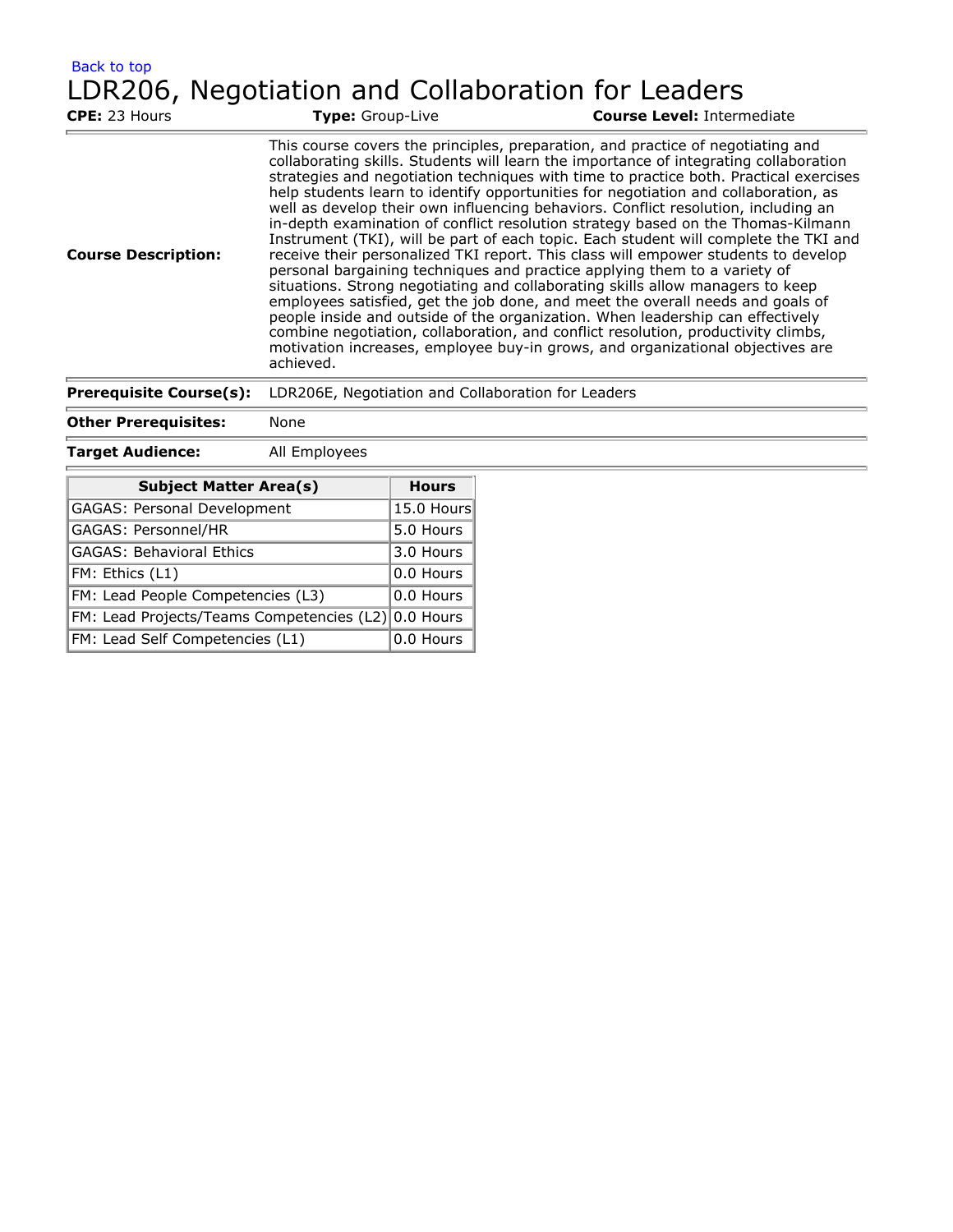[Back to top](#page-7-0)

# LDR206V, Negotiation and Collaboration for Leaders

| <b>CPE: 13 Hours</b>           | <b>Type:</b> Group-Internet Based                                                                                                                                                                                                                                                                                                                                                                                                                                                                                                                                                 | <b>Course Level: Basic</b> |
|--------------------------------|-----------------------------------------------------------------------------------------------------------------------------------------------------------------------------------------------------------------------------------------------------------------------------------------------------------------------------------------------------------------------------------------------------------------------------------------------------------------------------------------------------------------------------------------------------------------------------------|----------------------------|
| <b>Course Description:</b>     | This course is the virtual version of LDR206. It covers the principles, preparation,<br>and practice of negotiating and collaborating. Students will learn the importance of<br>integrating collaboration and negotiation techniques. Practical exercises help<br>students learn to identify opportunities for negotiation and collaboration, as well as<br>develop their own influencing behaviors. This course includes the basics of conflict<br>resolution and will develop a student's ability to reduce conflict, negotiate, and<br>collaborate in a variety of situations. |                            |
| <b>Prerequisite Course(s):</b> | None                                                                                                                                                                                                                                                                                                                                                                                                                                                                                                                                                                              |                            |
| <b>Other Prerequisites:</b>    | None                                                                                                                                                                                                                                                                                                                                                                                                                                                                                                                                                                              |                            |
| <b>Target Audience:</b>        | All Employees                                                                                                                                                                                                                                                                                                                                                                                                                                                                                                                                                                     |                            |
|                                |                                                                                                                                                                                                                                                                                                                                                                                                                                                                                                                                                                                   |                            |

| <b>Target Audience:</b> | All Employees |
|-------------------------|---------------|
|-------------------------|---------------|

| <b>Subject Matter Area(s)</b>                       | <b>Hours</b> |
|-----------------------------------------------------|--------------|
| GAGAS: Behavioral Ethics                            | 2.0 Hours    |
| <b>GAGAS: Personal Development</b>                  | 6.0 Hours    |
| GAGAS: Personnel/HR                                 | 5.0 Hours    |
| FM: Ethics (L1)                                     | $ 0.0$ Hours |
| FM: Lead People Competencies (L3)                   | 0.0 Hours    |
| FM: Lead Projects/Teams Competencies (L2) 0.0 Hours |              |
| FM: Lead Self Competencies (L1)                     | 0.0 Hours    |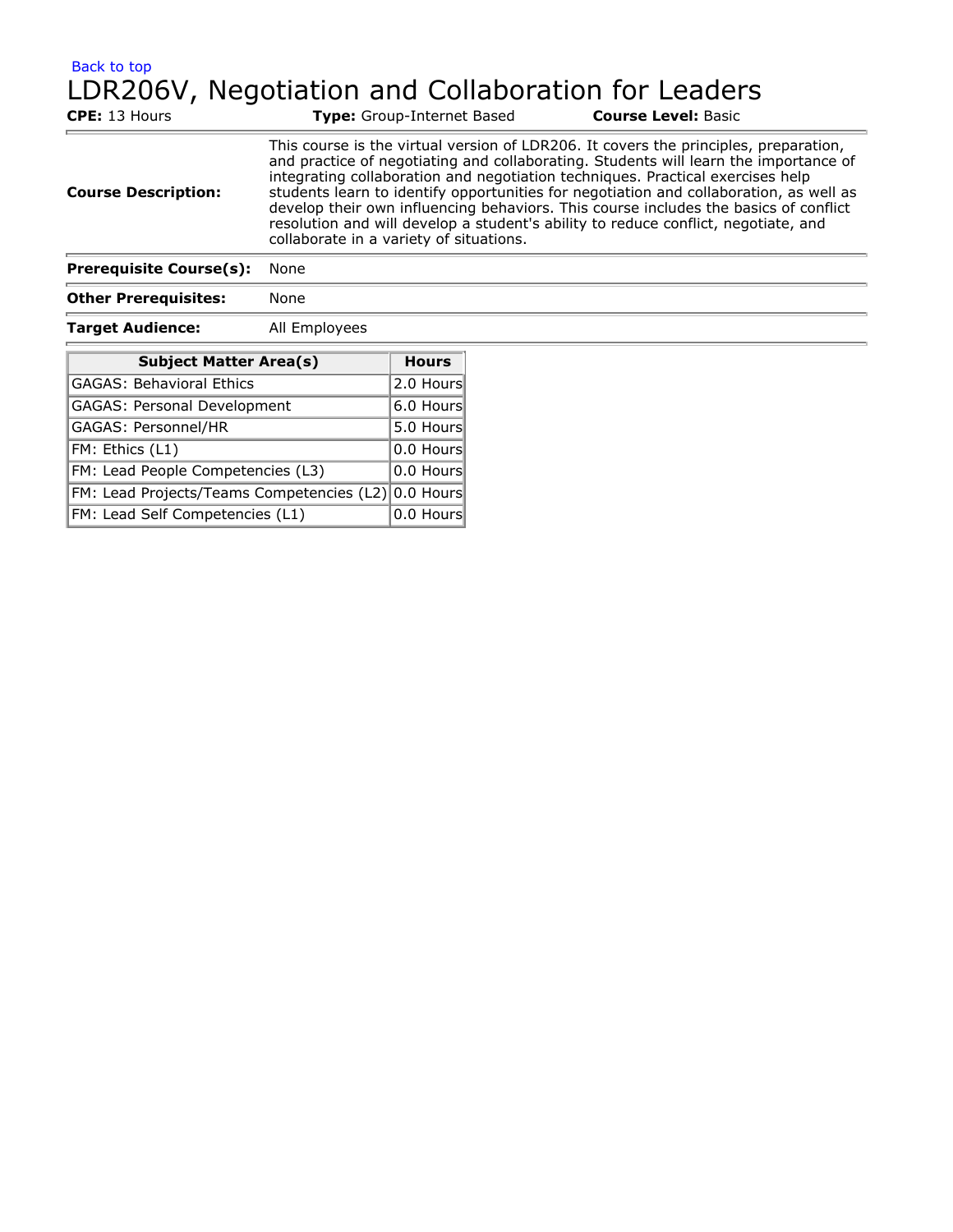#### [Back to top](#page-7-0) LDR209, Problem Solving Leadership

| CPE: 13 Hours                  | Type: Group Live                                                                                                                                                                                                                       | <b>Course Level: Basic</b>                                                                                                                                                                                                                                                                                                                                                                                                                                                                                                                                                                                                                                                                                                                                                                                                                                                                                                                                                                                                                                                                                                                                                                                                                                                                                                                                                                                                                                                                                                                                                                                                                                                                                                                                                                                                                                                                                                                                                                                                                                                                                                                                                                                                                                                                                                                                                                                                |  |
|--------------------------------|----------------------------------------------------------------------------------------------------------------------------------------------------------------------------------------------------------------------------------------|---------------------------------------------------------------------------------------------------------------------------------------------------------------------------------------------------------------------------------------------------------------------------------------------------------------------------------------------------------------------------------------------------------------------------------------------------------------------------------------------------------------------------------------------------------------------------------------------------------------------------------------------------------------------------------------------------------------------------------------------------------------------------------------------------------------------------------------------------------------------------------------------------------------------------------------------------------------------------------------------------------------------------------------------------------------------------------------------------------------------------------------------------------------------------------------------------------------------------------------------------------------------------------------------------------------------------------------------------------------------------------------------------------------------------------------------------------------------------------------------------------------------------------------------------------------------------------------------------------------------------------------------------------------------------------------------------------------------------------------------------------------------------------------------------------------------------------------------------------------------------------------------------------------------------------------------------------------------------------------------------------------------------------------------------------------------------------------------------------------------------------------------------------------------------------------------------------------------------------------------------------------------------------------------------------------------------------------------------------------------------------------------------------------------------|--|
| <b>Course Description:</b>     | process is to work through issues together.<br>than 54 inches)<br>the air<br>around often.<br>of 6 ft. to access safety tether lines with their hands.<br>our staff in English.<br>opportunities to participate and support your Team. | This course introduces the essence of what leaders exist to $do - solve$ problems.<br>Course topics will address finding solutions to problems through problem solving<br>techniques. Participants will learn how to define a problem; examine the problem<br>solving process; generate, evaluate and select alternative courses of action;<br>discuss decision making tools; define a plan to implement solutions; and how to<br>monitor and seek feedback. Problem solving leadership focuses on providing an<br>organized approach to problem solving and decision making, regardless of the<br>environment, where everyone is empowered to contribute creatively to solving the<br>problem. The second day of this course is at Georgia Tech University. It involves<br>negotiating the Leadership Challenge Course (LCC). The Leadership Challenge<br>Course is a powerful learning experience that takes participants outside of their<br>comfort zones using customized workshop topics created to maximize learning<br>outcomes while providing a unique adventure. The Challenge Course will teach<br>participants the skills needed in a rapidly changing global society, including group<br>leadership, team productivity, effective communication, adaptability, and analytical<br>problem solving. The LCC is challenging and will require the use of strength in some<br>areas. However, remember, you're part of a Team and part of the problem solving<br>. Each participant must be physically able to fit into the safety harness (waist less<br>• Each participant must be able to physically ascend a rope ladder up to 40 feet in<br>• Each participant must be physically able to travel under their own power on a<br>small diameter cable (approx. 1 inch wide). This could be thought of as "walking<br>a tight rope" but with aids for balance. You'll need to be able to shift your weight<br>. Each participant must be physically able to reach unassisted to a minimum height<br>• Each participant must be physically able to see (corrected or uncorrected vision)<br>their surroundings and have a depth perception of at least 5 feet.<br>. Each participant must be able to understand safety information given verbally by<br>* If you don't meet the requirements above or uncomfortable with the physical<br>challenges, don't feel discouraged from enrolling. There are plenty of |  |
| <b>Prerequisite Course(s):</b> | None                                                                                                                                                                                                                                   |                                                                                                                                                                                                                                                                                                                                                                                                                                                                                                                                                                                                                                                                                                                                                                                                                                                                                                                                                                                                                                                                                                                                                                                                                                                                                                                                                                                                                                                                                                                                                                                                                                                                                                                                                                                                                                                                                                                                                                                                                                                                                                                                                                                                                                                                                                                                                                                                                           |  |
| <b>Other Prerequisites:</b>    | None                                                                                                                                                                                                                                   |                                                                                                                                                                                                                                                                                                                                                                                                                                                                                                                                                                                                                                                                                                                                                                                                                                                                                                                                                                                                                                                                                                                                                                                                                                                                                                                                                                                                                                                                                                                                                                                                                                                                                                                                                                                                                                                                                                                                                                                                                                                                                                                                                                                                                                                                                                                                                                                                                           |  |
| <b>Target Audience:</b>        | All DCAA employees                                                                                                                                                                                                                     |                                                                                                                                                                                                                                                                                                                                                                                                                                                                                                                                                                                                                                                                                                                                                                                                                                                                                                                                                                                                                                                                                                                                                                                                                                                                                                                                                                                                                                                                                                                                                                                                                                                                                                                                                                                                                                                                                                                                                                                                                                                                                                                                                                                                                                                                                                                                                                                                                           |  |

| <b>Subject Matter Area(s)</b>          | <b>Hours</b> |
|----------------------------------------|--------------|
| GAGAS: Personal Development 13.0 Hours |              |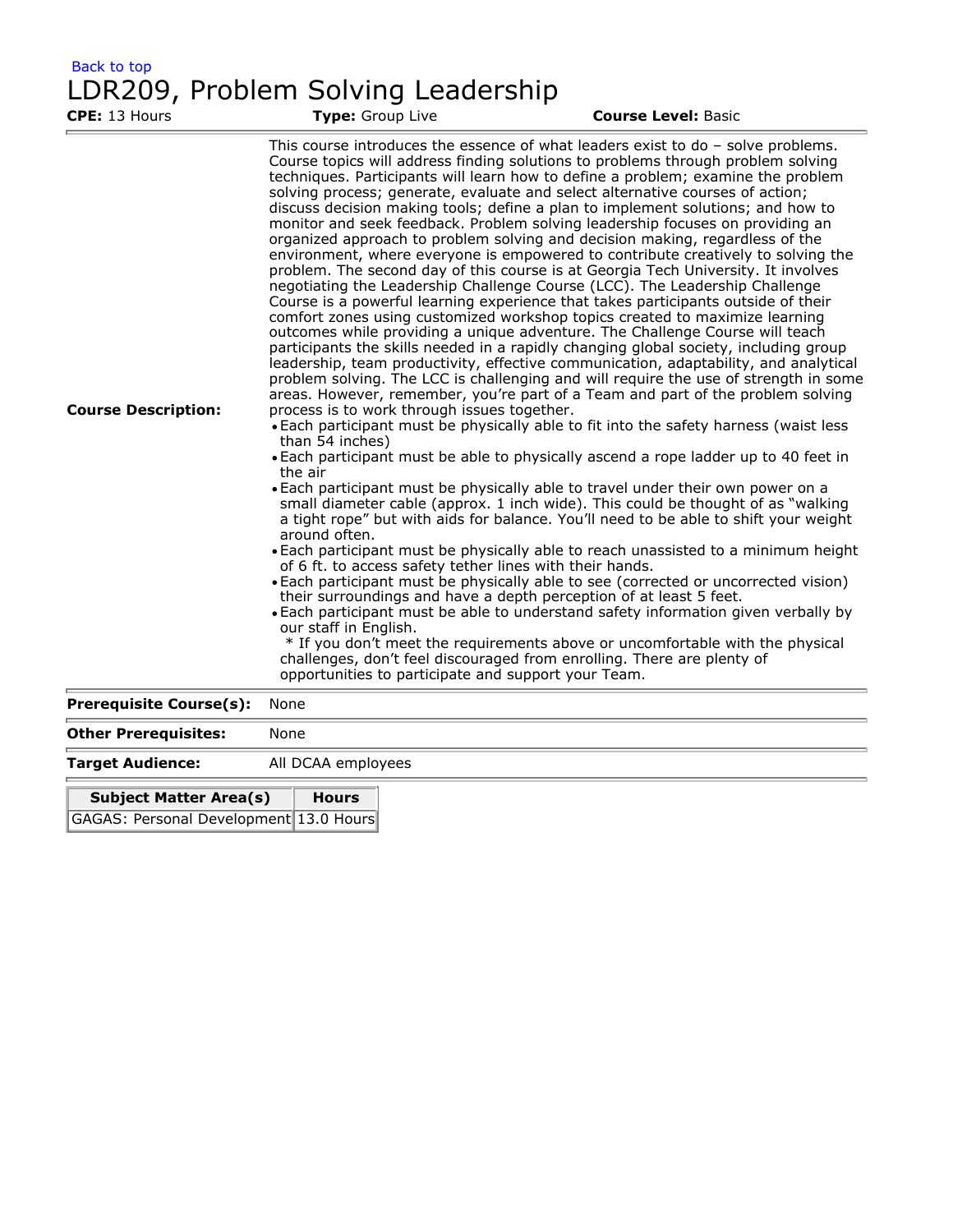[Back to top](#page-7-0) LDR209V, Problem Solving Leadership

| <b>CPE:</b> 8 Hours                |                                                                                                                                                                                                                                                                                                                                                                                                                                                                                     | <b>Type:</b> Group-Internet Based | <b>Course Level: Basic</b> |
|------------------------------------|-------------------------------------------------------------------------------------------------------------------------------------------------------------------------------------------------------------------------------------------------------------------------------------------------------------------------------------------------------------------------------------------------------------------------------------------------------------------------------------|-----------------------------------|----------------------------|
| <b>Course Description:</b>         | This is a virtual 8 hours course conducted over a four day period. Each day consist<br>of one two hours session of instructions for a total of 8 hours for the course. It is<br>designed to enhance problem solving and decision making by introducing different<br>methods for identifying, analyzing, determining solutions, implementing and<br>monitoring progress. It uses case studies to allow the students to use different<br>methods to identify and implement solutions. |                                   |                            |
| <b>Prerequisite Course(s):</b>     | None                                                                                                                                                                                                                                                                                                                                                                                                                                                                                |                                   |                            |
| <b>Other Prerequisites:</b>        | None                                                                                                                                                                                                                                                                                                                                                                                                                                                                                |                                   |                            |
| <b>Target Audience:</b>            | All DCAA employees                                                                                                                                                                                                                                                                                                                                                                                                                                                                  |                                   |                            |
| <b>Subject Matter Area(s)</b>      |                                                                                                                                                                                                                                                                                                                                                                                                                                                                                     | <b>Hours</b>                      |                            |
| <b>GAGAS: Personal Development</b> |                                                                                                                                                                                                                                                                                                                                                                                                                                                                                     | 8.0 Hours                         |                            |

|                                                     | 1. 1                        |
|-----------------------------------------------------|-----------------------------|
| FM: Lead Projects/Teams Competencies (L2) 0.0 Hours |                             |
| FM: Lead Self Competencies (L1)                     | $\boxed{0.0 \text{ Hours}}$ |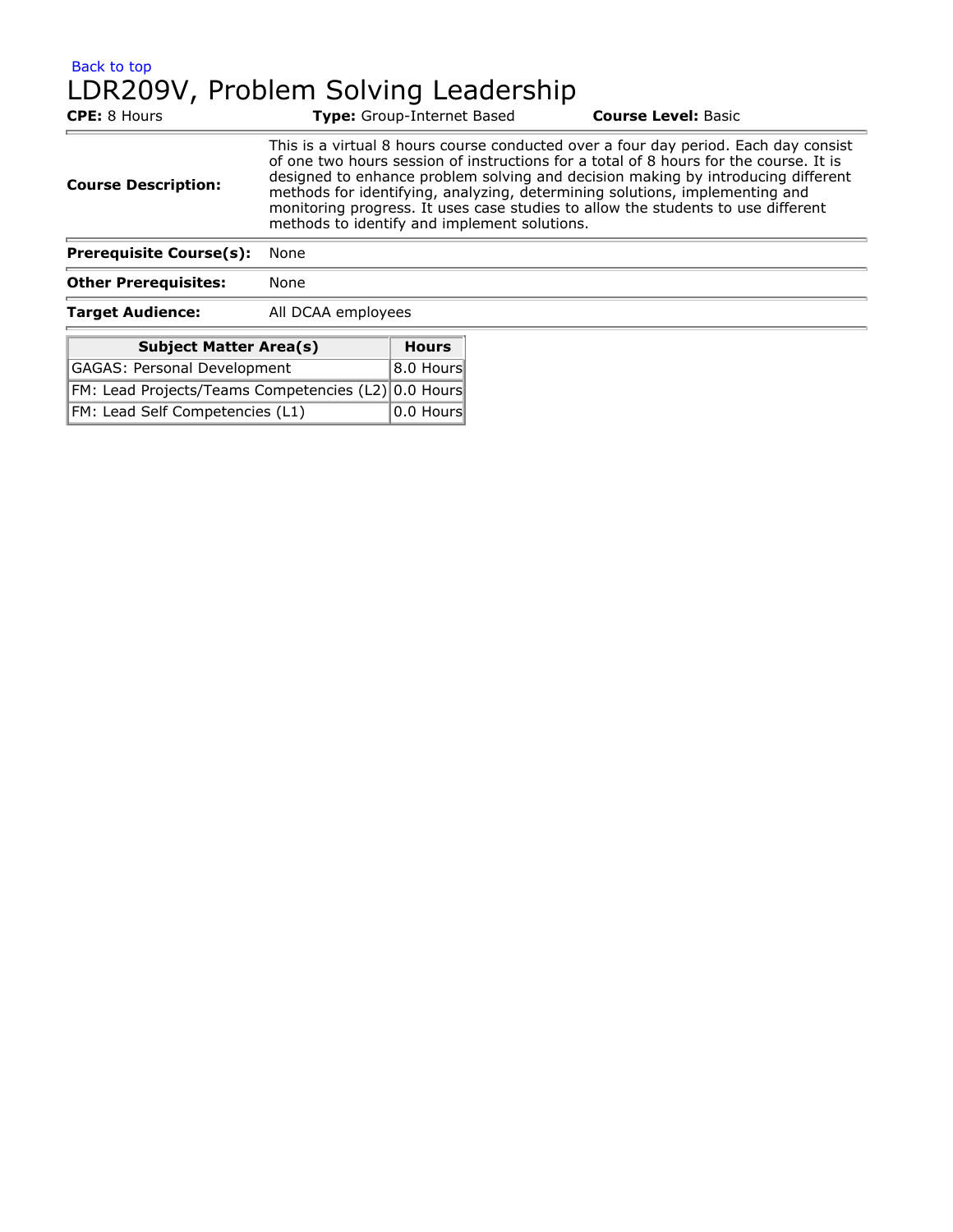| <b>CPE:</b> 15 Hours           | <b>Type:</b> Group Live                         | <b>Course Level: Basic</b>                                                                                                                                                                                                                                                                                                                                                                                            |
|--------------------------------|-------------------------------------------------|-----------------------------------------------------------------------------------------------------------------------------------------------------------------------------------------------------------------------------------------------------------------------------------------------------------------------------------------------------------------------------------------------------------------------|
| <b>Course Description:</b>     | exercises, and panel conversations.             | Provides non-supervisory personnel insight as to the duties and responsibilities,<br>supervisory transition process, supervisory tasks (administrative, technical and<br>personnel) performed; enablers for success, and misunderstandings (myths)<br>associated with the Supervisory Auditor position in order to encourage greater<br>applicant participation. Knowledge will be shared through guided discussions, |
| <b>Prerequisite Course(s):</b> | None                                            |                                                                                                                                                                                                                                                                                                                                                                                                                       |
| <b>Other Prerequisites:</b>    | None                                            |                                                                                                                                                                                                                                                                                                                                                                                                                       |
| <b>Target Audience:</b>        | DCAA GS-12s and non-supervisory GS-13 employees |                                                                                                                                                                                                                                                                                                                                                                                                                       |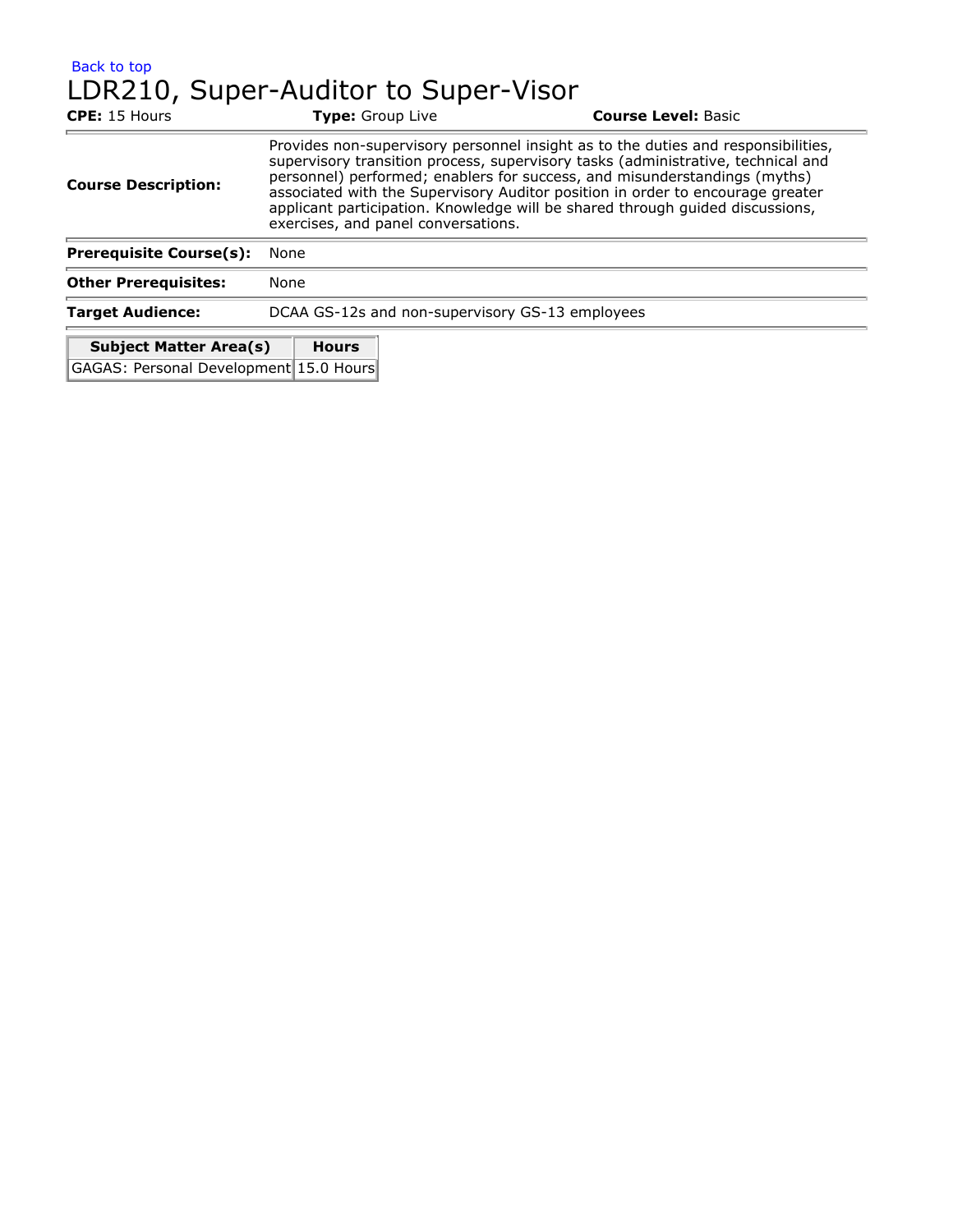#### [Back to top](#page-7-0) LDR210V, Super-Auditor to Super-Visor

| <b>CPE:</b> 8 Hours            | <b>Type:</b> Group-Internet Based             | <b>Course Level: Basic</b>                                                                                                                                                                                                                                                                                                                                                                                                                                                                                                                                              |  |
|--------------------------------|-----------------------------------------------|-------------------------------------------------------------------------------------------------------------------------------------------------------------------------------------------------------------------------------------------------------------------------------------------------------------------------------------------------------------------------------------------------------------------------------------------------------------------------------------------------------------------------------------------------------------------------|--|
| <b>Course Description:</b>     |                                               | LDR210V is a condensed virtual version of LDR210 resident. This course provides<br>non-supervisory personnel insight as to the duties and responsibilities, supervisory<br>transition process, supervisory tasks (administrative, technical and personnel)<br>performed; enablers for success, and misunderstandings (myths) associated with<br>the Supervisory Auditor position in order to encourage greater applicant<br>participation. Knowledge will be shared through guided discussions, exercises, and<br>panel conversations. LDR210V is an all virtual class. |  |
| <b>Prerequisite Course(s):</b> | None                                          |                                                                                                                                                                                                                                                                                                                                                                                                                                                                                                                                                                         |  |
| <b>Other Prerequisites:</b>    | None                                          |                                                                                                                                                                                                                                                                                                                                                                                                                                                                                                                                                                         |  |
| <b>Target Audience:</b>        | DCAA Employees GS-12 and GS-13 Non Supervisor |                                                                                                                                                                                                                                                                                                                                                                                                                                                                                                                                                                         |  |

| <b>Subject Matter Area(s)</b>                       | <b>Hours</b>       |
|-----------------------------------------------------|--------------------|
| GAGAS: Personal Development                         | $ 4.0$ Hours       |
| <b>GAGAS: Management Services</b>                   | 2.0 Hours          |
| <b>GAGAS: Production</b>                            | 2.0 Hours          |
| FM: Lead People Competencies (L3)                   | $ 0.0$ Hours       |
| FM: Lead Projects/Teams Competencies (L2) 0.0 Hours |                    |
| FM: Lead Self Competencies (L1)                     | $\sqrt{0.0}$ Hours |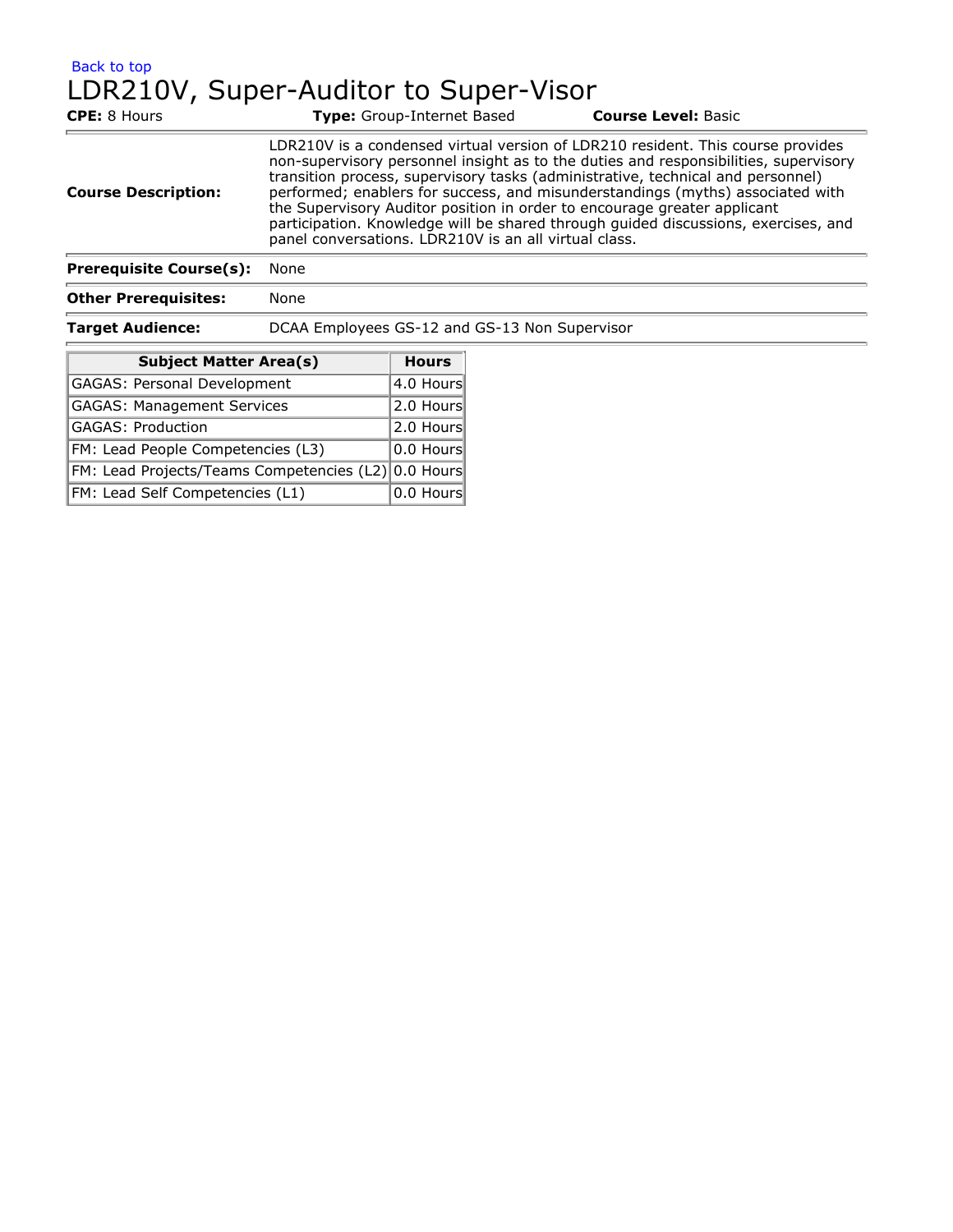[Back to top](#page-7-0) LDR250V, Concepts of Leadership

| <b>CPE: 20 Hours</b>       | <b>Type:</b> Group-Internet Based                                                                                                                                                   | <b>Course Level: Basic</b>                                                                                                                                                                                                                                                                                                                                                                                                                                                                                                                                                                                                                                                                                                                                                       |
|----------------------------|-------------------------------------------------------------------------------------------------------------------------------------------------------------------------------------|----------------------------------------------------------------------------------------------------------------------------------------------------------------------------------------------------------------------------------------------------------------------------------------------------------------------------------------------------------------------------------------------------------------------------------------------------------------------------------------------------------------------------------------------------------------------------------------------------------------------------------------------------------------------------------------------------------------------------------------------------------------------------------|
| <b>Course Description:</b> | balance and guidance to employees, and of course, counsel and challenge an<br>development. You will leave with a personal strategy, prepared to discuss your<br>Leadership Academy. | Leadership is an art and science. Every day, leaders calculate workflow, provide<br>increasingly intelligent workforce. LDR 250V provides you an opportunity to begin<br>understanding leadership at its core. Your future as a leader requires planning and<br>experience. This course offers you an introduction to the concepts of leadership<br>and how to manage your leadership career at DCAA. Each career is unique. The<br>concepts and exercises in LDR250V will help you map your career, education, and<br>future with DCAA or any government organization. This course is a compilation of<br>several models from our Leadership Curriculum; our "Greatest Hits" which inspire,<br>motivate, and challenge DCAA employees to seek out more detailed training at our |
|                            |                                                                                                                                                                                     |                                                                                                                                                                                                                                                                                                                                                                                                                                                                                                                                                                                                                                                                                                                                                                                  |

| <b>Prerequisite Course(s):</b> |  |  | None |
|--------------------------------|--|--|------|
|--------------------------------|--|--|------|

**Other Prerequisites:** None

| <b>Target Audience:</b> | All DCAA Employees GS-12 and below |  |
|-------------------------|------------------------------------|--|
|                         |                                    |  |

| <b>Subject Matter Area(s)</b>                       | <b>Hours</b> |
|-----------------------------------------------------|--------------|
| GAGAS: Personal Development                         | 6.0 Hours    |
| GAGAS: Personnel/HR                                 | 2.0 Hours    |
| <b>GAGAS: Production</b>                            | 2.0 Hours    |
| <b>GAGAS: Information Technology</b>                | 2.0 Hours    |
| <b>GAGAS: Management Services</b>                   | 8.0 Hours    |
| FM: Lead People Competencies (L3)                   | 0.0 Hours    |
| FM: Lead Projects/Teams Competencies (L2) 0.0 Hours |              |
| FM: Lead Self Competencies (L1)                     | 0.0 Hours    |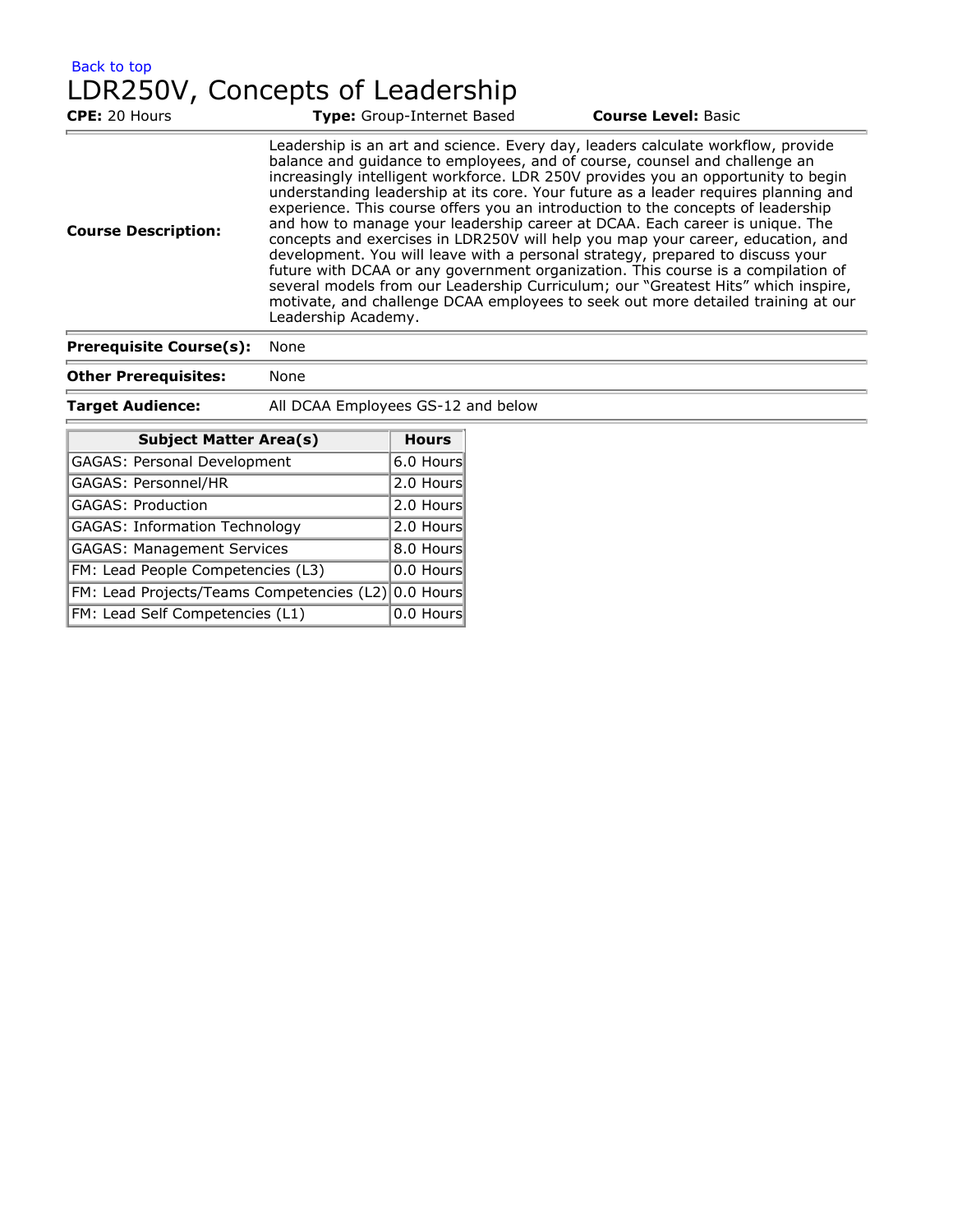| Back to top<br><b>CPE: 34 Hours</b>                                     | LDR300, Leading People and Organizations<br><b>Type:</b> Group Live | <b>Course Level: Intermediate</b>                                                                                                                                                                                                                                                                                                                                                                                                                                                                                                                                                                                                                                                                                                                |
|-------------------------------------------------------------------------|---------------------------------------------------------------------|--------------------------------------------------------------------------------------------------------------------------------------------------------------------------------------------------------------------------------------------------------------------------------------------------------------------------------------------------------------------------------------------------------------------------------------------------------------------------------------------------------------------------------------------------------------------------------------------------------------------------------------------------------------------------------------------------------------------------------------------------|
| <b>Course Description:</b>                                              |                                                                     | This course is designed for supervisors and managers. The terminal learning<br>objective addresses the leadership competencies at the Lead People level in<br>accordance with the DoD Civilian Leadership Development Continuum and<br>Framework. Attendees will gain an understanding of supervisory roles and<br>responsibilities; key leadership principles; leadership traits and characteristics;<br>conflict resolution techniques; the importance of employee engagement; and<br>effective delegation skills. Attendees will also discuss emotional intelligence and<br>critical thinking factors in order to lead rationally, reasonably, and empathetically<br>while creating a positive work environment under challenging conditions. |
| <b>Prerequisite Course(s):</b>                                          | None                                                                |                                                                                                                                                                                                                                                                                                                                                                                                                                                                                                                                                                                                                                                                                                                                                  |
| <b>Other Prerequisites:</b>                                             | None                                                                |                                                                                                                                                                                                                                                                                                                                                                                                                                                                                                                                                                                                                                                                                                                                                  |
| <b>Target Audience:</b>                                                 |                                                                     | DCAA Supervisors/Managers; GS-12s selected for a supervisory position                                                                                                                                                                                                                                                                                                                                                                                                                                                                                                                                                                                                                                                                            |
| <b>Subject Matter Area(s)</b><br>GAGAS: Personal Development 34.0 Hours | <b>Hours</b>                                                        |                                                                                                                                                                                                                                                                                                                                                                                                                                                                                                                                                                                                                                                                                                                                                  |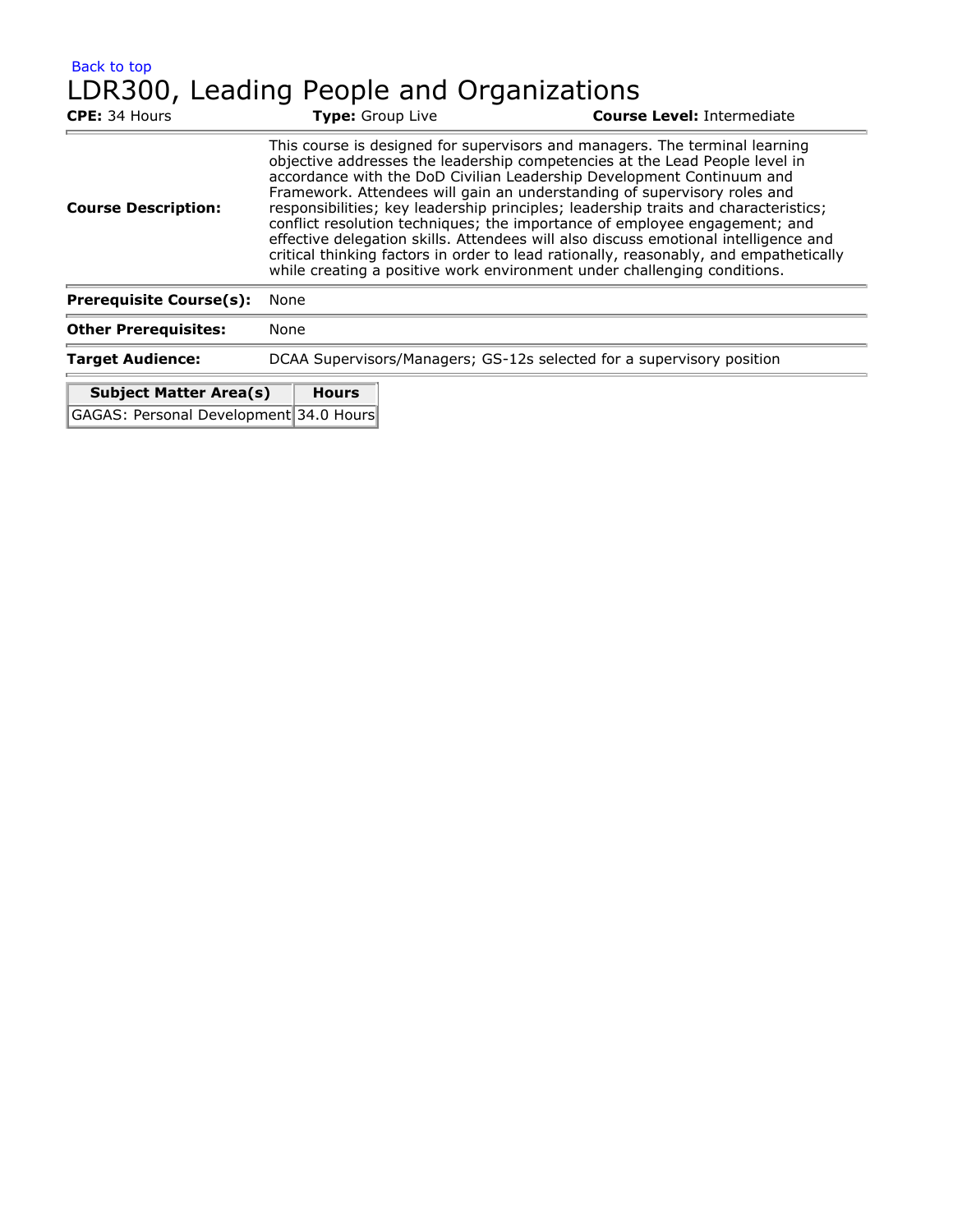| Back to top                               |  |  |  |
|-------------------------------------------|--|--|--|
| LDR300V, Leading People and Organizations |  |  |  |

| <b>CPE: 18 Hours</b>           | Type: Group-Internet Based                                                                                                                                                                                                                                                                                                                       | <b>Course Level: Intermediate</b>                                                                                                                                                                                                                                                                                                                                                                                                                                                                                                 |
|--------------------------------|--------------------------------------------------------------------------------------------------------------------------------------------------------------------------------------------------------------------------------------------------------------------------------------------------------------------------------------------------|-----------------------------------------------------------------------------------------------------------------------------------------------------------------------------------------------------------------------------------------------------------------------------------------------------------------------------------------------------------------------------------------------------------------------------------------------------------------------------------------------------------------------------------|
| <b>Course Description:</b>     | at the Lead People level in accordance with the DoD Civilian Leadership<br>supervisory roles and responsibilities; key leadership principles; leadership traits<br>and characteristics; conflict resolution techniques; the importance of employee<br>empathetically while creating a positive work environment under challenging<br>conditions. | This a virtual 18 hours class that consist of 9 sessions, that are 2 hours in length. It<br>prepares students for the live LDR300 course that is designed for supervisors and<br>managers. The terminal learning objective addresses the leadership competencies<br>Development Continuum and Framework. Attendees will gain an understanding of<br>engagement; and effective delegation skills. Attendees will also discuss emotional<br>intelligence and critical thinking factors in order to lead rationally, reasonably, and |
| <b>Prerequisite Course(s):</b> | None                                                                                                                                                                                                                                                                                                                                             |                                                                                                                                                                                                                                                                                                                                                                                                                                                                                                                                   |
| <b>Other Prerequisites:</b>    | None                                                                                                                                                                                                                                                                                                                                             |                                                                                                                                                                                                                                                                                                                                                                                                                                                                                                                                   |
| <b>Target Audience:</b>        | DCAA Supervisors/Managers; GS-12s selected for a supervisory position                                                                                                                                                                                                                                                                            |                                                                                                                                                                                                                                                                                                                                                                                                                                                                                                                                   |

| <b>Subject Matter Area(s)</b>                       | <b>Hours</b> |
|-----------------------------------------------------|--------------|
| <b>GAGAS: Personal Development</b>                  | 18.0 Hours   |
| FM: Lead Self Competencies (L1)                     | 0.0 Hours    |
| FM: Lead Projects/Teams Competencies (L2) 0.0 Hours |              |
| FM: Lead People Competencies (L3)                   | $ 0.0$ Hours |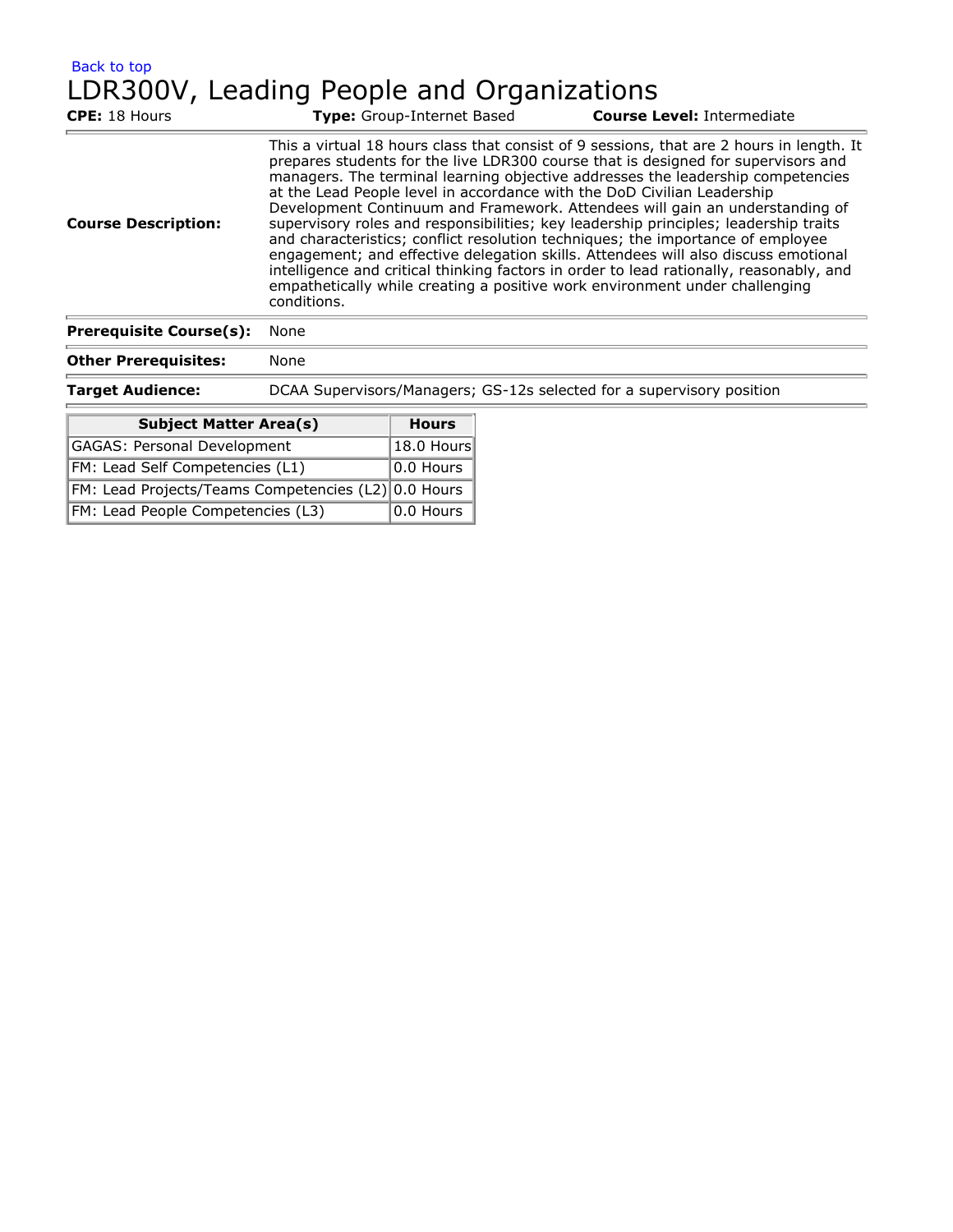[Back to top](#page-7-0) LDR302, Emotional Intelligence **CPE:** 15 Hours **Type:** Group Live **Course Level:** Intermediate **Course Description:** LDR302 Emotional Intelligence course introduces learners to the concept of Emotional Intelligence and the aspects of the EQ-i model. This blended learning course identifies the five core elements of the emotional intelligence model and, through discussion, addresses how each element plays a role in the overall EQ-i of a person. These core elements and how they are developed are particularly important to becoming tuned in with others and forming more conducive and efficient work teams. Prior to attending the course, an Emotional Intelligence assessment will be conducted for each student with the course culminating in a review of each students' Emotional Intelligence assessment report. **Prerequisite Course(s):** None **Other Prerequisites:** None

**Target Audience:** All DCAA Employees **Subject Matter Area(s) Hours**

GAGAS: Personal Development 15.0 Hours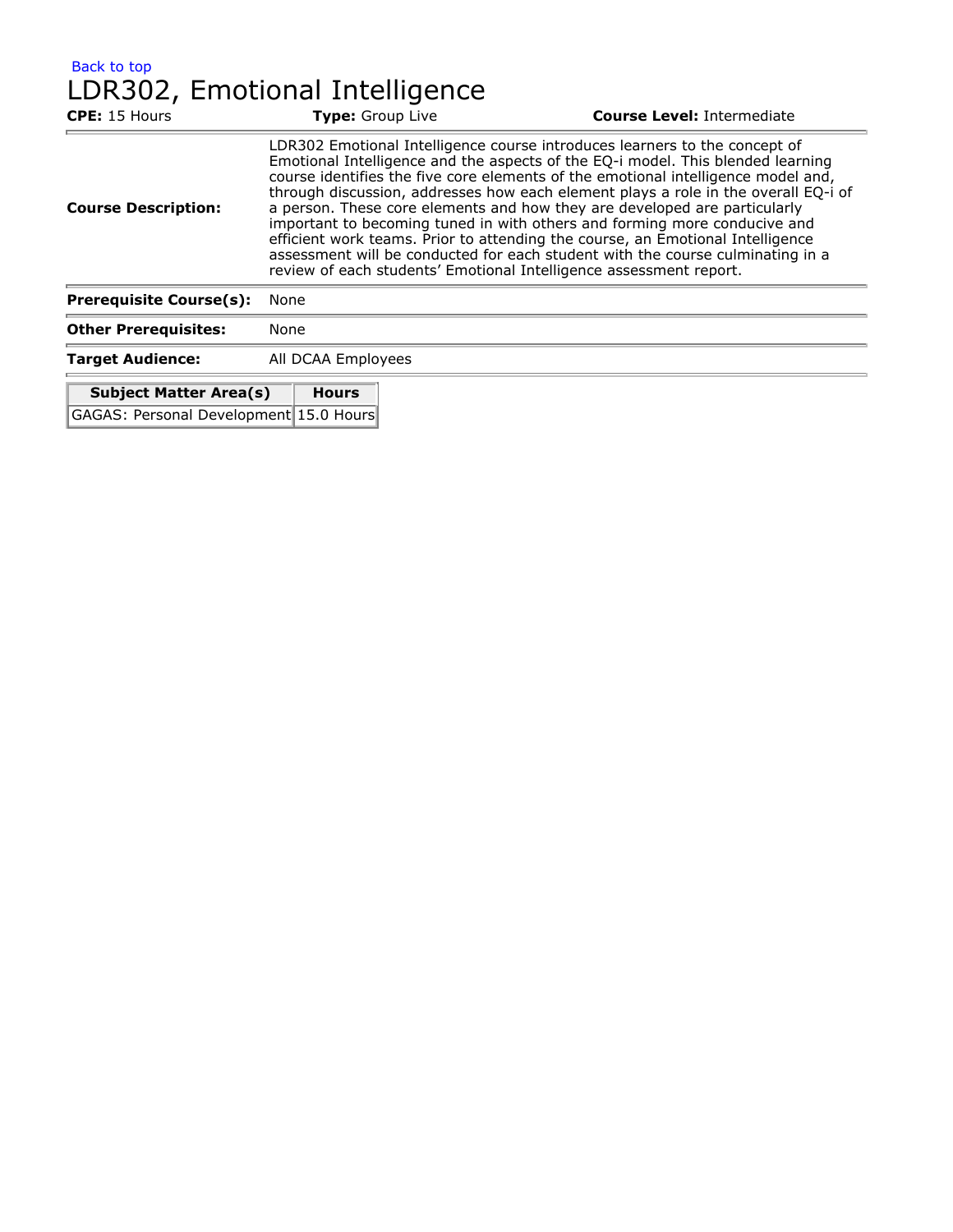[Back to top](#page-7-0) LDR302V, Emotional Intelligence

| <b>CPE: 13 Hours</b>           | <b>Type:</b> Group-Internet Based                                                                                                                                                                                                                                                                                                              | <b>Course Level: Basic</b>                                                                                                                                                                                                                                                                                                                                                                                                               |
|--------------------------------|------------------------------------------------------------------------------------------------------------------------------------------------------------------------------------------------------------------------------------------------------------------------------------------------------------------------------------------------|------------------------------------------------------------------------------------------------------------------------------------------------------------------------------------------------------------------------------------------------------------------------------------------------------------------------------------------------------------------------------------------------------------------------------------------|
| <b>Course Description:</b>     | This course is the Virtual version of LDR302. Our Emotional Intelligence course<br>EQ-i model. This blended learning course identifies the five core elements of the<br>more conducive and efficient work teams. Prior to attending the course, an<br>Emotional Intelligence assessment will be conducted for each student with the<br>report. | introduces learners to the concept of Emotional Intelligence and the aspects of the<br>emotional intelligence model and, through discussion, addresses how each element<br>plays a role in the overall EQ-i of a person. These core elements and how they are<br>developed are particularly important to becoming tuned in with others and forming<br>course culminating in a review of each students' Emotional Intelligence assessment |
| <b>Prerequisite Course(s):</b> | None                                                                                                                                                                                                                                                                                                                                           |                                                                                                                                                                                                                                                                                                                                                                                                                                          |
| <b>Other Prerequisites:</b>    | None                                                                                                                                                                                                                                                                                                                                           |                                                                                                                                                                                                                                                                                                                                                                                                                                          |

**Target Audience:** All DCAA Employees

Ē.

| <b>Subject Matter Area(s)</b>                       | <b>Hours</b> |
|-----------------------------------------------------|--------------|
| <b>GAGAS: Personal Development</b>                  | 10.0 Hours   |
| GAGAS: Personnel/HR                                 | 1.0 Hours    |
| <b>GAGAS: Information Technology</b>                | 1.0 Hours    |
| <b>GAGAS: Management Services</b>                   | 1.0 Hours    |
| FM: Lead People Competencies (L3)                   | 0.0 Hours    |
| FM: Lead Projects/Teams Competencies (L2) 0.0 Hours |              |
| FM: Lead Self Competencies (L1)                     | 0.0 Hours    |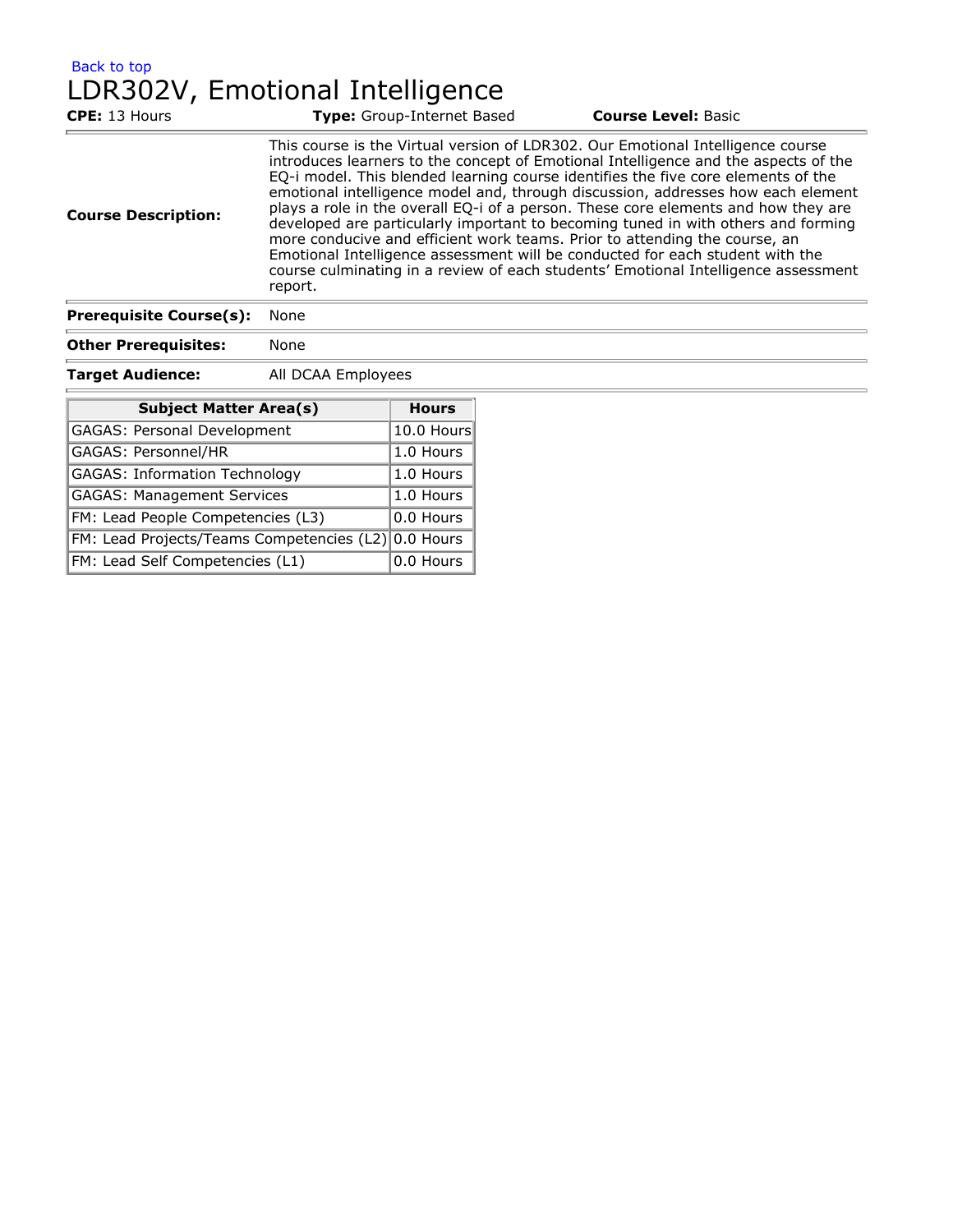[Back to top](#page-7-0)

# LDR309, Situational Leadership

| CPE: 15 Hours                          | <b>Type:</b> Group Live                                                                                                                                                                                                                                                                                                                                                                                                                                                                                                                                                                                                                                                       |  | <b>Course Level: Intermediate</b> |
|----------------------------------------|-------------------------------------------------------------------------------------------------------------------------------------------------------------------------------------------------------------------------------------------------------------------------------------------------------------------------------------------------------------------------------------------------------------------------------------------------------------------------------------------------------------------------------------------------------------------------------------------------------------------------------------------------------------------------------|--|-----------------------------------|
| <b>Course Description:</b>             | Describes to supervisors and managers the fundamental underpinning of situational<br>leadership theory and examines why there is no single "best" leadership style.<br>Attendees will learn that effective leadership is task-relevant and that the most<br>successful leaders are those who adapt their leadership style across a broad range<br>of varying maturity levels readily present within the average organization. The<br>course teaches leaders to do more than just respond to predictable situations<br>through memorized skill applications; it teaches leaders how to analyze, diagnose,<br>think and apply leadership concepts effectively in any situation. |  |                                   |
| <b>Prerequisite Course(s):</b>         | None                                                                                                                                                                                                                                                                                                                                                                                                                                                                                                                                                                                                                                                                          |  |                                   |
| <b>Other Prerequisites:</b>            | None                                                                                                                                                                                                                                                                                                                                                                                                                                                                                                                                                                                                                                                                          |  |                                   |
| <b>Target Audience:</b>                | All DCAA employees                                                                                                                                                                                                                                                                                                                                                                                                                                                                                                                                                                                                                                                            |  |                                   |
| <b>Subject Matter Area(s)</b>          | <b>Hours</b>                                                                                                                                                                                                                                                                                                                                                                                                                                                                                                                                                                                                                                                                  |  |                                   |
| GAGAS: Personal Development 15.0 Hours |                                                                                                                                                                                                                                                                                                                                                                                                                                                                                                                                                                                                                                                                               |  |                                   |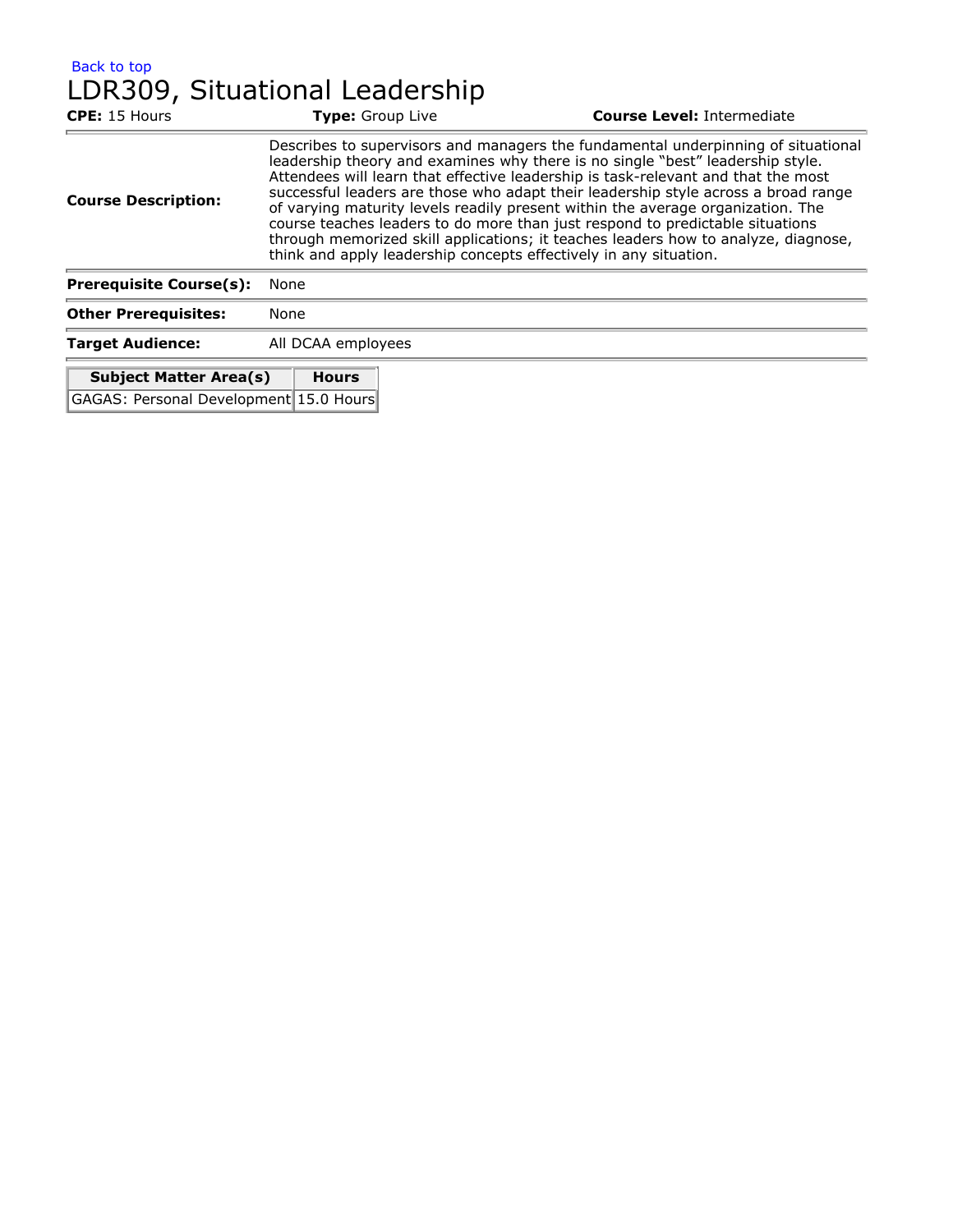[Back to top](#page-7-0) LDR309V, Situational Leadership

| <b>CPE:</b> 13 Hours           | Type: Group-Internet Based                                                                                                                                                                                                                    | <b>Course Level: Basic</b>                                                                                                                                                                                                                                                                                                                                                                                                                                                                                                  |
|--------------------------------|-----------------------------------------------------------------------------------------------------------------------------------------------------------------------------------------------------------------------------------------------|-----------------------------------------------------------------------------------------------------------------------------------------------------------------------------------------------------------------------------------------------------------------------------------------------------------------------------------------------------------------------------------------------------------------------------------------------------------------------------------------------------------------------------|
| <b>Course Description:</b>     | This course is the Virtual version of LDR309. It describes, to seeking leadership<br>style. Attendees will learn that effective leadership is task-relevant and that the<br>think and apply leadership concepts effectively in any situation. | positions and current supervisors and managers, the fundamental underpinning of<br>situational leadership theory and examines why there is no single "best" leadership<br>most successful leaders are those who adapt their leadership style across a broad<br>range of varying maturity levels readily present within the average organization.<br>The course teaches leaders to do more than just respond to predictable situations<br>through memorized skill applications; it teaches leaders how to analyze, diagnose, |
| <b>Prerequisite Course(s):</b> | None                                                                                                                                                                                                                                          |                                                                                                                                                                                                                                                                                                                                                                                                                                                                                                                             |
| <b>Other Prerequisites:</b>    | None                                                                                                                                                                                                                                          |                                                                                                                                                                                                                                                                                                                                                                                                                                                                                                                             |

**Target Audience:** All DCAA employees

t.

| <b>Subject Matter Area(s)</b>           | <b>Hours</b>  |
|-----------------------------------------|---------------|
| <b>GAGAS: Personal Development</b>      | $ 1.0$ Hours  |
| GAGAS: Personnel/HR                     | $ 1.0$ Hours  |
| GAGAS: Information Technology 1.0 Hours |               |
| <b>GAGAS: Management Services</b>       | $ 10.0$ Hours |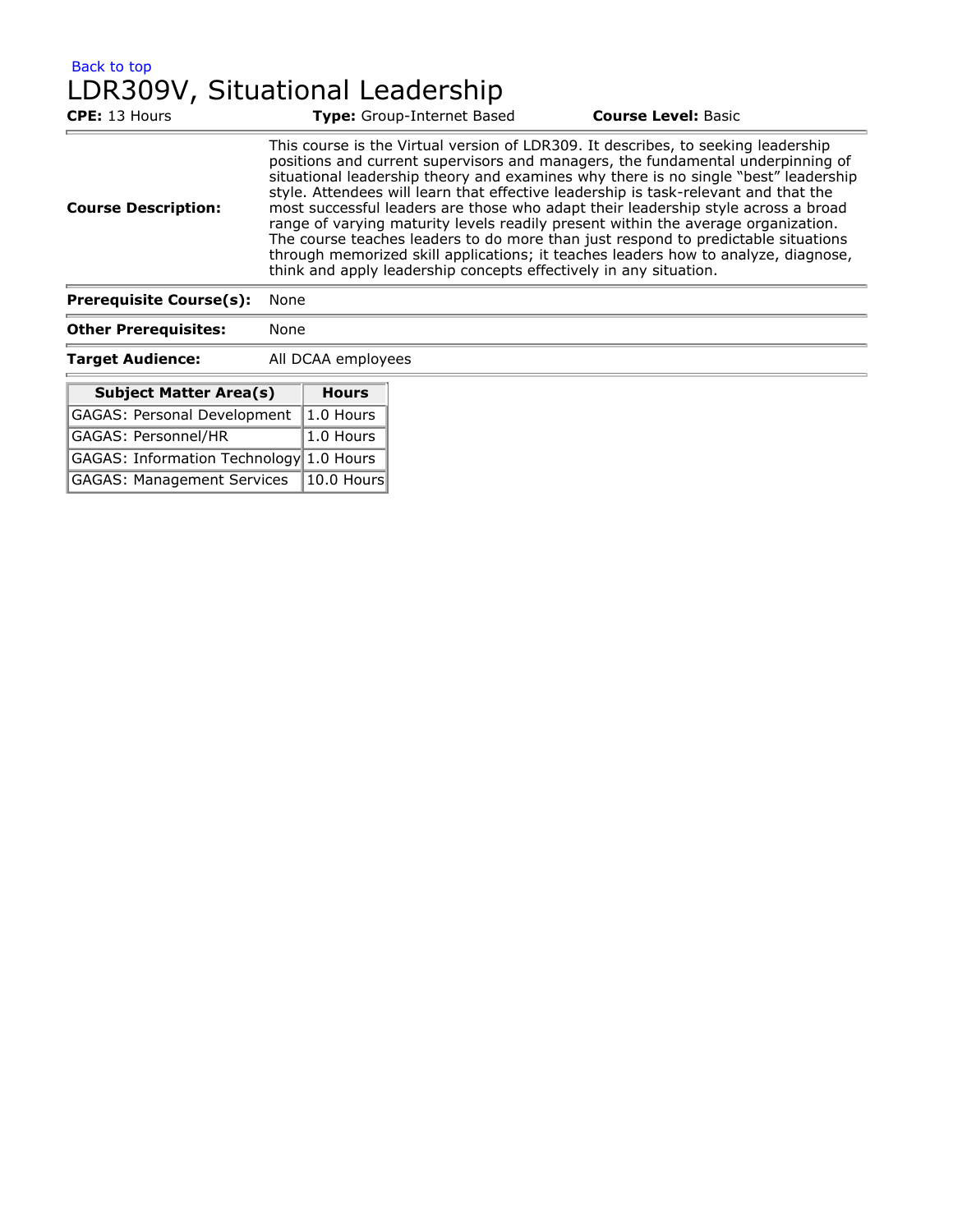| Back to top                        |  |  |  |
|------------------------------------|--|--|--|
| LDR316, Developing Self and Others |  |  |  |

| CPE: 34 Hours                  | Type: Group-Live                                | <b>Course Level: Advanced</b>                                                                                                                                                                                                                                                                                                                                                                                                                                                                                                                                                                                                                                                                                                                                                                                                                                                                                                                                                                                                                                                                                                         |
|--------------------------------|-------------------------------------------------|---------------------------------------------------------------------------------------------------------------------------------------------------------------------------------------------------------------------------------------------------------------------------------------------------------------------------------------------------------------------------------------------------------------------------------------------------------------------------------------------------------------------------------------------------------------------------------------------------------------------------------------------------------------------------------------------------------------------------------------------------------------------------------------------------------------------------------------------------------------------------------------------------------------------------------------------------------------------------------------------------------------------------------------------------------------------------------------------------------------------------------------|
| <b>Course Description:</b>     | improve weaknesses and capitalize on strengths. | For Leaders, the ability to develop themselves and others is critical to attracting<br>and retaining talent, driving employee engagement, preparing future leaders, and<br>ultimately ensuring the success of DCAA's mission. This course introduces students<br>to processes that quide their own and direct reports' development-planning efforts.<br>Practical tools such as the DISC Assessment, Myers-Briggs Type Indicator (MBTI),<br>Emotional Intelligence Assessment, and the Thomas-Kilmann Conflict Mode<br>Instrument (TKI) are explored to equip emerging leaders with the tools to produce<br>meaningful individual development plans that support DCAA's current and future<br>strategic goals. Successful leaders share an important characteristic: their ability to<br>develop themselves and their team. Being aware of personal strengths and areas<br>for development is important for any leader, but truly successful leaders go a step<br>further and take responsibility for the development of others. This course breaks<br>down the Individual Development Plan (IDP) into simple steps that help leaders |
| <b>Prerequisite Course(s):</b> | None                                            |                                                                                                                                                                                                                                                                                                                                                                                                                                                                                                                                                                                                                                                                                                                                                                                                                                                                                                                                                                                                                                                                                                                                       |

| . . <b>.</b>                       |                 |              |
|------------------------------------|-----------------|--------------|
| <b>Other Prerequisites:</b>        | None            |              |
| <b>Target Audience:</b>            | All Supervisors |              |
| <b>Subject Matter Area(s)</b>      |                 | <b>Hours</b> |
| <b>GAGAS: Personal Development</b> |                 | 34.0 Hours   |
| FM: Lead People Competencies (L3)  |                 | 10.0 Hours   |
| FM: Lead Self Competencies (L1)    |                 | 0.0 Hours    |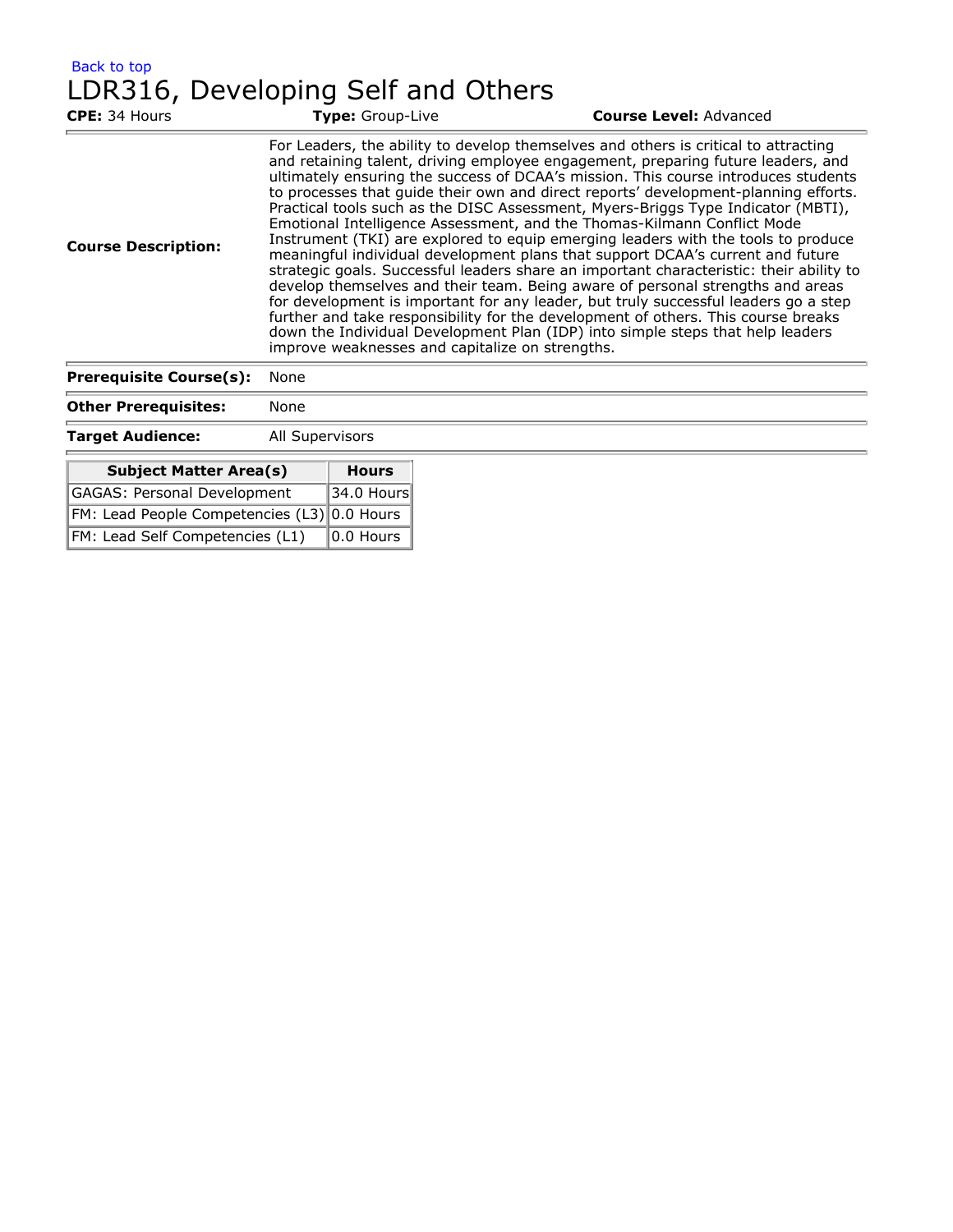[Back to top](#page-7-0) LDR316V, Developing Self and Others

| <b>CPE:</b> 12 Hours                  |                                                                                                                                                                                                                                                                                                                                                                                                                                                                                                                                                                                                                                             | Type: Group-Internet Based | <b>Course Level: Intermediate</b> |
|---------------------------------------|---------------------------------------------------------------------------------------------------------------------------------------------------------------------------------------------------------------------------------------------------------------------------------------------------------------------------------------------------------------------------------------------------------------------------------------------------------------------------------------------------------------------------------------------------------------------------------------------------------------------------------------------|----------------------------|-----------------------------------|
| <b>Course Description:</b>            | This a virtual offering of LDR316 live course. It introduces students to a processes<br>to quide their own and direct reports' development-planning efforts. Practical tools<br>such as the DISC Assessment, Myers-Briggs Type Indicator (MBTI), Emotional<br>Intelligence Assessment, and the Thomas-Kilmann Conflict Mode Instrument (TKI)<br>are explored to equip emerging leaders with the tools to produce meaningful<br>individual development plans that support DCAA's current and future strategic<br>goals. This virtual class consists of two 2-hour sessions presented over 6 days for a<br>total of 12 hours of instructions. |                            |                                   |
| <b>Prerequisite Course(s):</b>        | None                                                                                                                                                                                                                                                                                                                                                                                                                                                                                                                                                                                                                                        |                            |                                   |
| <b>Other Prerequisites:</b>           | None                                                                                                                                                                                                                                                                                                                                                                                                                                                                                                                                                                                                                                        |                            |                                   |
| <b>Target Audience:</b>               | GS13 and above                                                                                                                                                                                                                                                                                                                                                                                                                                                                                                                                                                                                                              |                            |                                   |
| <b>Subject Matter Area(s)</b>         | <b>Hours</b>                                                                                                                                                                                                                                                                                                                                                                                                                                                                                                                                                                                                                                |                            |                                   |
| GAGAS: Personal Development 8.0 Hours |                                                                                                                                                                                                                                                                                                                                                                                                                                                                                                                                                                                                                                             |                            |                                   |
| GAGAS: Personnel/HR                   | 4.0 Hours                                                                                                                                                                                                                                                                                                                                                                                                                                                                                                                                                                                                                                   |                            |                                   |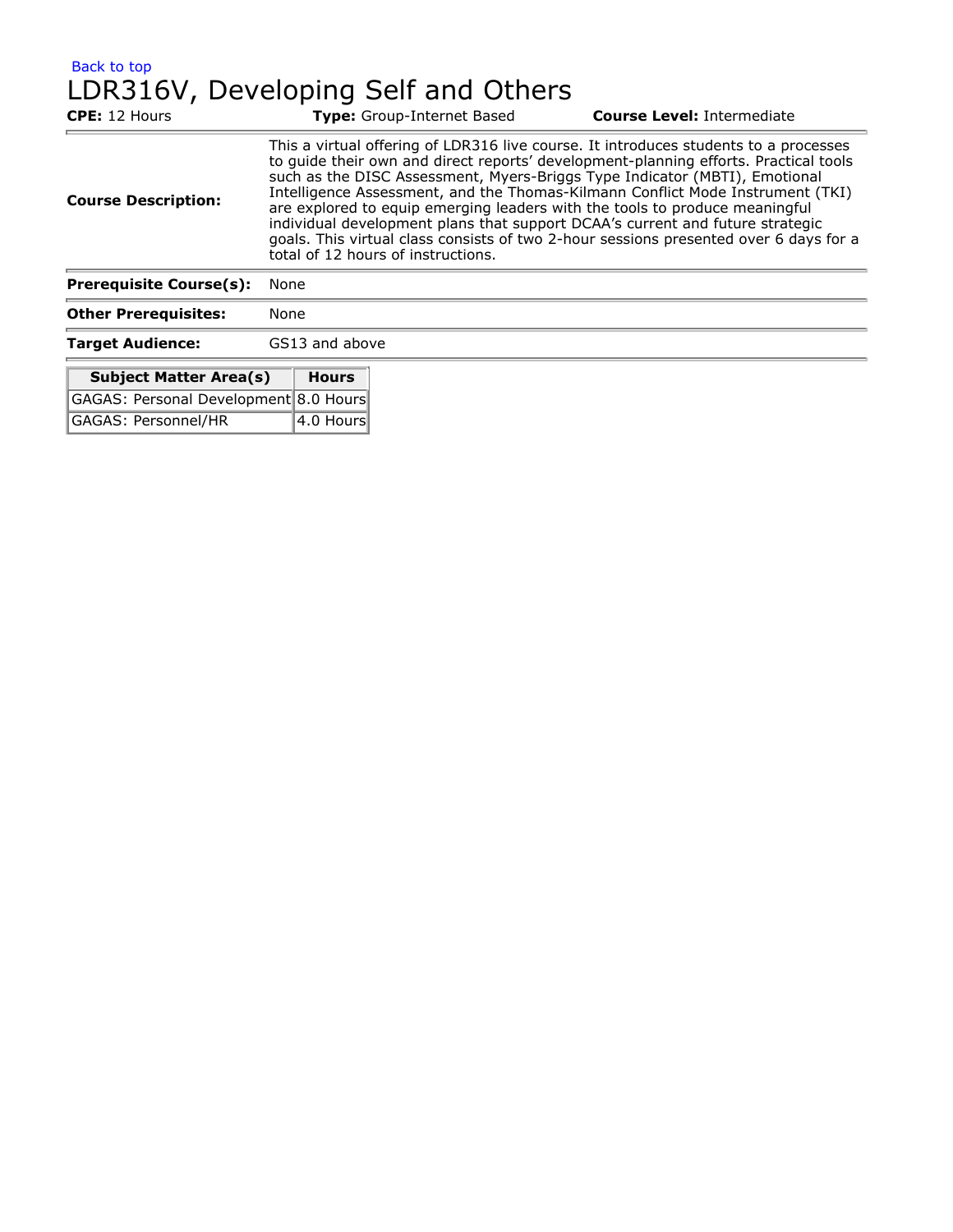## [Back to top](#page-7-0) LDR409, The Business of Strategy

| <b>CPE: 23 Hours</b>           | <b>Type:</b> Group-Live                      | <b>Course Level: Advanced</b>                                                                                                                                                                                                                                                                                                                                                                                                                                                                                                    |
|--------------------------------|----------------------------------------------|----------------------------------------------------------------------------------------------------------------------------------------------------------------------------------------------------------------------------------------------------------------------------------------------------------------------------------------------------------------------------------------------------------------------------------------------------------------------------------------------------------------------------------|
| <b>Course Description:</b>     | performing organization.                     | The most effective leaders are able to develop, articulate and execute a compelling<br>vision that energizes and inspires others. You will objectively assess where your<br>organization is in the grand DCAA strategy using a nesting concept. Then, design<br>your strategy through lines of effort and critical tasks to build indicators of<br>performance and effectiveness using the balanced scorecard. Leaders will leave with<br>a partial product, prepared to transition their business unit into a more deliberately |
| <b>Prerequisite Course(s):</b> | None                                         |                                                                                                                                                                                                                                                                                                                                                                                                                                                                                                                                  |
| <b>Other Prerequisites:</b>    | None                                         |                                                                                                                                                                                                                                                                                                                                                                                                                                                                                                                                  |
| <b>Target Audience:</b>        | All DOD Employee Supervisors GS-14 or higher |                                                                                                                                                                                                                                                                                                                                                                                                                                                                                                                                  |

| <b>Subject Matter Area(s)</b>             | <b>Hours</b> |
|-------------------------------------------|--------------|
| GAGAS: Personal Development               | 16.0 Hours   |
| <b>GAGAS: Management Services</b>         | 3.0 Hours    |
| GAGAS: Specialized Knowledge              | 2.0 Hours    |
| <b>GAGAS: Statistics</b>                  | 2.0 Hours    |
| FM: Budget Execution (L3)                 | 0.0 Hours    |
| FM: Lead People Competencies (L3)         | 0.0 Hours    |
| FM: Lead Projects/Teams Competencies (L2) | 0.0 Hours    |
| DAWIA: Quantitative Methods (L3)          | 0.0 Hours    |
| DAWIA: Statistical Sampling (L3)          | 0.0 Hours    |
|                                           |              |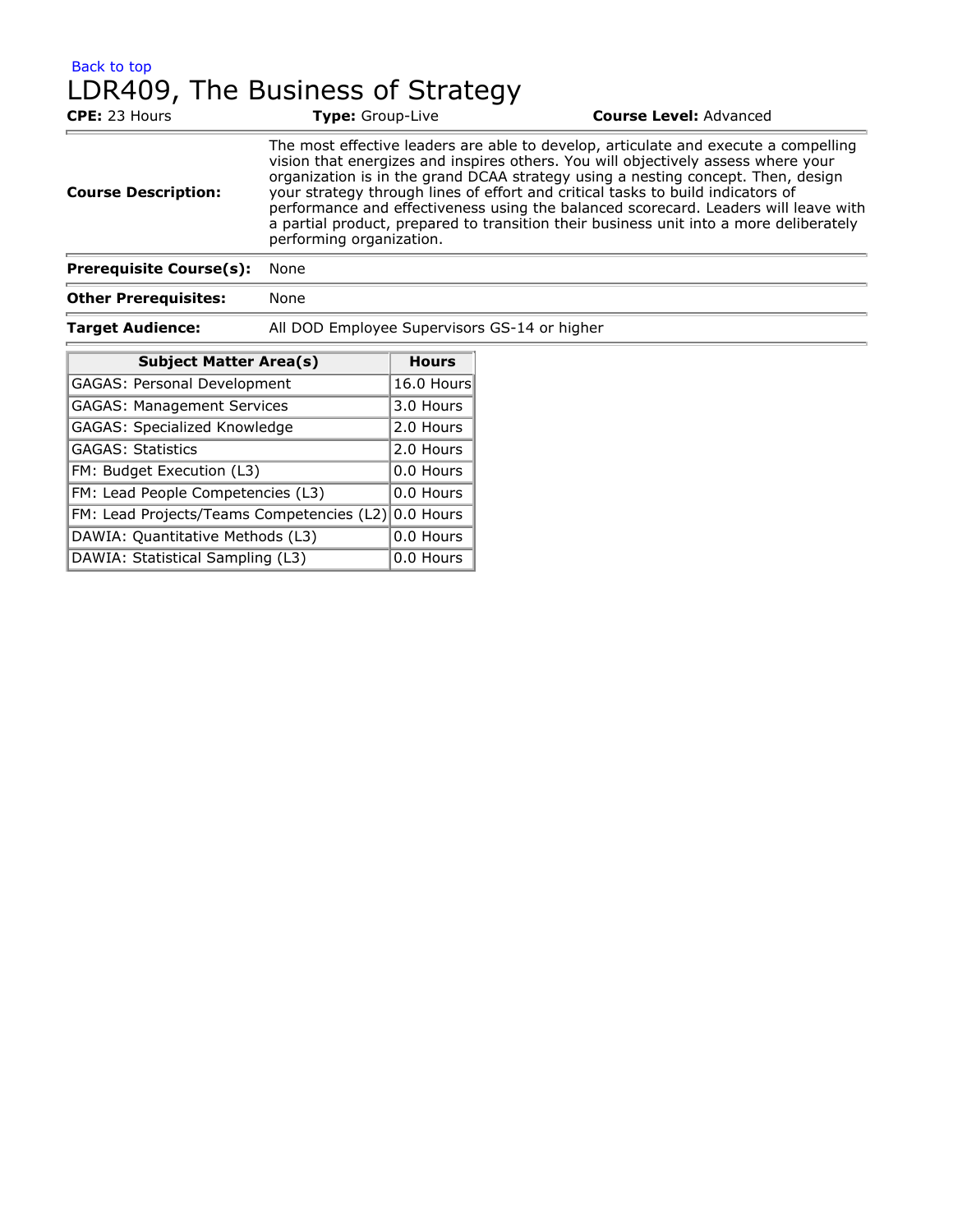[Back to top](#page-7-0) MGT110V, Time Management

| <b>CPE:</b> 13 Hours           | <b>Type:</b> Group-Internet Based                                                                                                                                                                                                                                    | <b>Course Level: Basic</b>                                                                                                                                                                                                                                                                                                                                                                                                            |  |
|--------------------------------|----------------------------------------------------------------------------------------------------------------------------------------------------------------------------------------------------------------------------------------------------------------------|---------------------------------------------------------------------------------------------------------------------------------------------------------------------------------------------------------------------------------------------------------------------------------------------------------------------------------------------------------------------------------------------------------------------------------------|--|
| <b>Course Description:</b>     | Provides the DCAA workforce with a framework and prioritizing theory to<br>consciously discern the important from less important tasks. Empowering the<br>be Monday from 0930 to 1230 and Tuesday-Friday from 1000-1230. Daily<br>evidence of daily content mastery. | individual with efficient planning and project management methods to maximize<br>productivity and enhance individual time management by using Outlook tools for<br>increased effectiveness. The course will be conducted over 5 days. Class hours will<br>practicum (hands on activity) with formative assessment will be conduct the last 30<br>minutes every class. Hands on activity will allow for students to prepare and submit |  |
| <b>Prerequisite Course(s):</b> | None                                                                                                                                                                                                                                                                 |                                                                                                                                                                                                                                                                                                                                                                                                                                       |  |
| <b>Other Prerequisites:</b>    | Taking the Franklin Covey 5 Choices Pre class Benchmark assessment.                                                                                                                                                                                                  |                                                                                                                                                                                                                                                                                                                                                                                                                                       |  |
| <b>Target Audience:</b>        | All DCAA Employees                                                                                                                                                                                                                                                   |                                                                                                                                                                                                                                                                                                                                                                                                                                       |  |
|                                |                                                                                                                                                                                                                                                                      |                                                                                                                                                                                                                                                                                                                                                                                                                                       |  |

| <b>Subject Matter Area(s)</b>                         | <b>Hours</b>              |
|-------------------------------------------------------|---------------------------|
| GAGAS: Business Management and Organization 7.0 Hours |                           |
| <b>GAGAS: Information Technology</b>                  | $ 6.0$ Hours              |
| FM: Lead Projects/Teams Competencies (L2)             | $ 0.0$ Hours              |
| FM: Lead Self Competencies (L1)                       | 0.0 Hours                 |
| DAWIA: Audit Elective (L2)                            | $\vert$ 0.0 Hours $\vert$ |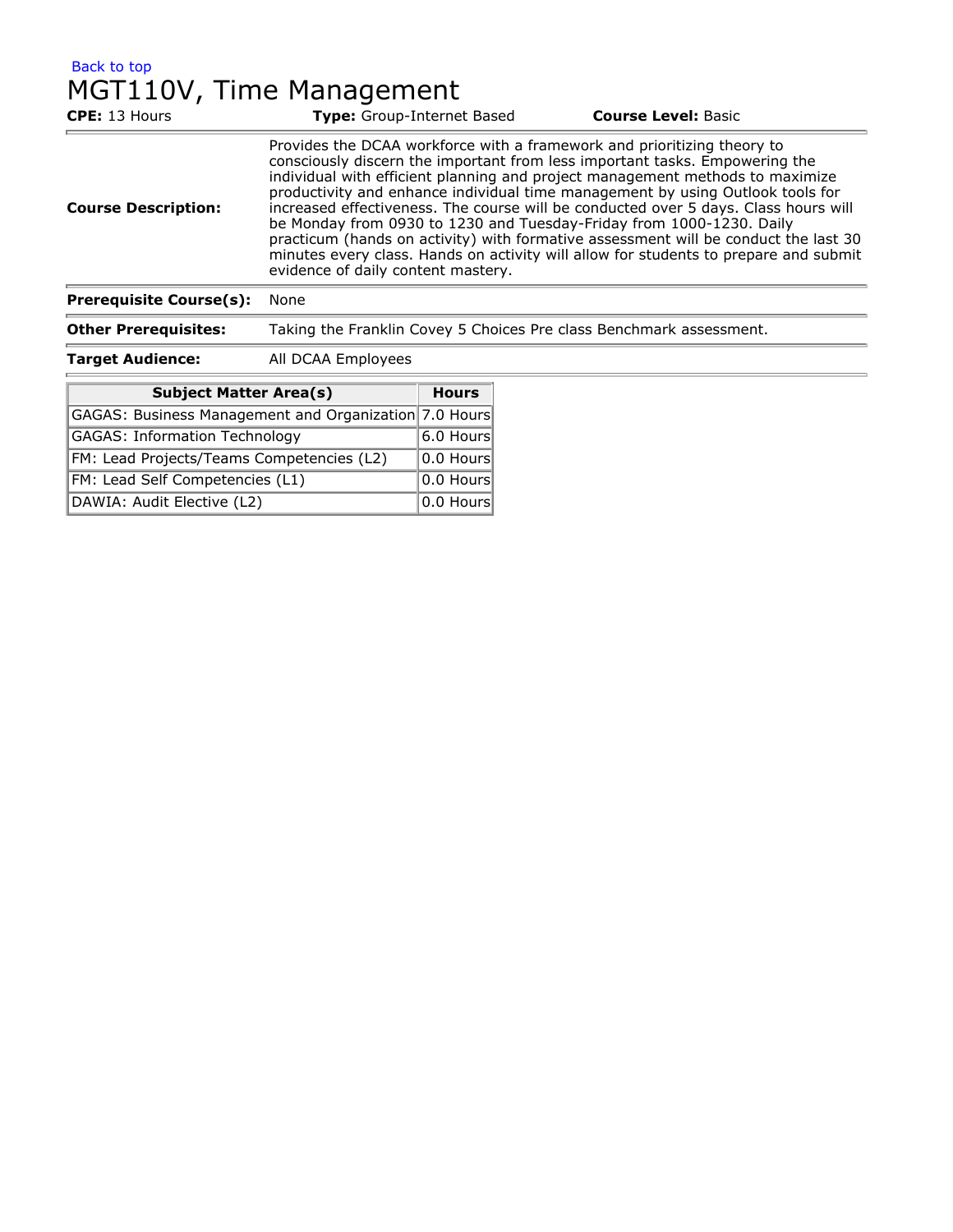| Back to top |                                 |
|-------------|---------------------------------|
|             | MGT160E, Performance Management |

| <b>CPE:</b> 5 Hours            | <b>Type:</b> Interactive Self-Study                                                                                                           | <b>Course Level: Basic</b>                                                                                                                                                                                                                                                                                                                                                                                                                                                                                                                                                                                                                                                                                                                                                                                                                                                                                                                                                                                                                           |  |
|--------------------------------|-----------------------------------------------------------------------------------------------------------------------------------------------|------------------------------------------------------------------------------------------------------------------------------------------------------------------------------------------------------------------------------------------------------------------------------------------------------------------------------------------------------------------------------------------------------------------------------------------------------------------------------------------------------------------------------------------------------------------------------------------------------------------------------------------------------------------------------------------------------------------------------------------------------------------------------------------------------------------------------------------------------------------------------------------------------------------------------------------------------------------------------------------------------------------------------------------------------|--|
| <b>Course Description:</b>     |                                                                                                                                               | This course is designed to create a comprehendible foundation of the performance<br>management system between a supervisor and their employee(s). The<br>performance management system is part of a continuously evolving process of<br>planning and monitoring to ensure mission accomplishment. Supervisors are<br>responsible for developing performance expectations with employee participation;<br>communicating throughout the performance management cycle about employees'<br>goals, performance, and development; recognizing successful performance and<br>coaching for improved performance; and ensuring that employees have the tools,<br>training, and resources needed to perform their duties successfully. Employees at<br>all levels are responsible for actively communicating with their supervisors about<br>their performance; taking an active role in planning their development; being<br>accountable for their actions; and continually striving for excellence in their<br>performance in support of the DCAA's mission. |  |
| <b>Prerequisite Course(s):</b> | None                                                                                                                                          |                                                                                                                                                                                                                                                                                                                                                                                                                                                                                                                                                                                                                                                                                                                                                                                                                                                                                                                                                                                                                                                      |  |
| <b>Other Prerequisites:</b>    | None                                                                                                                                          |                                                                                                                                                                                                                                                                                                                                                                                                                                                                                                                                                                                                                                                                                                                                                                                                                                                                                                                                                                                                                                                      |  |
| <b>Target Audience:</b>        | Mandatory for all new DCAA Employees and must be completed in their first 30<br>days of employment. Additionally, open to all DCAA employees. |                                                                                                                                                                                                                                                                                                                                                                                                                                                                                                                                                                                                                                                                                                                                                                                                                                                                                                                                                                                                                                                      |  |

| <b>Subject Matter Area(s)</b>        | <b>Hours</b> |
|--------------------------------------|--------------|
| GAGAS: Management Services 5.0 Hours |              |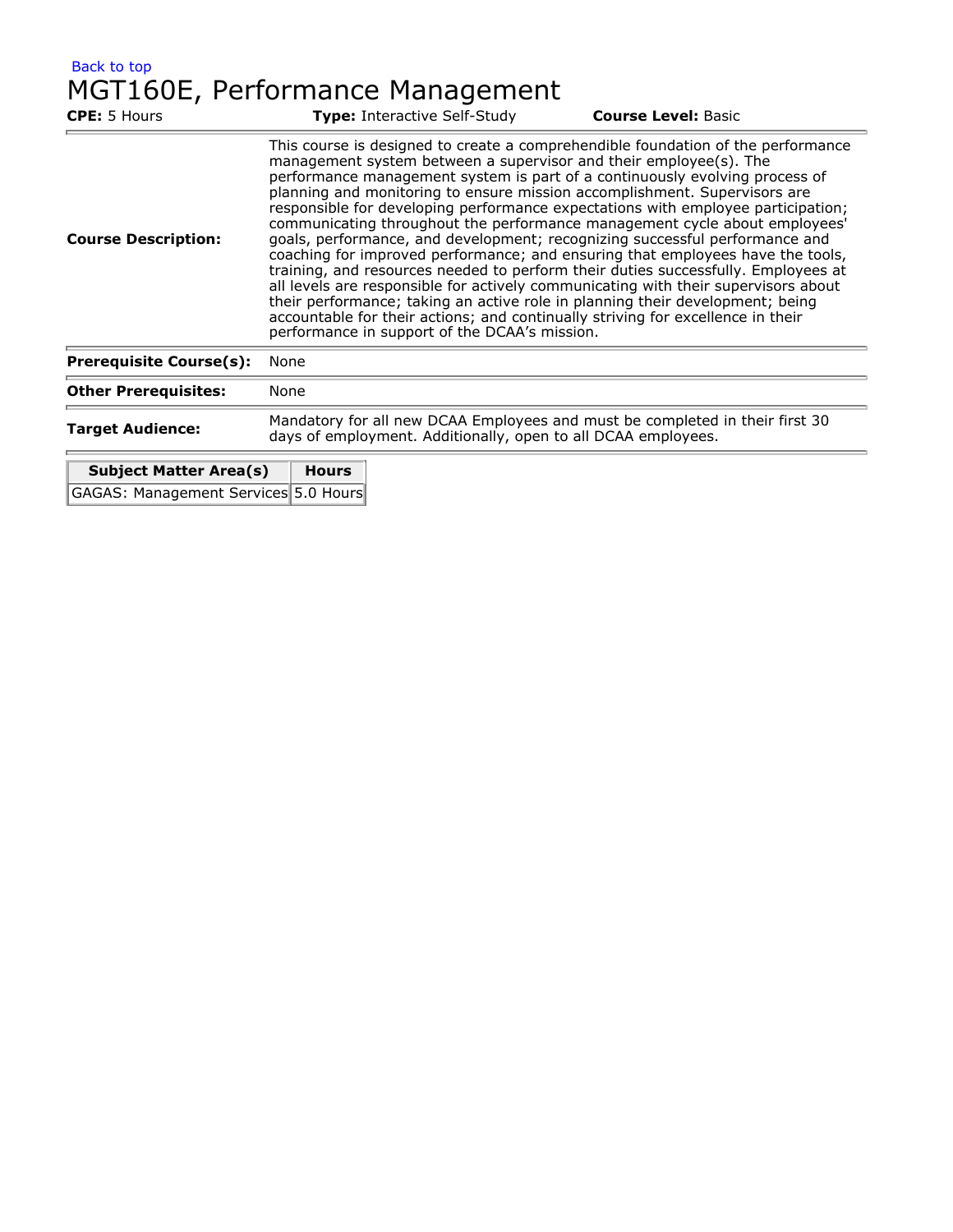[Back to top](#page-7-0)

# MGT200, Supervisor Cornerstone Course

| CPE: 34 Hours                                                                                                                                                                                                                                                                                                                                                                                                                                                                                                   | Type: Group-Live                | <b>Course Level: Basic</b> |
|-----------------------------------------------------------------------------------------------------------------------------------------------------------------------------------------------------------------------------------------------------------------------------------------------------------------------------------------------------------------------------------------------------------------------------------------------------------------------------------------------------------------|---------------------------------|----------------------------|
| Provides supervisors with knowledge necessary to successfully manage work<br>processes and lead in the DCAA environment. It is targeted for first-line supervisors<br>with direct employee supervision and contact. It along with MGT200E Supervisor<br><b>Course Description:</b><br>Cornerstone Course and MGT205E - Leading Change Course (E-Learning) must be<br>completed within the first year of placement in a supervisory position in accordance<br>with the one-year supervisory probationary period. |                                 |                            |
| <b>Prerequisite Course(s):</b>                                                                                                                                                                                                                                                                                                                                                                                                                                                                                  | MGT200E, Supervisor Cornerstone |                            |
| MGT200E Supervisor Cornerstone Course and MGT205E - Leading Change Course<br>(E-Learning) must be completed within the first year of placement in a supervisory<br><b>Other Prerequisites:</b><br>position in accordance with the one-year supervisory probationary period.                                                                                                                                                                                                                                     |                                 |                            |
| DCAA Supervisors; GS-12s selected for a supervisory position<br><b>Target Audience:</b>                                                                                                                                                                                                                                                                                                                                                                                                                         |                                 |                            |
| <b>Subject Matter Area(s)</b>                                                                                                                                                                                                                                                                                                                                                                                                                                                                                   | <b>Hours</b>                    |                            |
| GAGAS: Personal Development 34.0 Hours                                                                                                                                                                                                                                                                                                                                                                                                                                                                          |                                 |                            |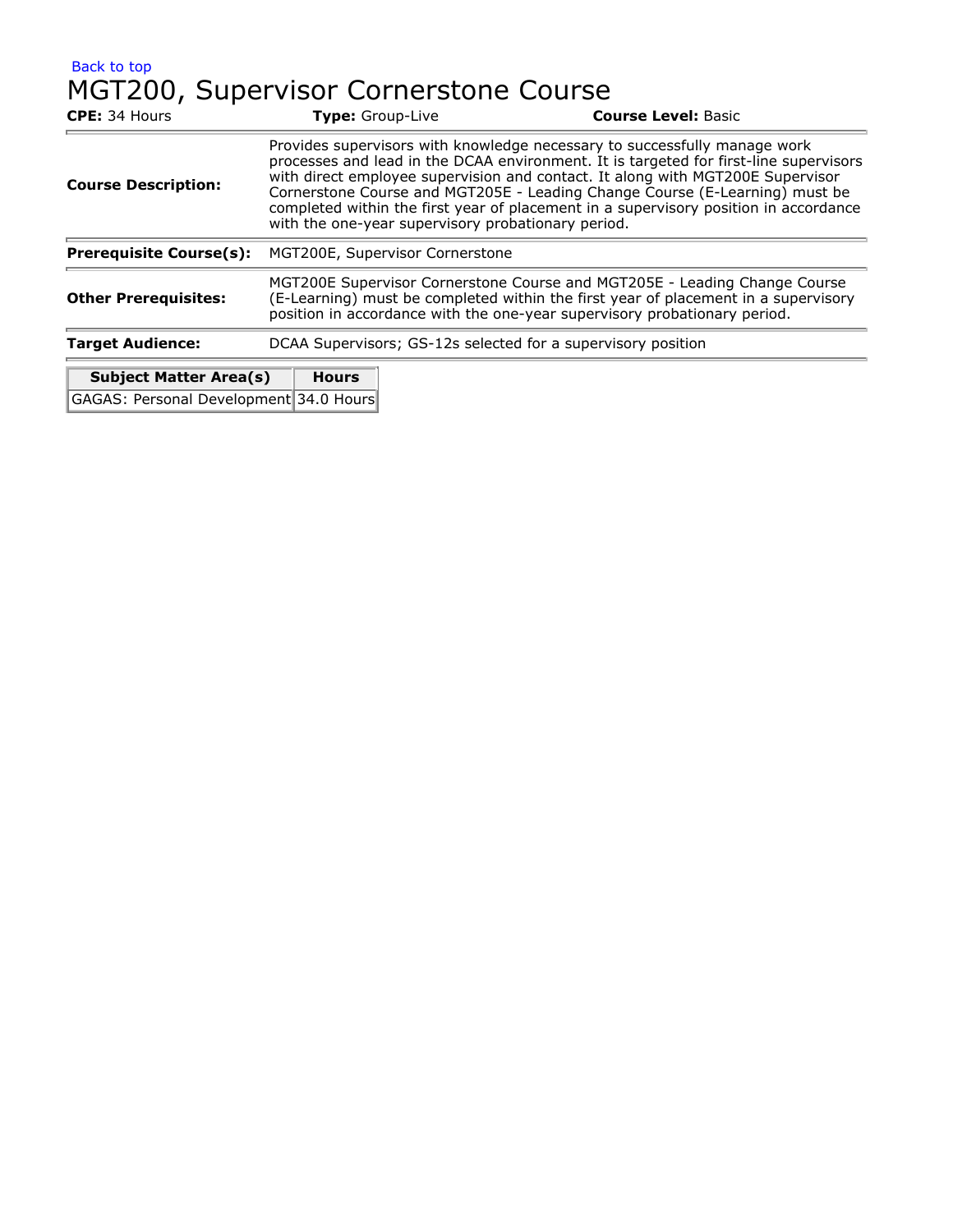[Back to top](#page-7-0) MGT200E, Supervisor Cornerstone

| Provides supervisors with the knowledge necessary to successfully manage work<br>processes and lead in the DCAA Environment. It is a web-based course with lessons<br>that focus on supervising employees and is required for all supervisors. It along<br>with MGT200, Supervisor Cornerstone Course (Resident) must be completed within<br>the first year of placement in a supervisory position in accordance with the<br>one-year supervisory probationary period. Supervisors are required to complete<br><b>Course Description:</b><br>this course as refresher training every three years. It is available to all DCAA<br>employees as a self-development tool. Applicants have 120 days from the date of<br>enrollment to complete. There are five examinations (one at the end of each<br>module). An applicant has to pass with a 70% or above. This course also satisfies<br>the DoD FM Certification Requirements for Level Two, the Initial Certification | <b>CPE:</b> 16 Hours | Type: Interactive Self-Study | <b>Course Level: Intermediate</b> |
|------------------------------------------------------------------------------------------------------------------------------------------------------------------------------------------------------------------------------------------------------------------------------------------------------------------------------------------------------------------------------------------------------------------------------------------------------------------------------------------------------------------------------------------------------------------------------------------------------------------------------------------------------------------------------------------------------------------------------------------------------------------------------------------------------------------------------------------------------------------------------------------------------------------------------------------------------------------------|----------------------|------------------------------|-----------------------------------|
| Requirement of 10 hour in the Leadership Competencies category.                                                                                                                                                                                                                                                                                                                                                                                                                                                                                                                                                                                                                                                                                                                                                                                                                                                                                                        |                      |                              |                                   |

#### **Prerequisite Course(s):** None

**Other Prerequisites:** None

**Target Audience:** All DCAA Employees, All auditors, All Supervisors

| <b>Subject Matter Area(s)</b>                         | <b>Hours</b> |
|-------------------------------------------------------|--------------|
| <b>GAGAS: Behavioral Ethics</b>                       | 2.0 Hours    |
| <b>GAGAS: Business Law</b>                            | 1.0 Hours    |
| GAGAS: Business Management and Organization 4.0 Hours |              |
| <b>GAGAS: Management Services</b>                     | 2.0 Hours    |
| GAGAS: Personnel/HR                                   | 6.0 Hours    |
| <b>GAGAS: Specialized Knowledge</b>                   | 1.0 Hours    |
| FM: Lead People Competencies (L3)                     | 0.0 Hours    |
| FM: Lead Projects/Teams Competencies (L2)             | 0.0 Hours    |
| FM: Lead Self Competencies (L1)                       | 0.0 Hours    |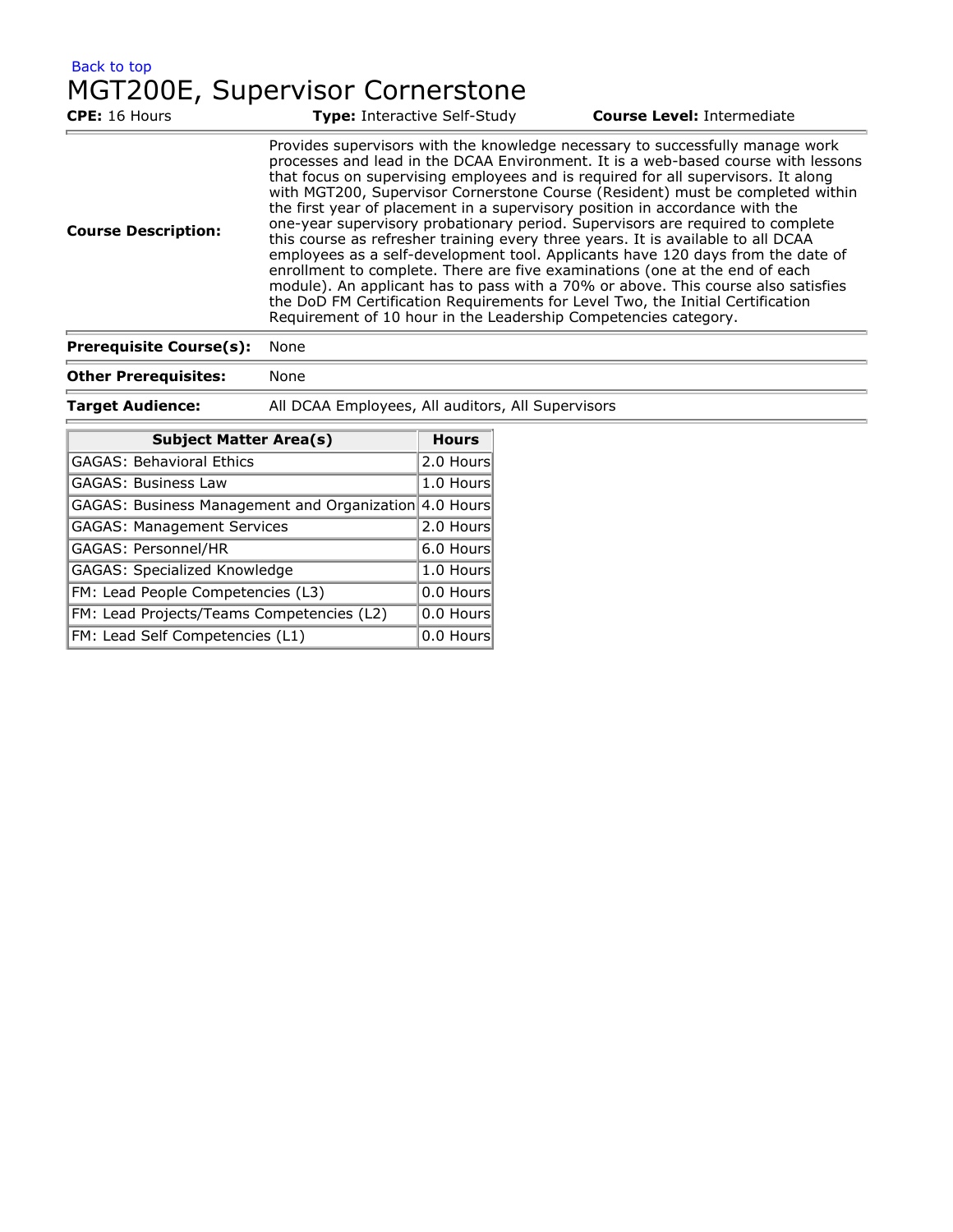#### [Back to top](#page-7-0) MGT200V, Supervisor Cornerstone Course

| CPE: 28 Hours                  | <b>Type:</b> Group-Internet Based                                                                                                                                                                                                                                                                                                                                                                           | <b>Course Level: Basic</b> |
|--------------------------------|-------------------------------------------------------------------------------------------------------------------------------------------------------------------------------------------------------------------------------------------------------------------------------------------------------------------------------------------------------------------------------------------------------------|----------------------------|
| <b>Course Description:</b>     | Provides supervisors with the knowledge necessary to successfully manage work<br>processes and lead in the DCAA Environment. It is a Virtual Class course with<br>lessons that focus on supervising employees and is required for all supervisors. It<br>must be completed within the first year of placement in a supervisory position in<br>accordance with the one-year supervisory probationary period. |                            |
| <b>Prerequisite Course(s):</b> | None                                                                                                                                                                                                                                                                                                                                                                                                        |                            |
| <b>Other Prerequisites:</b>    | None                                                                                                                                                                                                                                                                                                                                                                                                        |                            |
| <b>Target Audience:</b>        | Open to all DCAA supervisors, however, All Current Supervisors have priority fill<br>and all DCAA other employees are will be space available only.                                                                                                                                                                                                                                                         |                            |

| <b>Subject Matter Area(s)</b>                       | <b>Hours</b> |
|-----------------------------------------------------|--------------|
| GAGAS: Auditing-Governmental                        | 6.0 Hours    |
| <b>GAGAS: Regulatory Ethics</b>                     | 15.0 Hours   |
| <b>GAGAS: Personal Development</b>                  | $0.5$ Hours  |
| GAGAS: Personnel/HR                                 | 4.5 Hours    |
| <b>GAGAS: Management Services</b>                   | 2.0 Hours    |
| FM: Lead People Competencies (L3)                   | 0.0 Hours    |
| FM: Lead Projects/Teams Competencies (L2) 0.0 Hours |              |
| FM: Lead Self Competencies (L1)                     | 0.0 Hours    |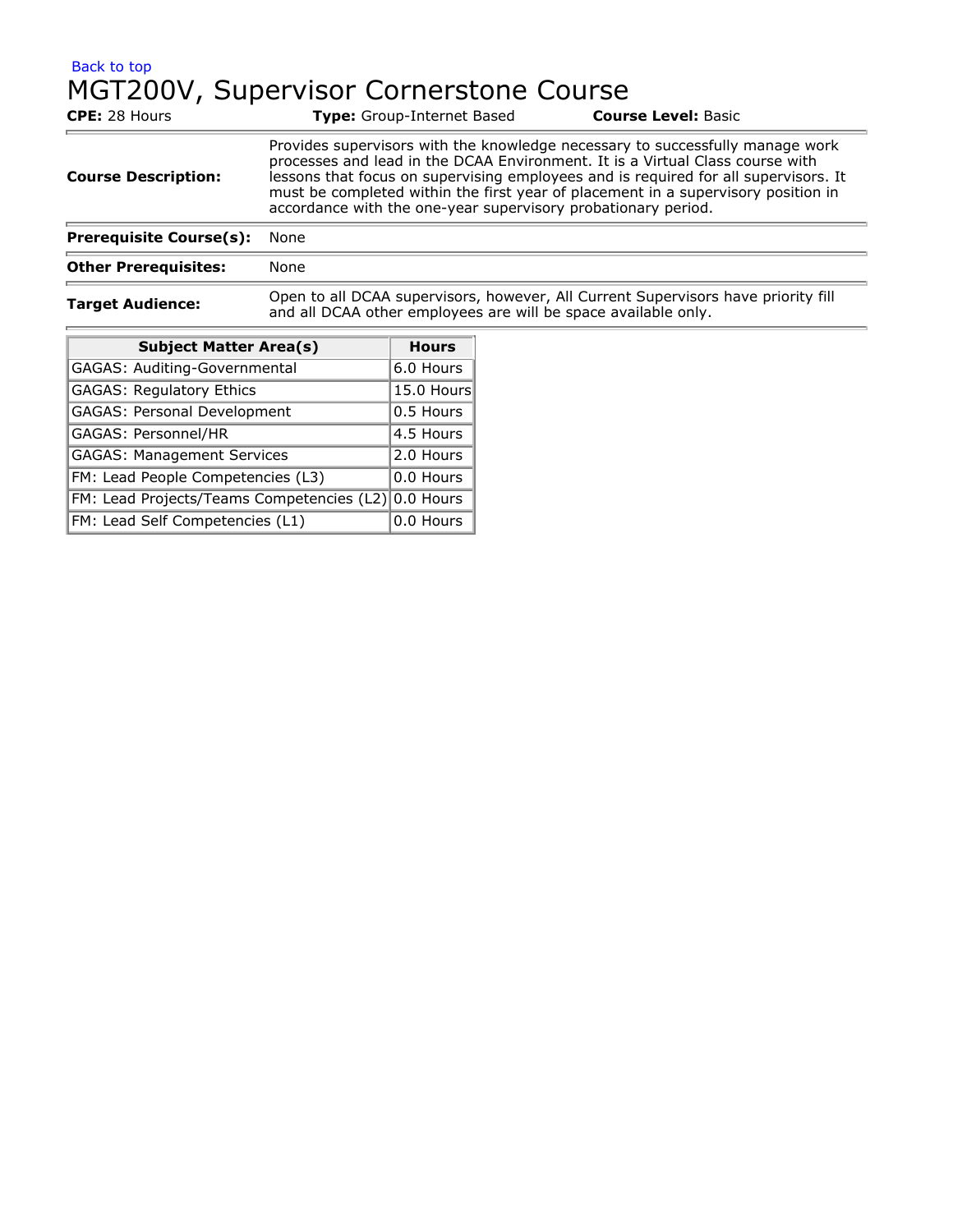| <b>Back to top</b> |
|--------------------|
|--------------------|

## MGT205E, Leading Change

| CPE: 1.5 Hours                 | <b>Type: Interactive Self-Study</b>                                                                                                                                                                                                                                                                                                                                                                                                       | <b>Course Level: Basic</b> |
|--------------------------------|-------------------------------------------------------------------------------------------------------------------------------------------------------------------------------------------------------------------------------------------------------------------------------------------------------------------------------------------------------------------------------------------------------------------------------------------|----------------------------|
| <b>Course Description:</b>     | MGT205E, Leading Change serves to introduce the student to the important<br>elements of change to meet organizational goals and adapt to a continuously<br>changing environment. Change is no longer an option; unrelenting change is the<br>status quo. When we transform the way we operate, we also change the business<br>processes and functions to better support our stakeholders- improving both<br>effectiveness and efficiency. |                            |
|                                | This course introduces supervisors, managers, and leaders to basic change<br>concepts and tools helpful when leading any organizational change initiative. The<br>student will learn fundamental change management concepts, the basic process for<br>managing change, and how to overcome challenges in dealing with resistance to<br>change.                                                                                            |                            |
| <b>Prerequisite Course(s):</b> | None                                                                                                                                                                                                                                                                                                                                                                                                                                      |                            |
| <b>Other Prerequisites:</b>    |                                                                                                                                                                                                                                                                                                                                                                                                                                           |                            |
| <b>Target Audience:</b>        | DCAA Supervisors; GS-12s selected for a supervisory position                                                                                                                                                                                                                                                                                                                                                                              |                            |

| Subject Matter Area(s) Hours |              |
|------------------------------|--------------|
| GAGAS: Personnel/HR          | $ 1.5$ Hours |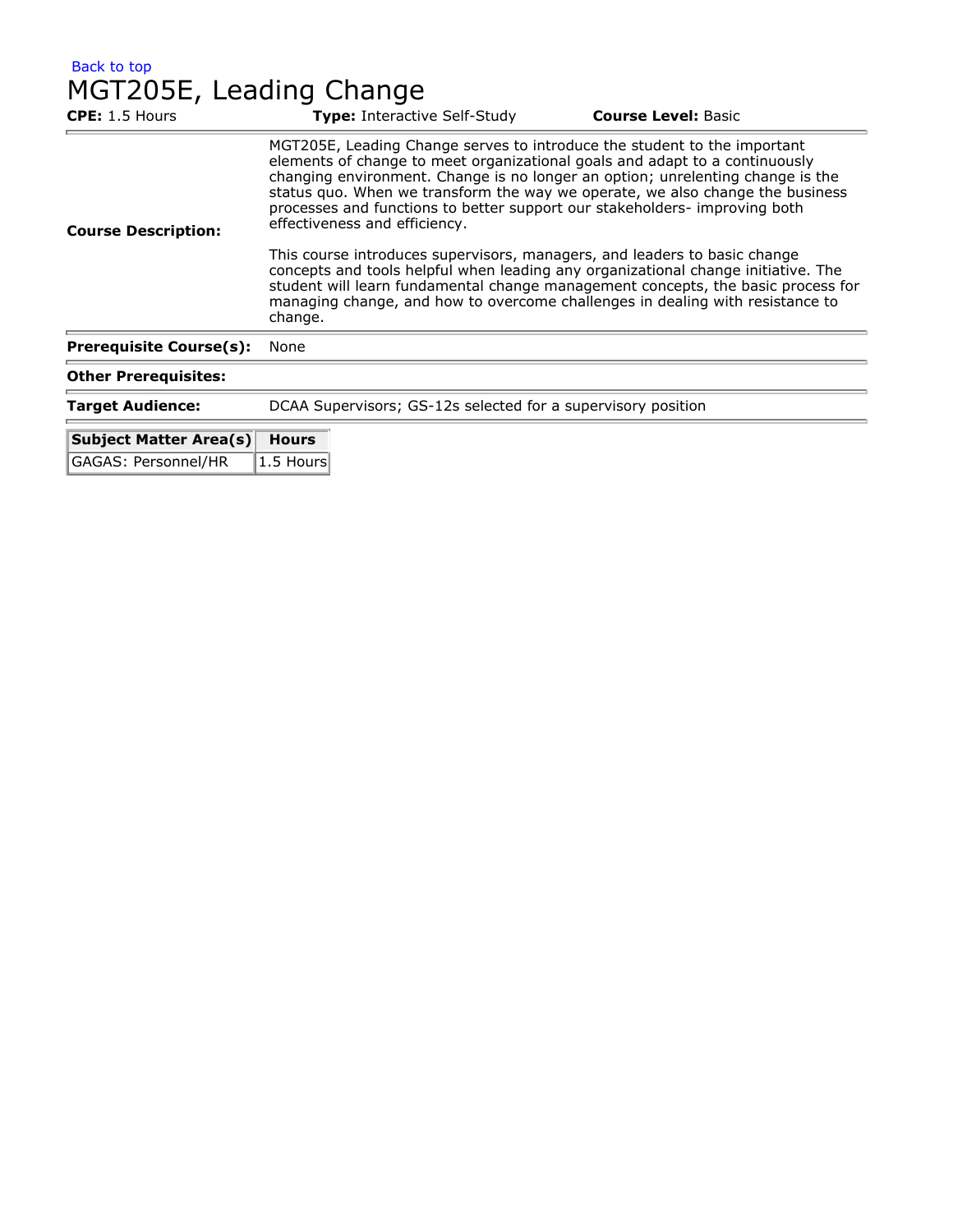#### [Back to top](#page-7-0) MGT220 , Work and Project Management **CPE:** 14 Hours **Type:** Group-Live **Course Level:** Basic **Course Description:** Provides supervisors with the skills necessary to manage work and projects through determining scope, scheduling and sequencing milestones and assigning resources to accomplish mission requirements. **Prerequisite Course(s):** None

**Other Prerequisites:** None **Target Audience:** All DCAA Employees **Subject Matter Area(s) Hours** GAGAS: Personal Development 14.0 Hours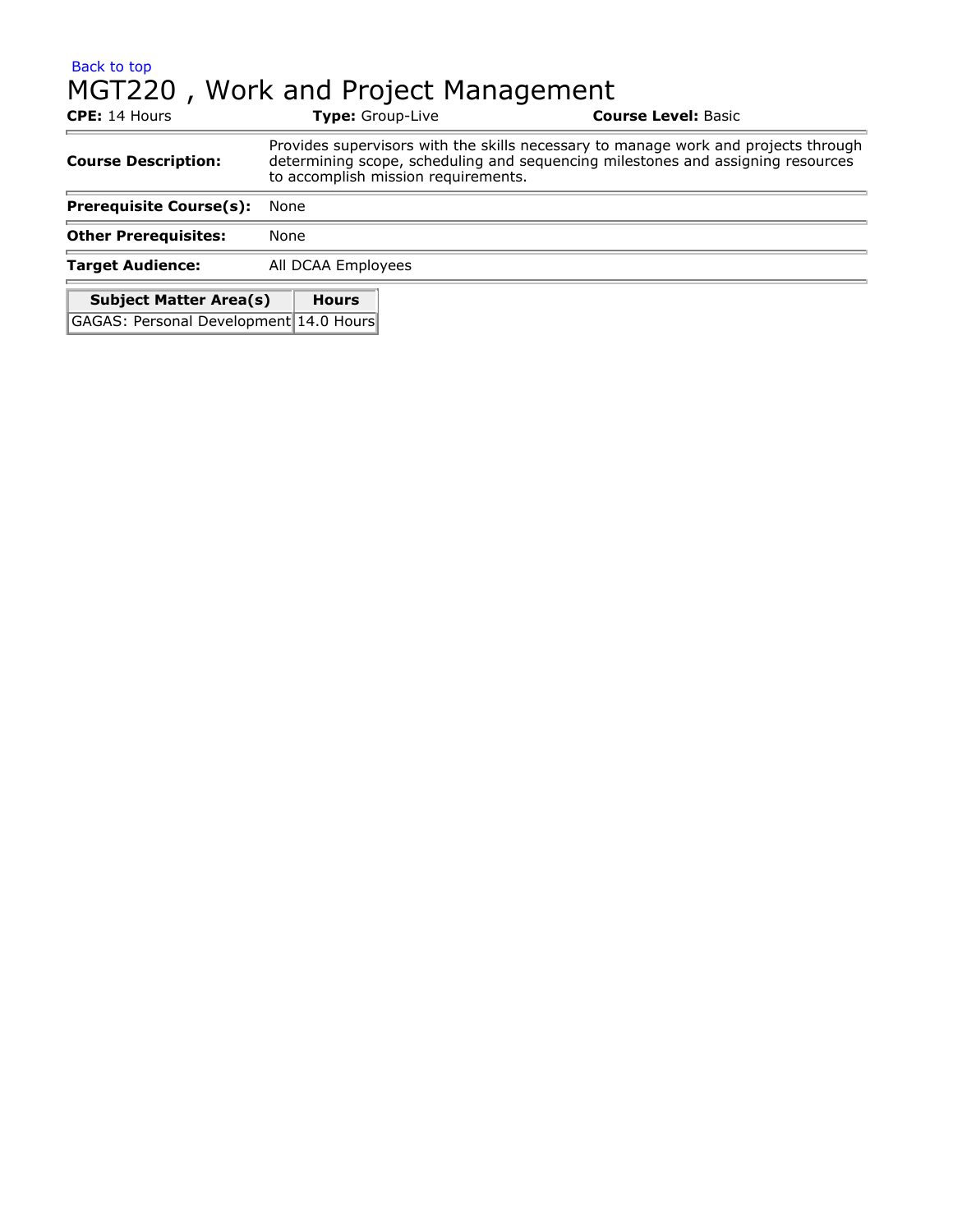### [Back to top](#page-7-0) MGT230, Customer Service Workshop - A Total Approach to Service<br>
CPE: 30 Hours **Type:** Group Live **Course Level:** Basic In today's customer-oriented business environment, "people skills" are critical for

| <b>Subject Matter Area(s)</b>  | <b>Hours</b>                                                                                                                                                                                                                                                                                                                                                                                                          |  |  |
|--------------------------------|-----------------------------------------------------------------------------------------------------------------------------------------------------------------------------------------------------------------------------------------------------------------------------------------------------------------------------------------------------------------------------------------------------------------------|--|--|
| <b>Target Audience:</b>        | All DCAA Employees (all pay grades and occupational series)                                                                                                                                                                                                                                                                                                                                                           |  |  |
| <b>Other Prerequisites:</b>    | None                                                                                                                                                                                                                                                                                                                                                                                                                  |  |  |
| <b>Prerequisite Course(s):</b> | None                                                                                                                                                                                                                                                                                                                                                                                                                  |  |  |
| <b>Course Description:</b>     | In today's customer-oriented business environment, "people skills" are critical for<br>personal and organizational success. How well you handle your customers can<br>directly affect performance management on a team and individual level. This<br>workshop focuses on developing skills needed to communicate professionalism,<br>gain respect, enhance customer relationships, and keep your customers satisfied. |  |  |

| 300                                                                                                                                | ,,,,,, |
|------------------------------------------------------------------------------------------------------------------------------------|--------|
| GAGAS: Management Services 30.0 Hours                                                                                              |        |
| $\boxed{\mathsf{FM}\colon \mathsf{lead} \; \mathsf{Self} \; \mathsf{Complete} \; (\mathsf{L1}) \; \mathsf{0.0} \; \mathsf{House}}$ |        |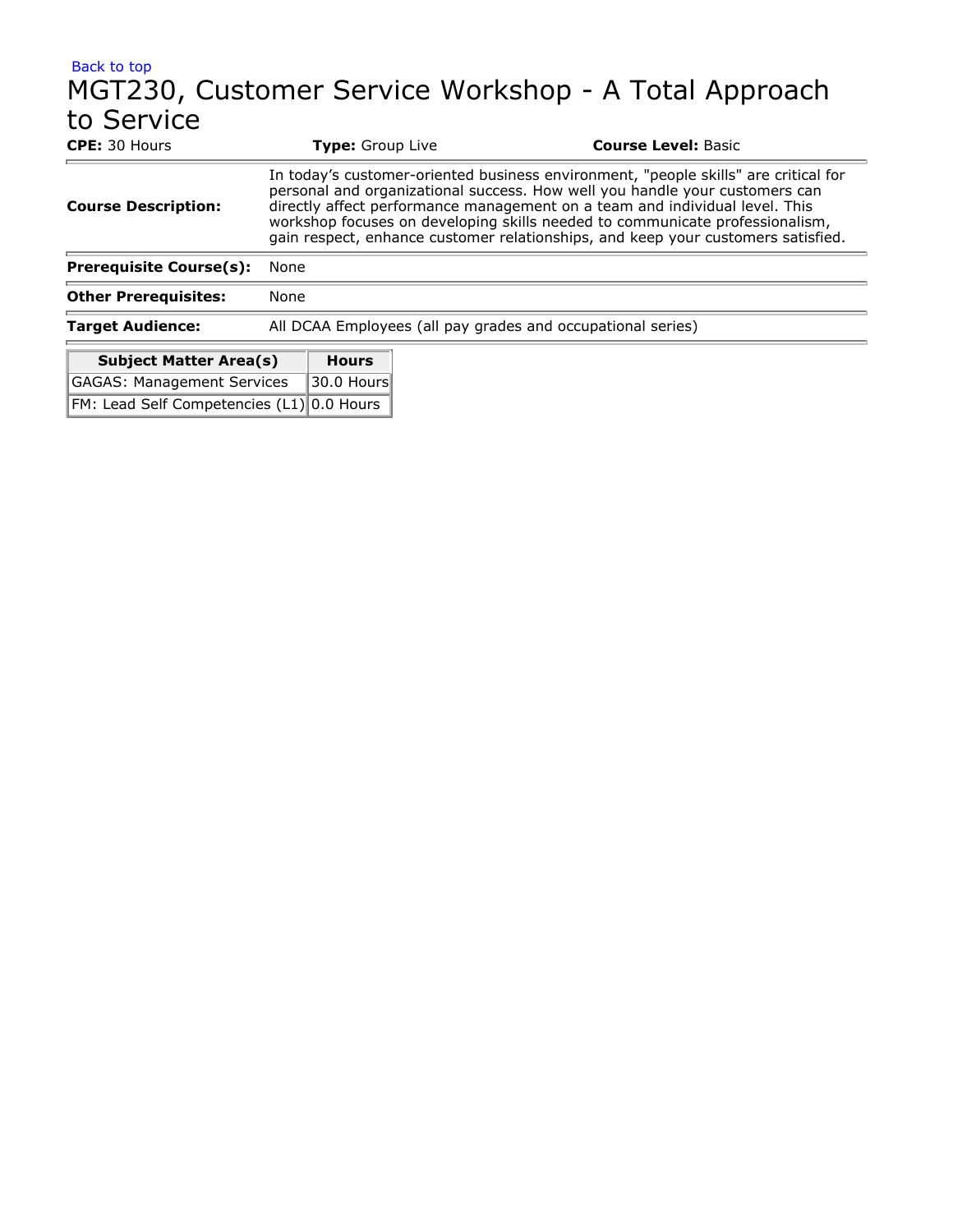## [Back to top](#page-7-0) MGT230V, Customer Service Workshop – From the Customer's Perspective

| <b>CPE:</b> 12 Hours                         |                                                                                                                                                                                                                                                                                                                                                                                                                                                                                                                                                                                                                                                                                                                                                                                                                                                                                                                           |              | <b>Type:</b> Group-Internet Based | <b>Course Level: Intermediate</b> |
|----------------------------------------------|---------------------------------------------------------------------------------------------------------------------------------------------------------------------------------------------------------------------------------------------------------------------------------------------------------------------------------------------------------------------------------------------------------------------------------------------------------------------------------------------------------------------------------------------------------------------------------------------------------------------------------------------------------------------------------------------------------------------------------------------------------------------------------------------------------------------------------------------------------------------------------------------------------------------------|--------------|-----------------------------------|-----------------------------------|
| <b>Course Description:</b>                   | This workshop covers service behaviors, strategies, and systems, as well as<br>communication skills that support a positive customer service experience. The<br>concepts covered are applicable to any industry, to any employee, whether<br>delivering service to external customers or to internal ones (think co-workers). The<br>course is designed to:<br>• Provide practice in communication skills that support positive interactions<br>• Distinguish service behaviors from service strategies and service systems<br>• Assess your service environment to target improvement opportunities<br>. Follow the four-step HELP process for efficient customer interactions<br>. Improve existing service strategies from the customer's perspective<br>. Examine the organization's service systems for breakdowns from the<br>customer's perspective<br>• Create implementation plans with a peer support component |              |                                   |                                   |
| <b>Prerequisite Course(s):</b>               |                                                                                                                                                                                                                                                                                                                                                                                                                                                                                                                                                                                                                                                                                                                                                                                                                                                                                                                           |              | WEB101V, WebEx Efficiency Course  |                                   |
| <b>Other Prerequisites:</b>                  | None                                                                                                                                                                                                                                                                                                                                                                                                                                                                                                                                                                                                                                                                                                                                                                                                                                                                                                                      |              |                                   |                                   |
| <b>Target Audience:</b>                      | All DCAA Employees                                                                                                                                                                                                                                                                                                                                                                                                                                                                                                                                                                                                                                                                                                                                                                                                                                                                                                        |              |                                   |                                   |
| <b>Subject Matter Area(s)</b>                |                                                                                                                                                                                                                                                                                                                                                                                                                                                                                                                                                                                                                                                                                                                                                                                                                                                                                                                           | <b>Hours</b> |                                   |                                   |
| GAGAS: Communications & Marketing 12.0 Hours |                                                                                                                                                                                                                                                                                                                                                                                                                                                                                                                                                                                                                                                                                                                                                                                                                                                                                                                           |              |                                   |                                   |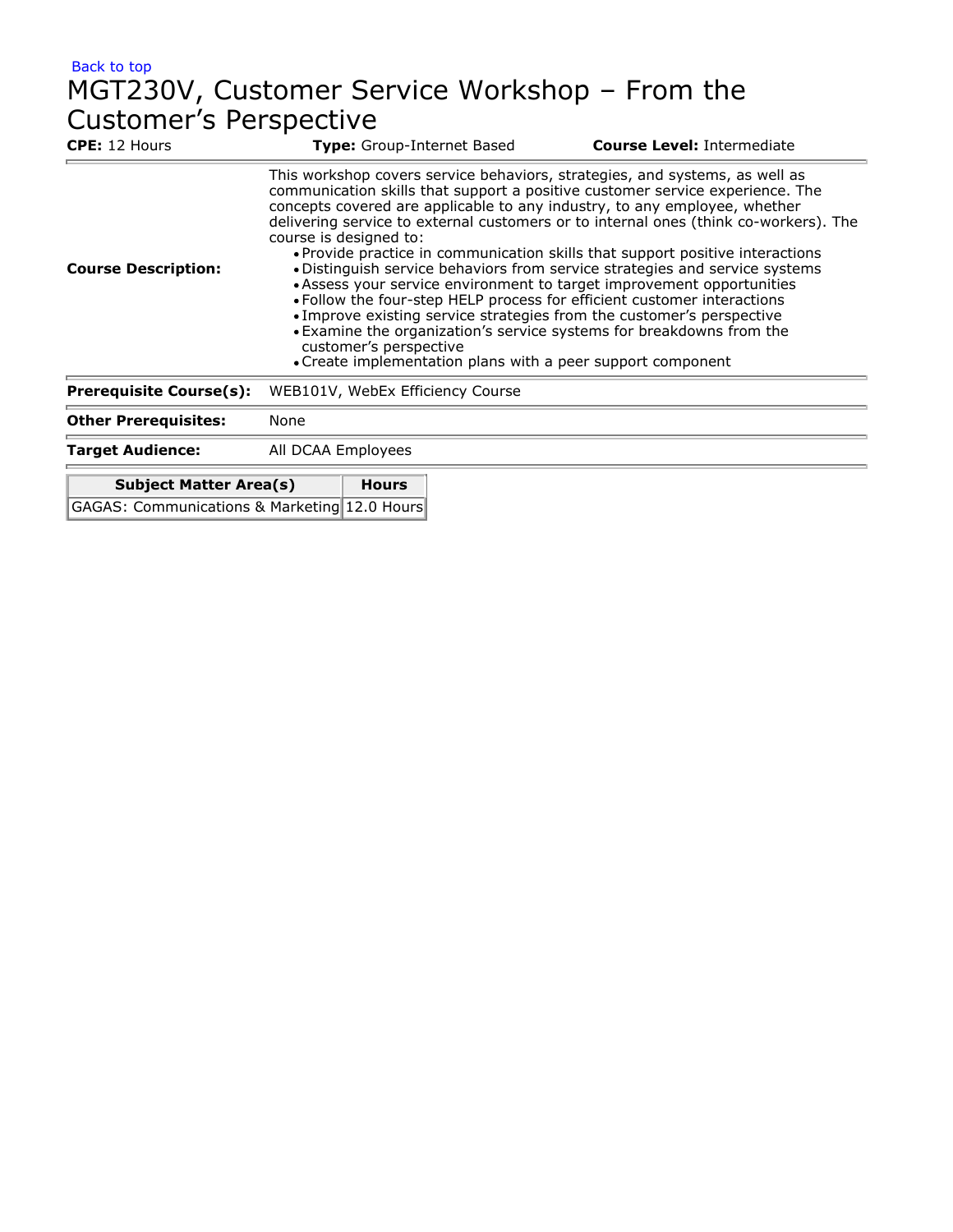| Back to top |                                |  |
|-------------|--------------------------------|--|
|             | MGT270, FAQ Cornerstone Course |  |

| CPE: 32 Hours                  | Type: Group-Live                                                                                                                                                                                                                                                                                                                                                                                                                                                                                                                                                                                                                                                                                                                                                                                                   | <b>Course Level: Intermediate</b> |
|--------------------------------|--------------------------------------------------------------------------------------------------------------------------------------------------------------------------------------------------------------------------------------------------------------------------------------------------------------------------------------------------------------------------------------------------------------------------------------------------------------------------------------------------------------------------------------------------------------------------------------------------------------------------------------------------------------------------------------------------------------------------------------------------------------------------------------------------------------------|-----------------------------------|
| <b>Course Description:</b>     | Provides FAQ's (Field Audit Office (FAO) Assistant for Quality) with the knowledge<br>necessary to successfully acclimate to their new leadership role within an FAO or<br>Branch Office environment. The student will learn essential skills pertaining to<br>communication with a diverse audience, proper presentation techniques through<br>classroom instruction and three live recorded presentations, as well as quality<br>resources needed daily in this role. The target audience of this course are those<br>promoted to FAQ; this live course to be taken within (90) days of promotion.<br>COM310E (Effective communication) is a prerequisite to taking this live course.<br>AUD165 (Judgmental Selection) and COM120 (Conflict Management) are required<br>to be taken within six months of MGT270. |                                   |
| <b>Prerequisite Course(s):</b> | None                                                                                                                                                                                                                                                                                                                                                                                                                                                                                                                                                                                                                                                                                                                                                                                                               |                                   |
| <b>Other Prerequisites:</b>    | None                                                                                                                                                                                                                                                                                                                                                                                                                                                                                                                                                                                                                                                                                                                                                                                                               |                                   |

t.

**Target Audience:** Newly promoted FAQ's (mandatory within 90 days of promotion)

| <b>Subject Matter Area(s)</b>              | <b>Hours</b> |
|--------------------------------------------|--------------|
|                                            |              |
| GAGAS: Auditing-Governmental               | 12.0 Hours   |
| GAGAS: Personal Development                | 20.0 Hours   |
| FM: Audit Readiness (L1)                   | 0.0 Hours    |
| FM: Audit Readiness (L2)                   | 0.0 Hours    |
| FM: Lead People Competencies (L3)          | 0.0 Hours    |
| FM: Lead Projects/Teams Competencies (L2)  | 0.0 Hours    |
| FM: Lead Self Competencies (L1)            | 0.0 Hours    |
| DAWIA: Audit Applications (L1)             | 0.0 Hours    |
| DAWIA: Audit Elective Alternate Track (L3) | 0.0 Hours    |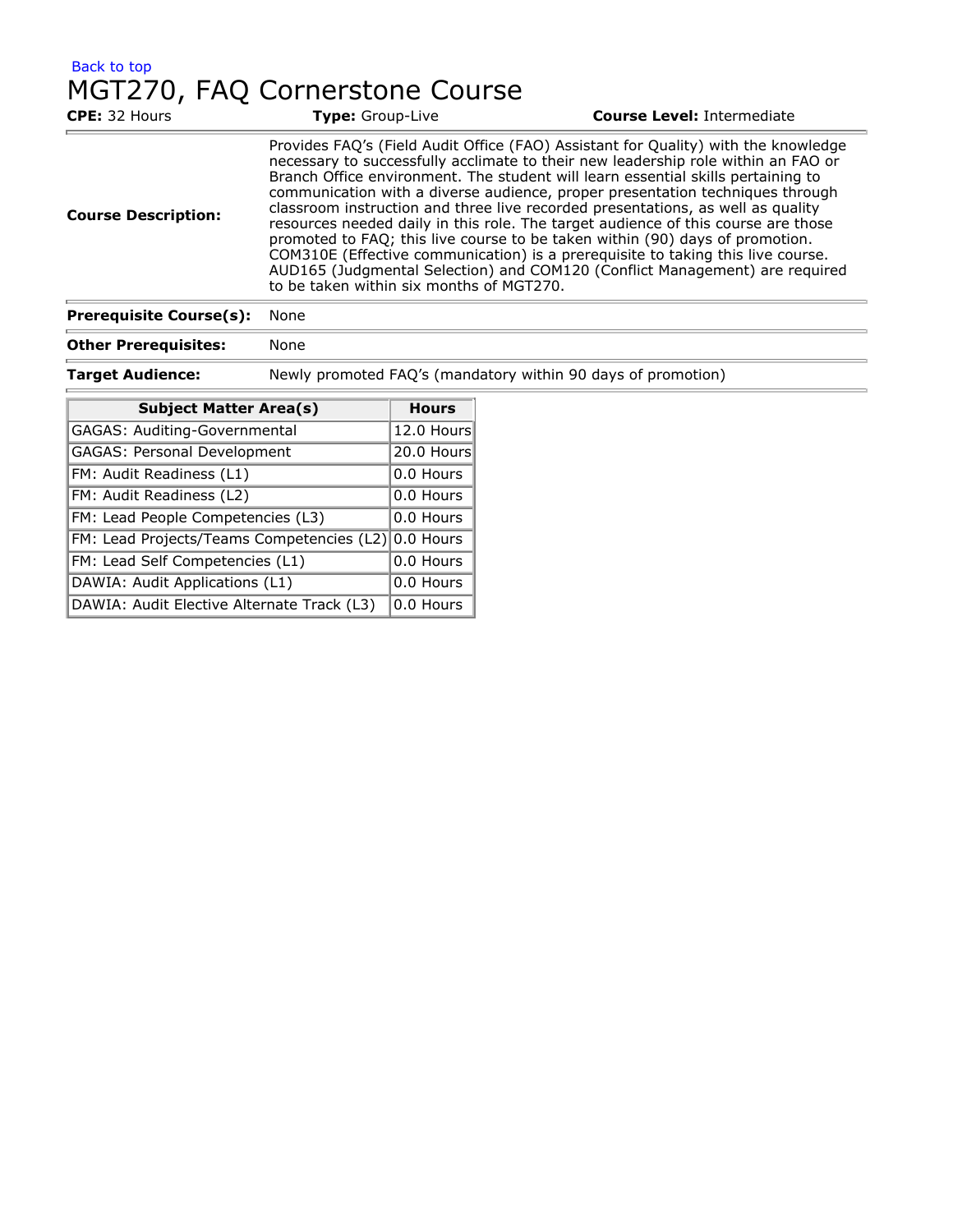#### [Back to top](#page-7-0) MGT300, Managers Cornerstone Course

| CPE: 34 Hours                  | Type: Group Live                                                                                                                                                                                                                                                                             |  | <b>Course Level: Intermediate</b> |  |
|--------------------------------|----------------------------------------------------------------------------------------------------------------------------------------------------------------------------------------------------------------------------------------------------------------------------------------------|--|-----------------------------------|--|
| <b>Course Description:</b>     | Focus is on organizational level management (managing through subordinate<br>supervisors) and leadership. Provides new managers the skills and knowledge to<br>perform their duties at a high level in a diverse organization. This course is for<br>current GS 14s that serve as a BM or RA |  |                                   |  |
| <b>Prerequisite Course(s):</b> | None                                                                                                                                                                                                                                                                                         |  |                                   |  |
| <b>Other Prerequisites:</b>    | None                                                                                                                                                                                                                                                                                         |  |                                   |  |
| <b>Target Audience:</b>        | DCAA Managers; Supervisors selected for Manager positions                                                                                                                                                                                                                                    |  |                                   |  |
| <b>Subject Matter Area(s)</b>  | <b>Hours</b>                                                                                                                                                                                                                                                                                 |  |                                   |  |
| GAGAS: Personnel/HR            | 34.0 Hours                                                                                                                                                                                                                                                                                   |  |                                   |  |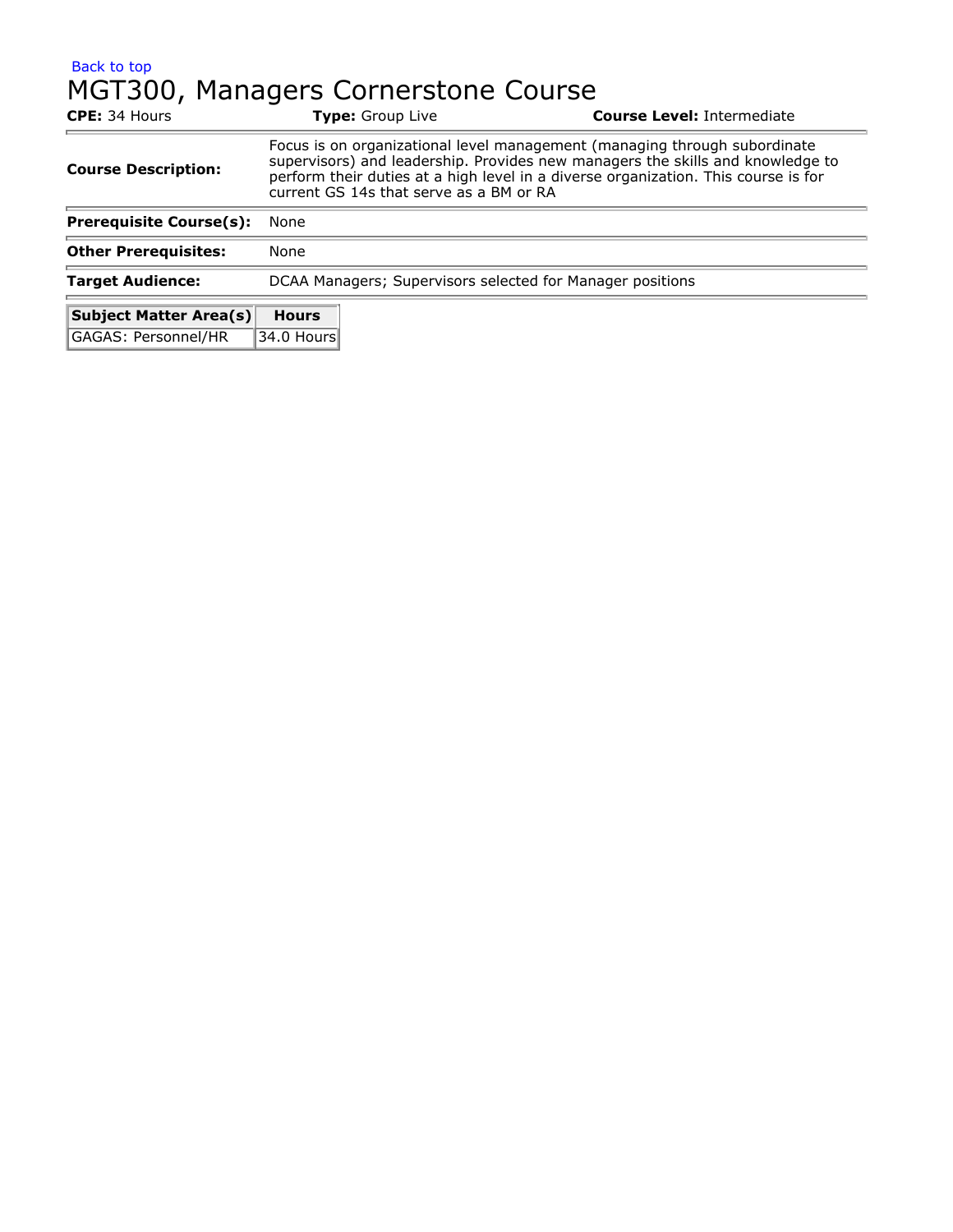| Back to top                    |                                                           |                                                                                                                                                                                                                                                                                                                                                                                                                                                                                                                                                                                                                                                                                                                                                              |
|--------------------------------|-----------------------------------------------------------|--------------------------------------------------------------------------------------------------------------------------------------------------------------------------------------------------------------------------------------------------------------------------------------------------------------------------------------------------------------------------------------------------------------------------------------------------------------------------------------------------------------------------------------------------------------------------------------------------------------------------------------------------------------------------------------------------------------------------------------------------------------|
| CPE: 34 Hours                  | <b>Type:</b> Group-Live                                   | MGT350, DMIS/CaseWare Administration for Supervisors<br><b>Course Level: Intermediate</b>                                                                                                                                                                                                                                                                                                                                                                                                                                                                                                                                                                                                                                                                    |
| <b>Course Description:</b>     | and the tools to ensure DMIS data accuracy.               | This course is designed for new supervisors to be taken within the first year from<br>promotion and/or assignment. After completing the course students will obtain an<br>understanding through analysis and discourse (i) supervising audits using<br>CaseWare, (ii) DMIS Administration, and (iii) SWRI Planning. Defense Management<br>Information Systems (DMIS) Administration, and Strategic Workload and Resources<br>Initiative (SWRI) Planning. Students will be able to setup and disposition<br>assignments, process Price Negotiation Memorandum (PNM), and populate SWRI<br>planning data, including adjust Estimating at Completions (EACs) and estimate<br>staffing forecast. This course also provides the skills necessary to navigate DMIS |
| <b>Prerequisite Course(s):</b> | None                                                      |                                                                                                                                                                                                                                                                                                                                                                                                                                                                                                                                                                                                                                                                                                                                                              |
| <b>Other Prerequisites:</b>    |                                                           |                                                                                                                                                                                                                                                                                                                                                                                                                                                                                                                                                                                                                                                                                                                                                              |
| <b>Target Audience:</b>        | All Supervisors within first year of promotion/assignment |                                                                                                                                                                                                                                                                                                                                                                                                                                                                                                                                                                                                                                                                                                                                                              |
| <b>Subject Matter Area(s)</b>  | <b>Hours</b>                                              |                                                                                                                                                                                                                                                                                                                                                                                                                                                                                                                                                                                                                                                                                                                                                              |

| Subject Matter Area(s)                | nours |
|---------------------------------------|-------|
| GAGAS: Management Services 34.0 Hours |       |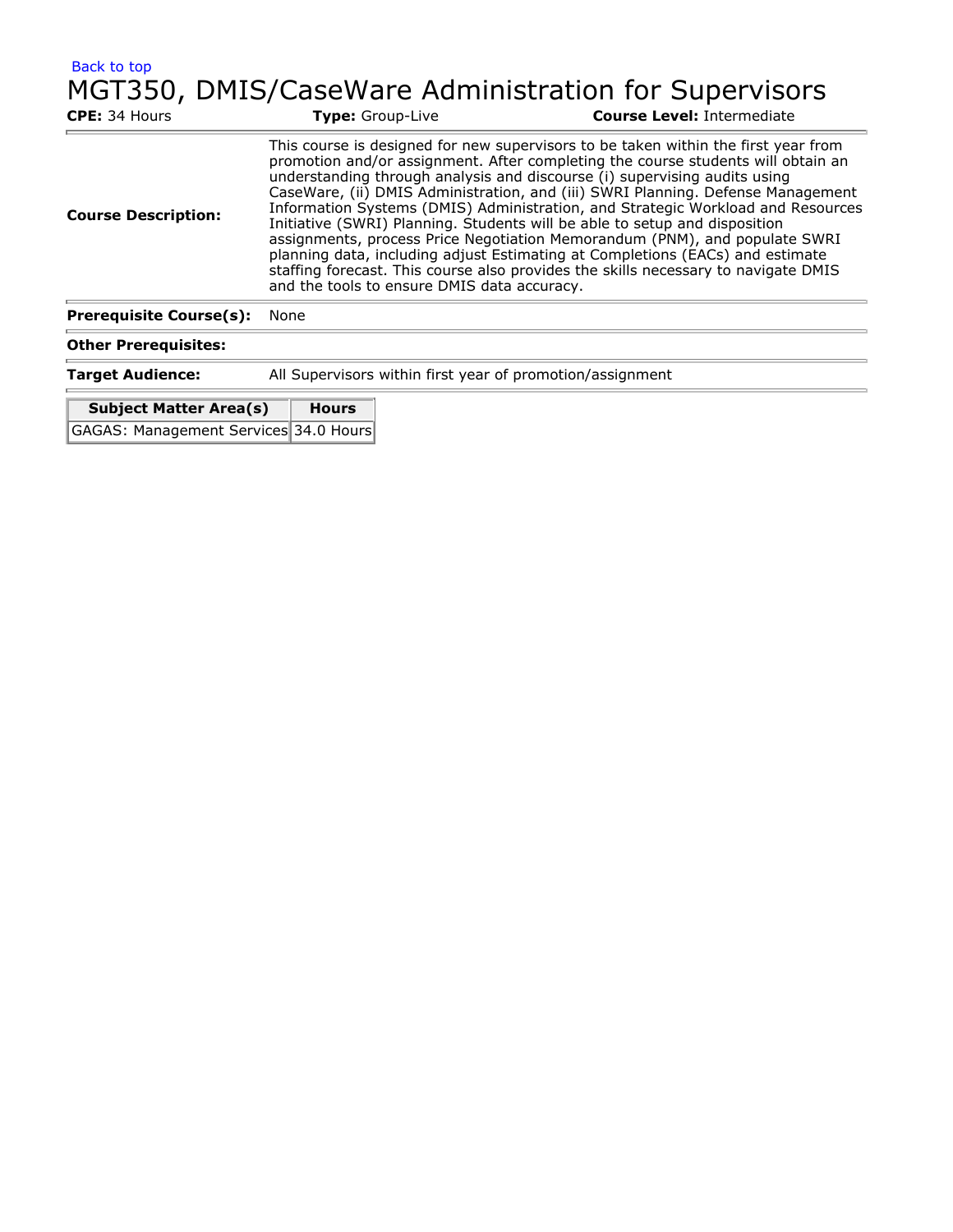[Back to top](#page-7-0) MGT399E, Supervisors Refresher Course

| <b>CPE:</b> 12 Hours           | <b>Type: Interactive Self-Study</b>                                                                                                                                                                                                                                                                                                       | <b>Course Level: Intermediate</b>                                                                                                                                                                                                                                                                                                                                                                                                                                                                                                                                                                        |
|--------------------------------|-------------------------------------------------------------------------------------------------------------------------------------------------------------------------------------------------------------------------------------------------------------------------------------------------------------------------------------------|----------------------------------------------------------------------------------------------------------------------------------------------------------------------------------------------------------------------------------------------------------------------------------------------------------------------------------------------------------------------------------------------------------------------------------------------------------------------------------------------------------------------------------------------------------------------------------------------------------|
| <b>Course Description:</b>     | This eLearning course is designed for Supervisors and Managers whom have<br>5, Chapter 1, Subchapter B, part 412. This eLearning course is designed for<br>Management, Performance Management, Labor and Employee Relations,<br>Supervising a Diverse Workforce. This eLearning course meets the DoD FM<br>or Lead the Institution Level. | completed their initial training. The course consists of five modules. The course<br>content is based on and serves as the three-year re-certification as required in the<br>National Defense Authorization Act of 2018 and Code of Federal Regulations, Title<br>anyone who has Supervisory authority (Managers and Supervisors) over another<br>employee. This is a 12 -hour computer based instruction designed to provide the<br>student with updated materials, policies and legal changes concerning Workforce<br>Certification Level 2 & 3 Requirements Lead People, Lead Organizations/Programs, |
| <b>Prerequisite Course(s):</b> | None                                                                                                                                                                                                                                                                                                                                      |                                                                                                                                                                                                                                                                                                                                                                                                                                                                                                                                                                                                          |
|                                |                                                                                                                                                                                                                                                                                                                                           |                                                                                                                                                                                                                                                                                                                                                                                                                                                                                                                                                                                                          |

**Other Prerequisites:** All DCAA Supervisors, Managers, and Executives whom have completed their initial<br>Supervisor, Manager, and Executive in the last three years training.

| <b>Target Audience:</b> | All DCAA Supervisors, Managers, and Executives |  |
|-------------------------|------------------------------------------------|--|
|-------------------------|------------------------------------------------|--|

| <b>Subject Matter Area(s)</b>                       | <b>Hours</b>          |
|-----------------------------------------------------|-----------------------|
| GAGAS: Business Law                                 | 4.0 Hours             |
| GAGAS: Management Services                          | $ 4.0$ Hours          |
| <b>GAGAS: Regulatory Ethics</b>                     | $ 4.0$ Hours          |
| FM: Lead People Competencies (L3)                   | $ 0.0$ Hours          |
| FM: Lead Projects/Teams Competencies (L2) 0.0 Hours |                       |
| FM: Lead Self Competencies (L1)                     | $ 0.0 \text{ Hours} $ |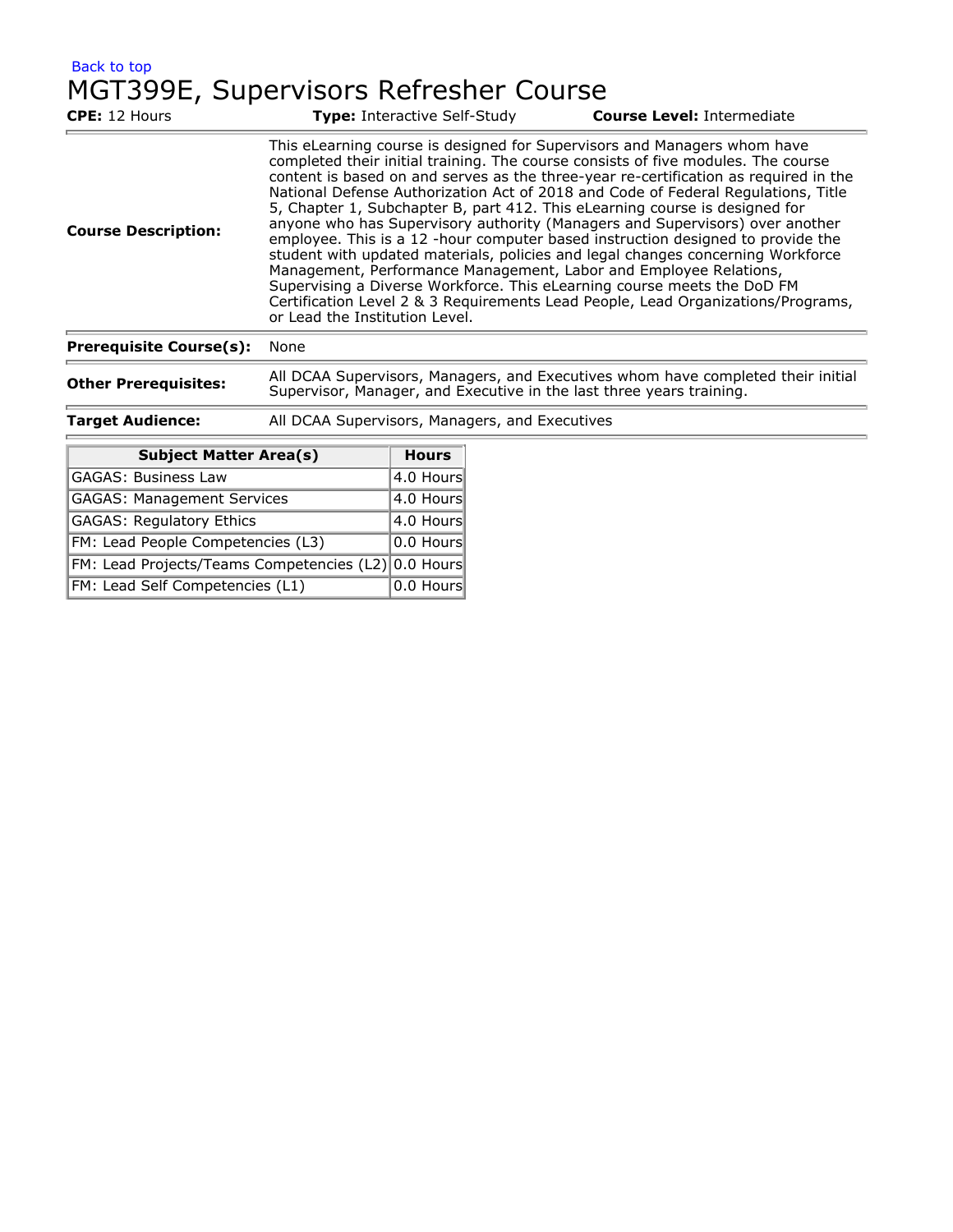[Back to top](#page-7-0)

# MGT401E, Succession Planning: 9-Box Talent Grid

**CPE:** 0 Hours **Type:** Interactive Self-Study **Course Level:** Basic **Course Description:** This course provides an overview of the 9-Box Talent Grid, a tool that is commonly used in succession planning efforts as a method of evaluating an organization's current talent and identifying leaders. When leadership performance and potential are assessed, the grid assists executives in identifying where investment needs to be made to develop future leaders. **Prerequisite Course(s):** None **Other Prerequisites:** None **Target Audience:** DCAA Employees - GS13 and above **Subject Matter Area(s) Hours**

GAGAS: Personnel/HR | 0.0 Hours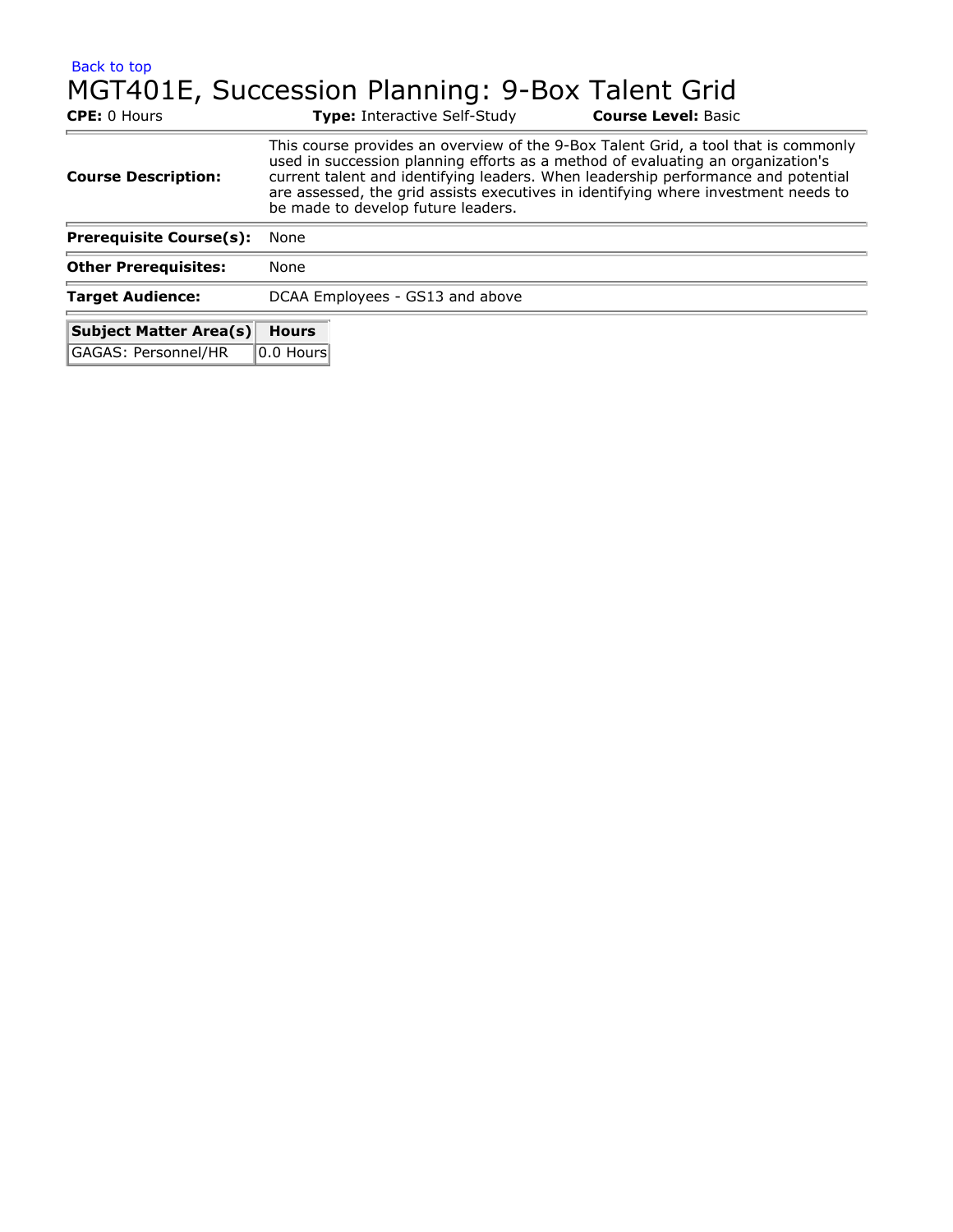## [Back to top](#page-7-0) MGT416E, Creating a Positive Work Environment

| <b>CPE:</b> 1 Hours                | <b>Type: Basic</b>                                                                                                                                                                                                                                                      | <b>Course Level: Interactive Self-Study</b> |  |  |
|------------------------------------|-------------------------------------------------------------------------------------------------------------------------------------------------------------------------------------------------------------------------------------------------------------------------|---------------------------------------------|--|--|
| <b>Course Description:</b>         | This course covers some of the most important things anyone in a<br>leadership/manager role can do for their employees by demonstrating and setting<br>general and professional standards by creating the right tone at work by a positive<br>work climate and culture. |                                             |  |  |
| <b>Prerequisite Course(s):</b>     | None                                                                                                                                                                                                                                                                    |                                             |  |  |
| <b>Other Prerequisites:</b>        | None                                                                                                                                                                                                                                                                    |                                             |  |  |
| <b>Target Audience:</b>            | For all DCAA future leaders, supervisors, managers and executives.                                                                                                                                                                                                      |                                             |  |  |
| <b>Subject Matter Area(s)</b>      | <b>Hours</b>                                                                                                                                                                                                                                                            |                                             |  |  |
| GAGAS: Regulatory Ethics 1.0 Hours |                                                                                                                                                                                                                                                                         |                                             |  |  |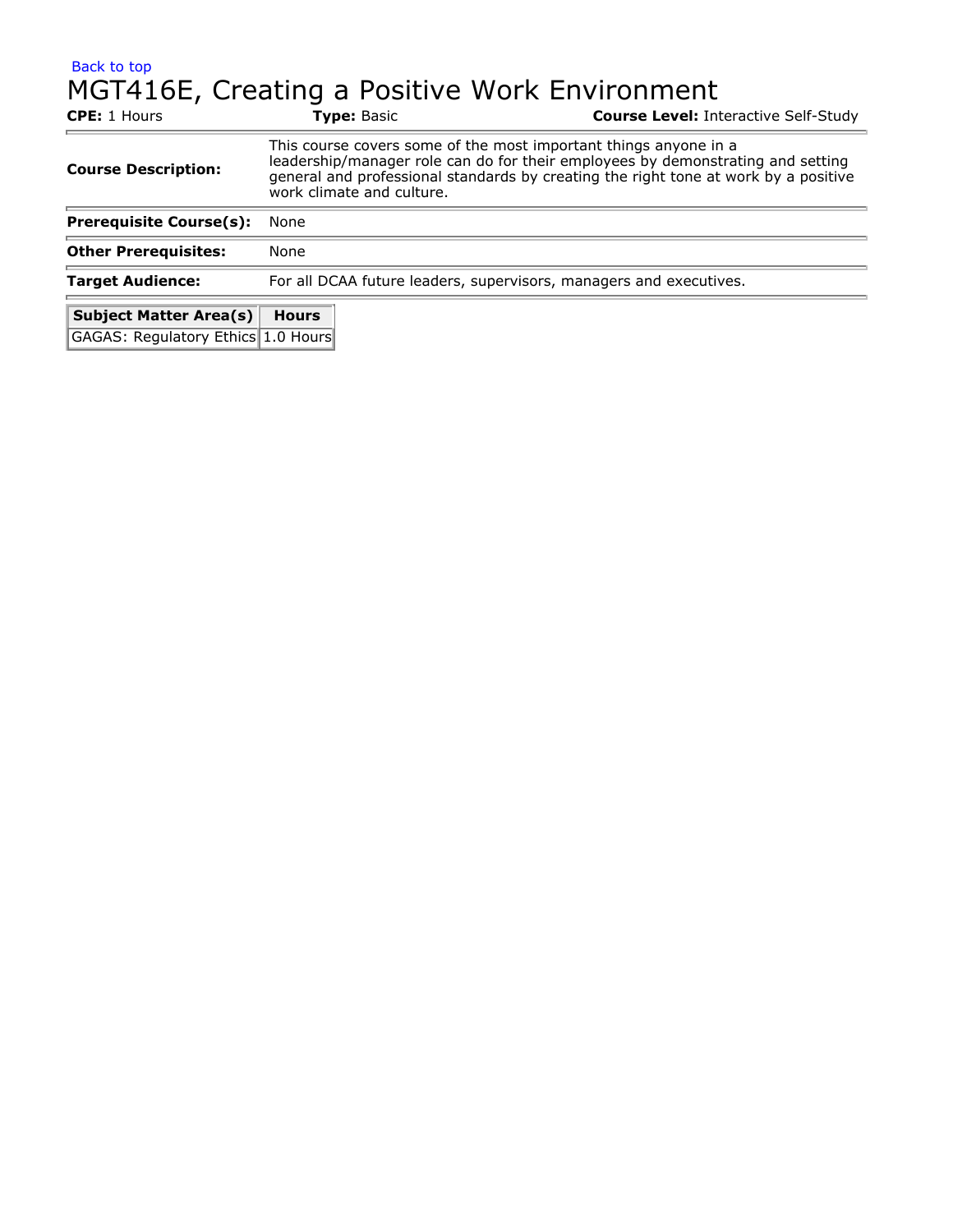#### [Back to top](#page-7-0) OTS100E, ERP Familiarization

| <b>CPE:</b> 1 Hours                           |                                                                                                                                                                                                     | <b>Type: Interactive Self-Study</b> | <b>Course Level: Basic</b> |  |
|-----------------------------------------------|-----------------------------------------------------------------------------------------------------------------------------------------------------------------------------------------------------|-------------------------------------|----------------------------|--|
| <b>Course Description:</b>                    | This course is designed to provide auditors with basic knowledge on the ERP<br>systems required to identify and document the source of the contractor's data<br>pertaining to government contracts. |                                     |                            |  |
| <b>Prerequisite Course(s):</b>                | None                                                                                                                                                                                                |                                     |                            |  |
| <b>Other Prerequisites:</b>                   |                                                                                                                                                                                                     |                                     |                            |  |
| <b>Target Audience:</b><br>All DCAA Employees |                                                                                                                                                                                                     |                                     |                            |  |
| <b>Subject Matter Area(s)</b><br><b>Hours</b> |                                                                                                                                                                                                     |                                     |                            |  |
| GAGAS: Auditing-Governmental 1.0 Hours        |                                                                                                                                                                                                     |                                     |                            |  |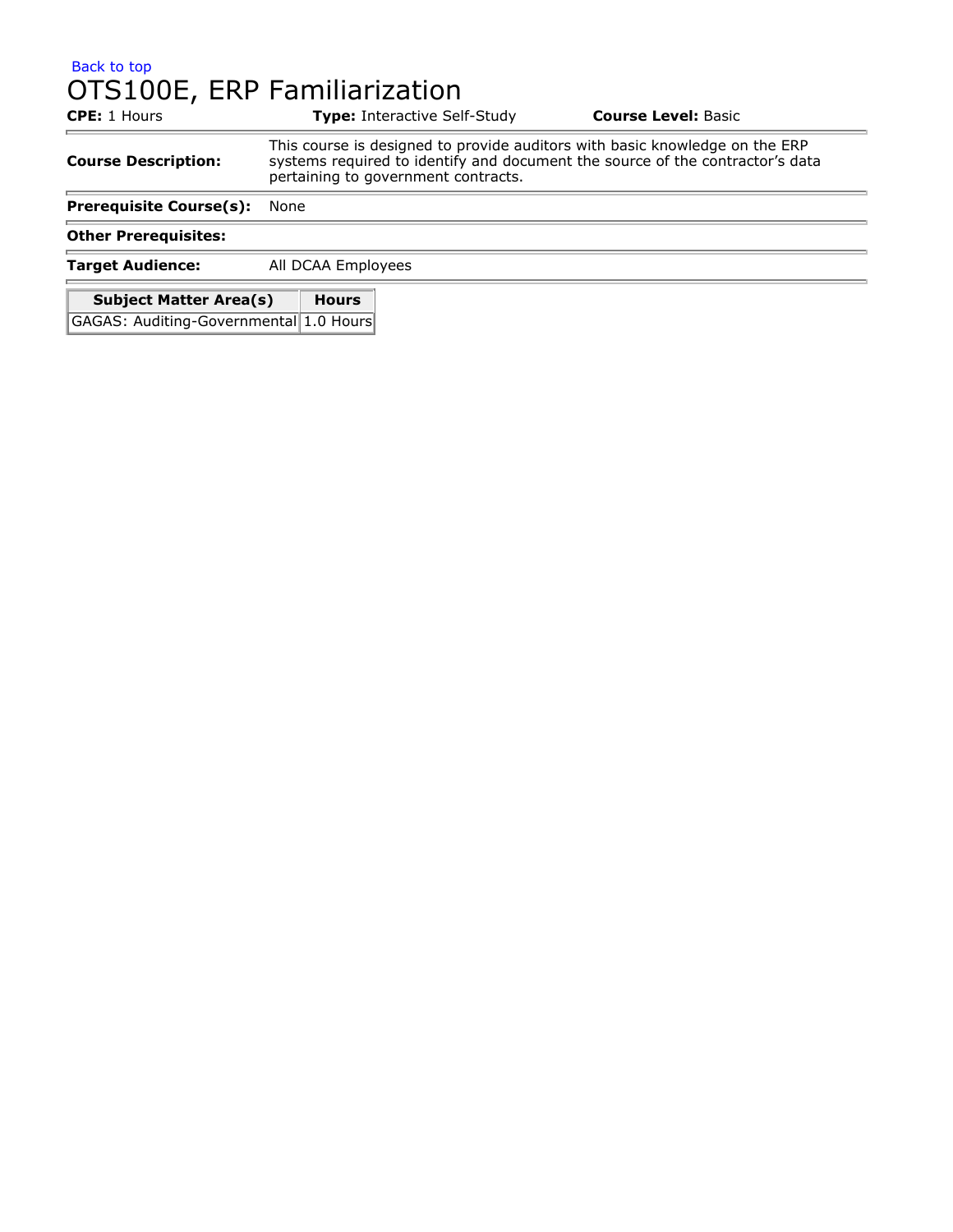#### [Back to top](#page-7-0)

# POL197E, Independence

| <b>CPE:</b> 0 Hours            | <b>Type:</b> Interactive Self-Study                                                        | <b>Course Level: Basic</b> |  |
|--------------------------------|--------------------------------------------------------------------------------------------|----------------------------|--|
| <b>Course Description:</b>     | This course provides the required annual Yellow Book independence training for FY<br>2022. |                            |  |
| <b>Prerequisite Course(s):</b> | None                                                                                       |                            |  |
| <b>Other Prerequisites:</b>    | None                                                                                       |                            |  |
| <b>Target Audience:</b>        | All GS 511 Auditors and others who work with DCAA audits                                   |                            |  |